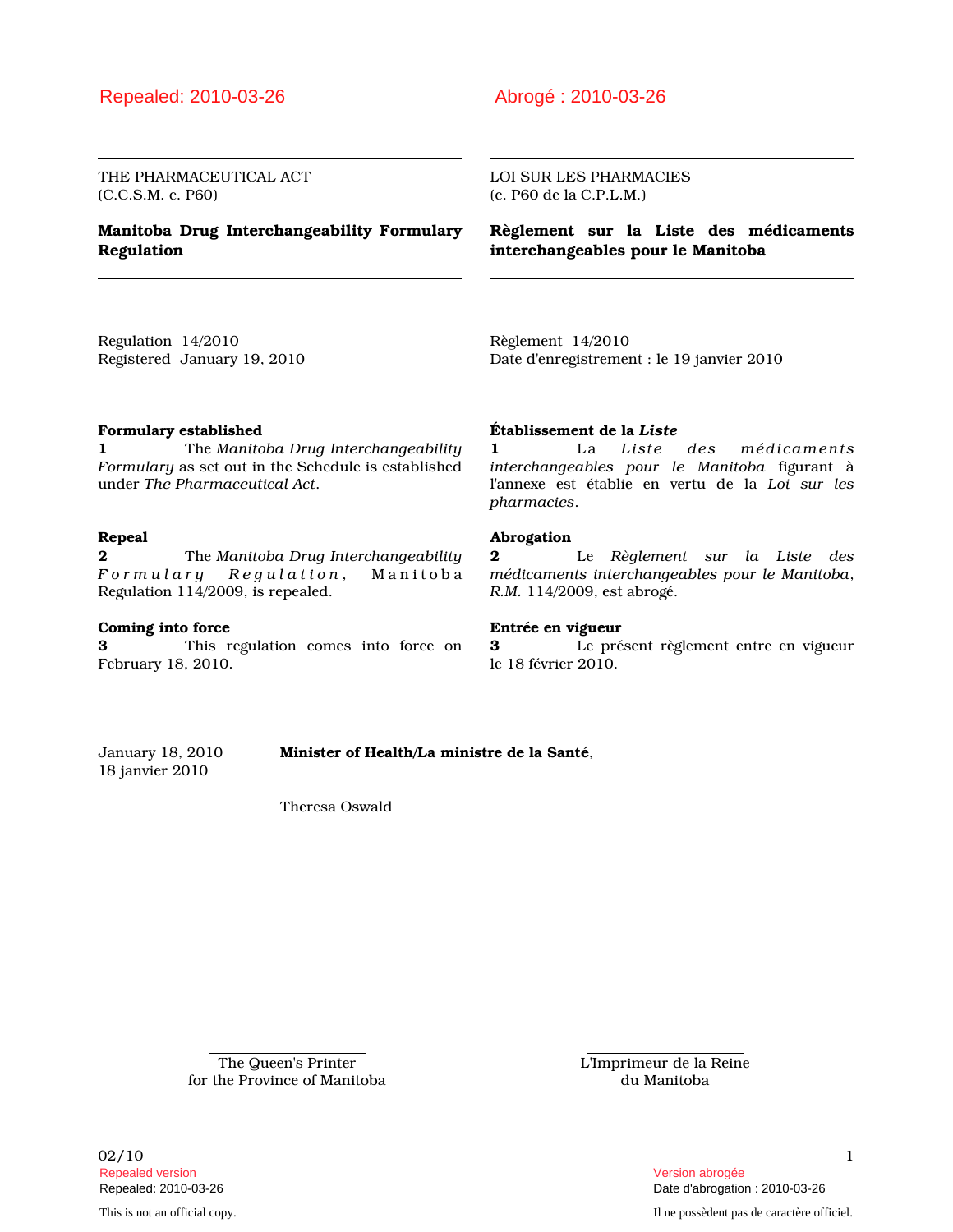SIXTY SECOND EDITION GOTHOM SCHEDULE SONG EFFECTIVE FEBRUARY 18, 2010<br>SOIXANTE-DEUXIÈME ÉDITION ANNEXE ANNEXE EN VIGUEUR LE 18 FÉVRIER 2010

P60 - M.R 14/2010

# LISTE DES MÉDICAMENTS INTERCHANGEABLES POUR LE MANITOBA

|                                                                                              |                                                                                                                                            | <b>MANITOBA DRUG INTERCHANGEABILITY FORMULARY</b>                                                     |                                                                              |                                                                              |  |  |
|----------------------------------------------------------------------------------------------|--------------------------------------------------------------------------------------------------------------------------------------------|-------------------------------------------------------------------------------------------------------|------------------------------------------------------------------------------|------------------------------------------------------------------------------|--|--|
|                                                                                              | <b>LISTE DES MÉDICAMENTS INTERCHANGEABLES</b><br><b>POUR LE MANITOBA</b>                                                                   |                                                                                                       |                                                                              |                                                                              |  |  |
| <b>DIN</b><br><b>NIM</b>                                                                     | <b>Product Name</b><br><b>Produit</b>                                                                                                      | <b>Manufacturer</b><br>Fabricant                                                                      | Price (\$)                                                                   | Prix(\$)                                                                     |  |  |
|                                                                                              | ACEBUTOLOL HCI - 100 mg - Tablets<br>ACÉBUTOLOL (CHLORHYDRATE D') - 100 mg - comprimés                                                     |                                                                                                       | Per<br>Tablet                                                                | Par<br>comprimé                                                              |  |  |
| 01926543<br>02147602<br>02237721<br>02237885<br>02036290<br>02204517<br>02165546             | Sectral<br>Apo-Acebutolol<br>Gen-Acebutolol<br>Gen-Acebutolol (Type S)<br>Monitan<br>Novo-Acebutolol<br>Nu-Acebutolol                      | <b>AVE</b><br><b>APX</b><br><b>GPM</b><br><b>GPM</b><br><b>WAY</b><br><b>NOP</b><br><b>NXP</b>        | 0.3635<br>0.1793<br>0.1793<br>0.1793<br>0.1793<br>0.1793<br>0.1793           | 0,3635<br>0,1793<br>0,1793<br>0,1793<br>0,1793<br>0,1793<br>0,1793           |  |  |
| 01910140<br>02257599                                                                         | Rhotral<br>Sandoz Acebutolol                                                                                                               | <b>ROP</b><br>SDZ                                                                                     | 0.1793<br>0.1793                                                             | 0,1793<br>0,1793                                                             |  |  |
|                                                                                              | ACEBUTOLOL HCI - 200 mg - Tablets<br>ACÉBUTOLOL (CHLORHYDRATE D') - 200 mg - comprimés                                                     |                                                                                                       | Per<br>Tablet                                                                | Par<br>comprimé                                                              |  |  |
| 01926551<br>02147610<br>02237722<br>02237886<br>02204525<br>02165554<br>01910159<br>02257602 | Sectral<br>Apo-Acebutolol<br>Gen-Acebutolol<br>Gen-Acebutolol (Type S)<br>Novo-Acebutolol<br>Nu-Acebutolol<br>Rhotral<br>Sandoz Acebutolol | <b>AVE</b><br><b>APX</b><br><b>GPM</b><br><b>GPM</b><br><b>NOP</b><br><b>NXP</b><br><b>ROP</b><br>SDZ | 0.5452<br>0.2684<br>0.2684<br>0.2684<br>0.2684<br>0.2684<br>0.2684<br>0.2684 | 0,5452<br>0,2684<br>0,2684<br>0,2684<br>0,2684<br>0,2684<br>0,2684<br>0,2684 |  |  |
|                                                                                              | ACEBUTOLOL HCI - 400 mg - Tablets<br>ACÉBUTOLOL (CHLORHYDRATE D') - 400 mg - comprimés                                                     |                                                                                                       | Per<br>Tablet                                                                | Par<br>comprimé                                                              |  |  |
| 01926578<br>02147629<br>02237723<br>02237887<br>02204533<br>02165562<br>01910167<br>02257610 | Sectral<br>Apo-Acebutolol<br>Gen-Acebutolol<br>Gen-Acebutolol (Type S)<br>Novo-Acebutolol<br>Nu-Acebutolol<br>Rhotral<br>Sandoz Acebutolol | <b>AVE</b><br><b>APX</b><br><b>GPM</b><br><b>GPM</b><br><b>NOP</b><br><b>NXP</b><br><b>ROP</b><br>SDZ | 1.0849<br>0.5333<br>0.5333<br>0.5333<br>0.5333<br>0.5333<br>0.5333<br>0.5333 | 1,0849<br>0,5333<br>0,5333<br>0,5333<br>0,5333<br>0,5333<br>0,5333<br>0,5333 |  |  |
|                                                                                              | ACETAMINOPHEN COMPOUND WITH CODEINE - 8 mg - Tablets<br>COMPOSÉ ACÉTAMINOPHÈNE ET CODÉINE - 8 mg - comprimés                               |                                                                                                       | Per<br>Tablet                                                                | Par<br>comprimé                                                              |  |  |
| 02181061<br>00293490<br>00653233                                                             | Tylenol with Codeine No. 1/Tylenol n° 1 avec codéine<br>Atasol-8<br>ratio-Lenoltec #1/ratio-Lenoltec n° 1                                  | MCL<br><b>HOR</b><br><b>RPH</b>                                                                       | 0.1365<br>0.0814<br>0.0303                                                   | 0,1365<br>0,0814<br>0,0303                                                   |  |  |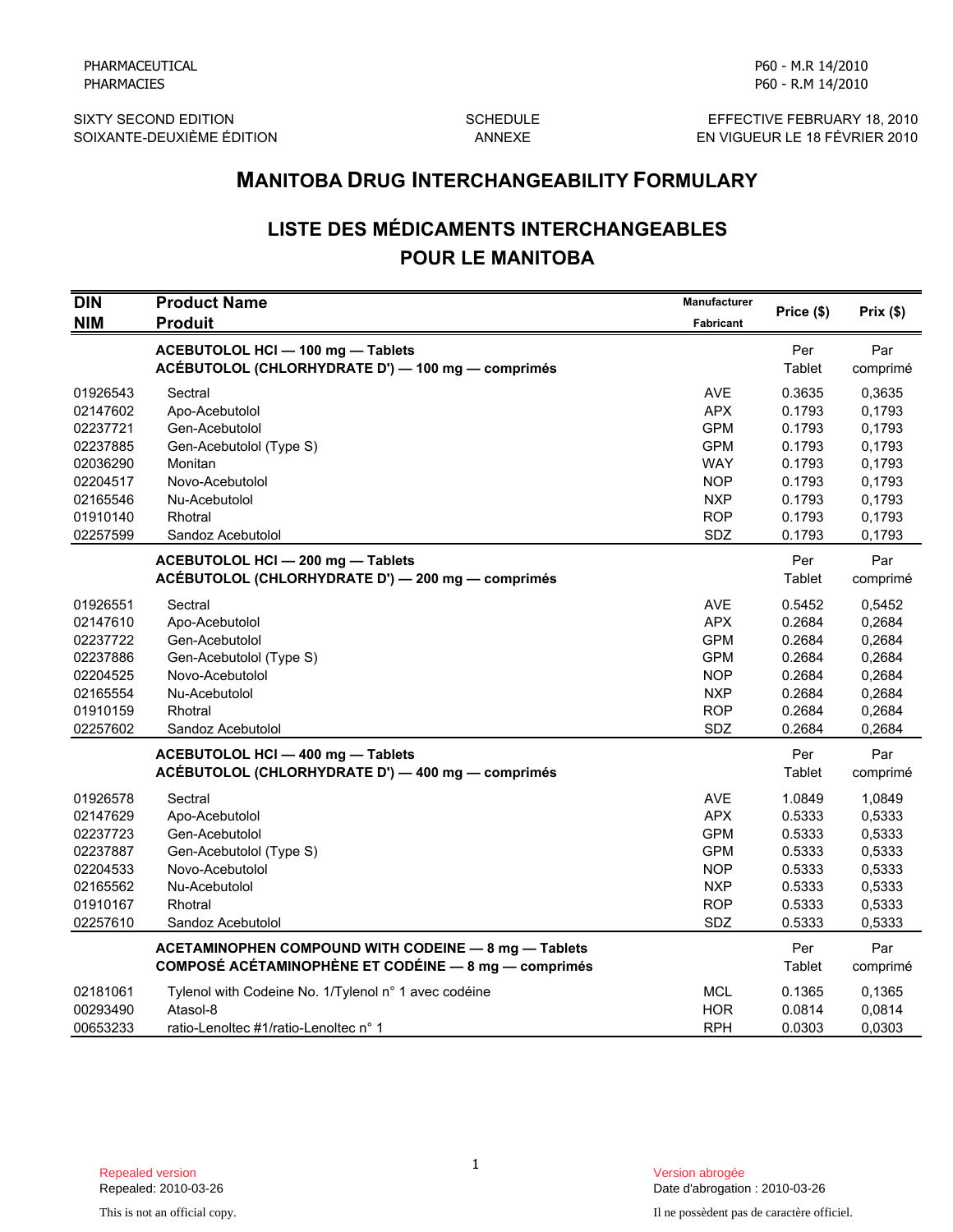| <b>DIN</b>                                                           | <b>Product Name</b>                                                                                                         | <b>Manufacturer</b>                                                              | Price (\$)                                               | Prix(\$)                                                 |
|----------------------------------------------------------------------|-----------------------------------------------------------------------------------------------------------------------------|----------------------------------------------------------------------------------|----------------------------------------------------------|----------------------------------------------------------|
| <b>NIM</b>                                                           | <b>Produit</b>                                                                                                              | Fabricant                                                                        |                                                          |                                                          |
|                                                                      | ACETAMINOPHEN COMPOUND WITH CODEINE - 15 mg - Tablets<br>COMPOSÉ ACÉTAMINOPHÈNE ET CODÉINE - 15 mg - comprimés              |                                                                                  | Per<br>Tablet                                            | Par<br>comprimé                                          |
| 00293504<br>02232388<br>02163934<br>00653241                         | Atasol-15<br>Exdol-15<br>Tylenol with Codeine No. 2/Tylenol n° 2 avec codéine<br>ratio-Lenoltec No. 2/ratio-Lenoltec n° 2   | <b>HOR</b><br>PPI<br>JOI<br><b>RPH</b>                                           | 0.1001<br>0.0837<br>0.0807<br>0.0691                     | 0,1001<br>0,0837<br>0,0807<br>0,0691                     |
|                                                                      | ACETAMINOPHEN COMPOUND WITH CODEINE - 30 mg - Tablets<br>COMPOSÉ ACÉTAMINOPHÈNE ET CODÉINE - 30 mg - comprimés              |                                                                                  | Per<br>Tablet                                            | Par<br>comprimé                                          |
| 02232389<br>00293512<br>02163926<br>00653276                         | Exdol-30<br>Atasol-30<br>Tylenol with Codeine No. 3/Tylenol n° 3 avec codéine<br>ratio-Lenoltec No. 3/ratio-Lenoltec n° 3   | PPI<br><b>HOR</b><br>JOI<br><b>RPH</b>                                           | 0.1753<br>0.1425<br>0.0888<br>0.0760                     | 0,1753<br>0,1425<br>0,0888<br>0,0760                     |
|                                                                      | ACETAMINOPHEN WITH CODEINE - 300 mg - 60 mg - Tablets<br>ACÉTAMINOPHÈNE AVEC CODÉINE - 300 mg - 60 mg - comprimés           |                                                                                  | Per<br>Tablet                                            | Par<br>comprimé                                          |
| 02163918<br>00621463                                                 | Tylenol with Codeine No. 4/Tylenol n° 4 avec codéine<br>ratio-Lenoltec #4/ratio-Lenoltec n° 4                               | JOI<br><b>RPH</b>                                                                | 0.1877<br>0.1605                                         | 0,1877<br>0,1605                                         |
|                                                                      | ACETYLSALICYLIC ACID - 325 mg - Enteric Tablets<br>ACIDE ACÉTYLSALICYLIQUE - 325 mg - comprimés à enrobage<br>entérosoluble |                                                                                  | Per<br>Tablet                                            | Par<br>comprimé                                          |
| 00010332<br>02284529<br>02010526                                     | Entrophen<br>pms-ASA EC<br>Enteric Coated ASA/ASA à enrobage entérosoluble                                                  | PPI<br><b>PMS</b><br><b>VTH</b>                                                  | 0.0308<br>0.0308<br>0.0228                               | 0,0308<br>0,0308<br>0,0228                               |
|                                                                      | ACYCLOVIR - 200 mg - Tablets<br>ACYCLOVIR - 200 mg - comprimés                                                              |                                                                                  | Per<br>Tablet                                            | Par<br>comprimé                                          |
| 00634506<br>02197405<br>02242784<br>02285959<br>02078627<br>02207621 | Zovirax<br>Nu-Acyclovir<br>Gen-Acyclovir<br>Novo-Acyclovir<br>ratio-Acyclovir<br>Apo-Acyclovir                              | <b>GSK</b><br><b>NXP</b><br><b>GPM</b><br><b>NOP</b><br><b>RPH</b><br><b>APX</b> | 1.4074<br>0.9950<br>0.9662<br>0.9661<br>0.9661<br>0.9660 | 1,4074<br>0,9950<br>0,9662<br>0,9661<br>0,9661<br>0,9660 |
|                                                                      | ACYCLOVIR - 400 mg - Tablets<br>ACYCLOVIR - 400 mg - comprimés                                                              |                                                                                  | Per<br>Tablet                                            | Par<br>comprimé                                          |
| 01911627<br>02197413<br>02242463<br>02078635<br>02285967<br>02207648 | Zovirax<br>Nu-Acyclovir<br>Gen-Acyclovir<br>ratio-Acyclovir<br>Novo-Acyclovir<br>Apo-Acyclovir                              | <b>GSK</b><br><b>NXP</b><br><b>GPM</b><br><b>RPH</b><br><b>NOP</b><br><b>APX</b> | 2.8357<br>2.0254<br>1.9017<br>1.9017<br>1.9016<br>1.9015 | 2,8357<br>2,0254<br>1,9017<br>1,9017<br>1,9016<br>1,9015 |
|                                                                      | ACYCLOVIR - 800 mg - Tablets<br>ACYCLOVIR - 800 mg - comprimés                                                              |                                                                                  | Per<br>Tablet                                            | Par<br>comprimé                                          |
| 01911635<br>02207656<br>02197421<br>02242464<br>02078651<br>02285975 | Zovirax<br>Apo-Acyclovir<br>Nu-Acyclovir<br>Gen-Acyclovir<br>ratio-Acyclovir<br>Novo-Acyclovir                              | <b>GSK</b><br><b>APX</b><br><b>NXP</b><br><b>GPM</b><br><b>RPH</b><br><b>NOP</b> | 5.5762<br>3.1415<br>3.1415<br>3.1413<br>3.1413<br>3.1412 | 5,5762<br>3,1415<br>3,1415<br>3,1413<br>3,1413<br>3,1412 |

Date d'abrogation : 2010-03-26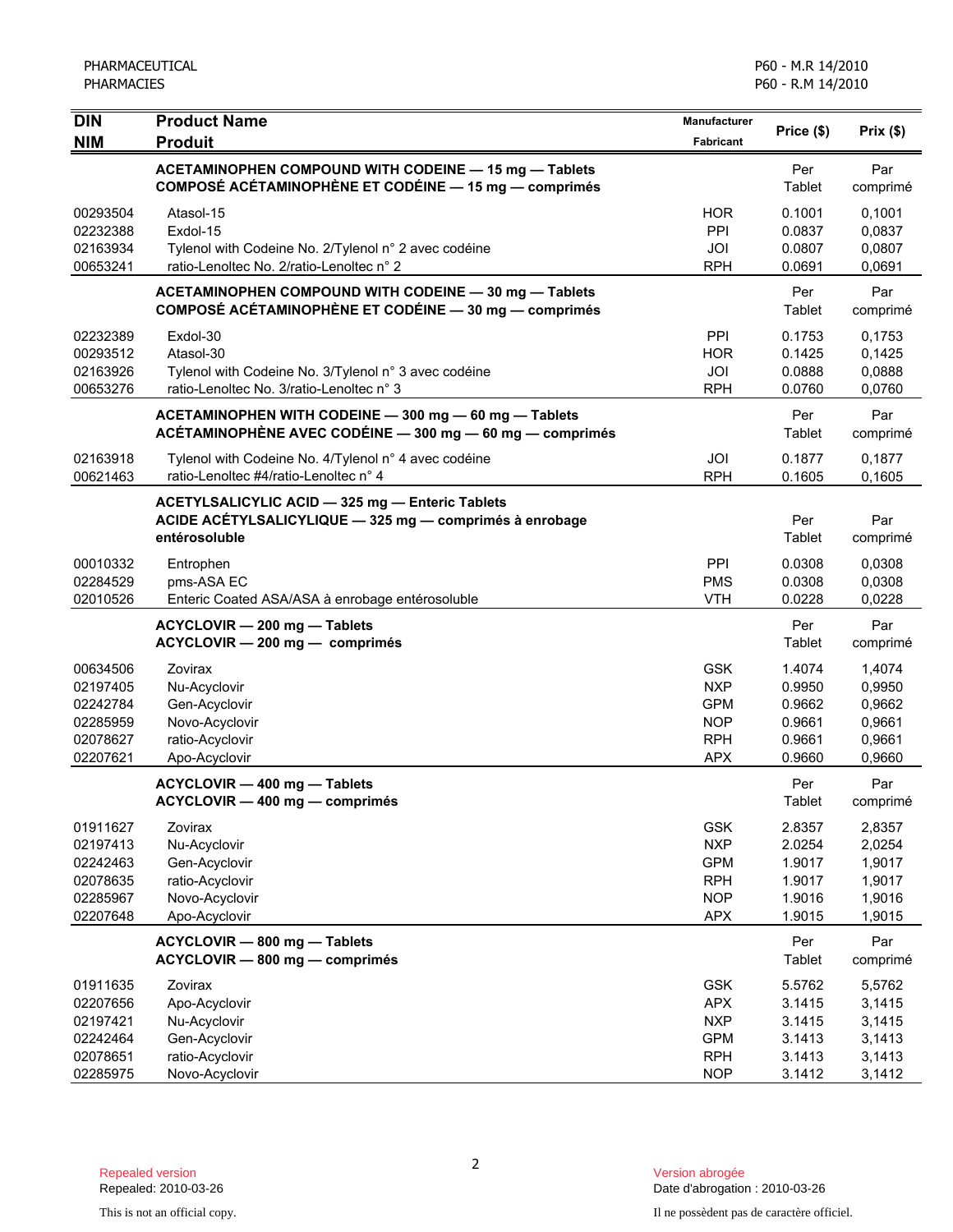| <b>DIN</b><br><b>NIM</b>                                                                                 | <b>Product Name</b><br><b>Produit</b>                                                                                                                                    | <b>Manufacturer</b><br>Fabricant                                                                             | Price (\$)                                                                              | Prix(\$)                                                                                |
|----------------------------------------------------------------------------------------------------------|--------------------------------------------------------------------------------------------------------------------------------------------------------------------------|--------------------------------------------------------------------------------------------------------------|-----------------------------------------------------------------------------------------|-----------------------------------------------------------------------------------------|
|                                                                                                          | ALENDRONATE - 5 mg - Tablets<br>ALENDRONATE - 5 mg - comprimés                                                                                                           |                                                                                                              | Per<br>Tablet                                                                           | Par<br>comprimé                                                                         |
| 02233055<br>02248727<br>02288079                                                                         | Fosamax<br>Apo-Alendronate<br>Sandoz Alendronate                                                                                                                         | MFX.<br><b>APX</b><br>SDZ                                                                                    | 1.7286<br>1.1407<br>1.1407                                                              | 1,7286<br>1,1407<br>1,1407                                                              |
|                                                                                                          | ALENDRONATE - 10 mg - Tablets<br>ALENDRONATE - 10 mg - comprimés                                                                                                         |                                                                                                              | Per<br>Tablet                                                                           | Par<br>comprimé                                                                         |
| 02201011<br>02247373<br>02248728<br>02270129<br>02288087                                                 | Fosamax<br>Novo-Alendronate<br>Apo-Alendronate<br>Gen-Alendronate<br>Sandoz Alendronate                                                                                  | <b>MFX</b><br><b>NOP</b><br><b>APX</b><br><b>GPM</b><br>SDZ                                                  | 2.1942<br>1.3513<br>1.2163<br>1.2163<br>1.2163                                          | 2,1942<br>1,3513<br>1,2163<br>1,2163<br>1,2163                                          |
|                                                                                                          | ALENDRONATE - 40 mg - Tablets<br>ALENDRONATE - 40 mg - comprimés                                                                                                         |                                                                                                              | Per<br>Tablet                                                                           | Par<br>comprimé                                                                         |
| 02201038<br>02258102                                                                                     | Fosamax<br>Co Alendronate                                                                                                                                                | <b>MFX</b><br>COB                                                                                            | 4.4818<br>2.8707                                                                        | 4,4818<br>2,8707                                                                        |
|                                                                                                          | ALENDRONATE - 70 mg - Tablets<br>ALENDRONATE - 70 mg - comprimés                                                                                                         |                                                                                                              | Per<br><b>Tablet</b>                                                                    | Par<br>comprimé                                                                         |
| 02245329<br>02258110<br>02248730<br>02286335<br>02261715<br>02273179<br>02284006<br>02275279<br>02288109 | Fosamax<br>Co Alendronate<br>Apo-Alendronate<br>Gen-Alenedronate<br>Novo-Alendronate<br>pms-Alendronate<br>pms-Alendronate FC<br>ratio-Alendronate<br>Sandoz Alendronate | <b>MFX</b><br>COB<br><b>APX</b><br><b>GPM</b><br><b>NOP</b><br><b>PMS</b><br><b>PMS</b><br><b>RPH</b><br>SDZ | 11.0633<br>6.1331<br>6.1325<br>6.1325<br>6.1325<br>6.1325<br>6.1325<br>6.1325<br>6.1325 | 11,0633<br>6,1331<br>6,1325<br>6,1325<br>6,1325<br>6,1325<br>6,1325<br>6,1325<br>6,1325 |
|                                                                                                          | ALFUZOSIN - 10 mg - Tablets<br>ALFUZOSIN - 10 mg - comprimés                                                                                                             |                                                                                                              | Per<br>Tablet                                                                           | Par<br>comprimé                                                                         |
| 02245565<br>02315866<br>02304678                                                                         | Xatral<br>Apo-Alfuzosin<br>Sandoz Alfuzosin                                                                                                                              | <b>SAA</b><br><b>APX</b><br>SDZ                                                                              | 1.0972<br>0.7450<br>0.7450                                                              | 1,0972<br>0,7450<br>0,7450                                                              |
|                                                                                                          | ALLOPURINOL - 100 mg - Tablets<br>ALLOPURINOL - 100 mg - comprimés                                                                                                       |                                                                                                              | Per<br><b>Tablet</b>                                                                    | Par<br>comprimé                                                                         |
| 00402818<br>00364282                                                                                     | Apo-Allopurinol<br>Novo-Purol                                                                                                                                            | <b>APX</b><br><b>NOP</b>                                                                                     | 0.0858<br>0.0780                                                                        | 0,0858<br>0,0780                                                                        |
|                                                                                                          | ALLOPURINOL - 200 mg - Tablets<br>ALLOPURINOL - 200 mg - comprimés                                                                                                       |                                                                                                              | Per<br>Tablet                                                                           | Par<br>comprimé                                                                         |
| 00479799<br>00565342                                                                                     | Apo-Allopurinol<br>Novo-Purol                                                                                                                                            | <b>APX</b><br><b>NOP</b>                                                                                     | 0.1430<br>0.1300                                                                        | 0,1430<br>0,1300                                                                        |
|                                                                                                          | ALPRAZOLAM - 0.25 mg - Tablets<br>ALPRAZOLAM - 0,25 mg - comprimés                                                                                                       |                                                                                                              | Per<br>Tablet                                                                           | Par<br>comprimé                                                                         |
| 00548359<br>00865397<br>02137534<br>01913484                                                             | Xanax<br>Apo-Alpraz<br>Gen-Alprazolam<br>Novo-Alprazol                                                                                                                   | PFI<br><b>APX</b><br><b>GPM</b><br><b>NOP</b>                                                                | 0.2679<br>0.0836<br>0.0836<br>0.0836                                                    | 0,2679<br>0,0836<br>0,0836<br>0,0836                                                    |

Date d'abrogation : 2010-03-26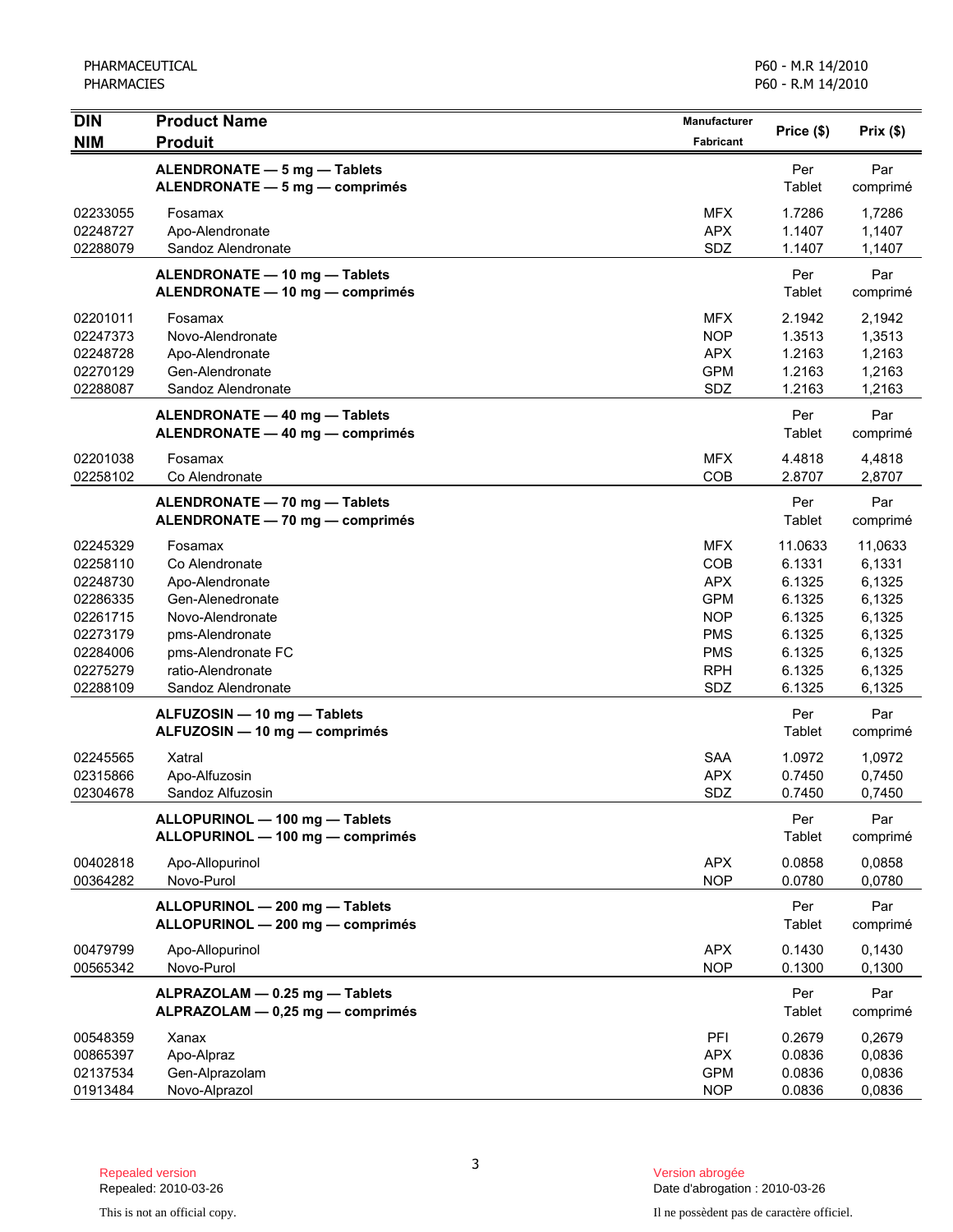| <b>DIN</b>                                   | <b>Product Name</b>                                                                                                                     | Manufacturer                                         | Price (\$)                           | Prix(\$)                             |
|----------------------------------------------|-----------------------------------------------------------------------------------------------------------------------------------------|------------------------------------------------------|--------------------------------------|--------------------------------------|
| <b>NIM</b>                                   | <b>Produit</b>                                                                                                                          | Fabricant                                            |                                      |                                      |
|                                              | ALPRAZOLAM - 0.5 mg - Tablets<br>ALPRAZOLAM - 0,5 mg - comprimés                                                                        |                                                      | Per<br>Tablet                        | Par<br>comprimé                      |
| 00548367<br>02137542<br>00865400<br>01913492 | Xanax<br>Gen-Alprazolam<br>Apo-Alpraz<br>Novo-Alprazol                                                                                  | PFI<br><b>GPM</b><br><b>APX</b><br><b>NOP</b>        | 0.3203<br>0.1015<br>0.1012<br>0.1012 | 0,3203<br>0,1015<br>0,1012<br>0,1012 |
|                                              | ALPRAZOLAM - 1 mg - Tablets<br>ALPRAZOLAM - 1 mg - comprimés                                                                            |                                                      | Per<br>Tablet                        | Par<br>comprimé                      |
| 00723770<br>02243611<br>02229813             | Xanax<br>Apo-Alpraz<br>Gen-Alprazolam                                                                                                   | PFI<br><b>APX</b><br><b>GPM</b>                      | 0.5764<br>0.3409<br>0.3409           | 0,5764<br>0,3409<br>0,3409           |
|                                              | ALPRAZOLAM - 2 mg - Tablets<br>ALPRAZOLAM - 2 mg - comprimés                                                                            |                                                      | Per<br>Tablet                        | Par<br>comprimé                      |
| 00813958<br>02243612<br>02229814             | Xanax<br>Apo-Alpraz<br>Gen-Alprazolam                                                                                                   | PFI<br><b>APX</b><br><b>GPM</b>                      | 1.0245<br>0.6059<br>0.6059           | 1,0245<br>0,6059<br>0,6059           |
|                                              | AMANTADINE HCI - 100 mg - Capsules<br>AMANTADINE (CHLORHYDRATE D') — 100 mg — capsules                                                  |                                                      | Per<br>Capsule                       | Par<br>capsule                       |
| 01990403<br>02034468<br>02139200             | pms-Amantadine<br>Endantadine<br>Gen-Amantadine                                                                                         | <b>PMS</b><br><b>END</b><br><b>GPM</b>               | 0.6105<br>0.6079<br>0.5697           | 0,6105<br>0,6079<br>0,5697           |
|                                              | AMCINONIDE - 0.1% - Topical Cream<br>AMCINONIDE - 0,1 % - crème topique                                                                 |                                                      | Per<br>Gram                          | Par<br>gramme                        |
| 02192284<br>02246714<br>02247098             | Cyclocort<br>Amcort<br>ratio-Amcinonide                                                                                                 | STI<br><b>TAR</b><br><b>RPH</b>                      | 0.5999<br>0.3011<br>0.3011           | 0,5999<br>0,3011<br>0,3011           |
|                                              | AMCINONIDE - 0.1% - Topical Lotion<br>AMCINONIDE $-0.1 %$ - lotion topique                                                              |                                                      | Per mL                               | Par ml                               |
| 02192276<br>02247097                         | Cyclocort<br>ratio-Amcinonide                                                                                                           | STI<br><b>RPH</b>                                    | 0.5044<br>0.2500                     | 0,5044<br>0,2500                     |
|                                              | AMCINONIDE - 0.1% - Topical Ointment<br>AMCINONIDE - 0,1 % - pommade topique                                                            |                                                      | Per<br>Gram                          | Par<br>gramme                        |
| 02192268<br>02247096                         | Cyclocort<br>ratio-Amcinonide                                                                                                           | STI<br><b>RPH</b>                                    | 0.5999<br>0.3011                     | 0,5999<br>0,3011                     |
|                                              | AMILORIDE HCI/HYDROCHLOROTHIAZIDE - 5 mg/50 mg - Tablets<br>AMILORIDE (CHLORHYDRATE D')/HYDROCHLOROTHIAZIDE - 5 mg/50 mg -<br>comprimés |                                                      | Per<br>Tablet                        | Par<br>comprimé                      |
| 00886106<br>00784400<br>02257378<br>01937219 | Nu-Amilzide<br>Apo-Amilzide<br>Gen-Amilazide<br>Novamilor                                                                               | <b>NXP</b><br><b>APX</b><br><b>GPM</b><br><b>NOP</b> | 0.2815<br>0.2109<br>0.2109<br>0.2109 | 0,2815<br>0,2109<br>0,2109<br>0,2109 |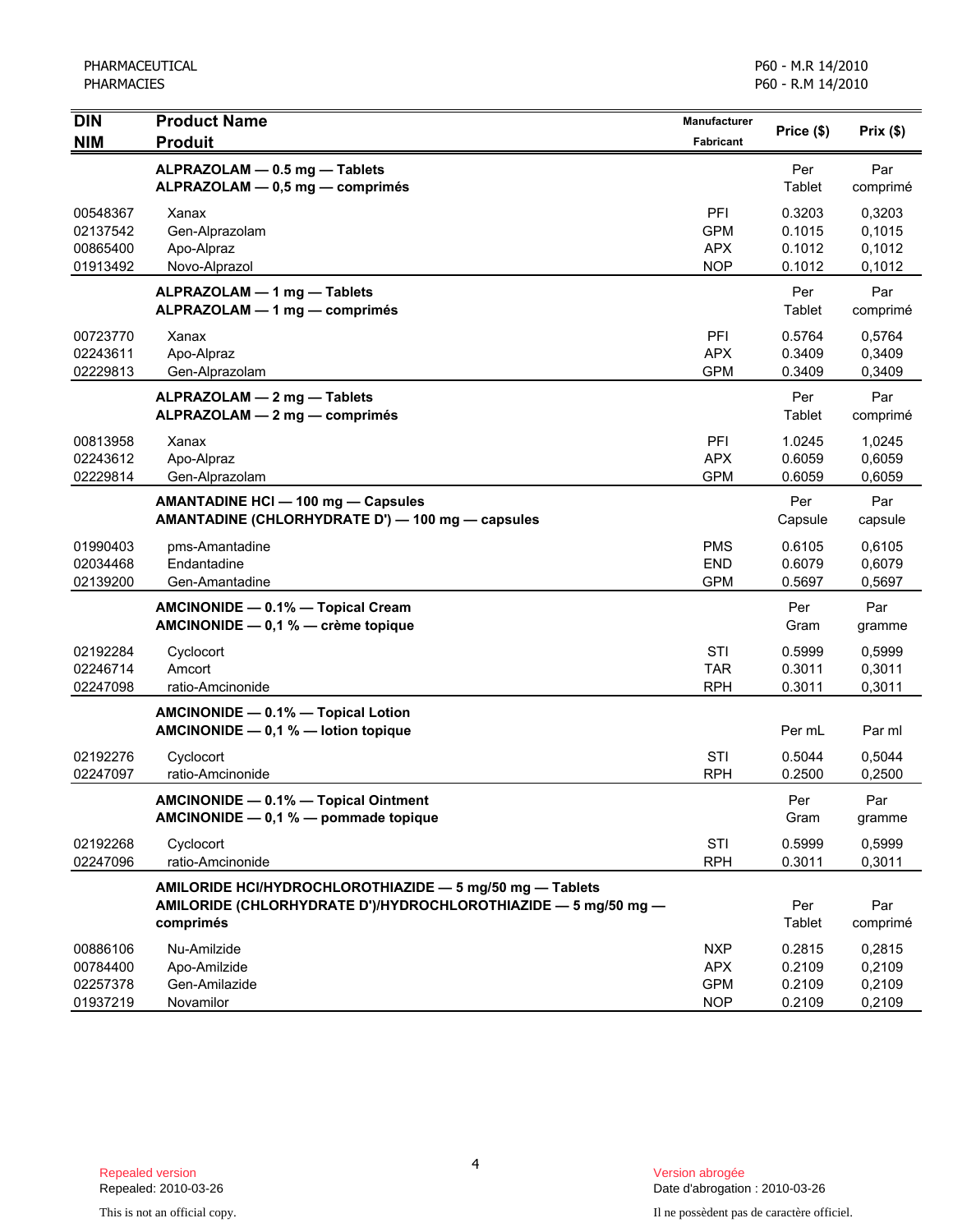| <b>DIN</b> | <b>Product Name</b>                                                                        | <b>Manufacturer</b> | Price (\$)    | Prix(\$)        |
|------------|--------------------------------------------------------------------------------------------|---------------------|---------------|-----------------|
| <b>NIM</b> | <b>Produit</b>                                                                             | <b>Fabricant</b>    |               |                 |
|            | AMIODARONE HCI - 200 mg - Tablets                                                          |                     | Per           | Par             |
|            | AMIODARONE (CHLORHYDRATE D') - 200 mg - comprimés                                          |                     | Tablet        | comprimé        |
| 02036282   | Cordarone                                                                                  | <b>WAY</b>          | 2.2648        | 2,2648          |
| 02240604   | Gen-Amiodarone                                                                             | <b>GPM</b>          | 1.4269        | 1,4269          |
| 02242472   | pms-Amiodarone                                                                             | <b>PMS</b>          | 1.4269        | 1,4269          |
| 02243836   | Sandoz Amiodarone                                                                          | SDZ                 | 1.4268        | 1,4268          |
| 02246194   | Apo-Amiodarone                                                                             | <b>APX</b>          | 1.4268        | 1,4268          |
| 02239835   | Novo-Amiodarone                                                                            | <b>NOP</b>          | 1.4268        | 1,4268          |
| 02240071   | ratio-Amiodarone                                                                           | <b>RPH</b>          | 1.4268        | 1,4268          |
|            | AMITRIPTYLINE HCI - 10 mg - Tablets<br>AMITRIPTYLINE (CHLORHYDRATE D') - 10 mg - comprimés |                     | Per<br>Tablet | Par             |
|            |                                                                                            |                     |               | comprimé        |
| 02247302   | pms-Amitriptyline                                                                          | <b>PMS</b>          | 0.0624        | 0,0624          |
| 00335053   | Apo-Amitriptyline                                                                          | <b>APX</b>          | 0.0572        | 0,0572          |
| 00037400   | Novo-Triptyn                                                                               | <b>NOP</b>          | 0.0572        | 0,0572          |
|            | AMITRIPTYLINE HCI - 25 mg - Tablets                                                        |                     | Per           | Par             |
|            | AMITRIPTYLINE (CHLORHYDRATE D') - 25 mg - comprimés                                        |                     | Tablet        | comprimé        |
| 02247303   | pms-Amitriptyline                                                                          | <b>PMS</b>          | 0.1194        | 0,1194          |
| 00335061   | Apo-Amitriptyline                                                                          | <b>APX</b>          | 0.1095        | 0,1095          |
| 00037419   | Novo-Triptyn                                                                               | <b>NOP</b>          | 0.1095        | 0,1095          |
|            | AMITRIPTYLINE HCI - 50 mg - Tablets                                                        |                     | Per           | Par             |
|            | AMITRIPTYLINE (CHLORHYDRATE D') - 50 mg - comprimés                                        |                     | Tablet        | comprimé        |
| 02247304   | pms-Amitriptyline                                                                          | <b>PMS</b>          | 0.2219        | 0,2219          |
| 00335088   | Apo-Amitriptyline                                                                          | <b>APX</b>          | 0.2035        | 0,2035          |
| 00037427   | Novo-Triptyn                                                                               | <b>NOP</b>          | 0.2035        | 0,2035          |
|            | AMLODIPINE - 5 mg - Tablets                                                                |                     | Per           | Par             |
|            | AMLODIPINE - 5 mg - comprimés                                                              |                     | Tablet        | comprimé        |
| 00878928   | Norvasc                                                                                    | PFI                 | 1.4057        | 1,4057          |
| 02280132   | GD-Amlodipine                                                                              | <b>GEM</b>          | 0.5800        | 0,5800          |
|            |                                                                                            |                     |               |                 |
|            | AMLODIPINE - 10 mg - Tablets<br>AMLODIPINE - 10 mg - comprimés                             |                     | Per<br>Tablet | Par<br>comprimé |
|            |                                                                                            |                     |               |                 |
| 00878936   | Norvasc                                                                                    | PFI                 | 2.0867        | 2,0867          |
| 02280140   | GD-Amlodipine                                                                              | <b>GEM</b>          | 0.8600        | 0,8600          |
|            | AMOXICILLIN - 250 mg - Capsules                                                            |                     | Per           | Par             |
|            | AMOXICILLINE - 250 mg - capsules                                                           |                     | Capsule       | capsule         |
| 02041294   | Amoxil                                                                                     | <b>WAY</b>          | 0.2079        | 0,2079          |
| 00865567   | Nu-Amoxi                                                                                   | <b>NXP</b>          | 0.1925        | 0,1925          |
| 02238171   | Gen-Amoxicillin                                                                            | <b>GPM</b>          | 0.1755        | 0,1755          |
| 00406724   | Novamoxin                                                                                  | <b>NOP</b>          | 0.1754        | 0,1754          |
| 00628115   | Apo-Amoxi                                                                                  | <b>APX</b>          | 0.1750        | 0,1750          |
| 02230243   | pms-Amoxicillin                                                                            | <b>PMS</b>          | 0.1750        | 0,1750          |
|            | AMOXICILLIN - 500 mg - Capsules                                                            |                     | Per           | Par             |
|            | AMOXICILLINE - 500 mg - capsules                                                           |                     | Capsule       | capsule         |
| 00865575   | Nu-Amoxi                                                                                   | <b>NXP</b>          | 0.3911        | 0,3911          |
| 00628123   | Apo-Amoxi                                                                                  | <b>APX</b>          | 0.3417        | 0,3417          |
| 00406716   | Novamoxin                                                                                  | <b>NOP</b>          | 0.3417        | 0,3417          |
| 02238172   | Gen-Amoxicillin                                                                            | <b>GPM</b>          | 0.3417        | 0,3417          |
| 02230244   | pms-Amoxicillin                                                                            | <b>PMS</b>          | 0.3417        | 0,3417          |

5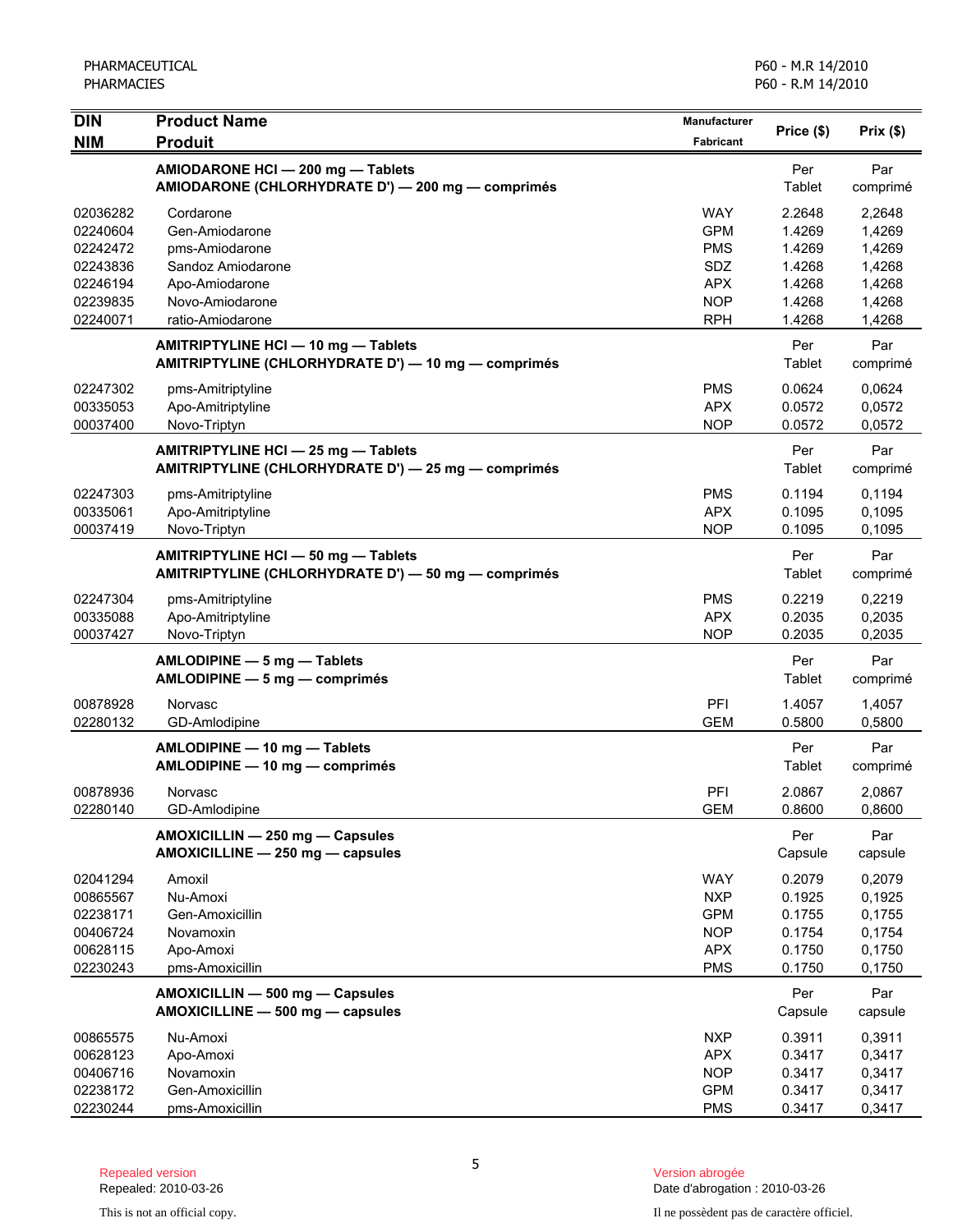| <b>DIN</b><br><b>NIM</b> | <b>Product Name</b><br><b>Produit</b>                                | Manufacturer<br>Fabricant | Price (\$) | Prix(\$) |
|--------------------------|----------------------------------------------------------------------|---------------------------|------------|----------|
|                          |                                                                      |                           |            |          |
|                          | AMOXICILLIN - 125 mg/5 mL - Oral Liquid                              |                           |            |          |
|                          | AMOXICILLINE - 125 mg/5 ml - liquide oral                            |                           | Per mL     | Par ml   |
| 00865540                 | Nu-Amoxi                                                             | <b>NXP</b>                | 0.0388     | 0,0388   |
| 01934171                 | Novamoxin Sugar Reduced/Novamoxin à teneur réduite en sucre          | <b>NOP</b>                | 0.0360     | 0,0360   |
| 00452149                 | Novamoxin                                                            | <b>NOP</b>                | 0.0360     | 0,0360   |
| 00628131                 | Apo-Amoxi                                                            | <b>APX</b>                | 0.0353     | 0,0353   |
| 00628131                 | Apo-Amoxi Sugar Free/Apo-Amoxi sans sucre                            | <b>APX</b>                | 0.0353     | 0,0353   |
| 02230245                 | pms-Amoxicillin                                                      | <b>PMS</b>                | 0.0353     | 0,0353   |
|                          | AMOXICILLIN - 250 mg/5 mL - Oral Liquid                              |                           |            |          |
|                          | AMOXICILLINE - 250 mg/5 ml - liquide oral                            |                           | Per mL     | Par ml   |
| 00865559                 | Nu-Amoxi                                                             | <b>NXP</b>                | 0.0602     | 0,0602   |
| 00628158                 | Apo-Amoxi                                                            | <b>APX</b>                | 0.0540     | 0,0540   |
| 00628158                 | Apo-Amoxi Sugar Free/Apo-Amoxi sans sucre                            | <b>APX</b>                | 0.0540     | 0,0540   |
| 01934163                 | Novamoxin Sugar Reduced/Novamoxin à teneur réduite en sucre          | <b>NOP</b>                | 0.0540     | 0,0540   |
| 00452130                 | Novamoxin                                                            | <b>NOP</b>                | 0.0540     | 0,0540   |
| 02230246                 | pms-Amoxicillin                                                      | <b>PMS</b>                | 0.0540     | 0,0540   |
|                          | AMOXICILLIN/CLAVULANIC ACID - 25 mg/6.25 mg/mL                       |                           |            |          |
|                          | - Oral Suspension                                                    |                           |            |          |
|                          | AMOXICILLINE/ACIDE CLAVULANIQUE - 25 mg/6,25 mg/ml -                 |                           |            |          |
|                          | suspension orale                                                     |                           | Per mL     | Par ml   |
| 01916882                 | Clavulin 125 F                                                       | <b>GSK</b>                | 0.1287     | 0,1287   |
| 02244646                 | ratio-ACLAVULANATE                                                   | <b>RPH</b>                | 0.0796     | 0,0796   |
| 02243986                 | Apo-Amoxi Clav                                                       | <b>APX</b>                | 0.0795     | 0,0795   |
|                          | AMOXICILLIN/CLAVULANIC ACID - 50 mg/12.5 mg/mL                       |                           |            |          |
|                          | - Oral Suspension                                                    |                           |            |          |
|                          | AMOXICILLINE/ACIDE CLAVULANIQUE - 50 mg/12,5 mg/ml -                 |                           |            |          |
|                          | suspension orale                                                     |                           | Per mL     | Par ml   |
| 01916874                 | Clavulin 250 F                                                       | <b>GSK</b>                | 0.2213     | 0,2213   |
| 02243987                 | Apo-Amoxi Clav                                                       | <b>APX</b>                | 0.1340     | 0,1340   |
| 02244647                 | ratio-ACLAVULANATE                                                   | <b>RPH</b>                | 0.1338     | 0,1338   |
|                          |                                                                      |                           |            |          |
|                          | AMOXICILLIN/CLAVULANIC ACID - 400 mg/57 mg/5 mL<br>- Oral Suspension |                           |            |          |
|                          | AMOXICILLINE/ACIDE CLAVULANIQUE - 400 mg/57 mg/5 ml                  |                           |            |          |
|                          | suspension orale                                                     |                           | Per mL     | Par ml   |
|                          |                                                                      |                           |            |          |
| 02238830                 | Clavulin                                                             | SMJ                       | 0.3029     | 0,3029   |
| 02288559                 | Apo-Amoxi Clav                                                       | <b>APX</b>                | 0.1969     | 0,1969   |
|                          | AMOXICILLIN/CLAVULANIC ACID - 250 mg/125 mg - Tablets                |                           | Per        | Par      |
|                          | AMOXICILLINE/ACIDE CLAVULANIQUE - 250 mg/125 mg - comprimés          |                           | Tablet     | comprimé |
| 02243770                 | ratio-ACLAVULANATE                                                   | <b>RPH</b>                | 0.6723     | 0,6723   |
| 02243350                 | Apo-Amoxi Clav                                                       | <b>APX</b>                | 0.6722     | 0,6722   |
|                          | AMOXICILLIN/CLAVULANIC ACID - 500 mg/125 mg - Tablets                |                           | Per        | Par      |
|                          | AMOXICILLINE/ACIDE CLAVULANIQUE - 500 mg/125 mg - comprimés          |                           | Tablet     | comprimé |
| 01916858                 | Clavulin-500 F                                                       | <b>GSK</b>                | 1.6283     | 1,6283   |
| 02243771                 | ratio-ACLAVULANATE                                                   | <b>RPH</b>                | 1.0276     | 1,0276   |
| 02243351                 | Apo-Amoxi Clav                                                       | APX                       | 1.0275     | 1,0275   |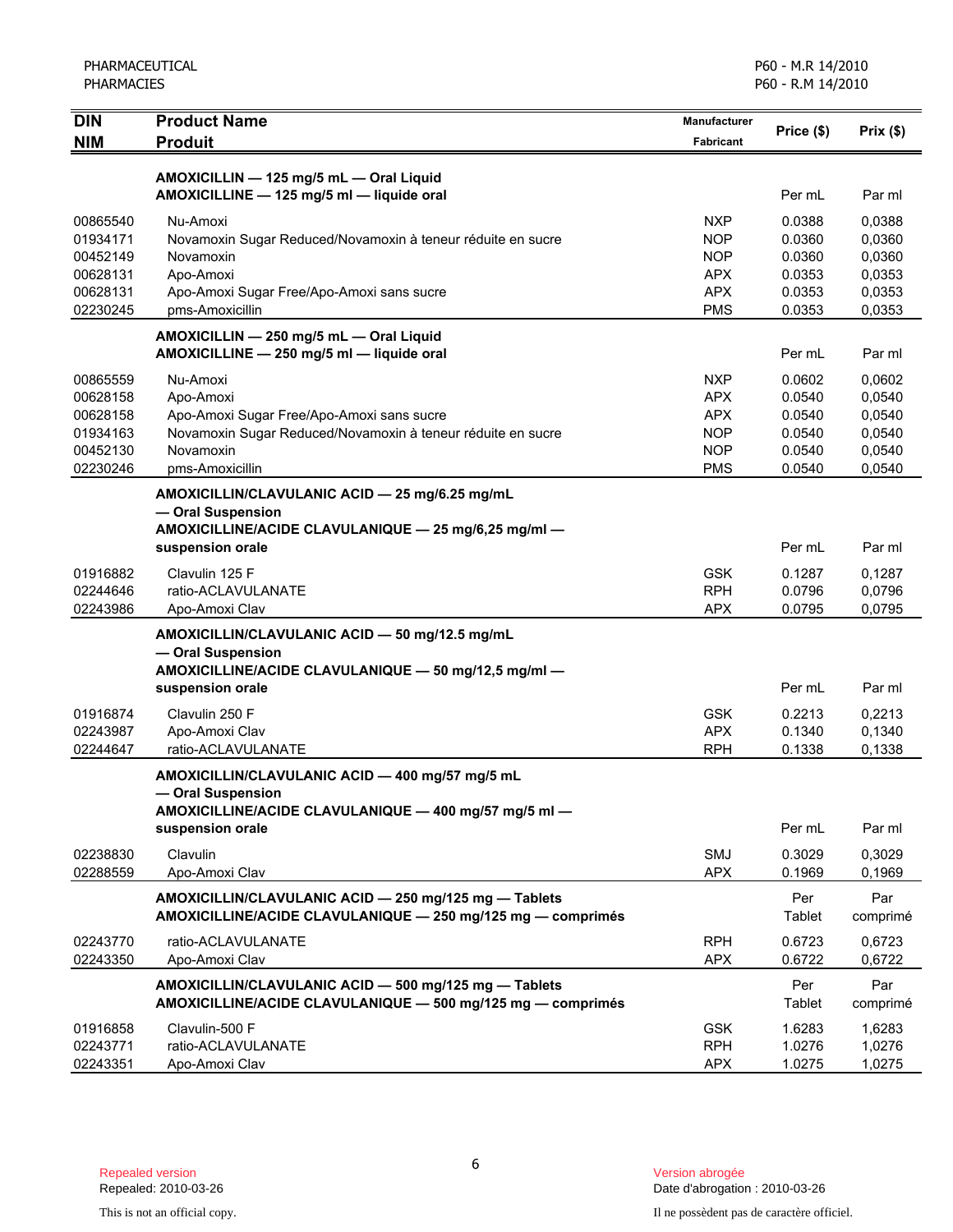| <b>DIN</b> | <b>Product Name</b>                                         | Manufacturer     | Price (\$)    | Prix(\$) |
|------------|-------------------------------------------------------------|------------------|---------------|----------|
| <b>NIM</b> | <b>Produit</b>                                              | <b>Fabricant</b> |               |          |
|            | AMOXICILLIN/CLAVULANIC ACID - 875 mg/125 mg - Tablets       |                  | Per           | Par      |
|            | AMOXICILLINE/ACIDE CLAVULANIQUE - 875 mg/125 mg - comprimés |                  | <b>Tablet</b> | comprimé |
| 02238829   | Clavulin-875                                                | <b>GSK</b>       | 2.4424        | 2,4424   |
| 02248138   | Novo-Clavamoxin                                             | <b>NOP</b>       | 1.4013        | 1,4013   |
| 02245623   | Apo-Amoxi Clav                                              | <b>APX</b>       | 1.3872        | 1,3872   |
| 02247021   | ratio-ACLAVULANATE                                          | <b>RPH</b>       | 1.3871        | 1,3871   |
|            | ANAGRELIDE HCI - 0.5 mg - Capsules                          |                  | Per           | Par      |
|            | ANAGRÉLIDE (CHLORHYDRATE D') - 0,5 mg - capsules            |                  | Capsule       | capsule  |
| 02236859   | Agrylin                                                     | <b>SHI</b>       | 5.3698        | 5,3698   |
| 02253054   | Gen-Anagrelide                                              | <b>GPM</b>       | 3.6850        | 3,6850   |
| 02274949   | pms-Anagrelide                                              | <b>PMS</b>       | 3.6841        | 3,6841   |
| 02260107   | Sandoz Anagrelide                                           | SDZ              | 3.6840        | 3,6840   |
|            | ATENOLOL - 50 mg - Tablets                                  |                  | Per           | Par      |
|            | ATÉNOLOL - 50 mg - comprimés                                |                  | Tablet        | comprimé |
| 02039532   | Tenormin                                                    | <b>AZC</b>       | 0.6322        | 0,6322   |
| 02267985   | Ran-Atenolol                                                | <b>RAN</b>       | 0.4252        | 0,4252   |
| 02255545   | Co Atenolol                                                 | COB              | 0.3867        | 0,3867   |
| 01912062   | Novo-Atenol                                                 | <b>NOP</b>       | 0.3867        | 0,3867   |
| 02171791   | ratio-Atenolol                                              | <b>RPH</b>       | 0.3867        | 0,3867   |
| 00773689   | Apo-Atenol                                                  | <b>APX</b>       | 0.3865        | 0,3865   |
| 02229467   | Dom-Atenolol                                                | <b>DOM</b>       | 0.3865        | 0,3865   |
| 00886114   | Nu-Atenol                                                   | <b>NXP</b>       | 0.3865        | 0,3865   |
| 02237600   | pms-Atenolol                                                | <b>PMS</b>       | 0.3865        | 0,3865   |
| 02146894   | Gen-Atenolol                                                | <b>GPM</b>       | 0.3864        | 0,3864   |
| 02231731   | Sandoz Atenolol                                             | SDZ              | 0.3864        | 0,3864   |
|            | ATENOLOL - 100 mg - Tablets                                 |                  | Per           | Par      |
|            | ATÉNOLOL — 100 mg — comprimés                               |                  | <b>Tablet</b> | comprimé |
| 02039540   | Tenormin                                                    | <b>AZC</b>       | 1.0392        | 1,0392   |
| 02267993   | Ran-Atenolol                                                | <b>RAN</b>       | 0.6991        | 0,6991   |
| 00773697   | Apo-Atenol                                                  | <b>APX</b>       | 0.6355        | 0,6355   |
| 02255553   | Co Atenolol                                                 | COB              | 0.6355        | 0,6355   |
| 02229468   | Dom-Atenolol                                                | <b>DOM</b>       | 0.6355        | 0,6355   |
| 02147432   | Gen-Atenolol                                                | <b>GPM</b>       | 0.6355        | 0,6355   |
| 01912054   | Novo-Atenol                                                 | <b>NOP</b>       | 0.6355        | 0,6355   |
| 00886122   | Nu-Atenol                                                   | <b>NXP</b>       | 0.6355        | 0,6355   |
| 02237601   | pms-Atenolol                                                | <b>PMS</b>       | 0.6355        | 0,6355   |
| 02171805   | ratio-Atenolol                                              | <b>RPH</b>       | 0.6355        | 0,6355   |
| 02231733   | Sandoz Atenolol                                             | SDZ              | 0.6355        | 0,6355   |
|            | ATENOLOL/CHLORTHALIDONE - 50 mg/25 mg - Tablets             |                  | Per           | Par      |
|            | ATÉNOLOL/CHLORTHALIDONE - 50 mg/25 mg - comprimés           |                  | <b>Tablet</b> | comprimé |
| 02049961   | Tenoretic                                                   | <b>AZC</b>       | 0.7029        | 0,7029   |
| 02248763   | Apo-Atenidone                                               | <b>APX</b>       | 0.4777        | 0,4777   |
| 02302918   | Novo-Atenolthalidone                                        | <b>NOP</b>       | 0.4343        | 0,4343   |
|            | ATENOLOL/CHLORTHALIDONE - 100 mg/25 mg - Tablets            |                  | Per           | Par      |
|            | ATÉNOLOL/CHLORTHALIDONE - 100 mg/25 mg - comprimés          |                  | <b>Tablet</b> | comprimé |
| 02049988   | Tenoretic                                                   | <b>AZC</b>       | 1.1519        | 1,1519   |
| 02248764   | Apo-Atenidone                                               | <b>APX</b>       | 0.7830        | 0,7830   |
| 02302926   | Novo-Atenolthalidone                                        | <b>NOP</b>       | 0.7118        | 0,7118   |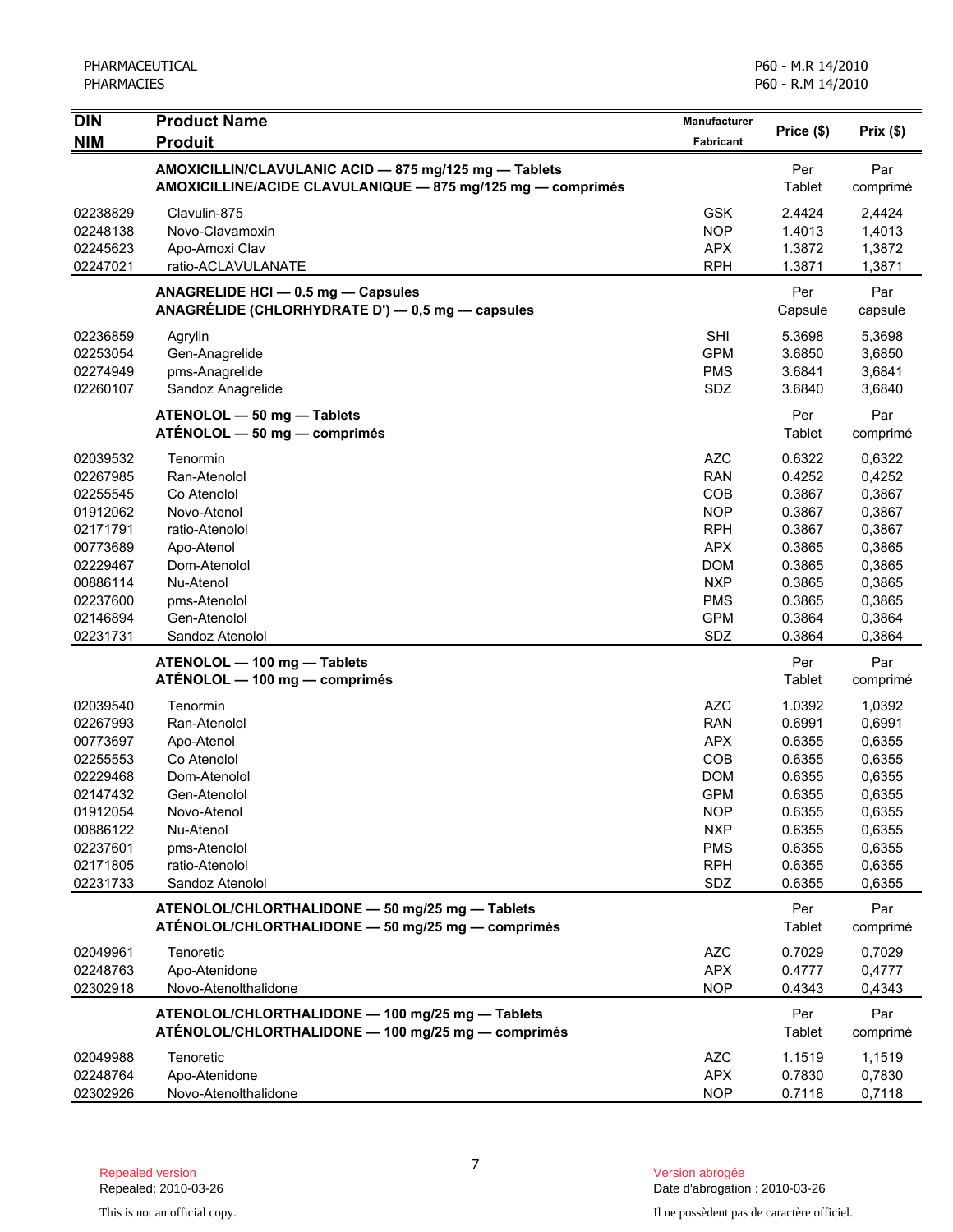| $\overline{D}$       | <b>Product Name</b>                                                                     | Manufacturer             | Price (\$)           | Prix(\$)         |
|----------------------|-----------------------------------------------------------------------------------------|--------------------------|----------------------|------------------|
| <b>NIM</b>           | <b>Produit</b>                                                                          | Fabricant                |                      |                  |
|                      | AZATHIOPRINE - 50 mg - Tablets<br>AZATHIOPRINE - 50 mg - comprimés                      |                          | Per<br>Tablet        | Par<br>comprimé  |
| 00004596             | Imuran                                                                                  | <b>GSK</b>               | 1.0580               | 1,0580           |
| 02236799<br>02242907 | ratio-Azathioprine                                                                      | <b>RPH</b><br><b>APX</b> | 0.7095<br>0.5960     | 0,7095           |
| 02231491             | Apo-Azathioprine<br>Gen-Azathioprine                                                    | <b>GPM</b>               | 0.5960               | 0,5960<br>0,5960 |
| 02236819             | Novo-Azathioprine                                                                       | <b>NOP</b>               | 0.5960               | 0,5960           |
|                      | AZITHROMYCIN - 20 mg/mL - Oral Suspension<br>AZITHROMYCIN - 20 mg/ml - suspension orale |                          | Per mL               | Par ml           |
| 02223716             | Zithromax                                                                               | PFI                      | 1.1712               | 1,1712           |
| 02274388             | pms-Azithromycin                                                                        | <b>PMS</b>               | 0.8214               | 0,8214           |
| 02315157             | Novo-Azithromycin                                                                       | <b>NOP</b>               | 0.7467               | 0,7467           |
| 02332388             | Sandoz Azithromycin                                                                     | SDZ                      | 0.7467               | 0,7467           |
|                      | AZITHROMYCIN - 40 mg/mL - Oral Suspension<br>AZITHROMYCIN - 40 mg/ml - suspension orale |                          | Per mL               | Par ml           |
| 02223724             | Zithromax                                                                               | PFI                      | 1.6596               | 1,6596           |
| 02274396             | pms-Azithromycin                                                                        | <b>PMS</b>               | 1.1636               | 1,1636           |
| 02315165             | Novo-Azithromycin                                                                       | <b>NOP</b>               | 1.0580               | 1,0580           |
| 02332396             | Sandoz Azithromycin                                                                     | SDZ                      | 1.0580               | 1,0580           |
|                      | AZITHROMYCIN - 250 mg - Tablets<br>AZITHROMYCIN - 250 mg - comprimés                    |                          | Per<br>Tablet        | Par<br>comprimé  |
| 02212021             | Zithromax                                                                               | PFI                      | 5.4179               | 5,4179           |
| 02278359             | Gen-Azithromycin                                                                        | <b>GPM</b>               | 3.4192               | 3,4192           |
| 02255340             | Co Azithromycin                                                                         | <b>COB</b>               | 3.4188               | 3,4188           |
| 02261634             | pms-Azithromycin                                                                        | <b>PMS</b>               | 3.4188               | 3,4188           |
| 02275287             | ratio-Azithromycin                                                                      | <b>RPH</b>               | 3.4188               | 3,4188           |
| 02247423             | Apo-Azithromycin                                                                        | <b>APX</b>               | 3.1084               | 3,1084           |
| 02267845             | Novo-Azithromycin                                                                       | <b>NOP</b>               | 3.1084               | 3,1084           |
| 02265826             | Sandoz Azithromycin                                                                     | SDZ                      | 3.1084               | 3,1084           |
|                      | AZITHROMYCIN - 600 mg - Tablets<br>AZITHROMYCIN - 600 mg - comprimés                    |                          | Per<br>Tablet        | Par<br>comprimé  |
| 02231143             | Zithromax                                                                               | PFI                      | 13.0028              | 13,0028          |
| 02261642             | pms-Azithromycin                                                                        | <b>PMS</b>               | 8.3875               | 8,3875           |
| 02256088             | Co Azithromycin                                                                         | COB                      | 8.3873               | 8.3873           |
|                      | BACLOFEN - 10 mg - Tablets<br>BACLOFÈNE - 10 mg - comprimés                             |                          | Per<br><b>Tablet</b> | Par<br>comprimé  |
| 00455881             | Lioresal                                                                                | <b>NVT</b>               | 0.7017               | 0,7017           |
| 02139332             | Apo-Baclofen                                                                            | <b>APX</b>               | 0.3203               | 0,3203           |
| 02138271             | Dom-Baclofen                                                                            | <b>DOM</b>               | 0.3203               | 0,3203           |
| 02088398             | Gen-Baclofen                                                                            | <b>GPM</b>               | 0.3203               | 0,3203           |
| 02136090             | Nu-Baclo                                                                                | <b>NXP</b>               | 0.3203               | 0,3203           |
| 02063735             | pms-Baclofen                                                                            | <b>PMS</b>               | 0.3203               | 0,3203           |
| 02236507             | ratio-Baclofen                                                                          | <b>RPH</b>               | 0.3203               | 0,3203           |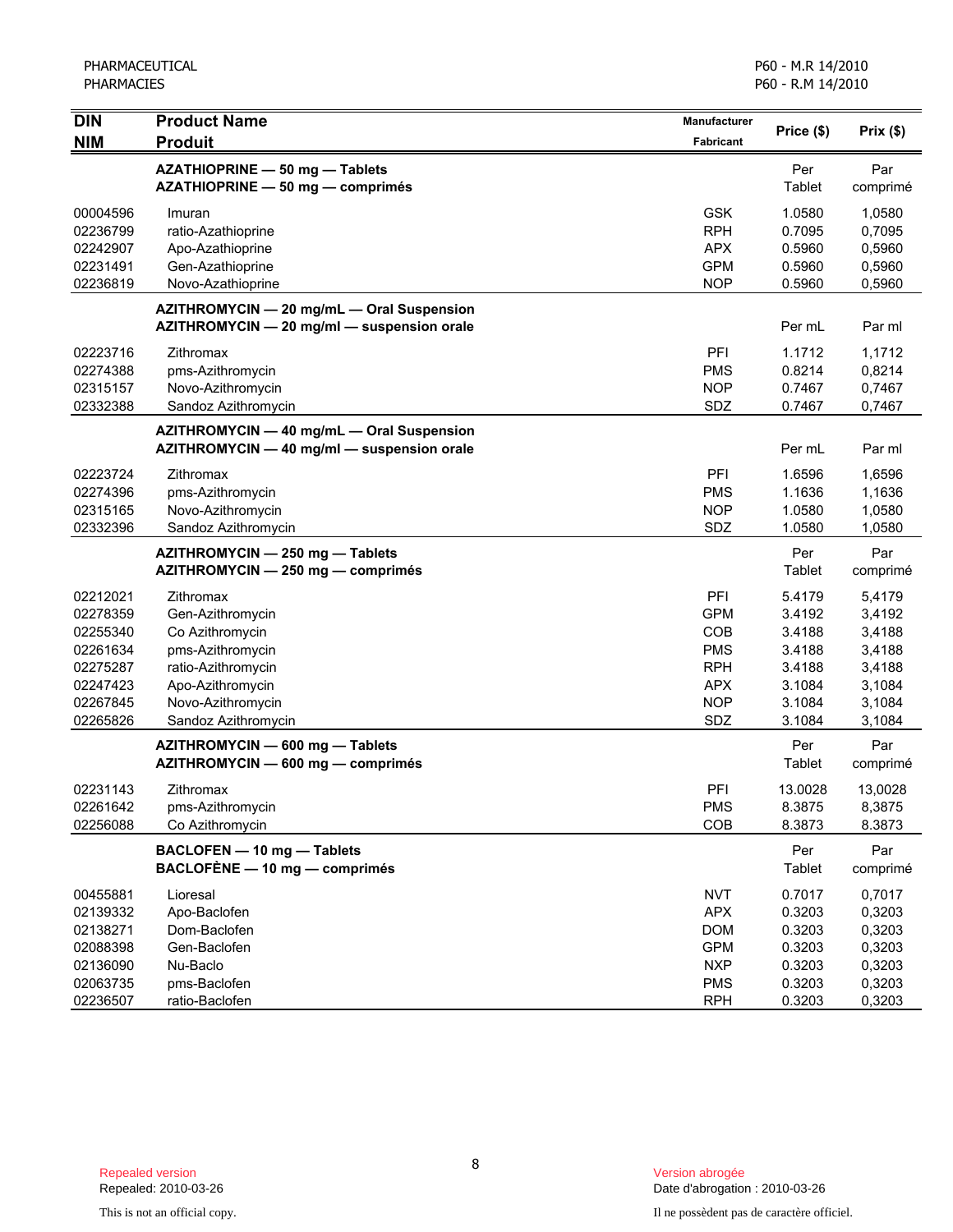| <b>NIM</b><br><b>Produit</b><br><b>Fabricant</b>                | Price (\$)       | Prix(\$)         |
|-----------------------------------------------------------------|------------------|------------------|
|                                                                 |                  |                  |
| BACLOFEN - 20 mg - Tablets                                      | Per              | Par              |
| BACLOFÈNE - 20 mg - comprimés                                   | Tablet           | comprimé         |
| 00636576<br><b>NVT</b><br>Lioresal D.S.                         | 1.3657           | 1,3657           |
| <b>RPH</b><br>02236508<br>ratio-Baclofen                        | 0.6364           | 0,6364           |
| 02139391<br><b>APX</b><br>Apo-Baclofen                          | 0.6234           | 0,6234           |
| 02138298<br>Dom-Baclofen<br><b>DOM</b>                          | 0.6234           | 0,6234           |
| Gen-Baclofen<br><b>GPM</b><br>02088401                          | 0.6234           | 0,6234           |
| 02136104<br>Nu-Baclo<br><b>NXP</b>                              | 0.6234           | 0,6234           |
| 02063743<br><b>PMS</b><br>pms-Baclofen                          | 0.6234           | 0,6234           |
| BECLOMETHASONE DIPROPIONATE - 200 Dose - 50 mcg/dose            |                  |                  |
| — Aqueous Nasal Spray                                           |                  |                  |
| BÉCLOMÉTHASONE (DIPROPIONATE DE) - 200 doses - 50 mcg/dose -    | Per              | Par              |
| vaporisateur nasal pour solution aqueuse                        | Dose             | dose             |
| 02238796<br>Apo-Beclomethasone<br><b>APX</b>                    | 0.0675           | 0,0675           |
| 02238577<br>Nu-Beclomethasone<br><b>NXP</b>                     | 0.0675           | 0,0675           |
| ratio-Beclomethasone AQ<br><b>RPH</b><br>00872318               | 0.0675           | 0,0675           |
| 02172712<br><b>GPM</b><br>Gen-Beclo AQ                          | 0.0674           | 0,0674           |
| <b>BENAZEPRIL HCI - 5 mg - Tablets</b>                          | Per              | Par              |
| BENAZEPRIL - 5 mg - comprimés                                   | Tablet           | comprimé         |
| <b>NVT</b><br>00885835<br>Lotensin                              | 0.8180           | 0,8180           |
| 02290332<br><b>APX</b><br>Apo-Benazepril                        | 0.5060           | 0,5060           |
| BENAZEPRIL HCI - 10 mg - Tablets                                | Per              | Par              |
| BENAZEPRIL - 10 mg - comprimés                                  | Tablet           | comprimé         |
| 00885843<br><b>NVT</b><br>Lotensin                              | 0.9673           | 0.9673           |
| 02290340<br><b>APX</b><br>Apo-Benazepril                        | 0.5981           | 0,5981           |
| BENAZEPRIL HCI - 20 mg - Tablets                                | Per              | Par              |
| BENAZEPRIL - 20 mg - comprimés                                  | Tablet           | comprimé         |
| 00885851<br><b>NVT</b><br>Lotensin                              | 1.1099           | 1,1099           |
| <b>APX</b><br>02273918<br>Apo-Benazepril                        | 0.6006           | 0,6006           |
| <b>BENZOYL PEROXIDE IN WATER - 5% - GeI</b>                     | Per              | Par              |
| BENZOYLE (PEROXYDE DE), BASE AQUEUSE - 5 % - gel                | Gram             | gramme           |
|                                                                 |                  |                  |
| 01925180<br>GAC<br>Benzac W<br>STI<br>02214849<br>Panoxyl       | 0.1650<br>0.1368 | 0,1650<br>0,1368 |
|                                                                 |                  |                  |
| BENZYDAMINE HCI - 0.15% - Oral Rinse                            |                  |                  |
| BENZYDAMINE (CHLORHYDRATE DE) - 0,15 % - gargarisme             | Per mL           | Par ml           |
| <b>RIK</b><br>01966065<br>Tantum                                | 0.0734           | 0,0734           |
| <b>APX</b><br>02239044<br>Apo-Benzydamine                       | 0.0320           | 0,0320           |
| <b>DOM</b><br>02239537<br>Dom-Benzydamine                       | 0.0319           | 0,0319           |
| <b>NOP</b><br>02229799<br>Novo-Benzydamine                      | 0.0319           | 0,0319           |
| pms-Benzydamine<br>02229777<br><b>PMS</b>                       | 0.0319           | 0,0319           |
| 02230170<br>ratio-Benzydamine<br><b>RPH</b><br>Novo-Benzydamine | 0.0319           | 0,0319           |
| 02310422<br><b>NOP</b>                                          | 0.0290           | 0,0290           |
| <b>BETAHISTINE - 16 mg - Tablets</b>                            | Per              | Par              |
| <b>BETAHISTINE - 16 mg - comprimés</b>                          | <b>Tablet</b>    | comprimé         |
| <b>SPH</b><br>02243878<br>Serc                                  | 0.4867           | 0,4867           |
| 02280191<br><b>NOP</b><br>Novo-Betahistine                      | 0.3557           | 0,3557           |

Version abrogée<br>Date d'abrogation : 2010-03-26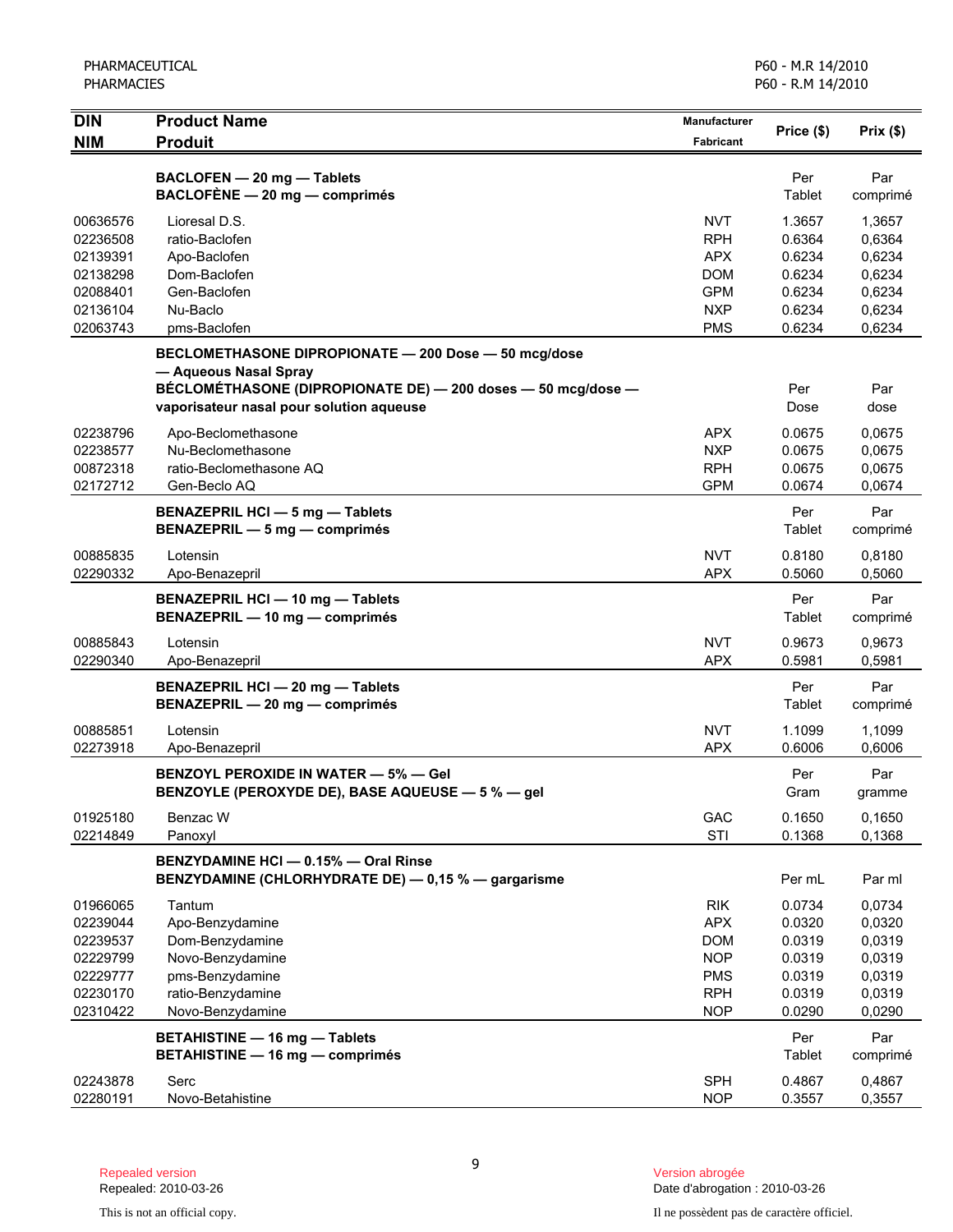| <b>DIN</b>                       | <b>Product Name</b>                                                                                                                                                                                                         | <b>Manufacturer</b>             | Price (\$)                 | Prix(\$)                   |
|----------------------------------|-----------------------------------------------------------------------------------------------------------------------------------------------------------------------------------------------------------------------------|---------------------------------|----------------------------|----------------------------|
| <b>NIM</b>                       | <b>Produit</b>                                                                                                                                                                                                              | <b>Fabricant</b>                |                            |                            |
|                                  | <b>BETAHISTINE - 24 mg - Tablets</b><br><b>BETAHISTINE - 24 mg - comprimés</b>                                                                                                                                              |                                 | Per<br>Tablet              | Par<br>comprimé            |
| 02247998<br>02280205             | Serc<br>Novo-Betahistine                                                                                                                                                                                                    | <b>SPH</b><br><b>NOP</b>        | 0.7300<br>0.4983           | 0,7300<br>0,4893           |
|                                  | BETAMETHASONE DIPROPIONATE - 0.05% - Topical Cream<br>BÉTAMÉTHASONE (DIPROPIONATE DE) - 0,05 % - crème topique                                                                                                              |                                 | Per<br>Gram                | Par<br>gramme              |
| 01925350<br>00804991<br>00323071 | Taro-Sone<br>ratio-Topisone<br>Diprosone                                                                                                                                                                                    | TAR<br><b>RPH</b><br><b>SCH</b> | 0.2369<br>0.2254<br>0.2253 | 0,2369<br>0,2254<br>0,2253 |
|                                  | BETAMETHASONE DIPROPIONATE - 0.05% - Topical Glycol Cream<br>BÉTAMÉTHASONE (DIPROPIONATE DE) — 0,05 % — crème topique<br>à base de glycol                                                                                   |                                 | Per<br>Gram                | Par<br>gramme              |
| 00688622<br>00849650             | Diprolene<br>ratio-Topilene                                                                                                                                                                                                 | <b>SCH</b><br><b>RPH</b>        | 0.5706<br>0.5706           | 0,5706<br>0,5706           |
|                                  | BETAMETHASONE DIPROPIONATE - 0.05% - Topical Glycol Lotion<br>BÉTAMÉTHASONE (DIPROPIONATE DE) - 0,05 % - lotion topique<br>à base de glycol                                                                                 |                                 | Per mL                     | Par ml                     |
| 00862975<br>01927914             | Diprolene<br>ratio-Topilene                                                                                                                                                                                                 | <b>SCH</b><br><b>RPH</b>        | 0.5152<br>0.5152           | 0,5152<br>0,5152           |
|                                  | BETAMETHASONE DIPROPIONATE - 0.05% - Topical Glycol Ointment<br>BÉTAMÉTHASONE (DIPROPIONATE DE) — 0,05 % — pommade topique à<br>base de glycol                                                                              |                                 | Per<br>Gram                | Par<br>gramme              |
| 00629367<br>00849669             | Diprolene<br>ratio-Topilene                                                                                                                                                                                                 | <b>SCH</b><br><b>RPH</b>        | 0.5706<br>0.5706           | 0,5706<br>0,5706           |
|                                  | BETAMETHASONE DIPROPIONATE - 0.05% - Topical Lotion<br>BÉTAMÉTHASONE (DIPROPIONATE DE) - 0,05 % - lotion topique                                                                                                            |                                 | Per mL                     | Par ml                     |
| 00417246<br>00809187             | Diprosone<br>ratio-Topisone                                                                                                                                                                                                 | SCH<br><b>RPH</b>               | 0.2178<br>0.2178           | 0,2178<br>0,2178           |
|                                  | BETAMETHASONE DIPROPIONATE - 0.05% - Topical Ointment<br>BÉTAMÉTHASONE (DIPROPIONATE DE) - 0,05 % - pommade topique                                                                                                         |                                 | Per<br>Gram                | Par<br>gramme              |
| 00344923<br>00805009             | Diprosone<br>ratio-Topisone                                                                                                                                                                                                 | <b>SCH</b><br><b>RPH</b>        | 0.2369<br>0.2369           | 0,2369<br>0,2369           |
|                                  | BETAMETHASONE DIPROPIONATE - 0.5 mg/g and<br>Salicylic Acid 20 mg/g $-$ 0.05% $-$ Lotion<br>BÉTAMÉTHASONE (DIPROPIONATE DE) — 0,5 mg/g et<br>acide salicylique 20 mg/g $-$ 0,05 % $-$ lotion                                |                                 | Per mL                     | Par ml                     |
| 00578428<br>02245688             | Diprosalic<br>ratio-Topisalic                                                                                                                                                                                               | SCH<br><b>RPH</b>               | 0.4683<br>0.3877           | 0,4683<br>0,3877           |
|                                  | BETAMETHASONE DISODIUM PHOSPHATE AND GENTAMICIN<br>SULPHATE - 1 mg/3 mg/mL - Ophthalmic/Otic Solution<br>BÉTAMÉTHASONE (PHOSPHATE DISODIQUE) ET GENTAMICINE<br>(SULFATE DE) - 1 mg/3 mg/ml - solution ophtalmique et otique |                                 | Per mL                     | Par ml                     |
| 00682217<br>02244999             | Garasone<br>Sandoz Pentasone                                                                                                                                                                                                | <b>SCH</b><br><b>SDZ</b>        | 1.5048<br>1.4095           | 1,5048<br>1,4095           |

Date d'abrogation : 2010-03-26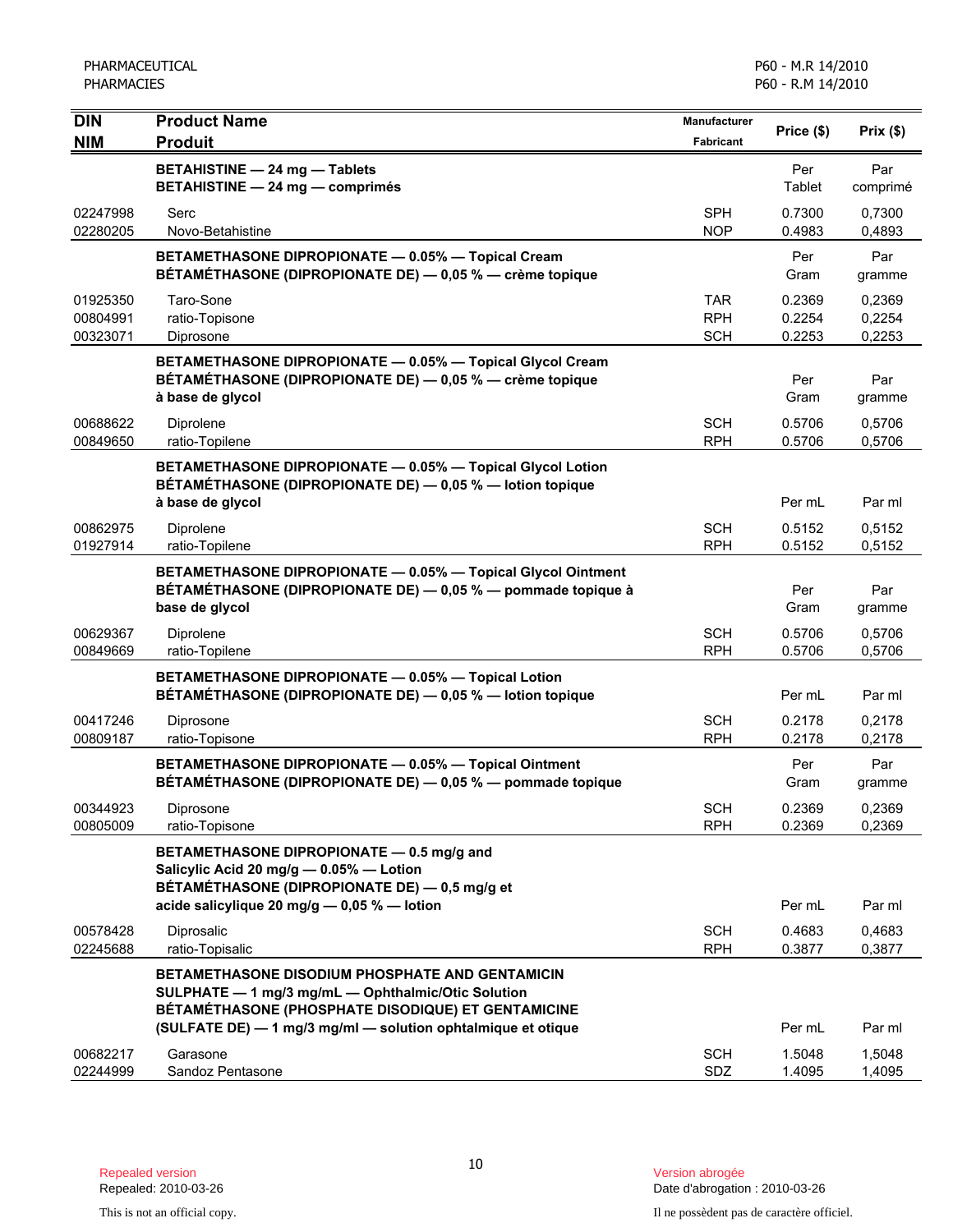| <b>DIN</b>           | <b>Product Name</b>                                                                                                                                                                                                    | <b>Manufacturer</b>      |                   |                                 |
|----------------------|------------------------------------------------------------------------------------------------------------------------------------------------------------------------------------------------------------------------|--------------------------|-------------------|---------------------------------|
| <b>NIM</b>           | <b>Produit</b>                                                                                                                                                                                                         | Fabricant                | Price (\$)        | Prix(\$)                        |
|                      | <b>BETAMETHASONE DISODIUM PHOSPHATE/BETAMETHASONE</b><br>ACETATE - 3 mg/3 mg/mL - Injectable Suspension<br>BÉTAMÉTHASONE (PHOSPHATE DISODIQUE DE)/BÉTAMÉTHASONE<br>(ACÉTATE DE) - 3 mg/3 mg/ml - suspension injectable |                          | Per mL            | Par ml                          |
|                      |                                                                                                                                                                                                                        |                          |                   |                                 |
| 00028096<br>02237835 | Celestone Soluspan<br>Betaject                                                                                                                                                                                         | <b>SCH</b><br>SDZ        | 12.0904<br>8.4950 | 12,0904<br>8,4950               |
|                      | BETAMETHASONE-17-VALERATE - 0.05% - Cream<br>BÉTAMÉTHASONE-17 - (VALÉRATE DE) - 0,05 % - crème                                                                                                                         |                          | Per<br>Gram       | Par<br>gramme                   |
| 00535427<br>00716618 | ratio-Ectosone<br>Betaderm                                                                                                                                                                                             | <b>RPH</b><br><b>TAR</b> | 0.0672<br>0.0667  | 0,0672<br>0,0667                |
|                      | BETAMETHASONE-17-VALERATE - 0.1% - Cream<br>BÉTAMÉTHASONE-17 - (VALÉRATE DE) - 0,1 % - crème                                                                                                                           |                          | Per<br>Gram       | Par<br>gramme                   |
| 00535435             | ratio-Ectosone                                                                                                                                                                                                         | <b>RPH</b>               | 0.1002            | 0,1002                          |
| 00716626             | Betaderm                                                                                                                                                                                                               | <b>TAR</b>               | 0.0993            | 0,0993                          |
|                      | BETAMETHASONE-17-VALERATE - 0.1% - Scalp Lotion<br>BÉTAMÉTHASONE-17 - (VALÉRATE DE) - 0,1 % - lotion capillaire                                                                                                        |                          | Per mL            | Par ml                          |
| 00716634             | Betaderm                                                                                                                                                                                                               | <b>TAR</b>               | 0.0954            | 0,0954                          |
| 00653217             | ratio-Ectosone                                                                                                                                                                                                         | <b>RPH</b>               | 0.0939            | 0,0939                          |
| 00027944             | Valisone                                                                                                                                                                                                               | <b>SCH</b>               | 0.0939            | 0,0939                          |
|                      | BETAMETHASONE-17-VALERATE - 0.05% - Topical Lotion<br>BÉTAMÉTHASONE-17 - (VALÉRATE DE) - 0,05 % - lotion topique                                                                                                       |                          | Per mL            | Par ml                          |
| 02100185             | <b>Betnovate</b>                                                                                                                                                                                                       | <b>RBT</b>               | 0.2090            | 0,2090                          |
| 00653209             | ratio-Ectosone                                                                                                                                                                                                         | <b>RPH</b>               | 0.2090            | 0,2090                          |
|                      | BICALUTAMIDE - 50 mg - Tablets<br>BICALUTAMIDE - 50 mg - comprimés                                                                                                                                                     |                          | Per<br>Tablet     | Par<br>comprimé                 |
| 02184478             | Casodex                                                                                                                                                                                                                | <b>AZC</b>               | 7.0840            | 7,0840                          |
| 02277700             | ratio-Bicalutamide                                                                                                                                                                                                     | <b>RPH</b>               | 4.9092            | 4,9092                          |
| 02275589             | pms-Bicalutamide                                                                                                                                                                                                       | <b>PMS</b>               | 4.4631            | 4,4631                          |
| 02274337             | Co Bicalutamide                                                                                                                                                                                                        | <b>COB</b>               | 4.4630            | 4,4630                          |
| 02270226             | Novo-Bicalutamide                                                                                                                                                                                                      | <b>NOP</b>               | 4.0574            | 4,0574                          |
| 02276089             | Sandoz Bicalutamide                                                                                                                                                                                                    | SDZ                      | 4.0574            | 4,0574                          |
| 02296063<br>02302403 | Apo-Bicalutamide<br>Gen-Bicalutamide                                                                                                                                                                                   | <b>APX</b><br><b>GPM</b> | 4.0572<br>4.0572  | 4,0572<br>4,0572                |
|                      |                                                                                                                                                                                                                        |                          |                   |                                 |
|                      | BISACODYL - 5 mg - Enteric Tablets<br>BISACODYL - 5 mg - comprimés à enrobage entérosoluble                                                                                                                            |                          | Per<br>Tablet     | Par<br>comprimé                 |
| 00254142             | Dulcolax                                                                                                                                                                                                               | <b>BOE</b>               | 0.2112            | 0,2112                          |
| 00545023             | Apo-Bisacodyl                                                                                                                                                                                                          | <b>APX</b>               | 0.0594            | 0,0594                          |
| 00587273             | pms-Bisacodyl                                                                                                                                                                                                          | <b>PMS</b>               | 0.0535            | 0,0535                          |
|                      | BISACODYL - 10 mg - Suppositories<br>BISACODYL - 10 mg - suppositoires                                                                                                                                                 |                          | Per               | Par<br>Suppository suppositoire |
| 00003875             | <b>Dulcolax</b>                                                                                                                                                                                                        | <b>BOE</b>               | 1.2284            | 1,2284                          |
| 00754595             | Apo-Bisacodyl                                                                                                                                                                                                          | <b>APX</b>               | 0.5995            | 0,5995                          |
| 00582883             | pms-Bisacodyl                                                                                                                                                                                                          | <b>PMS</b>               | 0.5515            | 0,5515                          |
| 00404802             | ratio-Bisacodyl                                                                                                                                                                                                        | <b>RPH</b>               | 0.5149            | 0,5149                          |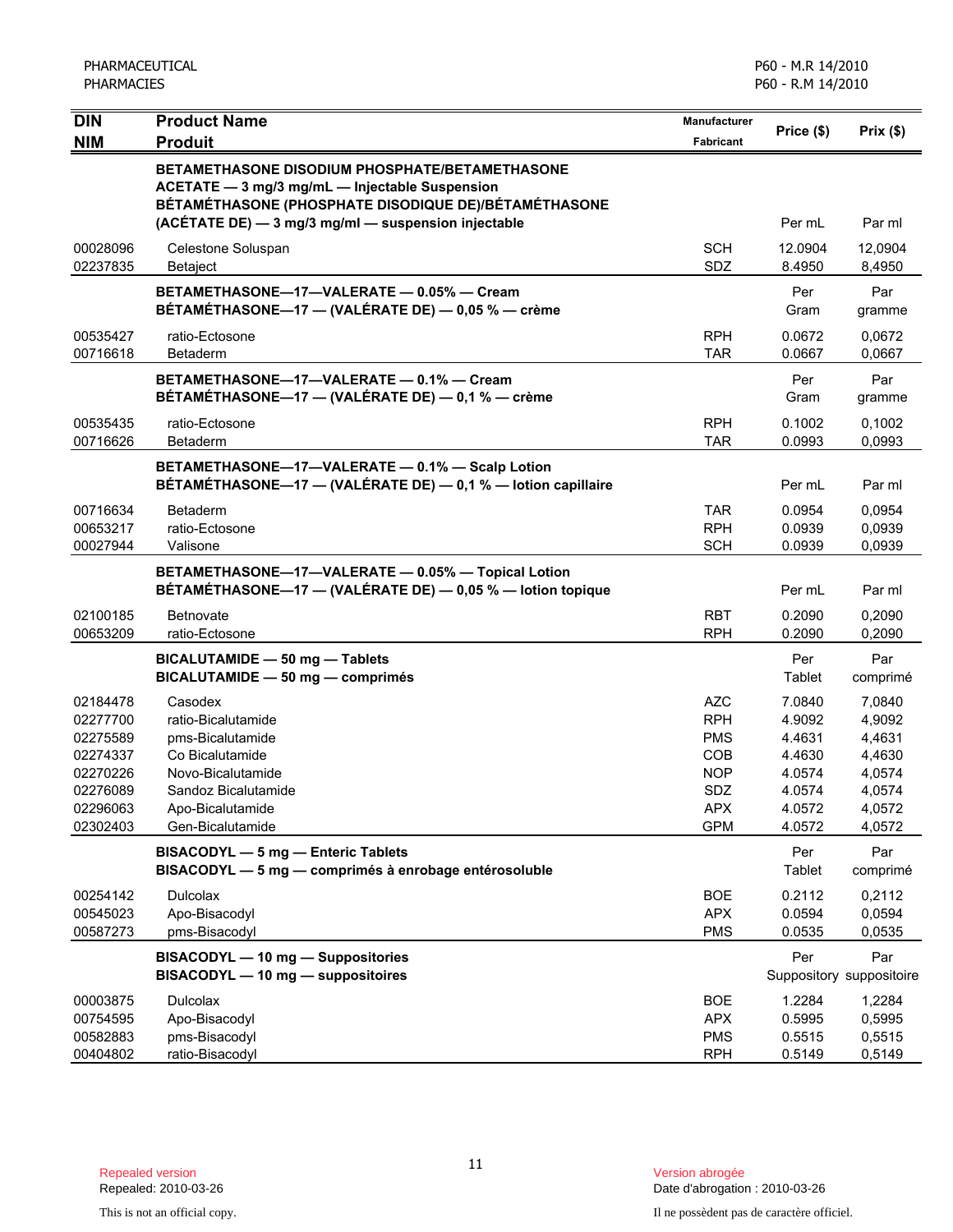| <b>DIN</b><br><b>NIM</b> | <b>Product Name</b><br><b>Produit</b>                                                                                  | Manufacturer<br><b>Fabricant</b> | Price (\$)       | Prix(\$)         |
|--------------------------|------------------------------------------------------------------------------------------------------------------------|----------------------------------|------------------|------------------|
|                          |                                                                                                                        |                                  |                  |                  |
|                          | BISOPROLOL FUMARATE - 5 mg - Tablets<br>BISOPROLOL (FUMARATE DE) - 5 mg - comprimés                                    |                                  | Per<br>Tablet    | Par<br>comprimé  |
| 02241148                 | Monocor                                                                                                                | <b>BIV</b>                       | 0.3850           | 0,3850           |
| 02256134<br>02267470     | Apo-Bisoprolol<br>Novo-Bisoprolol                                                                                      | <b>APX</b><br><b>NOP</b>         | 0.2426<br>0.2426 | 0,2426<br>0,2426 |
| 02247439                 | Sandoz Bisoprolol                                                                                                      | SDZ                              | 0.2426           | 0,2426           |
| 02302632                 | pms-Bisoprolol                                                                                                         | <b>PMS</b>                       | 0.2205           | 0,2205           |
|                          | BISOPROLOL FUMARATE - 10 mg - Tablets<br>BISOPROLOL (FUMARATE DE) - 10 mg - comprimés                                  |                                  | Per<br>Tablet    | Par<br>comprimé  |
| 02241149                 | Monocor                                                                                                                | <b>BIV</b>                       | 0.6380           | 0,6380           |
| 02256177                 | Apo-Bisoprolol                                                                                                         | <b>APX</b>                       | 0.4019           | 0,4019           |
| 02267489                 | Novo-Bisoprolol                                                                                                        | <b>NOP</b>                       | 0.4019           | 0,4019           |
| 02247440                 | Sandoz Bisoprolol                                                                                                      | SDZ                              | 0.4019           | 0,4019           |
| 02302640                 | pms-Bisoprolol                                                                                                         | <b>PMS</b>                       | 0.3654           | 0,3654           |
|                          | <b>BRIMONIDINE TARTRATE - 0.2% - Ophthalmic Solution</b><br>BRIMONIDINE (TARTRATE DE) - 0,2 % - solution ophtalmique   |                                  | Per mL           | Par ml           |
| 02236876                 | Alphagan                                                                                                               | <b>ALL</b>                       | 3.6300           | 3,6300           |
| 02246284                 | pms-Brimonidine                                                                                                        | <b>PMS</b>                       | 2.2880           | 2,2880           |
| 02243026                 | ratio-Brimonidine                                                                                                      | <b>RPH</b>                       | 2.2880           | 2,2880           |
| 02260077                 | Apo-Brimonidine                                                                                                        | <b>APX</b>                       | 2.2870           | 2,2870           |
| 02305429                 | Sandoz Brimonidine                                                                                                     | SDZ                              | 2.0800           | 2,0800           |
|                          | <b>BRIMONIDINE TARTRATE - 0.15% - Ophthalmic Solution</b><br>BRIMONIDINE (TARTRATE DE) - 0,15 % - solution ophtalmique |                                  | Per mL           | Par ml           |
| 02248151                 | Alphagan                                                                                                               | <b>ALL</b>                       | 3.6300           | 3,6300           |
| 02301334                 | Apo-Brimonidine                                                                                                        | <b>APX</b>                       | 1.7325           | 1,7325           |
|                          | BROMAZEPAM - 1.5 mg - Tablets<br>$BROMAZÉPAM - 1,5 mg - comprimés$                                                     |                                  | Per<br>Tablet    | Par<br>comprimé  |
| 00682314                 | Lectopam                                                                                                               | <b>HLR</b>                       | 0.1190           | 0,1190           |
| 02177153                 | Apo-Bromazepam                                                                                                         | <b>APX</b>                       | 0.0762           | 0,0762           |
| 02192705                 | Gen-Bromazepam                                                                                                         | <b>GPM</b>                       | 0.0762           | 0,0762           |
|                          | <b>BROMAZEPAM - 3 mg - Tablets</b><br>$BROMAZÉPAM - 3 mg - comprimés$                                                  |                                  | Per<br>Tablet    | Par<br>comprimé  |
| 00518123                 | Lectopam                                                                                                               | <b>HLR</b>                       | 0.1617           | 0,1617           |
| 02192713                 | Gen-Bromazepam                                                                                                         | <b>GPM</b>                       | 0.0971           | 0,0971           |
| 02177161                 | Apo-Bromazepam                                                                                                         | <b>APX</b>                       | 0.0970           | 0,0970           |
| 02230584                 | Novo-Bromazepam                                                                                                        | <b>NOP</b>                       | 0.0970           | 0,0970           |
|                          | <b>BROMAZEPAM - 6 mg - Tablets</b><br><b>BROMAZÉPAM - 6 mg - comprimés</b>                                             |                                  | Per<br>Tablet    | Par<br>comprimé  |
| 00518131                 | Lectopam                                                                                                               | <b>HLR</b>                       | 0.2362           | 0,2362           |
| 02177188                 | Apo-Bromazepam                                                                                                         | <b>APX</b>                       | 0.1417           | 0,1417           |
| 02192721                 | Gen-Bromazepam                                                                                                         | <b>GPM</b>                       | 0.1417           | 0,1417           |
| 02230585                 | Novo-Bromazepam                                                                                                        | <b>NOP</b>                       | 0.1417           | 0,1417           |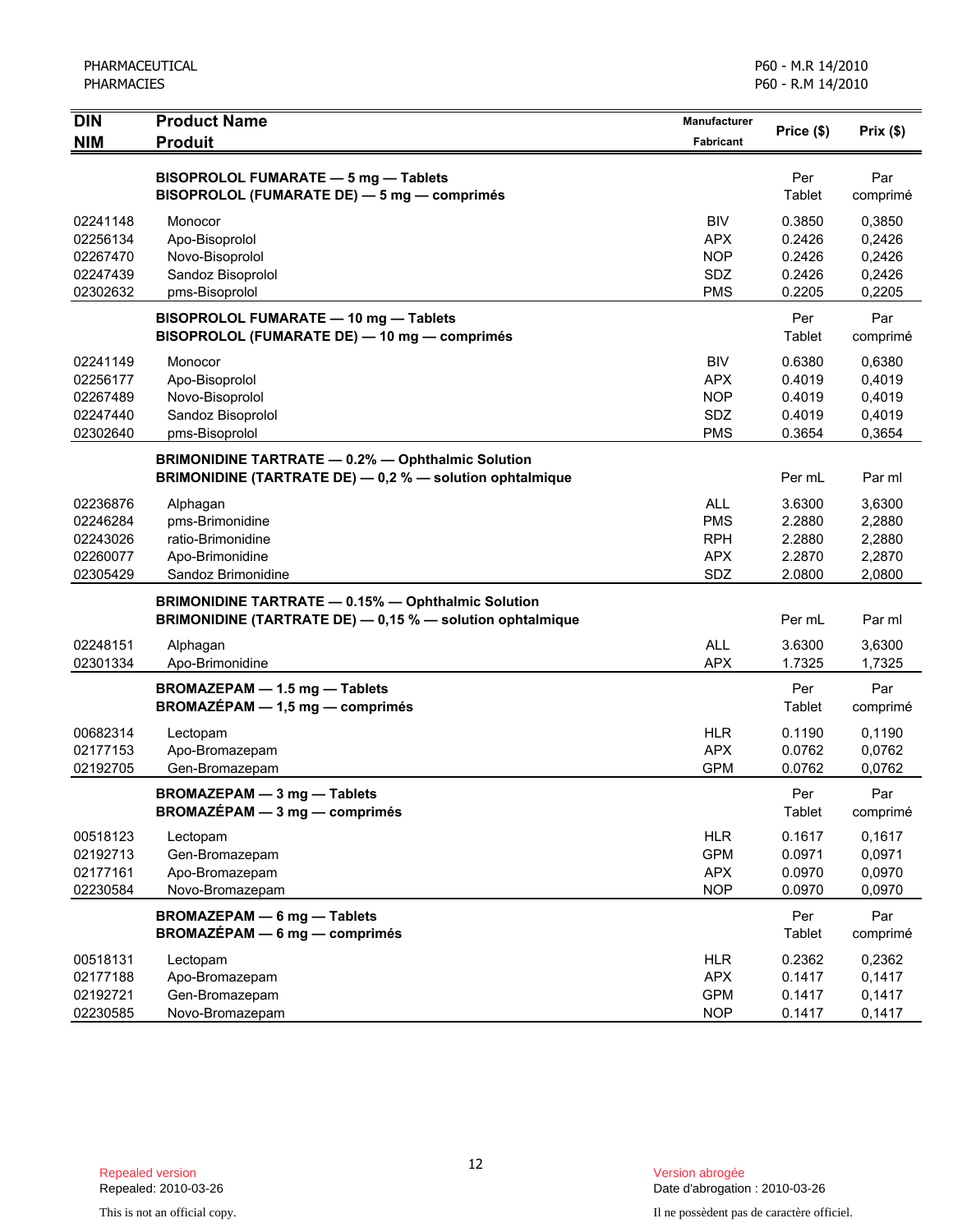| <b>DIN</b><br><b>NIM</b>                                                                     | <b>Product Name</b><br><b>Produit</b>                                                                                                        | <b>Manufacturer</b><br>Fabricant                                                                      | Price (\$)                                                                   | Prix(\$)                                                                     |
|----------------------------------------------------------------------------------------------|----------------------------------------------------------------------------------------------------------------------------------------------|-------------------------------------------------------------------------------------------------------|------------------------------------------------------------------------------|------------------------------------------------------------------------------|
|                                                                                              | <b>BROMOCRIPTINE MESYLATE - 2.5 mg - Tablets</b><br>BROMOCRIPTINE (MÉSYLATE DE) - 2,5 mg - comprimés                                         |                                                                                                       | Per<br>Tablet                                                                | Par<br>comprimé                                                              |
| 02238636<br>02231702<br>02087324                                                             | Dom-Bromocriptine<br>pms-Bromocriptine<br>Apo-Bromocriptine                                                                                  | <b>DOM</b><br><b>PMS</b><br><b>APX</b>                                                                | 0.5999<br>0.5999<br>0.5998                                                   | 0,5999<br>0,5999<br>0,5998                                                   |
|                                                                                              | <b>BROMOCRIPTINE MESYLATE - 5 mg - Capsules</b><br><b>BROMOCRIPTINE (MÉSYLATE DE) — 5 mg — capsules</b>                                      |                                                                                                       | Per<br>Capsule                                                               | Par<br>capsule                                                               |
| 00568643<br>02238637<br>02236949<br>02230454                                                 | Parlodel<br>Dom-Bromocriptine<br>pms-Bromocriptine<br>Apo-Bromocriptine                                                                      | NVT<br><b>DOM</b><br><b>PMS</b><br><b>APX</b>                                                         | 2.0173<br>1.0683<br>1.0683<br>1.0682                                         | 2,0173<br>1,0683<br>1,0683<br>1,0682                                         |
|                                                                                              | BUDESONIDE - 120 Dose - 64 mcg - Aqueous Nasal Spray<br>BUDÉSONIDE - 120 doses - 64 mcg - vaporisateur nasal pour<br>solution aqueuse        |                                                                                                       | Per<br>Dose                                                                  | Par<br>dose                                                                  |
| 02231923<br>02241003                                                                         | <b>Rhinocort Aqua</b><br>Gen-Budesonide AQ                                                                                                   | <b>AZC</b><br><b>GPM</b>                                                                              | 0.0935<br>0.0843                                                             | 0,0935<br>0,0843                                                             |
|                                                                                              | <b>BUPROPION HCI-100 mg-Sustained Release Tablets</b><br><b>BUPROPION (CHLORHYDRATE DE) - 100 mg</b><br>- comprimés à libération progressive |                                                                                                       | Per<br>Tablet                                                                | Par<br>comprimé                                                              |
| 02285657<br>02275074                                                                         | ratio-Bupropion SR<br>Sandoz Bupropion SR                                                                                                    | <b>RPH</b><br>SDZ                                                                                     | 0.4106<br>0.4106                                                             | 0,4106<br>0,4106                                                             |
|                                                                                              | <b>BUPROPION HCI-150 mg-Sustained Release Tablets</b><br><b>BUPROPION (CHLORHYDRATE DE) - 150 mg</b><br>- comprimés à libération progressive |                                                                                                       | Per<br>Tablet                                                                | Par<br>comprimé                                                              |
| 02237825<br>02285665<br>02260239<br>02275082                                                 | <b>Wellbutrin SR</b><br>ratio-Bupropion SR<br>Novo-Bupropion SR<br>Sandoz Bupropion SR                                                       | <b>BPC</b><br>RPH<br><b>NOP</b><br>SDZ                                                                | 1.0111<br>0.5544<br>0.5040<br>0.5040                                         | 1,0111<br>0,5544<br>0,5040<br>0,5040                                         |
|                                                                                              | <b>BUSPIRONE - 10 mg - Tablets</b><br>BUSPIRONE - 10 mg - comprimés                                                                          |                                                                                                       | Per<br>Tablet                                                                | Par<br>comprimé                                                              |
| 00603821<br>02230874<br>02207672<br>02232564<br>02230942<br>02237858<br>02211076<br>02231492 | <b>Buspar</b><br>Gen-Buspirone<br>Nu-Buspirone<br>Dom-Buspirone<br>pms-Buspirone<br>ratio-Buspirone<br>Apo-Buspirone<br>Novo-Buspirone       | SQU<br><b>GPM</b><br><b>NXP</b><br><b>DOM</b><br><b>PMS</b><br><b>RPH</b><br><b>APX</b><br><b>NOP</b> | 1.1701<br>0.7970<br>0.7970<br>0.7174<br>0.7174<br>0.7174<br>0.7173<br>0.7173 | 1,1701<br>0,7970<br>0,7970<br>0,7174<br>0,7174<br>0,7174<br>0,7173<br>0,7173 |
|                                                                                              | BUTORPHANOL TARTRATE - 10 mg/mL - Nasal Spray<br>BUTORPHANOL (TARTRATE DE) - 10 mg/ml - vaporisateur nasal                                   |                                                                                                       | Per mL                                                                       | Par ml                                                                       |
| 02113031<br>02244508<br>02242504                                                             | Stadol NS<br>pms-Butorphanol<br>Apo-Butorphanol                                                                                              | SQU<br><b>PMS</b><br><b>APX</b>                                                                       | 26.1800<br>18.3300<br>18.3200                                                | 26,1800<br>18,3300<br>18,3200                                                |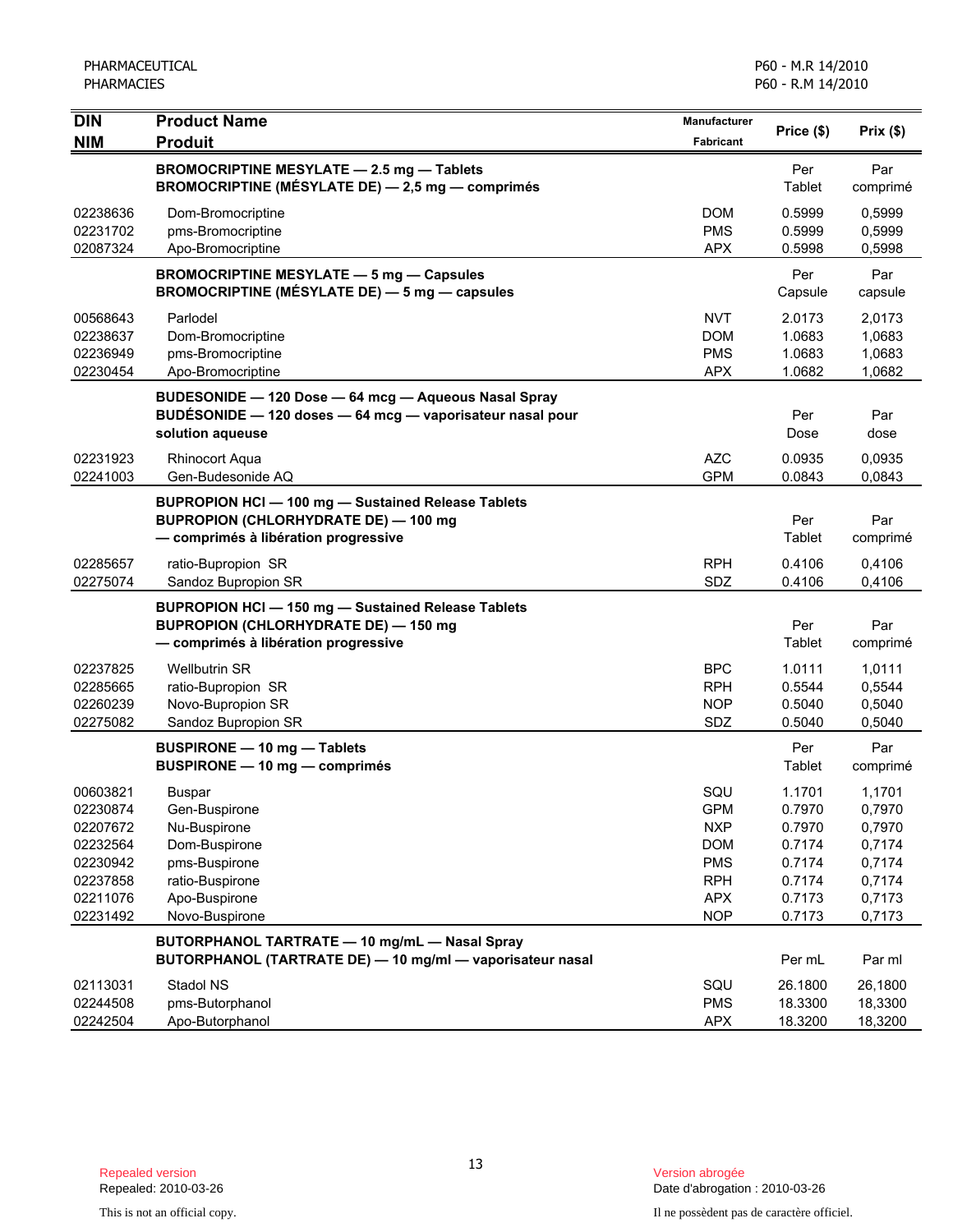| Price (\$)<br>Prix(\$)<br><b>NIM</b><br><b>Produit</b><br>Fabricant<br>Par<br>CABERGOLINE - 0.5 mg - Tablets<br>Per<br>CABERGOLINE - 0.5 mg - comprimés<br>Tablet<br>comprimé<br>PNU<br>14.3330<br>02242471<br><b>Dostinex</b><br>14,3330<br>COB<br>02301407<br>Co Cabergoline<br>8.8550<br>8,8550<br>CALCITONIN (Salmon Synthetic) - 200 IU - Nasal Spray<br>Per<br>Par<br>CALCITONINE DE SAUMON SYNTHÉTIQUE - 200 UI - vaporisateur nasal<br>Spray<br>vaporisation<br><b>NVT</b><br>02240775<br>Miacalcin<br>2.2963<br>2,2963<br><b>APX</b><br>1.8979<br>02247585<br>Apo-Calcitonin<br>1,8979<br>SDZ<br>1.8979<br>1,8979<br>02261766<br>Sandoz Calcitonin<br><b>CALCIUM CARBONATE - Equivalent to 500 mg Elemental Calcium - Tablets</b><br>CALCIUM (CARBONATE DE) — quantité équivalant à 500 mg de calcium<br>Per<br>Par<br>Tablet<br>élémentaire - comprimés<br>comprimé |  |
|-------------------------------------------------------------------------------------------------------------------------------------------------------------------------------------------------------------------------------------------------------------------------------------------------------------------------------------------------------------------------------------------------------------------------------------------------------------------------------------------------------------------------------------------------------------------------------------------------------------------------------------------------------------------------------------------------------------------------------------------------------------------------------------------------------------------------------------------------------------------------------|--|
|                                                                                                                                                                                                                                                                                                                                                                                                                                                                                                                                                                                                                                                                                                                                                                                                                                                                               |  |
|                                                                                                                                                                                                                                                                                                                                                                                                                                                                                                                                                                                                                                                                                                                                                                                                                                                                               |  |
|                                                                                                                                                                                                                                                                                                                                                                                                                                                                                                                                                                                                                                                                                                                                                                                                                                                                               |  |
|                                                                                                                                                                                                                                                                                                                                                                                                                                                                                                                                                                                                                                                                                                                                                                                                                                                                               |  |
|                                                                                                                                                                                                                                                                                                                                                                                                                                                                                                                                                                                                                                                                                                                                                                                                                                                                               |  |
|                                                                                                                                                                                                                                                                                                                                                                                                                                                                                                                                                                                                                                                                                                                                                                                                                                                                               |  |
|                                                                                                                                                                                                                                                                                                                                                                                                                                                                                                                                                                                                                                                                                                                                                                                                                                                                               |  |
|                                                                                                                                                                                                                                                                                                                                                                                                                                                                                                                                                                                                                                                                                                                                                                                                                                                                               |  |
| Os-Cal<br><b>WAY</b><br>02042991<br>0.1407<br>0,1407                                                                                                                                                                                                                                                                                                                                                                                                                                                                                                                                                                                                                                                                                                                                                                                                                          |  |
| 00682039<br><b>APX</b><br>0.0319<br>Apo-Cal<br>0,0319                                                                                                                                                                                                                                                                                                                                                                                                                                                                                                                                                                                                                                                                                                                                                                                                                         |  |
| <b>NOP</b><br>80001408<br>Calcium<br>0.0319<br>0,0319                                                                                                                                                                                                                                                                                                                                                                                                                                                                                                                                                                                                                                                                                                                                                                                                                         |  |
| Par<br>CAPTOPRIL - 12.5 mg - Tablets<br>Per<br>Tablet<br>CAPTOPRIL - 12,5 mg - comprimés<br>comprimé                                                                                                                                                                                                                                                                                                                                                                                                                                                                                                                                                                                                                                                                                                                                                                          |  |
|                                                                                                                                                                                                                                                                                                                                                                                                                                                                                                                                                                                                                                                                                                                                                                                                                                                                               |  |
| <b>APX</b><br>0.2332<br>00893595<br>Apo-Capto<br>0,2332<br>SQU<br>00695661<br>Capoten<br>0.2332<br>0,2332                                                                                                                                                                                                                                                                                                                                                                                                                                                                                                                                                                                                                                                                                                                                                                     |  |
| <b>ZYM</b><br>0.2332<br>0,2332<br>02242788<br>Captopril                                                                                                                                                                                                                                                                                                                                                                                                                                                                                                                                                                                                                                                                                                                                                                                                                       |  |
| <b>DOM</b><br>0.2332<br>0,2332<br>02238551<br>Dom-Captopril                                                                                                                                                                                                                                                                                                                                                                                                                                                                                                                                                                                                                                                                                                                                                                                                                   |  |
| <b>GPM</b><br>0.2332<br>0,2332<br>02163551<br>Gen-Captopril                                                                                                                                                                                                                                                                                                                                                                                                                                                                                                                                                                                                                                                                                                                                                                                                                   |  |
| 0.2332<br>0,2332<br>01942964<br>Novo-Captopril<br><b>NOP</b>                                                                                                                                                                                                                                                                                                                                                                                                                                                                                                                                                                                                                                                                                                                                                                                                                  |  |
| 01913824<br>Nu-Capto<br><b>NXP</b><br>0.2332<br>0,2332                                                                                                                                                                                                                                                                                                                                                                                                                                                                                                                                                                                                                                                                                                                                                                                                                        |  |
| <b>PMS</b><br>0.2332<br>0,2332<br>02230203<br>pms-Captopril                                                                                                                                                                                                                                                                                                                                                                                                                                                                                                                                                                                                                                                                                                                                                                                                                   |  |
| 00851639<br><b>RPH</b><br>0.2332<br>0,2332<br>ratio-Captopril                                                                                                                                                                                                                                                                                                                                                                                                                                                                                                                                                                                                                                                                                                                                                                                                                 |  |
| Per<br>Par<br>CAPTOPRIL - 25 mg - Tablets<br>CAPTOPRIL - 25 mg - comprimés<br>Tablet<br>comprimé                                                                                                                                                                                                                                                                                                                                                                                                                                                                                                                                                                                                                                                                                                                                                                              |  |
| <b>APX</b><br>0.3300<br>00893609<br>0,3300<br>Apo-Capto                                                                                                                                                                                                                                                                                                                                                                                                                                                                                                                                                                                                                                                                                                                                                                                                                       |  |
| <b>RPH</b><br>00851833<br>ratio-Captopril<br>0.3330<br>0,3330                                                                                                                                                                                                                                                                                                                                                                                                                                                                                                                                                                                                                                                                                                                                                                                                                 |  |
| SQU<br>00546283<br>Capoten<br>0.3300<br>0,3300                                                                                                                                                                                                                                                                                                                                                                                                                                                                                                                                                                                                                                                                                                                                                                                                                                |  |
| <b>ZYM</b><br>0.3300<br>0,3300<br>02242789<br>Captopril                                                                                                                                                                                                                                                                                                                                                                                                                                                                                                                                                                                                                                                                                                                                                                                                                       |  |
| Dom-Captopril<br><b>DOM</b><br>0.3300<br>0,3300<br>02238552                                                                                                                                                                                                                                                                                                                                                                                                                                                                                                                                                                                                                                                                                                                                                                                                                   |  |
| 02163578<br>Gen-Captopril<br><b>GPM</b><br>0.3300<br>0,3300<br><b>NXP</b><br>0.3300<br>01913832<br>Nu-Capto<br>0,3300                                                                                                                                                                                                                                                                                                                                                                                                                                                                                                                                                                                                                                                                                                                                                         |  |
| Novo-Captopril<br><b>NOP</b><br>0.3300<br>0,3300<br>01942972                                                                                                                                                                                                                                                                                                                                                                                                                                                                                                                                                                                                                                                                                                                                                                                                                  |  |
| 02230204<br><b>PMS</b><br>0.3300<br>0,3300<br>pms-Captopril                                                                                                                                                                                                                                                                                                                                                                                                                                                                                                                                                                                                                                                                                                                                                                                                                   |  |
| CAPTOPRIL - 50 mg - Tablets<br>Per<br>Par<br>Tablet<br>CAPTOPRIL - 50 mg - comprimés<br>comprimé                                                                                                                                                                                                                                                                                                                                                                                                                                                                                                                                                                                                                                                                                                                                                                              |  |
| 0.6149<br>00893617<br>Apo-Capto<br><b>APX</b><br>0,6149                                                                                                                                                                                                                                                                                                                                                                                                                                                                                                                                                                                                                                                                                                                                                                                                                       |  |
| 00546291<br>SQU<br>0.6149<br>0,6149<br>Capoten                                                                                                                                                                                                                                                                                                                                                                                                                                                                                                                                                                                                                                                                                                                                                                                                                                |  |
| Captopril<br>ZYM<br>0.6149<br>0,6149<br>02242790                                                                                                                                                                                                                                                                                                                                                                                                                                                                                                                                                                                                                                                                                                                                                                                                                              |  |
| Dom-Captopril<br><b>DOM</b><br>0.6149<br>0,6149<br>02238553                                                                                                                                                                                                                                                                                                                                                                                                                                                                                                                                                                                                                                                                                                                                                                                                                   |  |
| 02163586<br><b>GPM</b><br>0.6149<br>0,6149<br>Gen-Captopril                                                                                                                                                                                                                                                                                                                                                                                                                                                                                                                                                                                                                                                                                                                                                                                                                   |  |
| <b>NOP</b><br>0.6149<br>0,6149<br>01942980<br>Novo-Captopril                                                                                                                                                                                                                                                                                                                                                                                                                                                                                                                                                                                                                                                                                                                                                                                                                  |  |
| Nu-Capto<br><b>NXP</b><br>0.6149<br>0,6149<br>01913840                                                                                                                                                                                                                                                                                                                                                                                                                                                                                                                                                                                                                                                                                                                                                                                                                        |  |
| 02230205<br>pms-Captopril<br><b>PMS</b><br>0.6149<br>0,6149<br>00851647<br><b>RPH</b><br>0.6149<br>0,6149<br>ratio-Captopril                                                                                                                                                                                                                                                                                                                                                                                                                                                                                                                                                                                                                                                                                                                                                  |  |

Date d'abrogation : 2010-03-26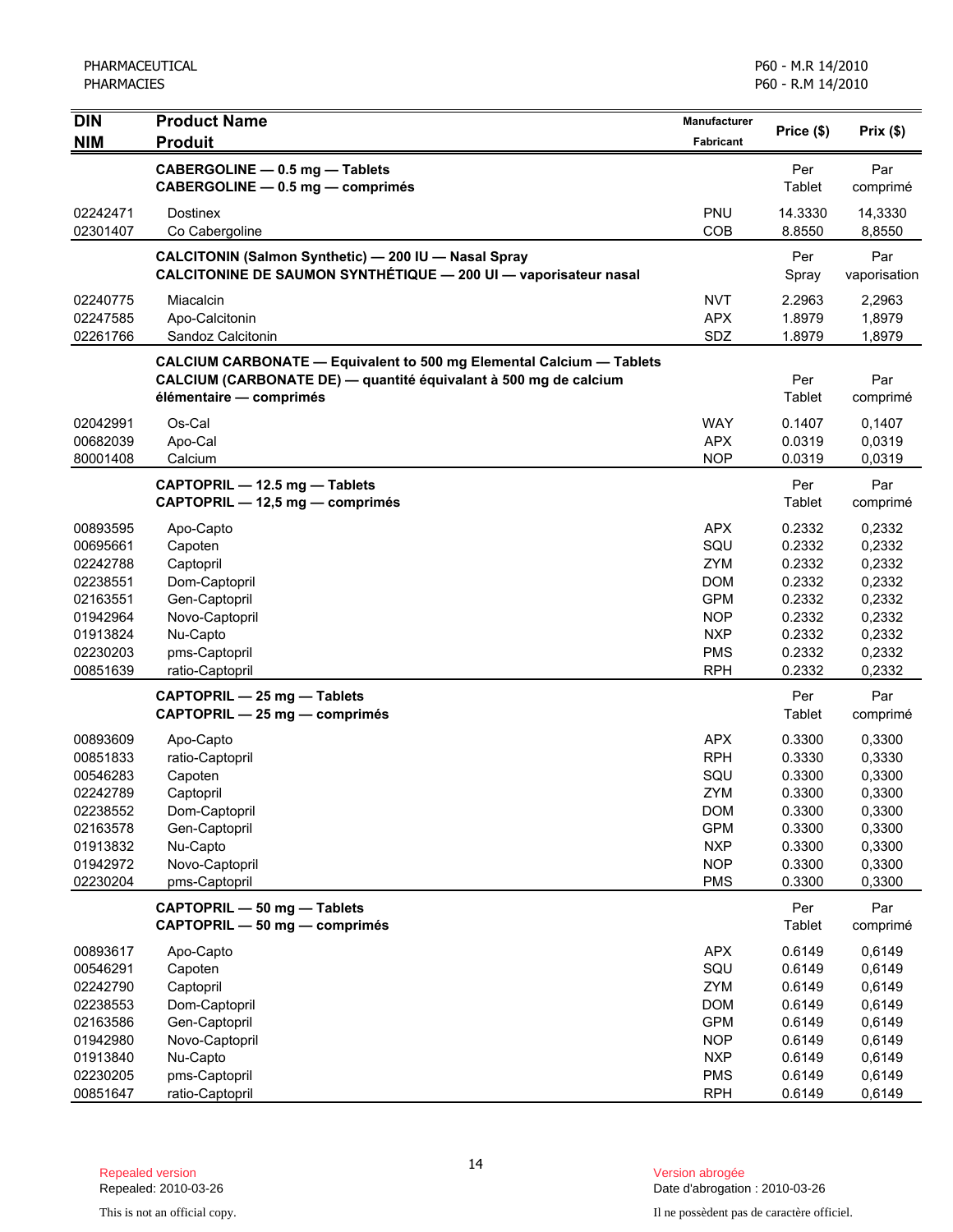| DIN                                                      | <b>Product Name</b>                                                                                                      | Manufacturer                                                       | Price (\$)                                     | Prix(\$)                                       |
|----------------------------------------------------------|--------------------------------------------------------------------------------------------------------------------------|--------------------------------------------------------------------|------------------------------------------------|------------------------------------------------|
| <b>NIM</b>                                               | <b>Produit</b>                                                                                                           | <b>Fabricant</b>                                                   |                                                |                                                |
|                                                          | CAPTOPRIL - 100 mg - Tablets<br>CAPTOPRIL - 100 mg - comprimés                                                           |                                                                    | Per<br>Tablet                                  | Par<br>comprimé                                |
| 00893625<br>02242791<br>02238554<br>02163594             | Apo-Capto<br>Captopril<br>Dom-Captopril<br>Gen-Captopril                                                                 | <b>APX</b><br>ZYM<br><b>DOM</b><br><b>GPM</b>                      | 1.1435<br>1.1435<br>1.1435<br>1.1435           | 1,1435<br>1,1435<br>1,1435<br>1,1435           |
| 01942999<br>01913859<br>02230206<br>00851655<br>00546305 | Novo-Captopril<br>Nu-Capto<br>pms-Captopril<br>ratio-Captopril<br>Capoten                                                | <b>NOP</b><br><b>NXP</b><br><b>PMS</b><br><b>RPH</b><br>SQU        | 1.1435<br>1.1435<br>1.1435<br>1.1435<br>1.1434 | 1,1435<br>1,1435<br>1,1435<br>1,1435<br>1,1434 |
|                                                          | <b>CARBAMAZEPINE - 100 mg - Chewable Tablets</b><br>CARBAMAZEPINE - 100 mg - comprimés masticables                       |                                                                    | Per<br>Tablet                                  | Par<br>comprimé                                |
| 00369810<br>02244403<br>02231542<br>02261855             | Tegretol<br>Taro-Carbamazepine<br>pms-Carbamazepine<br>Sandoz Carbamazepine                                              | <b>NVT</b><br><b>TAR</b><br><b>PMS</b><br>SDZ                      | 0.1670<br>0.0942<br>0.0847<br>0.0847           | 0,1670<br>0,0942<br>0,0847<br>0.0847           |
|                                                          | CARBAMAZEPINE - 200 mg - Chewable Tablets<br>CARBAMAZÉPINE - 200 mg - comprimés masticables                              |                                                                    | Per<br>Tablet                                  | Par<br>comprimé                                |
| 00665088<br>02244404<br>02231540<br>02261863             | Tegretol<br>Taro-Carbamazepine<br>pms-Carbamazepine<br>Sandoz Carbamazepine                                              | <b>NVT</b><br><b>TAR</b><br><b>PMS</b><br>SDZ                      | 0.3295<br>0.1858<br>0.1672<br>0.1672           | 0,3295<br>0,1858<br>0,1672<br>0,1672           |
|                                                          | <b>CARBAMAZEPINE - 200 mg - Sustained Release Tablets</b><br>CARBAMAZÉPINE - 200 mg - comprimés à libération progressive |                                                                    | Per<br>Tablet                                  | Par<br>comprimé                                |
| 00773611<br>02231543<br>02241882<br>02261839             | Tegretol CR/Tégrétol CR<br>pms-Carbamazepine CR<br>Gen-Carbamazepine CR<br>Sandoz Carbamazepine CR                       | <b>NVT</b><br><b>PMS</b><br><b>GPM</b><br>SDZ                      | 0.4090<br>0.2472<br>0.2075<br>0.2075           | 0,4090<br>0,2472<br>0,2075<br>0,2075           |
|                                                          | <b>CARBAMAZEPINE - 400 mg - Sustained Release Tablets</b><br>CARBAMAZÉPINE - 400 mg - comprimés à libération progressive |                                                                    | Per<br>Tablet                                  | Par<br>comprimé                                |
| 00755583<br>02231544<br>02241883<br>02261847             | <b>Tegretol CR</b><br>pms-Carbamazepine CR<br>Gen-Carbamazepine CR<br>Sandoz Carbamazepine CR                            | <b>NVT</b><br><b>PMS</b><br><b>GPM</b><br>SDZ                      | 0.8179<br>0.4944<br>0.4152<br>0.4152           | 0,8179<br>0,4944<br>0,4152<br>0,4152           |
|                                                          | CARBAMAZEPINE - 200 mg - Tablets<br>CARBAMAZÉPINE - 200 mg - comprimés                                                   |                                                                    | Per<br>Tablet                                  | Par<br>comprimé                                |
| 00010405<br>00504742<br>02042568<br>00402699<br>00782718 | Tegretol<br>Mazepine<br>Nu-Carbamazepine<br>Apo-Carbamazepine<br>Novo-Carbamaz                                           | <b>NVT</b><br><b>ICN</b><br><b>NXP</b><br><b>APX</b><br><b>NOP</b> | 0.4057<br>0.1372<br>0.0961<br>0.0875<br>0.0875 | 0,4057<br>0,1372<br>0,0961<br>0,0875<br>0,0875 |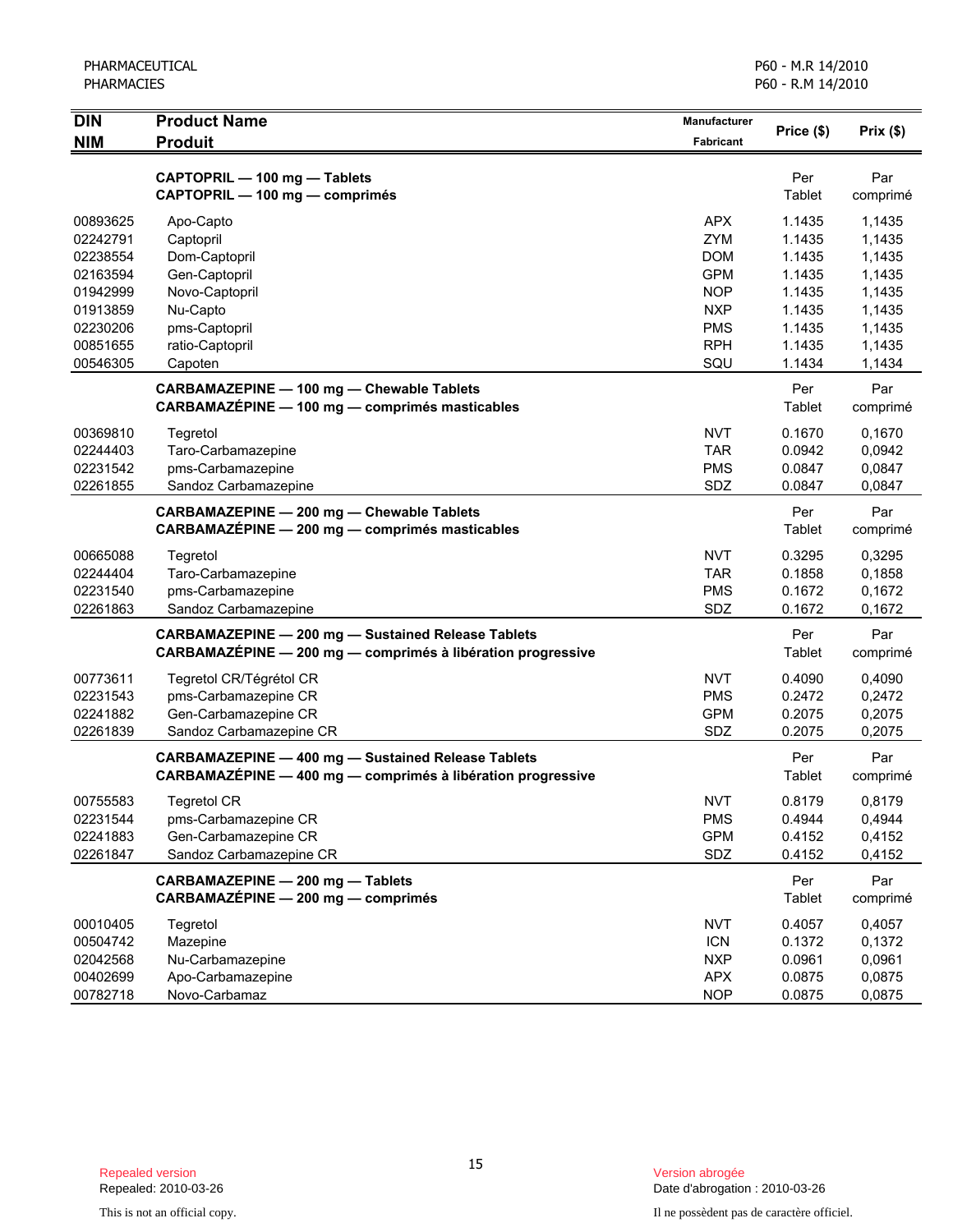| DIN                                          | <b>Product Name</b>                                                        | <b>Manufacturer</b>                                  | Price (\$)                           | Prix(\$)                             |
|----------------------------------------------|----------------------------------------------------------------------------|------------------------------------------------------|--------------------------------------|--------------------------------------|
| <b>NIM</b>                                   | <b>Produit</b>                                                             | Fabricant                                            |                                      |                                      |
|                                              | CARVEDILOL - 3.125 mg - Tablets<br>CARVEDILOL - 3,125 mg - comprimés       |                                                      | Per<br>Tablet                        | Par<br>comprimé                      |
| 02268027<br>02247933<br>02245914<br>02252309 | Ran-Carvedilol<br>Apo-Carvedilol<br>pms-Carvedilol<br>ratio-Carvedilol     | <b>RAN</b><br><b>APX</b><br><b>PMS</b><br><b>RPH</b> | 0.9682<br>0.8801<br>0.8801<br>0.8801 | 0,9682<br>0,8801<br>0,8801<br>0,8801 |
|                                              | CARVEDILOL - 6.25 mg - Tablets<br>CARVEDILOL - 6,25 mg - comprimés         |                                                      | Per<br>Tablet                        | Par<br>comprimé                      |
| 02268035<br>02247934<br>02245915<br>02252317 | Ran-Carvedilol<br>Apo-Carvedilol<br>pms-Carvedilol<br>ratio-Carvedilol     | <b>RAN</b><br><b>APX</b><br><b>PMS</b><br><b>RPH</b> | 0.9682<br>0.8801<br>0.8801<br>0.8801 | 0,9682<br>0,8801<br>0,8801<br>0,8801 |
|                                              | CARVEDILOL - 12.5 mg - Tablets<br>CARVEDILOL - 12,5 mg - comprimés         |                                                      | Per<br>Tablet                        | Par<br>comprimé                      |
| 02268043<br>02247935<br>02245916<br>02252325 | Ran-Carvedilol<br>Apo-Carvedilol<br>pms-Carvedilol<br>ratio-Carvedilol     | RAN<br><b>APX</b><br><b>PMS</b><br><b>RPH</b>        | 0.9682<br>0.8801<br>0.8801<br>0.8801 | 0,9682<br>0,8801<br>0,8801<br>0,8801 |
|                                              | CARVEDILOL - 25 mg - Tablets<br>CARVEDILOL - 25 mg - comprimés             |                                                      | Per<br>Tablet                        | Par<br>comprimé                      |
| 02268051<br>02247936<br>02245917<br>02252333 | Ran-Carvedilol<br>Apo-Carvedilol<br>pms-Carvedilol<br>ratio-Carvedilol     | <b>RAN</b><br><b>APX</b><br><b>PMS</b><br><b>RPH</b> | 0.9682<br>0.8801<br>0.8801<br>0.8801 | 0,9682<br>0,8801<br>0,8801<br>0,8801 |
|                                              | CEFACLOR - 250 mg - Capsules<br>$CEFACLOR - 250$ mg $-$ capsules           |                                                      | Per<br>Capsule                       | Par<br>capsule                       |
| 00465186<br>02231432<br>02230263             | Ceclor<br>Nu-Cefaclor<br>Apo-Cefaclor                                      | <b>PML</b><br><b>NXP</b><br><b>APX</b>               | 1.1228<br>1.0667<br>0.9697           | 1,1228<br>1,0667<br>0,9697           |
|                                              | CEFACLOR - 500 mg - Capsules<br>$CEFACLOR - 500$ mg $-$ capsules           |                                                      | Per<br>Capsule                       | Par<br>capsule                       |
| 00465194<br>02231433<br>02230264             | Ceclor<br>Nu-Cefaclor<br>Apo-Cefaclor                                      | <b>PML</b><br><b>NXP</b><br><b>APX</b>               | 2.2044<br>2.1230<br>1.9300           | 2,2044<br>2,1230<br>1,9300           |
|                                              | CEFACLOR - 375 mg/5 mL - Suspension<br>CÉFACLOR - 375 mg/5 ml - suspension |                                                      | Per mL                               | Par ml                               |
| 00832804<br>02237502                         | Ceclor<br>Apo-Cefaclor                                                     | <b>PML</b><br><b>APX</b>                             | 0.3160<br>0.2211                     | 0,3160<br>0,2211                     |
|                                              | CEFADROXIL - 500 mg - Capsules<br>CEFADROXIL - 500 mg - capsules           |                                                      | Per<br>Capsule                       | Par<br>capsule                       |
| 02240774<br>02235134                         | Apo-Cefadroxil<br>Novo-Cefadroxil                                          | <b>APX</b><br><b>NOP</b>                             | 0.9263<br>0.9263                     | 0,9263<br>0,9263                     |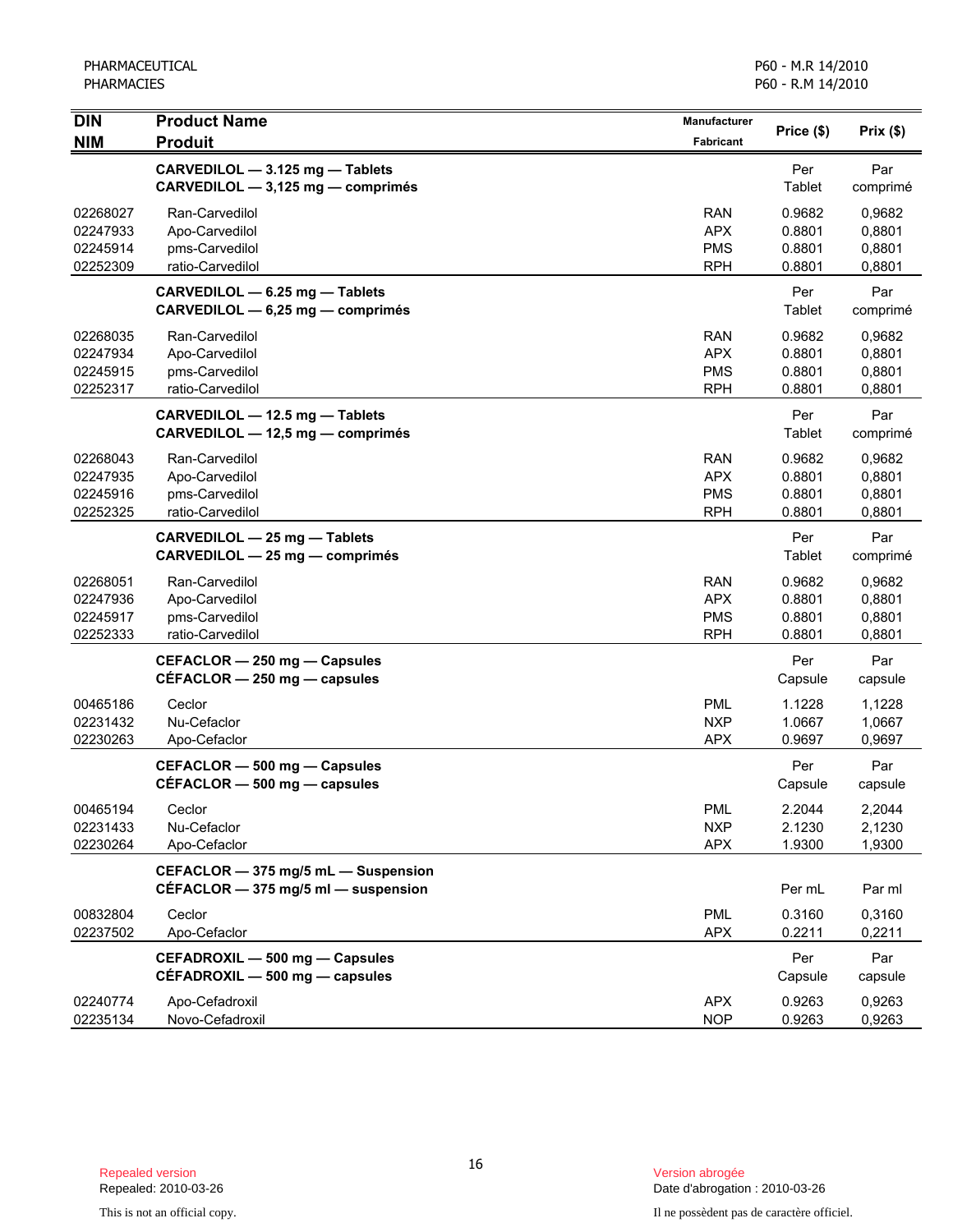| <b>DIN</b>                                   | <b>Product Name</b>                                                           | Manufacturer                           | Price (\$)                           | Prix(\$)                             |
|----------------------------------------------|-------------------------------------------------------------------------------|----------------------------------------|--------------------------------------|--------------------------------------|
| <b>NIM</b>                                   | <b>Produit</b>                                                                | <b>Fabricant</b>                       |                                      |                                      |
|                                              | CEFAZOLIN - 1 g - Powder for Injection<br>CEFAZOLIN - 1 g - poudre injectable |                                        | Per<br>Vial                          | Par<br>ampoule                       |
| 02108127<br>02297205<br>02308959             | Cefazolin for Injection<br>Cefazolin for Injection<br>Cefazolin for Injection | <b>NOP</b><br><b>APX</b><br>SDZ        | 6.3000<br>6.0000<br>6.0000           | 6,3000<br>6,0000<br>6,0000           |
|                                              | CEFPROZIL - 125 mg/5 mL - Suspension<br>CEFPROZIL - 125 mg/5 mL - suspension  |                                        | Per mL                               | Par ml                               |
| 02163675<br>02293943<br>02303426             | Cefzil<br>Apo-Cefprozil<br>Sandoz Cefprozil                                   | SQU<br><b>APX</b><br>SDZ               | 0.1863<br>0.1107<br>0.1107           | 0,1863<br>0,1107<br>0,1107           |
|                                              | CEFPROZIL - 250 mg/5 mL - Suspension<br>CEFPROZIL - 250 mg/5 mL - suspension  |                                        | Per mL                               | Par ml                               |
| 02163683<br>02293951<br>02293579<br>02303434 | Cefzil<br>Apo-Cefprozil<br>Ran-Cefprozil<br>Sandoz Cefprozil                  | SQU<br><b>APX</b><br><b>RAN</b><br>SDZ | 0.3725<br>0.2213<br>0.2213<br>0.2213 | 0,3725<br>0,2213<br>0,2213<br>0,2213 |
|                                              | CEFPROZIL - 250 mg - Tablets<br>CEFPROZIL - 250 mg - comprimés                |                                        | Per<br>Tablet                        | Par<br>comprimé                      |
| 02163659<br>02292998<br>02293528<br>02302179 | Cefzil<br>Apo-Cefprozil<br>Ran-Cefprozil<br>Sandoz Cefprozil                  | SQU<br><b>APX</b><br><b>RAN</b><br>SDZ | 1.9060<br>1.1329<br>1.1329<br>1.1329 | 1,9060<br>1,1329<br>1,1329<br>1,1329 |
|                                              | CEFPROZIL - 500 mg - Tablets<br>CEFPROZIL - 500 mg - comprimés                |                                        | Per<br>Tablet                        | Par<br>comprimé                      |
| 02163667<br>02293005<br>02293536<br>02302187 | Cefzil<br>Apo-Cefprozil<br>Ran-Cefprozil<br>Sandoz Cefprozil                  | SQU<br><b>APX</b><br><b>RAN</b><br>SDZ | 3.7372<br>2.2214<br>2.2214<br>2.2214 | 3,7372<br>2,2214<br>2,2214<br>2,2214 |
|                                              | CEFTRIAXONE - 250 mg - Injection<br>CEFTRIAXONE - 250 mg - injection          |                                        | Per mL                               | Par ml                               |
| 00657387<br>02292866                         | Rocephin<br>Ceftriaxone                                                       | <b>HLR</b><br><b>APX</b>               | 12.4163<br>7.5300                    | 12,4163<br>7,5300                    |
|                                              | CEFTRIAXONE - 1 g - Injection<br>CEFTRIAXONE - 1 g - injection                |                                        | Per mL                               | Par ml                               |
| 00657417<br>02292874<br>02292270             | Rocephin<br>Ceftriaxone<br>Sandoz Ceftriaxone                                 | <b>HLR</b><br><b>APX</b><br>SDZ        | 47.3080<br>23.8000<br>23.8000        | 47,3080<br>23,8000<br>23,8000        |
|                                              | CEFTRIAXONE - 2 g - Injection<br>CEFTRIAXONE - 2 g - injection                |                                        | Per mL                               | Par ml                               |
| 00657409<br>02292882<br>02292289             | Rocephin<br>Ceftriaxone<br>Sandoz Ceftriaxone                                 | <b>HLR</b><br><b>APX</b><br>SDZ        | 72.4369<br>46.9000<br>46.9000        | 72,4369<br>46,9000<br>46,9000        |

Date d'abrogation : 2010-03-26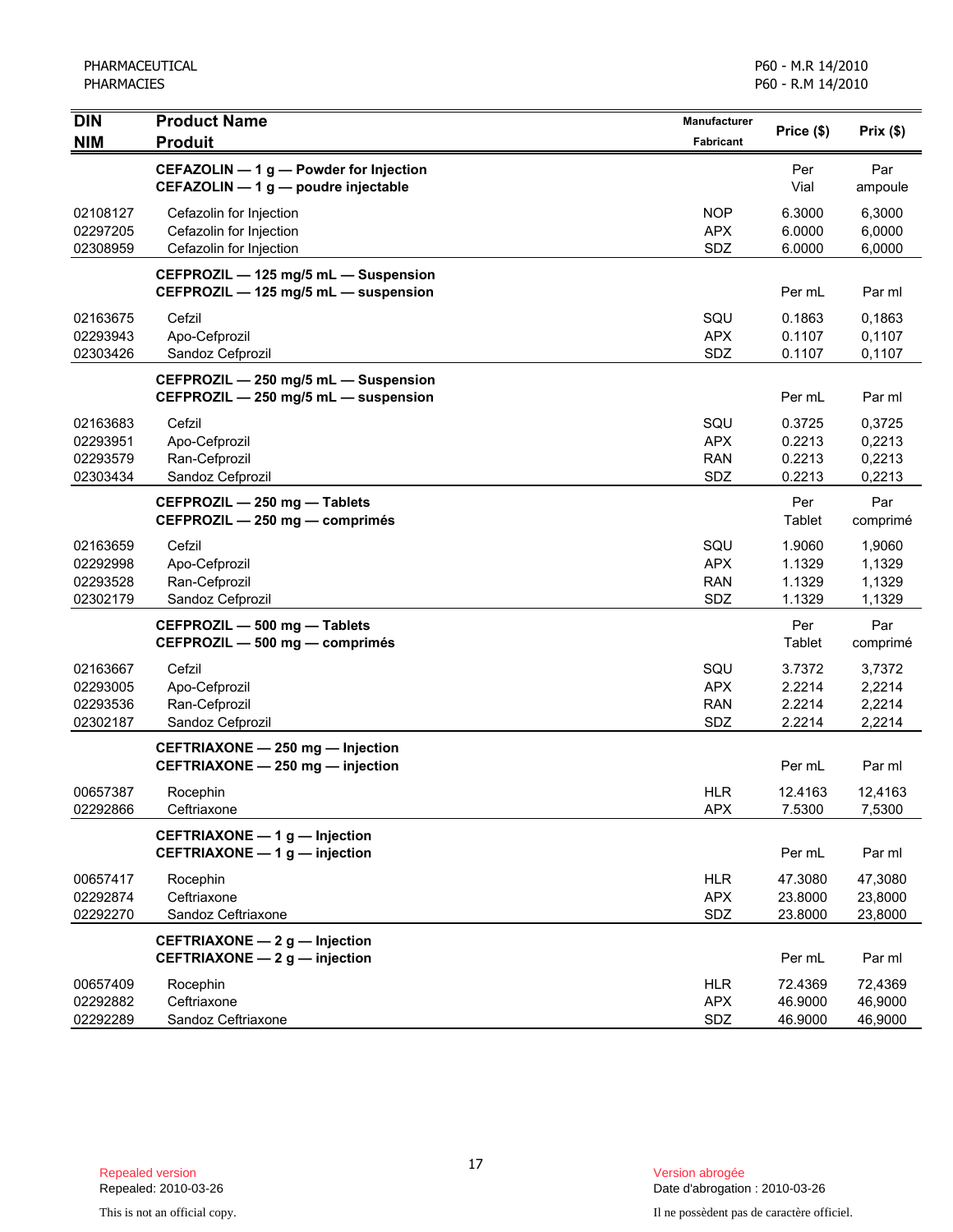| <b>DIN</b> | <b>Product Name</b>                                                            | Manufacturer     | Price (\$)    | Prix(\$)        |
|------------|--------------------------------------------------------------------------------|------------------|---------------|-----------------|
| <b>NIM</b> | <b>Produit</b>                                                                 | <b>Fabricant</b> |               |                 |
|            | CEFUROXIME AXETIL - 250 mg - Tablets<br>CÉFUROXIME AXÉTIL - 250 mg - comprimés |                  | Per<br>Tablet | Par<br>comprimé |
| 02212277   | Ceftin                                                                         | <b>GSK</b>       | 1.7806        | 1,7806          |
| 02244393   | Apo-Cefuroxime                                                                 | <b>APX</b>       | 1.1145        | 1,1145          |
| 02242656   | ratio-Cefuroxime                                                               | <b>RPH</b>       | 1.1145        | 1,1145          |
|            | CEFUROXIME AXETIL - 500 mg - Tablets                                           |                  | Per           | Par             |
|            | CÉFUROXIME AXÉTIL - 500 mg - comprimés                                         |                  | Tablet        | comprimé        |
| 02212285   | Ceftin                                                                         | <b>GSK</b>       | 3.5274        | 3,5274          |
| 02242657   | ratio-Cefuroxime                                                               | <b>RPH</b>       | 2.2079        | 2,2079          |
| 02244394   | Apo-Cefuroxime                                                                 | <b>APX</b>       | 2.2078        | 2,2078          |
|            | CEPHALEXIN - 250 mg - Tablets                                                  |                  | Per           | Par             |
|            | CÉPHALEXINE - 250 mg - comprimés                                               |                  | Tablet        | comprimé        |
| 00403628   | Keflex                                                                         | LIL              | 0.3516        | 0,3516          |
| 00865877   | Nu-Cephalex                                                                    | <b>NXP</b>       | 0.2475        | 0,2475          |
| 00768723   | Apo-Cephalex                                                                   | <b>APX</b>       | 0.2250        | 0,2250          |
| 00583413   | Novo-Lexin                                                                     | <b>NOP</b>       | 0.2250        | 0,2250          |
| 02177781   | pms-Cephalexin                                                                 | <b>PMS</b>       | 0.2250        | 0,2250          |
|            | CEPHALEXIN - 500 mg - Tablets                                                  |                  | Per           | Par             |
|            | CEPHALEXINE - 500 mg - comprimés                                               |                  | Tablet        | comprimé        |
| 00244392   | Keflex                                                                         | LIL              | 0.7050        | 0,7050          |
| 00865885   | Nu-Cephalex                                                                    | <b>NXP</b>       | 0.4950        | 0,4950          |
| 00768715   | Apo-Cephalex                                                                   | <b>APX</b>       | 0.4500        | 0,4500          |
| 00583421   | Novo-Lexin                                                                     | <b>NOP</b>       | 0.4500        | 0,4500          |
|            | CHLORDIAZEPOXIDE HCI/CLIDINIUM BROMIDE - 5 mg/2.5 mg - Capsules                |                  |               |                 |
|            | CHLORDIAZEPOXIDE (CHLORHYDRATE DE)/BROMURE DE CLIDINIUM —                      |                  | Per           | Par             |
|            | $5 \text{ mg}/2, 5 \text{ mg}$ - capsules                                      |                  | Capsule       | capsule         |
| 00115630   | Librax                                                                         | <b>ICN</b>       | 0.2945        | 0,2945          |
| 00618454   | Apo-Chlorax                                                                    | <b>APX</b>       | 0.2330        | 0,2330          |
|            | CHLORPROPAMIDE - 250 mg - Tablets                                              |                  | Per           | Par             |
|            | CHLORPROPAMIDE - 250 mg - comprimés                                            |                  | Tablet        | comprimé        |
| 00024716   | Diabinese/Diabinèse                                                            | PFI              | 0.2092        | 0,2092          |
| 00312711   | Apo-Chlorpropamide                                                             | <b>APX</b>       | 0.0460        | 0,0460          |
|            | CHOLESTYRAMINE RESIN (ANHYDROUS) - 4 g/Dose - Oral Powder                      |                  | Per           | Par             |
|            | CHOLESTYRAMINE (RÉSINE ANHYDRE DE) - 4 g/dose - poudre orale                   |                  | Dose          | dose            |
| 00890960   | pms-Cholestyramine Light-Pouch/pms-Cholestyramine léger, en sachet             | <b>PMS</b>       | 1.5068        | 1,5068          |
| 02210320   | pms-Cholestyramine Regular Pouch/pms-Cholestyramine ordinaire,<br>en sachet    | <b>PMS</b>       | 1.5068        | 1,5068          |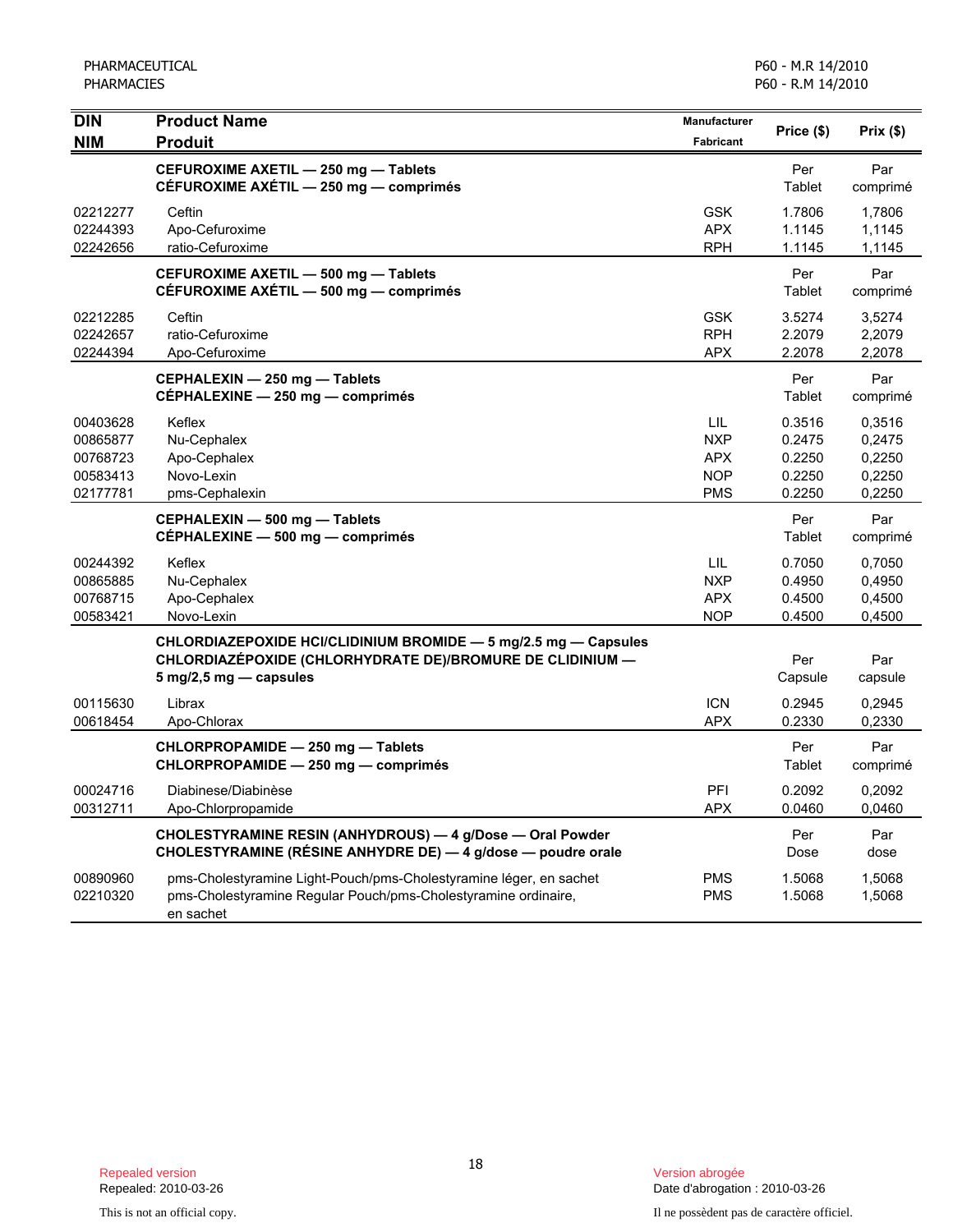| <b>DIN</b><br><b>NIM</b>                                             | <b>Product Name</b><br><b>Produit</b>                                                                                    | <b>Manufacturer</b><br><b>Fabricant</b>                                          | Price (\$)                                               | Prix(\$)                                                 |
|----------------------------------------------------------------------|--------------------------------------------------------------------------------------------------------------------------|----------------------------------------------------------------------------------|----------------------------------------------------------|----------------------------------------------------------|
|                                                                      | CILAZAPRIL/HYDROCHLOROTHIAZIDE - 5 mg/12.5 mg - Tablets<br>CILAZAPRIL/HYDROCHLOROTHIAZIDE $-$ 5 mg/12.5 mg $-$ comprimés |                                                                                  | Per<br>Tablet                                            | Par<br>comprimé                                          |
| 02181479<br>02284987<br>02313731                                     | Inhibace Plus<br>Apo-Cilazapril/HCTZ<br>Novo-Cilazapril/HCTZ                                                             | <b>HLR</b><br><b>APX</b><br><b>NOP</b>                                           | 0.9443<br>0.6254<br>0.6254                               | 0,9443<br>0,6254<br>0,6254                               |
|                                                                      | CILAZAPRIL MONOHYDRATE - 1 mg - Tablets<br>CILAZAPRIL MONOHYDRATE DE - 1 mg - comprimés                                  |                                                                                  | Per<br>Tablet                                            | Par<br>comprimé                                          |
| 01911465<br>02283778<br>02280442<br>02291134<br>02266350             | Inhibace<br>Gen-Cilazapril<br>pms-Cilazapril<br>Apo-Cilazapril<br>Novo-Cilazapril                                        | <b>HLR</b><br><b>GPM</b><br><b>PMS</b><br><b>APX</b><br><b>NOP</b>               | 0.7054<br>0.4543<br>0.4089<br>0.3717<br>0.3717           | 0,7054<br>0,4543<br>0,4089<br>0,3717<br>0,3717           |
|                                                                      | CILAZAPRIL MONOHYDRATE - 2.5 mg - Tablets<br>CILAZAPRIL MONOHYDRATE DE - 2,5 mg - comprimés                              |                                                                                  | Per<br>Tablet                                            | Par<br>comprimé                                          |
| 01911473<br>02283786<br>02280450<br>02291142<br>02285215<br>02266369 | Inhibace<br>Gen-Cilazapril<br>pms-Cilazapril<br>Apo-Cilazapril<br>Co Cilazapril<br>Novo-Cilazapril                       | <b>HLR</b><br><b>GPM</b><br><b>PMS</b><br><b>APX</b><br>COB<br><b>NOP</b>        | 0.7997<br>0.5236<br>0.4713<br>0.4284<br>0.4284<br>0.4284 | 0,7997<br>0,5236<br>0,4713<br>0,4284<br>0,4284<br>0,4284 |
|                                                                      | CILAZAPRIL MONOHYDRATE - 5 mg - Tablets<br>CILAZAPRIL MONOHYDRATE DE - 5 mg - comprimés                                  |                                                                                  | Per<br>Tablet                                            | Par<br>comprimé                                          |
| 01911481<br>02283794<br>02280469<br>02291150<br>02285223<br>02266377 | Inhibace<br>Gen-Cilazapril<br>pms-Cilazapril<br>Apo-Cilazapril<br>Co Cilazapril<br>Novo-Cilazapril                       | <b>HLR</b><br><b>GPM</b><br><b>PMS</b><br><b>APX</b><br>COB<br><b>NOP</b>        | 0.9290<br>0.6083<br>0.5475<br>0.4977<br>0.4977<br>0.4977 | 0,9290<br>0,6083<br>0,5475<br>0,4977<br>0,4977<br>0,4977 |
|                                                                      | CIMETIDINE - 300 mg - Tablets<br>CIMÉTIDINE - 300 mg - comprimés                                                         |                                                                                  | Per<br>Tablet                                            | Par<br>comprimé                                          |
| 01916815<br>02229718<br>00487872<br>02227444<br>00582417<br>00865818 | Tagamet<br>pms-Cimetidine<br>Apo-Cimetidine<br>Gen-Cimetidine<br>Novo-Cimetidine<br>Nu-Cimet                             | <b>GSK</b><br><b>PMS</b><br><b>APX</b><br><b>GPM</b><br><b>NOP</b><br><b>NXP</b> | 0.3689<br>0.0948<br>0.0946<br>0.0946<br>0.0946<br>0.0946 | 0,3689<br>0,0948<br>0,0946<br>0,0946<br>0,0946<br>0,0946 |
|                                                                      | CIMETIDINE - 400 mg - Tablets<br>CIMÉTIDINE - 400 mg - comprimés                                                         |                                                                                  | Per<br>Tablet                                            | Par<br>comprimé                                          |
| 01916785<br>00600059<br>02227452<br>00603678<br>00865826<br>02229719 | Tagamet<br>Apo-Cimetidine<br>Gen-Cimetidine<br>Novo-Cimetidine<br>Nu-Cimet<br>pms-Cimetidine                             | <b>GSK</b><br><b>APX</b><br><b>GPM</b><br><b>NOP</b><br><b>NXP</b><br><b>PMS</b> | 0.6035<br>0.1485<br>0.1485<br>0.1485<br>0.1485<br>0.1485 | 0,6035<br>0,1485<br>0,1485<br>0,1485<br>0,1485<br>0,1485 |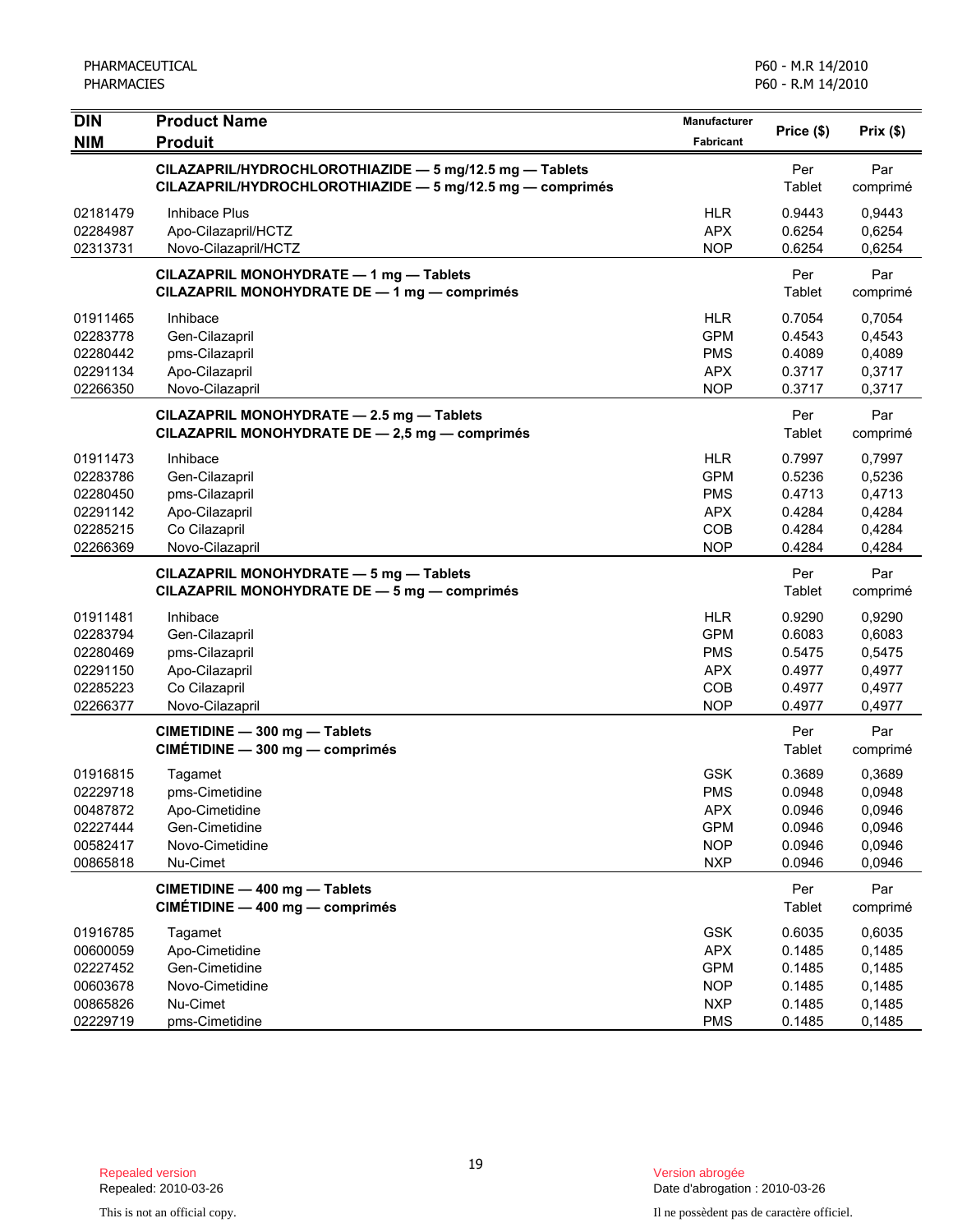| <b>DIN</b> | <b>Product Name</b>                           | Manufacturer | Price (\$)    | Prix(\$) |
|------------|-----------------------------------------------|--------------|---------------|----------|
| <b>NIM</b> | <b>Produit</b>                                | Fabricant    |               |          |
|            | CIMETIDINE - 600 mg - Tablets                 |              | Per           | Par      |
|            | CIMÉTIDINE - 600 mg - comprimés               |              | Tablet        | comprimé |
| 01916777   | Tagamet                                       | <b>GSK</b>   | 0.7013        | 0,7013   |
| 00600067   | Apo-Cimetidine                                | <b>APX</b>   | 0.1892        | 0,1892   |
| 02227460   | Gen-Cimetidine                                | <b>GPM</b>   | 0.1892        | 0,1892   |
| 00603686   | Novo-Cimetidine                               | <b>NOP</b>   | 0.1892        | 0,1892   |
| 00865834   | Nu-Cimet                                      | <b>NXP</b>   | 0.1892        | 0,1892   |
|            | CIMETIDINE - 800 mg - Tablets                 |              | Per           | Par      |
|            | CIMÉTIDINE - 800 mg - comprimés               |              | Tablet        | comprimé |
| 00749494   | Apo-Cimetidine                                | <b>APX</b>   | 0.2783        | 0,2783   |
| 02227479   | Gen-Cimetidine                                | <b>GPM</b>   | 0.2783        | 0,2783   |
| 00663727   | Novo-Cimetidine                               | <b>NOP</b>   | 0.2783        | 0,2783   |
| 02229721   | pms-Cimetidine                                | <b>PMS</b>   | 0.2783        | 0,2783   |
|            | CIPROFLOXACIN - 0.3% - Ophthalmic Solution    |              | Per           | Par      |
|            | CIPROFLOXACINE - 0,3 % - solution ophtalmique |              | mL            | ml       |
| 01945270   | Ciloxan                                       | <b>ALC</b>   | 2.2814        | 2,2814   |
| 02263130   | Apo-Ciproflox                                 | <b>APX</b>   | 1.2408        | 1,2408   |
| 02253933   | pms-Ciprofloxacin                             | <b>PMS</b>   | 1.2408        | 1,2408   |
|            | CIPROFLOXACIN - 250 mg - Tablets              |              | Per           | Par      |
|            | CIPROFLOXACINE - 250 mg - comprimés           |              | <b>Tablet</b> | comprimé |
| 02155958   | Cipro                                         | BAY          | 2.7217        | 2,7217   |
| 02267934   | Ran-Ciprofloxacin                             | <b>RAN</b>   | 1.8813        | 1,8813   |
| 02247339   | Co Ciprofloxacin                              | COB          | 1.5392        | 1,5392   |
| 02245647   | Gen-Ciprofloxacin                             | <b>GPM</b>   | 1.5392        | 1,5392   |
| 02248437   | pms-Ciprofloxacin                             | <b>PMS</b>   | 1.5392        | 1,5392   |
| 02266962   | Taro-Ciprofloxacin                            | <b>TAR</b>   | 1.5392        | 1,5392   |
| 02229521   | Apo-Ciproflox                                 | <b>APX</b>   | 1.5391        | 1,5391   |
| 02246825   | ratio-Ciprofloxacin                           | <b>RPH</b>   | 1.5391        | 1,5391   |
| 02161737   | Novo-Ciprofloxacin                            | <b>NOP</b>   | 1.3992        | 1,3992   |
| 02303728   | Ran-Ciproflox                                 | <b>RAN</b>   | 1.3992        | 1,3992   |
| 02248756   | Sandoz Ciprofloxacin                          | SDZ          | 1.3992        | 1,3992   |
|            | CIPROFLOXACIN - 500 mg - Tablets              |              | Per           | Par      |
|            | CIPROFLOXACINE - 500 mg - comprimés           |              | Tablet        | comprimé |
| 02155966   | Cipro                                         | BAY          | 3.0707        | 3,0707   |
| 02267942   | Ran-Ciprofloxacin                             | <b>RAN</b>   | 2.1224        | 2,1224   |
| 02266970   | Taro-Ciprofloxacin                            | <b>TAR</b>   | 1.7366        | 1,7366   |
| 02229522   | Apo-Ciproflox                                 | <b>APX</b>   | 1.7365        | 1,7365   |
| 02247340   | Co Ciprofloxacin                              | COB          | 1.7365        | 1,7365   |
| 02245648   | Gen-Ciprofloxacin                             | <b>GPM</b>   | 1.7365        | 1,7365   |
| 02248438   | pms-Ciprofloxacin                             | <b>PMS</b>   | 1.7365        | 1,7365   |
| 02246826   | ratio-Ciprofloxacin                           | <b>RPH</b>   | 1.7365        | 1,7365   |
| 02161745   | Novo-Ciprofloxacin                            | <b>NOP</b>   | 1.5786        | 1,5786   |
| 02303736   | Ran-Ciproflox                                 | <b>RAN</b>   | 1.5786        | 1,5786   |
| 02248757   | Sandoz Ciprofloxacin                          | SDZ          | 1.5786        | 1,5786   |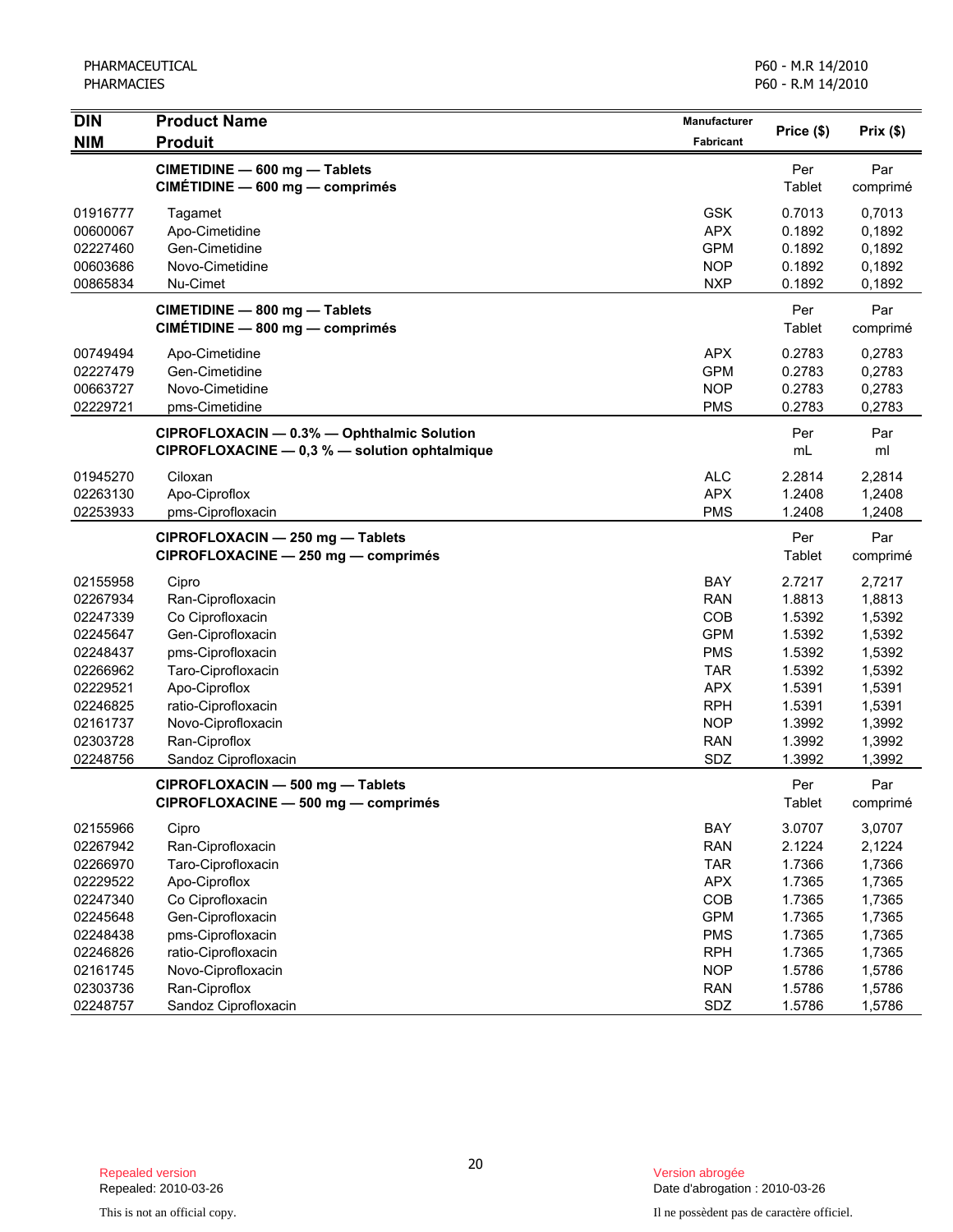| <b>DIN</b> | <b>Product Name</b>                                                     | Manufacturer     | Price (\$)    |                 |
|------------|-------------------------------------------------------------------------|------------------|---------------|-----------------|
| <b>NIM</b> | <b>Produit</b>                                                          | <b>Fabricant</b> |               | Prix(\$)        |
|            | CIPROFLOXACIN - 750 mg - Tablets<br>CIPROFLOXACINE - 750 mg - comprimés |                  | Per<br>Tablet | Par<br>comprimé |
| 02155974   | Cipro                                                                   | BAY              | 5.4068        | 5,4068          |
| 02267950   | Ran-Ciprofloxacin                                                       | <b>RAN</b>       | 4.0029        | 4,0029          |
| 02247341   | Co Ciprofloxacin                                                        | COB              | 3.2752        | 3,2752          |
| 02245649   | Gen-Ciprofloxacin                                                       | <b>GPM</b>       | 3.2752        | 3,2752          |
| 02248439   | pms-Ciprofloxacin                                                       | <b>PMS</b>       | 3.2752        | 3,2752          |
| 02229523   | Apo-Ciproflox                                                           | <b>APX</b>       | 3.2751        | 3,2751          |
| 02246827   | ratio-Ciprofloxacin                                                     | <b>RPH</b>       | 3.2751        | 3,2751          |
| 02161753   | Novo-Ciprofloxacin                                                      | <b>NOP</b>       | 2.9774        | 2,9774          |
| 02303744   | Ran-Ciproflox                                                           | <b>RAN</b>       | 2.9774        | 2,9774          |
| 02248758   | Sandoz Ciprofloxacin                                                    | SDZ              | 2.9774        | 2,9774          |
|            | CITALOPRAM - 20 mg - Tablets                                            |                  | Per           | Par             |
|            | CITALOPRAM - 20 mg - comprimés                                          |                  | Tablet        | comprimé        |
| 02239607   | Celexa                                                                  | <b>LUD</b>       | 1.4649        | 1,4649          |
| 02268000   | Ran-Citalopram                                                          | <b>RAN</b>       | 1.0588        | 1,0588          |
| 02248050   | Co Citalopram                                                           | COB              | 0.9625        | 0,9625          |
| 02246594   | Gen-Citalopram                                                          | <b>GPM</b>       | 0.9625        | 0,9625          |
| 02251558   | Novo-Citalopram                                                         | <b>NOP</b>       | 0.9625        | 0,9625          |
| 02252112   | ratio-Citalopram                                                        | <b>RPH</b>       | 0.9625        | 0,9625          |
| 02306239   | Citalopram-Odan                                                         | <b>ODN</b>       | 0.8750        | 0,8750          |
| 02304686   | Mint-Citalopram                                                         | <b>MPH</b>       | 0.8750        | 0,8750          |
| 02285622   | Ran-Citalopram                                                          | <b>RAN</b>       | 0.8750        | 0,8750          |
| 02246056   | Apo-Citalopram                                                          | <b>APX</b>       | 0.8250        | 0,8250          |
| 02313405   | Jamp-Citalopram                                                         | <b>JPC</b>       | 0.8250        | 0,8250          |
| 02293218   | Novo-Citalopram                                                         | <b>NOP</b>       | 0.8250        | 0,8250          |
| 02248010   | pms-Citalopram                                                          | <b>PMS</b>       | 0.8250        | 0,8250          |
| 02248170   | Sandoz Citalopram                                                       | SDZ              | 0.8250        | 0,8250          |
|            | CITALOPRAM - 40 mg - Tablets                                            |                  | Per           | Par             |
|            | CITALOPRAM - 40 mg - comprimés                                          |                  | Tablet        | comprimé        |
| 02239608   | Celexa                                                                  | <b>LUD</b>       | 1.4649        | 1,4649          |
| 02268019   | Ran-Citalopram                                                          | <b>RAN</b>       | 1.0588        | 1,0588          |
| 02248051   | Co Citalopram                                                           | COB              | 0.9625        | 0,9625          |
| 02246595   | Gen-Citalopram                                                          | <b>GPM</b>       | 0.9625        | 0,9625          |
| 02251566   | Novo-Citalopram                                                         | <b>NOP</b>       | 0.9625        | 0,9625          |
| 02252120   | ratio-Citalopram                                                        | <b>RPH</b>       | 0.9625        | 0,9625          |
| 02306247   | Citalopram-Odan                                                         | ODN              | 0.8750        | 0,8750          |
| 02304694   | Mint-Citalopram                                                         | <b>MPH</b>       | 0.8750        | 0,8750          |
| 02285630   | Ran-Citalopram                                                          | <b>RAN</b>       | 0.8750        | 0,8750          |
| 02246057   | Apo-Citalopram                                                          | <b>APX</b>       | 0.8250        | 0,8250          |
| 02313413   | Jamp-Citalopram                                                         | <b>JPC</b>       | 0.8250        | 0,8250          |
| 02293226   | Novo-Citalopram                                                         | <b>NOP</b>       | 0.8250        | 0,8250          |
| 02248011   | pms-Citalopram                                                          | <b>PMS</b>       | 0.8250        | 0,8250          |
| 02248171   | Sandoz Citalopram                                                       | SDZ              | 0.8250        | 0,8250          |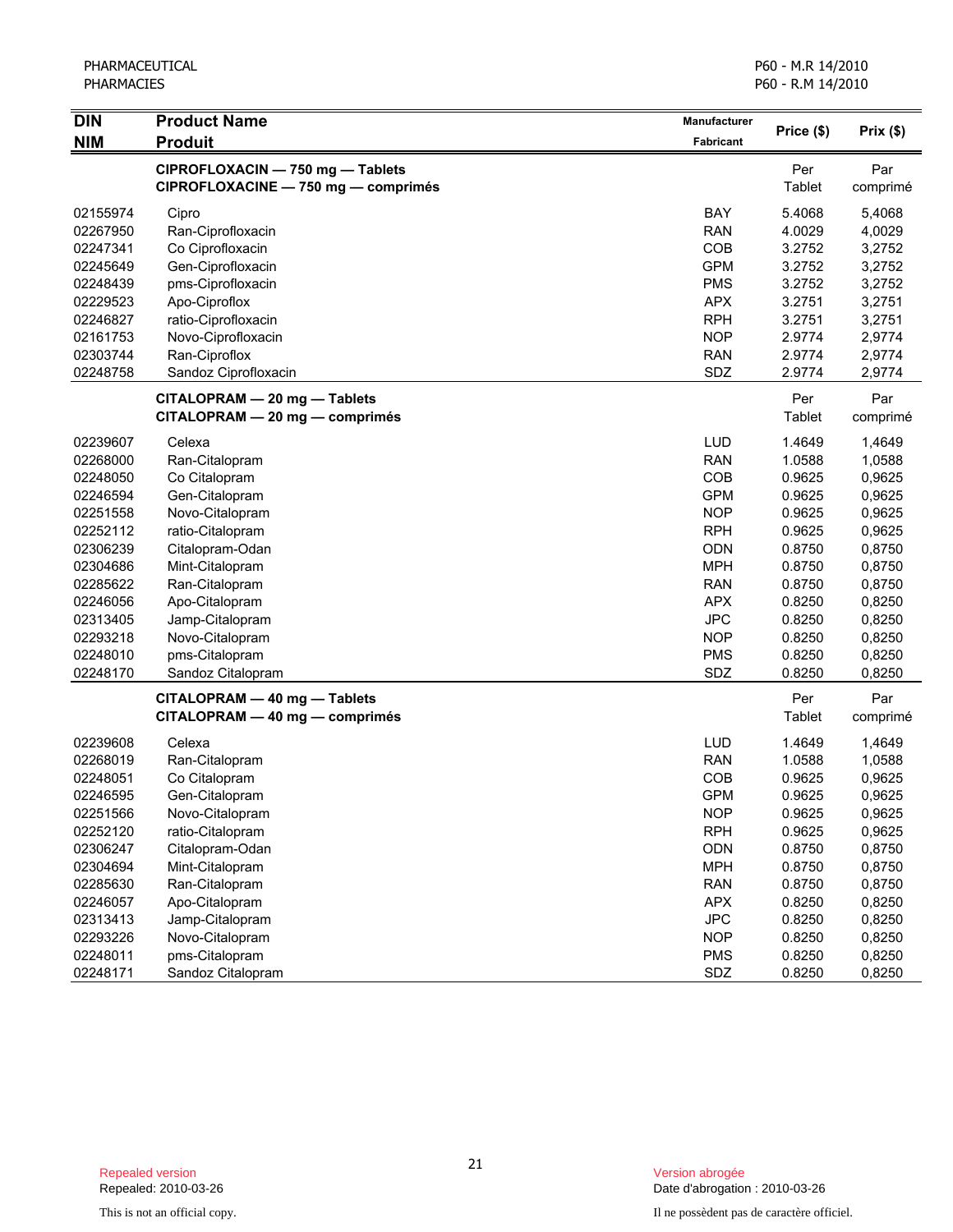| <b>DIN</b><br><b>NIM</b> | <b>Product Name</b><br><b>Produit</b>                                                            | <b>Manufacturer</b><br>Fabricant | Price (\$)     | Prix(\$)        |
|--------------------------|--------------------------------------------------------------------------------------------------|----------------------------------|----------------|-----------------|
|                          | <b>CLARITHROMYCIN - 250 mg - Tablets</b><br><b>CLARITHROMYCIN - 250 mg - comprimés</b>           |                                  | Per<br>Tablet  | Par<br>comprimé |
| 01984853                 | <b>Biaxin</b>                                                                                    | ABB                              | 1.8136         | 1,8136          |
| 02274744                 | Apo-Clarithromycin                                                                               | <b>APX</b>                       | 1.1005         | 1,1005          |
| 02248856                 | Gen-Clarithromycin                                                                               | <b>GPM</b>                       | 1.1005         | 1,1005          |
| 02247573                 | pms-Clarithromycin                                                                               | <b>PMS</b>                       | 1.1005         | 1,1005          |
| 02247818                 | ratio-Clarithromycin                                                                             | <b>RPH</b>                       | 1.1005         | 1,1005          |
| 02266539                 | Sandoz Clarithronycin                                                                            | SDZ                              | 1.1005         | 1,1005          |
|                          | <b>CLARITHROMYCIN - 500 mg - Tablets</b><br><b>CLARITHROMYCIN - 500 mg - comprimés</b>           |                                  | Per<br>Tablet  | Par<br>comprimé |
| 02126710                 | Biaxin                                                                                           | ABB                              | 3.5846         | 3,5846          |
| 02274752                 | Apo-Clarithromycin                                                                               | <b>APX</b>                       | 2.2009         | 2.2009          |
| 02248857                 | Gen-Clarithromycin                                                                               | <b>GPM</b>                       | 2.2009         | 2.2009          |
| 02247574                 | pms-Clarithromycin                                                                               | <b>PMS</b>                       | 2.2009         | 2.2009          |
| 02247819                 | ratio-Clarithromycin                                                                             | <b>RPH</b>                       | 2.2009         | 2.2009          |
| 02266547                 | Sandoz Clarithromycin                                                                            | SDZ                              | 2.2009         | 2,2009          |
|                          | <b>CLINDAMYCIN - 1% - Topical Solution</b><br><b>CLINDAMYCINE - 1% - solution d'actualité</b>    |                                  | Per mL         | Par ml          |
| 00582301                 | Dalacin T                                                                                        | <b>UPJ</b>                       | 0.3352         | 0,3352          |
| 02266938                 | Taro-Clindamycin                                                                                 | <b>TAR</b>                       | 0.2486         | 0,2486          |
|                          | <b>CLINDAMYCIN HCI - 150 mg - Capsules</b><br>CLINDAMYCINE (CHLORHYDRATE DE) - 150 mg - capsules |                                  | Per<br>Capsule | Par<br>capsule  |
| 00030570                 | Dalacin C                                                                                        | PFI                              | 0.9765         | 0,9765          |
| 02241709                 | Novo-Clindamycin                                                                                 | <b>NOP</b>                       | 0.5976         | 0,5976          |
| 02130033                 | ratio-Clindamycin                                                                                | <b>RPH</b>                       | 0.5433         | 0,5433          |
| 02245232                 | Apo-Clindamycin                                                                                  | <b>APX</b>                       | 0.5380         | 0,5380          |
| 02258331                 | Gen-Clindamycin                                                                                  | <b>GPM</b>                       | 0.5379         | 0,5379          |
| 02294826                 | pms-Clindamycin                                                                                  | <b>PMS</b>                       | 0.4890         | 0,4890          |
|                          | <b>CLINDAMYCIN HCI - 300 mg - Capsules</b><br>CLINDAMYCINE (CHLORHYDRATE DE) - 300 mg - capsules |                                  | Per<br>Capsule | Par<br>capsule  |
| 02182866                 | Dalacin C                                                                                        | PFI                              | 1.9531         | 1,9531          |
| 02241710                 | Novo-Clindamycin                                                                                 | <b>NOP</b>                       | 1.1954         | 1,1954          |
| 02192659                 | ratio-Clindamycin                                                                                | <b>RPH</b>                       | 1.0867         | 1,0867          |
| 02245233                 | Apo-Clindamycin                                                                                  | <b>APX</b>                       | 1.0759         | 1,0759          |
| 02258358                 | Gen-Clindamycin                                                                                  | <b>GPM</b>                       | 1.0758         | 1,0758          |
| 02294834                 | pms-Clindamycin                                                                                  | <b>PMS</b>                       | 0.9780         | 0,9780          |
|                          | CLOBAZAM - 10 mg - Tablets<br>CLOBAZAM - 10 mg - comprimés                                       |                                  | Per<br>Tablet  | Par<br>comprimé |
| 02221799                 | Frisium                                                                                          | <b>AVE</b>                       | 0.4833         | 0,4833          |
| 02238334                 | Novo-Clobazam                                                                                    | <b>NOP</b>                       | 0.2633         | 0,2633          |
| 02244638                 | Apo-Clobazam                                                                                     | <b>APX</b>                       | 0.2369         | 0,2369          |
| 02244474                 | pms-Clobazam                                                                                     | <b>PMS</b>                       | 0.2369         | 0,2369          |
| 02238797                 | ratio-Clobazam                                                                                   | <b>RPH</b>                       | 0.2369         | 0,2369          |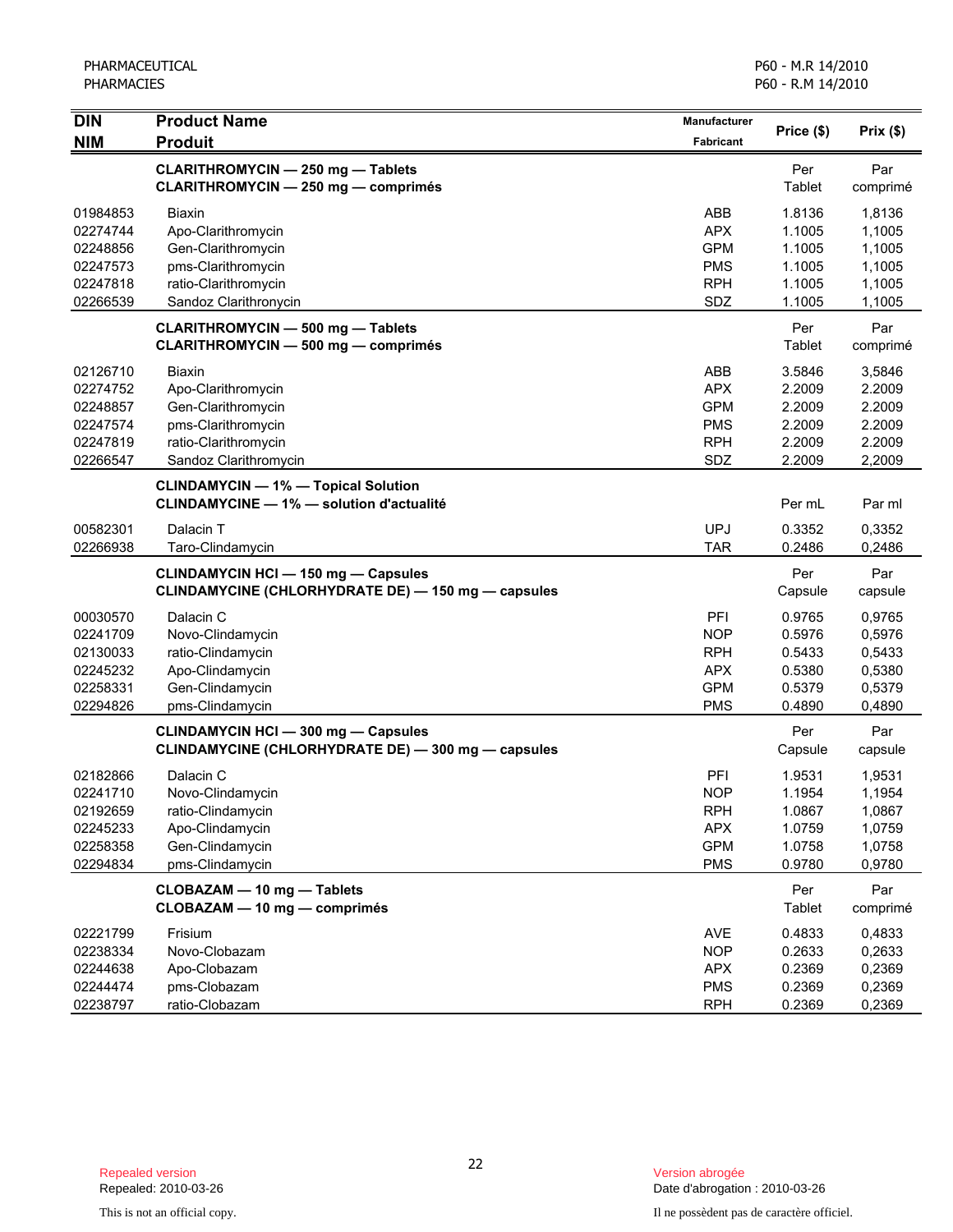| PHARMACEUTICAL |
|----------------|
| PHARMACIES     |

| <b>DIN</b>                                                           | <b>Product Name</b>                                                                                             | <b>Manufacturer</b>                                                              | Price (\$)                                               | Prix(\$)                                                 |
|----------------------------------------------------------------------|-----------------------------------------------------------------------------------------------------------------|----------------------------------------------------------------------------------|----------------------------------------------------------|----------------------------------------------------------|
| <b>NIM</b>                                                           | <b>Produit</b>                                                                                                  | <b>Fabricant</b>                                                                 |                                                          |                                                          |
|                                                                      | CLOBETASOL-17-PROPIONATE - 0.05% - Cream<br>CLOBÉTASOL-17 - (PROPIONATE DE) - 0,05 % - crème                    |                                                                                  | Per<br>Gram                                              | Par<br>gramme                                            |
| 02213265<br>02093162<br>01910272<br>02245523<br>02232191<br>02024187 | Dermovate<br>Novo-Clobetasol<br>ratio-Clobetasol<br>Taro-Clobetasol<br>pms-Clobetasol<br>Gen-Clobetasol         | <b>TPT</b><br><b>NOP</b><br><b>RPH</b><br><b>TAR</b><br><b>PMS</b><br><b>GPM</b> | 0.8243<br>0.4475<br>0.4475<br>0.4474<br>0.4474<br>0.4473 | 0,8243<br>0,4475<br>0,4475<br>0,4474<br>0,4474<br>0,4473 |
|                                                                      | CLOBETASOL-17-PROPIONATE - 0.05% - Ointment<br>CLOBÉTASOL-17 - (PROPIONATE DE) - 0,05 % - pommade               |                                                                                  | Per<br>Gram                                              | Par<br>gramme                                            |
| 02213273<br>02126192<br>01910280<br>02245524<br>02232193<br>02026767 | Dermovate<br>Novo-Clobetasol<br>ratio-Clobetasol<br>Taro-Clobetasol<br>pms-Clobetasol<br>Gen-Clobetasol         | <b>TPT</b><br><b>NOP</b><br><b>RPH</b><br><b>TAR</b><br><b>PMS</b><br><b>GPM</b> | 0.8243<br>0.4475<br>0.4475<br>0.4474<br>0.4474<br>0.4473 | 0,8243<br>0,4475<br>0,4475<br>0,4474<br>0,4474<br>0,4473 |
|                                                                      | CLOBETASOL-17-PROPIONATE - 0.05% - Scalp Lotion<br>CLOBETASOL-17 - (PROPIONATE DE) - 0,05 % - lotion capillaire |                                                                                  | Per mL                                                   | Par ml                                                   |
| 02213281<br>02245522<br>02216213<br>02232195<br>01910299             | Dermovate<br>Taro-Clobetasol<br>Gen-Clobetasol<br>pms-Clobetasol<br>ratio-Clobetasol                            | <b>TPT</b><br><b>TAR</b><br><b>GPM</b><br><b>PMS</b><br><b>RPH</b>               | 0.7942<br>0.3922<br>0.3922<br>0.3922<br>0.3922           | 0,7942<br>0,3922<br>0,3922<br>0,3922<br>0,3922           |
|                                                                      | <b>CLODRONATE DISODIUM - 400 mg - Capsules</b><br>CLODRONATE DISODIQUE - 400 mg - capsules                      |                                                                                  | Per<br>Capsule                                           | Par<br>capsule                                           |
| 01927078<br>02245828                                                 | Ostac<br>Clasteon                                                                                               | <b>HLR</b><br><b>ORX</b>                                                         | 2.0608<br>1.3291                                         | 2,0608<br>1,3291                                         |
|                                                                      | <b>CLOMIPHENE CITRATE - 50 mg - Tablets</b><br>CLOMIPHÈNE (CITRATE DE) - 50 mg - comprimés                      |                                                                                  | Per<br>Tablet                                            | Par<br>comprimé                                          |
| 02091879<br>00893722                                                 | Clomid<br>Serophene                                                                                             | <b>AVE</b><br><b>SRO</b>                                                         | 5.9503<br>5.2261                                         | 5,9503<br>5,2261                                         |
|                                                                      | <b>CLOMIPRAMINE HCI - 10 mg - Tablets</b><br><b>CLOMIPRAMINE (CHLORHYDRATE DE) - 10 mg - comprimés</b>          |                                                                                  | Per<br>Tablet                                            | Par<br>comprimé                                          |
| 00330566<br>02040786<br>02244816                                     | Anafranil<br>Apo-Clomipramine<br>Co Clomipramine                                                                | <b>ORX</b><br><b>APX</b><br>COB                                                  | 0.2840<br>0.1789<br>0.1789                               | 0,2840<br>0,1789<br>0,1789                               |
|                                                                      | <b>CLOMIPRAMINE HCI - 25 mg - Tablets</b><br>CLOMIPRAMINE (CHLORHYDRATE DE) - 25 mg - comprimés                 |                                                                                  | Per<br>Tablet                                            | Par<br>comprimé                                          |
| 00324019<br>02040778<br>02244817                                     | Anafranil<br>Apo-Clomipramine<br>Co Clomipramine                                                                | <b>ORX</b><br><b>APX</b><br>COB                                                  | 0.3868<br>0.2437<br>0.2437                               | 0,3868<br>0,2437<br>0,2437                               |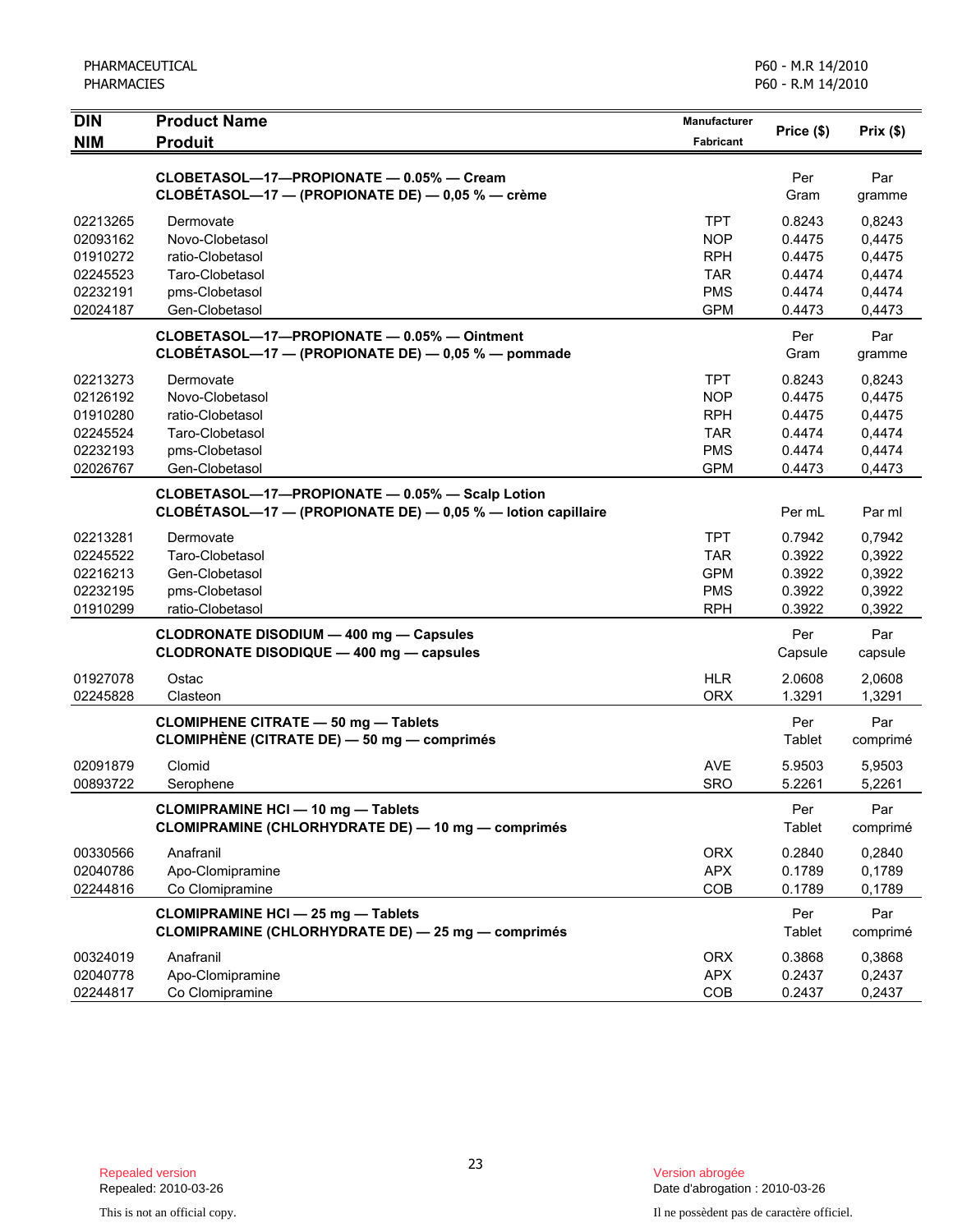| <b>DIN</b>                                                                                                           | <b>Product Name</b>                                                                                                                                                                 | <b>Manufacturer</b>                                                                                                        | Price (\$)                                                                                       | Prix(\$)                                                                                         |
|----------------------------------------------------------------------------------------------------------------------|-------------------------------------------------------------------------------------------------------------------------------------------------------------------------------------|----------------------------------------------------------------------------------------------------------------------------|--------------------------------------------------------------------------------------------------|--------------------------------------------------------------------------------------------------|
| <b>NIM</b>                                                                                                           | <b>Produit</b>                                                                                                                                                                      | <b>Fabricant</b>                                                                                                           |                                                                                                  |                                                                                                  |
|                                                                                                                      | <b>CLOMIPRAMINE HCI - 50 mg - Tablets</b><br>CLOMIPRAMINE (CHLORHYDRATE DE) - 50 mg - comprimés                                                                                     |                                                                                                                            | Per<br>Tablet                                                                                    | Par<br>comprimé                                                                                  |
| 00402591<br>02040751<br>02244818                                                                                     | Anafranil<br>Apo-Clomipramine<br>Co Clomipramine                                                                                                                                    | <b>ORX</b><br><b>APX</b><br>COB                                                                                            | 0.7122<br>0.4486<br>0.4486                                                                       | 0.7122<br>0,4486<br>0,4486                                                                       |
|                                                                                                                      | CLONAZEPAM - 0.5 mg - Tablets<br>$CLONAZÉPAM - 0,5 mg - comprimés$                                                                                                                  |                                                                                                                            | Per<br>Tablet                                                                                    | Par<br>comprimé                                                                                  |
| 00382825<br>02177889<br>02270641<br>02224100<br>02230950<br>02239024<br>02048701<br>02207818<br>02103656<br>02233960 | Rivotril<br>Apo-Clonazepam<br>Co Clonazepam<br>Dom-Clonazepam-R<br>Gen-Clonazepam<br>Novo-Clonazepam<br>pms-Clonazepam<br>pms-Clonazepam-R<br>ratio-Clonazepam<br>Sandoz Clonazepam | <b>HLR</b><br><b>APX</b><br>COB<br><b>DOM</b><br><b>GPM</b><br><b>NOP</b><br><b>PMS</b><br><b>PMS</b><br><b>RPH</b><br>SDZ | 0.2137<br>0.1283<br>0.1283<br>0.1283<br>0.1283<br>0.1283<br>0.1283<br>0.1283<br>0.1283<br>0.1283 | 0,2137<br>0,1283<br>0,1283<br>0,1283<br>0,1283<br>0,1283<br>0,1283<br>0,1283<br>0,1283<br>0,1283 |
|                                                                                                                      | <b>CLONAZEPAM - 1 mg - Tablets</b><br><b>CLONAZÉPAM - 1 mg - comprimés</b>                                                                                                          |                                                                                                                            | Per<br>Tablet                                                                                    | Par<br>comprimé                                                                                  |
| 02048728<br>02270668<br>02233982                                                                                     | pms-Clonazepam<br>Co Clonazepam<br>Sandoz Clonazepam                                                                                                                                | <b>PMS</b><br>COB<br>SDZ                                                                                                   | 0.2274<br>0.2046<br>0.2046                                                                       | 0,2274<br>0,2046<br>0,2046                                                                       |
|                                                                                                                      | CLONAZEPAM - 2 mg - Tablets<br>$CLONAZÉPAM - 2 mg - comprimés$                                                                                                                      |                                                                                                                            | Per<br>Tablet                                                                                    | Par<br>comprimé                                                                                  |
| 00382841<br>02177897<br>02270676<br>02131013<br>02230951<br>02239025<br>02048736<br>02103737<br>02233985             | Rivotril<br>Apo-Clonazepam<br>Co Clonazepam<br>Dom-Clonazepam<br>Gen-Clonazepam<br>Novo-Clonazepam<br>pms-Clonazepam<br>ratio-Clonazepam<br>Sandoz Clonazepam                       | <b>HLR</b><br><b>APX</b><br>COB<br><b>DOM</b><br><b>GPM</b><br><b>NOP</b><br><b>PMS</b><br><b>RPH</b><br>SDZ               | 0.3685<br>0.2211<br>0.2211<br>0.2211<br>0.2211<br>0.2211<br>0.2211<br>0.2211<br>0.2211           | 0,3685<br>0,2211<br>0,2211<br>0,2211<br>0,2211<br>0,2211<br>0,2211<br>0,2211<br>0,2211           |
|                                                                                                                      | CLONIDINE HCI - 0.025 mg - Tablets<br>CLONIDINE (CHLORHYDRATE DE) - 0,025 mg - comprimés                                                                                            |                                                                                                                            | Per<br>Tablet                                                                                    | Par<br>comprimé                                                                                  |
| 00519251<br>02248732<br>02304163                                                                                     | Dixarit<br>Apo-Clonidine<br>Novo-Clonidine                                                                                                                                          | <b>BOE</b><br><b>APX</b><br><b>NOP</b>                                                                                     | 0.2992<br>0.1999<br>0.1817                                                                       | 0,2992<br>0,1999<br>0,1817                                                                       |
|                                                                                                                      | CLONIDINE HCI - 0.1 mg - Tablets<br>CLONIDINE (CHLORHYDRATE DE) - 0,1 mg - comprimés                                                                                                |                                                                                                                            | Per<br>Tablet                                                                                    | Par<br>comprimé                                                                                  |
| 00259527<br>00868949<br>02046121<br>01913786                                                                         | Catapres<br>Apo-Clonidine<br>Novo-Clonidine<br>Nu-Clonidine                                                                                                                         | <b>BOE</b><br><b>APX</b><br><b>NOP</b><br><b>NXP</b>                                                                       | 0.2038<br>0.1942<br>0.1942<br>0.1942                                                             | 0,2038<br>0,1942<br>0,1942<br>0,1942                                                             |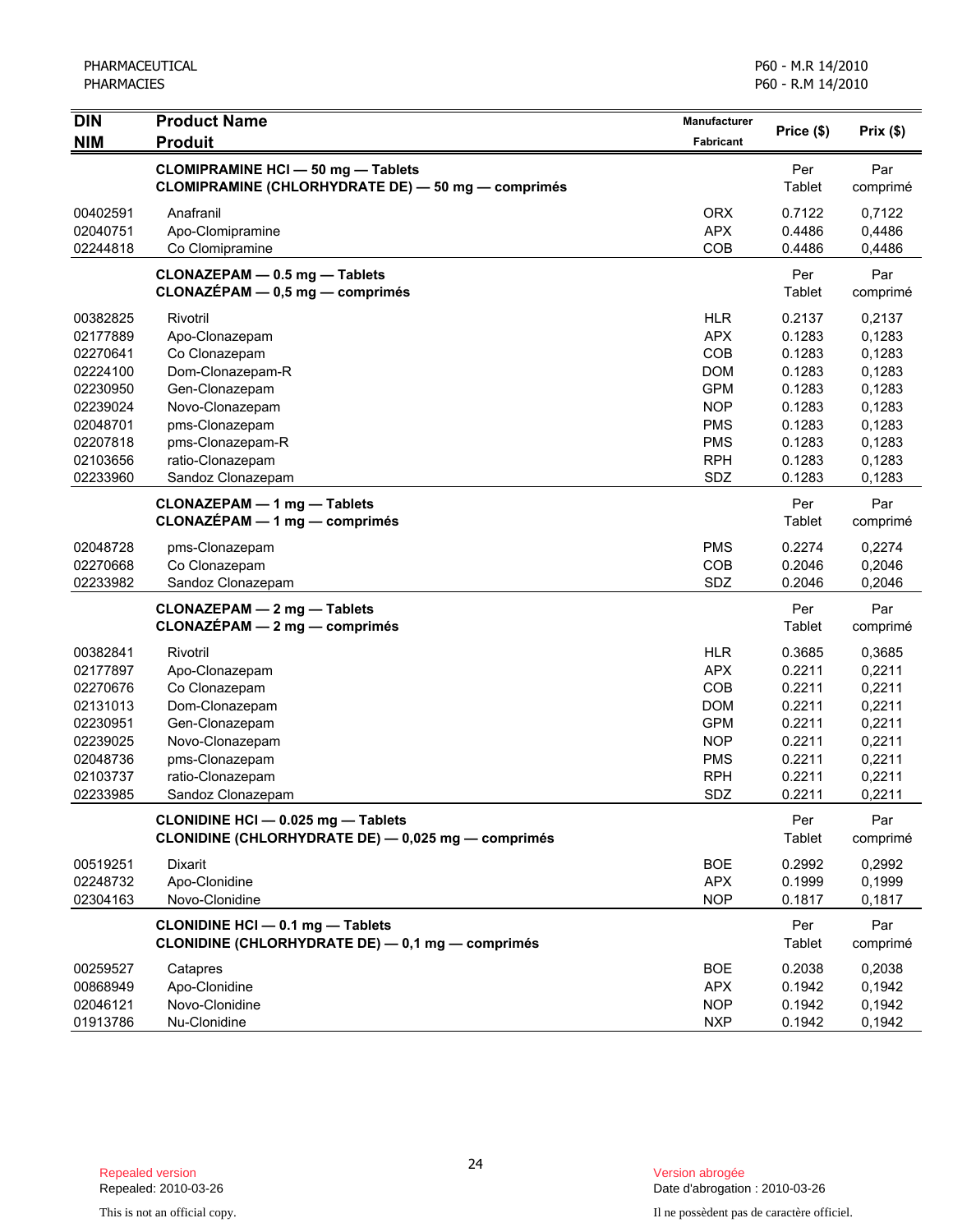| <b>DIN</b>           | <b>Product Name</b>                                                                   | Manufacturer             | Price (\$)           | Prix(\$)         |
|----------------------|---------------------------------------------------------------------------------------|--------------------------|----------------------|------------------|
| <b>NIM</b>           | <b>Produit</b>                                                                        | Fabricant                |                      |                  |
|                      | CLONIDINE HCI - 0.2 mg - Tablets<br>CLONIDINE (CHLORHYDRATE DE) - 0,2 mg - comprimés  |                          | Per<br>Tablet        | Par<br>comprimé  |
| 00291889             | Catapres                                                                              | <b>BOE</b>               | 0.3637               | 0.3637           |
| 00868957             | Apo-Clonidine                                                                         | <b>APX</b>               | 0.3464               | 0,3464           |
| 02046148             | Novo-Clonidine                                                                        | <b>NOP</b>               | 0.3464               | 0,3464           |
| 01913220             | Nu-Clonidine                                                                          | <b>NXP</b>               | 0.3464               | 0,3464           |
|                      | <b>CLOTRIMAZOLE - 1% - Topical Cream</b><br>CLOTRIMAZOLE - 1 % - crème topique        |                          | Per<br>Gram          | Par<br>gramme    |
| 02150867<br>00812382 | Canesten<br>Clotrimaderm                                                              | <b>BAY</b><br><b>TAR</b> | 0.3374<br>0.2054     | 0,3374<br>0,2054 |
|                      | <b>CLOTRIMAZOLE - 1% - Vaginal Cream</b><br>CLOTRIMAZOLE - 1 % - crème vaginale       |                          | Per<br>Gram          | Par<br>gramme    |
| 02150891             | Canesten                                                                              | BAY                      | 0.2192               | 0,2192           |
| 00812366             | Clotrimaderm                                                                          | <b>TAR</b>               | 0.1994               | 0,1994           |
|                      | <b>CLOTRIMAZOLE - 2% - Vaginal Cream</b>                                              |                          | Per                  | Par              |
|                      | CLOTRIMAZOLE - 2 % - crème vaginale                                                   |                          | Gram                 | gramme           |
| 02150905             | Canesten                                                                              | BAY                      | 0.4383               | 0,4383           |
| 00812374             | Clotrimaderm                                                                          | <b>TAR</b>               | 0.3987               | 0,3987           |
|                      | <b>CLOXACILLIN - 250 mg - Capsules</b>                                                |                          | Per                  | Par              |
|                      | CLOXACILLINE - 250 mg - capsules                                                      |                          | Capsule              | capsule          |
| 00717584             | Nu-Cloxi                                                                              | <b>NXP</b>               | 0.2035               | 0,2035           |
| 00337765             | Novocloxin                                                                            | <b>NOP</b>               | 0.1887               | 0,1887           |
| 00618292             | Apo-Cloxi                                                                             | <b>APX</b>               | 0.1850               | 0,1850           |
|                      | <b>CLOXACILLIN - 500 mg - Capsules</b>                                                |                          | Per                  | Par              |
|                      | CLOXACILLINE - 500 mg - capsules                                                      |                          | Capsule              | capsule          |
| 00717592             | Nu-Cloxi                                                                              | <b>NXP</b>               | 0.4043               | 0,4043           |
| 00337773             | Novocloxin                                                                            | <b>NOP</b>               | 0.3697               | 0,3697           |
| 00618284             | Apo-Cloxi                                                                             | <b>APX</b>               | 0.3675               | 0,3675           |
|                      | CLOXACILLIN - 125 mg/5 mL - Oral Liquid<br>CLOXACILLINE - 125 mg/ 5 ml - liquide oral |                          | Per mL               | Par ml           |
| 00717630             | Nu-Cloxi                                                                              | NXP                      | 0.0495               | 0,0495           |
| 00337757             | Novocloxin                                                                            | <b>NOP</b>               | 0.0452               | 0,0452           |
| 00644633             | Apo-Cloxi                                                                             | <b>APX</b>               | 0.0450               | 0,0450           |
|                      | CLOZAPINE - 25 mg - Tablets<br>CLOZAPINE - 25 mg - comprimés                          |                          | Per<br><b>Tablet</b> | Par<br>comprimé  |
| 00894737             | Clozaril                                                                              | <b>NVT</b>               | 1.0362               | 1,0362           |
| 02247243             | Gen-Clozapine                                                                         | <b>GPM</b>               | 0.6594               | 0,6594           |
| 02248034             | Apo-Clozapine                                                                         | <b>APX</b>               | 0.6594               | 0,6594           |
|                      | CLOZAPINE - 100 mg - Tablets<br>CLOZAPINE - 100 mg - comprimés                        |                          | Per<br><b>Tablet</b> | Par<br>comprimé  |
| 00894745             | Clozaril                                                                              | <b>NVT</b>               | 4.1558               |                  |
| 02247244             | Gen-Clozapine                                                                         | <b>GPM</b>               | 2.6446               | 4,1558<br>2,6446 |
| 02248035             | Apo-Clozapine                                                                         | <b>APX</b>               | 2.6446               | 2,6446           |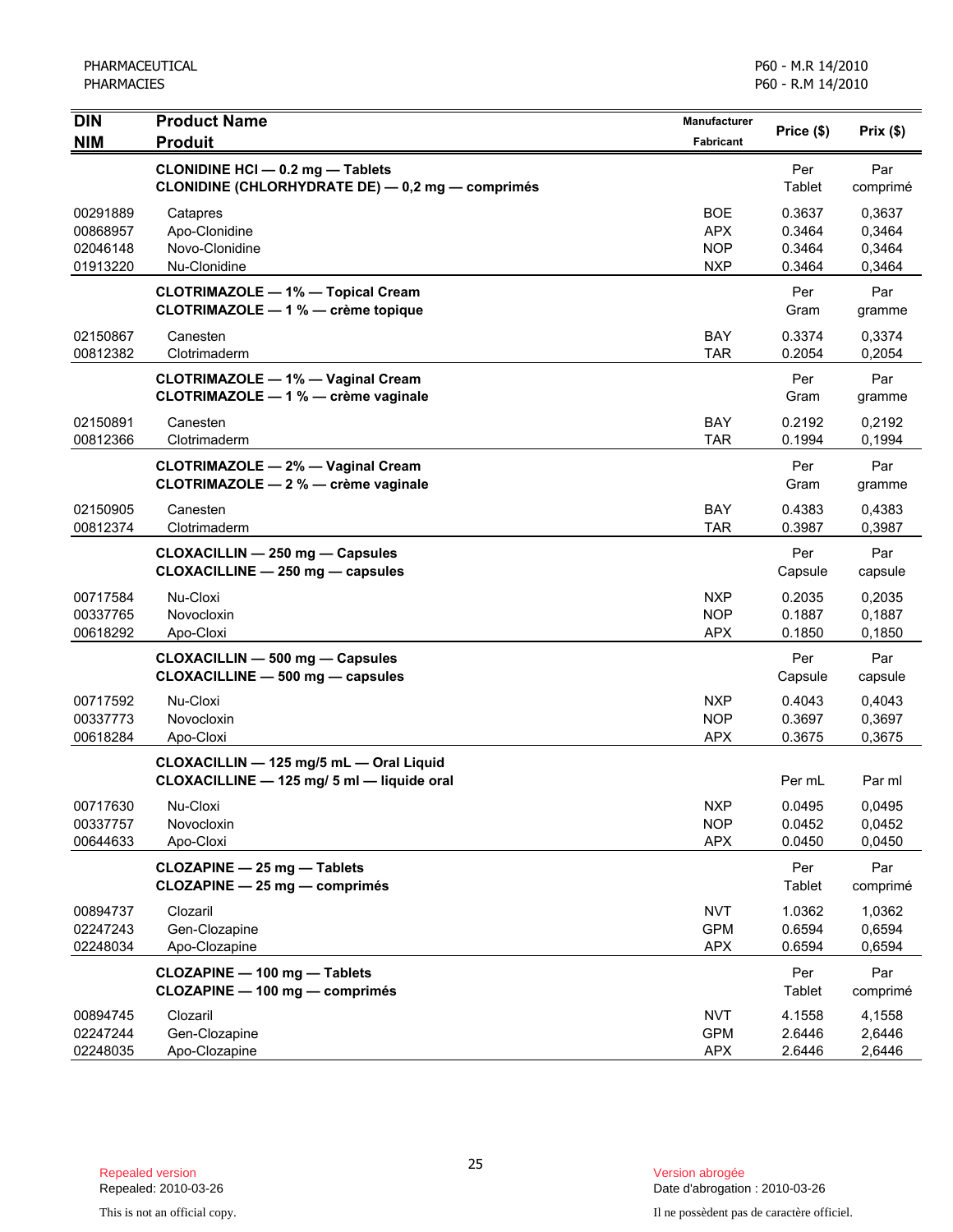| <b>DIN</b> | <b>Product Name</b>                                                                         | Manufacturer |                | Prix $(\$)$     |
|------------|---------------------------------------------------------------------------------------------|--------------|----------------|-----------------|
| <b>NIM</b> | <b>Produit</b>                                                                              | Fabricant    | Price (\$)     |                 |
|            | CYANOCOBALAMIN - 1 mg/mL - Injection<br>CYANOCOBALAMINE - 1 mg/ml - injection               |              | Per mL         | Par ml          |
| 01987003   | Cyanocobalamin/Cyanocobalamine                                                              | <b>CYI</b>   | 0.4950         | 0,4950          |
| 00521515   | Vitamin $B_{12}$ /Vitamine $B_{12}$                                                         | <b>SDZ</b>   | 0.4950         | 0,4950          |
|            | <b>CYCLOBENZAPRINE HCI-10 mg-Tablets</b>                                                    |              | Per            | Par             |
|            | CYCLOBENZAPRINE (CHLORHYDRATE DE) - 10 mg - comprimés                                       |              | Tablet         | comprimé        |
| 02177145   | Apo-Cyclobenzaprine                                                                         | <b>APX</b>   | 0.4142         | 0,4142          |
| 02238633   | Dom-Cyclobenzaprine                                                                         | <b>DOM</b>   | 0.4142         | 0,4142          |
| 02231353   | Gen-Cyclobenzaprine                                                                         | <b>GPM</b>   | 0.4142         | 0,4142          |
| 02080052   | Novo-Cycloprine                                                                             | <b>NOP</b>   | 0.4142         | 0,4142          |
| 02171848   | Nu-Cyclobenzaprine                                                                          | <b>NXP</b>   | 0.4142         | 0,4142          |
| 02212048   | pms-Cyclobenzaprine                                                                         | <b>PMS</b>   | 0.4142         | 0,4142          |
| 02236506   | ratio-Cyclobenzaprine                                                                       | <b>RPH</b>   | 0.4142         | 0,4142          |
|            | CYCLOSPORINE - 25 mg - Capsules<br>CYCLOSPORINE - 25 mg - capsules                          |              | Per<br>Capsule | Par<br>capsule  |
| 02150689   | Neoral                                                                                      | <b>NVT</b>   | 1.5950         | 1,5950          |
| 02247073   | Sandoz Cyclosporine                                                                         | SDZ          | 1.3750         | 1,3750          |
|            |                                                                                             |              | Per            |                 |
|            | CYCLOSPORINE - 50 mg - Capsules<br>CYCLOSPORINE - 50 mg - capsules                          |              | Capsule        | Par<br>capsule  |
| 02150662   | Neoral                                                                                      | <b>NVT</b>   | 3.1097         | 3,1097          |
| 02247074   | Sandoz Cyclosporine                                                                         | SDZ          | 2.7500         | 2,7500          |
|            | CYCLOSPORINE - 100 mg - Capsules<br>CYCLOSPORINE - 100 mg - capsules                        |              | Per<br>Capsule | Par<br>capsule  |
| 02150670   | Neoral                                                                                      | <b>NVT</b>   | 6.2216         | 6,2216          |
| 02242821   | Sandoz Cyclosporine                                                                         | SDZ          | 5.5000         | 5,5000          |
|            | CYCLOSPORINE - 100 mg/mL - Oral Solution<br>CYCLOSPORINE - 100 mg/ml - solution orale       |              | Per mL         | Par ml          |
| 02150697   | Neoral                                                                                      | <b>NVT</b>   | 5.5304         | 5,5304          |
| 02244324   | Apo-Cyclosporine                                                                            | <b>APX</b>   | 3.7707         | 3,7707          |
|            | CYPROTERONE ACETATE - 50 mg - Tablets<br>CYPROTÉRONE (ACÉTATE DE) — 50 mg — comprimés       |              | Per<br>Tablet  | Par<br>comprimé |
| 02229449   | Alti-CPA                                                                                    | <b>ALT</b>   | 1.8444         | 1,8444          |
| 02229723   | Gen-Cyproterone                                                                             | <b>GPM</b>   | 1.6769         | 1,6769          |
| 02232872   | Novo-Cyproterone                                                                            | <b>NOP</b>   | 1.6601         | 1,6601          |
| 02245898   | Apo-Cyproterone                                                                             | <b>APX</b>   | 1.5495         | 1,5495          |
| 00704431   | Androcur                                                                                    | <b>BEX</b>   | 1.5494         | 1,5494          |
|            |                                                                                             |              |                |                 |
|            | CYPROTERONE ACETATE/ETHINYL ESTRADIOL - 2 mg/0.035 mg -                                     |              | Per            | Par             |
|            | <b>Tablets</b><br>CYPROTÉRONE (ACÉTATE DE)/ETHINYL ESTRADIOL - 2 mg/0.035 mg<br>- comprimés |              | Tablet         | comprimé        |
| 02233542   | Diane-35                                                                                    | BAY          | 1.5704         | 1,5704          |
| 02290308   | Cyestra-35                                                                                  | <b>PMS</b>   | 1.1114         | 1,1114          |
| 02309556   | Novo-Cyproterone/Ethinyl Estradiol                                                          | <b>NOP</b>   | 1.1114         | 1,1114          |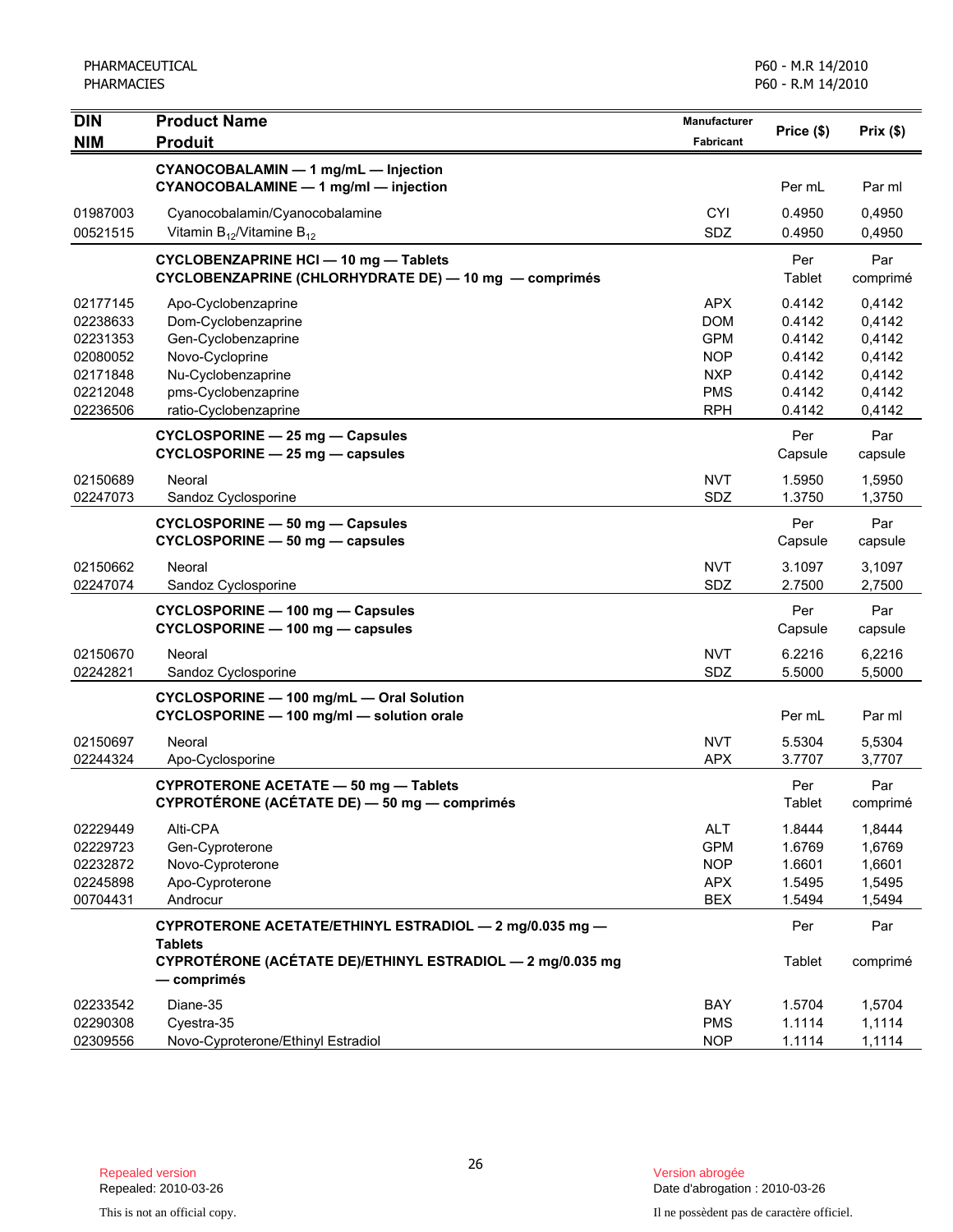| <b>DIN</b>                                               | <b>Product Name</b>                                                                                              | <b>Manufacturer</b>                                                | Price (\$)                                     | Prix(\$)                                       |
|----------------------------------------------------------|------------------------------------------------------------------------------------------------------------------|--------------------------------------------------------------------|------------------------------------------------|------------------------------------------------|
| <b>NIM</b>                                               | <b>Produit</b>                                                                                                   | Fabricant                                                          |                                                |                                                |
|                                                          | DEFEROXAMINE MESYLATE - 500 mg - Powder for Injection<br>DÉFÉROXAMINE (MÉSYLATE DE) - 500 mg - poudre injectable |                                                                    | Per<br>Vial                                    | Par<br>ampoule                                 |
| 01981242<br>02242055<br>02241600                         | Desferal<br>pms-Deferoxamine<br>Desferrioxamine Mesilate/Désférrioxamine (Mésilate)                              | NVT<br><b>PMS</b><br>HOI                                           | 14.7158<br>10.7800<br>8.9980                   | 14,7158<br>10,7800<br>8,9980                   |
|                                                          | DESIPRAMINE HCI - 10 mg - Tablets<br>DÉSIPRAMINE (CHLORHYDRATE DE) — 10 mg — comprimés                           |                                                                    | Per<br>Tablet                                  | Par<br>comprimé                                |
| 02103583<br>02216248<br>02211939                         | Norpramine<br>Apo-Desipramine<br>Nu-Desipramine                                                                  | <b>MRR</b><br><b>APX</b><br><b>NXP</b>                             | 0.3109<br>0.2095<br>0.2095                     | 0,3109<br>0,2095<br>0,2095                     |
|                                                          | DESIPRAMINE HCI - 25 mg - Tablets<br>DÉSIPRAMINE (CHLORHYDRATE DE) - 25 mg - comprimés                           |                                                                    | Per<br>Tablet                                  | Par<br>comprimé                                |
| 02130092<br>01946269<br>02216256<br>02211947<br>01948784 | Dom-Desipramine<br>pms-Desipramine<br>Apo-Desipramine<br>Nu-Desipramine<br>ratio-Desipramine                     | <b>DOM</b><br><b>PMS</b><br><b>APX</b><br><b>NXP</b><br><b>RPH</b> | 0.2799<br>0.2799<br>0.2798<br>0.2798<br>0.2798 | 0,2799<br>0,2799<br>0,2798<br>0,2798<br>0,2798 |
|                                                          | DESIPRAMINE HCI - 50 mg - Tablets<br>DÉSIPRAMINE (CHLORHYDRATE DE) - 50 mg - comprimés                           |                                                                    | Per<br>Tablet                                  | Par<br>comprimé                                |
| 02130106<br>01946277<br>02216264<br>02211955<br>01948792 | Dom-Desipramine<br>pms-Desipramine<br>Apo-Desipramine<br>Nu-Desipramine<br>ratio-Desipramine                     | <b>DOM</b><br><b>PMS</b><br><b>APX</b><br><b>NXP</b><br><b>RPH</b> | 0.4521<br>0.4521<br>0.4520<br>0.4520<br>0.4520 | 0,4521<br>0,4521<br>0,4520<br>0,4520<br>0,4520 |
|                                                          | DESIPRAMINE HCI - 75 mg - Tablets<br>DÉSIPRAMINE (CHLORHYDRATE DE) - 75 mg - comprimés                           |                                                                    | Per<br>Tablet                                  | Par<br>comprimé                                |
| 01946242<br>02216272<br>02211963                         | pms-Desipramine<br>Apo-Desipramine<br>Nu-Desipramine                                                             | <b>PMS</b><br><b>APX</b><br><b>NXP</b>                             | 0.6968<br>0.6965<br>0.6965                     | 0,6968<br>0,6965<br>0,6965                     |
|                                                          | <b>DESMOPRESSIN ACETATE - 10 mcg - Spray</b><br>DESMOPRESSINE (ACÉTATE DE) - 10 mcg - vaporisateur               |                                                                    | Per mL                                         | Par ml                                         |
| 00836362<br>02242465                                     | <b>DDAVP</b><br>Apo-Desmopressin                                                                                 | FEI<br><b>APX</b>                                                  | 20.7680<br>14.1600                             | 20,7680<br>14,1600                             |
|                                                          | DESMOPRESSIN ACETATE - 0.1 mg - Tablet<br>DESMOPRESSINE (ACÉTATE DE) - 0.1 mg - comprimés                        |                                                                    | Per<br>Tablet                                  | Par<br>comprimé                                |
| 00824305<br>02287730<br>02284030                         | <b>DDAVP</b><br>Novo-Desmopressin<br>Apo-Desmopressin                                                            | FEI<br><b>NOP</b><br><b>APX</b>                                    | 1.5267<br>0.9913<br>0.9913                     | 1,5267<br>0,9913<br>0,9913                     |
|                                                          | DESMOPRESSIN ACETATE - 0.2 mg - Tablet<br>DESMOPRESSINE (ACÉTATE DE) - 0.2 mg - comprimés                        |                                                                    | Per<br>Tablet                                  | Par<br>comprimé                                |
| 00824143<br>02287749<br>02284049                         | <b>DDAVP</b><br>Novo-Desmopressin<br>Apo-Desmopressin                                                            | FEI<br><b>NOP</b><br><b>APX</b>                                    | 3.0530<br>1.9826<br>1.9826                     | 3,0530<br>1,9826<br>1,9826                     |

Version abrogée<br>Date d'abrogation : 2010-03-26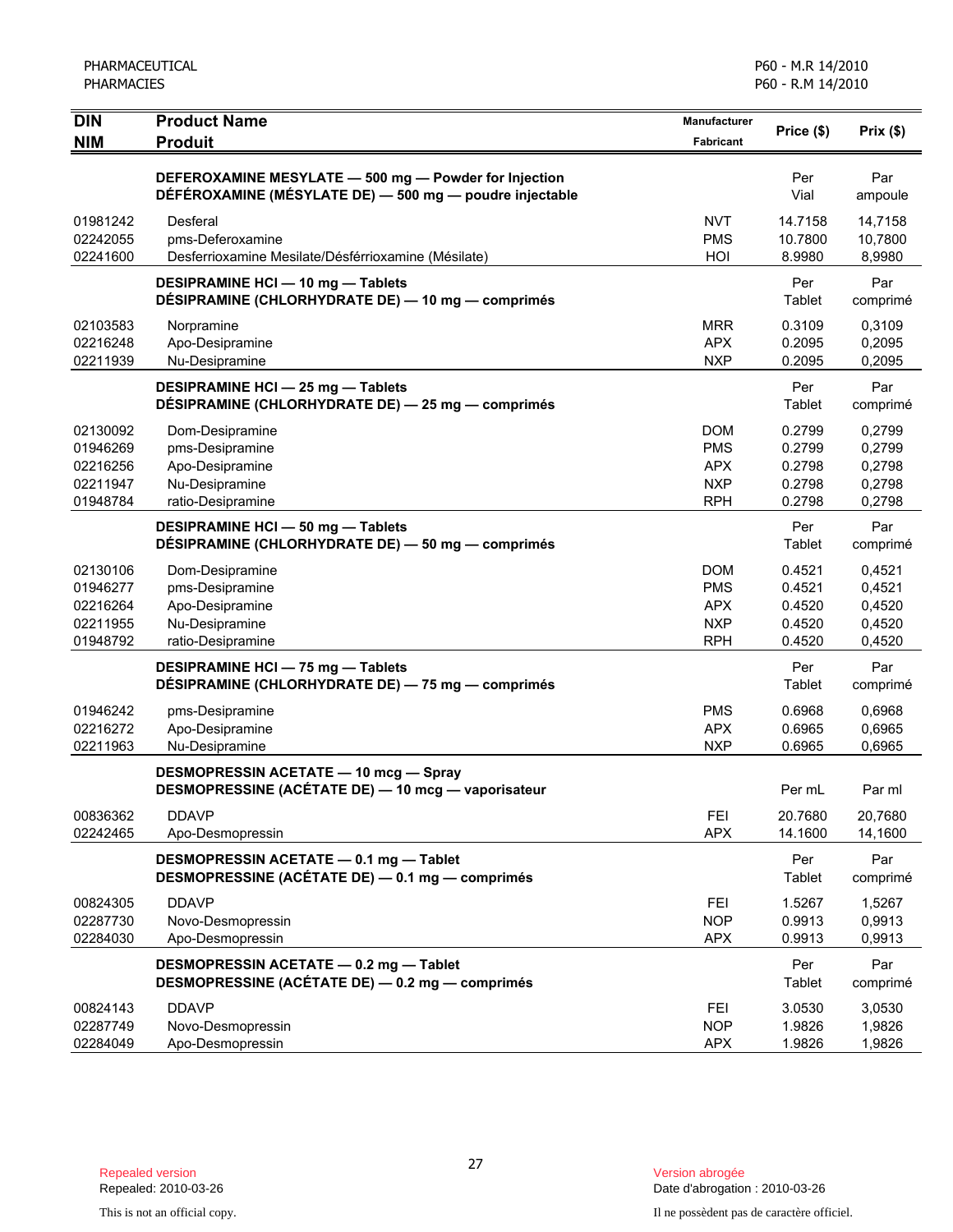| <b>DIN</b>                                   | <b>Product Name</b>                                                                                                     | Manufacturer                                         | Price (\$)                           | Prix(\$)                             |
|----------------------------------------------|-------------------------------------------------------------------------------------------------------------------------|------------------------------------------------------|--------------------------------------|--------------------------------------|
| <b>NIM</b>                                   | <b>Produit</b>                                                                                                          | <b>Fabricant</b>                                     |                                      |                                      |
|                                              | DESOGESTREL/ETHINYL ESTRADIOL - 0.15 mg/0.03 mg - Tablet<br>DESOGESTREL/ETHINYL ESTRADIOL - 0.15 mg/0.03 mg - comprimés |                                                      | Per<br>Tablet                        | Par<br>comprimé                      |
| 02042487<br>02317192                         | Marvelon 21<br>Apri 21                                                                                                  | <b>ORG</b><br><b>APX</b>                             | 0.7417<br>0.4375                     | 0,7417<br>0,4375                     |
|                                              | DESOGESTREL/ETHINYL ESTRADIOL - 0.15 mg/0.03 mg - Tablet<br>DESOGESTREL/ETHINYL ESTRADIOL - 0.15 mg/0.03 mg - comprimés |                                                      | Per<br>Tablet                        | Par<br>comprimé                      |
| 02042479<br>02317206                         | Marvelon 28<br>Apri 28                                                                                                  | <b>ORG</b><br><b>APX</b>                             | 0.5562<br>0.3281                     | 0,5562<br>0,3281                     |
|                                              | DEXAMETHASONE - 0.5 mg - Tablets<br>DEXAMÉTHASONE - 0,5 mg - comprimés                                                  |                                                      | Per<br>Tablet                        | Par<br>comprimé                      |
| 02261081<br>00295094<br>01964976<br>02240684 | Apo-Dexamethasone<br>Dexasone<br>pms-Dexamethasone<br>ratio-Dexamethasone                                               | <b>APX</b><br><b>ICN</b><br><b>PMS</b><br><b>RPH</b> | 0.2167<br>0.2168<br>0.2167<br>0.2167 | 0,2167<br>0,2168<br>0,2167<br>0,2167 |
|                                              | DEXAMETHASONE - 0.75 mg - Tablets<br>DEXAMÉTHASONE - 0,75 mg - comprimés                                                |                                                      | Per<br>Tablet                        | Par<br>comprimé                      |
| 00285471<br>01964968<br>02240685             | Dexasone<br>pms-Dexamethasone<br>ratio-Dexamethasone                                                                    | <b>ICN</b><br><b>PMS</b><br><b>RPH</b>               | 0.4950<br>0.4950<br>0.4950           | 0,4950<br>0,4950<br>0,4950           |
|                                              | DEXAMETHASONE - 4 mg - Tablets<br>DEXAMÉTHASONE - 4 mg - comprimés                                                      |                                                      | Per<br>Tablet                        | Par<br>comprimé                      |
| 01964070<br>02250055<br>02240687<br>00489158 | pms-Dexamethasone<br>Apo-Dexamethasone<br>ratio-Dexamethasone<br>Dexasone                                               | <b>PMS</b><br><b>APX</b><br><b>RPH</b><br><b>ICN</b> | 0.8444<br>0.8440<br>0.8440<br>0.8441 | 0,8444<br>0,8440<br>0,8440<br>0,8441 |
|                                              | DIAZEPAM - 2 mg - Tablets<br>$DIAZÉPAM - 2 mg - comprimés$                                                              |                                                      | Per<br>Tablet                        | Par<br>comprimé                      |
| 02247490<br>00405329                         | pms-Diazepam<br>Apo-Diazepam                                                                                            | <b>PMS</b><br><b>APX</b>                             | 0.0671<br>0.0559                     | 0,0671<br>0,0559                     |
|                                              | $DIAZEPAM - 5 mg - Tables$<br>$DIAZÉPAM - 5 mg - comprimés$                                                             |                                                      | Per<br>Tablet                        | Par<br>comprimé                      |
| 00013285<br>00013765<br>02247491<br>00362158 | Valium<br>Vivol<br>pms-Diazepam<br>Apo-Diazepam                                                                         | <b>HLR</b><br><b>AXX</b><br><b>PMS</b><br><b>APX</b> | 0.1652<br>0.0965<br>0.0990<br>0.0715 | 0,1652<br>0,0965<br>0,0990<br>0,0715 |
|                                              | DIAZEPAM - 10 mg - Tablets<br>DIAZÉPAM - 10 mg - comprimés                                                              |                                                      | Per<br>Tablet                        | Par<br>comprimé                      |
| 00013293<br>00013773<br>02247492<br>00405337 | Valium<br>Vivol<br>pms-Diazepam<br>Apo-Diazepam                                                                         | <b>HLR</b><br><b>AXX</b><br><b>PMS</b><br><b>APX</b> | 0.1590<br>0.1582<br>0.1144<br>0.0954 | 0,1590<br>0,1582<br>0,1144<br>0,0954 |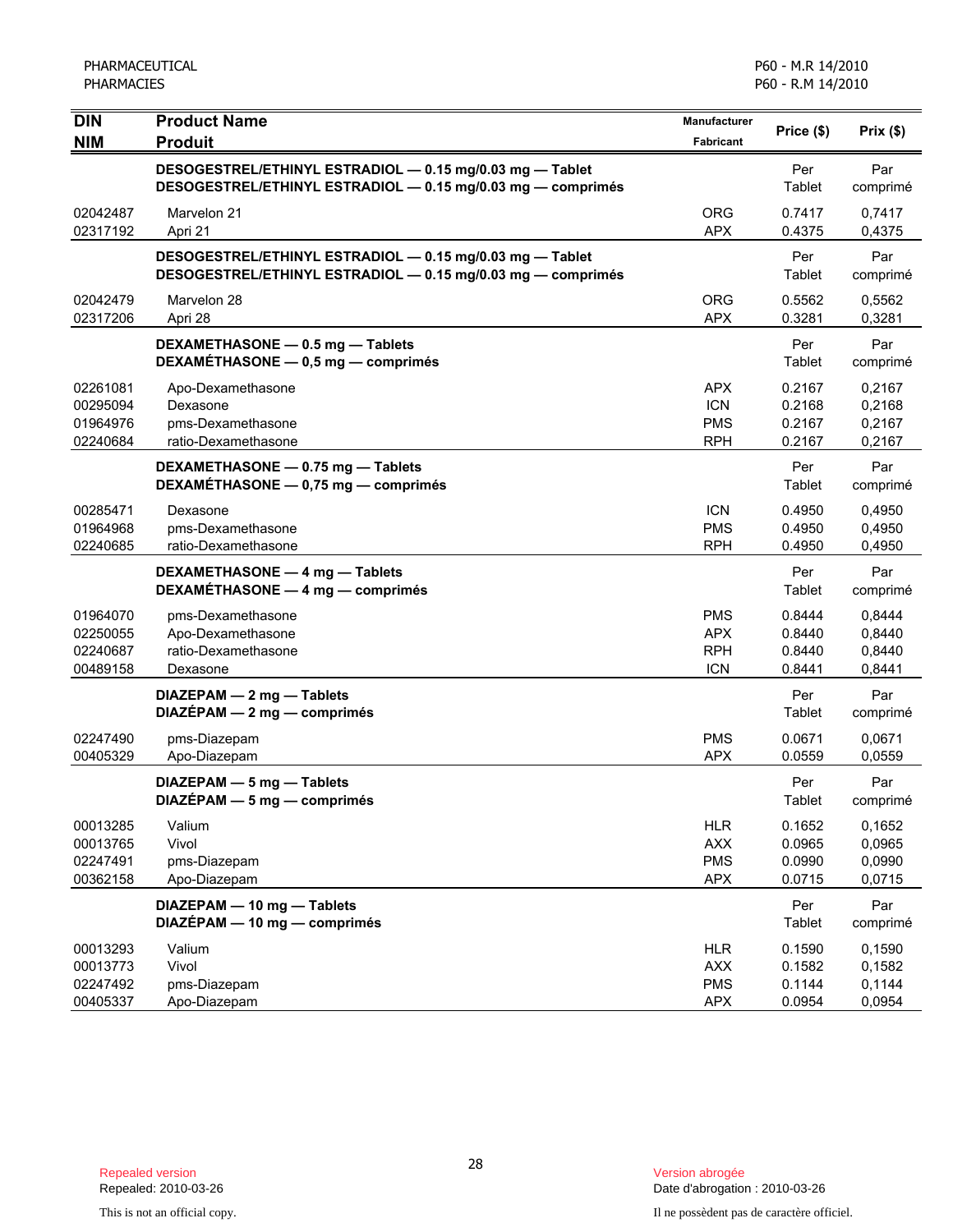| <b>DIN</b><br><b>NIM</b>                                                                     | <b>Product Name</b><br><b>Produit</b>                                                                                                  | <b>Manufacturer</b><br>Fabricant                                                                      | Price (\$)                                                                   | Prix(\$)                                                                     |
|----------------------------------------------------------------------------------------------|----------------------------------------------------------------------------------------------------------------------------------------|-------------------------------------------------------------------------------------------------------|------------------------------------------------------------------------------|------------------------------------------------------------------------------|
|                                                                                              | DICLOFENAC POTASSIUM - 50 mg - Tablets<br>DICLOFÉNAC POTASSIQUE - 50 mg - comprimés                                                    |                                                                                                       | Per<br>Tablet                                                                | Par<br>comprimé                                                              |
| 00881635<br>02239753<br>02243433<br>02239355<br>02261774                                     | Voltaren Rapide<br>pms-Diclofenac-K<br>Apo-Diclo Rapide<br>Novo-Difenac-K<br>Sandoz Diclofenac Rapide                                  | <b>NVT</b><br><b>PMS</b><br><b>APX</b><br><b>NOP</b><br>SDZ                                           | 0.8706<br>0.5115<br>0.4331<br>0.4331<br>0.4331                               | 0,8706<br>0,5115<br>0,4331<br>0,4331<br>0,4331                               |
|                                                                                              | DICLOFENAC SODIUM - 25 mg - Enteric Coated Tablets<br>DICLOFÉNAC SODIQUE - 25 mg - comprimés à enrobage entérosoluble                  |                                                                                                       | Per<br>Tablet                                                                | Par<br>comprimé                                                              |
| 00886017<br>02231662<br>02231502<br>00839175<br>00808539<br>02261952<br>02302616             | Nu-Diclo<br>Dom-Diclofenac<br>pms-Diclofenac<br>Apo-Diclo<br>Novo-Difenac<br>Sandoz Diclofenac<br>pms-Diclofenac                       | <b>NXP</b><br><b>DOM</b><br><b>PMS</b><br><b>APX</b><br><b>NOP</b><br>SDZ<br><b>PMS</b>               | 0.2166<br>0.2093<br>0.2093<br>0.2092<br>0.2092<br>0.2092<br>0.1902           | 0,2166<br>0,2093<br>0,2093<br>0,2092<br>0,2092<br>0,2092<br>0,1902           |
|                                                                                              | DICLOFENAC SODIUM - 50 mg - Enteric Coated Tablets<br>DICLOFÉNAC SODIQUE - 50 mg - comprimés à enrobage entérosoluble                  |                                                                                                       | Per<br>Tablet                                                                | Par<br>comprimé                                                              |
| 00514012<br>02231663<br>00808547<br>02231503<br>00839183<br>00886025<br>02261960<br>02302624 | Voltaren<br>Dom-Diclofenac<br>Novo-Difenac<br>pms-Diclofenac<br>Apo-Diclo<br>Nu-Diclo<br>Sandoz Diclofenac<br>pms-Diclofenac           | <b>NVT</b><br><b>DOM</b><br><b>NOP</b><br><b>PMS</b><br><b>APX</b><br><b>NXP</b><br>SDZ<br><b>PMS</b> | 0.9082<br>0.4331<br>0.4331<br>0.4331<br>0.4330<br>0.4330<br>0.4330<br>0.3937 | 0,9082<br>0,4331<br>0,4331<br>0,4331<br>0,4330<br>0,4330<br>0,4330<br>0,3937 |
|                                                                                              | DICLOFENAC SODIUM - 75 mg - Slow Release Tablets<br>DICLOFENAC SODIQUE - 75 mg - comprimés à libération progressive                    |                                                                                                       | Per<br>Tablet                                                                | Par<br>comprimé                                                              |
| 00782459<br>02162814<br>02228203<br>02231664<br>02158582<br>02231504<br>02261901             | <b>Voltaren SR</b><br>Apo-Diclo SR<br>Nu-Diclo SR<br>Dom-Diclofenac SR<br>Novo-Difenac SR<br>pms-Diclofenac SR<br>Sandoz Diclofenac SR | NVT<br><b>APX</b><br><b>NXP</b><br><b>DOM</b><br><b>NOP</b><br><b>PMS</b><br>SDZ                      | 1.2762<br>0.6280<br>0.6280<br>0.6277<br>0.6277<br>0.6277<br>0.6277           | 1,2762<br>0,6280<br>0,6280<br>0,6277<br>0,6277<br>0,6277<br>0,6277           |
|                                                                                              | DICLOFENAC SODIUM - 100 mg - Slow Release Tablets<br>DICLOFÉNAC SODIQUE - 100 mg - comprimés à libération progressive                  |                                                                                                       | Per<br>Tablet                                                                | Par<br>comprimé                                                              |
| 00590827<br>02228211<br>02231665<br>02231505<br>02048698<br>02091194<br>02261944             | Voltaren SR<br>Nu-Diclo SR<br>Dom-Diclofenac SR<br>pms-Diclofenac SR<br>Novo-Difenac SR<br>Apo-Diclo SR<br>Sandoz Diclofenac SR        | <b>NVT</b><br><b>NXP</b><br><b>DOM</b><br><b>PMS</b><br><b>NOP</b><br><b>APX</b><br>SDZ               | 1.8190<br>0.8853<br>0.8662<br>0.8662<br>0.8661<br>0.8660<br>0.8660           | 1,8190<br>0,8853<br>0,8662<br>0,8662<br>0,8661<br>0,8660<br>0,8660           |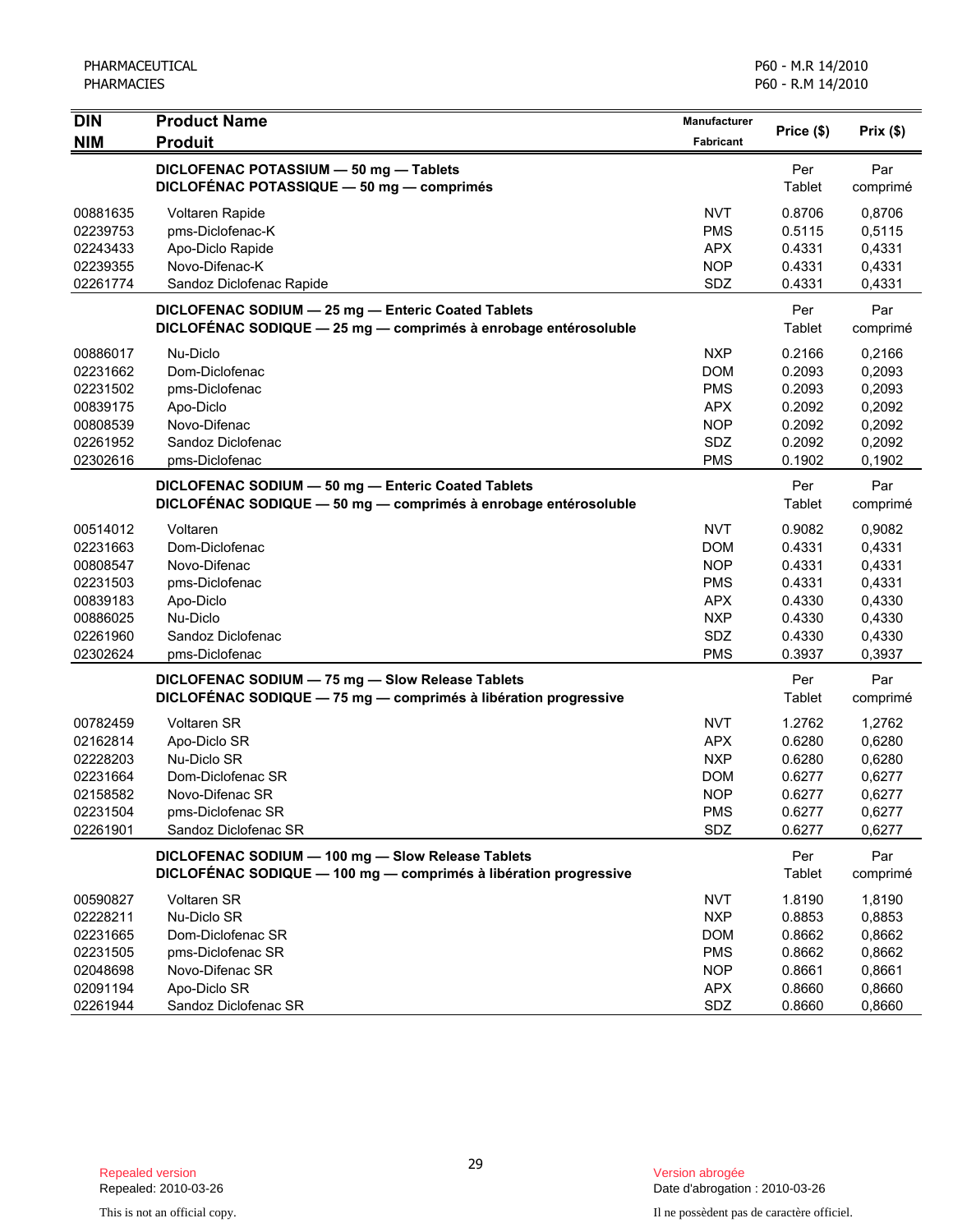| <b>DIN</b><br><b>NIM</b>                                             | <b>Product Name</b><br><b>Produit</b>                                                                                          | Manufacturer<br><b>Fabricant</b>                                          | Price (\$)                                               | Prix $($ \$)                                             |
|----------------------------------------------------------------------|--------------------------------------------------------------------------------------------------------------------------------|---------------------------------------------------------------------------|----------------------------------------------------------|----------------------------------------------------------|
|                                                                      | DICLOFENAC SODIUM - 50 mg - Suppositories<br>DICLOFÉNAC SODIQUE - 50 mg - suppositoires                                        |                                                                           | Per                                                      | Par<br>Suppository suppositoire                          |
| 00632724<br>02231506<br>02241224<br>02261928                         | Voltaren<br>pms-Diclofenac<br>Sab-Diclofenac<br>Sandoz Diclofenac                                                              | <b>NVT</b><br><b>PMS</b><br><b>SIL</b><br>SDZ                             | 1.3637<br>0.6861<br>0.6861<br>0.6861                     | 1,3637<br>0,6861<br>0,6861<br>0,6861                     |
|                                                                      | DICLOFENAC SODIUM - 100 mg - Suppositories<br>DICLOFENAC SODIQUE - 100 mg - suppositoires                                      |                                                                           | Per                                                      | Par<br>Suppository suppositoire                          |
| 00632732<br>02231508<br>02241225<br>02261936                         | Voltaren<br>pms-Diclofenac<br>Sab-Diclofenac<br>Sandoz Diclofenac                                                              | <b>NVT</b><br><b>PMS</b><br>SIL<br>SDZ                                    | 1.8356<br>0.9237<br>0.9237<br>0.9237                     | 1,8356<br>0,9237<br>0,9237<br>0,9237                     |
|                                                                      | DIFLUNISAL - 250 mg - Tablets<br>DIFLUNISAL - 250 mg - comprimés                                                               |                                                                           | Per<br>Tablet                                            | Par<br>comprimé                                          |
| 02039486<br>02058405<br>02048493                                     | Apo-Diflunisal<br>Nu-Diflunisal<br>Novo-Diflunisal                                                                             | <b>APX</b><br><b>NXP</b><br><b>NOP</b>                                    | 0.6211<br>0.6211<br>0.5647                               | 0,6211<br>0.6211<br>0,5647                               |
|                                                                      | DIFLUNISAL - 500 mg - Tablets<br>DIFLUNISAL - 500 mg - comprimés                                                               |                                                                           | Per<br>Tablet                                            | Par<br>comprimé                                          |
| 02039494<br>02058413                                                 | Apo-Diflunisal<br>Nu-Diflunisal                                                                                                | <b>APX</b><br><b>NXP</b>                                                  | 0.7150<br>0.7150                                         | 0,7150<br>0,7150                                         |
|                                                                      | DIHYDROERGOTAMINE MESYLATE - 1 mg/mL - Injection<br>DIHYDROERGOTAMINE (MÉSYLATE DE LA) - 1 mg/ml - injection                   |                                                                           | Per mL                                                   | Par ml                                                   |
| 00027243<br>02241163                                                 | Dihydroergotamine (DHE)<br>Dihydroergotamine Mesylate/Dihydroergotamine (mésylate)                                             | <b>SMI</b><br><b>SIL</b>                                                  | 4.6420<br>4.0847                                         | 4,6420<br>4,0847                                         |
|                                                                      | DILTIAZEM HCI-120 mg-Controlled Delivery Capsules<br>DILTIAZEM (CHLORHYDRATE DE) - 120 mg - capsules à libération<br>contrôlée |                                                                           | Per<br>Capsule                                           | Par<br>capsule                                           |
| 02097249<br>02231052<br>02230997<br>02242538<br>02229781<br>02243338 | Cardizem CD<br>Nu-Diltiaz CD<br>Apo-Diltiaz CD<br>Novo-Diltazem CD<br>ratio-Diltiazem CD<br>Sandoz Diltiazem CD                | <b>MRR</b><br><b>NXP</b><br><b>APX</b><br><b>NOP</b><br><b>RPH</b><br>SDZ | 1.5526<br>0.9955<br>0.8823<br>0.8823<br>0.8823<br>0.8823 | 1,5526<br>0,9955<br>0,8823<br>0,8823<br>0,8823<br>0,8823 |
|                                                                      | DILTIAZEM HCI-180 mg-Controlled Delivery Capsules<br>DILTIAZEM (CHLORHYDRATE DE) - 180 mg - capsules à libération<br>contrôlée |                                                                           | Per<br>Capsule                                           | Par<br>capsule                                           |
| 02097257<br>02231053<br>02230998<br>02242539<br>02229782<br>02243339 | Cardizem CD<br>Nu-Diltiaz CD<br>Apo-Diltiaz CD<br>Novo-Diltazem CD<br>ratio-Diltiazem CD<br>Sandoz Diltiazem CD                | <b>MRR</b><br><b>NXP</b><br><b>APX</b><br><b>NOP</b><br><b>RPH</b><br>SDZ | 2.0609<br>1.3215<br>1.1711<br>1.1711<br>1.1711<br>1.1711 | 2,0609<br>1,3215<br>1,1711<br>1,1711<br>1,1711<br>1,1711 |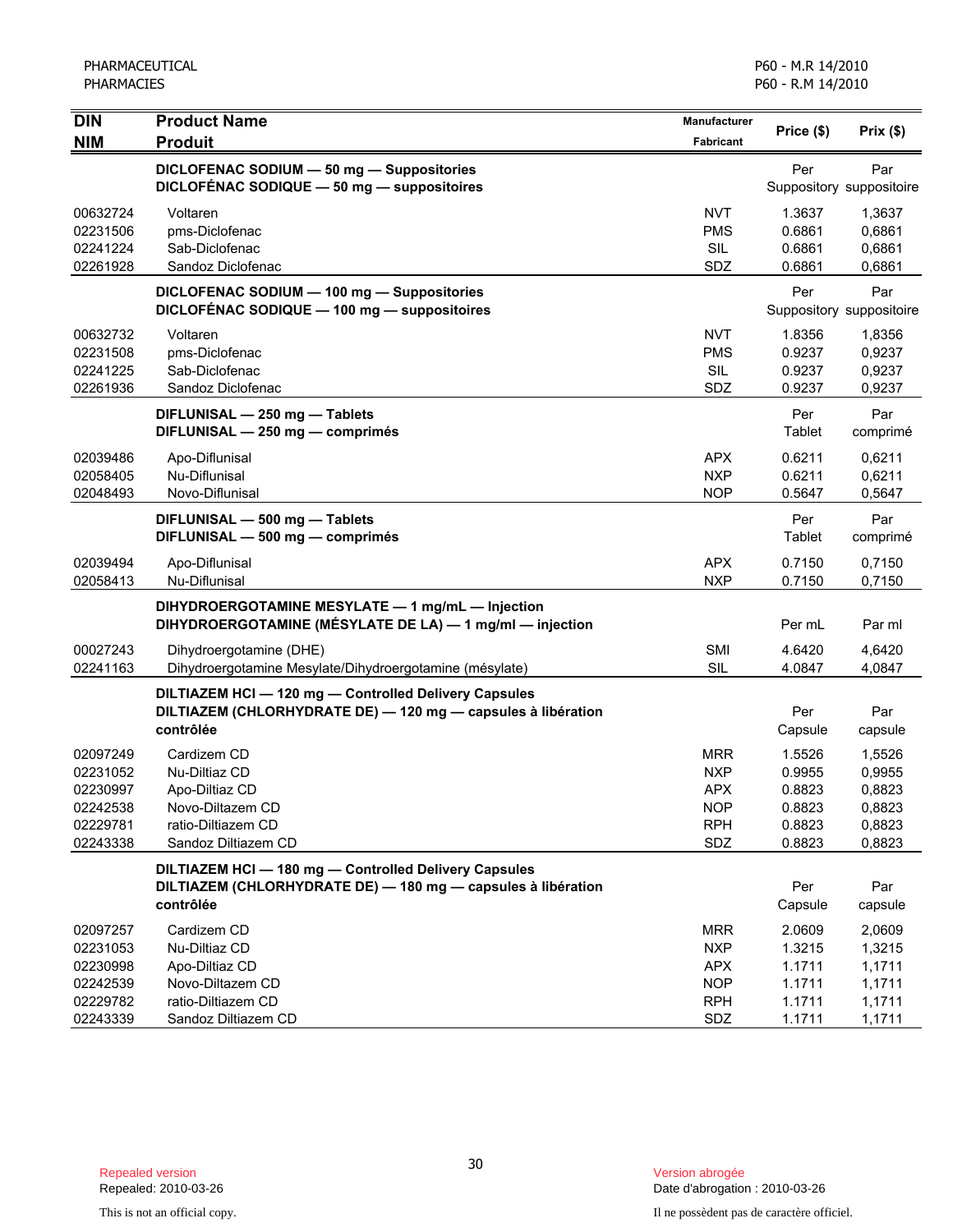| <b>DIN</b>                                                           | <b>Product Name</b>                                                                                                                 | <b>Manufacturer</b>                                                       | Price (\$)                                               | Prix(\$)                                                 |
|----------------------------------------------------------------------|-------------------------------------------------------------------------------------------------------------------------------------|---------------------------------------------------------------------------|----------------------------------------------------------|----------------------------------------------------------|
| <b>NIM</b>                                                           | <b>Produit</b>                                                                                                                      | Fabricant                                                                 |                                                          |                                                          |
|                                                                      | DILTIAZEM HCI-240 mg-Controlled Delivery Capsules<br>DILTIAZEM (CHLORHYDRATE DE) - 240 mg - capsules à libération<br>contrôlée      |                                                                           | Per<br>Capsule                                           | Par<br>capsule                                           |
| 02097265<br>02231054<br>02230999<br>02242540<br>02229783<br>02243340 | Cardizem CD<br>Nu-Diltiaz CD<br>Apo-Diltiaz CD<br>Novo-Diltazem CD<br>ratio-Diltiazem CD<br>Sandoz Diltiazem CD                     | <b>MRR</b><br><b>NXP</b><br><b>APX</b><br><b>NOP</b><br><b>RPH</b><br>SDZ | 2.7335<br>1.7529<br>1.5533<br>1.5533<br>1.5533<br>1.5533 | 2,7335<br>1,7529<br>1,5533<br>1,5533<br>1,5533<br>1,5533 |
|                                                                      | DILTIAZEM HCI-300 mg-Controlled Delivery Capsules<br>DILTIAZEM (CHLORHYDRATE DE) - 300 mg - capsules à libération<br>contrôlée      |                                                                           | Per<br>Capsule                                           | Par<br>capsule                                           |
| 02097273<br>02229526<br>02242541<br>02229784<br>02243341             | Cardizem CD<br>Apo-Diltiaz CD<br>Novo-Diltazem CD<br>ratio-Diltiazem CD<br>Sandoz Diltiazem CD                                      | MRR<br><b>APX</b><br>NOP<br><b>RPH</b><br>SDZ                             | 3.4170<br>1.9417<br>1.9417<br>1.9417<br>1.9417           | 3,4170<br>1,9417<br>1,9417<br>1,9417<br>1,9417           |
|                                                                      | DILTIAZEM HCI - 120 mg - Extended Release Capsules<br>DILTIAZEM (CHLORHYDRATE DE) - 120 mg - tablettes prolongées<br>de relâchement |                                                                           | Per<br>Tablet                                            | Par<br>comprimé                                          |
| 02231150<br>02291037<br>02271605<br>02245918                         | <b>Tiazac ER</b><br>Apo-Diltiaz TZ<br>Novo-Diltiazem ER<br>Sandoz Diltiazem T                                                       | <b>BIV</b><br><b>APX</b><br><b>NOP</b><br>SDZ                             | 0.9339<br>0.5094<br>0.5094<br>0.5094                     | 0,9339<br>0,5094<br>0,5094<br>0,5094                     |
|                                                                      | DILTIAZEM HCI - 180 mg - Extended Release Capsules<br>DILTIAZEM (CHLORHYDRATE DE) - 180 mg - tablettes prolongées<br>de relâchement |                                                                           | Per<br>Tablet                                            | Par<br>comprimé                                          |
| 02231151<br>02291045<br>02271613<br>02245919                         | <b>Tiazac ER</b><br>Apo-Diltiaz TZ<br>Novo-Diltiazem ER<br>Sandoz Diltiazem T                                                       | <b>BIV</b><br><b>APX</b><br><b>NOP</b><br><b>SDZ</b>                      | 1.2712<br>0.6761<br>0.6761<br>0.6761                     | 1,2712<br>0,6761<br>0,6761<br>0,6761                     |
|                                                                      | DILTIAZEM HCI-240 mg-Extended Release Capsules<br>DILTIAZEM (CHLORHYDRATE DE) - 240 mg - tablettes prolongées<br>de relâchement     |                                                                           | Per<br>Tablet                                            | Par<br>comprimé                                          |
| 02231152<br>02291053<br>02271621<br>02245920                         | Tiazac ER<br>Apo-Diltiaz TZ<br>Novo-Diltiazem ER<br>Sandoz Diltiazem T                                                              | <b>BIV</b><br><b>APX</b><br><b>NOP</b><br>SDZ                             | 1.6861<br>0.8968<br>0.8968<br>0.8968                     | 1,6861<br>0,8968<br>0,8968<br>0,8968                     |
|                                                                      | DILTIAZEM HCI - 300 mg - Extended Release Capsules<br>DILTIAZEM (CHLORHYDRATE DE) - 300 mg - tablettes prolongées<br>de relâchement |                                                                           | Per<br>Tablet                                            | Par<br>comprimé                                          |
| 02231154<br>02291061<br>02271648<br>02245921                         | Tiazac ER<br>Apo-Diltiaz TZ<br>Novo-Diltiazem ER<br>Sandoz Diltiazem T                                                              | <b>BIV</b><br><b>APX</b><br><b>NOP</b><br>SDZ                             | 2.0553<br>1.1210<br>1.1210<br>1.1210                     | 2,0553<br>1,1210<br>1,1210<br>1,1210                     |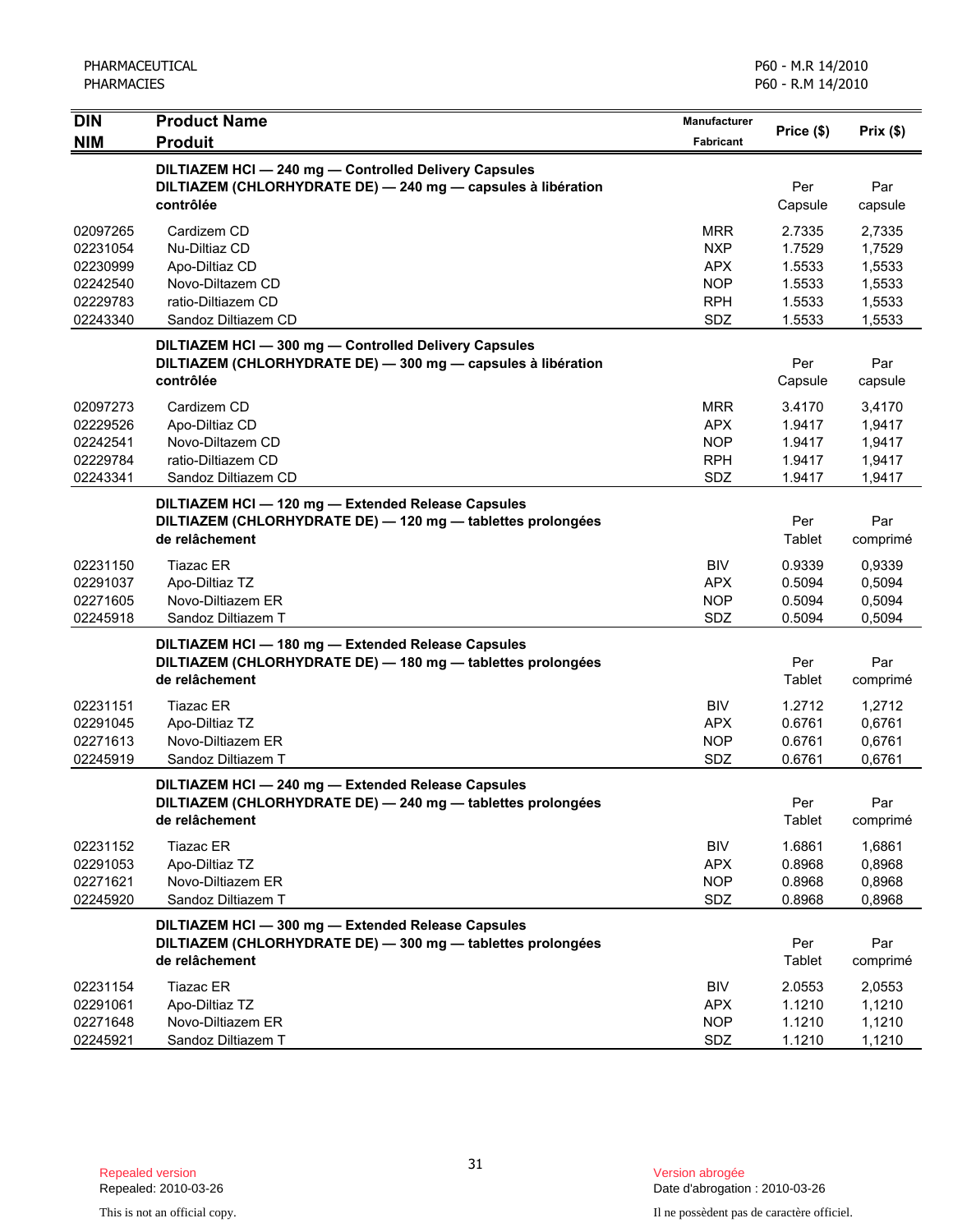| <b>DIN</b>                                                           | <b>Product Name</b>                                                                                                             | Manufacturer                                                              | Price (\$)                                               | Prix(\$)                                                 |
|----------------------------------------------------------------------|---------------------------------------------------------------------------------------------------------------------------------|---------------------------------------------------------------------------|----------------------------------------------------------|----------------------------------------------------------|
| <b>NIM</b>                                                           | <b>Produit</b>                                                                                                                  | <b>Fabricant</b>                                                          |                                                          |                                                          |
|                                                                      | DILTIAZEM HCI-360 mg-Extended Release Capsules<br>DILTIAZEM (CHLORHYDRATE DE) - 360 mg - tablettes prolongées<br>de relâchement |                                                                           | Per<br>Tablet                                            | Par<br>comprimé                                          |
| 02231155<br>02291088<br>02271656<br>02245922                         | <b>Tiazac ER</b><br>Apo-Diltiaz TZ<br>Novo-Diltiazem ER<br>Sandoz Diltiazem T                                                   | <b>BIV</b><br><b>APX</b><br><b>NOP</b><br>SDZ                             | 2.5424<br>1.3522<br>1.3522<br>1.3522                     | 2,5424<br>1,3522<br>1,3522<br>1,3522                     |
|                                                                      | DILTIAZEM HCI - 30 mg - Tablets<br>DILTIAZEM (CHLORHYDRATE DE) - 30 mg - comprimés                                              |                                                                           | Per<br>Tablet                                            | Par<br>comprimé                                          |
| 02097370<br>00771376<br>00862924<br>00886068                         | Cardizem<br>Apo-Diltiaz<br>Novo-Diltazem<br>Nu-Diltiaz                                                                          | <b>MRR</b><br>APX<br><b>NOP</b><br><b>NXP</b>                             | 0.4087<br>0.2283<br>0.2283<br>0.2283                     | 0,4087<br>0,2283<br>0,2283<br>0,2283                     |
|                                                                      | DILTIAZEM HCI - 60 mg - Tablets<br>DILTIAZEM (CHLORHYDRATE DE) - 60 mg - comprimés                                              |                                                                           | Per<br>Tablet                                            | Par<br>comprimé                                          |
| 00771384<br>00862932<br>00886076                                     | Apo-Diltiaz<br>Novo-Diltazem<br>Nu-Diltiaz                                                                                      | APX<br><b>NOP</b><br><b>NXP</b>                                           | 0.4001<br>0.4001<br>0.4001                               | 0,4001<br>0,4001<br>0,4001                               |
|                                                                      | DIMENHYDRINATE - 50 mg - Tablets<br>DIMENHYDRINATE - 50 mg - comprimés                                                          |                                                                           | Per<br>Tablet                                            | Par<br>comprimé                                          |
| 00013803<br>00021423<br>00363766                                     | Gravol<br>Novo-Dimenate<br>Apo-Dimenhydrinate                                                                                   | <b>HOR</b><br><b>NOP</b><br><b>APX</b>                                    | 0.1412<br>0.0414<br>0.0248                               | 0,1412<br>0,0414<br>0,0248                               |
|                                                                      | DIMETHYL SULFOXIDE - 500 mg/g - Injection<br>DIMETHYLSULFOXIDE - 500 mg/g - injection                                           |                                                                           | Per mL                                                   | Par ml                                                   |
| 00493392<br>02243231                                                 | Rimso-50<br>Dimethyl Sulfoxide/Diméthylsulfoxide                                                                                | <b>SHI</b><br><b>SIL</b>                                                  | 1.2210<br>1.0989                                         | 1,2210<br>1,0989                                         |
|                                                                      | DIPYRIDAMOLE - 50 mg - Tablets<br>DIPYRIDAMOLE - 50 mg - comprimés                                                              |                                                                           | Per<br>Tablet                                            | Par<br>comprimé                                          |
| 00067393<br>00895652                                                 | Persantine<br>Apo-Dipyridamole-FC                                                                                               | <b>BOE</b><br><b>APX</b>                                                  | 0.4267<br>0.2932                                         | 0,4267<br>0,2932                                         |
|                                                                      | DIPYRIDAMOLE - 75 mg - Tablets<br>DIPYRIDAMOLE - 75 mg - comprimés                                                              |                                                                           | Per<br>Tablet                                            | Par<br>comprimé                                          |
| 00452092<br>00895660                                                 | Persantine<br>Apo-Dipyridamole-FC                                                                                               | <b>BOE</b><br><b>APX</b>                                                  | 0.5746<br>0.4397                                         | 0,5746<br>0,4397                                         |
|                                                                      | DIVALPROEX SODIUM - 125 mg - Enteric Coated Tablets<br>DIVALPROEX SODIQUE - 125 mg - comprimés à enrobage entérosoluble         |                                                                           | Per<br>Tablet                                            | Par<br>comprimé                                          |
| 00596418<br>02244138<br>02239517<br>02239698<br>02265133<br>02239701 | Epival<br>pms-Divalproex<br>Nu-Divalproex<br>Apo-Divalproex<br>Gen-Divalproex<br>Novo-Divalproex                                | ABB<br><b>PMS</b><br><b>NXP</b><br><b>APX</b><br><b>GPM</b><br><b>NOP</b> | 0.3034<br>0.1683<br>0.1680<br>0.1515<br>0.1515<br>0.1377 | 0,3034<br>0,1683<br>0,1680<br>0,1515<br>0,1515<br>0,1377 |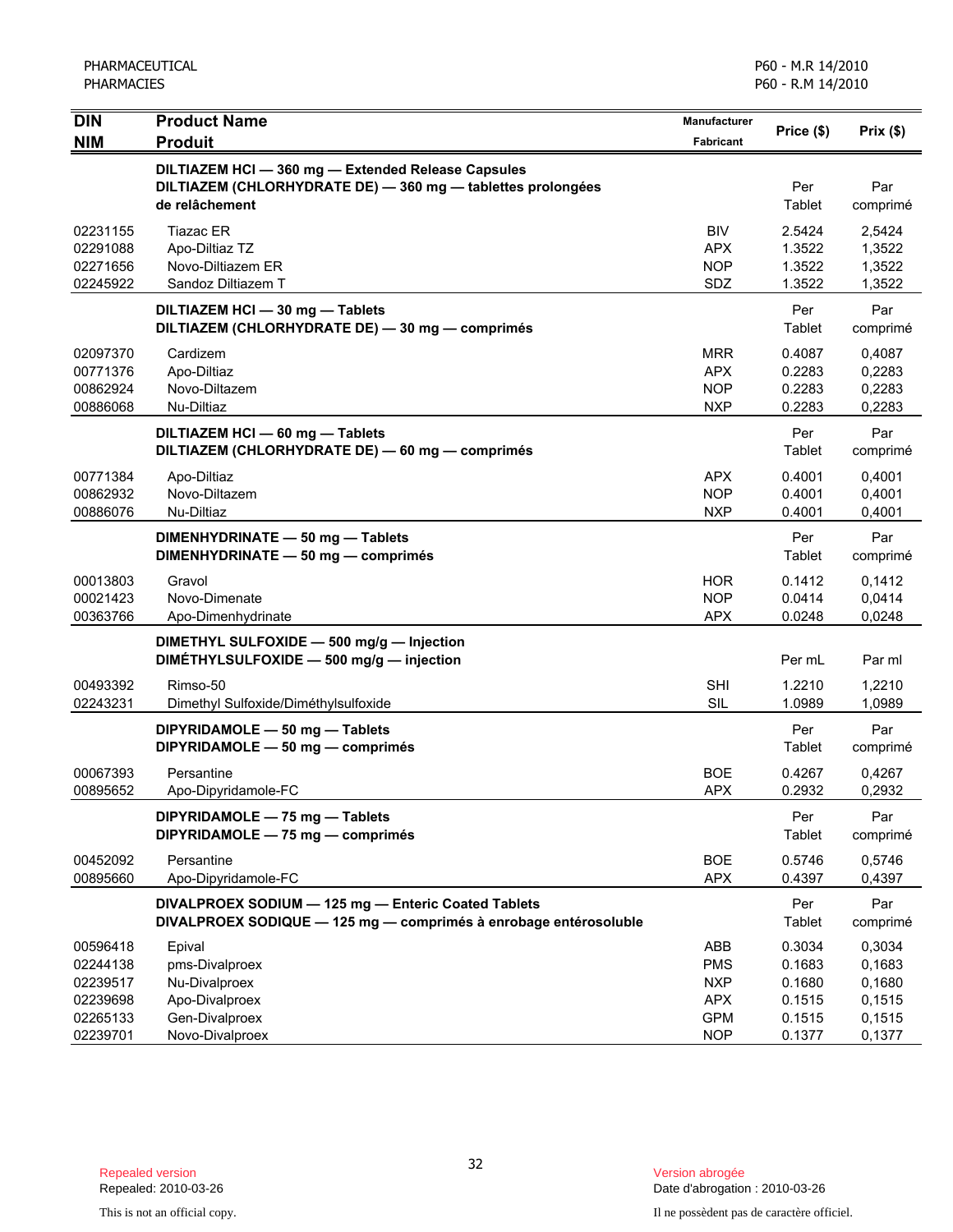| <b>DIN</b> | <b>Product Name</b>                                              | <b>Manufacturer</b> | Price (\$) | Prix(\$) |
|------------|------------------------------------------------------------------|---------------------|------------|----------|
| <b>NIM</b> | <b>Produit</b>                                                   | Fabricant           |            |          |
|            | DIVALPROEX SODIUM - 250 mg - Enteric Coated Tablets              |                     | Per        | Par      |
|            | DIVALPROEX SODIQUE - 250 mg - comprimés à enrobage entérosoluble |                     | Tablet     | comprimé |
| 00596426   | Epival                                                           | ABB                 | 0.5453     | 0,5453   |
| 02239518   | Nu-Divalproex                                                    | <b>NXP</b>          | 0.3025     | 0,3025   |
| 02244139   | pms-Divalproex                                                   | <b>PMS</b>          | 0.3025     | 0,3025   |
| 02239699   | Apo-Divalproex                                                   | <b>APX</b>          | 0.2723     | 0,2723   |
| 02265141   | Gen-Divalproex                                                   | <b>GPM</b>          | 0.2723     | 0,2723   |
| 02239702   | Novo-Divalproex                                                  | <b>NOP</b>          | 0.2475     | 0,2475   |
|            | DIVALPROEX SODIUM - 500 mg - Enteric Coated Tablets              |                     | Per        | Par      |
|            | DIVALPROEX SODIQUE - 500 mg - comprimés à enrobage entérosoluble |                     | Tablet     | comprimé |
| 00596434   | Epival                                                           | ABB                 | 1.0912     | 1,0912   |
| 02244140   | pms-Divalproex                                                   | <b>PMS</b>          | 0.6053     | 0,6053   |
| 02239519   | Nu-Divalproex                                                    | <b>NXP</b>          | 0.6050     | 0,6050   |
| 02239700   | Apo-Divalproex                                                   | <b>APX</b>          | 0.5447     | 0,5447   |
| 02265168   | Gen-Divalproex                                                   | <b>GPM</b>          | 0.5447     | 0,5447   |
| 02239703   | Novo-Divalproex                                                  | <b>NOP</b>          | 0.4952     | 0,4952   |
|            | DOCUSATE CALCIUM - 240 mg - Capsules                             |                     | Per        | Par      |
|            | DOCUSATE CALCIQUE - 240 mg - capsules                            |                     | Capsule    | capsule  |
| 00012491   | Surfak                                                           | <b>MRR</b>          | 0.2305     | 0,2305   |
| 00664553   | pms-Docusate Calcium                                             | <b>PMS</b>          | 0.1416     | 0,1416   |
| 01912747   | Docusate Calcium/Docusate calcique                               | <b>ABT</b>          | 0.1100     | 0,1100   |
| 00722855   | Docusate Calcium/Docusate calcique                               | <b>TAR</b>          | 0.1100     | 0,1100   |
| 00809055   | ratio-Docusate Calcium                                           | <b>RPH</b>          | 0.1100     | 0,1100   |
| 00842044   | Novo-Docusate Calcium                                            | <b>NOP</b>          | 0.0898     | 0,0898   |
|            | DOCUSATE SODIUM - 100 mg - Capsules                              |                     | Per        | Par      |
|            | DOCUSATE SODIQUE - 100 mg - capsules                             |                     | Capsule    | capsule  |
| 01932365   | Regulex                                                          | <b>WHB</b>          | 0.2382     | 0,2382   |
| 02106256   | Colace                                                           | <b>WSP</b>          | 0.1724     | 0,1724   |
| 02020084   | Novo-Docusate Sodium                                             | <b>NOP</b>          | 0.0517     | 0,0517   |
| 00716731   | Docusate Sodium/Docusate sodique                                 | <b>TAR</b>          | 0.0440     | 0,0440   |
| 02245079   | Apo-Docusate Sodium                                              | <b>APX</b>          | 0.0422     | 0,0422   |
| 00703494   | pms-Docusate Sodium                                              | <b>PMS</b>          | 0.0422     | 0,0422   |
| 00514888   | Selax                                                            | <b>ODN</b>          | 0.0383     | 0,0383   |
| 00870196   | ratio-Docusate Sodium                                            | <b>RPH</b>          | 0.0330     | 0,0330   |
|            | DOCUSATE SODIUM - 20 mg/5 mL - Oral Liquid                       |                     |            |          |
|            | DOCUSATE SODIQUE - 20 mg/5 ml - liquide oral                     |                     | Per mL     | Par ml   |
| 02086018   | Colace                                                           | <b>WSP</b>          | 0.0260     | 0,0260   |
| 00703508   | pms-Docusate Sodium                                              | <b>PMS</b>          | 0.0198     | 0,0198   |
| 00870226   | ratio-Docusate Sodium                                            | <b>RPH</b>          | 0.0198     | 0,0198   |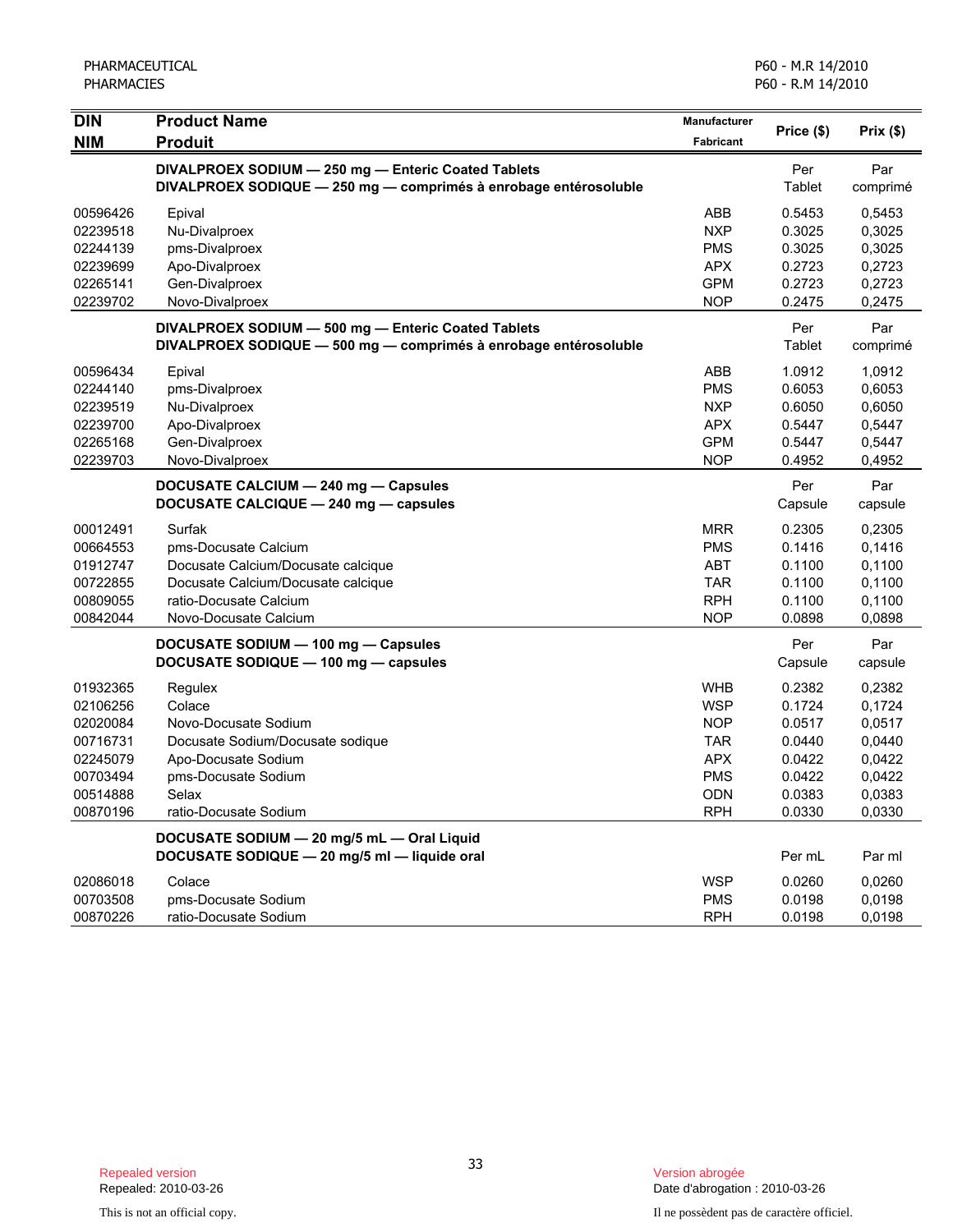| <b>DIN</b>                                               | <b>Product Name</b>                                                                   | Manufacturer                                                |                                                |                                                |
|----------------------------------------------------------|---------------------------------------------------------------------------------------|-------------------------------------------------------------|------------------------------------------------|------------------------------------------------|
| <b>NIM</b>                                               | <b>Produit</b>                                                                        | Fabricant                                                   | Price (\$)                                     | Prix(\$)                                       |
|                                                          | DOMPERIDONE MALEATE - 10 mg - Tablets<br>DOMPÉRIDONE (MALÉATE DE) - 10 mg - comprimés |                                                             | Per<br>Tablet                                  | Par<br>comprimé                                |
| 02268078<br>02103613<br>02238315<br>02278669             | Ran-Domperidone<br>Apo-Domperidone<br>Dom-Domperidone<br>Gen-Domperidone              | <b>RAN</b><br><b>APX</b><br><b>DOM</b><br><b>GPM</b>        | 0.1811<br>0.1646<br>0.1646<br>0.1646           | 0,1811<br>0,1646<br>0,1646<br>0,1646           |
| 02157195<br>02231477<br>02236466<br>01912070             | Novo-Domperidone<br>Nu-Domperidone<br>pms-Domperidone<br>ratio-Domperidone            | <b>NOP</b><br><b>NXP</b><br><b>PMS</b><br><b>RPH</b>        | 0.1646<br>0.1646<br>0.1646<br>0.1646           | 0,1646<br>0,1646<br>0,1646<br>0,1646           |
|                                                          | DOXAZOSIN MESYLATE - 1 mg - Tablets<br>DOXAZOSINE (MÉSYLATE DE) - 1 mg - comprimés    |                                                             | Per<br>Tablet                                  | Par<br>comprimé                                |
| 01958100<br>02240588<br>02240498<br>02242728<br>02244527 | Cardura-1<br>Apo-Doxazosin<br>Gen-Doxazosin<br>Novo-Doxazosin<br>pms-Doxazosin        | PFI<br><b>APX</b><br><b>GPM</b><br><b>NOP</b><br><b>PMS</b> | 0.6232<br>0.3812<br>0.3812<br>0.3812<br>0.3812 | 0,6232<br>0,3812<br>0,3812<br>0,3812<br>0,3812 |
|                                                          | DOXAZOSIN MESYLATE - 2 mg - Tablets<br>DOXAZOSINE (MÉSYLATE DE) - 2 mg - comprimés    |                                                             | Per<br>Tablet                                  | Par<br>comprimé                                |
| 01958097<br>02240589<br>02240499<br>02242729<br>02244528 | Cardura-2<br>Apo-Doxazosin<br>Gen-Doxazosin<br>Novo-Doxazosin<br>pms-Doxazosin        | PFI<br><b>APX</b><br><b>GPM</b><br><b>NOP</b><br><b>PMS</b> | 0.7475<br>0.4574<br>0.4574<br>0.4574<br>0.4574 | 0,7475<br>0,4574<br>0,4574<br>0,4574<br>0,4574 |
|                                                          | DOXAZOSIN MESYLATE - 4 mg - Tablets<br>DOXAZOSINE (MÉSYLATE DE) — 4 mg — comprimés    |                                                             | Per<br>Tablet                                  | Par<br>comprimé                                |
| 01958119<br>02240590<br>02240500<br>02242730<br>02244529 | Cardura-4<br>Apo-Doxazosin<br>Gen-Doxazosin<br>Novo-Doxazosin<br>pms-Doxazosin        | PFI<br><b>APX</b><br><b>GPM</b><br><b>NOP</b><br><b>PMS</b> | 0.9719<br>0.5946<br>0.5946<br>0.5946<br>0.5946 | 0,9719<br>0,5946<br>0,5946<br>0,5946<br>0,5946 |
|                                                          | DOXEPIN HCI - 10 mg - Capsules<br>DOXÉPINE (CHLORHYDRATE DE) - 10 mg - capsules       |                                                             | Per<br>Capsule                                 | Par<br>capsule                                 |
| 00024325<br>02049996                                     | Sineguan<br>Apo-Doxepin                                                               | PFI<br><b>APX</b>                                           | 0.2841<br>0.1889                               | 0,2841<br>0,1889                               |
|                                                          | DOXEPIN HCI - 25 mg - Capsules<br>DOXÉPINE (CHLORHYDRATE DE) - 25 mg - capsules       |                                                             | Per<br>Capsule                                 | Par<br>capsule                                 |
| 00024333<br>02050005<br>01913425                         | Sinequan<br>Apo-Doxepin<br>Novo-Doxepin                                               | PFI<br><b>APX</b><br><b>NOP</b>                             | 0.3486<br>0.2354<br>0.2140                     | 0,3486<br>0,2354<br>0,2140                     |
|                                                          | DOXEPIN HCI - 50 mg - Capsules<br>DOXÉPINE (CHLORHYDRATE DE) - 50 mg - capsules       |                                                             | Per<br>Capsule                                 | Par<br>capsule                                 |
| 00024341<br>02050013<br>01913433                         | Sinequan<br>Apo-Doxepin<br>Novo-Doxepin                                               | PFI<br><b>APX</b><br><b>NOP</b>                             | 0.6467<br>0.4368<br>0.3971                     | 0,6467<br>0,4368<br>0,3971                     |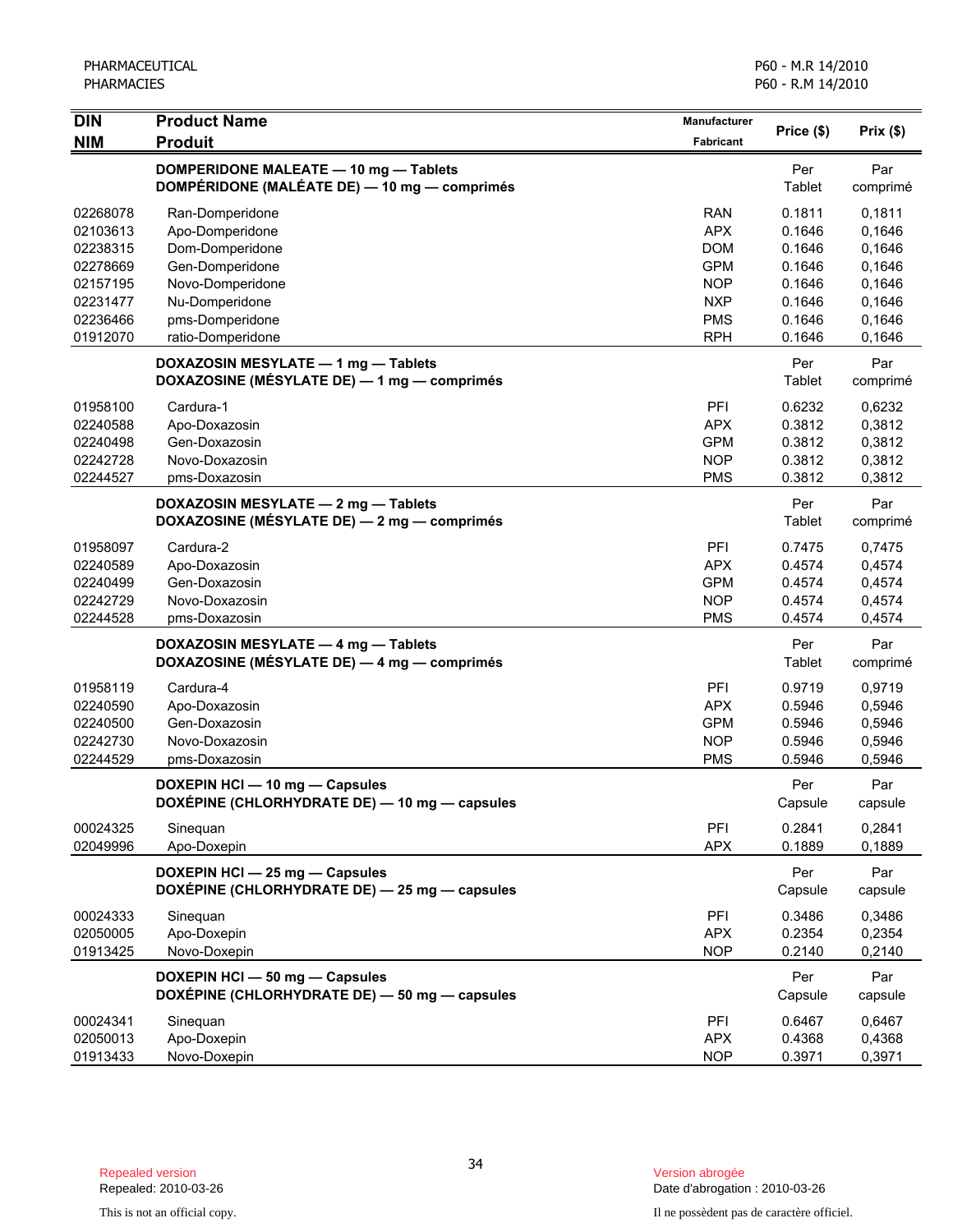| <b>DIN</b><br><b>NIM</b>                                 | <b>Product Name</b><br><b>Produit</b>                                             | Manufacturer<br>Fabricant                                          | Price (\$)                                     | Prix(\$)                                       |
|----------------------------------------------------------|-----------------------------------------------------------------------------------|--------------------------------------------------------------------|------------------------------------------------|------------------------------------------------|
|                                                          | DOXEPIN HCI - 75 mg - Capsules<br>DOXÉPINE (CHLORHYDRATE DE) - 75 mg - capsules   |                                                                    | Per<br>Capsule                                 | Par<br>capsule                                 |
| 00400750<br>02050021<br>01913441                         | Sinequan<br>Apo-Doxepin<br>Novo-Doxepin                                           | PFI<br><b>APX</b><br><b>NOP</b>                                    | 0.9285<br>0.6272<br>0.5702                     | 0,9285<br>0,6272<br>0,5702                     |
|                                                          | DOXEPIN HCI - 100 mg - Capsules<br>DOXÉPINE (CHLORHYDRATE DE) - 100 mg - capsules |                                                                    | Per<br>Capsule                                 | Par<br>capsule                                 |
| 00326925<br>02050048<br>01913468                         | Sinequan<br>Apo-Doxepin<br>Novo-Doxepin                                           | PFI<br><b>APX</b><br><b>NOP</b>                                    | 1.2232<br>0.8264<br>0.7513                     | 1,2232<br>0,8264<br>0,7513                     |
|                                                          | DOXEPIN HCI - 150 mg - Capsules<br>DOXÉPINE (CHLORHYDRATE DE) - 150 mg - capsules |                                                                    | Per<br>Capsule                                 | Par<br>capsule                                 |
| 00584274<br>02050056<br>01913476                         | Sinequan<br>Apo-Doxepin<br>Novo-Doxepin                                           | PFI<br><b>APX</b><br><b>NOP</b>                                    | 1.5557<br>1.2397<br>1.1270                     | 1,5557<br>1,2397<br>1,1270                     |
|                                                          | DOXYCYCLINE - 100 mg - Capsules<br>DOXYCYCLINE - 100 mg - capsules                |                                                                    | Per<br>Capsule                                 | Par<br>capsule                                 |
| 00740713<br>00817120<br>00725250<br>02044668<br>02289539 | Apo-Doxy<br>Doxycin<br>Novo-Doxylin<br>Nu-Doxycycline<br>pms-Doxycycline          | <b>APX</b><br><b>GPM</b><br><b>NOP</b><br><b>NXP</b><br><b>PMS</b> | 0.6446<br>0.6446<br>0.6446<br>0.6446<br>0.5860 | 0.6446<br>0,6446<br>0,6446<br>0,6446<br>0,5860 |
|                                                          | DOXYCYCLINE - 100 mg - Tablets<br>DOXYCYCLINE - 100 mg - comprimés                |                                                                    | Per<br>Tablet                                  | Par<br>comprimé                                |
| 00874256<br>00860751<br>02158574<br>02091232<br>02289466 | Apo-Doxy<br>Doxycin<br>Novo-Doxylin<br>ratio-Doxycycline<br>pms-Doxycycline       | <b>APX</b><br><b>GPM</b><br><b>NOP</b><br><b>RPH</b><br><b>PMS</b> | 0.6446<br>0.6446<br>0.6446<br>0.6446<br>0.5860 | 0,6446<br>0,6446<br>0,6446<br>0,6446<br>0,5860 |
|                                                          | <b>ENALAPRIL - 2.5 mg - Tablets</b><br>ENALAPRIL - 2.5 mg - comprimés             |                                                                    | Per<br>Tablet                                  | Par<br>comprimé                                |
| 00851795<br>02020025<br>02291878<br>02300036             | Vasotec<br>Apo-Enalapril<br>Co Enalapril<br>Gen-Enalapril                         | <b>MFX</b><br><b>APX</b><br>COB<br><b>GPM</b>                      | 0.8319<br>0.5425<br>0.5425<br>0.5425           | 0.8319<br>0,5425<br>0,5425<br>0,5425           |
| 02300680<br>02300079<br>02299984<br>02299933             | Novo-Enalapril<br>pms-Enalapril<br>ratio-Enalapril                                | <b>NOP</b><br><b>PMS</b><br><b>RPH</b>                             | 0.5425<br>0.5425<br>0.5425<br>0.5425           | 0,5425<br>0.5425<br>0,5425                     |
| 02300117                                                 | Sandoz Enalapril<br>Taro-Enalapril                                                | SDZ<br><b>TAR</b>                                                  | 0.5425                                         | 0,5425<br>0,5425                               |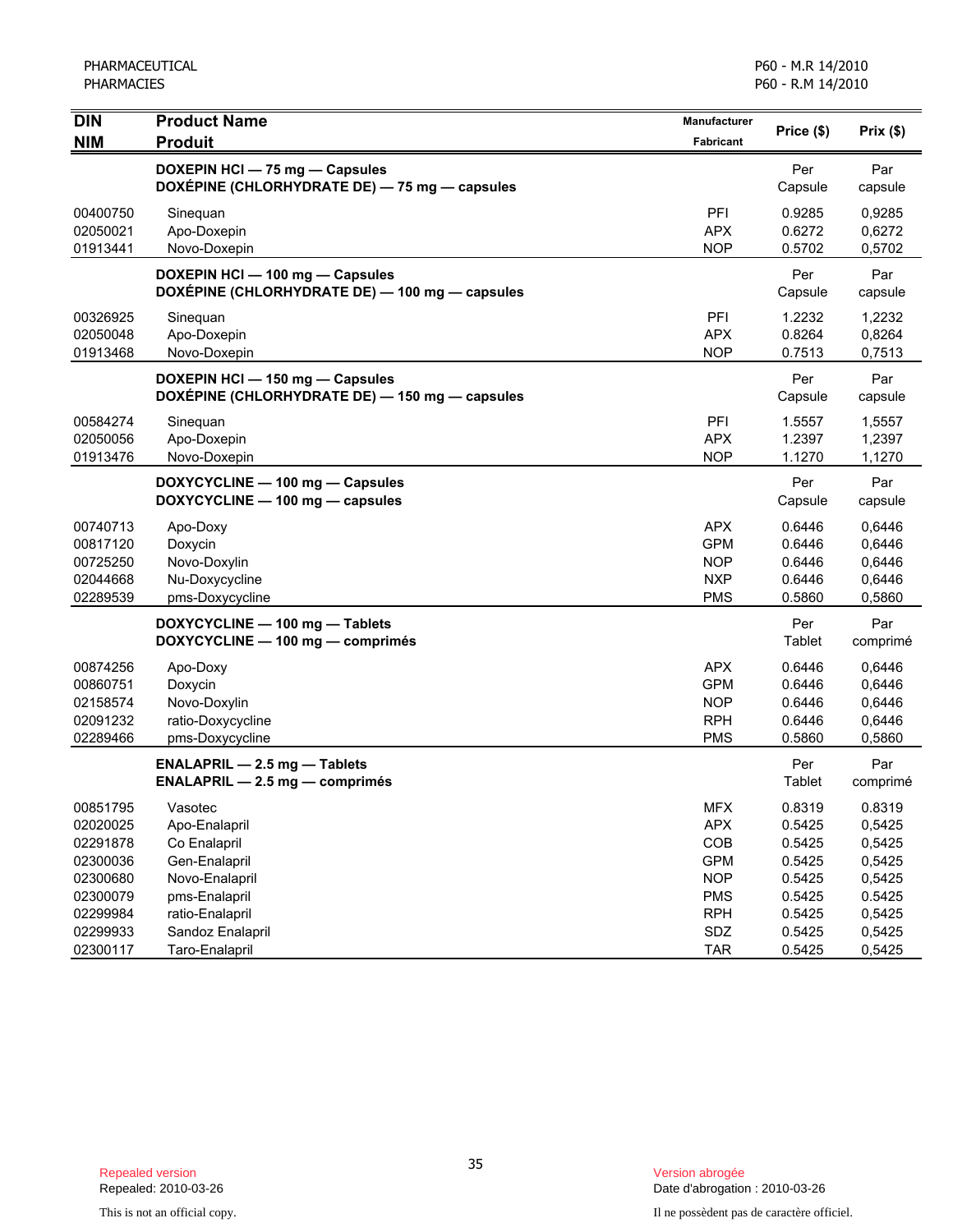| <b>DIN</b> | <b>Product Name</b>                                                 | Manufacturer |               |          |
|------------|---------------------------------------------------------------------|--------------|---------------|----------|
| <b>NIM</b> | <b>Produit</b>                                                      | Fabricant    | Price (\$)    | Prix(\$) |
|            | <b>ENALAPRIL - 5 mg - Tablets</b>                                   |              | Per           | Par      |
|            | $ENALAPRIL - 5 mg - comprimés$                                      |              | Tablet        | comprimé |
| 00708879   | Vasotec                                                             | <b>MFX</b>   | 0.9841        | 0,9841   |
| 02019884   | Apo-Enalapril                                                       | <b>APX</b>   | 0.6418        | 0,6418   |
| 02291886   | Co Enalapril                                                        | COB          | 0.6418        | 0,6418   |
| 02300044   | Gen-Enalapril                                                       | <b>GPM</b>   | 0.6418        | 0,6418   |
| 02233005   | Novo-Enalapril                                                      | <b>NOP</b>   | 0.6418        | 0,6418   |
| 02300087   | pms-Enalapril                                                       | <b>PMS</b>   | 0.6418        | 0,6418   |
| 02299992   | ratio-Enalapril                                                     | <b>RPH</b>   | 0.6418        | 0,6418   |
| 02299941   | Sandoz Enalapril                                                    | SDZ          | 0.6418        | 0,6418   |
| 02300125   | Taro-Enalapril                                                      | <b>TAR</b>   | 0.6418        | 0,6418   |
|            | <b>ENALAPRIL - 10 mg - Tablets</b>                                  |              | Per           | Par      |
|            | <b>ENALAPRIL - 10 mg - comprimés</b>                                |              | Tablet        | comprimé |
| 00670901   | Vasotec                                                             | <b>MFX</b>   | 1.1826        | 1,1826   |
| 02019892   | Apo-Enalapril                                                       | <b>APX</b>   | 0.7712        | 0,7712   |
| 02291894   | Co Enalapril                                                        | COB          | 0.7712        | 0,7712   |
| 02300052   | Gen-Enalapril                                                       | <b>GPM</b>   | 0.7712        | 0,7712   |
| 02233006   | Novo-Enalapril                                                      | <b>NOP</b>   | 0.7712        | 0,7712   |
| 02300095   | pms-Enalapril                                                       | <b>PMS</b>   | 0.7712        | 0,7712   |
| 02300001   | ratio-Enalapril                                                     | <b>RPH</b>   | 0.7712        | 0,7712   |
| 02299968   | Sandoz Enalapril                                                    | SDZ          | 0.7712        | 0,7712   |
| 02300133   | Taro-Enalapril                                                      | <b>TAR</b>   | 0.7712        | 0,7712   |
|            | <b>ENALAPRIL - 20 mg - Tablets</b>                                  |              | Per           | Par      |
|            | <b>ENALAPRIL - 20 mg - comprimés</b>                                |              | <b>Tablet</b> | comprimé |
| 00670928   | Vasotec                                                             | <b>MFX</b>   | 1.4268        | 1,4268   |
| 02019906   | Apo-Enalapril                                                       | <b>APX</b>   | 0.9305        | 0,9305   |
| 02291908   | Co Enalapril                                                        | COB          | 0.9305        | 0,9305   |
| 02300060   | Gen-Enalapril                                                       | <b>GPM</b>   | 0.9305        | 0,9305   |
| 02233007   | Novo-Enalapril                                                      | <b>NOP</b>   | 0.9305        | 0,9305   |
| 02300109   | pms-Enalapril                                                       | <b>PMS</b>   | 0.9305        | 0,9305   |
| 02300028   | ratio-Enalapril                                                     | <b>RPH</b>   | 0.9305        | 0,9305   |
| 02299976   | Sandoz Enalapril                                                    | SDZ          | 0.9305        | 0,9305   |
| 02300141   | Taro-Enalapril                                                      | <b>TAR</b>   | 0.9305        | 0,9305   |
|            | ENALAPRIL/HYDROCHLOROTHIAZIDE - 5 mg/12.5 mg - Tablets              |              | Per           | Par      |
|            | ENALAPRIL/HYDROCHLOROTHIAZIDE - 5 mg/12.5 mg - comprimés            |              | Tablet        | comprimé |
| 02242826   | Vaseretic                                                           | <b>MFX</b>   | 0.9695        | 0.9695   |
| 02300222   | Novo-Enalapril/HCTZ                                                 | <b>NOP</b>   | 0.6417        | 0,6417   |
|            | ENALAPRIL/HYDROCHLOROTHIAZIDE - 10 mg/25 mg - Tablets               |              | Per           | Par      |
|            | ENALAPRIL/HYDROCHLOROTHIAZIDE - 10 mg/25 mg - comprimés             |              | Tablet        | comprimé |
| 00657298   | Vaseretic                                                           | <b>MFX</b>   | 1.1998        | 1,1998   |
| 02300230   | Novo-Enalapril/HCTZ                                                 | <b>NOP</b>   | 0.7712        | 0.7712   |
|            | <b>ERYTHROMYCIN BASE - 250 mg - Enteric Pellet Capsules</b>         |              | Per           | Par      |
|            | ÉRYTHROMYCINE (BASE) - 250 mg - capsules de granules entérosolubles |              | Capsule       | capsule  |
| 00607142   | Eryc                                                                | PFI          | 0.5297        | 0,5297   |
| 00726672   | Apo-Erythro E-C                                                     | <b>APX</b>   | 0.3900        | 0,3900   |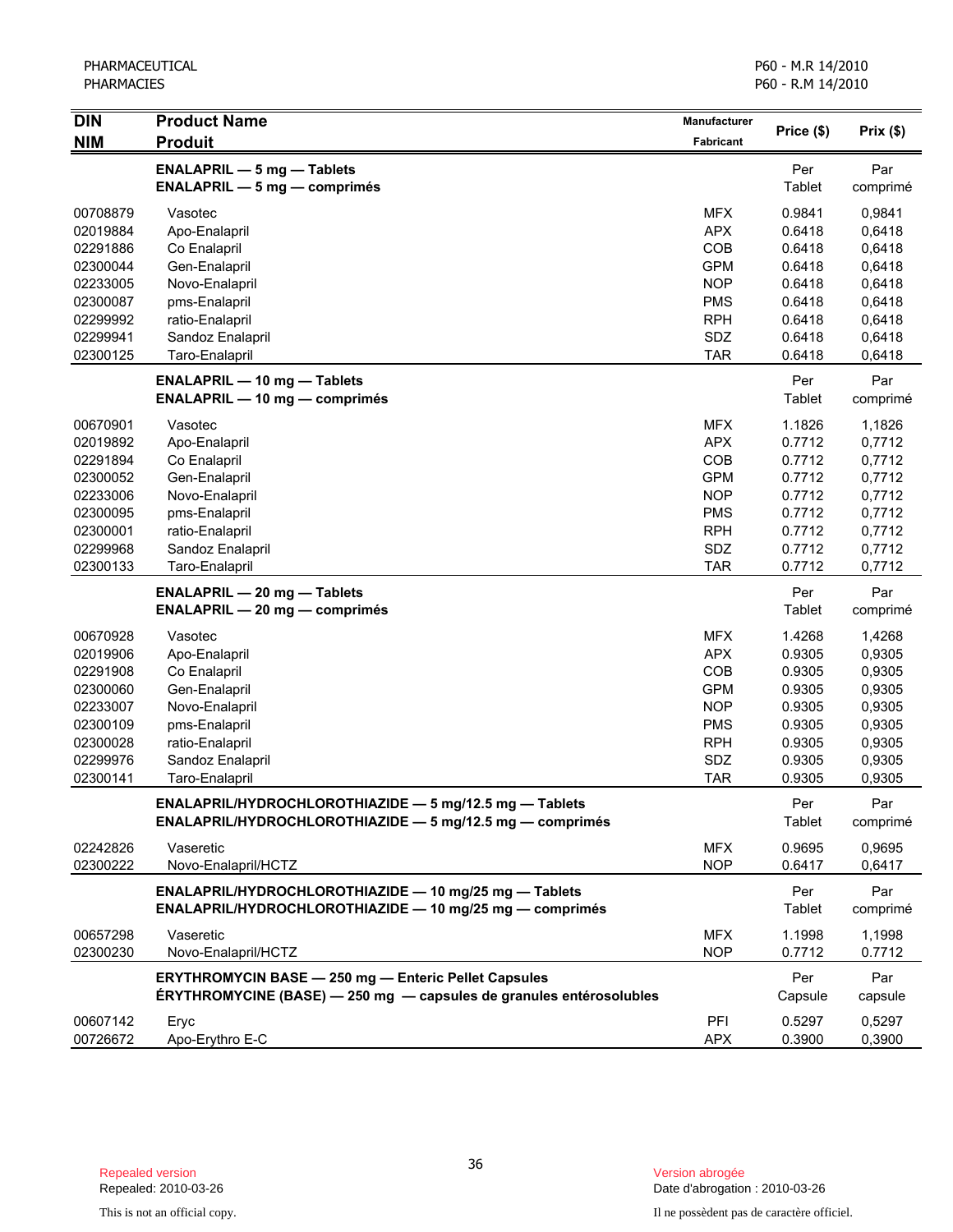| <b>DIN</b><br><b>NIM</b>                     | <b>Product Name</b><br><b>Produit</b>                                                                                                                   | Manufacturer<br>Fabricant                     | Price (\$)                               | Prix(\$)                                 |
|----------------------------------------------|---------------------------------------------------------------------------------------------------------------------------------------------------------|-----------------------------------------------|------------------------------------------|------------------------------------------|
|                                              | <b>ERYTHROMYCIN BASE - 333 mg - Enteric Pellet Capsules</b><br>ÉRYTHROMYCINE (BASE) - 333 mg - capsules de granules entérosolubles                      |                                               | Per<br>Capsule                           | Par<br>capsule                           |
| 00873454<br>01925938                         | Eryc<br>Apo-Erythro E-C                                                                                                                                 | PFI<br><b>APX</b>                             | 0.5884<br>0.4332                         | 0,5884<br>0,4332                         |
|                                              | ESTRADIOL-17B - 50 mcg - Transdermal Patch<br>ESTRADIOL-17B - 50 mcg - timbre transdermique                                                             |                                               | Per<br>Patch                             | Par<br>timbre                            |
| 02244000<br>02246967                         | Estradot<br>Sandoz Estradiol Derm                                                                                                                       | <b>NVT</b><br><b>SDZ</b>                      | 3.0030<br>2.4530                         | 3,0030<br>2,4530                         |
|                                              | ESTRADIOL-17B - 75 mcg - Transdermal Patch<br>ESTRADIOL-17B - 75 mcg - timbre transdermique                                                             |                                               | Per<br>Patch                             | Par<br>timbre                            |
| 02244001<br>02246968                         | Estradot<br>Sandoz Estradiol Derm                                                                                                                       | <b>NVT</b><br>SDZ                             | 3.2244<br>2.6290                         | 3,2244<br>2,6290                         |
|                                              | ESTRADIOL-17B - 100 mcg - Transdermal Patch<br>ESTRADIOL-17B - 100 mcg - timbre transdermique                                                           |                                               | Per<br>Patch                             | Par<br>timbre                            |
| 02244002<br>02246969                         | Estradot<br>Sandoz Estradiol Derm                                                                                                                       | <b>NVT</b><br><b>SDZ</b>                      | 3.4045<br>2.7720                         | 3,4045<br>2,7720                         |
|                                              | ETHINYL ESTRADIOL/LEVONORGESTREL - 0.15 mg/0.03 mg - Tablets<br>ETHINYL ESTRADIOL/LEVONORGESTREL - 0.15 mg/0.03 mg - comprimés                          |                                               | Per<br>Tablet                            | Par<br>comprimé                          |
| 02042320<br>02295946                         | Min Ovral<br>Portia 21                                                                                                                                  | <b>WAY</b><br><b>APX</b>                      | 0.7596<br>0.4636                         | 0,7596<br>0,4636                         |
|                                              | ETHINYL ESTRADIOL/LEVONORGESTREL - 0.15 mg/0.03 mg - Tablets<br>ETHINYL ESTRADIOL/LEVONORGESTREL - 0.15 mg/0.03 mg - comprimés                          |                                               | Per<br>Tablet                            | Par<br>comprimé                          |
| 02042339<br>02295954                         | Min Ovral<br>Portia 28                                                                                                                                  | <b>WAY</b><br><b>APX</b>                      | 0.5697<br>0.3477                         | 0,5697<br>0,3477                         |
|                                              | ETHINYL ESTRADIOL/LEVONORGESTREL - 20 mcg/100 mcg - Tablets<br>ETHINYL ESTRADIOL/LEVONORGESTREL - 20 mcg/100 mcg - comprimés                            |                                               | Per<br>Tablet                            | Par<br>comprimé                          |
| 02236974<br>02298538                         | Alesse<br>Aviane 21                                                                                                                                     | <b>WAY</b><br><b>APX</b>                      | 0.7596<br>0.4636                         | 0,7596<br>0,4636                         |
|                                              | ETHINYL ESTRADIOL/LEVONORGESTREL - 20 mcg/100 mcg - Tablets<br>ETHINYL ESTRADIOL/LEVONORGESTREL - 20 mcg/100 mcg - comprimés                            |                                               | Per<br>Tablet                            | Par<br>comprimé                          |
| 02236975<br>02298546                         | Alesse<br>Aviane 28                                                                                                                                     | <b>WAY</b><br><b>APX</b>                      | 0.5697<br>0.3477                         | 0,5697<br>0,3477                         |
|                                              | ETIDRONATE DISODIUM/CALCIUM CARBONATE - 400 mg/500 mg -<br><b>Tablets</b><br>ÉTIDRONATE DISODIQUE/CALCIUM (CARBONATE DE) — 400 mg/500 mg —<br>comprimés |                                               | Per<br>Kit                               | Par<br>trousse                           |
| 02176017<br>02263866<br>02247323<br>02324199 | Didrocal<br>Co Etidrocal<br>Gen-Eti-Cal Carepac<br>Novo-Etidronatecal                                                                                   | <b>PGP</b><br>COB<br><b>GPM</b><br><b>NOP</b> | 46.1780<br>29.9900<br>29.9900<br>29.9900 | 46,1780<br>29,9900<br>29,9900<br>29,9900 |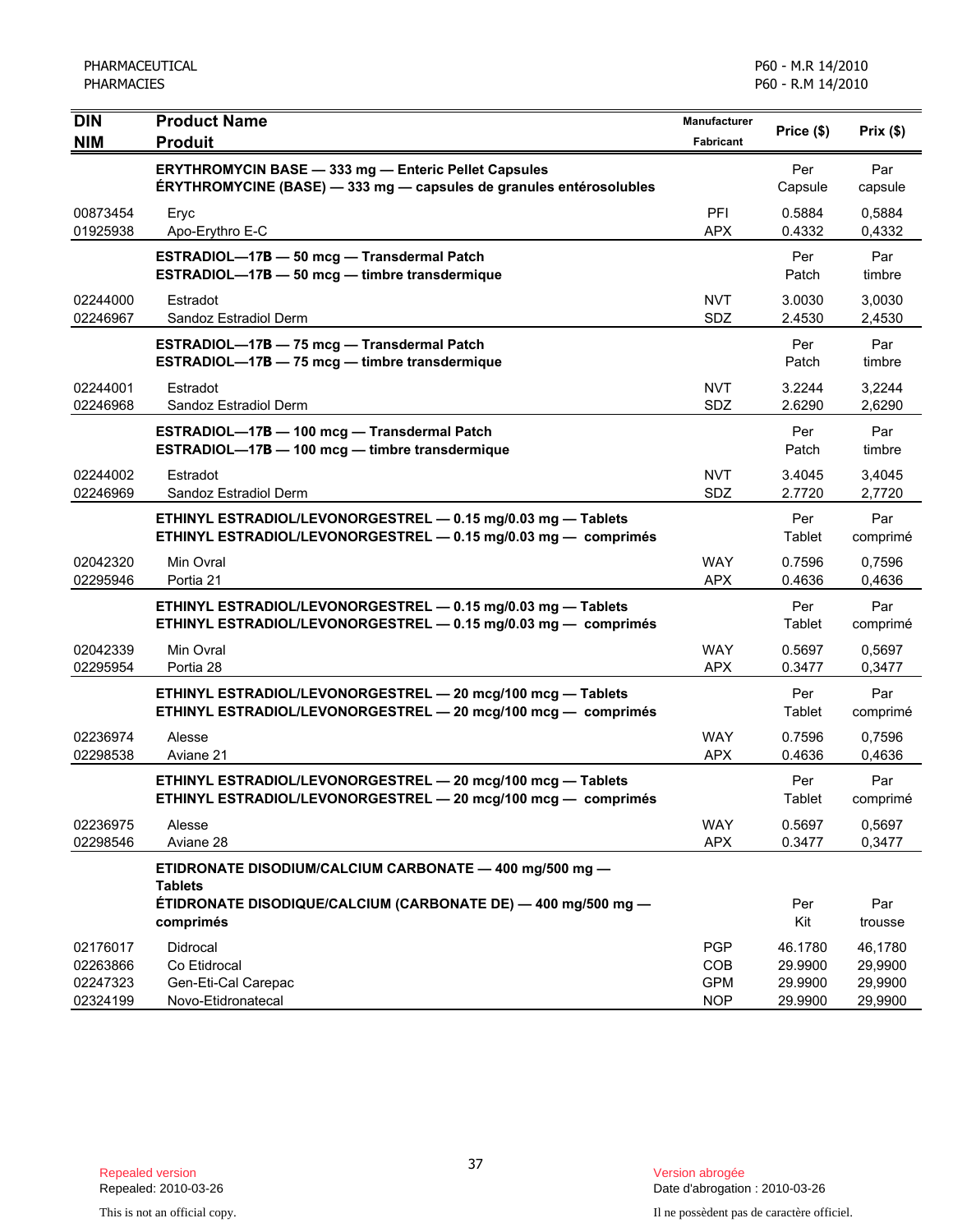| <b>DIN</b>                                               | <b>Product Name</b>                                                                                      | Manufacturer                                                       | Price (\$)                                     | Prix (\$)                                      |
|----------------------------------------------------------|----------------------------------------------------------------------------------------------------------|--------------------------------------------------------------------|------------------------------------------------|------------------------------------------------|
| <b>NIM</b>                                               | <b>Produit</b>                                                                                           | <b>Fabricant</b>                                                   |                                                |                                                |
|                                                          | ETIDRONATE DISODIUM - 200 mg - Tablets<br>ÉTIDRONATE DISODIQUE - 200 mg - comprimés                      |                                                                    | Per<br>Tablet                                  | Par<br>comprimé                                |
| 02248686<br>02245330                                     | Co Etidronate<br>Gen-Etidronate                                                                          | <b>COB</b><br><b>GPM</b>                                           | 1.0093<br>0.9082                               | 1,0093<br>0,9082                               |
|                                                          | FAMCICLOVIR - 125 mg - Tablets<br>FAMCICLOVIR - 125 mg - comprimés                                       |                                                                    | Per<br>Tablet                                  | Par<br>comprimé                                |
| 02229110<br>02278081<br>02292025<br>02305682<br>02278634 | Famvir<br>pms-Famciclovir<br>Apo-Famciclovir<br>Co Famciclovir<br>Sandoz Famciclovir                     | <b>NVT</b><br><b>PMS</b><br><b>APX</b><br>COB<br>SDZ               | 3.0723<br>2.2264<br>2.0240<br>2.0240<br>2.0240 | 3,0723<br>2,2264<br>2,0240<br>2,0240<br>2,0240 |
|                                                          | FAMCICLOVIR - 250 mg - Tablets<br>FAMCICLOVIR - 250 mg - comprimés                                       |                                                                    | Per<br>Tablet                                  | Par<br>comprimé                                |
| 02229129<br>02278103<br>02292041<br>02305690<br>02278642 | Famvir<br>pms-Famciclovir<br>Apo-Famciclovir<br>Co Famciclovir<br>Sandoz Famciclovir                     | <b>NVT</b><br><b>PMS</b><br><b>APX</b><br>COB<br>SDZ               | 4.1672<br>2.9920<br>2.7200<br>2.7200<br>2.7200 | 4,1672<br>2,9920<br>2,7200<br>2,7200<br>2,7200 |
|                                                          | <b>FAMCICLOVIR - 500 mg - Tablets</b><br>FAMCICLOVIR - 500 mg - comprimés                                |                                                                    | Per<br>Tablet                                  | Par<br>comprimé                                |
| 02177102<br>02278111<br>02292068<br>02305704<br>02278650 | Famvir<br>pms-Famciclovir<br>Apo-Famciclovir<br>Co Famciclovir<br>Sandoz Famciclovir                     | <b>NVT</b><br><b>PMS</b><br><b>APX</b><br>COB<br>SDZ               | 7.4387<br>4.6508<br>4.2280<br>4.2280<br>4.2280 | 7,4387<br>4,6508<br>4,2280<br>4,2280<br>4,2280 |
|                                                          | FAMOTIDINE - 20 mg - Tablets<br>FAMOTIDINE - 20 mg - comprimés                                           |                                                                    | Per<br>Tablet                                  | Par<br>comprimé                                |
| 00710121<br>01953842<br>02196018<br>02022133<br>02024195 | Pepcid<br>Apo-Famotidine<br>Gen-Famotidine<br>Novo-Famotidine<br>Nu-Famotidine                           | <b>MFX</b><br><b>APX</b><br><b>GPM</b><br><b>NOP</b><br><b>NXP</b> | 1.1696<br>0.6486<br>0.6486<br>0.6486<br>0.6486 | 1,1696<br>0,6486<br>0,6486<br>0,6486<br>0,6486 |
|                                                          | <b>FAMOTIDINE - 40 mg - Tablets</b><br><b>FAMOTIDINE - 40 mg - comprimés</b>                             |                                                                    | Per<br>Tablet                                  | Par<br>comprimé                                |
| 00710113<br>02196026<br>01953834<br>02022141<br>02024209 | Pepcid<br>Gen-Famotidine<br>Apo-Famotidine<br>Novo-Famotidine<br>Nu-Famotidine                           | <b>MFX</b><br><b>GPM</b><br><b>APX</b><br><b>NOP</b><br><b>NXP</b> | 2.1270<br>1.1675<br>1.1673<br>1.1673<br>1.1673 | 2,1270<br>1,1675<br>1,1673<br>1,1673<br>1,1673 |
|                                                          | FELODIPINE - 2.5 mg - Extended Release Tablets<br>FÉLODIPINE - 2,5 mg - comprimés à libération prolongée |                                                                    | Per<br>Tablet                                  | Par<br>comprimé                                |
| 02221985<br>02057778                                     | Renedil<br>Plendil                                                                                       | <b>AVE</b><br><b>AZC</b>                                           | 0.5717<br>0.5600                               | 0,5717<br>0,5600                               |

Date d'abrogation : 2010-03-26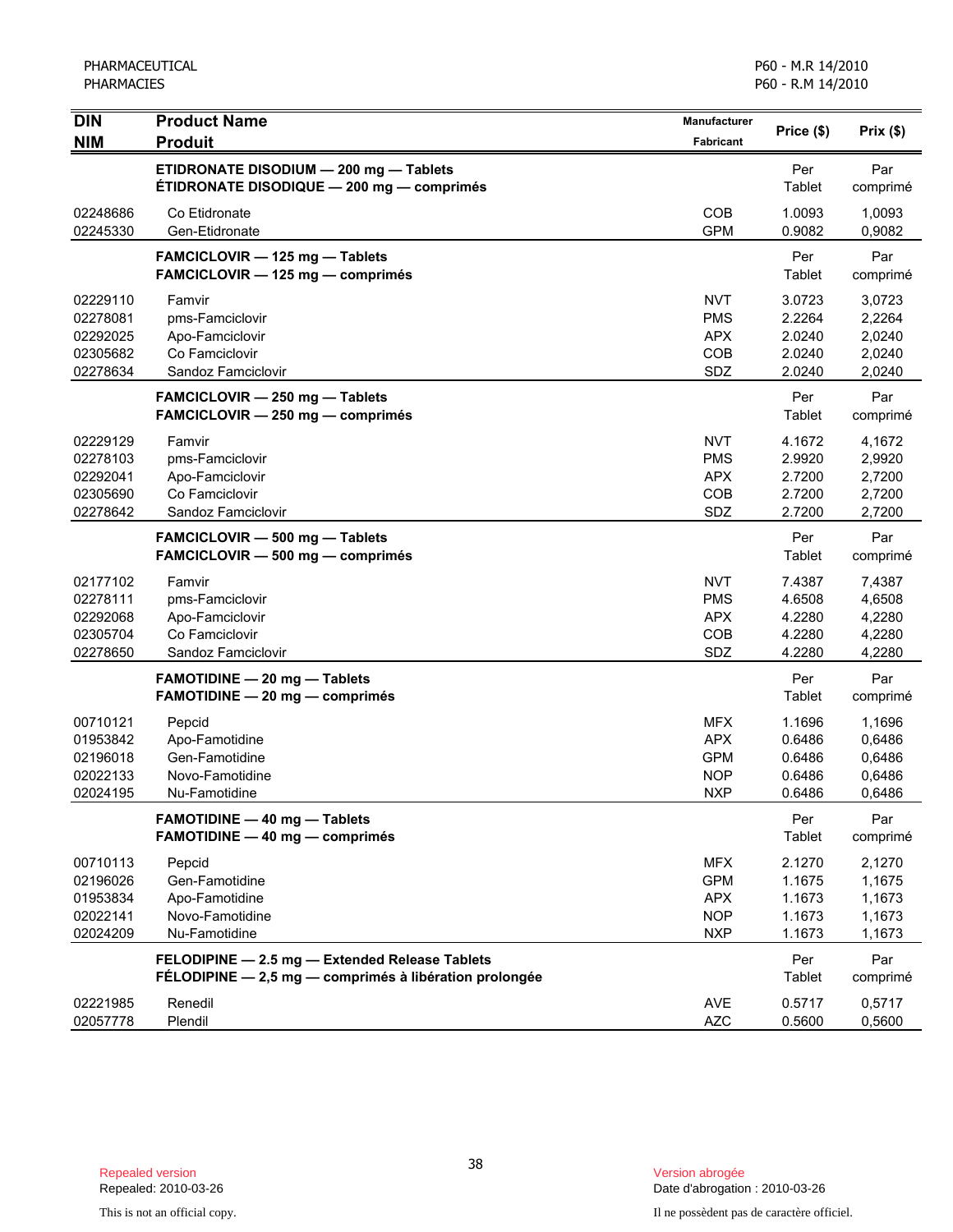| <b>DIN</b>                                                                       | <b>Product Name</b>                                                                                                                                                                            | Manufacturer                                                                                   | Price (\$)                                                         | Prix(\$)                                                           |
|----------------------------------------------------------------------------------|------------------------------------------------------------------------------------------------------------------------------------------------------------------------------------------------|------------------------------------------------------------------------------------------------|--------------------------------------------------------------------|--------------------------------------------------------------------|
| <b>NIM</b>                                                                       | <b>Produit</b>                                                                                                                                                                                 | <b>Fabricant</b>                                                                               |                                                                    |                                                                    |
|                                                                                  | FELODIPINE - 5 mg - Extended Release Tablets<br>FÉLODIPINE - 5 mg - comprimés à libération prolongée                                                                                           |                                                                                                | Per<br>Tablet                                                      | Par<br>comprimé                                                    |
| 02221993<br>00851779<br>02280264                                                 | Renedil<br>Plendil<br>Sandoz Felodipine                                                                                                                                                        | AVE<br><b>AZC</b><br>SDZ                                                                       | 0.7951<br>0.7477<br>0.5097                                         | 0,7951<br>0,7477<br>0,5097                                         |
|                                                                                  | FELODIPINE - 10 mg - Extended Release Tablets<br>FÉLODIPINE - 10 mg - comprimés à libération prolongée                                                                                         |                                                                                                | Per<br>Tablet                                                      | Par<br>comprimé                                                    |
| 02222000<br>00851787<br>02280272                                                 | Renedil<br>Plendil<br>Sandoz Felodipine                                                                                                                                                        | <b>AVE</b><br><b>AZC</b><br>SDZ                                                                | 1.1918<br>1.1217<br>0.7647                                         | 1,1918<br>1,1217<br>0,7647                                         |
|                                                                                  | FENOFIBRATE - 67 mg - Capsules<br>FENOFIBRATE - 67 mg - capsules                                                                                                                               |                                                                                                | Per<br>Capsule                                                     | Par<br>capsule                                                     |
| 02230283<br>02243180<br>02243551                                                 | Lipidil Micro<br>Apo-Feno-Micro<br>Novo-Fenofibrate Micronized/Novo-Fenofibrate (micronisé)                                                                                                    | <b>FFR</b><br><b>APX</b><br><b>NOP</b>                                                         | 0.6380<br>0.4759<br>0.4758                                         | 0,6380<br>0,4759<br>0,4758                                         |
|                                                                                  | FENOFIBRATE - 100 mg - Capsules<br>FÉNOFIBRATE - 100 mg - capsules                                                                                                                             |                                                                                                | Per<br>Capsule                                                     | Par<br>capsule                                                     |
| 02225980<br>02223600                                                             | Apo-Fenofibrate<br>Nu-Fenofibrate                                                                                                                                                              | <b>APX</b><br><b>NXP</b>                                                                       | 0.6105<br>0.6105                                                   | 0,6105<br>0,6105                                                   |
|                                                                                  | FENOFIBRATE - 200 mg - Capsules<br>FENOFIBRATE - 200 mg - capsules                                                                                                                             |                                                                                                | Per<br>Capsule                                                     | Par<br>capsule                                                     |
| 02240210<br>02239864<br>02146959<br>02243552<br>02231780<br>02273551<br>02250039 | Gen-Fenofibrate Micro<br>Apo-Feno-Micro<br>Lipidil-Micro<br>Novo-Fenofibrate Micronized/Novo-Fenofibrate (micronisé)<br>pms-Fenofibrate Micro<br>pms-Fenofibrate Micro<br>ratio-Fenofibrate MC | <b>GPM</b><br><b>APX</b><br><b>FFR</b><br><b>NOP</b><br><b>PMS</b><br><b>PMS</b><br><b>RPH</b> | 1.3310<br>1.1979<br>1.1979<br>1.1979<br>1.1979<br>1.1979<br>1.1979 | 1,3310<br>1,1979<br>1,1979<br>1,1979<br>1,1979<br>1,1979<br>1,1979 |
|                                                                                  | FENOFIBRATE - 100 mg - Tablets<br>FENOFIBRATE - 100 mg - comprimés                                                                                                                             |                                                                                                | Per<br>Tablet                                                      | Par<br>comprimé                                                    |
| 02241601<br>02246859<br>02289083<br>02288044                                     | Lipidil Supra<br>Apo-Feno Super<br>Novo-Fenofibrate-S<br>Sandoz Fenofibrate S                                                                                                                  | <b>FFR</b><br><b>APX</b><br><b>NOP</b><br>SDZ                                                  | 1.2495<br>0.8663<br>0.7877<br>0.7877                               | 1,2495<br>0,8663<br>0,7877<br>0,7877                               |
|                                                                                  | FENOFIBRATE - 160 mg - Tablets<br>FENOFIBRATE - 160 mg - comprimés                                                                                                                             |                                                                                                | Per<br>Tablet                                                      | Par<br>comprimé                                                    |
| 02241602<br>02246860<br>02250004<br>02289091<br>02288052                         | Lipidil Supra<br>Apo-Feno Super<br>Fenomax<br>Novo-Fenofibrate-S<br>Sandoz Fenofibrate S                                                                                                       | <b>FFR</b><br><b>APX</b><br><b>ORX</b><br><b>NOP</b><br>SDZ                                    | 1.3976<br>0.9317<br>0.9317<br>0.8470<br>0.8470                     | 1,3976<br>0,9317<br>0,9317<br>0,8470<br>0,8470                     |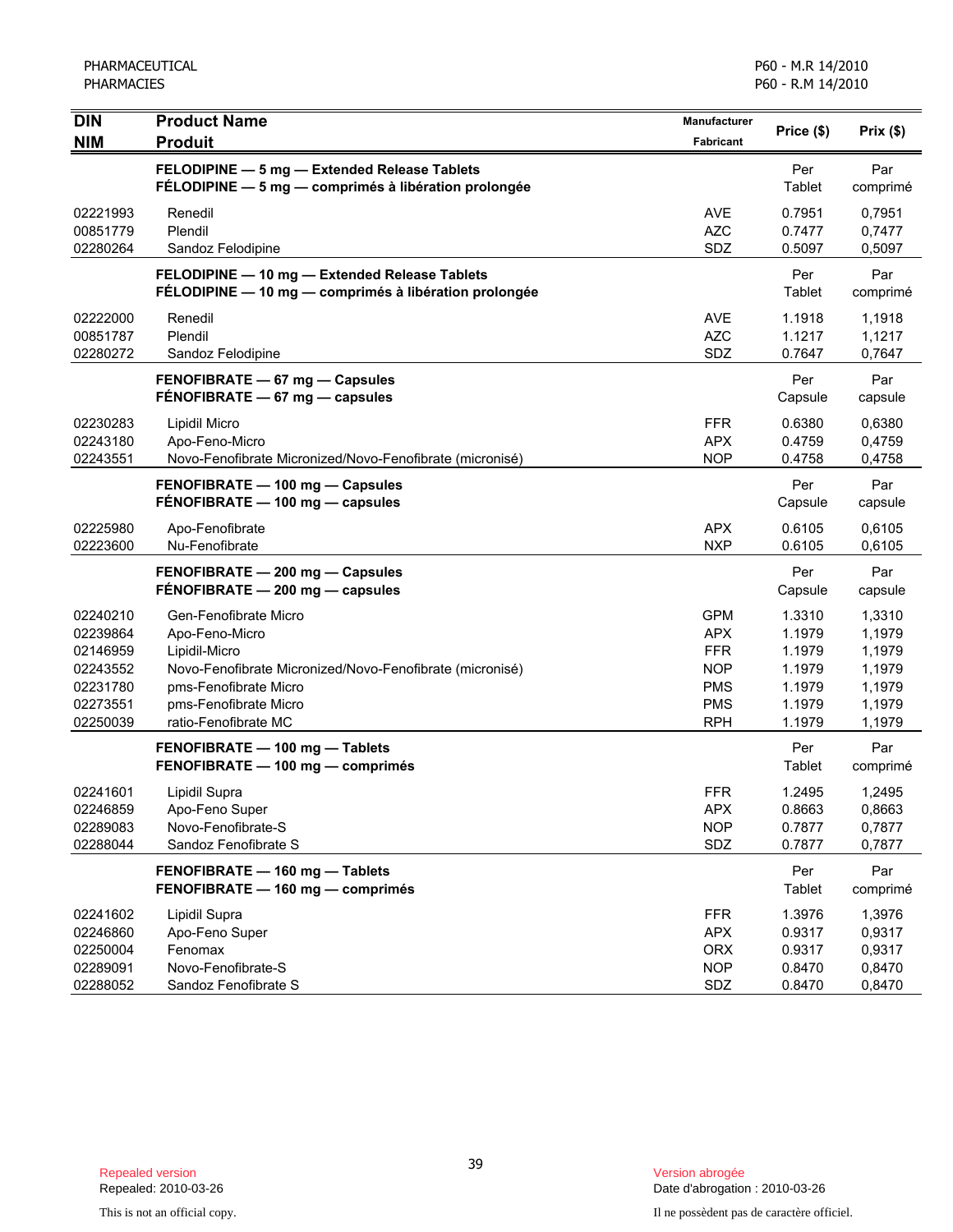| <b>DIN</b>                                                                       | <b>Product Name</b>                                                                                                         | Manufacturer                                                                     |                                                                           | Prix(\$)                                                                  |
|----------------------------------------------------------------------------------|-----------------------------------------------------------------------------------------------------------------------------|----------------------------------------------------------------------------------|---------------------------------------------------------------------------|---------------------------------------------------------------------------|
| <b>NIM</b>                                                                       | <b>Produit</b>                                                                                                              | <b>Fabricant</b>                                                                 | Price (\$)                                                                |                                                                           |
|                                                                                  | FENTANYL - 12 mcg - Transdermal Patch<br>FENTANYL - 12 mcg - timbre transdermique                                           |                                                                                  | Per<br>Patch                                                              | Par<br>timbre                                                             |
| 02280345<br>02330105<br>02311925<br>02327112                                     | Duragesic<br>Ran-Fentanyl Matrix<br>ratio-Fentanyl<br>Sandoz Fentanyl MTX                                                   | <b>JAN</b><br><b>RAN</b><br><b>RPH</b><br>SDZ                                    | 4.9098<br>3.1980<br>3.1980<br>3.1980                                      | 4,9098<br>3,1980<br>3,1980<br>3,1980                                      |
|                                                                                  | FENTANYL - 25 mcg - Transdermal Patch<br>FENTANYL - 25 mcg - timbre transdermique                                           |                                                                                  | Per<br>Patch                                                              | Par<br>timbre                                                             |
| 02275813<br>01937383<br>02249391<br>02282941<br>02314630<br>02330113<br>02327120 | Duragesic MAT<br>Duragesic<br>Ran-Fentanyl<br>ratio-Fentanyl<br>Novo-Fentanyl<br>Ran-Fentanyl Matrix<br>Sandoz Fentanyl MTX | JAN<br>JAN<br><b>RAN</b><br><b>RPH</b><br><b>NOP</b><br><b>RAN</b><br>SDZ        | 11.4980<br>11.4972<br>7.1995<br>6.5450<br>5.9500<br>5.9500<br>5.9500      | 11,4980<br>11,4972<br>7,1995<br>6,5450<br>5,9500<br>5,9500<br>5,9500      |
|                                                                                  | FENTANYL - 50 mcg - Transdermal Patch<br>FENTANYL - 50 mcg - timbre transdermique                                           |                                                                                  | Per<br>Patch                                                              | Par<br>timbre                                                             |
| 02275821<br>01937391<br>02249413<br>02282968<br>02314649<br>02330121<br>02327147 | Duragesic MAT<br>Duragesic<br>Ran-Fentanyl<br>ratio-Fentanyl<br>Novo-Fentanyl<br>Ran-Fentanyl Matrix<br>Sandoz Fentanyl MTX | <b>JAN</b><br>JAN<br><b>RAN</b><br><b>RPH</b><br><b>NOP</b><br><b>RAN</b><br>SDZ | 21.6360<br>21.6348<br>13.5520<br>12.3200<br>11.2000<br>11.2000<br>11.2000 | 21,6360<br>21,6348<br>13,5520<br>12,3200<br>11,2000<br>11,2000<br>11,2000 |
|                                                                                  | FENTANYL - 75 mcg - Transdermal Patch<br>FENTANYL - 75 mcg - timbre transdermique                                           |                                                                                  | Per<br>Patch                                                              | Par<br>timbre                                                             |
| 02275848<br>01937405<br>02249421<br>02282976<br>02314657<br>02330148<br>02327155 | Duragesic MAT<br>Duragesic<br>Ran-Fentanyl<br>ratio-Fentanyl<br>Novo-Fentanyl<br>Ran-Fentanyl Matrix<br>Sandoz Fentanyl MTX | JAN<br><b>JAN</b><br><b>RAN</b><br><b>RPH</b><br><b>NOP</b><br><b>RAN</b><br>SDZ | 30.4300<br>30.4282<br>19.0575<br>17.3250<br>15.7500<br>15.7500<br>15.7500 | 30,4300<br>30,4282<br>19,0575<br>17,3250<br>15,7500<br>15,7500<br>15,7500 |
|                                                                                  | FENTANYL - 100 mcg - Transdermal Patch<br>FENTANYL - 100 mcg - timbre transdermique                                         |                                                                                  | Per<br>Patch                                                              | Par<br>timbre                                                             |
| 02275856<br>01937413<br>02249448<br>02282984<br>02314665<br>02330156<br>02327163 | Duragesic MAT<br>Duragesic<br>Ran-Fentanyl<br>ratio-Fentanyl<br>Novo-Fentanyl<br>Ran-Fentanyl Matrix<br>Sandoz Fentanyl MTX | JAN<br><b>JAN</b><br><b>RAN</b><br><b>RPH</b><br><b>NOP</b><br><b>RAN</b><br>SDZ | 37.8760<br>37.8752<br>23.7160<br>21.5600<br>19.6000<br>19.6000<br>19.6000 | 37,8760<br>37,8752<br>23,7160<br>21,5600<br>19,6000<br>19,6000<br>19,6000 |
|                                                                                  | FERROUS GLUCONATE - 300 mg - Tablets<br>FER (GLUCONATE DE) - 300 mg - comprimés                                             |                                                                                  | Per<br>Tablet                                                             | Par<br>comprimé                                                           |
| 00031097<br>00545031<br>00021458                                                 | Jamp-Ferrous Gluconate<br>Apo-Ferrous Gluconate<br>Novo-Ferrogluc                                                           | <b>JPC</b><br><b>APX</b><br><b>NOP</b>                                           | 0.0367<br>0.0281<br>0.0254                                                | 0,0367<br>0,0281<br>0,0254                                                |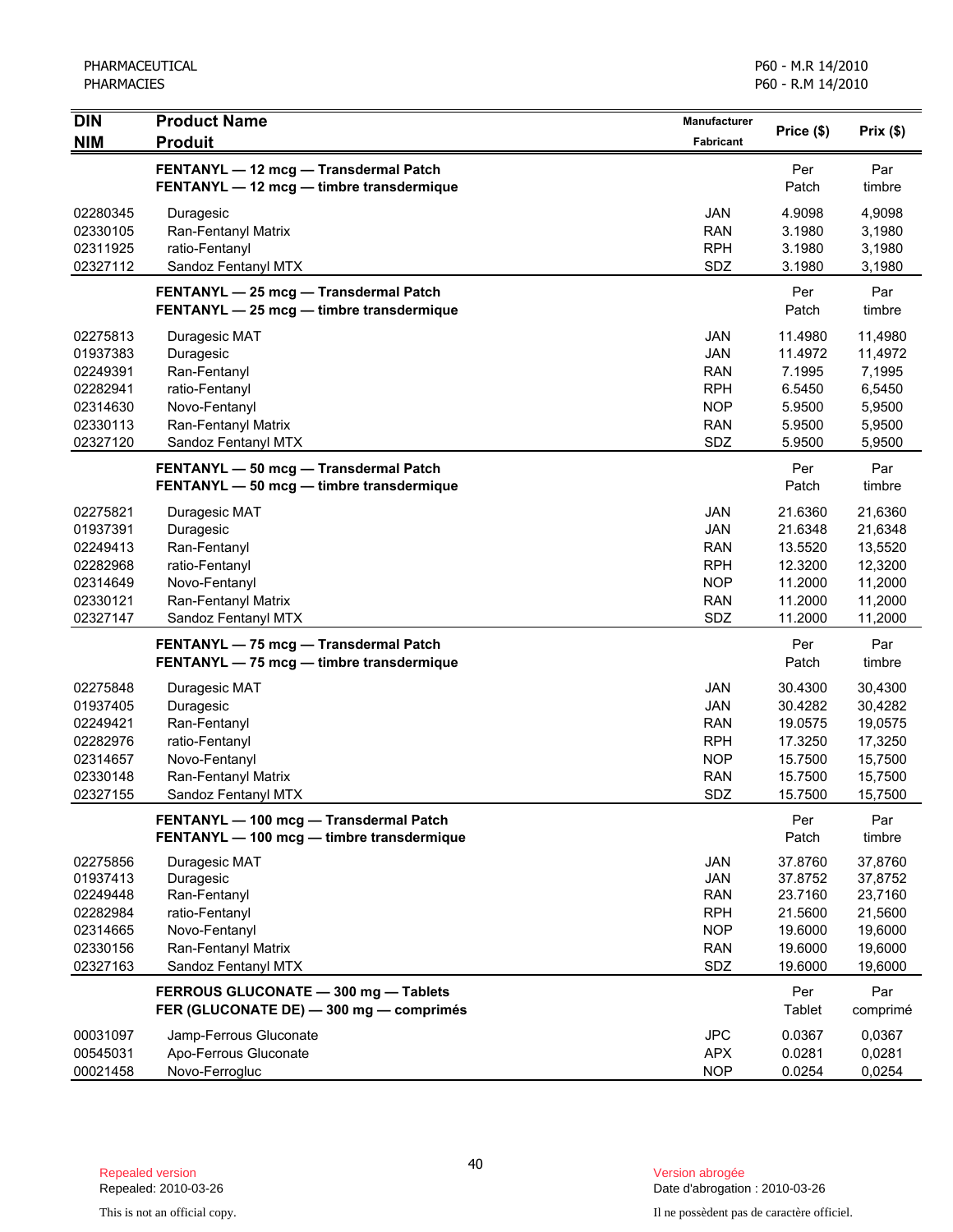| <b>DIN</b>                                                           | <b>Product Name</b>                                                                                             | <b>Manufacturer</b>                                                       | Price (\$)                                               | Prix(\$)                                                 |
|----------------------------------------------------------------------|-----------------------------------------------------------------------------------------------------------------|---------------------------------------------------------------------------|----------------------------------------------------------|----------------------------------------------------------|
| <b>NIM</b>                                                           | <b>Produit</b>                                                                                                  | Fabricant                                                                 |                                                          |                                                          |
|                                                                      | FLECAINIDE - 50 mg - Tablets<br>FLECAINIDE - 50 mg - comprimés                                                  |                                                                           | Per<br>Tablet                                            | Par<br>comprimé                                          |
| 01966197<br>02275538                                                 | Tambocor<br>Apo-Flecainide                                                                                      | <b>MMH</b><br><b>APX</b>                                                  | 0.5802<br>0.3956                                         | 0,5802<br>0,3956                                         |
|                                                                      | FLECAINIDE - 100 mg - Tablets<br>FLECAINIDE - 100 mg - comprimés                                                |                                                                           | Per<br>Tablet                                            | Par<br>comprimé                                          |
| 01966200<br>02275546                                                 | Tambocor<br>Apo-Flecainide                                                                                      | <b>MMH</b><br><b>APX</b>                                                  | 1.1604<br>0.7912                                         | 1,1604<br>0,7912                                         |
|                                                                      | FLUCONAZOLE - 50 mg - Tablets<br>FLUCONAZOLE - 50 mg - comprimés                                                |                                                                           | Per<br>Tablet                                            | Par<br>comprimé                                          |
| 02245643<br>02237370<br>02245292<br>02236978<br>02249294<br>02281260 | pms-Fluconazole<br>Apo-Fluconazole<br>Gen-Fluconazole<br>Novo-Fluconazole<br>Taro-Fluconazole<br>Co Fluconazole | <b>PMS</b><br><b>APX</b><br><b>GPM</b><br><b>NOP</b><br><b>TAR</b><br>COB | 3.8214<br>3.4393<br>3.4393<br>3.4393<br>3.4393<br>3.1266 | 3,8214<br>3,4393<br>3,4393<br>3,4393<br>3,4393<br>3,1266 |
|                                                                      | FLUCONAZOLE - 100 mg - Tablets<br>FLUCONAZOLE - 100 mg - comprimés                                              |                                                                           | Per<br>Tablet                                            | Par<br>comprimé                                          |
| 02245644<br>02245293<br>02237371<br>02249308<br>02236979<br>02281279 | pms-Fluconazole<br>Gen-Fluconazole<br>Apo-Fluconazole<br>Taro-Fluconazole<br>Novo-Fluconazole<br>Co Fluconazole | <b>PMS</b><br><b>GPM</b><br><b>APX</b><br><b>TAR</b><br><b>NOP</b><br>COB | 6.7791<br>6.1013<br>6.1012<br>6.1012<br>6.1011<br>5.5466 | 6,7791<br>6,1013<br>6,1012<br>6,1012<br>6,1011<br>5,5466 |
|                                                                      | FLUCONAZOLE - 150 mg - Capsules<br>FLUCONAZOLE - 150 mg - capsules                                              |                                                                           | Per<br>Capsule                                           | Par<br>capsule                                           |
| 02141442<br>02245697<br>02282348<br>02241895<br>02323419             | Diflucan<br>Gen-Fluconazole<br>pms-Fluconazole<br>Apo-Fluconazole<br>Co Fluconazole                             | PFI<br><b>GPM</b><br><b>PMS</b><br><b>APX</b><br>COB                      | 16.0124<br>10.1090<br>10.1090<br>10.1035<br>9.1850       | 16,0124<br>10,1090<br>10,1090<br>10,1035<br>9,1850       |
|                                                                      | FLUCONAZOLE - 2 mg/mL - Injection<br>FLUCONAZOLE - 2 mg/ml - injection                                          |                                                                           | Per<br>mL                                                | Par<br>ml                                                |
| 00891835<br>02247922<br>02247749                                     | Diflucan<br>Fluconazole<br>Fluconazole Omega                                                                    | PFI<br><b>NOP</b><br>OMA                                                  | 0.5823<br>0.5093<br>0.4026                               | 0,5823<br>0,5093<br>0,4026                               |
|                                                                      | FLUNISOLIDE - 0.025% - Nasal Solution<br>FLUNISOLIDE - 0,025 % - solution nasale                                |                                                                           | Per<br>Dose                                              | Par<br>dose                                              |
| 02162687<br>00878790<br>01927167<br>02239288                         | Rhinalar<br>ratio-Flunisolide<br>Rhinaris-F<br>Apo-Flunisolide                                                  | <b>HLR</b><br><b>RPH</b><br><b>PMS</b><br><b>APX</b>                      | 0.0872<br>0.0654<br>0.0610<br>0.0594                     | 0,0872<br>0,0654<br>0,0610<br>0,0594                     |
|                                                                      | FLUOCINONIDE - 0.05% - Gel<br>FLUOCINONIDE $-$ 0,05 % $-$ gel                                                   |                                                                           | Per<br>Gram                                              | Par<br>gramme                                            |
| 02161974<br>02236997                                                 | Topsyn<br>Lyderm                                                                                                | <b>MDC</b><br><b>TPT</b>                                                  | 0.5638<br>0.3762                                         | 0,5638<br>0,3762                                         |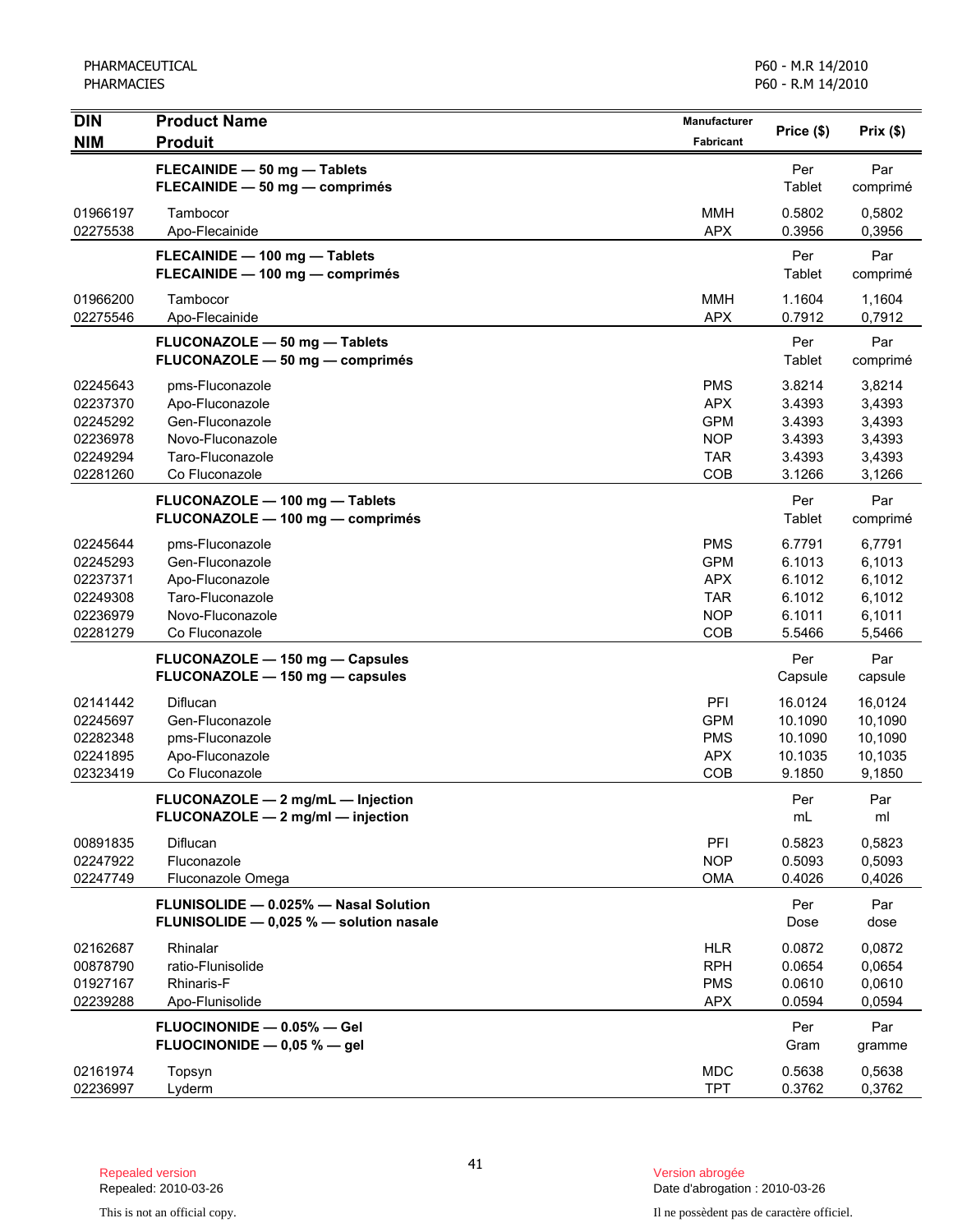| <b>DIN</b>                                                                                   | <b>Product Name</b>                                                                                                                   | <b>Manufacturer</b>                                                                                   | Price (\$)                                                                   | Prix(\$)                                                                     |
|----------------------------------------------------------------------------------------------|---------------------------------------------------------------------------------------------------------------------------------------|-------------------------------------------------------------------------------------------------------|------------------------------------------------------------------------------|------------------------------------------------------------------------------|
| <b>NIM</b>                                                                                   | <b>Produit</b>                                                                                                                        | Fabricant                                                                                             |                                                                              |                                                                              |
|                                                                                              | FLUOCINONIDE - 0.05% - Ointment<br>FLUOCINONIDE - 0,05 % - pommade                                                                    |                                                                                                       | Per<br>Gram                                                                  | Par<br>gramme                                                                |
| 02161966<br>02236996                                                                         | Lidex<br>Lyderm                                                                                                                       | <b>MDC</b><br><b>TPT</b>                                                                              | 0.5565<br>0.3707                                                             | 0,5565<br>0,3707                                                             |
|                                                                                              | FLUOCINONIDE - 0.05% - Topical Cream<br>FLUOCINONIDE - 0,05 % - crème topique                                                         |                                                                                                       | Per<br>Gram                                                                  | Par<br>gramme                                                                |
| 02161923<br>00716863                                                                         | Lidex<br>Lyderm                                                                                                                       | <b>MDC</b><br><b>TPT</b>                                                                              | 0.5078<br>0.5075                                                             | 0,5078<br>0,5075                                                             |
|                                                                                              | FLUOROMETHOLONE - 0.1% - Ophthalmic Suspension<br>FLUOROMÉTHOLONE - 0,1 % - suspension ophtalmique                                    |                                                                                                       | Per mL                                                                       | Par ml                                                                       |
| 00247855<br>02238568                                                                         | FML 0.1%/FML 0,1 %<br>pms-Fluorometholone                                                                                             | <b>ALL</b><br><b>PMS</b>                                                                              | 2.8028<br>1.8513                                                             | 2,8028<br>1,8513                                                             |
|                                                                                              | <b>FLUOXETINE - 10 mg - Capsules</b><br>FLUOXÉTINE - 10 mg - capsules                                                                 |                                                                                                       | Per<br>Capsule                                                               | Par<br>capsule                                                               |
| 02018985<br>02177617<br>02237813<br>02192756<br>02177579<br>02242177<br>02216353             | Prozac<br>Dom-Fluoxetine<br>Gen-Fluoxetine<br>Nu-Fluoxetine<br>pms-Fluoxetine<br>Co Fluoxetine<br>Apo-Fluoxetine                      | LIL<br><b>DOM</b><br><b>GPM</b><br><b>NXP</b><br><b>PMS</b><br><b>RED</b><br><b>APX</b>               | 2.0217<br>1.2951<br>1.2951<br>1.2951<br>1.2951<br>1.2951<br>1.2950           | 2,0217<br>1,2951<br>1,2951<br>1,2951<br>1,2951<br>1,2951<br>1,2950           |
| 02216582<br>02241371<br>02243486                                                             | Novo-Fluoxetine<br>ratio-Fluoxetine<br>Sandoz Fluoxetine                                                                              | <b>NOP</b><br><b>RPH</b><br>SDZ                                                                       | 1.2950<br>1.2950<br>1.2950                                                   | 1,2950<br>1,2950<br>1,2950                                                   |
|                                                                                              | FLUOXETINE - 20 mg - Capsules<br>FLUOXÉTINE - 20 mg - capsules                                                                        |                                                                                                       | Per<br>Capsule                                                               | Par<br>capsule                                                               |
| 00636622<br>02177587<br>02237814<br>02192764<br>02242178<br>02216361<br>02216590<br>02241374 | Prozac<br>pms-Fluoxetine<br>Gen-Fluoxetine<br>Nu-Fluoxetine<br>Co Fluoxetine<br>Apo-Fluoxetine<br>Novo-Fluoxetine<br>ratio-Fluoxetine | LIL<br><b>PMS</b><br><b>GPM</b><br><b>NXP</b><br><b>RED</b><br><b>APX</b><br><b>NOP</b><br><b>RPH</b> | 2.0233<br>1.1917<br>1.1124<br>1.1124<br>1.1124<br>1.1123<br>1.1123<br>1.1123 | 2,0233<br>1,1917<br>1,1124<br>1,1124<br>1,1124<br>1,1123<br>1,1123<br>1,1123 |
| 02243487                                                                                     | Sandoz Fluoxetine<br>FLUOXETINE - 20 mg/5 mL - Syrup                                                                                  | SDZ                                                                                                   | 1.1123                                                                       | 1,1123                                                                       |
|                                                                                              | FLUOXÉTINE - 20 mg/5 ml - sirop                                                                                                       |                                                                                                       | Per mL                                                                       | Par ml                                                                       |
| 02231328<br>02177595                                                                         | Apo-Fluoxetine<br>pms-Fluoxetine                                                                                                      | <b>APX</b><br><b>PMS</b>                                                                              | 0.5088<br>0.5088                                                             | 0,5088<br>0,5088                                                             |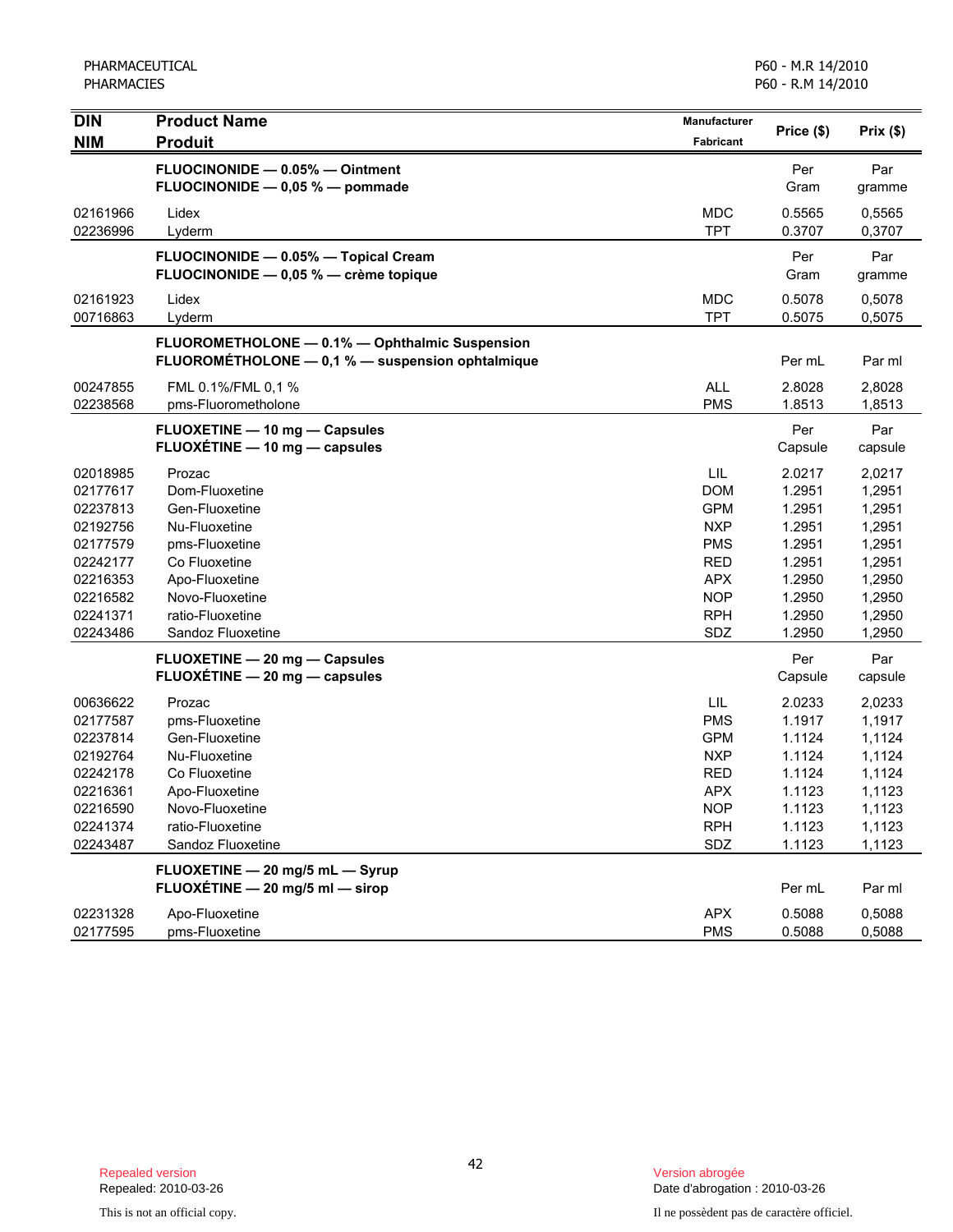| <b>DIN</b>                                                                                   | <b>Product Name</b>                                                                                                                            | <b>Manufacturer</b>                                                                            |                                                                              |                                                                              |
|----------------------------------------------------------------------------------------------|------------------------------------------------------------------------------------------------------------------------------------------------|------------------------------------------------------------------------------------------------|------------------------------------------------------------------------------|------------------------------------------------------------------------------|
| <b>NIM</b>                                                                                   | <b>Produit</b>                                                                                                                                 | <b>Fabricant</b>                                                                               | Price (\$)                                                                   | Prix(\$)                                                                     |
|                                                                                              | FLUPHENAZINE DECANOATE - 100 mg/mL - Injection<br>FLUPHÉNAZINE (DÉCANOATE DE) - 100 mg/ml - injection                                          |                                                                                                | Per mL                                                                       | Par ml                                                                       |
| 02241928<br>00755575                                                                         | pms-Fluphenazine Decanoate<br>Modecate Concentrate/Modecate concentré                                                                          | <b>PMS</b><br>SQU                                                                              | 32.7600<br>32.7580                                                           | 32,7600<br>32,7580                                                           |
|                                                                                              | FLURBIPROFEN - 50 mg - Tablets<br>FLURBIPROFÈNE - 50 mg - comprimés                                                                            |                                                                                                | Per<br>Tablet                                                                | Par<br>comprimé                                                              |
| 00647942<br>02020661<br>01912046<br>02100509                                                 | Ansaid<br>Nu-Flurbiprofen<br>Apo-Flurbiprofen<br>Novo-Flurprofen                                                                               | PFI<br><b>NXP</b><br>APX<br><b>NOP</b>                                                         | 0.5637<br>0.3415<br>0.2820<br>0.2820                                         | 0,5637<br>0,3415<br>0,2820<br>0,2820                                         |
|                                                                                              | FLURBIPROFEN - 100 mg - Tablets<br>FLURBIPROFÈNE - 100 mg - comprimés                                                                          |                                                                                                | Per<br>Tablet                                                                | Par<br>comprimé                                                              |
| 00600792<br>02020688<br>00675199<br>01912038<br>02100517                                     | Ansaid<br>Nu-Flurbiprofen<br>ratio-Flurbiprofen<br>Apo-Flurbiprofen<br>Novo-Flurprofen                                                         | PFI<br><b>NXP</b><br><b>RPH</b><br><b>APX</b><br><b>NOP</b>                                    | 0.7379<br>0.5170<br>0.5170<br>0.3859<br>0.3859                               | 0,7379<br>0,5170<br>0,5170<br>0,3859<br>0,3859                               |
|                                                                                              | FLUTAMIDE - 250 mg - Tablets<br>FLUTAMIDE - 250 mg - comprimés                                                                                 |                                                                                                | Per<br>Tablet                                                                | Par<br>comprimé                                                              |
| 02230104<br>02238560<br>00637726<br>02230089                                                 | pms-Flutamide<br>Apo-Flutamide<br>Euflex<br>Novo-Flutamide                                                                                     | <b>PMS</b><br><b>APX</b><br><b>SCH</b><br><b>NOP</b>                                           | 1.6537<br>1.4883<br>1.4883<br>1.4883                                         | 1,6537<br>1,4883<br>1,4883<br>1,4883                                         |
|                                                                                              | FLUTICASONE - 120 Dose - 50 mcg - Nasal Spray<br>FLUTICASONE - 120 doses - 50mcg - vaporisateur nasal                                          |                                                                                                | Per<br>Dose                                                                  | Par<br>dose                                                                  |
| 02213672<br>02294745                                                                         | Flonase<br>Apo-Fluticasone                                                                                                                     | <b>GSK</b><br><b>APX</b>                                                                       | 0.2749<br>0.1830                                                             | 0,2749<br>0.1830                                                             |
|                                                                                              | FLUVOXAMINE MALEATE - 50 mg - Tablets<br>FLUVOXAMINE (MALÉATE DE) - 50 mg - comprimés                                                          |                                                                                                | Per<br>Tablet                                                                | Par<br>comprimé                                                              |
| 01919342<br>02240682<br>02231329<br>02218453<br>02255529<br>02239953<br>02231192<br>02247054 | Luvox<br>pms-Fluvoxamine<br>Apo-Fluvoxamine<br>ratio-Fluvoxamine<br>Co Fluvoxamine<br>Novo-Fluvoxamine<br>Nu-Fluvoxamine<br>Sandoz Fluvoxamine | <b>SPH</b><br>PMS<br><b>APX</b><br><b>RPH</b><br>COB<br><b>NOP</b><br><b>NXP</b><br>SDZ        | 0.9262<br>0.6053<br>0.5447<br>0.5447<br>0.5447<br>0.5447<br>0.5447<br>0.5447 | 0,9262<br>0,6053<br>0,5447<br>0,5447<br>0,5447<br>0,5447<br>0,5447<br>0,5447 |
|                                                                                              | FLUVOXAMINE MALEATE - 100 mg - Tablets<br>FLUVOXAMINE (MALÉATE DE) - 100 mg - comprimés                                                        |                                                                                                | Per<br><b>Tablet</b>                                                         | Par<br>comprimé                                                              |
| 01919369<br>02240683<br>02231330<br>02218461<br>02255537<br>02239954<br>02231193             | Luvox<br>pms-Fluvoxamine<br>Apo-Fluvoxamine<br>ratio-Fluvoxamine<br>Co Fluvoxamine<br>Novo-Fluvoxamine<br>Nu-Fluvoxamine                       | <b>SPH</b><br><b>PMS</b><br><b>APX</b><br><b>RPH</b><br><b>COB</b><br><b>NOP</b><br><b>NXP</b> | 1.6647<br>0.9793<br>0.9792<br>0.9792<br>0.9792<br>0.9792<br>0.9792           | 1,6647<br>0,9793<br>0,9792<br>0,9792<br>0,9792<br>0,9792<br>0,9792           |
| 02247055                                                                                     | Sandoz Fluvoxamine                                                                                                                             | SDZ                                                                                            | 0.9792                                                                       | 0,9792                                                                       |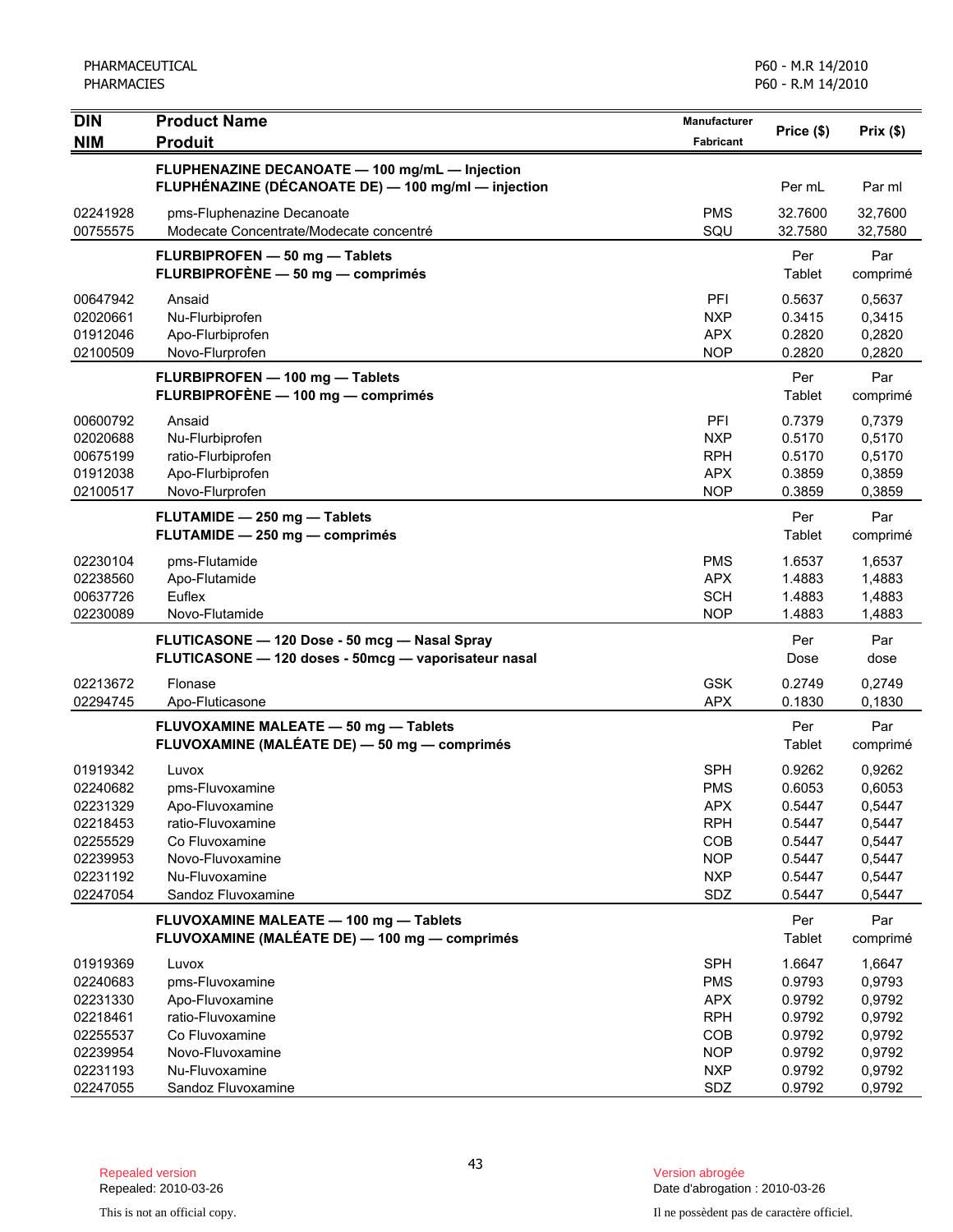| <b>DIN</b><br><b>NIM</b>                                             | <b>Product Name</b><br><b>Produit</b>                                                                                                                                                                                                  | <b>Manufacturer</b><br>Fabricant                                   | Price (\$)                                               | Prix(\$)                                                 |
|----------------------------------------------------------------------|----------------------------------------------------------------------------------------------------------------------------------------------------------------------------------------------------------------------------------------|--------------------------------------------------------------------|----------------------------------------------------------|----------------------------------------------------------|
|                                                                      | FOSINOPRIL SODIUM - 10 mg - Tablets<br>FOSINOPRIL SODIQUE - 10 mg - comprimés                                                                                                                                                          |                                                                    | Per<br>Tablet                                            | Par<br>comprimé                                          |
| 01907107<br>02247802<br>02266008<br>02262401<br>02242733<br>02255944 | Monopril<br>Novo-Fosinopril<br>Apo-Fosinopril<br>Gen-Fosinopril<br>Lin-Fosinopril<br>pms-Fosinopril                                                                                                                                    | SQU<br><b>NOP</b><br><b>APX</b><br><b>GPM</b><br>LIN<br><b>PMS</b> | 0.9583<br>0.6083<br>0.5475<br>0.5475<br>0.5475<br>0.5475 | 0,9583<br>0,6083<br>0,5475<br>0,5475<br>0,5475<br>0,5475 |
|                                                                      | FOSINOPRIL SODIUM - 20 mg - Tablets<br>FOSINOPRIL SODIQUE - 20 mg - comprimés                                                                                                                                                          |                                                                    | Per<br>Tablet                                            | Par<br>comprimé                                          |
| 01907115<br>02247803<br>02266016<br>02262428<br>02242734<br>02255952 | Monopril<br>Novo-Fosinopril<br>Apo-Fosinopril<br>Gen-Fosinopril<br>Lin-Fosinopril<br>pms-Fosinopril                                                                                                                                    | SQU<br><b>NOP</b><br><b>APX</b><br><b>GPM</b><br>LIN<br><b>PMS</b> | 1.1523<br>0.7315<br>0.6584<br>0.6584<br>0.6584<br>0.6584 | 1,1523<br>0,7315<br>0,6584<br>0,6584<br>0,6584<br>0,6584 |
|                                                                      | <b>FRAMYCETIN SULFATE/ESCULIN/HYDROCORTISONE/DIBUCAINE HCI</b><br>- 10 mg/10 mg/5 mg/5 mg - Ointment<br>FRAMYCÉTINE (SULFATE DE)/ESCULINE/HYDROCORTISONE/<br>DIBUCAÏNE (CHLORHYDRATE DE) - 10 mg/10 mg/5 mg/5 mg/ - pommade            |                                                                    | Per<br>Gram                                              | Par<br>gramme                                            |
| 02223252<br>02247322<br>02242527                                     | Proctosedyl<br>Proctol<br>Sandoz Proctomyxin HC                                                                                                                                                                                        | <b>AXC</b><br><b>ODN</b><br>SDZ                                    | 0.9314<br>0.5960<br>0.5960                               | 0,9314<br>0,5960<br>0,5960                               |
|                                                                      | <b>FRAMYCETIN SULFATE/ESCULIN/HYDROCORTISONE/DIBUCAINE HCI</b><br>- 10 mg/10 mg/5 mg/5 mg - Suppositories<br>FRAMYCÉTINE (SULFATE DE)/ESCULINE/HYDROCORTISONE/<br>DIBUCAÏNE (CHLORHYDRATE DE) - 10 mg/10 mg/5 mg/5 mg/ - suppositoires |                                                                    | Per                                                      | Par<br>Suppository suppositoire                          |
| 02223260<br>02247882<br>02242528                                     | Proctosedyl<br>Proctol<br>Sandoz Proctomyxin HC                                                                                                                                                                                        | <b>AXC</b><br><b>ODN</b><br>SDZ                                    | 1.0817<br>0.7925<br>0.7925                               | 1,0817<br>0,7925<br>0,7925                               |
|                                                                      | <b>FRAMYCETIN SULFATE/GRAMICIDIN/DEXAMETHASONE -</b><br>5 mg/0.05 mg/0.5 mg per mL - Otic/Ophthalmic Solution<br>FRAMYCÉTINE (SULFATE DE)/GRAMICIDINE/DEXAMÉTHASONE<br>5 mg/0,05 mg/0,5 mg par ml - solution otique et ophtalmique     |                                                                    | Per<br>mL                                                | Par<br>ml                                                |
| 02224623<br>02247920                                                 | Sofracort<br>Sandoz Opticort                                                                                                                                                                                                           | AVT<br>SDZ                                                         | 1.9662<br>1.4675                                         | 1,9662<br>1,4675                                         |
|                                                                      | FUROSEMIDE - 20 mg - Tablets<br>FUROSÉMIDE - 20 mg - comprimés                                                                                                                                                                         |                                                                    | Per<br>Tablet                                            | Par<br>comprimé                                          |
| 02224690<br>00396788<br>00337730<br>02247493                         | Lasix<br>Apo-Furosemide<br>Novosemide<br>pms-Furosemide                                                                                                                                                                                | AVE<br><b>APX</b><br><b>NOP</b><br><b>PMS</b>                      | 0.0922<br>0.0490<br>0.0490<br>0.0446                     | 0,0922<br>0,0490<br>0,0490<br>0,0446                     |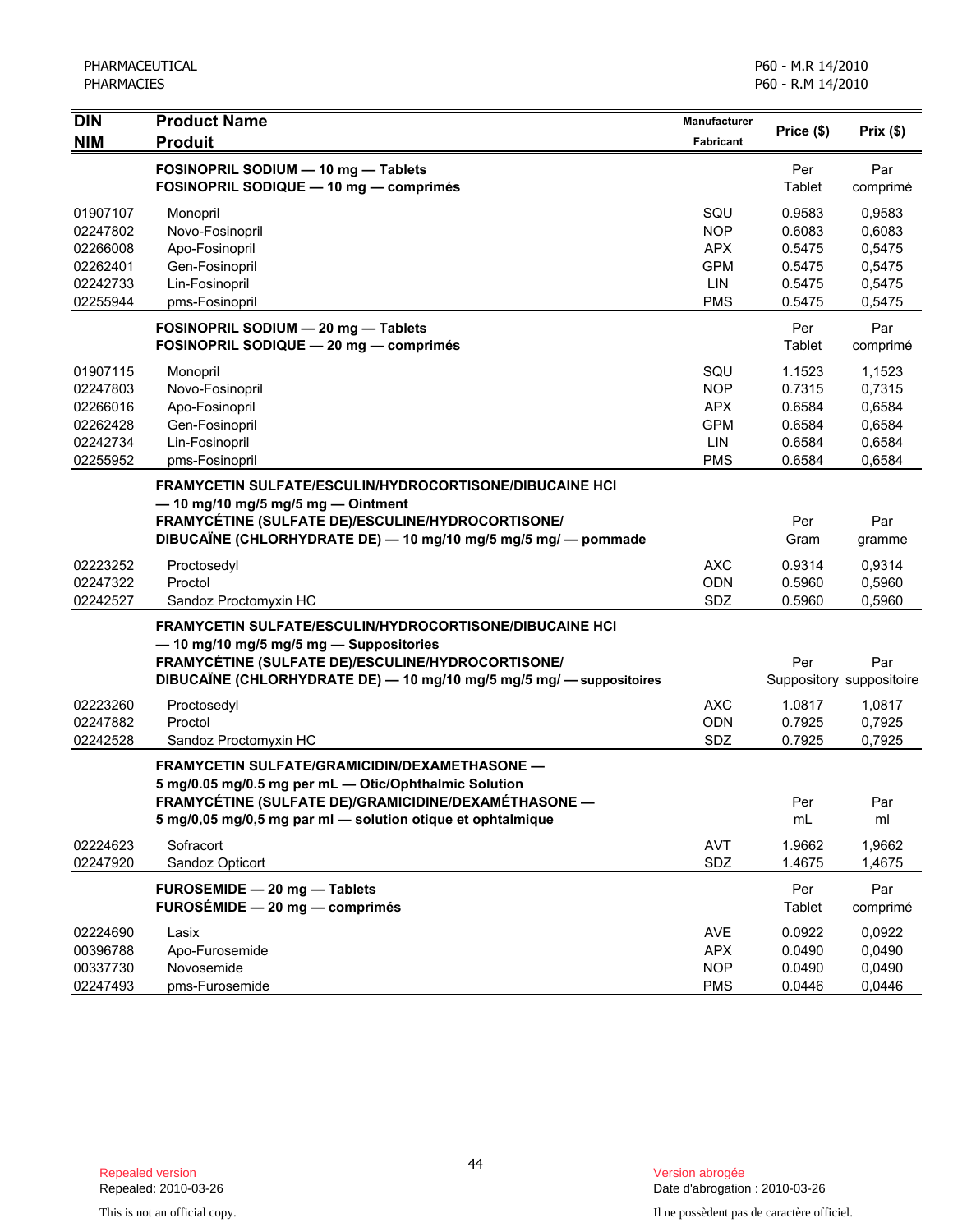| <b>DIN</b>                                                                                   | <b>Product Name</b>                                                                                                                              | Manufacturer                                                                                          | Price (\$)                                                                   | Prix(\$)                                                                     |
|----------------------------------------------------------------------------------------------|--------------------------------------------------------------------------------------------------------------------------------------------------|-------------------------------------------------------------------------------------------------------|------------------------------------------------------------------------------|------------------------------------------------------------------------------|
| <b>NIM</b>                                                                                   | <b>Produit</b>                                                                                                                                   | Fabricant                                                                                             |                                                                              |                                                                              |
|                                                                                              | <b>FUROSEMIDE - 40 mg - Tablets</b><br>FUROSÉMIDE - 40 mg - comprimés                                                                            |                                                                                                       | Per<br>Tablet                                                                | Par<br>comprimé                                                              |
| 02224704<br>00362166<br>00337749<br>02247494                                                 | Lasix<br>Apo-Furosemide<br>Novosemide<br>pms-Furosemide                                                                                          | AVE<br><b>APX</b><br><b>NOP</b><br><b>PMS</b>                                                         | 0.1415<br>0.0737<br>0.0737<br>0.0670                                         | 0,1415<br>0,0737<br>0,0737<br>0,0670                                         |
|                                                                                              | FUROSEMIDE - 80 mg - Tablets<br>FUROSÉMIDE - 80 mg - comprimés                                                                                   |                                                                                                       | Per<br>Tablet                                                                | Par<br>comprimé                                                              |
| 00707570<br>00765953                                                                         | Apo-Furosemide<br>Novosemide                                                                                                                     | <b>APX</b><br><b>NOP</b>                                                                              | 0.1342<br>0.1342                                                             | 0,1342<br>0,1342                                                             |
|                                                                                              | GABAPENTIN - 100 mg - Capsules<br>GABAPENTINE - 100 mg - capsules                                                                                |                                                                                                       | Per<br>Capsule                                                               | Par<br>capsule                                                               |
| 02084260<br>02243446<br>02244304                                                             | <b>Neurontin</b><br>pms-Gabapentin<br>Apo-Gabapentin                                                                                             | PFI<br><b>PMS</b><br><b>APX</b>                                                                       | 0.4578<br>0.3080<br>0.2772                                                   | 0,4578<br>0,3080<br>0,2772                                                   |
| 02256142<br>02248259<br>02260883<br>02244513                                                 | Co Gabapentin<br>Gen-Gabapentin<br>ratio-Gabapentin<br>Novo-Gabapentin                                                                           | COB<br><b>GPM</b><br><b>RPH</b><br><b>NOP</b>                                                         | 0.2772<br>0.2772<br>0.2772<br>0.2520                                         | 0,2772<br>0,2772<br>0,2772<br>0,2520                                         |
| 02319055                                                                                     | Ran-Gabapentin<br>GABAPENTIN - 300 mg - Capsules                                                                                                 | <b>RAN</b>                                                                                            | 0.2520<br>Per                                                                | 0,2520<br>Par                                                                |
|                                                                                              | GABAPENTINE - 300 mg - capsules                                                                                                                  |                                                                                                       | Capsule                                                                      | capsule                                                                      |
| 02084279<br>02243447<br>02244305<br>02256150<br>02248260<br>02260891<br>02244514<br>02319063 | <b>Neurontin</b><br>pms-Gabapentin<br>Apo-Gabapentin<br>Co Gabapentin<br>Gen-Gabapentin<br>ratio-Gabapentin<br>Novo-Gabapentin<br>Ran-Gabapentin | PFI<br><b>PMS</b><br><b>APX</b><br>COB<br><b>GPM</b><br><b>RPH</b><br><b>NOP</b><br><b>RAN</b>        | 1.1131<br>0.7493<br>0.6743<br>0.6743<br>0.6743<br>0.6743<br>0.6130<br>0.6130 | 1,1131<br>0,7493<br>0,6743<br>0,6743<br>0,6743<br>0,6743<br>0,6130<br>0,6130 |
|                                                                                              | GABAPENTIN - 400 mg - Capsules<br>GABAPENTINE - 400 mg - capsules                                                                                |                                                                                                       | Per<br>Capsule                                                               | Par<br>capsule                                                               |
| 02084287<br>02243448<br>02244306<br>02256169<br>02248261<br>02260905<br>02244515<br>02319071 | Neurontin<br>pms-Gabapentin<br>Apo-Gabapentin<br>Co Gabapentin<br>Gen-Gabapentin<br>ratio-Gabapentin<br>Novo-Gabapentin<br>Ran-Gabapentin        | <b>PFI</b><br><b>PMS</b><br><b>APX</b><br>COB<br><b>GPM</b><br><b>RPH</b><br><b>NOP</b><br><b>RAN</b> | 1.3265<br>0.8924<br>0.8036<br>0.8036<br>0.8036<br>0.8036<br>0.7305<br>0.7305 | 1,3265<br>0,8924<br>0,8036<br>0,8036<br>0,8036<br>0,8036<br>0,7305<br>0,7305 |
|                                                                                              | GABAPENTIN - 600 mg - Tablets<br>GABAPENTINE - 600 mg - comprimés                                                                                |                                                                                                       | Per<br>Tablet                                                                | Par<br>comprimé                                                              |
| 02239717<br>02255898<br>02293358<br>02248457                                                 | Neurontin<br>pms-Gabapentin<br>Apo-Gabapentin<br>Novo-Gabapentin                                                                                 | PFI<br><b>PMS</b><br><b>APX</b><br><b>NOP</b>                                                         | 1.9898<br>1.4350<br>1.3045<br>1.3045                                         | 1,9898<br>1,4350<br>1,3045<br>1,3045                                         |

Date d'abrogation : 2010-03-26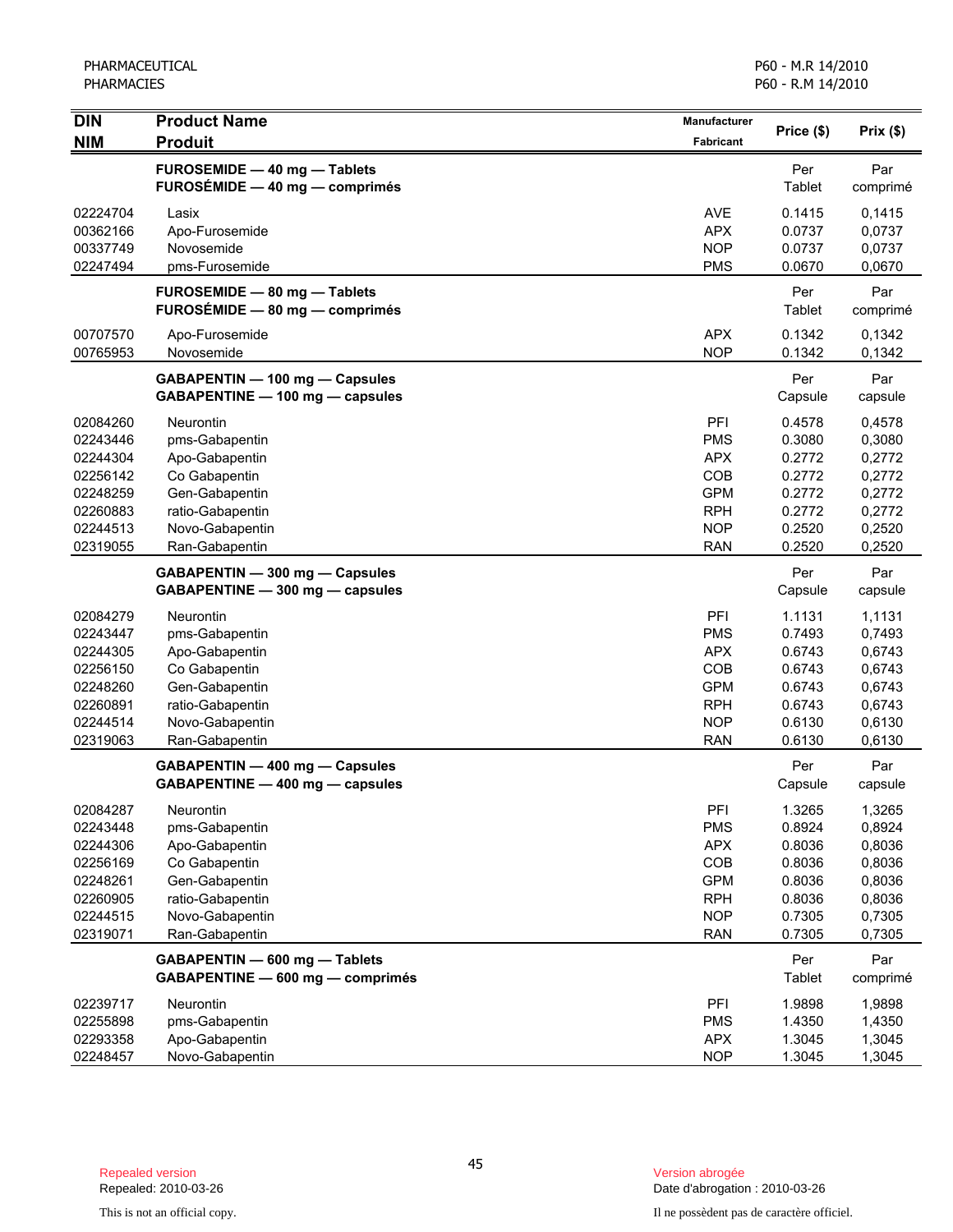| <b>DIN</b>           | <b>Product Name</b>                                                                                                           | Manufacturer             |                  |                  |
|----------------------|-------------------------------------------------------------------------------------------------------------------------------|--------------------------|------------------|------------------|
| <b>NIM</b>           | <b>Produit</b>                                                                                                                | <b>Fabricant</b>         | Price (\$)       | Prix(\$)         |
|                      | GEMFIBROZIL - 300 mg - Capsules                                                                                               |                          | Per              | Par              |
|                      | GEMFIBROZIL - 300 mg - capsules                                                                                               |                          | Capsule          | capsule          |
| 00599026             | Lopid                                                                                                                         | PFI                      | 0.5668           | 0,5668           |
| 02185407             | Gen-Gemfibrozil                                                                                                               | <b>GPM</b>               | 0.3261           | 0,3261           |
| 02239951             | pms-Gemfibrozil                                                                                                               | <b>PMS</b>               | 0.3261           | 0,3261           |
| 01979574             | Apo-Gemfibrozil                                                                                                               | <b>APX</b>               | 0.3260           | 0,3260           |
| 02241704<br>02058456 | Novo-Gemfibrozil<br>Nu-Gemfibrozil                                                                                            | <b>NOP</b><br><b>NXP</b> | 0.3260<br>0.3260 | 0,3260<br>0,3260 |
|                      |                                                                                                                               |                          |                  |                  |
|                      | GEMFIBROZIL - 600 mg - Tablets<br>GEMFIBROZIL - 600 mg - comprimés                                                            |                          | Per<br>Tablet    | Par<br>comprimé  |
| 00659606             | Lopid                                                                                                                         | <b>PFI</b>               | 1.1345           | 1,1345           |
| 01979582             | Apo-Gemfibrozil                                                                                                               | <b>APX</b>               | 0.8272           | 0,8272           |
| 02230580             | Dom-Gemfibrozil                                                                                                               | <b>DOM</b>               | 0.8272           | 0,8272           |
| 02230476             | Gen-Gemfibrozil                                                                                                               | <b>GPM</b>               | 0.8272           | 0,8272           |
| 02142074             | Novo-Gemfibrozil                                                                                                              | <b>NOP</b>               | 0.8272           | 0,8272           |
| 02058464             | Nu-Gemfibrozil                                                                                                                | <b>NXP</b>               | 0.8272           | 0,8272           |
| 02230183             | pms-Gemfibrozil                                                                                                               | <b>PMS</b>               | 0.8272           | 0,8272           |
|                      | <b>GENTAMICIN SULFATE - 5 mg/mL - Ophthalmic Solution</b><br><b>GENTAMICINE (SULFATE DE) - 5 mg/ml - solution ophtalmique</b> |                          | Per mL           | Par ml           |
| 00436771             | Alcomicin                                                                                                                     | <b>ALC</b>               | 0.5830           | 0,5830           |
| 00512192             | Garamycin                                                                                                                     | <b>SCH</b>               | 0.4510           | 0,4510           |
| 00776521             | pms-Gentamicin                                                                                                                | <b>PMS</b>               | 0.4466           | 0,4466           |
| 02229440             | Sandoz Gentamicin                                                                                                             | SDZ                      | 0.4466           | 0,4466           |
|                      | <b>GENTAMICIN SULFATE - 0.3% - Ophthalmic Ointment</b><br>GENTAMICINE (SULFATE DE) - 0,3 % - pommade ophtalmique              |                          | Per<br>Gram      | Par<br>gramme    |
| 00028339             | Garamycin                                                                                                                     | <b>SCH</b>               | 1.2572           | 1,2572           |
| 02230888             | Sandoz Gentamicin                                                                                                             | SDZ                      | 1.2572           | 1,2572           |
|                      | <b>GENTAMICIN SULFATE - 5 mg/mL - Otic Solution</b>                                                                           |                          |                  |                  |
|                      | <b>GENTAMICINE (SULFATE DE) - 5 mg/ml - solution otique</b>                                                                   |                          | Per mL           | Par ml           |
| 02230889             | pms-Gentamicin                                                                                                                | <b>PMS</b>               | 1.2166           | 1,2166           |
| 00512184             | Garamycin                                                                                                                     | <b>SCH</b>               | 1.1352           | 1,1352           |
| 02229441             | Sandoz Gentamicin                                                                                                             | SDZ                      | 1.1352           | 1,1352           |
|                      | GLICLAZIDE - 30 mg - Tablets<br>GLICLAZIDE - 30 mg - comprimés                                                                |                          | Per<br>Tablet    | Par<br>comprimé  |
| 02242987<br>02297795 | Diamicron MR<br>Apo-Gliclazide MR                                                                                             | <b>SEV</b><br><b>APX</b> | 0.1547<br>0.1405 | 0,1547<br>0,1405 |
|                      | GLICLAZIDE - 80 mg - Tablets<br>GLICLAZIDE - 80 mg - comprimés                                                                |                          | Per<br>Tablet    | Par<br>comprimé  |
| 00765996             | Diamicron                                                                                                                     | SEV                      | 0.4098           | 0,4098           |
| 02155850             | ratio-Gliclazide                                                                                                              | <b>RPH</b>               | 0.3073           | 0,3073           |
| 02245247             | Apo-Gliclazide                                                                                                                | <b>APX</b>               | 0.3070           | 0,3070           |
| 02229519             | Gen-Gliclazide                                                                                                                | <b>GPM</b>               | 0.3069           | 0,3069           |
| 02238103             | Novo-Gliclazide                                                                                                               | <b>NOP</b>               | 0.3069           | 0,3069           |
| 02294400             | pms-Gliclazide                                                                                                                | <b>PMS</b>               | 0.2790           | 0,2790           |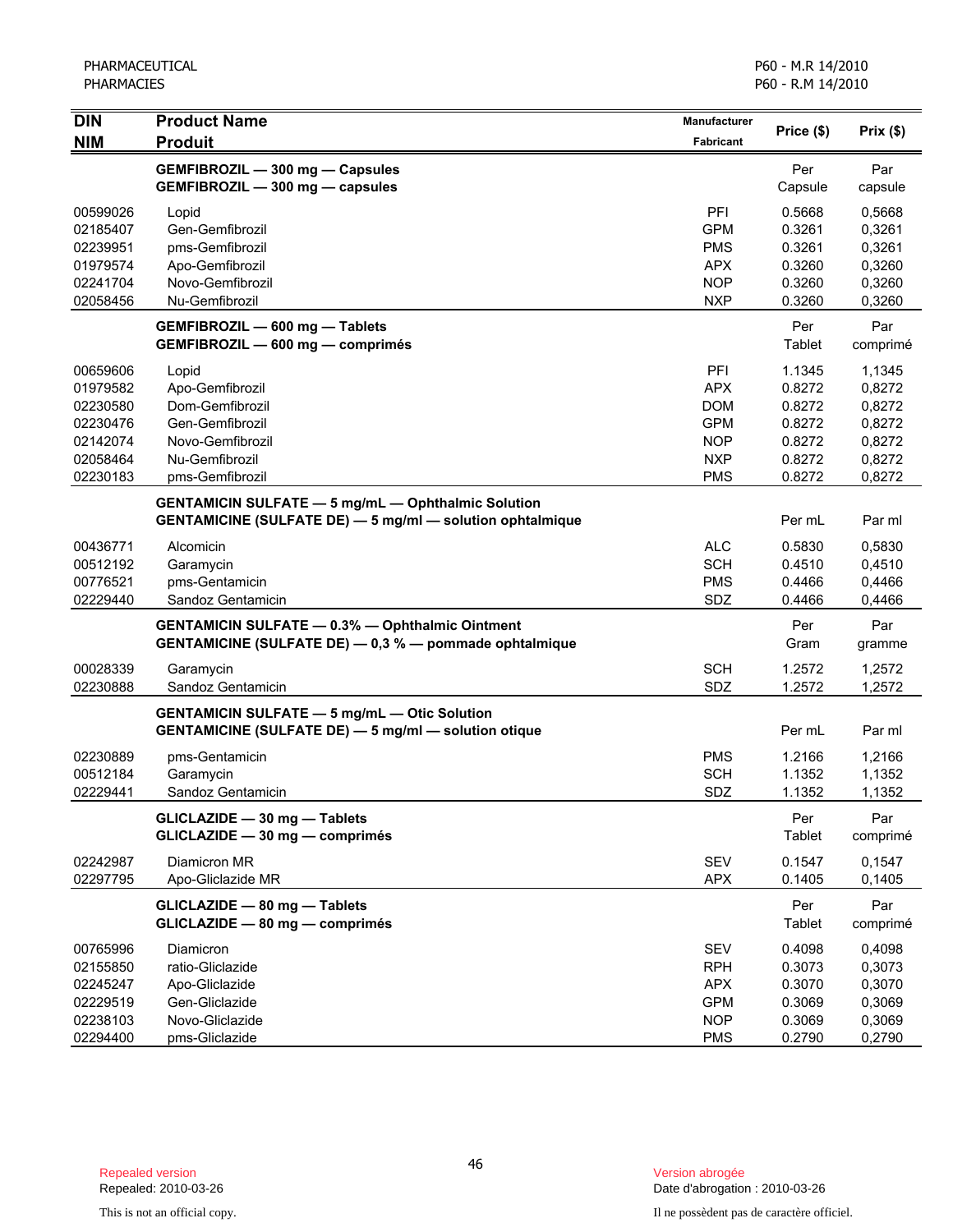| <b>DIN</b>           | <b>Product Name</b>                                                      | Manufacturer             | Price (\$)       | Prix(\$)         |
|----------------------|--------------------------------------------------------------------------|--------------------------|------------------|------------------|
| <b>NIM</b>           | <b>Produit</b>                                                           | Fabricant                |                  |                  |
|                      | <b>GLIMEPIRIDE - 1 mg - Tablets</b>                                      |                          | Per              | Par              |
|                      | <b>GLIMEPIRIDE - 1 mg - comprimés</b>                                    |                          | Tablet           | comprimé         |
| 02245272             | Amaryl                                                                   | <b>AVE</b>               | 0.8915           | 0,8915           |
| 02273101             | ratio-Glimepiride                                                        | <b>RPH</b>               | 0.5390           | 0,5390           |
| 02295377             | Apo-Glimepiride                                                          | <b>APX</b>               | 0.4900           | 0,4900           |
| 02269589             | Sandoz Glimerpiride                                                      | SDZ                      | 0.4900           | 0,4900           |
| 02273756             | Novo-Glimepiride                                                         | <b>NOP</b>               | 0.4851           | 0,4851           |
|                      | <b>GLIMEPIRIDE - 2 mg - Tablets</b>                                      |                          | Per              | Par              |
|                      | $GLIMEPIRIDE - 2 mg - comprimés$                                         |                          | Tablet           | comprimé         |
| 02245273             | Amaryl                                                                   | <b>AVE</b>               | 0.9808           | 0,9808           |
| 02273128             | ratio-Glimepiride                                                        | <b>RPH</b>               | 0.5390           | 0,5390           |
| 02295385             | Apo-Glimepiride                                                          | <b>APX</b>               | 0.4900           | 0,4900           |
| 02269597             | Sandoz Glimerpiride                                                      | SDZ                      | 0.4900           | 0,4900           |
| 02273764             | Novo-Glimepiride                                                         | <b>NOP</b>               | 0.4851           | 0,4851           |
|                      | <b>GLIMEPIRIDE - 4 mg - Tablets</b>                                      |                          | Per              | Par              |
|                      | $GLIMEPIRIDE - 4 mg - comprimés$                                         |                          | Tablet           | comprimé         |
| 02245274             | Amaryl                                                                   | <b>AVE</b>               | 1.0697           | 1,0697           |
| 02273136             | ratio-Glimepiride                                                        | <b>RPH</b>               | 0.5390           | 0,5390           |
| 02295393             | Apo-Glimepiride                                                          | <b>APX</b>               | 0.4900           | 0,4900           |
| 02269619             | Sandoz Glimerpiride                                                      | SDZ                      | 0.4900           | 0,4900           |
| 02273772             | Novo-Glimepiride                                                         | <b>NOP</b>               | 0.4851           | 0,4851           |
|                      | GLYBURIDE - 2.5 mg - Tablets                                             |                          | Per              | Par              |
|                      | GLYBURIDE - 2,5 mg - comprimés                                           |                          | Tablet           | comprimé         |
| 02224550             | Diabeta                                                                  | <b>AVE</b>               | 0.1412           | 0,1412           |
| 02234513             | Dom-Glyburide                                                            | <b>DOM</b>               | 0.0433           | 0,0433           |
| 00720933             | Euglucon                                                                 | <b>HLR</b>               | 0.0433           | 0,0433           |
| 02236733             | pms-Glyburide                                                            | <b>PMS</b>               | 0.0433           | 0,0433           |
| 01913654             | Apo-Glyburide                                                            | <b>APX</b>               | 0.0432           | 0,0432           |
| 00808733             | Gen-Glybe                                                                | <b>GPM</b>               | 0.0432           | 0,0432           |
| 01913670             | Novo-Glyburide                                                           | <b>NOP</b>               | 0.0432           | 0,0432           |
| 02020734<br>01900927 | Nu-Glyburide                                                             | <b>NXP</b><br><b>RPH</b> | 0.0432<br>0.0432 | 0,0432<br>0,0432 |
| 02248008             | ratio-Glyburide<br>Sandoz Glyburide                                      | SDZ                      | 0.0432           | 0,0432           |
|                      |                                                                          |                          |                  |                  |
|                      | <b>GLYBURIDE - 5 mg - Tablets</b><br><b>GLYBURIDE - 5 mg - comprimés</b> |                          | Per<br>Tablet    | Par<br>comprimé  |
| 02224569             | Diabeta                                                                  | AVE                      | 0.2527           | 0,2527           |
| 02234514             | Dom-Glyburide                                                            | <b>DOM</b>               | 0.0752           | 0,0752           |
| 00720941             | Euglucon                                                                 | <b>HLR</b>               | 0.0752           | 0,0752           |
| 02236734             | pms-Glyburide                                                            | <b>PMS</b>               | 0.0752           | 0,0752           |
| 01913662             | Apo-Glyburide                                                            | <b>APX</b>               | 0.0751           | 0,0751           |
| 00808741             | Gen-Glybe                                                                | <b>GPM</b>               | 0.0751           | 0,0751           |
| 01913689             | Novo-Glyburide                                                           | <b>NOP</b>               | 0.0751           | 0,0751           |
| 02020742             | Nu-Glyburide                                                             | <b>NXP</b>               | 0.0751           | 0,0751           |
| 01900935             | ratio-Glyburide                                                          | <b>RPH</b>               | 0.0751           | 0,0751           |
| 02248009             | Sandoz Glyburide                                                         | SDZ                      | 0.0751           | 0,0751           |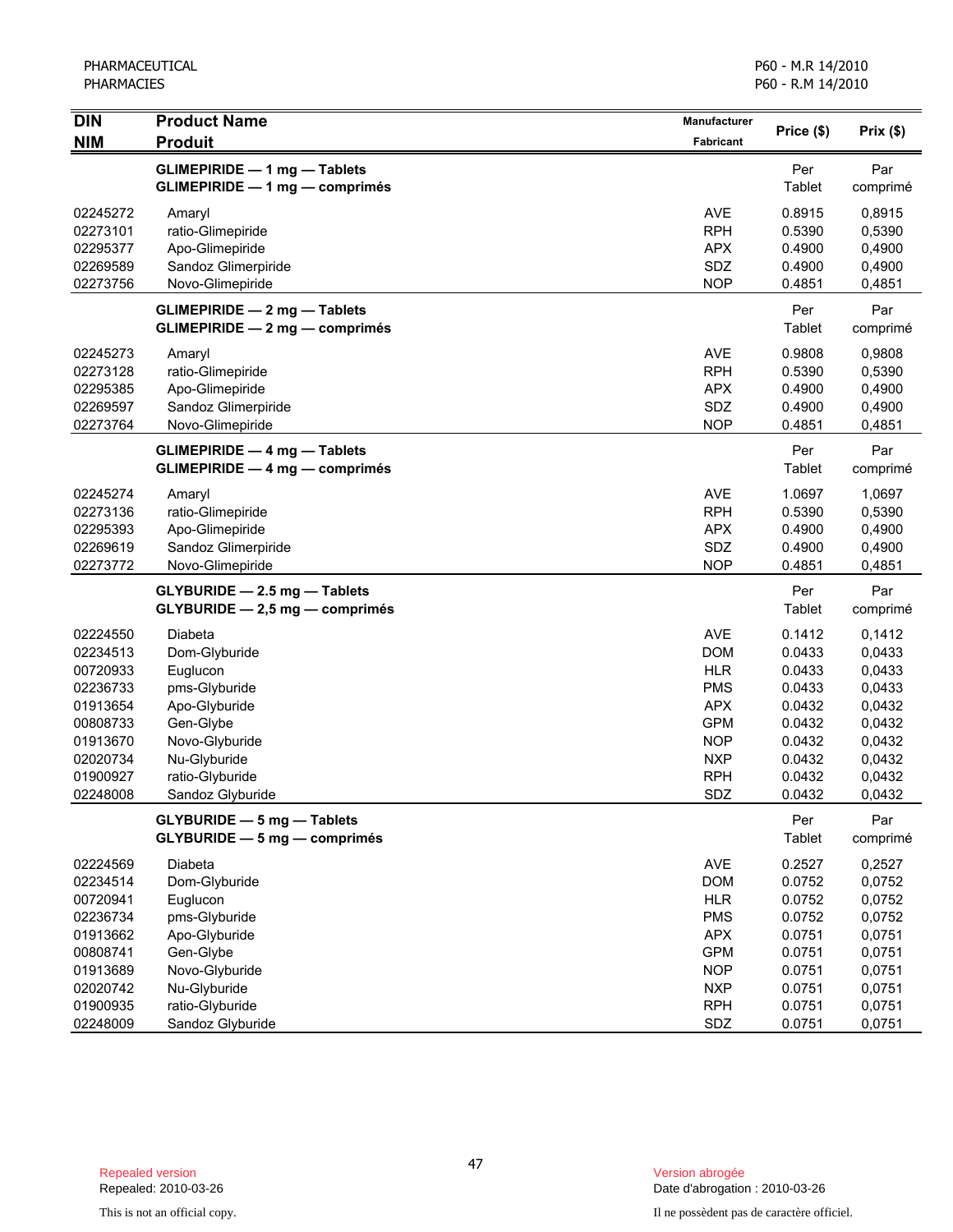| <b>DIN</b><br><b>NIM</b>         | <b>Product Name</b><br><b>Produit</b>                                                         | Manufacturer<br><b>Fabricant</b>       | Price (\$)                 | Prix(\$)                   |
|----------------------------------|-----------------------------------------------------------------------------------------------|----------------------------------------|----------------------------|----------------------------|
|                                  | HALOPERIDOL - 0.5 mg - Tablets<br>$HALOPÉRIDOL - 0,5 mg - comprimés$                          |                                        | Per<br>Tablet              | Par<br>comprimé            |
| 00396796<br>00363685             | Apo-Haloperidol<br>Novo-Peridol                                                               | <b>APX</b><br><b>NOP</b>               | 0.0396<br>0.0396           | 0.0396<br>0,0396           |
|                                  | HALOPERIDOL - 1 mg - Tablets<br>$HALOPÉRIDOL - 1 mg - comprimés$                              |                                        | Per<br>Tablet              | Par<br>comprimé            |
| 00552143<br>00396818<br>00363677 | ratio-Haloperidol<br>Apo-Haloperidol<br>Novo-Peridol                                          | <b>RPH</b><br><b>APX</b><br><b>NOP</b> | 0.0676<br>0.0675<br>0.0675 | 0,0676<br>0,0675<br>0,0675 |
|                                  | HALOPERIDOL - 2 mg - Tablets<br>$HALOPÉRIDOL - 2 mg - comprimés$                              |                                        | Per<br>Tablet              | Par<br>comprimé            |
| 00396826<br>00363669             | Apo-Haloperidol<br>Novo-Peridol                                                               | <b>APX</b><br><b>NOP</b>               | 0.1155<br>0.1155           | 0,1155<br>0,1155           |
|                                  | HALOPERIDOL - 5 mg - Tablets<br>HALOPERIDOL - 5 mg - comprimés                                |                                        | Per<br>Tablet              | Par<br>comprimé            |
| 00396834<br>00363650             | Apo-Haloperidol<br>Novo-Peridol                                                               | <b>APX</b><br><b>NOP</b>               | 0.1636<br>0.1636           | 0.1636<br>0.1636           |
|                                  | HALOPERIDOL - 10 mg - Tablets<br>HALOPERIDOL - 10 mg - comprimés                              |                                        | Per<br>Tablet              | Par<br>comprimé            |
| 00728306<br>00463698<br>00713449 | ratio-Haloperidol<br>Apo-Haloperidol<br>Novo-Peridol                                          | <b>RPH</b><br><b>APX</b><br><b>NOP</b> | 0.2722<br>0.1463<br>0.1463 | 0,2722<br>0,1463<br>0,1463 |
|                                  | <b>HYDRALAZINE HCI - 10 mg - Tablets</b><br>HYDRALAZINE (CHLORHYDRATE D') - 10 mg - comprimés |                                        | Per<br>Tablet              | Par<br>comprimé            |
| 00441619<br>01913204<br>00759465 | Apo-Hydralazine<br>Nu-Hydral<br>Novo-Hylazin                                                  | <b>APX</b><br><b>NXP</b><br><b>NOP</b> | 0.1129<br>0.1129<br>0.1026 | 0,1129<br>0,1129<br>0,1026 |
|                                  | <b>HYDRALAZINE HCI - 25 mg - Tablets</b><br>HYDRALAZINE (CHLORHYDRATE D') - 25 mg - comprimés |                                        | Per<br>Tablet              | Par<br>comprimé            |
| 00441627<br>02004828             | Apo-Hydralazine<br>Nu-Hydral                                                                  | <b>APX</b><br><b>NXP</b>               | 0.1940<br>0.1940           | 0.1940<br>0,1940           |
|                                  | HYDRALAZINE HCI - 50 mg - Tablets<br>HYDRALAZINE (CHLORHYDRATE D') - 50 mg - comprimés        |                                        | Per<br>Tablet              | Par<br>comprimé            |
| 00441635<br>02004836<br>00759481 | Apo-Hydralazine<br>Nu-Hydral<br>Novo-Hylazin                                                  | <b>APX</b><br><b>NXP</b><br><b>NOP</b> | 0.3047<br>0.3047<br>0.2770 | 0,3047<br>0,3047<br>0,2770 |
|                                  | HYDROCHLOROTHIAZIDE - 12.5 mg - Tablets<br>HYDROCHLOROTHIAZIDE - 12.5 mg - comprimés          |                                        | Per<br>Tablet              | Par<br>comprimé            |
| 02274086<br>02327856             | pms-Hydrochlorothiazide<br>Apo-Hydro                                                          | <b>PMS</b><br><b>APX</b>               | 0.0339<br>0.0322           | 0.0339<br>0,0322           |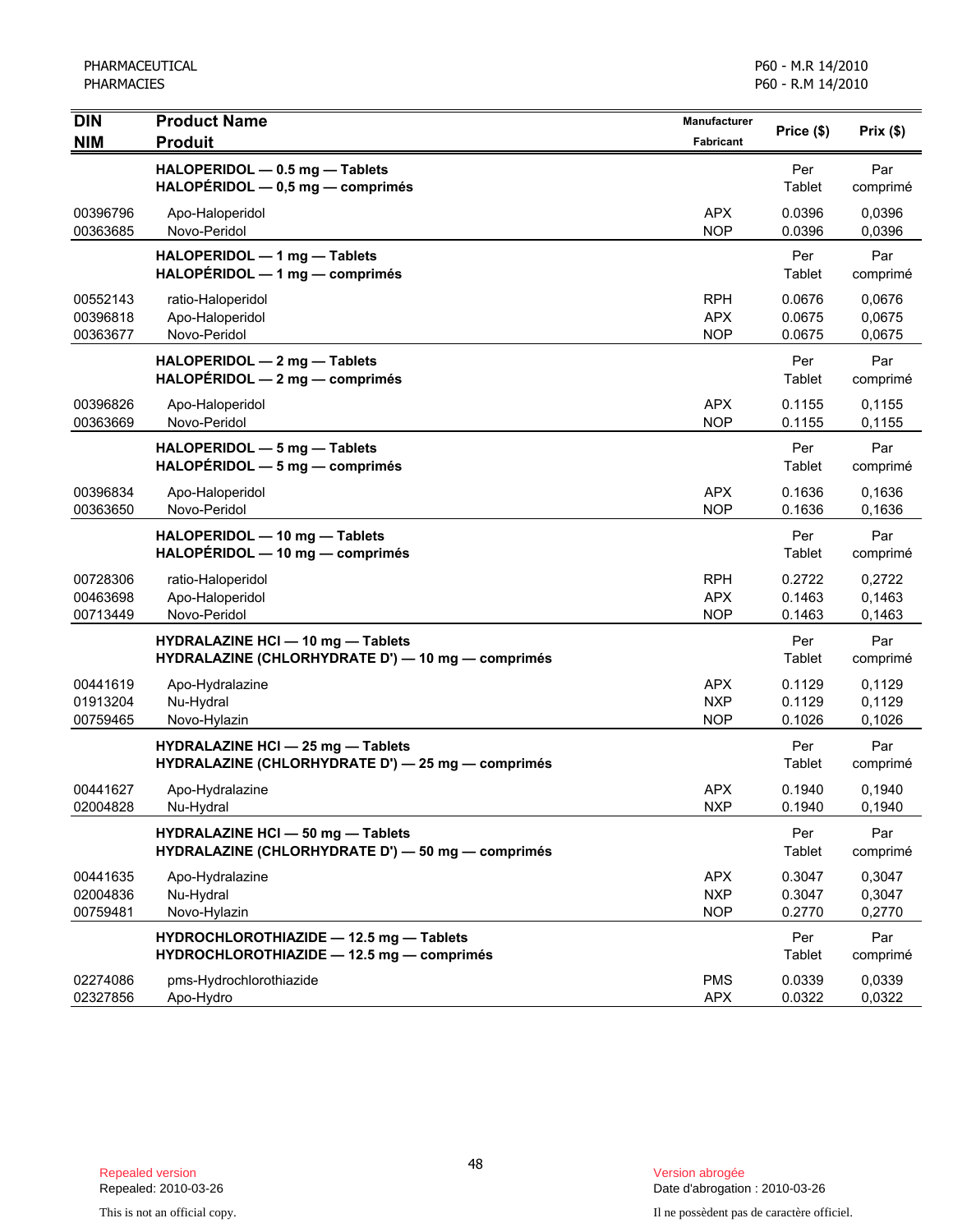| <b>DIN</b><br><b>NIM</b>         | <b>Product Name</b><br><b>Produit</b>                                                                 | Manufacturer<br>Fabricant              | Price (\$)                 | Prix(\$)                   |
|----------------------------------|-------------------------------------------------------------------------------------------------------|----------------------------------------|----------------------------|----------------------------|
|                                  | HYDROCHLOROTHIAZIDE - 25 mg - Tablets<br>HYDROCHLOROTHIAZIDE - 25 mg - comprimés                      |                                        | Per<br>Tablet              | Par<br>comprimé            |
| 00326844<br>02247386<br>00021474 | Apo-Hydro<br>pms-Hydrochlorothiazide<br>Novohydrazide                                                 | <b>APX</b><br><b>PMS</b><br><b>NOP</b> | 0.0523<br>0.0523<br>0.0474 | 0.0523<br>0,0523<br>0,0474 |
|                                  | HYDROCHLOROTHIAZIDE - 50 mg - Tablets<br>HYDROCHLOROTHIAZIDE - 50 mg - comprimés                      |                                        | Per<br>Tablet              | Par<br>comprimé            |
| 02247387<br>00312800<br>00021482 | pms-Hydrochlorothiazide<br>Apo-Hydro<br>Novohydrazide                                                 | <b>PMS</b><br><b>APX</b><br><b>NOP</b> | 0.0726<br>0.0715<br>0.0649 | 0,0726<br>0,0715<br>0,0649 |
|                                  | HYDROCORTISONE - 100 mg/60 mL - Enema<br>HYDROCORTISONE - 100 mg/60 ml - lavement                     |                                        | Per<br>Package             | Par<br>paquet              |
| 02112736<br>00230316             | Cortenema<br>Hycort                                                                                   | <b>AXC</b><br><b>ICN</b>               | 6.7760<br>5.6572           | 6,7760<br>5,6572           |
|                                  | HYDROMORPHONE HCI - 2 mg/mL - Injection<br>HYDROMORPHONE (CHLORHYDRATE D') - 2 mg/ml - injection      |                                        | Per mL                     | Par ml                     |
| 00627100<br>02145901             | <b>Dilaudid</b><br>Hydromorphone                                                                      | <b>PFR</b><br>SDZ                      | 1.5510<br>1.3640           | 1,5510<br>1,3640           |
|                                  | HYDROMORPHONE HCI - 10 mg/mL - Injection<br>HYDROMORPHONE (CHLORHYDRATE D') - 10 mg/ml - injection    |                                        | Per mL                     | Par ml                     |
| 00622133<br>02145928             | Dilaudid HP<br>Hydromorphone HP 10                                                                    | <b>PFR</b><br>SDZ                      | 3.7400<br>3.3253           | 3,7400<br>3,3253           |
|                                  | HYDROMORPHONE HCI - 20 mg/mL - Injection<br>HYDROMORPHONE (CHLORHYDRATE D') - 20 mg/ml - injection    |                                        | Per mL                     | Par ml                     |
| 02146118<br>02145936             | Dilaudid HP Plus<br>Hydromorphone HP 20                                                               | <b>PFR</b><br>SDZ                      | 5.7640<br>5.3020           | 5,7640<br>5,3020           |
|                                  | HYDROMORPHONE HCI - 50 mg/mL - Injection<br>HYDROMORPHONE (CHLORHYDRATE D') - 50 mg/ml - injection    |                                        | Per mL                     | Par ml                     |
| 02145863<br>02146126             | Dilaudid XP Plus<br>Hydromorphone HP 50                                                               | <b>PFR</b><br>SDZ                      | 15.2955<br>14.4650         | 15,2955<br>14,4650         |
|                                  | HYDROMORPHONE HCI - 1 mg/mL - Oral Liquid<br>HYDROMORPHONE (CHLORHYDRATE D') - 1 mg/ml - liquide oral |                                        | Per mL                     | Par ml                     |
| 00786535<br>01916386             | <b>Dilaudid</b><br>pms-Hydromorphone                                                                  | <b>PFR</b><br><b>PMS</b>               | 0.0871<br>0.0665           | 0,0871<br>0,0665           |
|                                  | HYDROMORPHONE HCI - 1 mg - Tablets<br>HYDROMORPHONE (CHLORHYDRATE D') - 1 mg - comprimés              |                                        | Per<br>Tablet              | Par<br>comprimé            |
| 00885444<br>00705438             | pms-Hydromorphone<br>Dilaudid                                                                         | <b>PMS</b><br><b>PFR</b>               | 0.1243<br>0.1055           | 0,1243<br>0,1055           |
|                                  | <b>HYDROMORPHONE HCI - 2 mg - Tablets</b><br>HYDROMORPHONE (CHLORHYDRATE D') - 2 mg - comprimés       |                                        | Per<br>Tablet              | Par<br>comprimé            |
| 00125083<br>00885436             | Dilaudid<br>pms-Hydromorphone                                                                         | <b>PFR</b><br><b>PMS</b>               | 0.1559<br>0.1559           | 0.1559<br>0,1559           |

Date d'abrogation : 2010-03-26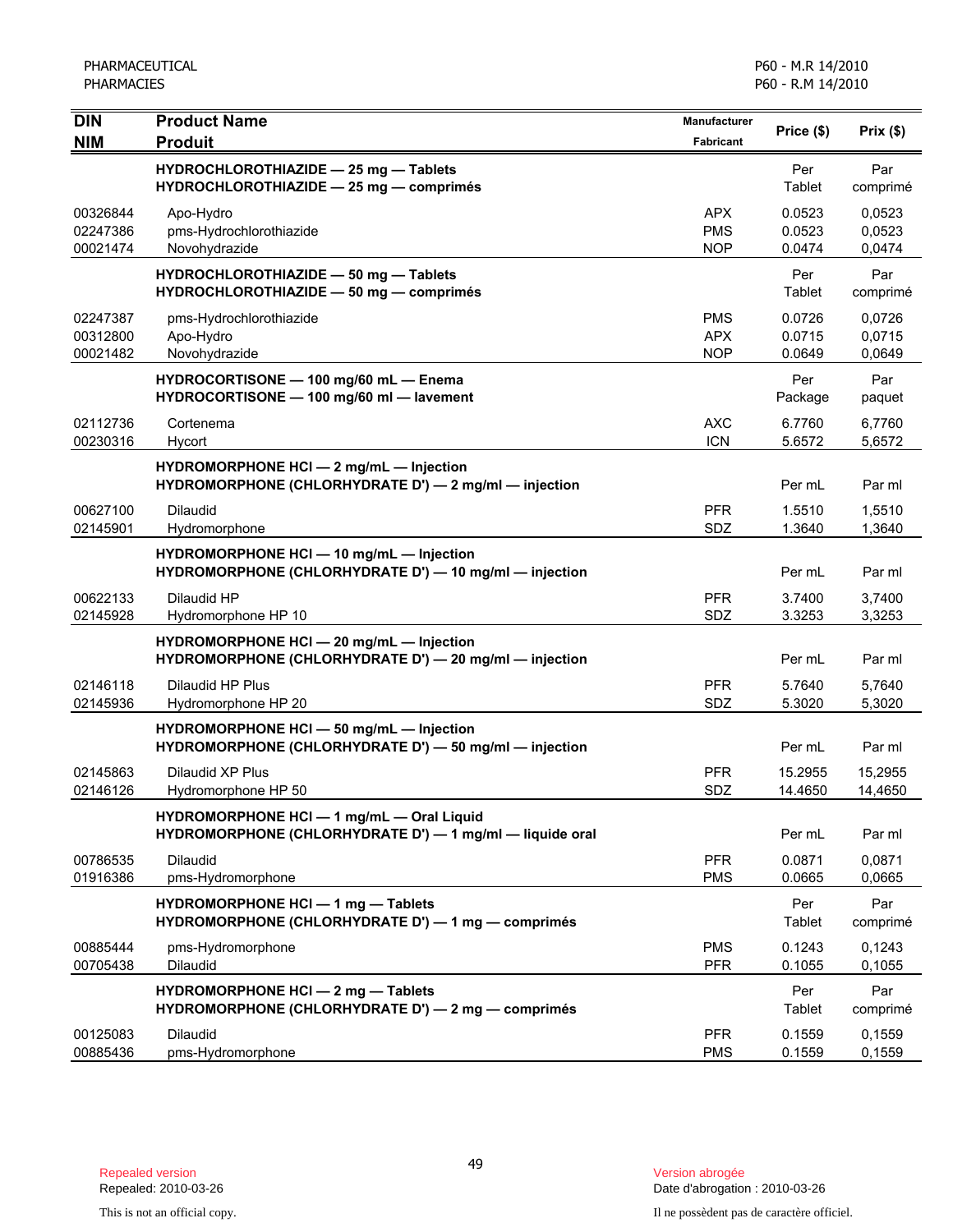| <b>DIN</b>                       | <b>Product Name</b>                                                                                   | Manufacturer                           | Price (\$)                 | Prix(\$)                   |
|----------------------------------|-------------------------------------------------------------------------------------------------------|----------------------------------------|----------------------------|----------------------------|
| <b>NIM</b>                       | <b>Produit</b>                                                                                        | Fabricant                              |                            |                            |
|                                  | HYDROMORPHONE HCI - 4 mg - Tablets<br>HYDROMORPHONE (CHLORHYDRATE D') - 4 mg - comprimés              |                                        | Per<br>Tablet              | Par<br>comprimé            |
| 00885401<br>00125121             | pms-Hydromorphone<br><b>Dilaudid</b>                                                                  | <b>PMS</b><br><b>PFR</b>               | 0.2612<br>0.2464           | 0,2612<br>0,2464           |
|                                  | HYDROMORPHONE HCI - 8 mg - Tablets<br>HYDROMORPHONE (CHLORHYDRATE D') - 8 mg - comprimés              |                                        | Per<br>Tablet              | Par<br>comprimé            |
| 00885428<br>00786543             | pms-Hydromorphone<br>Dilaudid                                                                         | <b>PMS</b><br><b>PFR</b>               | 0.4572<br>0.3881           | 0,4572<br>0,3881           |
|                                  | HYDROXYCHLOROQUINE SULFATE - 200 mg - Tablets<br>HYDROXYCHLOROQUINE (SULFATE D') - 200 mg - comprimés |                                        | Per<br>Tablet              | Par<br>comprimé            |
| 02017709<br>02252600<br>02246691 | Plaquenil<br>Gen-Hydroxychloroquine<br>Apo-Hydroxyquine                                               | SAW<br><b>GPM</b><br><b>APX</b>        | 0.6355<br>0.4035<br>0.3631 | 0.6355<br>0,4035<br>0,3631 |
|                                  | HYDROXYUREA - 500 mg - Capsules<br>$HYDROXYUREE - 500 mg - capsules$                                  |                                        | Per<br>Capsule             | Par<br>capsule             |
| 00465283<br>02247937<br>02242920 | Hydrea<br>Apo-Hydroxyurea<br>Gen-Hydroxyurea                                                          | SQU<br><b>APX</b><br><b>GPM</b>        | 1.1224<br>1.1223<br>1.1223 | 1,1224<br>1,1223<br>1,1223 |
|                                  | <b>HYDROXYZINE HCI - 10 mg - Capsules</b><br>HYDROXYZINE (CHLORHYDRATE D') - 10 mg - capsules         |                                        | Per<br>Capsule             | Par<br>capsule             |
| 00646059<br>00738824             | Apo-Hydroxyzine<br>Novo-Hydroxyzin                                                                    | <b>APX</b><br><b>NOP</b>               | 0.1228<br>0.1116           | 0,1228<br>0,1116           |
|                                  | <b>HYDROXYZINE HCI - 25 mg - Capsules</b><br>HYDROXYZINE (CHLORHYDRATE D') - 25 mg - capsules         |                                        | Per<br>Capsule             | Par<br>capsule             |
| 00646024<br>00738832             | Apo-Hydroxyzine<br>Novo-Hydroxyzin                                                                    | <b>APX</b><br><b>NOP</b>               | 0.1568<br>0.1425           | 0.1568<br>0,1425           |
|                                  | HYDROXYZINE HCI - 50 mg - Capsules<br>HYDROXYZINE (CHLORHYDRATE D') - 50 mg - capsules                |                                        | Per<br>Capsule             | Par<br>capsule             |
| 00646016<br>00738840             | Apo-Hydroxyzine<br>Novo-Hydroxyzin                                                                    | <b>APX</b><br><b>NOP</b>               | 0.2275<br>0.2068           | 0,2275<br>0,2068           |
|                                  | HYDROXYZINE HCI - 10 mg/5 mL - Oral Syrup<br>HYDROXYZINE (CHLORHYDRATE D') - 10 mg/5 ml - sirop oral  |                                        | Per mL                     | Par ml                     |
| 00024694<br>00741817             | Atarax<br>pms-Hydroxyzine                                                                             | PFI<br><b>PMS</b>                      | 0.0565<br>0.0458           | 0.0565<br>0,0458           |
|                                  | IBUPROFEN - 600 mg - Tablets<br>IBUPROFÈNE - 600 mg - comprimés                                       |                                        | Per<br>Tablet              | Par<br>comprimé            |
| 02020726<br>00629359<br>00585114 | Nu-Ibuprofen<br>Novo-Profen<br>Apo-Ibuprofen                                                          | <b>NXP</b><br><b>NOP</b><br><b>APX</b> | 0.0580<br>0.0532<br>0.0512 | 0,0580<br>0.0532<br>0,0512 |
|                                  | IMIPRAMINE HCI - 25 mg - Tablets<br>IMIPRAMINE (CHLORHYDRATE D') - 25 mg - comprimés                  |                                        | Per<br>Tablet              | Par<br>comprimé            |
| 00010472<br>00312797             | Tofranil<br>Apo-Imipramine                                                                            | <b>NVT</b><br><b>APX</b>               | 0.2862<br>0.2353           | 0,2862<br>0,2353           |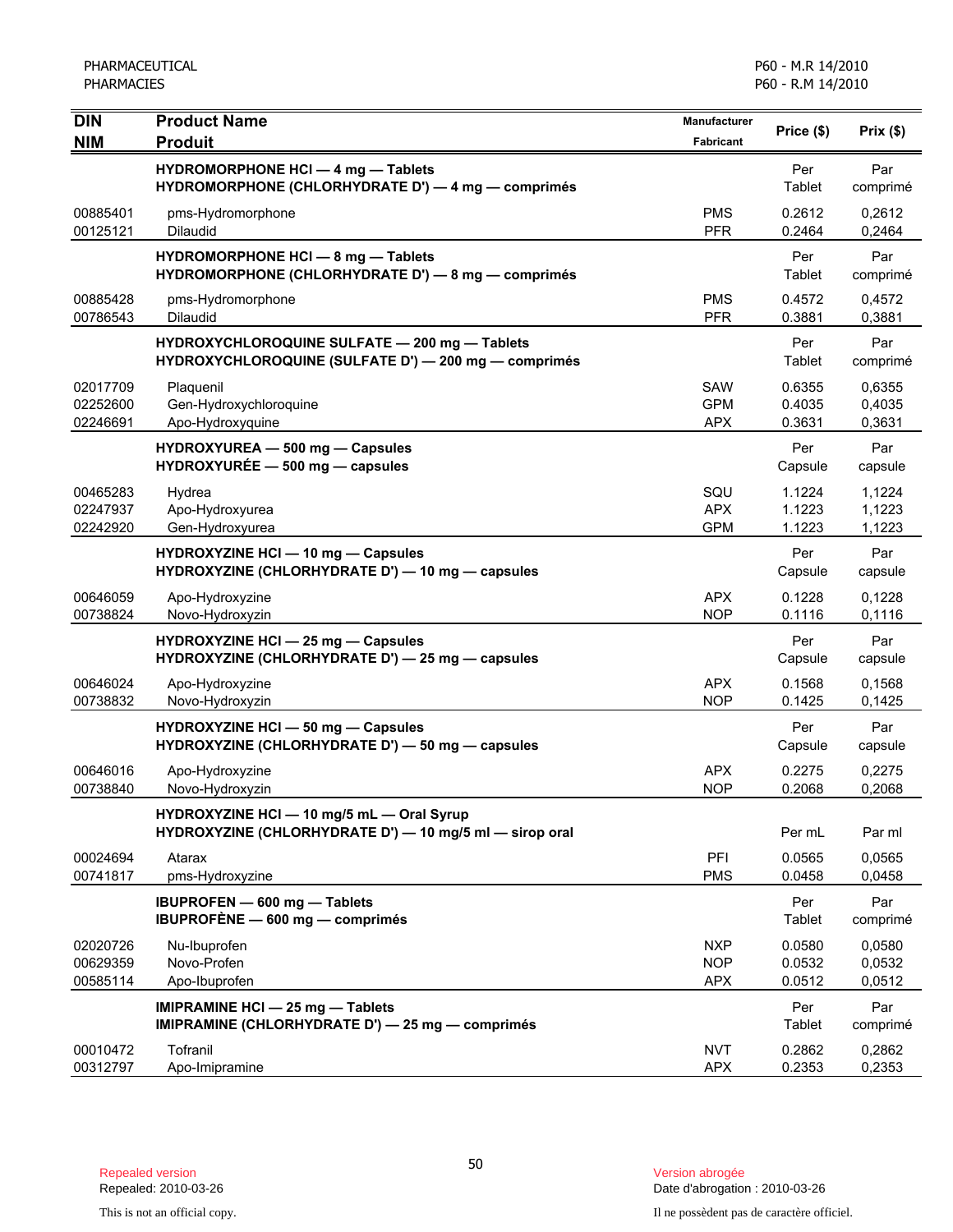| <b>DIN</b>                                                                                   | <b>Product Name</b>                                                                                                                    | <b>Manufacturer</b>                                                                                          | Price (\$)                                                                   | Prix $($ \$)                                                                 |
|----------------------------------------------------------------------------------------------|----------------------------------------------------------------------------------------------------------------------------------------|--------------------------------------------------------------------------------------------------------------|------------------------------------------------------------------------------|------------------------------------------------------------------------------|
| <b>NIM</b>                                                                                   | <b>Produit</b>                                                                                                                         | Fabricant                                                                                                    |                                                                              |                                                                              |
|                                                                                              | IMIPRAMINE HCI - 50 mg - Tablets<br>IMIPRAMINE (CHLORHYDRATE D') - 50 mg - comprimés                                                   |                                                                                                              | Per<br>Tablet                                                                | Par<br>comprimé                                                              |
| 00010480<br>00326852                                                                         | Tofranil<br>Apo-Imipramine                                                                                                             | <b>NVT</b><br><b>APX</b>                                                                                     | 0.5584<br>0.3807                                                             | 0,5584<br>0,3807                                                             |
|                                                                                              | INDAPAMIDE - 1.25 mg - Tablets<br>INDAPAMIDE $- 1,25$ mg $-$ comprimés                                                                 |                                                                                                              | Per<br>Tablet                                                                | Par<br>comprimé                                                              |
| 02179709<br>02245246<br>02239913<br>02240067<br>02239619<br>02227339                         | Lozide<br>Apo-Indapamide<br>Dom-Indapamide<br>Gen-Inapamide<br>pms-Indapamide<br>ratio-Indapamide                                      | <b>SEV</b><br><b>APX</b><br><b>DOM</b><br><b>GPM</b><br><b>PMS</b><br><b>RPH</b>                             | 0.3277<br>0.2065<br>0.2065<br>0.2065<br>0.2065<br>0.2065                     | 0,3277<br>0,2065<br>0,2065<br>0,2065<br>0,2065<br>0,2065                     |
|                                                                                              | $INDAPAMIDE - 2.5 mg - Tables$<br>$INDAPAMIDE - 2,5 mg - comprimés$                                                                    |                                                                                                              | Per<br>Tablet                                                                | Par<br>comprimé                                                              |
| 00564966<br>02223678<br>02153483<br>02223597<br>02239917<br>02231184<br>02239620<br>02049341 | Lozide<br>Apo-Indapamide<br>Gen-Indapamide<br>Nu-Indapamide<br>Dom-Indapamide<br>Novo-Indapamide<br>pms-Indapamide<br>ratio-Indapamide | <b>SER</b><br><b>APX</b><br><b>GPM</b><br><b>NXP</b><br><b>DOM</b><br><b>NOP</b><br><b>PMS</b><br><b>RPH</b> | 0.5200<br>0.3276<br>0.3276<br>0.3276<br>0.3275<br>0.3275<br>0.3275<br>0.3275 | 0,5200<br>0,3276<br>0,3276<br>0,3276<br>0,3275<br>0,3275<br>0,3275<br>0,3275 |
|                                                                                              | INDOMETHACIN - 25 mg - Capsules<br>INDOMÉTHACINE $-$ 25 mg $-$ capsules                                                                |                                                                                                              | Per<br>Capsule                                                               | Par<br>capsule                                                               |
| 00016039<br>02143364<br>02204541<br>00611158<br>00337420<br>00865850                         | Indocid<br>ratio-Indomethacin<br>Rhodacine<br>Apo-Indomethacin<br>Novo-Methacin<br>Nu-Indo                                             | <b>MFX</b><br><b>RPH</b><br><b>ROP</b><br><b>APX</b><br><b>NOP</b><br><b>NXP</b>                             | 0.3255<br>0.1183<br>0.0959<br>0.0958<br>0.0958<br>0.0958                     | 0,3255<br>0,1183<br>0,0959<br>0,0958<br>0,0958<br>0,0958                     |
|                                                                                              | INDOMETHACIN - 50 mg - Capsules<br>INDOMÉTHACINE $-$ 50 mg $-$ capsules                                                                |                                                                                                              | Per<br>Capsule                                                               | Par<br>capsule                                                               |
| 00016047<br>02143372<br>02204568<br>00611166<br>00337439<br>00865869                         | Indocid<br>ratio-Indomethacin<br>Rhodacine<br>Apo-Indomethacin<br>Novo-Methacin<br>Nu-Indo                                             | <b>MFX</b><br><b>RPH</b><br><b>ROP</b><br><b>APX</b><br><b>NOP</b><br><b>NXP</b>                             | 0.5287<br>0.2052<br>0.1663<br>0.1662<br>0.1662<br>0.1662                     | 0,5287<br>0,2052<br>0,1663<br>0,1662<br>0,1662<br>0,1662                     |
|                                                                                              | <b>INDOMETHACIN - 100 mg - Suppositories</b><br>INDOMÉTHACINE - 100 mg - suppositoires                                                 |                                                                                                              | Per                                                                          | Par<br>Suppository suppositoire                                              |
| 01934139<br>02231800                                                                         | ratio-Indomethacin<br>Sandoz Indomethacin                                                                                              | <b>RPH</b><br>SDZ                                                                                            | 0.9812<br>0.9812                                                             | 0,9812<br>0,9812                                                             |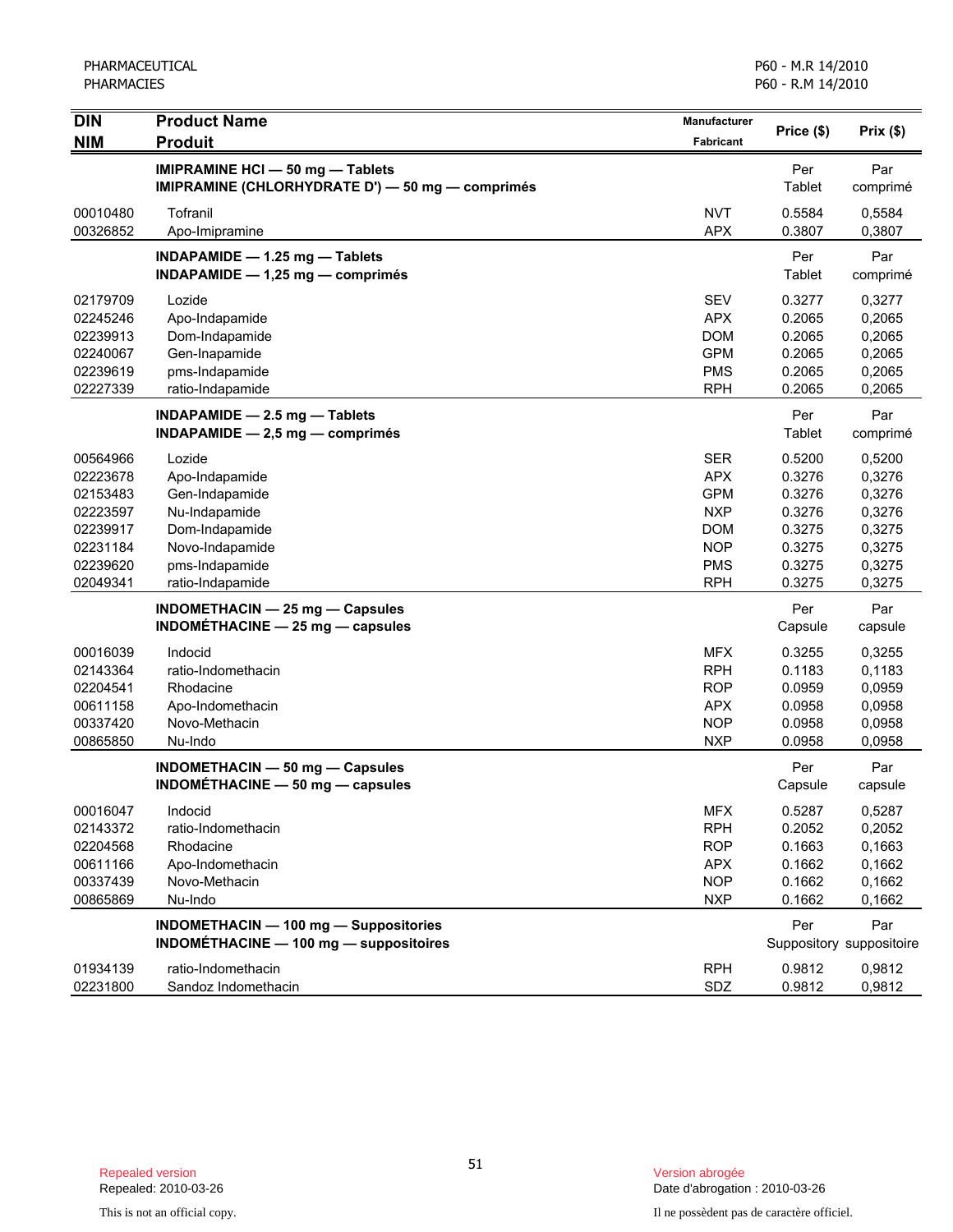| <b>DIN</b> | <b>Product Name</b>                                                     | <b>Manufacturer</b> |            |          |
|------------|-------------------------------------------------------------------------|---------------------|------------|----------|
| <b>NIM</b> | <b>Produit</b>                                                          | <b>Fabricant</b>    | Price (\$) | Prix(\$) |
|            | <b>IPRATROPIUM BROMIDE - 250 mcg/mL - Inhalation Solution</b>           |                     |            |          |
|            | <b>IPRATROPIUM (BROMURE D') — 250 mcg/ml — solution pour inhalation</b> |                     | Per mL     | Par ml   |
| 02210479   | Novo-Ipramide                                                           | <b>NOP</b>          | 0.7235     | 0,7235   |
| 02231136   | pms-Ipratropium                                                         | <b>PMS</b>          | 0.7233     | 0,7233   |
| 02126222   | Apo-Ipravent                                                            | <b>APX</b>          | 0.6083     | 0,6083   |
| 02239131   | Gen-Ipratropium                                                         | <b>GPM</b>          | 0.6083     | 0,6083   |
| 02097141   | ratio-Ipratropium                                                       | <b>RPH</b>          | 0.6083     | 0,6083   |
|            | IPRATROPIUM BROMIDE - 125 mcg/mL - Unit Dose Vial                       |                     |            |          |
|            | IPRATROPIUM (BROMURE D') - 125 mcg/ml - ampoule monodose                |                     | Per mL     | Par ml   |
| 02231135   | pms-Ipratropium                                                         | <b>PMS</b>          | 0.4158     | 0,4158   |
| 02097176   | ratio-Ipratropium UDV                                                   | <b>RPH</b>          | 0.4158     | 0,4158   |
|            | <b>IPRATROPIUM BROMIDE - 250 mcg/mL - Unit Dose Vial</b>                |                     |            |          |
|            | IPRATROPIUM (BROMURE D') - 250 mcg/ml - ampoule monodose                |                     | Per mL     | Par ml   |
| 02216221   | Gen-Ipratropium                                                         | <b>GPM</b>          | 0.8316     | 0,8316   |
| 02231244   | pms-Ipratropium (1 mL)/pms-Ipratropium (1 ml)                           | <b>PMS</b>          | 0.8316     | 0,8316   |
| 02231245   | pms-Ipratropium (2 mL)/pms-Ipratropium (2 ml)                           | <b>PMS</b>          | 0.8316     | 0,8316   |
| 02231494   | Apo-Ipravent                                                            | <b>APX</b>          | 0.8305     | 0,8305   |
| 02097168   | ratio-Ipratropium UDV                                                   | <b>RPH</b>          | 0.8305     | 0,8305   |
|            | <b>IPRATROPIUM BROMIDE - 0.03% - Nasal Spray</b>                        |                     |            |          |
|            | IPRATROPIUM (BROMURE D') - 0,03 % - vaporisateur nasal                  |                     | Per mL     | Par ml   |
| 02163705   | Atrovent                                                                | <b>BOE</b>          | 1.0923     | 1,0923   |
| 02239627   | pms-Ipratropium                                                         | <b>PMS</b>          | 0.7124     | 0,7124   |
| 02240072   | ratio-Ipratropium                                                       | <b>RPH</b>          | 0.6477     | 0,6477   |
| 02246083   | Apo-Ipravent                                                            | <b>APX</b>          | 0.6433     | 0,6433   |
|            | <b>IPRATROPIUM BROMIDE - 0.06% - Nasal Spray</b>                        |                     |            |          |
|            | IPRATROPIUM (BROMURE D') - 0,06 % - vaporisateur nasal                  |                     | Per mL     | Par ml   |
| 02163713   | Atrovent                                                                | <b>BOE</b>          | 2.0416     | 2,0416   |
| 02246084   | Apo-Ipravent                                                            | <b>APX</b>          | 1.4900     | 1,4900   |
|            | IPRATROPIUM BROMIDE/SALBUTAMOL - 0.2 mg/1 mg/mL - Unit Dose Vial        |                     |            |          |
|            | IPRATROPIUM BROMIDE/SALBUTAMOL - 0,2 mg/1 mg/ml - ampoule monodose      |                     | Per mL     | Par ml   |
| 02231675   | <b>Combivent UDV</b>                                                    | <b>BOE</b>          | 0.6459     | 0,6459   |
| 02243789   | ratio-Ipra Sal UDV                                                      | <b>RPH</b>          | 0.4069     | 0,4069   |
| 02272695   | Gen-Combo Sterinebs                                                     | <b>GPM</b>          | 0.3700     | 0,3700   |
|            | ISOSORBIDE-5-MONOHYDRATE - 60 mg - Tablets                              |                     | Per        | Par      |
|            | ISOSORBIDE-5-MONOHYDRATE - 60 mg - comprimés                            |                     | Tablet     | comprimé |
| 02126559   | Imdur                                                                   | <b>AZC</b>          | 0.7249     | 0,7249   |
| 02272830   | Apo-ISMN                                                                | <b>APX</b>          | 0.5445     | 0,5445   |
| 02301288   | pms-ISMN                                                                | <b>PMS</b>          | 0.4950     | 0,4950   |
|            | ISOTRENTOIN - 10 mg - Capsules                                          |                     | Per        | Par      |
|            | ISOTRENTOIN - 10 mg - capsules                                          |                     | Capsule    | capsule  |
| 00582344   | Accutane                                                                | <b>HLR</b>          | 1.0245     | 1,0245   |
| 02257955   | Clarus                                                                  | <b>PMP</b>          | 1.0245     | 1,0245   |

Date d'abrogation : 2010-03-26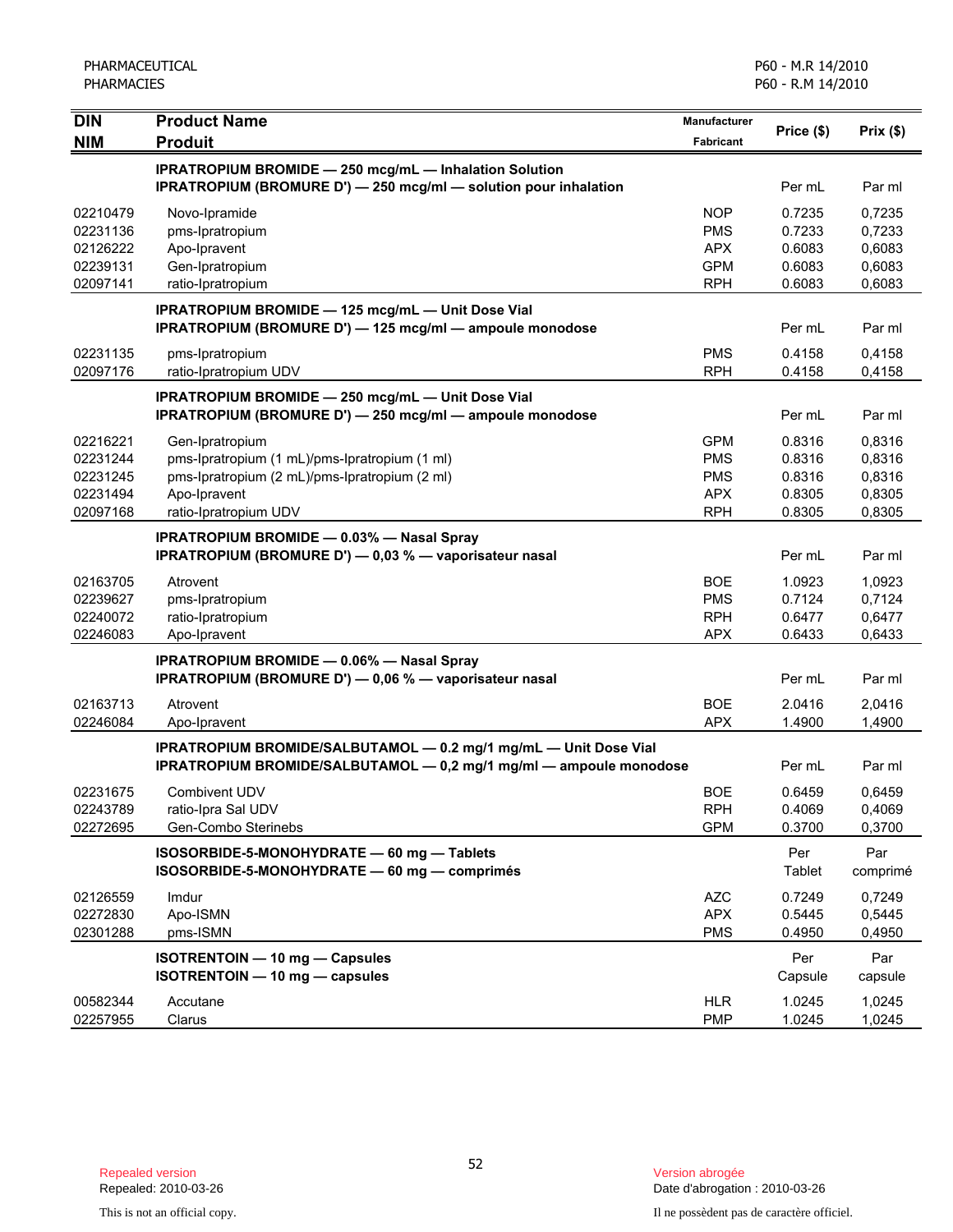| <b>DIN</b>                                   | <b>Product Name</b>                                                                                               | <b>Manufacturer</b>                                  | Price (\$)                           | Prix(\$)                             |
|----------------------------------------------|-------------------------------------------------------------------------------------------------------------------|------------------------------------------------------|--------------------------------------|--------------------------------------|
| <b>NIM</b>                                   | <b>Produit</b>                                                                                                    | <b>Fabricant</b>                                     |                                      |                                      |
|                                              | <b>ISOTRENTOIN - 40 mg - Capsules</b><br>ISOTRENTOIN - 40 mg - capsules                                           |                                                      | Per<br>Capsule                       | Par<br>capsule                       |
| 00582352<br>02257963                         | Accutane<br>Clarus                                                                                                | <b>HLR</b><br><b>PMP</b>                             | 2.0904<br>2.0904                     | 2,0904<br>2,0904                     |
|                                              | KETOCONAZOLE - 2% - Cream<br>KÉTOCONAZOLE - 2 % - crème                                                           |                                                      | Per<br>Gram                          | Par<br>gramme                        |
| 00703974<br>02245662                         | Nizoral<br>Ketoderm                                                                                               | <b>MCL</b><br><b>TPT</b>                             | 0.5232<br>0.3484                     | 0,5232<br>0,3484                     |
|                                              | KETOCONAZOLE - 200 mg - Tablets<br>KÉTOCONAZOLE - 200 mg - comprimés                                              |                                                      | Per<br>Tablet                        | Par<br>comprimé                      |
| 02237235<br>02231061<br>02122197             | Apo-Ketoconazole<br>Novo-Ketoconazole<br>Nu-Ketocon                                                               | <b>APX</b><br><b>NOP</b><br><b>NXP</b>               | 1.3019<br>1.3019<br>1.3019           | 1,3019<br>1,3019<br>1,3019           |
|                                              | KETOPROFEN - 100 mg - Enteric Coated Tablets<br>KÉTOPROFÈNE - 100 mg - comprimés à enrobage entérosoluble         |                                                      | Per<br>Tablet                        | Par<br>comprimé                      |
| 01926365<br>00842664                         | Orudis E-100<br>Apo-Keto-E                                                                                        | <b>AVE</b><br><b>APX</b>                             | 0.7901<br>0.6823                     | 0,7901<br>0,6823                     |
|                                              | KETOROLAC TROMETHAMINE - 30 mg/mL - Injection<br>KÉTOROLAC (TROMÉTHAMINE DE) - 30 mg/ml - injection               |                                                      | Per mL                               | Par ml                               |
| 02162652<br>02239944                         | Toradol<br>Ketorolac Tromethamine/Trométhamine de kétorolac                                                       | <b>HLR</b><br><b>SIL</b>                             | 4.7014<br>3.9930                     | 4,7014<br>3,9930                     |
|                                              | KETOROLAC TROMETHAMINE - 0.5% - Ophthalmic Solution<br>KÉTOROLAC (TROMÉTHAMINE DE) - 0,5 % - solution ophtalmique |                                                      | Per mL                               | Par ml                               |
| 01968300<br>02245821<br>02247461             | Acular<br>Apo-Ketorolac<br>ratio-Ketorolac                                                                        | <b>ALL</b><br><b>APX</b><br><b>RPH</b>               | 3.6960<br>2.4650<br>2.2180           | 3,6960<br>2,4650<br>2,2180           |
|                                              | KETOROLAC TROMETHAMINE - 10 mg - Tablets<br>KÉTOROLAC (TROMÉTHAMINE DE) — 10 mg — comprimés                       |                                                      | Per<br>Tablet                        | Par<br>comprimé                      |
| 02162660<br>02229080<br>02230201<br>02237910 | Toradol<br>Apo-Ketorolac<br>Novo-Ketorolac<br>Nu-Ketorolac                                                        | <b>HLR</b><br><b>APX</b><br><b>NOP</b><br><b>NXP</b> | 0.7318<br>0.5005<br>0.5005<br>0.5005 | 0,7318<br>0,5005<br>0,5005<br>0,5005 |
|                                              | KETOTIFEN FUMARATE - 1 mg/5 mL - Oral Liquid<br>KÉTOTIFÈNE (FUMARATE DE) — 1 mg/5 ml — liquide oral               |                                                      | Per mL                               | Par ml                               |
| 02176084<br>02231679                         | Novo-Ketotifen<br>pms-Ketotifen                                                                                   | <b>NOP</b><br><b>PMS</b>                             | 0.1463<br>0.1463                     | 0,1463<br>0,1463                     |
|                                              | LACTULOSE - 667 mg/mL - Oral Liquid<br>LACTULOSE - 667 mg/ml - liquide oral                                       |                                                      | Per mL                               | Par ml                               |
| 02242814<br>00703486<br>00854409             | Apo-Lactulose<br>pms-Lactulose<br>ratio-Lactulose                                                                 | <b>APX</b><br><b>PMS</b><br><b>RPH</b>               | 0.0160<br>0.0160<br>0.0160           | 0,0160<br>0,0160<br>0,0160           |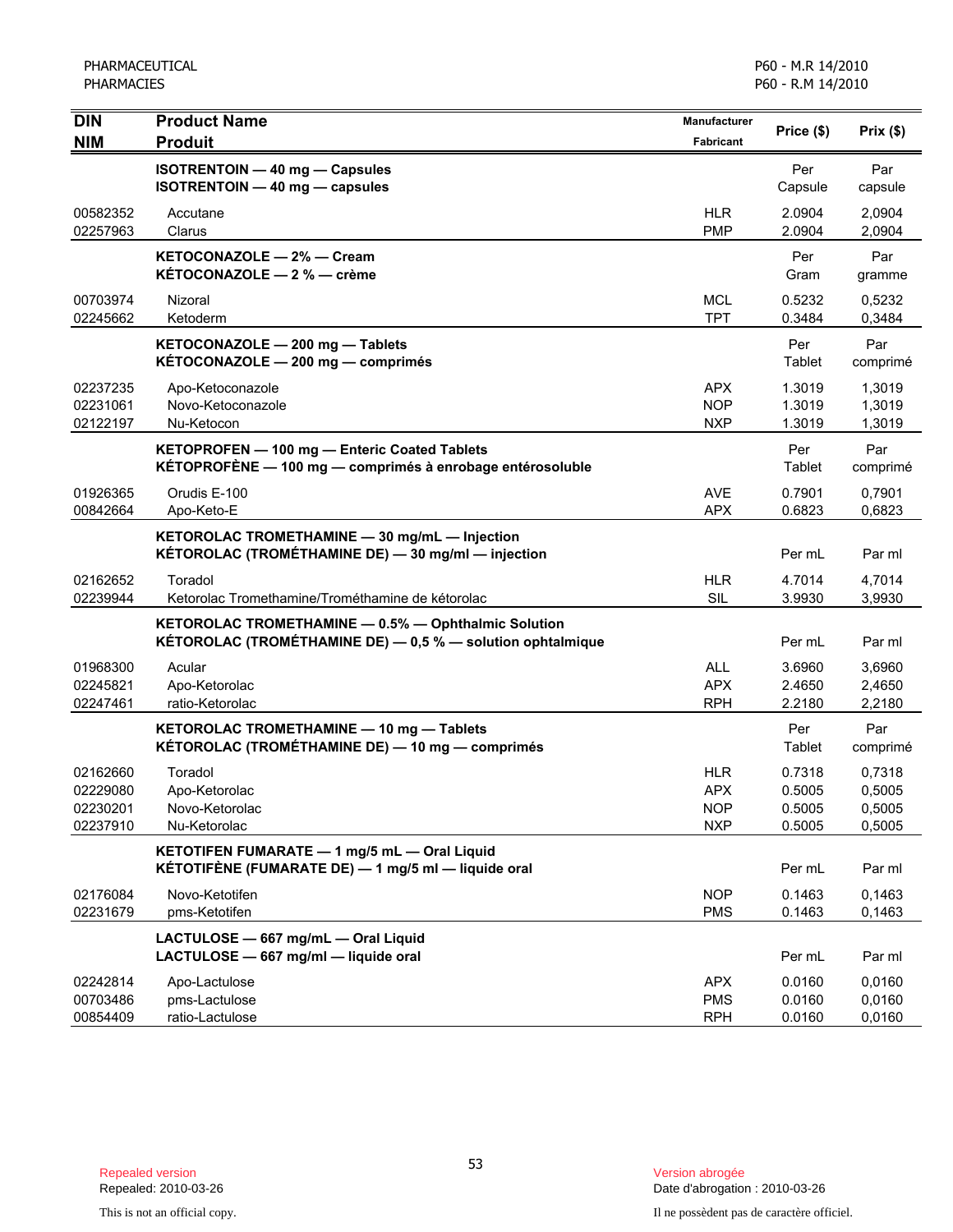| <b>DIN</b>                                                           | <b>Product Name</b>                                                                                        | Manufacturer                                                                     |                                                           |                                                           |
|----------------------------------------------------------------------|------------------------------------------------------------------------------------------------------------|----------------------------------------------------------------------------------|-----------------------------------------------------------|-----------------------------------------------------------|
| <b>NIM</b>                                                           | <b>Produit</b>                                                                                             | Fabricant                                                                        | Price (\$)                                                | Prix(\$)                                                  |
|                                                                      | LAMOTRIGINE - 25 mg - Tablets<br>LAMOTRIGINE - 25 mg - comprimés                                           |                                                                                  | Per<br>Tablet                                             | Par<br>comprimé                                           |
| 02142082<br>02245208<br>02265494<br>02248232<br>02246897<br>02243352 | Lamictal<br>Apo-Lamotrigine<br>Gen-Lamotrigine<br>Novo-Lamotrigine<br>pms-Lamotrigine<br>ratio-Lamotrigine | <b>GSK</b><br><b>APX</b><br><b>GPM</b><br><b>NOP</b><br><b>PMS</b><br><b>RPH</b> | 0.4117<br>0.2297<br>0.2297<br>0.2297<br>0.2297<br>0.2297  | 0,4117<br>0,2297<br>0,2297<br>0,2297<br>0,2297<br>0,2297  |
|                                                                      | LAMOTRIGINE - 100 mg - Tablets<br>LAMOTRIGINE - 100 mg - comprimés                                         |                                                                                  | Per<br>Tablet                                             | Par<br>comprimé                                           |
| 02142104<br>02245209<br>02265508<br>02248233<br>02246898<br>02243353 | Lamictal<br>Apo-Lamotrigine<br>Gen-Lamotrigine<br>Novo-Lamotrigine<br>pms-Lamotrigine<br>ratio-Lamotrigine | <b>GSK</b><br><b>APX</b><br><b>GPM</b><br><b>NOP</b><br><b>PMS</b><br><b>RPH</b> | 1.6434<br>0.9189<br>0.9189<br>0.9189<br>0.9189<br>0.9189  | 1,6434<br>0,9189<br>0,9189<br>0,9189<br>0,9189<br>0,9189  |
|                                                                      | LAMOTRIGINE - 150 mg - Tablets<br>LAMOTRIGINE - 150 mg - comprimés                                         |                                                                                  | Per<br>Tablet                                             | Par<br>comprimé                                           |
| 02142112<br>02248234<br>02245210<br>02265516<br>02246899<br>02246963 | Lamictal<br>Novo-Lamotrigine<br>Apo-Lamotrigine<br>Gen-Lamotrigine<br>pms-Lamotrigine<br>ratio-Lamotrigine | <b>GSK</b><br><b>NOP</b><br><b>APX</b><br><b>GPM</b><br><b>PMS</b><br><b>RPH</b> | 2.4224<br>1.3784<br>1.3783<br>1.3783<br>1.3783<br>1.3783  | 2,4224<br>1,3784<br>1,3783<br>1,3783<br>1,3783<br>1,3783  |
|                                                                      | LANSOPRAZOLE-15 mg - Capsules<br>LANSOPRAZOLE - 15 mg - capsules                                           |                                                                                  | Per<br>Capsule                                            | Par<br>capsule                                            |
| 02165503<br>02280515                                                 | Prevacid<br>Novo-Lansoprazole DR                                                                           | ABB<br><b>NOP</b>                                                                | 2.3100<br>1.5000                                          | 2,3100<br>1,5000                                          |
|                                                                      | LANSOPRAZOLE-30 mg - Capsules<br>LANSOPRAZOLE - 30 mg - capsules                                           |                                                                                  | Per<br>Capsule                                            | Par<br>capsule                                            |
| 02165511<br>02280523                                                 | Prevacid<br>Novo-Lansoprazole DR                                                                           | <b>ABB</b><br><b>NOP</b>                                                         | 2.3100<br>1.5000                                          | 2,3100<br>1,5000                                          |
|                                                                      | LEFLUNOMIDE - 10 mg - Tablets<br>LEFLUNOMIDE - 10 mg - comprimés                                           |                                                                                  | Per<br>Tablet                                             | Par<br>comprimé                                           |
| 02241888<br>02288265<br>02256495<br>02283964<br>02319225<br>02261251 | Arava<br>pms-Leflunomide<br>Apo-Leflunomide<br>Sandoz Leflunomide<br>Gen-Leflunomide<br>Novo-Leflunomide   | <b>AVT</b><br><b>PMS</b><br><b>APX</b><br>SDZ<br><b>GPM</b><br><b>NOP</b>        | 11.6303<br>6.6459<br>6.6458<br>6.6458<br>6.0417<br>6.0417 | 11,6303<br>6,6459<br>6,6458<br>6,6458<br>6,0417<br>6,0417 |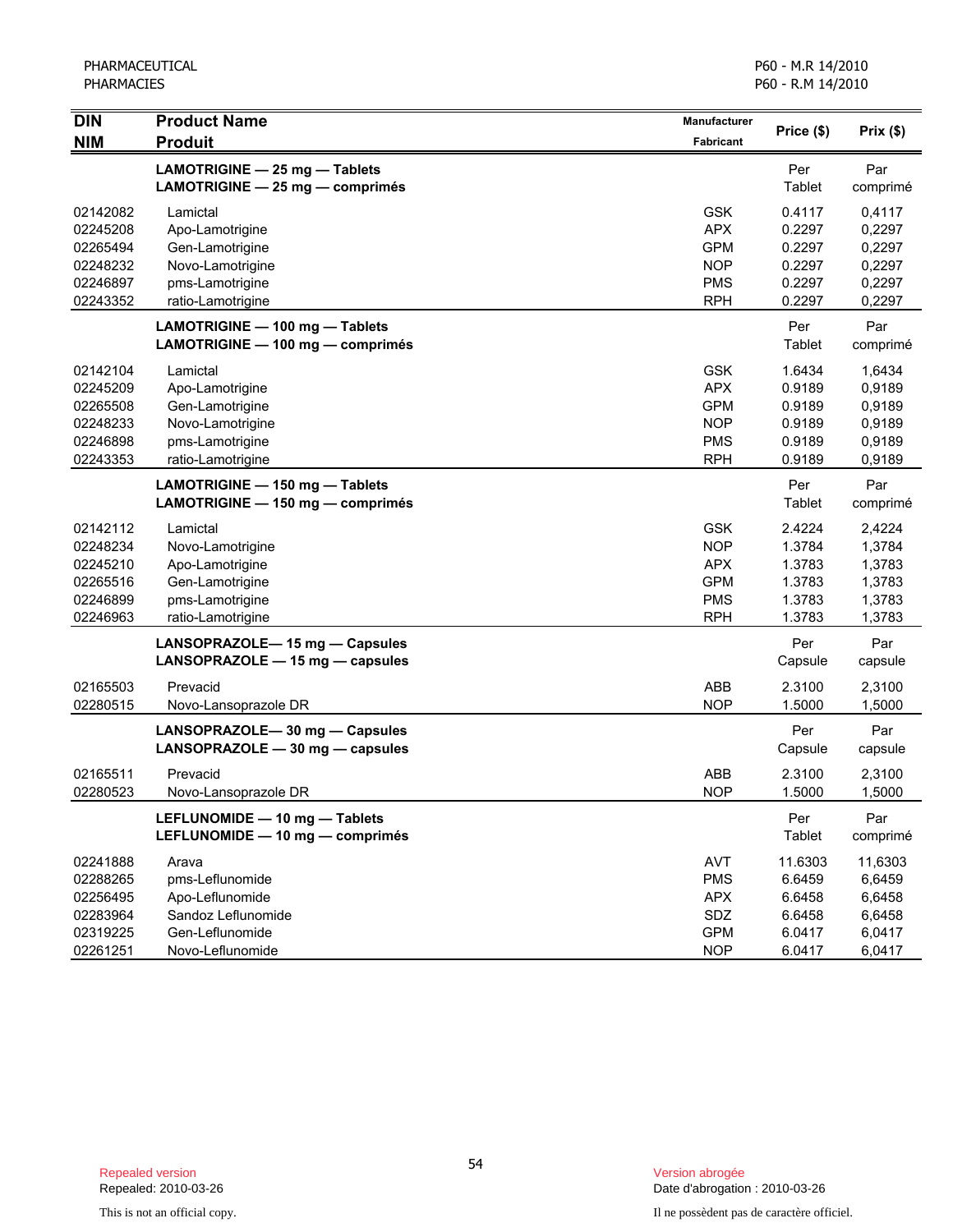| <b>DIN</b>           | <b>Product Name</b>                                                                                            | <b>Manufacturer</b>      | Price (\$)       | Prix(\$)         |
|----------------------|----------------------------------------------------------------------------------------------------------------|--------------------------|------------------|------------------|
| <b>NIM</b>           | <b>Produit</b>                                                                                                 | Fabricant                |                  |                  |
|                      | LEFLUNOMIDE - 20 mg - Tablets<br>LEFLUNOMIDE - 20 mg - comprimés                                               |                          | Per<br>Tablet    | Par<br>comprimé  |
| 02241889             | Arava                                                                                                          | <b>AVT</b>               | 11.6303          | 11,6303          |
| 02288273             | pms-Leflunomide                                                                                                | <b>PMS</b>               | 6.6459           | 6,6459           |
| 02256509             | Apo-Leflunomide                                                                                                | <b>APX</b>               | 6.6458           | 6,6458           |
| 02283972             | Sandoz Leflunomide                                                                                             | SDZ                      | 6.6458           | 6,6458           |
| 02319233<br>02261278 | Gen-Leflunomide<br>Novo-Leflunomide                                                                            | <b>GPM</b><br><b>NOP</b> | 6.0417<br>6.0417 | 6.0417<br>6,0417 |
|                      |                                                                                                                |                          |                  |                  |
|                      | LEVETIRACETAM - 250 mg - Tablets<br>LEVETIRACETAM - 250 mg - comprimés                                         |                          | Per<br>Tablet    | Par<br>comprimé  |
| 02247027             | Keppra                                                                                                         | <b>UCB</b>               | 1.7600           | 1,7600           |
| 02285924             | Apo-Levetiracetam                                                                                              | <b>APX</b>               | 1.2293           | 1,2293           |
| 02274183             | Co Levetiracetam                                                                                               | COB                      | 1.2293           | 1,2293           |
| 02296101             | pms-Levetiracetam                                                                                              | <b>PMS</b>               | 1.1175           | 1,1175           |
|                      | LEVETIRACETAM - 500 mg - Tablets<br>LEVETIRACETAM - 500 mg - comprimés                                         |                          | Per<br>Tablet    | Par<br>comprimé  |
| 02247028             | Keppra                                                                                                         | <b>UCB</b>               | 2.1450           | 2,1450           |
| 02285932             | Apo-Levetiracetam                                                                                              | <b>APX</b>               | 1.5015           | 1,5015           |
| 02274191             | Co Levetiracetam                                                                                               | COB                      | 1.5015           | 1,5015           |
| 02296128             | pms-Levetiracetam                                                                                              | <b>PMS</b>               | 1.3650           | 1,3650           |
|                      | LEVETIRACETAM - 750 mg - Tablets<br>LEVETIRACETAM - 750 mg - comprimés                                         |                          | Per<br>Tablet    | Par<br>comprimé  |
| 02247029             | Keppra                                                                                                         | <b>UCB</b>               | 2.9700           | 2,9700           |
| 02285940             | Apo-Levetiracetam                                                                                              | <b>APX</b>               | 2.1368           | 2,1368           |
| 02274205             | Co Levetiracetam                                                                                               | COB                      | 2.1368           | 2,1368           |
| 02296136             | pms-Levetiracetam                                                                                              | <b>PMS</b>               | 1.9425           | 1,9425           |
|                      | LEVOBUNOLOL HCI - 0.25% - Ophthalmic Solution<br>LÉVOBUNOLOL (CHLORHYDRATE DE) - 0,25 % - solution ophtalmique |                          | Per mL           | Par ml           |
| 00751286             | Betagan                                                                                                        | <b>ALL</b>               | 2.4728           | 2,4728           |
| 02031159             | ratio-Levobunolol                                                                                              | <b>RPH</b>               | 1.2936           | 1,2936           |
| 02241715             | Sandoz Levobunolol                                                                                             | SDZ                      | 1.2936           | 1,2936           |
|                      | LEVOBUNOLOL HCI - 0.5% - Ophthalmic Solution<br>LÉVOBUNOLOL (CHLORHYDRATE DE) - 0,5 % - solution ophtalmique   |                          | Per mL           | Par ml           |
| 00637661             | Betagan                                                                                                        | <b>ALL</b>               | 3.6190           | 3,6190           |
| 02237991             | pms-Levobunolol                                                                                                | <b>PMS</b>               | 1.7886           | 1,7886           |
| 02031167             | ratio-Levobunolol                                                                                              | <b>RPH</b>               | 1.7116           | 1,7116           |
| 02241716             | Sandoz Levobunolol                                                                                             | <b>SDZ</b>               | 1.7116           | 1,7116           |
|                      | LEVODOPA/CARBIDOPA - 100 mg/10 mg - Tablets<br>LÉVODOPA/CARBIDOPA - 100 mg/10 mg - comprimés                   |                          | Per<br>Tablet    | Par<br>comprimé  |
| 00355658             | Sinemet                                                                                                        | <b>MFX</b>               | 0.4783           | 0,4783           |
| 02182831             | Nu-Levocarb                                                                                                    | <b>NXP</b>               | 0.3300           | 0,3300           |
| 02244494             | Novo-Levocarbidopa                                                                                             | <b>NOP</b>               | 0.2783           | 0,2783           |
| 02195933             | Apo-Levocarb                                                                                                   | <b>APX</b>               | 0.2602           | 0,2602           |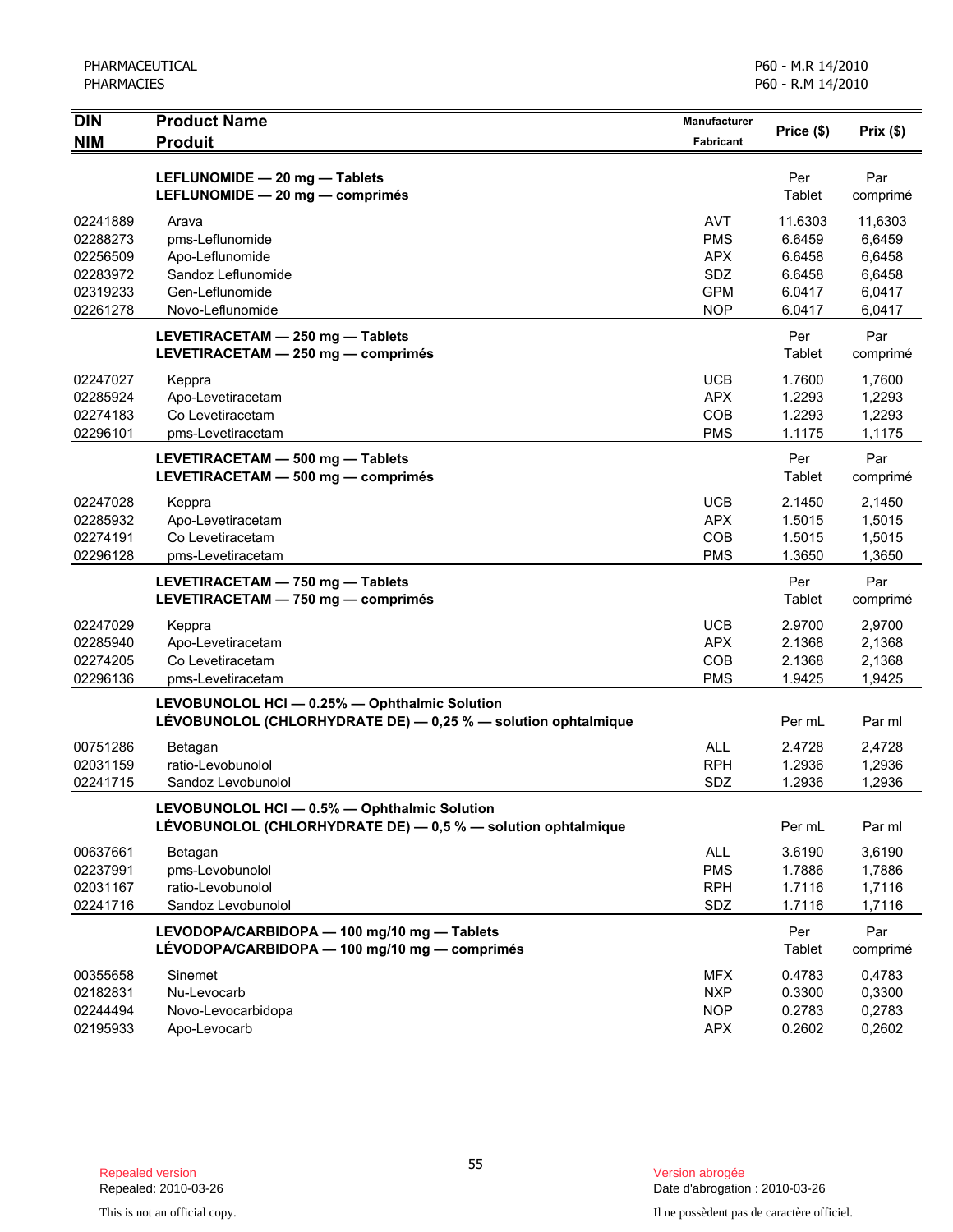| <b>DIN</b> | <b>Product Name</b>                                                                          | Manufacturer | Price (\$)    | Prix(\$)        |
|------------|----------------------------------------------------------------------------------------------|--------------|---------------|-----------------|
| <b>NIM</b> | <b>Produit</b>                                                                               | Fabricant    |               |                 |
|            | LEVODOPA/CARBIDOPA - 100 mg/25 mg - Tablets<br>LÉVODOPA/CARBIDOPA - 100 mg/25 mg - comprimés |              | Per<br>Tablet | Par<br>comprimé |
| 00513997   | Sinemet                                                                                      | <b>MFX</b>   | 0.7142        | 0,7142          |
| 02182823   | Nu-Levocarb                                                                                  | <b>NXP</b>   | 0.4928        | 0,4928          |
| 02244495   | Novo-Levocarbidopa                                                                           | <b>NOP</b>   | 0.4164        | 0,4164          |
| 02195941   | Apo-Levocarb                                                                                 | <b>APX</b>   | 0.3885        | 0,3885          |
|            | LEVODOPA/CARBIDOPA - 250 mg/25 mg - Tablets<br>LÉVODOPA/CARBIDOPA - 250 mg/25 mg - comprimés |              | Per<br>Tablet | Par<br>comprimé |
| 00328219   | Sinemet                                                                                      | <b>MFX</b>   | 0.8002        | 0,8002          |
| 02182858   | Nu-Levocarb                                                                                  | <b>NXP</b>   | 0.5500        | 0,5500          |
| 02126184   | ratio-Levodopa/Carbidopa                                                                     | <b>RPH</b>   | 0.5500        | 0,5500          |
| 02244496   | Novo-Levocarbidopa                                                                           | <b>NOP</b>   | 0.4648        | 0,4648          |
| 02195968   | Apo-Levocarb                                                                                 | <b>APX</b>   | 0.4337        | 0,4337          |
|            | LEVOFLOXACIN - 250 mg - Tablets<br>LEVOFLOXACIN - 250 mg - comprimés                         |              | Per<br>Tablet | Par<br>comprimé |
| 02236841   | Levaquin                                                                                     | <b>JAN</b>   | 5.2968        | 5,2968          |
| 02298635   | Sandoz Levofloxacin                                                                          | SDZ          | 3.3132        | 3,3132          |
| 02284707   | Apo-Levofloxacin                                                                             | <b>APX</b>   | 3.1080        | 3,1080          |
| 02315424   | Co Levofloxacin                                                                              | COB          | 3.1080        | 3,1080          |
| 02313979   | Gen-Levofloxacin                                                                             | <b>GPM</b>   | 3.1080        | 3,1080          |
| 02248262   | Novo-Levofloxacin                                                                            | <b>NOP</b>   | 3.1080        | 3,1080          |
| 02284677   | pms-Levofloxacin                                                                             | <b>PMS</b>   | 3.1080        | 3,1080          |
|            | LEVOFLOXACIN - 500 mg - Tablets                                                              |              | Per           | Par             |
|            | LEVOFLOXACIN - 500 mg - comprimés                                                            |              | Tablet        | comprimé        |
| 02236842   | Levaquin                                                                                     | <b>JAN</b>   | 6.0357        | 6,0357          |
| 02298643   | Sandoz Levofloxacin                                                                          | SDZ          | 3.7387        | 3,3132          |
| 02284715   | Apo-Levofloxacin                                                                             | <b>APX</b>   | 3.5070        | 3,5070          |
| 02315432   | Co Levofloxacin                                                                              | COB          | 3.5070        | 3,5070          |
| 02313987   | Gen-Levofloxacin                                                                             | <b>GPM</b>   | 3.5070        | 3,5070          |
| 02248263   | Novo-Levofloxacin                                                                            | <b>NOP</b>   | 3.5070        | 3,5070          |
| 02284685   | pms-Levofloxacin                                                                             | <b>PMS</b>   | 3.5070        | 3,5070          |
|            | $LISINOPRIL - 5 mg - Tables$<br>LISINOPRIL - 5 mg - comprimés                                |              | Per<br>Tablet | Par<br>comprimé |
| 00839388   | Prinivil                                                                                     | <b>MFX</b>   | 0.6285        | 0,6285          |
| 02217481   | Apo-Lisinopril                                                                               | <b>APX</b>   | 0.5927        | 0,5927          |
| 02049333   | Zestril                                                                                      | <b>AZC</b>   | 0.5927        | 0,5927          |
| 02271443   | Co Lisinopril                                                                                | COB          | 0.5388        | 0,5388          |
| 02274833   | Gen-Lisinopril                                                                               | <b>GPM</b>   | 0.5388        | 0,5388          |
| 02285061   | Novo-Lisinopril (Type P)                                                                     | <b>NOP</b>   | 0.5388        | 0,5388          |
| 02285118   | Novo-Lisinopril (Type Z)                                                                     | <b>NOP</b>   | 0.5388        | 0,5388          |
| 02292203   | pms-Lisinopril                                                                               | <b>PMS</b>   | 0.5388        | 0,5388          |
| 02294230   | Ran-Lisinopril                                                                               | <b>RAN</b>   | 0.5388        | 0,5388          |
| 02256797   | ratio-Lisinopril P                                                                           | <b>RPH</b>   | 0.5388        | 0,5388          |
| 02299879   | ratio-Lisinopril Z                                                                           | <b>RPH</b>   | 0.5388        | 0,5388          |
| 02289199   | Sandoz Lisinopril                                                                            | SDZ          | 0.5388        | 0,5388          |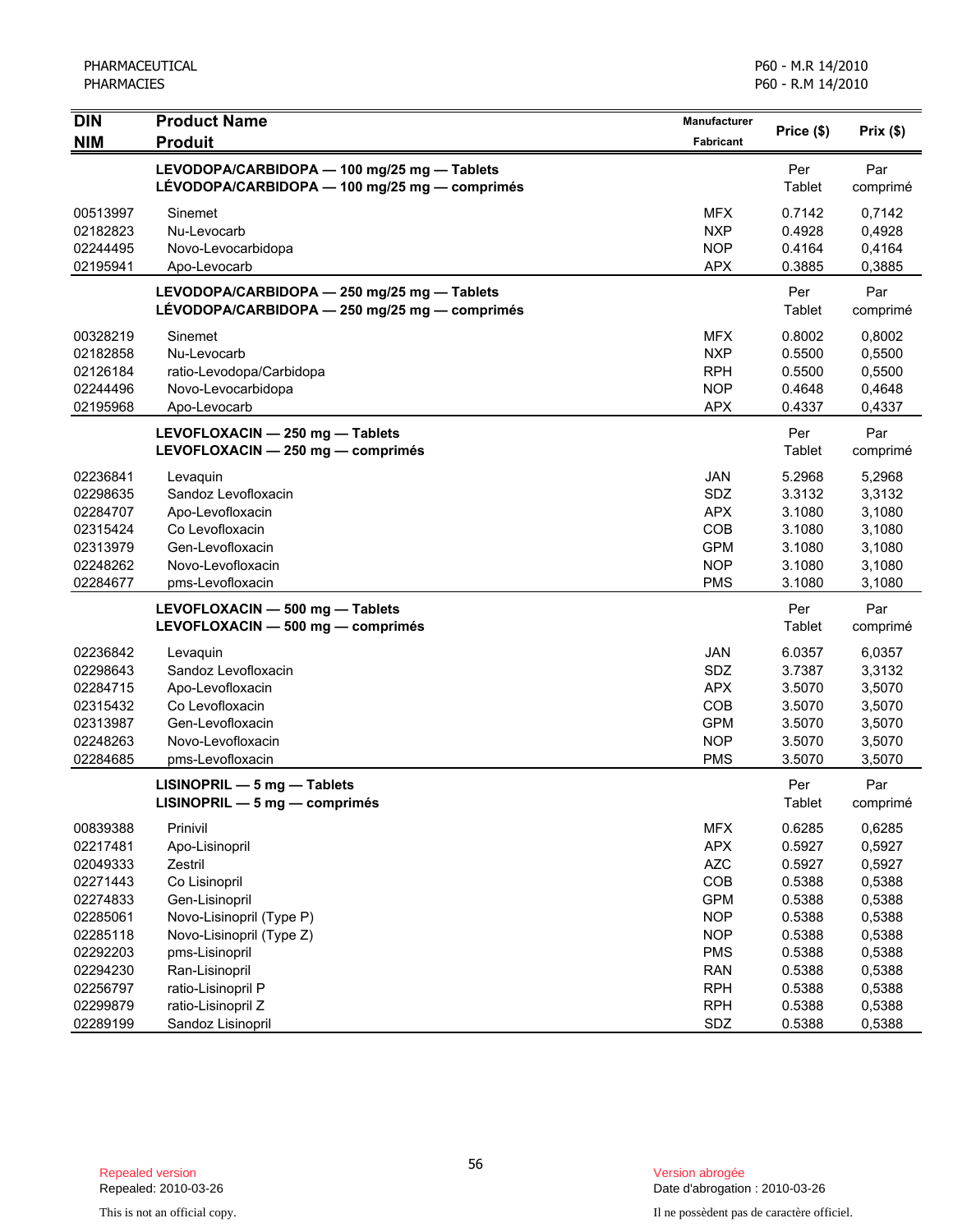| <b>DIN</b> | <b>Product Name</b>                                                                                                    | <b>Manufacturer</b> |                      |                 |
|------------|------------------------------------------------------------------------------------------------------------------------|---------------------|----------------------|-----------------|
| <b>NIM</b> | <b>Produit</b>                                                                                                         | <b>Fabricant</b>    | Price (\$)           | Prix(\$)        |
|            | LISINOPRIL - 10 mg - Tablets<br>LISINOPRIL - 10 mg - comprimés                                                         |                     | Per<br>Tablet        | Par<br>comprimé |
| 00839396   | Prinivil                                                                                                               | <b>MFX</b>          | 0.7551               | 0,7551          |
| 02049376   | Zestril                                                                                                                | <b>AZC</b>          | 0.7124               | 0,7124          |
| 02217503   | Apo-Lisinopril                                                                                                         | <b>APX</b>          | 0.7121               | 0,7121          |
| 02271451   | Co Lisinopril                                                                                                          | COB                 | 0.6474               | 0,6474          |
| 02274841   | Gen-Lisinopril                                                                                                         | <b>GPM</b>          | 0.6474               | 0,6474          |
| 02285088   | Novo-Lisinopril (Type P)                                                                                               | <b>NOP</b>          | 0.6474               | 0,6474          |
| 02285126   | Novo-Lisinopril (Type Z)                                                                                               | <b>NOP</b>          | 0.6474               | 0,6474          |
| 02292211   | pms-Lisinopril                                                                                                         | <b>PMS</b>          | 0.6474               | 0.6474          |
| 02294249   | Ran-Lisinopril                                                                                                         | <b>RAN</b>          | 0.6474               | 0,6474          |
| 02256800   | ratio-Lisinopril P                                                                                                     | <b>RPH</b>          | 0.6474               | 0.6474          |
| 02299887   | ratio-Lisinopril Z                                                                                                     | <b>RPH</b>          | 0.6474               | 0.6474          |
| 02289202   | Sandoz Lisinopril                                                                                                      | SDZ                 | 0.6474               | 0.6474          |
|            | LISINOPRIL - 20 mg - Tablets<br>LISINOPRIL - 20 mg - comprimés                                                         |                     | Per<br>Tablet        | Par<br>comprimé |
| 00839418   | Prinivil                                                                                                               | <b>MFX</b>          | 0.9079               | 0,9079          |
| 02049384   | Zestril                                                                                                                | <b>AZC</b>          | 0.8560               | 0,8560          |
| 02217511   | Apo-Lisinopril                                                                                                         | <b>APX</b>          | 0.8557               | 0,8557          |
| 02271478   | Co Lisinopril                                                                                                          | COB                 | 0.7779               | 0,7779          |
| 02274868   | Gen-Lisinopril                                                                                                         | <b>GPM</b>          | 0.7779               | 0,7779          |
| 02285096   | Novo-Lisinopril (Type P)                                                                                               | <b>NOP</b>          | 0.7779               | 0,7779          |
| 02285134   | Novo-Lisinopril (Type Z)                                                                                               | <b>NOP</b>          | 0.7779               | 0,7779          |
| 02292238   | pms-Lisinopril                                                                                                         | <b>PMS</b>          | 0.7779               | 0,7779          |
| 02294257   | Ran-Lisinopril                                                                                                         | <b>RAN</b>          | 0.7779               | 0,7779          |
| 02256819   | ratio-Lisinopril P                                                                                                     | <b>RPH</b>          | 0.7779               | 0,7779          |
| 02299895   | ratio-Lisinopril Z                                                                                                     | <b>RPH</b>          | 0.7779               | 0,7779          |
| 02289229   | Sandoz Lisinopril                                                                                                      | SDZ                 | 0.7779               | 0,7779          |
|            | LISINOPRIL/HYDROCHLOROTHIAZIDE - 10 mg/12.5 mg - Tablets<br>LISINOPRIL/HYDROCHLOROTHIAZIDE - 10 mg/12,5 mg - comprimés |                     | Per<br>Tablet        | Par<br>comprimé |
| 02103729   | Zestoretic                                                                                                             | <b>AZC</b>          | 0.9171               | 0,9171          |
| 02108194   | Prinzide                                                                                                               | <b>MFX</b>          | 0.7782               | 0,7782          |
| 02261979   | Apo-Lisinopril/HCTZ                                                                                                    | <b>APX</b>          | 0.5835               | 0,5835          |
| 02297736   | Gen-Lisinopril HCTZ                                                                                                    | <b>GPM</b>          | 0.5835               | 0,5835          |
| 02301768   | Novo-Lisinopril/HCTZN(Type Z)                                                                                          | <b>NOP</b>          | 0.5835               | 0,5835          |
| 02302136   | Novo-Lisinopril/HCTZN(Type P)                                                                                          | <b>NOP</b>          | 0.5835               | 0,5835          |
| 02302365   | Sandoz Lisinopril HCT                                                                                                  | <b>SDZ</b>          | 0.5835               | 0.5835          |
|            | LISINOPRIL/HYDROCHLOROTHIAZIDE - 20 mg/12.5 mg - Tablets<br>LISINOPRIL/HYDROCHLOROTHIAZIDE - 20 mg/12,5 mg - comprimés |                     | Per<br><b>Tablet</b> | Par<br>comprimé |
| 02045737   | Zestoretic                                                                                                             | <b>AZC</b>          | 1.1019               | 1,1019          |
| 00884413   | Prinzide                                                                                                               | <b>MFX</b>          | 0.9350               | 0,9350          |
| 02261987   | Apo-Lisinopril/HCTZ                                                                                                    | <b>APX</b>          | 0.7011               | 0,7011          |
| 02297744   | Gen-Lisinopril HCTZ                                                                                                    | <b>GPM</b>          | 0.7011               | 0,7011          |
| 02301776   | Novo-Lisinopril/HCTZN(Type Z)                                                                                          | <b>NOP</b>          | 0.7011               | 0,7011          |
| 02302144   | Novo-Lisinopril/HCTZN(Type P)                                                                                          | <b>NOP</b>          | 0.7011               | 0,7011          |
| 02302373   | Sandoz Lisinopril HCT                                                                                                  | SDZ                 | 0.7011               | 0,7011          |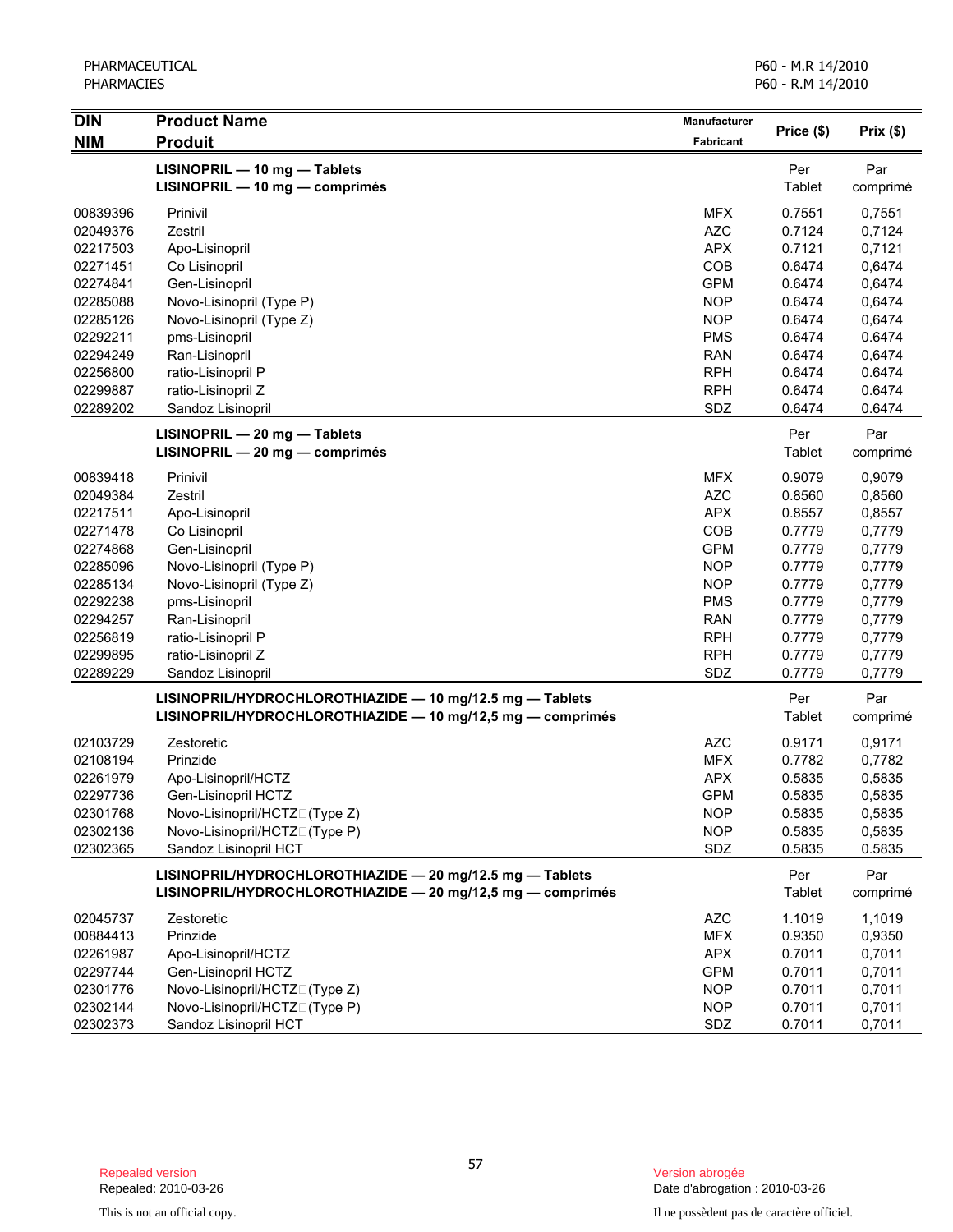| <b>DIN</b>                                                                       | <b>Product Name</b>                                                                                                 | <b>Manufacturer</b>                                                                     |                                                                    |                                                                    |
|----------------------------------------------------------------------------------|---------------------------------------------------------------------------------------------------------------------|-----------------------------------------------------------------------------------------|--------------------------------------------------------------------|--------------------------------------------------------------------|
| <b>NIM</b>                                                                       | <b>Produit</b>                                                                                                      | Fabricant                                                                               | Price (\$)                                                         | Prix(\$)                                                           |
|                                                                                  | LISINOPRIL/HYDROCHLOROTHIAZIDE - 20 mg/25 mg - Tablets<br>LISINOPRIL/HYDROCHLOROTHIAZIDE - 20 mg/25 mg - comprimés  |                                                                                         | Per<br>Tablet                                                      | Par<br>comprimé                                                    |
| 02045729<br>00884421<br>02261995<br>02297752<br>02301784                         | Zestoretic<br>Prinzide<br>Apo-Lisinopril/HCTZ<br>Gen-Lisinopril HCTZ<br>Novo-Lisinopril/HCTZN(Type Z)               | AZC<br><b>MFX</b><br><b>APX</b><br><b>GPM</b><br><b>NOP</b>                             | 1.1019<br>0.8252<br>0.7011<br>0.7011<br>0.7011                     | 1,1019<br>0,8252<br>0,7011<br>0,7011<br>0,7011                     |
| 02302152<br>02302381                                                             | Novo-Lisinopril/HCTZN(Type P)<br>Sandoz Lisnopril HCT                                                               | <b>NOP</b><br>SDZ                                                                       | 0.7011<br>0.7011                                                   | 0,7011<br>0,7011                                                   |
|                                                                                  | LITHIUM CARBONATE - 150 mg - Capsules<br>LITHIUM (CARBONATE DE) - 150 mg - capsules                                 |                                                                                         | Per<br>Capsule                                                     | Par<br>capsule                                                     |
| 00461733<br>02216132<br>02242837                                                 | Carbolith<br>pms-Lithium Carbonate<br>Apo-Lithium Carbonate                                                         | VAL<br><b>PMS</b><br><b>APX</b>                                                         | 0.1256<br>0.0697<br>0.0585                                         | 0,1256<br>0,0697<br>0,0585                                         |
|                                                                                  | LITHIUM CARBONATE - 150 mg - Capsules<br>LITHIUM (CARBONATE DE) - 150 mg - capsules                                 |                                                                                         | Per<br>Capsule                                                     | Par<br>capsule                                                     |
| 02013231<br>02242837                                                             | Lithane<br>Apo-Lithium Carbonate                                                                                    | PFI<br><b>APX</b>                                                                       | 0.1041<br>0.0585                                                   | 0,1041<br>0.0585                                                   |
|                                                                                  | LITHIUM CARBONATE - 300 mg - Capsules<br>LITHIUM (CARBONATE DE) - 300 mg - capsules                                 |                                                                                         | Per<br>Capsule                                                     | Par<br>capsule                                                     |
| 00236683<br>02216140<br>02242838                                                 | Carbolith<br>pms-Lithium Carbonate<br>Apo-Lithium Carbonate                                                         | <b>VAL</b><br><b>PMS</b><br><b>APX</b>                                                  | 0.0975<br>0.0731<br>0.0614                                         | 0.0975<br>0,0731<br>0,0614                                         |
|                                                                                  | LITHIUM CARBONATE - 300 mg - Capsules<br>LITHIUM (CARBONATE DE) - 300 mg - capsules                                 |                                                                                         | Per<br>Capsule                                                     | Par<br>capsule                                                     |
| 00406775<br>02242838                                                             | Lithane<br>Apo-Lithium Carbonate                                                                                    | PFI<br><b>APX</b>                                                                       | 0.1118<br>0.0614                                                   | 0,1118<br>0,0614                                                   |
|                                                                                  | LITHIUM CARBONATE - 600 mg - Capsules<br>LITHIUM (CARBONATE DE) - 600 mg - capsules                                 |                                                                                         | Per<br>Capsule                                                     | Par<br>capsule                                                     |
| 02011239<br>02216159                                                             | Carbolith<br>pms-Lithium Carbonate                                                                                  | <b>VAL</b><br><b>PMS</b>                                                                | 0.1700<br>0.1496                                                   | 0,1700<br>0,1496                                                   |
|                                                                                  | LOPERAMIDE - 2 mg - Tablets<br>LOPÉRAMIDE $-2$ mg $-$ comprimés                                                     |                                                                                         | Per<br>Tablet                                                      | Par<br>comprimé                                                    |
| 02183862<br>02229552<br>02228351<br>02212005<br>02132591<br>02257564<br>02256452 | Imodium<br>Diarr-eze<br>pms-Loperamide<br>Apo-Loperamide<br>Novo-Loperamide<br>Sandoz Loperamide<br>Jamp-Loperamide | <b>MCL</b><br><b>PMS</b><br><b>PMS</b><br><b>APX</b><br><b>NOP</b><br>SDZ<br><b>JPC</b> | 0.5184<br>0.3593<br>0.2717<br>0.2713<br>0.2713<br>0.2713<br>0.2600 | 0,5184<br>0,3593<br>0,2717<br>0,2713<br>0,2713<br>0,2713<br>0,2600 |
|                                                                                  | LORATADINE - 10 mg - Tablets<br>LORATADINE - 10 mg - comprimés                                                      |                                                                                         | Per<br>Tablet                                                      | Par<br>comprimé                                                    |
| 00782696<br>02243880                                                             | Claritin<br>Apo-Loratadine                                                                                          | <b>SCH</b><br><b>APX</b>                                                                | 0.9192<br>0.6895                                                   | 0,9192<br>0,6895                                                   |

Date d'abrogation : 2010-03-26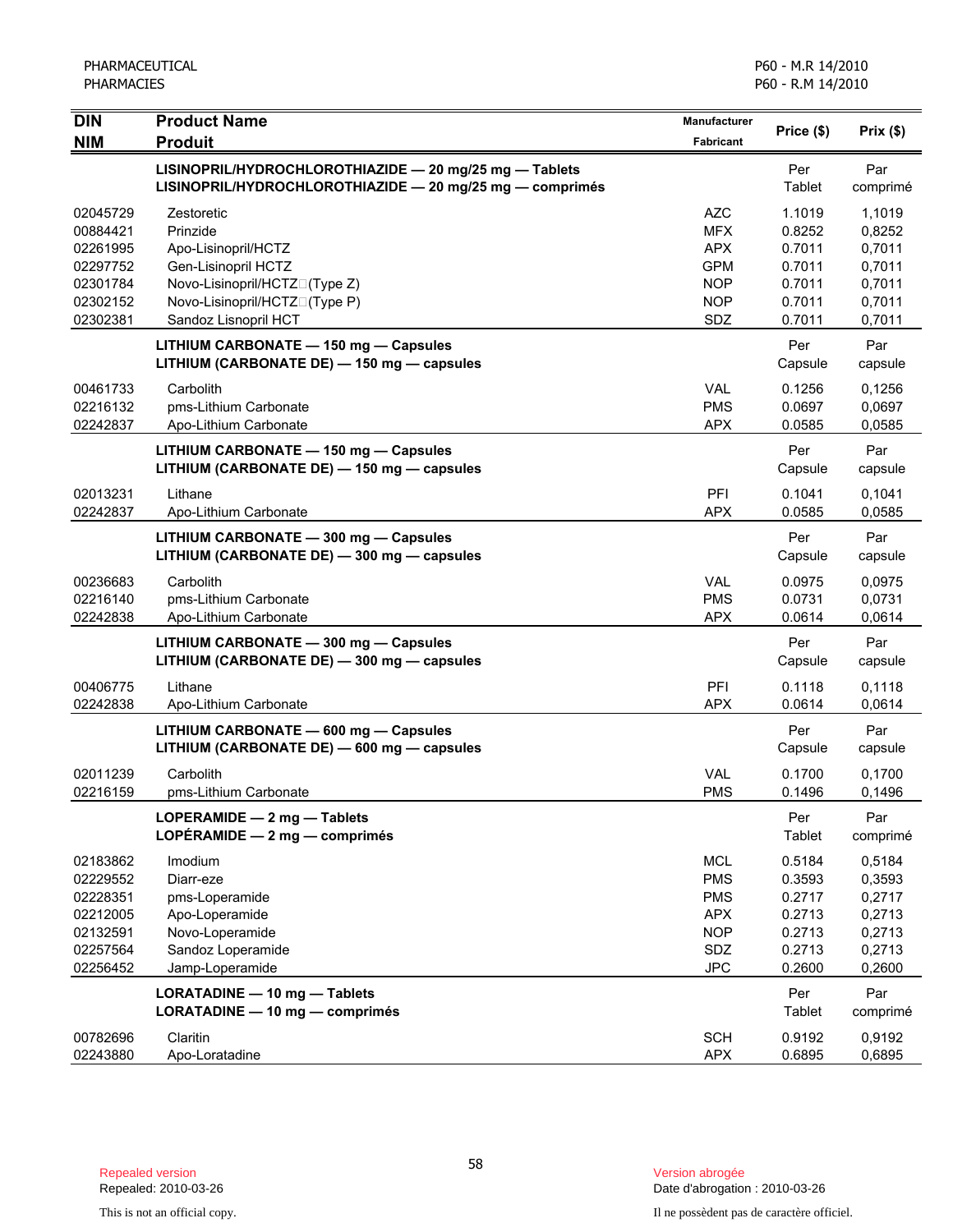| <b>DIN</b><br><b>NIM</b>                                                                                 | <b>Product Name</b><br><b>Produit</b>                                                                                                                        | <b>Manufacturer</b><br>Fabricant                                                                             | Price (\$)                                                                             | Prix(\$)                                                                               |
|----------------------------------------------------------------------------------------------------------|--------------------------------------------------------------------------------------------------------------------------------------------------------------|--------------------------------------------------------------------------------------------------------------|----------------------------------------------------------------------------------------|----------------------------------------------------------------------------------------|
|                                                                                                          | LORAZEPAM - 0.5 mg - Oral Tablets<br>LORAZÉPAM - 0,5 mg - comprimés oraux                                                                                    |                                                                                                              | Per<br>Tablet                                                                          | Par<br>comprimé                                                                        |
| 00728187<br>00655740<br>02041413<br>00711101                                                             | pms-Lorazepam<br>Apo-Lorazepam<br>Ativan<br>Novo-Lorazem                                                                                                     | <b>PMS</b><br><b>APX</b><br><b>WAY</b><br><b>NOP</b>                                                         | 0.0514<br>0.0395<br>0.0395<br>0.0359                                                   | 0,0514<br>0,0395<br>0,0395<br>0,0359                                                   |
|                                                                                                          | LORAZEPAM - 1 mg - Oral Tablets<br>LORAZÉPAM - 1 mg - comprimés oraux                                                                                        |                                                                                                              | Per<br>Tablet                                                                          | Par<br>comprimé                                                                        |
| 02041421<br>00728195<br>00655759<br>00637742                                                             | Ativan<br>pms-Lorazepam<br>Apo-Lorazepam<br>Novo-Lorazem                                                                                                     | <b>WAY</b><br><b>PMS</b><br><b>APX</b><br><b>NOP</b>                                                         | 0.0930<br>0.0524<br>0.0492<br>0.0447                                                   | 0,0930<br>0,0524<br>0,0492<br>0,0447                                                   |
|                                                                                                          | LORAZEPAM - 2 mg - Oral Tablets<br>LORAZÉPAM - 2 mg - comprimés oraux                                                                                        |                                                                                                              | Per<br>Tablet                                                                          | Par<br>comprimé                                                                        |
| 02041448<br>00728209<br>00655767<br>00637750                                                             | Apo-Lorazepam<br>pms-Lorazepam<br>Apo-Lorazepam<br>Novo-Lorazem                                                                                              | <b>WAY</b><br><b>PMS</b><br><b>APX</b><br><b>NOP</b>                                                         | 0.1460<br>0.0851<br>0.0769<br>0.0699                                                   | 0,1460<br>0,0851<br>0,0769<br>0,0699                                                   |
|                                                                                                          | LOVASTATIN - 20 mg - Tablets<br>LOVASTATINE - 20 mg - comprimés                                                                                              |                                                                                                              | Per<br>Tablet                                                                          | Par<br>comprimé                                                                        |
| 00795860<br>02246013<br>02267969<br>02220172<br>02248572<br>02243127<br>02245822<br>02246542<br>02247056 | Mevacor<br>pms-Lovastatin<br>Ran-Lovastatin<br>Apo-Lovastatin<br>Co Lovastatin<br>Gen-Lovastatin<br>ratio-Lovastatin<br>Novo-Lovastatin<br>Sandoz Lovastatin | <b>MFX</b><br><b>PMS</b><br><b>RAN</b><br><b>APX</b><br>COB<br><b>GPM</b><br><b>RPH</b><br><b>NOP</b><br>SDZ | 2.1643<br>1.5235<br>1.3197<br>1.1998<br>1.1998<br>1.1998<br>1.1998<br>1.1997<br>1.1997 | 2,1643<br>1,5235<br>1,3197<br>1,1998<br>1,1998<br>1,1998<br>1,1998<br>1,1997<br>1,1997 |
|                                                                                                          | LOVASTATIN - 40 mg - Tablets<br>LOVASTATINE - 40 mg - comprimés                                                                                              |                                                                                                              | Per<br>Tablet                                                                          | Par<br>comprimé                                                                        |
| 00795852<br>02246014<br>02267977<br>02220180<br>02248573<br>02243129<br>02246543<br>02245823<br>02247057 | Mevacor<br>pms-Lovastatin<br>Ran-Lovastatin<br>Apo-Lovastatin<br>Co Lovastatin<br>Gen-Lovastatin<br>Novo-Lovastatin<br>ratio-Lovastatin<br>Sandoz Lovastatin | <b>MFX</b><br><b>PMS</b><br><b>RAN</b><br><b>APX</b><br>COB<br><b>GPM</b><br><b>NOP</b><br><b>RPH</b><br>SDZ | 3.9534<br>2.8100<br>2.4342<br>2.2129<br>2.2129<br>2.2129<br>2.2129<br>2.2129<br>2.2129 | 3,9534<br>2,8100<br>2,4342<br>2,2129<br>2,2129<br>2,2129<br>2,2129<br>2,2129<br>2,2129 |
|                                                                                                          | LOXAPINE SUCCINATE - 50 mg - Tablets<br>LOXAPINE (SUCCINATE DE) - 50 mg - comprimés                                                                          |                                                                                                              | Per<br>Tablet                                                                          | Par<br>comprimé                                                                        |
| 02170035<br>02230840                                                                                     | Loxapac<br>pms-Loxapine                                                                                                                                      | <b>WAY</b><br><b>PMS</b>                                                                                     | 0.8113<br>0.6085                                                                       | 0,8113<br>0,6085                                                                       |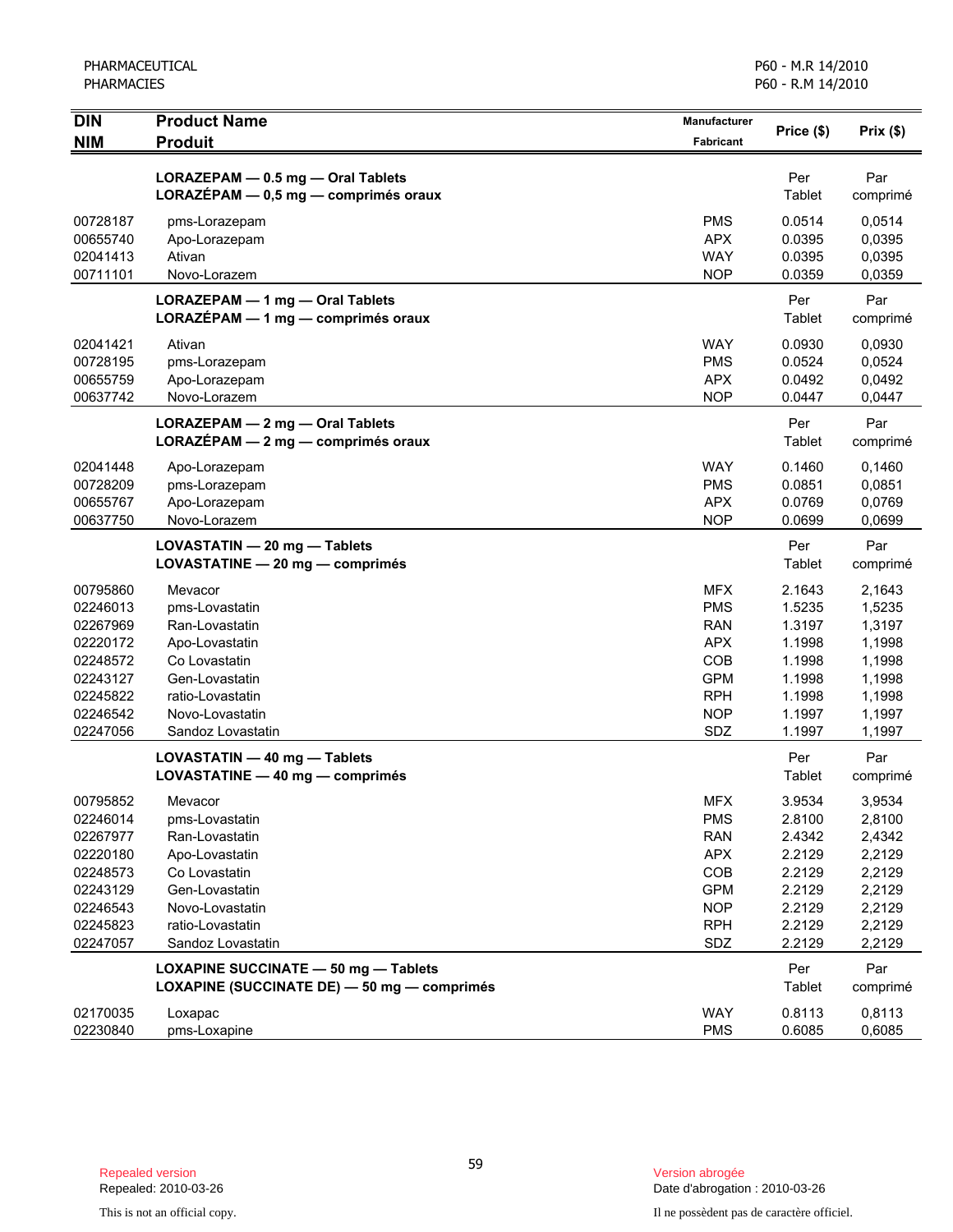| <b>DIN</b>                                               | <b>Product Name</b>                                                                                             | <b>Manufacturer</b>                                         | Price (\$)                                     | Prix(\$)                                       |
|----------------------------------------------------------|-----------------------------------------------------------------------------------------------------------------|-------------------------------------------------------------|------------------------------------------------|------------------------------------------------|
| <b>NIM</b>                                               | <b>Produit</b>                                                                                                  | Fabricant                                                   |                                                |                                                |
|                                                          | MEDROXYPROGESTERONE ACETATE - 150 mg/mL - Injection<br>MÉDROXYPROGESTÉRONE (ACÉTATE DE) - 150 mg/mL - injection |                                                             | Per<br>Vial                                    | Par<br>ampoule                                 |
| 00585092<br>02322250                                     | Depo-Provera<br>Medroxyprogesterone Acetate Injectable Suspension                                               | <b>UPJ</b><br>SDZ                                           | 29.8425<br>22.0000                             | 29,8425<br>22,0000                             |
|                                                          | MEDROXYPROGESTERONE ACETATE - 2.5 mg - Tablets<br>MÉDROXYPROGESTÉRONE (ACÉTATE DE) - 2,5 mg - comprimés         |                                                             | Per<br>Tablet                                  | Par<br>comprimé                                |
| 00708917<br>02229838<br>02244726<br>02221284<br>02246627 | Provera<br>Gen-Medroxy<br>Apo-Medroxy<br>Novo-Medrone<br>pms-Medroxyprogesterone                                | PFI<br><b>GPM</b><br><b>APX</b><br><b>NOP</b><br><b>PMS</b> | 0.1762<br>0.0874<br>0.0873<br>0.0873<br>0.0873 | 0,1762<br>0,0874<br>0,0873<br>0,0873<br>0,0873 |
|                                                          | MEDROXYPROGESTERONE ACETATE - 5 mg - Tablets<br>MÉDROXYPROGESTÉRONE (ACÉTATE DE) - 5 mg - comprimés             |                                                             | Per<br>Tablet                                  | Par<br>comprimé                                |
| 00030937<br>02229839<br>02221292<br>02246628<br>02244727 | Provera<br>Gen-Medroxy<br>Novo-Medrone<br>pms-Medroxyprogesterone<br>Apo-Medroxy                                | PFI<br><b>GPM</b><br><b>NOP</b><br><b>PMS</b><br><b>APX</b> | 0.3483<br>0.1726<br>0.1726<br>0.1726<br>0.1725 | 0,3483<br>0,1726<br>0,1726<br>0,1726<br>0,1725 |
|                                                          | MEDROXYPROGESTERONE ACETATE - 10 mg - Tablets<br>MÉDROXYPROGESTÉRONE (ACÉTATE DE) — 10 mg — comprimés           |                                                             | Per<br>Tablet                                  | Par<br>comprimé                                |
| 00729973<br>02277298<br>02229840<br>02221306<br>02246629 | Provera<br>Apo-Medroxy<br>Gen-Medroxy<br>Novo-Medrone<br>pms-Medroxyprogesterone                                | PFI<br><b>APX</b><br><b>GPM</b><br><b>NOP</b><br><b>PMS</b> | 0.7067<br>0.3486<br>0.3486<br>0.3486<br>0.3486 | 0,7067<br>0,3486<br>0,3486<br>0,3486<br>0,3486 |
|                                                          | MEDROXYPROGESTERONE ACETATE - 100 mg - Tablets<br>MÉDROXYPROGESTÉRONE (ACÉTATE DE) — 100 mg — comprimés         |                                                             | Per<br>Tablet                                  | Par<br>comprimé                                |
| 00030945<br>02267640                                     | Provera<br>Apo-Medroxy                                                                                          | <b>UPJ</b><br><b>APX</b>                                    | 1.3700<br>0.9153                               | 1,3700<br>0,9153                               |
|                                                          | MEFENAMIC ACID - 250 mg - Capsules<br>MÉFÉNAMIQUE (ACIDE) - 250 mg - capsules                                   |                                                             | Per<br>Capsule                                 | Par<br>capsule                                 |
| 02229452<br>02229569<br>02237826                         | Apo-Mefenamic<br>Nu-Mefenamic<br>Dom-Mefenamic                                                                  | APX<br><b>NXP</b><br><b>DOM</b>                             | 0.3640<br>0.3640<br>0.3639                     | 0,3640<br>0,3640<br>0,3639                     |
|                                                          | MEFLOQUINE HCI - 250 mg - Tablets<br>MEFLOQUINE (CHLORHYDRATE DE) - 250 mg - comprimés                          |                                                             | Per<br>Tablet                                  | Par<br>comprimé                                |
| 02018055<br>02244366                                     | Lariam<br>Apo-Mefloquine                                                                                        | <b>HLR</b><br><b>APX</b>                                    | 5.3061<br>3.6950                               | 5,3061<br>3,6950                               |
|                                                          | MEGESTROL - 40 mg - Tablets<br>$MÉGESTROL - 40 mg - comprimés$                                                  |                                                             | Per<br><b>Tablet</b>                           | Par<br>comprimé                                |
| 02195917<br>02185415                                     | Apo-Megestrol<br>Nu-Megestrol                                                                                   | <b>APX</b><br><b>NXP</b>                                    | 1.0073<br>1.0073                               | 1,0073<br>1,0073                               |

Date d'abrogation : 2010-03-26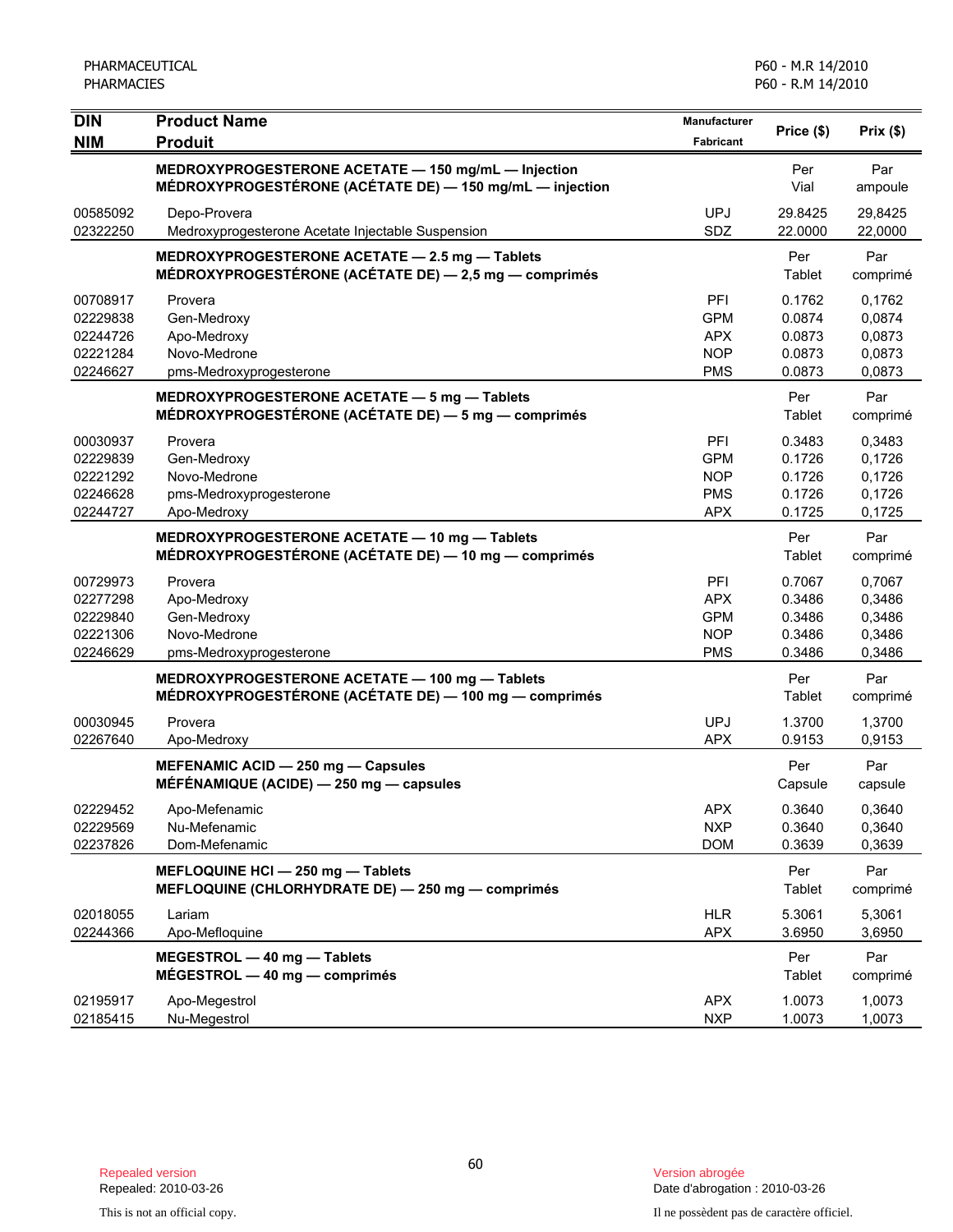| <b>DIN</b>           | <b>Product Name</b>                                                                   | Manufacturer             | Price (\$)       |                  |
|----------------------|---------------------------------------------------------------------------------------|--------------------------|------------------|------------------|
| <b>NIM</b>           | <b>Produit</b>                                                                        | Fabricant                |                  | Prix(\$)         |
|                      | MEGESTROL - 160 mg - Tablets                                                          |                          | Per              | Par              |
|                      | $MÉGESTROL - 160 mg - comprimés$                                                      |                          | Tablet           | comprimé         |
| 02195925             | Apo-Megestrol                                                                         | <b>APX</b>               | 4.2630           | 4,2630           |
| 02185423             | Nu-Megestrol                                                                          | <b>NXP</b>               | 4.2630           | 4,2630           |
|                      | MELOXICAM - 7.5 mg - Tablets                                                          |                          | Per              | Par              |
|                      | $MÉLOXICAM - 7.5 mg - comprimés$                                                      |                          | Tablet           | comprimé         |
|                      |                                                                                       |                          |                  |                  |
| 02242785<br>02248973 | Mobicox<br>Apo-Meloxicam                                                              | <b>BOE</b><br><b>APX</b> | 0.8812<br>0.5405 | 0,8812<br>0,5405 |
| 02250012             | Co Meloxicam                                                                          | COB                      | 0.5405           | 0,5405           |
| 02255987             | Gen-Meloxicam                                                                         | <b>GPM</b>               | 0.5405           | 0,5405           |
| 02258315             | Novo-Meloxicam                                                                        | <b>NOP</b>               | 0.5405           | 0,5405           |
| 02248267             | pms-Meloxicam                                                                         | <b>PMS</b>               | 0.5405           | 0,5405           |
| 02247889             | ratio-Meloxicam                                                                       | <b>RPH</b>               | 0.5405           | 0,5405           |
|                      | MELOXICAM - 15 mg - Tablets                                                           |                          | Per              | Par              |
|                      | $MÉLOXICAM - 15 mg - comprimés$                                                       |                          | Tablet           | comprimé         |
| 02242786             | Mobicox                                                                               | <b>BOE</b>               | 1.0167           | 1,0167           |
| 02248974             | Apo-Meloxicam                                                                         | <b>APX</b>               | 0.6237           | 0,6237           |
| 02250020             | Co Meloxicam                                                                          | COB                      | 0.6237           | 0,6237           |
| 02255995             | Gen-Meloxicam                                                                         | <b>GPM</b>               | 0.6237           | 0,6237           |
| 02258323             | Novo-Meloxicam                                                                        | <b>NOP</b>               | 0.6237           | 0,6237           |
| 02248268             | pms-Meloxicam                                                                         | <b>PMS</b>               | 0.6237           | 0,6237           |
| 02248031             | ratio-Meloxicam                                                                       | <b>RPH</b>               | 0.6237           | 0,6237           |
|                      | METFORMIN HCI - 500 mg - Tablets                                                      |                          | Per              | Par              |
|                      | METFORMINE (CHLORHYDRATE DE) - 500 mg - comprimés                                     |                          | Tablet           | comprimé         |
| 02099233             | Glucophage                                                                            | <b>AVE</b>               | 0.2942           | 0,2942           |
| 02269031             | Ran-Metformin                                                                         | <b>RAN</b>               | 0.1472           | 0,1472           |
| 02167786             | Apo-Metformin                                                                         | <b>APX</b>               | 0.1338           | 0,1338           |
| 02257726             | Co Metformin                                                                          | COB                      | 0.1338           | 0,1338           |
| 02148765             | Gen-Metformin                                                                         | <b>GPM</b>               | 0.1338           | 0,1338           |
| 02229516             | Glycon                                                                                | <b>ICN</b>               | 0.1338           | 0,1338           |
| 02242794             | Zym-Metformin                                                                         | ZYM                      | 0.1338           | 0,1338           |
| 02045710             | Novo-Metformin                                                                        | <b>NOP</b>               | 0.1338           | 0,1338           |
| 02162822             | Nu-Metformin                                                                          | <b>NXP</b>               | 0.1338           | 0,1338           |
| 02223562<br>02242974 | pms-Metformin<br>ratio-Metformin                                                      | <b>PMS</b><br><b>RPH</b> | 0.1338<br>0.1338 | 0,1338<br>0,1338 |
| 02246820             | Sandoz Metformin FC                                                                   | SDZ                      | 0.1338           | 0,1338           |
|                      |                                                                                       |                          | Per              | Par              |
|                      | METFORMIN HCI - 850 mg - Tablets<br>METFORMINE (CHLORHYDRATE DE) - 850 mg - comprimés |                          | Tablet           | comprimé         |
| 02162849             | Glucophage                                                                            | <b>AVE</b>               | 0.3727           | 0,3727           |
| 02269058             | Ran-Metformin                                                                         | <b>RAN</b>               | 0.2525           | 0,2525           |
| 02229785             | Apo-Metformin                                                                         | <b>APX</b>               | 0.2299           | 0,2299           |
| 02257734             | Co Metformin                                                                          | COB                      | 0.2299           | 0,2299           |
| 02229656             | Gen-Metformin                                                                         | <b>GPM</b>               | 0.2299           | 0,2299           |
| 02242793             | Zym-Metformin                                                                         | ZYM                      | 0.2299           | 0,2299           |
| 02230475             | Novo-Metformin                                                                        | <b>NOP</b>               | 0.2299           | 0,2299           |
| 02229517             | Nu-Metformin                                                                          | <b>NXP</b>               | 0.2299           | 0,2299           |
| 02242589<br>02242931 | pms-Metformin<br>ratio-Metformin                                                      | <b>PMS</b><br><b>RPH</b> | 0.2299<br>0.2299 | 0,2299<br>0,2299 |
| 02246821             | Sandoz Metformin FC                                                                   | SDZ                      | 0.2299           | 0,2299           |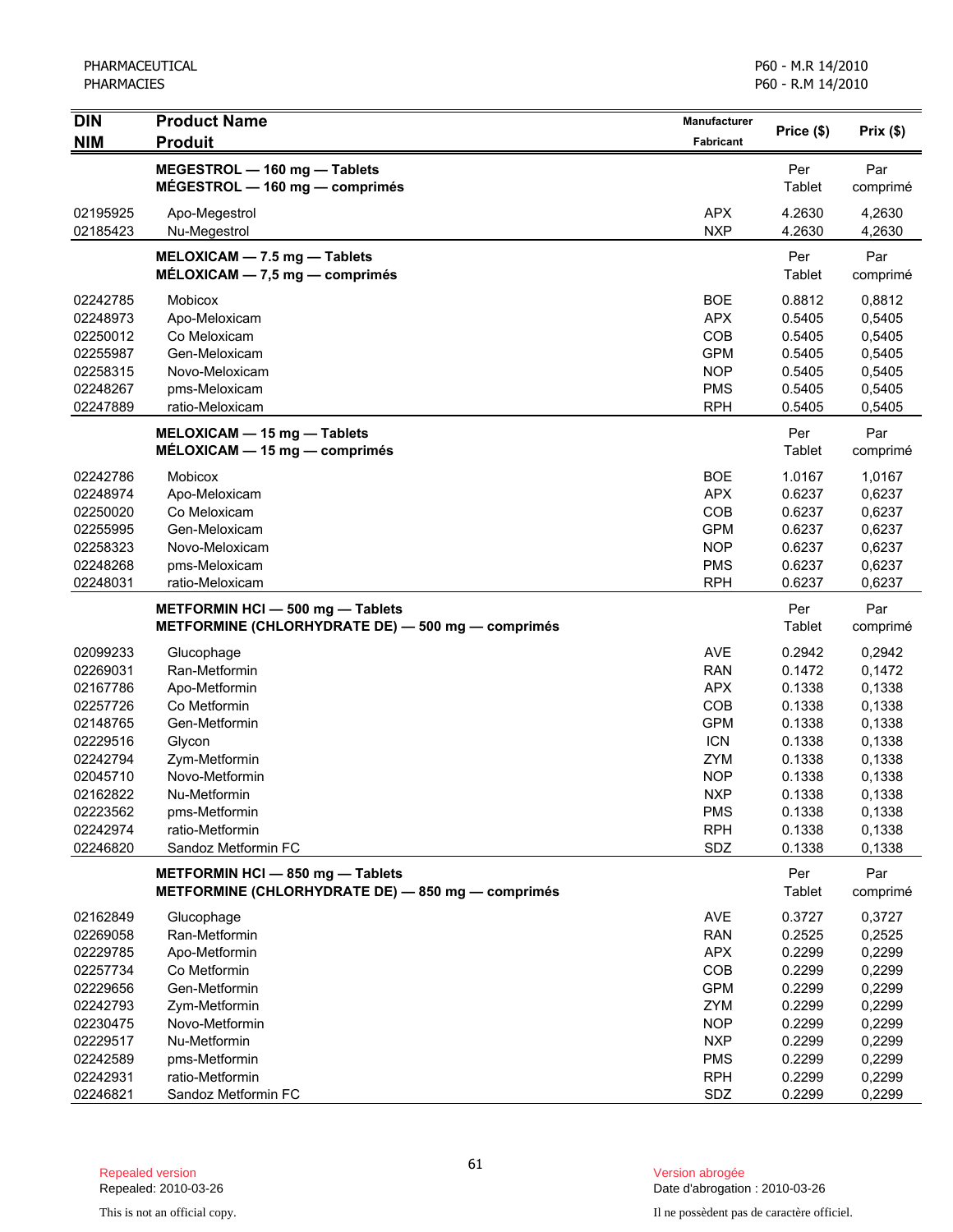| <b>DIN</b>                       | <b>Product Name</b>                                                                            | <b>Manufacturer</b>                    | Price (\$)                 | $Prix($ \$)                |
|----------------------------------|------------------------------------------------------------------------------------------------|----------------------------------------|----------------------------|----------------------------|
| <b>NIM</b>                       | <b>Produit</b>                                                                                 | Fabricant                              |                            |                            |
|                                  | METHOTREXATE - 2.5 mg - Tablets<br>MÉTHOTREXATE $-2,5$ mg $-$ comprimés                        |                                        | Per<br>Tablet              | Par<br>comprimé            |
| 02182963<br>02170698<br>02244798 | Apo-Methotrexate<br>Methotrexate/Méthotrexate<br>ratio-Methotrexate                            | HOI<br><b>WAY</b><br><b>RPH</b>        | 0.6958<br>0.6958<br>0.6958 | 0,6958<br>0,6958<br>0,6958 |
|                                  | METHOTRIMEPRAZINE - 5 mg - Tablets<br>MÉTHOTRIMÉPRAZINE - 5 mg - comprimés                     |                                        | Per<br>Tablet              | Par<br>comprimé            |
| 02238404<br>01927655<br>02232903 | Apo-Methoprazine<br>Nozinan<br>pms-Methotrimeprazine                                           | <b>APX</b><br><b>AVE</b><br><b>PMS</b> | 0.0581<br>0.0581<br>0.0581 | 0,0581<br>0,0581<br>0,0581 |
|                                  | METHOTRIMEPRAZINE - 25 mg - Tablets<br>MÉTHOTRIMÉPRAZINE $-$ 25 mg $-$ comprimes               |                                        | Per<br>Tablet              | Par<br>comprimé            |
| 01927663<br>02238405<br>02232904 | Nozinan<br>Apo-Methoprazine<br>pms-Methotrimeprazine                                           | <b>AVE</b><br><b>APX</b><br><b>PMS</b> | 0.1245<br>0.1244<br>0.1145 | 0,1245<br>0,1244<br>0,1145 |
|                                  | METHOTRIMEPRAZINE - 50 mg - Tablets<br>MÉTHOTRIMÉPRAZINE $-$ 50 mg $-$ comprimés               |                                        | Per<br>Tablet              | Par<br>comprimé            |
| 01927671<br>02232905<br>02238406 | Nozinan<br>pms-Methotrimeprazine<br>Apo-Methoprazine                                           | <b>AVE</b><br><b>PMS</b><br><b>APX</b> | 0.1696<br>0.1696<br>0.1695 | 0,1696<br>0,1696<br>0,1695 |
|                                  | METHYLCELLULOSE - 0.5% - Ophthalmic Solution<br>MÉTHYLCELLULOSE - 0,5 % - solution ophtalmique |                                        | Per mL                     | Par ml                     |
| 00000809<br>00889806             | <b>Isopto Tears</b><br>Sandoz Eyelube                                                          | <b>ALC</b><br>SDZ                      | 0.3748<br>0.3403           | 0,3748<br>0,3403           |
|                                  | METHYLCELLULOSE - 1% - Ophthalmic Solution<br>MÉTHYLCELLULOSE - 1 % - solution ophtalmique     |                                        | Per mL                     | Par ml                     |
| 00000817<br>00874965             | <b>Isopto Tears</b><br>Sandoz Eyelube                                                          | <b>ALC</b><br>SDZ                      | 0.4642<br>0.4224           | 0.4642<br>0,4224           |
|                                  | METHYLPHENIDATE - 5 mg - Tablets<br>MÉTHYLPHÉNIDATE $-5$ mg $-$ comprimés                      |                                        | Per<br>Tablet              | Par<br>comprimé            |
| 02273950<br>02234749             | Apo-Methylphenidate<br>pms-Methylphenidate                                                     | <b>APX</b><br><b>PMS</b>               | 0.1042<br>0.1042           | 0,1042<br>0,1042           |
|                                  | METHYLPHENIDATE - 10 mg - Tablets<br>MÉTHYLPHÉNIDATE - 10 mg - comprimés                       |                                        | Per<br>Tablet              | Par<br>comprimé            |
| 00005606<br>00584991<br>02249324 | Ritalin<br>pms-Methylphenidate<br>Apo-Methylphenidate                                          | <b>NVT</b><br><b>PMS</b><br><b>APX</b> | 0.3713<br>0.2083<br>0.1749 | 0,3713<br>0,2083<br>0,1749 |
|                                  | METHYLPHENIDATE - 20 mg - Tablets<br>MÉTHYLPHÉNIDATE - 20 mg - comprimés                       |                                        | Per<br>Tablet              | Par<br>comprimé            |
| 00005614<br>00585009<br>02249332 | Ritalin<br>pms-Methylphenidate<br>Apo-Methylphenidate                                          | <b>NVT</b><br><b>PMS</b><br><b>APX</b> | 0.6487<br>0.4013<br>0.3890 | 0.6487<br>0,4013<br>0,3890 |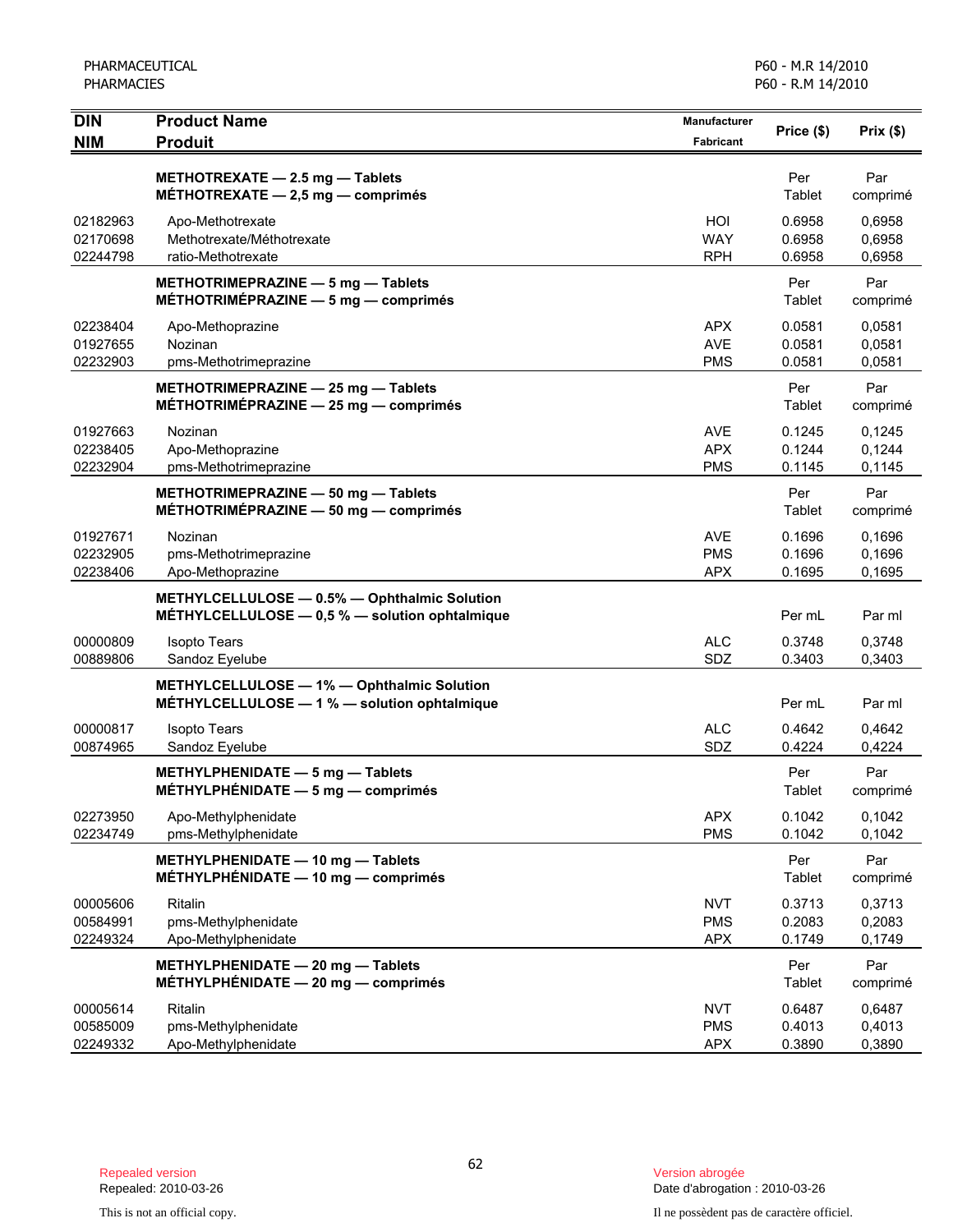| <b>DIN</b><br><b>NIM</b>         | <b>Product Name</b><br><b>Produit</b>                                                                                                                    | Manufacturer<br>Fabricant              | Price (\$)                 | Prix(\$)                   |
|----------------------------------|----------------------------------------------------------------------------------------------------------------------------------------------------------|----------------------------------------|----------------------------|----------------------------|
|                                  | METHYLPHENIDATE - 20 mg - Sustained Release Tablets<br>MÉTHYLPHÉNIDATE - 20 mg - comprimés à libération progressive                                      |                                        | Per<br>Tablet              | Par<br>comprimé            |
| 00632775<br>02266687<br>02320312 | <b>Ritalin SR</b><br>Apo-Methylphenidate SR<br>Sandoz Methylphenidate SR                                                                                 | <b>NVT</b><br><b>APX</b><br>SDZ        | 0.6514<br>0.4229<br>0.4229 | 0,6514<br>0,4229<br>0,4229 |
|                                  | METHYLPREDNISOLONE ACETATE - 40 mg/mL - Injection<br>MÉTHYLPREDNISOLONE (ACÉTATE DE) - 40 mg/ml - injection                                              |                                        | Per<br>mL                  | Par<br>ml                  |
| 00030759<br>02245400             | Depo-Medrol<br>Methylprednisolone Acetate/Méthylprednisolone (acétate de)                                                                                | PFI<br>SDZ                             | 5.8740<br>4.7250           | 5,8740<br>4,7250           |
|                                  | METHYLPREDNISOLONE ACETATE - 40 mg/mL - Injection<br>(with preservative)<br>MÉTHYLPREDNISOLONE (ACÉTATE DE) - 40 mg/ml - injection<br>(avec préservatif) |                                        | Per<br>mL                  | Par<br>ml                  |
| 01934333<br>02245407             | Depo-Medrol<br>Methylprednisolone Acetate/Méthylprednisolone (acétate de)                                                                                | PFI<br>SDZ                             | 5.6210<br>4.5150           | 5,6210<br>4,5150           |
|                                  | METHYLPREDNISOLONE ACETATE - 80 mg/mL - Injection<br>MÉTHYLPREDNISOLONE (ACÉTATE DE) - 80 mg/ml - injection                                              |                                        | Per<br>mL                  | Par<br>ml                  |
| 00030767<br>02245406             | Depo-Medrol<br>Methylprednisolone Acetate/Méthylprednisolone (acétate de)                                                                                | PFI<br>SDZ                             | 11.2420<br>9.0300          | 11,2420<br>9,0300          |
|                                  | METHYLPREDNISOLONE ACETATE - 80 mg/mL - Injection<br>(with preservative)<br>MÉTHYLPREDNISOLONE (ACÉTATE DE) - 80 mg/ml - injection<br>(avec préservatif) |                                        | Per<br>mL                  | Par<br>ml                  |
| 01934341<br>02245408             | Depo-Medrol<br>Methylprednisolone Acetate/Méthylprednisolone (acétate de)                                                                                | PFI<br>SDZ                             | 8.6860<br>6.9900           | 8,6860<br>6,9900           |
|                                  | METOCLOPRAMIDE HCI - 5 mg - Tablets<br>MÉTOCLOPRAMIDE (CHLORHYDRATE DE) - 5 mg - comprimés                                                               |                                        | Per<br>Tablet              | Par<br>comprimé            |
| 02143275<br>00842826<br>02230431 | Nu-Metoclopramide<br>Apo-Metoclop<br>pms-Metoclopramide                                                                                                  | <b>NXP</b><br><b>APX</b><br><b>PMS</b> | 0.0750<br>0.0612<br>0.0612 | 0,0750<br>0,0612<br>0,0612 |
|                                  | METOCLOPRAMIDE HCI - 10 mg - Tablets<br>MÉTOCLOPRAMIDE (CHLORHYDRATE DE) - 10 mg - comprimés                                                             |                                        | Per<br>Tablet              | Par<br>comprimé            |
| 02143283<br>02230432<br>00842834 | Nu-Metoclopramide<br>pms-Metoclopramide<br>Apo-Metoclop                                                                                                  | <b>NXP</b><br><b>PMS</b><br><b>APX</b> | 0.0706<br>0.0706<br>0.0641 | 0.0706<br>0,0706<br>0,0641 |
|                                  | METOPROLOL TARTRATE - 25 mg - Tablets<br>MÉTOPROLOL (TARTRATE DE) - 25 mg - comprimés                                                                    |                                        |                            |                            |
| 02246010<br>02261898<br>02248855 | Apo-Metoprolol<br>Novo-Metoprol<br>pms-Metoprolol-L                                                                                                      | <b>APX</b><br><b>NOP</b><br><b>PMS</b> | 0.0707<br>0.0707<br>0.0707 | 0,0707<br>0,0707<br>0,0707 |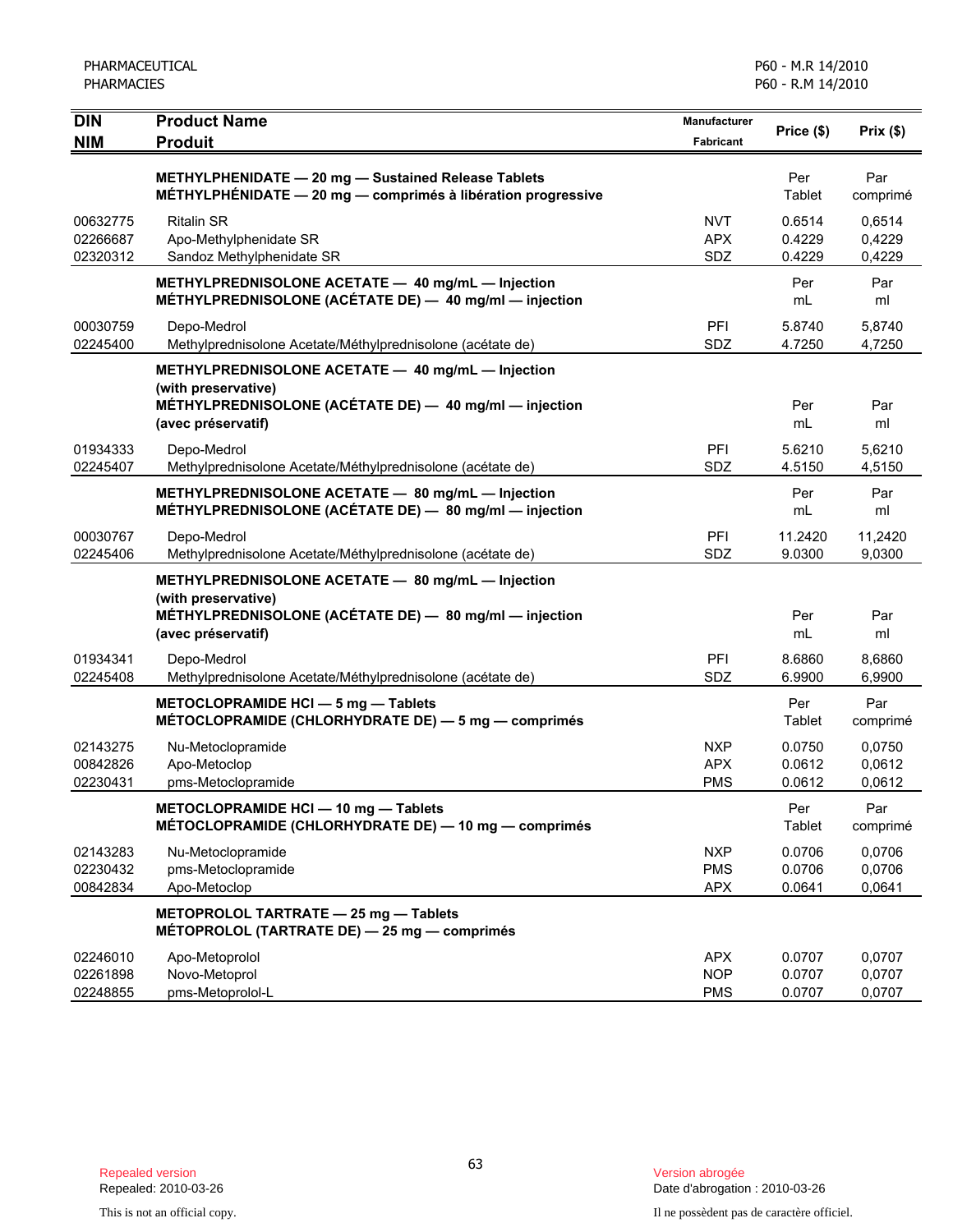| PHARMACEUTICAL<br><b>PHARMACIES</b> |                                                                                          |                           | P60 - M.R 14/2010<br>P60 - R.M 14/2010 |                  |
|-------------------------------------|------------------------------------------------------------------------------------------|---------------------------|----------------------------------------|------------------|
| <b>DIN</b><br><b>NIM</b>            | <b>Product Name</b><br><b>Produit</b>                                                    | Manufacturer<br>Fabricant | Price (\$)                             | Prix(\$)         |
|                                     | METOPROLOL TARTRATE - 50 mg - Tablets<br>MÉTOPROLOL (TARTRATE DE) - 50 mg - comprimés    |                           | Per<br>Tablet                          | Par<br>comprimé  |
| 00397423                            |                                                                                          |                           |                                        |                  |
| 00402605                            | Lopresor<br><b>Betaloc</b>                                                               | <b>NVT</b><br><b>AST</b>  | 0.2919<br>0.2547                       | 0,2919           |
| 00618632                            |                                                                                          | <b>APX</b>                | 0.1348                                 | 0,2547<br>0,1348 |
| 00749354                            | Apo-Metoprolol<br>Apo-Metoprolol (Type L)                                                | <b>APX</b>                | 0.1348                                 | 0,1348           |
| 02172550                            |                                                                                          | <b>DOM</b>                | 0.1348                                 |                  |
|                                     | Dom-Metoprolol-B<br>Dom-Metoprolol-L                                                     | <b>DOM</b>                | 0.1348                                 | 0,1348           |
| 02231121<br>02174545                |                                                                                          | <b>GPM</b>                | 0.1348                                 | 0,1348           |
|                                     | Gen-Metoprolol (Type L)                                                                  |                           |                                        | 0,1348           |
| 00648035                            | Novo-Metoprol<br>Novo-Metoprol (uncoated)/Novo-Metoprol (non enrobé)                     | <b>NOP</b><br><b>NOP</b>  | 0.1348<br>0.1348                       | 0,1348<br>0,1348 |
| 00842648                            |                                                                                          |                           |                                        |                  |
| 00865605<br>02145413                | Nu-Metop                                                                                 | <b>NXP</b><br><b>PMS</b>  | 0.1348<br>0.1348                       | 0,1348<br>0,1348 |
| 02230803                            | pms-Metoprolol-B                                                                         | <b>PMS</b>                | 0.1348                                 | 0,1348           |
| 02247875                            | pms-Metoprolol-L<br>Sandoz Metoprolol                                                    | SDZ                       | 0.1348                                 | 0,1348           |
|                                     |                                                                                          |                           |                                        |                  |
|                                     | METOPROLOL TARTRATE - 100 mg - Tablets                                                   |                           | Per                                    | Par              |
|                                     | MÉTOPROLOL (TARTRATE DE) - 100 mg - comprimés                                            |                           | Tablet                                 | comprimé         |
| 00397431                            | Lopresor                                                                                 | <b>NVT</b>                | 0.5987                                 | 0,5987           |
| 00402540                            | <b>Betaloc</b>                                                                           | <b>AST</b>                | 0.4362                                 | 0,4362           |
| 02172569                            | Dom-Metoprolol-B                                                                         | <b>DOM</b>                | 0.2446                                 | 0,2446           |
| 02231122                            | Dom-Metoprolol-L                                                                         | <b>DOM</b>                | 0.2446                                 | 0,2446           |
| 02145421                            | pms-Metoprolol-B                                                                         | <b>PMS</b>                | 0.2446                                 | 0,2446           |
| 02230804                            | pms-Metoprolol-L                                                                         | <b>PMS</b>                | 0.2446                                 | 0,2446           |
| 00618640                            | Apo-Metoprolol                                                                           | <b>APX</b>                | 0.2445                                 | 0,2445           |
| 00751170                            | Apo-Metoprolol (Type L)                                                                  | <b>APX</b>                | 0.2445                                 | 0,2445           |
| 02174553                            | Gen-Metoprolol (Type L)                                                                  | <b>GPM</b>                | 0.2445                                 | 0,2445           |
| 00648043                            | Novo-Metoprol                                                                            | <b>NOP</b>                | 0.2445                                 | 0,2445           |
| 00842656                            | Novo-Metoprol (uncoated)/Novo-Metoprol (non enrobé)                                      | <b>NOP</b>                | 0.2445                                 | 0,2445           |
| 00865613                            | Nu-Metop                                                                                 | <b>NXP</b>                | 0.2445                                 | 0,2445           |
| 02247876                            | Sandoz Metoprolol                                                                        | SDZ                       | 0.2445                                 | 0,2445           |
|                                     | METOPROLOL TARTRATE - 100 mg - Tablets                                                   |                           | Per                                    | Par              |
|                                     | MÉTOPROLOL (TARTRATE DE) — 100 mg — comprimés                                            |                           | Tablet                                 | comprimé         |
| 00658855                            | Lopressor SR                                                                             | <b>GEI</b>                | 0.3270                                 | 0,3270           |
| 02285169                            | Apo-Metoprolol SR                                                                        | <b>APX</b>                | 0.2021                                 | 0,2021           |
| 02303396                            | Sandoz Metoprolol SR                                                                     | SDZ                       | 0.2021                                 | 0,2021           |
|                                     |                                                                                          |                           |                                        |                  |
|                                     | METOPROLOL TARTRATE - 200 mg - Tablets<br>MÉTOPROLOL (TARTRATE DE) - 200 mg - comprimés  |                           | Per<br>Tablet                          | Par<br>comprimé  |
| 00534560                            | Lopressor SR                                                                             | <b>GEI</b>                | 0.5933                                 | 0,5933           |
| 02285177                            | Apo-Metoprolol SR                                                                        | <b>APX</b>                | 0.3668                                 | 0,3668           |
| 02303418                            | Sandoz Metoprolol SR                                                                     | SDZ                       | 0.3668                                 | 0,3668           |
|                                     | MICONAZOLE NITRATE - 2% - Topical Cream<br>MICONAZOLE (NITRATE DE) - 2 % - crème topique |                           | Per<br>Gram                            | Par<br>gramme    |
| 02126567                            | <b>Monistat Derm</b>                                                                     | <b>MCL</b>                | 0.3703                                 | 0,3703           |
| 02085852                            | Micatin                                                                                  | MCL                       | 0.3146                                 | 0,3146           |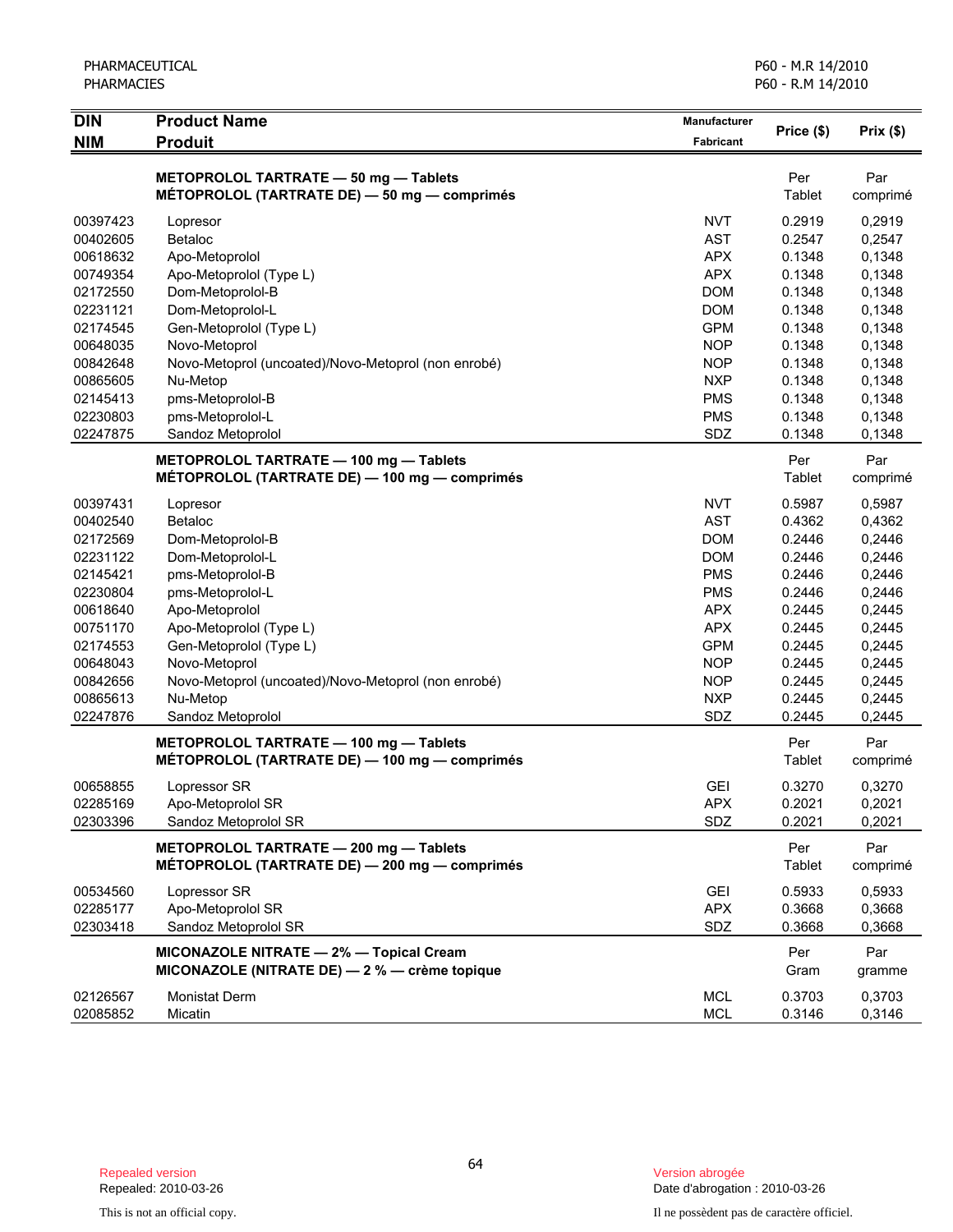PHARMACEUTICAL PHARMACIES

| <b>DIN</b> | <b>Product Name</b>                               | Manufacturer | Price (\$)    | Prix(\$) |
|------------|---------------------------------------------------|--------------|---------------|----------|
| <b>NIM</b> | <b>Produit</b>                                    | Fabricant    |               |          |
|            | MIDODRINE $-$ 2.5 mg $-$ Tablets                  |              | Per           | Par      |
|            | $MIDORDINE - 2.5 mg - comprimés$                  |              | Tablet        | comprimé |
| 01934392   | Amatine                                           | <b>SHI</b>   | 0.5638        | 0,5638   |
| 02278677   | Apo-Midodrine                                     | <b>APX</b>   | 0.3378        | 0,3378   |
|            | $MIDODRINE - 5 mg - Tables$                       |              | Per           | Par      |
|            | $MIDORDINE - 5 mg - comprimés$                    |              | <b>Tablet</b> | comprimé |
| 01934406   | Amatine                                           | SHI          | 0.9524        | 0,9524   |
| 02278685   | Apo-Midodrine                                     | <b>APX</b>   | 0.5630        | 0,5630   |
|            | MINOCYCLINE HCI-50 mg-Capsules                    |              | Per           | Par      |
|            | MINOCYCLINE (CHLORHYDRATE DE) - 50 mg - capsules  |              | Capsule       | capsule  |
| 02173514   | Minocin                                           | STI          | 0.6741        | 0,6741   |
| 01914138   | ratio-Minocycline                                 | <b>RPH</b>   | 0.5889        | 0,5889   |
| 02084090   | Apo-Minocycline                                   | <b>APX</b>   | 0.5885        | 0,5885   |
| 02230735   | Gen-Minocycline                                   | <b>GPM</b>   | 0.5885        | 0,5885   |
| 02108143   | Novo-Minocycline                                  | <b>NOP</b>   | 0.5885        | 0,5885   |
| 02239238   | pms-Minocycline                                   | <b>PMS</b>   | 0.5885        | 0,5885   |
| 02237313   | Sandoz Minocycline                                | <b>SDZ</b>   | 0.5885        | 0,5885   |
| 02294419   | pms-Minocycline                                   | <b>PMS</b>   | 0.5350        | 0,5350   |
|            | MINOCYCLINE HCI - 100 mg - Capsules               |              | Per           | Par      |
|            | MINOCYCLINE (CHLORHYDRATE DE) — 100 mg — capsules |              | Capsule       | capsule  |
| 02173506   | Minocin                                           | STI          | 1.3007        | 1,3007   |
| 02239239   | pms-Minocycline                                   | <b>PMS</b>   | 1.1366        | 1,1366   |
| 02084104   | Apo-Minocycline                                   | <b>APX</b>   | 1.1365        | 1,1365   |
| 02230736   | Gen-Minocycline                                   | <b>GPM</b>   | 1.1365        | 1,1365   |
| 02108151   | Novo-Minocycline                                  | <b>NOP</b>   | 1.1365        | 1,1365   |
| 01914146   | ratio-Minocycline                                 | <b>RPH</b>   | 1.1365        | 1,1365   |
| 02237314   | Sandoz Minocycline                                | SDZ          | 1.1365        | 1,1365   |
| 02294427   | pms-Minocycline                                   | <b>PMS</b>   | 1.0332        | 1,0332   |
|            | MINOXIDIL - 2% - Topical Solution                 |              |               |          |
|            | MINOXIDIL $-2$ % $-$ solution topique             |              | Per mL        | Par ml   |
| 00708925   | Rogaine                                           | <b>UPJ</b>   | 0.8810        | 0,8810   |
| 00885754   | Apo-Gain                                          | <b>APX</b>   | 0.5133        | 0,5133   |
|            | <b>MIRTAZAPINE - 15 mg - Tablets</b>              |              | Per           | Par      |
|            | MIRTAZAPINE $-$ 15 mg $-$ comprimes               |              | Tablet        | comprimé |
| 02273942   | pms-Mirtazapine                                   | <b>PMS</b>   | 0.4125        | 0,4125   |
| 02286610   | Apo-Mirtazapine                                   | <b>APX</b>   | 0.4125        | 0.4125   |
| 02250594   | Sandoz Mirtazapine                                | SDZ          | 0.4125        | 0,4125   |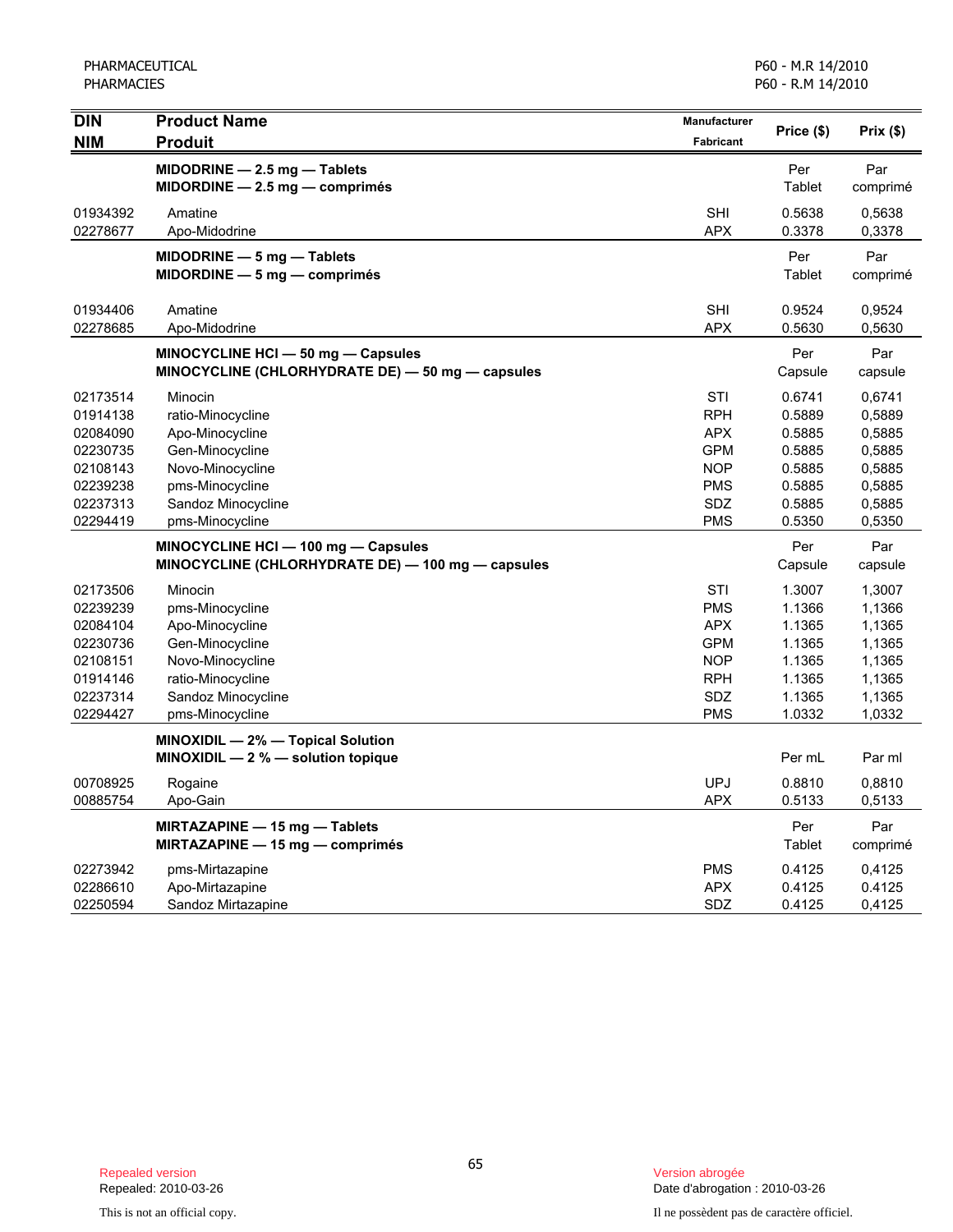| <b>DIN</b>                                                                                               | <b>Product Name</b>                                                                                                                                                                                                                                       | Manufacturer                                                                                   |                                                                                                         |                                                                                                           |
|----------------------------------------------------------------------------------------------------------|-----------------------------------------------------------------------------------------------------------------------------------------------------------------------------------------------------------------------------------------------------------|------------------------------------------------------------------------------------------------|---------------------------------------------------------------------------------------------------------|-----------------------------------------------------------------------------------------------------------|
| <b>NIM</b>                                                                                               | <b>Produit</b>                                                                                                                                                                                                                                            | <b>Fabricant</b>                                                                               | Price (\$)                                                                                              | Prix(\$)                                                                                                  |
|                                                                                                          | MIRTAZAPINE - 30 mg - Tablets<br>MIRTAZAPINE - 30 mg - comprimés                                                                                                                                                                                          |                                                                                                | Per<br>Tablet                                                                                           | Par<br>comprimé                                                                                           |
| 02243910<br>02259354<br>02286629<br>02274361<br>02256118<br>02248762<br>02270927<br>02267292<br>02250608 | Remeron<br>Novo-Mirtazapine<br>Apo-Mirtazapine<br>Co Mirtazapine<br>Gen-Mirtazapine<br>pms-Mirtazapine<br>ratio-Mirtazapine<br>Sandoz Mirtazapine FC<br>Sandoz Mirtazapine<br><b>MIRTAZAPINE - 15 mg - Tablets</b><br>MIRTAZAPINE $-$ 15 mg $-$ comprimés | ORG<br><b>NOP</b><br><b>APX</b><br>COB<br><b>GPM</b><br><b>PMS</b><br><b>RPH</b><br>SDZ<br>SDZ | 1.3640<br>0.8593<br>0.8580<br>0.8580<br>0.8580<br>0.8580<br>0.8580<br>0.8580<br>0.8580<br>Per<br>Tablet | 1,3640<br>0,8593<br>0,8580<br>0,8580<br>0,8580<br>0,8580<br>0,8580<br>0,8580<br>0,8580<br>Par<br>comprimé |
| 02248542<br>02279894                                                                                     | Remeron RD<br>Novo-Mirtazapine OD                                                                                                                                                                                                                         | <b>ORG</b><br><b>NOP</b>                                                                       | 0.4505<br>0.3003                                                                                        | 0,4505<br>0,3003                                                                                          |
|                                                                                                          | MIRTAZAPINE - 30 mg - Tablets<br>MIRTAZAPINE - 30 mg - comprimés                                                                                                                                                                                          |                                                                                                | Per<br>Tablet                                                                                           | Par<br>comprimé                                                                                           |
| 02248543<br>02279908                                                                                     | Remeron RD<br>Novo-Mirtazapine OD                                                                                                                                                                                                                         | <b>ORG</b><br><b>NOP</b>                                                                       | 0.9009<br>0.6006                                                                                        | 0,9009<br>0,6006                                                                                          |
|                                                                                                          | MIRTAZAPINE - 45 mg - Tablets<br>MIRTAZAPINE - 45 mg - comprimés                                                                                                                                                                                          |                                                                                                | Per<br>Tablet                                                                                           | Par<br>comprimé                                                                                           |
| 02248544<br>02279916                                                                                     | Remeron RD<br>Novo-Mirtazapine OD                                                                                                                                                                                                                         | <b>ORG</b><br><b>NOP</b>                                                                       | 1.3514<br>0.9009                                                                                        | 1,3514<br>0,9009                                                                                          |
|                                                                                                          | MISOPROSTOL - 200 mcg - Tablets<br>MISOPROSTOL - 200 mcg - comprimés                                                                                                                                                                                      |                                                                                                | Per<br>Tablet                                                                                           | Par<br>comprimé                                                                                           |
| 00632600<br>02244125<br>02244023                                                                         | Cytotec<br>pms-Misoprostol<br>Apo-Misoprostol                                                                                                                                                                                                             | PFI<br><b>PMS</b><br><b>APX</b>                                                                | 0.5180<br>0.4734<br>0.4303                                                                              | 0,5180<br>0,4734<br>0,4303                                                                                |
|                                                                                                          | MOCLOBEMIDE - 100 mg - Tablets<br>$MOCLOBÉMIDE - 100 mg - comprimés$                                                                                                                                                                                      |                                                                                                | Per<br>Tablet                                                                                           | Par<br>comprimé                                                                                           |
| 00899348<br>02232148<br>02239746<br>02237111                                                             | Manerix<br>Apo-Moclobemide<br>Novo-Moclobemide<br>Nu-Moclobemide                                                                                                                                                                                          | <b>HLR</b><br><b>APX</b><br><b>NOP</b><br><b>NXP</b>                                           | 0.4400<br>0.2772<br>0.2772<br>0.2772                                                                    | 0,4400<br>0,2772<br>0,2772<br>0,2772                                                                      |
|                                                                                                          | MOCLOBEMIDE - 150 mg - Tablets<br>$MOCLOBÉMIDE - 150 mg - comprimés$                                                                                                                                                                                      |                                                                                                | Per<br>Tablet                                                                                           | Par<br>comprimé                                                                                           |
| 00899356<br>02218410<br>02243218<br>02232150<br>02239747<br>02237112                                     | Manerix<br>ratio-Moclobemide<br>pms-Moclobemide<br>Apo-Moclobemide<br>Novo-Moclobemide<br>Nu-Moclobemide                                                                                                                                                  | MEA<br><b>RPH</b><br><b>PMS</b><br><b>APX</b><br><b>NOP</b><br><b>NXP</b>                      | 0.6533<br>0.4785<br>0.4020<br>0.4019<br>0.4019<br>0.4019                                                | 0,6533<br>0,4785<br>0,4020<br>0,4019<br>0,4019<br>0,4019                                                  |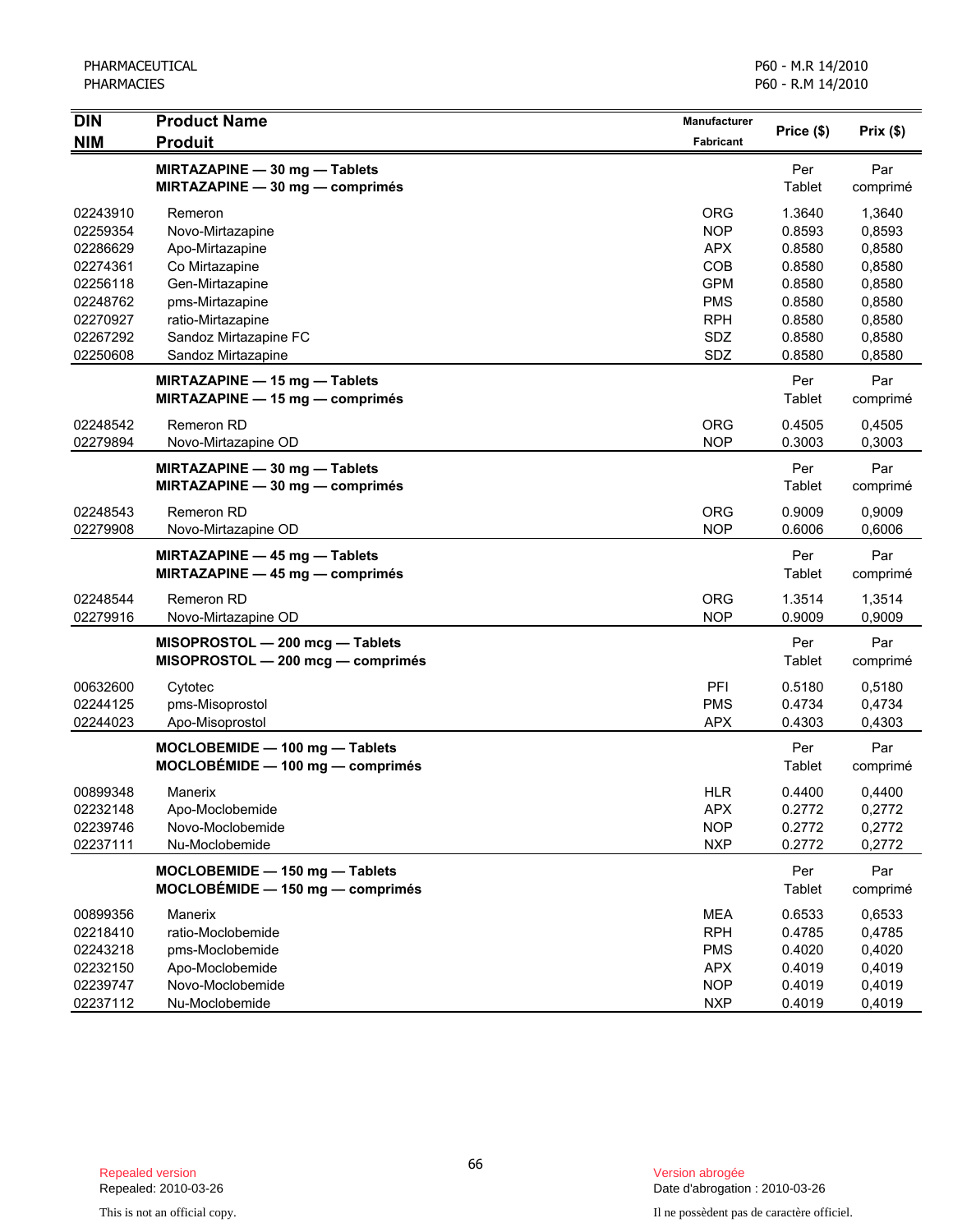| <b>DIN</b>                                               | <b>Product Name</b>                                                                               | <b>Manufacturer</b>                                                | Price (\$)                                     | Prix(\$)                                       |
|----------------------------------------------------------|---------------------------------------------------------------------------------------------------|--------------------------------------------------------------------|------------------------------------------------|------------------------------------------------|
| <b>NIM</b>                                               | <b>Produit</b>                                                                                    | <b>Fabricant</b>                                                   |                                                |                                                |
|                                                          | MOCLOBEMIDE - 300 mg - Tablets<br>$MOCLOBÉMIDE - 300 mg - comprimés$                              |                                                                    | Per<br>Tablet                                  | Par<br>comprimé                                |
| 02166747<br>02243219<br>02240456<br>02239748             | Manerix<br>pms-Moclobemide<br>Apo-Moclobemide<br>Novo-Moclobemide                                 | <b>MEA</b><br><b>PMS</b><br><b>APX</b><br><b>NOP</b>               | 1.2830<br>0.8771<br>0.7894<br>0.7894           | 1,2830<br>0,8771<br>0,7894<br>0,7894           |
|                                                          | MODAFINIL - 100 mg - Tablets<br>MODAFINIL - 100 mg - comprimés                                    |                                                                    | Per<br>Tablet                                  | Par<br>comprimé                                |
| 02239665<br>02285398                                     | Alertec<br>Apo-Modafinil                                                                          | <b>SHI</b><br><b>APX</b>                                           | 1.3630<br>0.9293                               | 1,3630<br>0,9293                               |
|                                                          | MOMETASONE FUROATE - 0.1% - Topical Ointment<br>MOMÉTASONE (FUROATE DE) - 0,1 % - pommade topique |                                                                    | Per<br>gram                                    | Par<br>gramme                                  |
| 00851736<br>02270862<br>02244769<br>02248130<br>02264749 | Elocom<br>pms-Mometasone<br>pms-Mometasone<br>ratio-Mometasone<br>Taro-Mometasone                 | <b>SCH</b><br><b>PMS</b><br><b>PMS</b><br><b>RPH</b><br><b>TAR</b> | 0.7080<br>0.3843<br>0.3843<br>0.3842<br>0.3842 | 0,7080<br>0,3843<br>0,3843<br>0,3842<br>0,3842 |
|                                                          | MORPHINE - 1 mg/mL - Oral Liquid<br>$MORPHINE - 1$ mg/ml - liquide oral                           |                                                                    | Per mL                                         | Par ml                                         |
| 00607762<br>00591467                                     | ratio-Morphine<br><b>Statex</b>                                                                   | <b>RPH</b><br><b>PMS</b>                                           | 0.0220<br>0.0220                               | 0,0220<br>0,0220                               |
|                                                          | MORPHINE $-5$ mg/mL $-$ Oral Liquid<br>$MORPHINE - 5$ mg/ml $-$ liquide oral                      |                                                                    | Per mL                                         | Par ml                                         |
| 00607770<br>00591475                                     | ratio-Morphine<br>Statex                                                                          | <b>RPH</b><br><b>PMS</b>                                           | 0.0885<br>0.0884                               | 0.0885<br>0,0884                               |
|                                                          | MORPHINE - 10 mg/mL - Oral Liquid<br>MORPHINE - 10 mg/ml - liquide oral                           |                                                                    | Per mL                                         | Par ml                                         |
| 00690783<br>00632503                                     | ratio-Morphine<br>M.O.S.                                                                          | <b>RPH</b><br><b>ICN</b>                                           | 0.2022<br>0.2022                               | 0,2022<br>0,2022                               |
|                                                          | MORPHINE - 20 mg/mL - Oral Liquid<br>MORPHINE - 20 mg/ml - liquide oral                           |                                                                    | Per mL                                         | Par ml                                         |
| 00690791<br>00621935                                     | ratio-Morphine<br><b>Statex</b>                                                                   | <b>RPH</b><br><b>PMS</b>                                           | 0.5478<br>0.5478                               | 0,5478<br>0,5478                               |
|                                                          | MORPHINE SULFATE - 5 mg - Tablets<br>MORPHINE (SULFATE DE) - 5 mg - comprimés                     |                                                                    | Per<br>Tablet                                  | Par<br>comprimé                                |
| 02014203<br>00594652<br>02009773                         | MS IR<br><b>Statex</b><br>M.O.S. Sulfate 5                                                        | <b>PFR</b><br><b>PMS</b><br><b>ICN</b>                             | 0.1320<br>0.1210<br>0.1210                     | 0,1320<br>0,1210<br>0,1210                     |
|                                                          | MORPHINE SULFATE - 10 mg - Tablets<br>MORPHINE (SULFATE DE) - 10 mg - comprimés                   |                                                                    | Per<br>Tablet                                  | Par<br>comprimé                                |
| 02014211<br>00594644<br>02009765                         | <b>MS IR</b><br><b>Statex</b><br>M.O.S. Sulfate 10                                                | <b>PFR</b><br><b>PMS</b><br><b>ICN</b>                             | 0.2051<br>0.1870<br>0.1870                     | 0,2051<br>0,1870<br>0,1870                     |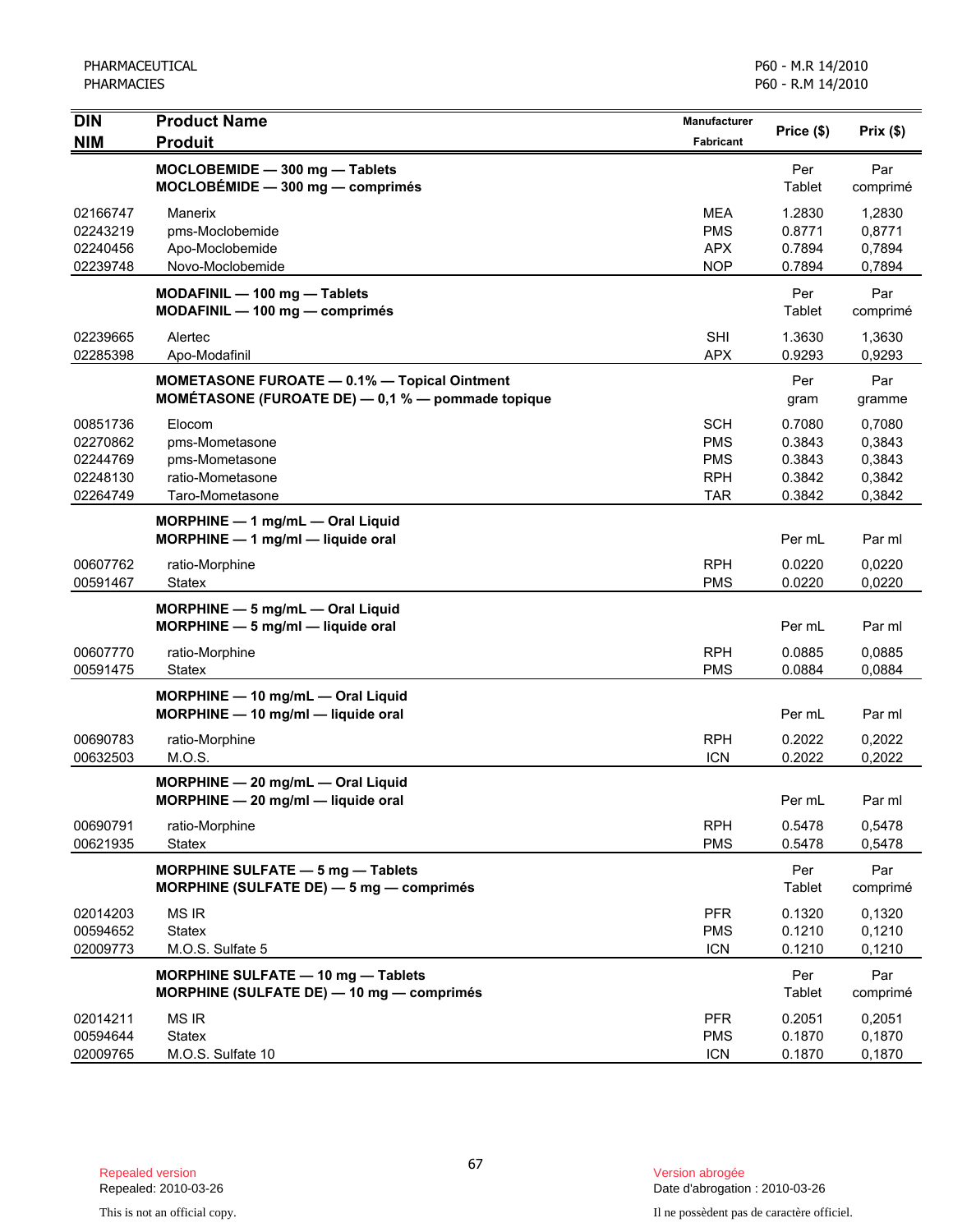| <b>DIN</b><br><b>NIM</b>                     | <b>Product Name</b><br><b>Produit</b>                                                                                        | Manufacturer<br>Fabricant                            | Price (\$)                           | Prix(\$)                             |
|----------------------------------------------|------------------------------------------------------------------------------------------------------------------------------|------------------------------------------------------|--------------------------------------|--------------------------------------|
|                                              | MORPHINE SULFATE - 25 mg - Tablets<br>MORPHINE (SULFATE DE) - 25 mg - comprimés                                              |                                                      | Per<br>Tablet                        | Par<br>comprimé                      |
| 00594636<br>02009749                         | <b>Statex</b><br>M.O.S. Sulfate 25                                                                                           | <b>PMS</b><br><b>ICN</b>                             | 0.2475<br>0.2475                     | 0,2475<br>0,2475                     |
|                                              | MORPHINE SULFATE - 50 mg - Tablets<br>MORPHINE (SULFATE DE) - 50 mg - comprimés                                              |                                                      | Per<br>Tablet                        | Par<br>comprimé                      |
| 00675962<br>02009706                         | <b>Statex</b><br>M.O.S. Sulfate 50                                                                                           | <b>PMS</b><br><b>ICN</b>                             | 0.3795<br>0.3795                     | 0,3795<br>0,3795                     |
|                                              | MORPHINE SULFATE - 15 mg - Sustained Release Tablets<br>MORPHINE (SULFATE DE) - 15 mg - comprimés à libération progressive   |                                                      | Per<br>Tablet                        | Par<br>comprimé                      |
| 02015439<br>02245284<br>02244790<br>02302764 | <b>MS Contin SRT</b><br>pms-Morphine Sulfate SR<br>ratio-Morphine SR<br>Novo-Morphine SR                                     | <b>PFR</b><br><b>PMS</b><br><b>RPH</b><br><b>NOP</b> | 0.7139<br>0.4585<br>0.4585<br>0.3751 | 0,7139<br>0,4585<br>0,4585<br>0,3751 |
|                                              | MORPHINE SULFATE - 30 mg - Sustained Release Tablets<br>MORPHINE (SULFATE DE) - 30 mg - comprimés à libération progressive   |                                                      | Per<br>Tablet                        | Par<br>comprimé                      |
| 02014297<br>02245285<br>02244791<br>02302772 | <b>MS Contin SRT</b><br>pms-Morphine Sulfate SR<br>ratio-Morphine SR<br>Novo-Morphine SR                                     | <b>PFR</b><br><b>PMS</b><br><b>RPH</b><br><b>NOP</b> | 1.0778<br>0.6923<br>0.6922<br>0.5664 | 1,0778<br>0,6923<br>0,6922<br>0,5664 |
|                                              | MORPHINE SULFATE - 60 mg - Sustained Release Tablets<br>MORPHINE (SULFATE DE) - 60 mg - comprimés à libération progressive   |                                                      | Per<br>Tablet                        | Par<br>comprimé                      |
| 02014300<br>02245286<br>02244792<br>02302780 | <b>MS Contin SRT</b><br>pms-Morphine Sulfate SR<br>ratio-Morphine SR<br>Novo-Morphine SR                                     | <b>PFR</b><br><b>PMS</b><br><b>RPH</b><br><b>NOP</b> | 1.9000<br>1.2204<br>1.2203<br>0.9984 | 1,9000<br>1,2204<br>1,2203<br>0,9984 |
|                                              | MORPHINE SULFATE - 100 mg - Sustained Release Tablets<br>MORPHINE (SULFATE DE) - 100 mg - comprimés à libération progressive |                                                      | Per<br>Tablet                        | Par<br>comprimé                      |
| 02014319<br>02302799<br>02245287             | <b>MS Contin</b><br>Novo-Morphine SR<br>pms-Morphine Sulfate SR                                                              | <b>PFR</b><br><b>NOP</b><br><b>PMS</b>               | 2.9820<br>1.9364<br>1.9364           | 2,9820<br>1,9364<br>1,9364           |
|                                              | MORPHINE SULFATE - 200 mg - Sustained Release Tablets<br>MORPHINE (SULFATE DE) - 200 mg - comprimés à libération progressive |                                                      | Per<br>Tablet                        | Par<br>comprimé                      |
| 02014327<br>02302802<br>02245288             | <b>MS Contin</b><br>Novo-Morphine SR<br>pms-Morphine Sulfate SR                                                              | <b>PFR</b><br><b>NOP</b><br><b>PMS</b>               | 5.4619<br>3.5999<br>3.5999           | 5,4619<br>3,5999<br>3,5999           |
|                                              | NABUMETONE - 500 mg - Tablets<br>NABUMÉTONE - 500 mg - comprimés                                                             |                                                      | Per<br><b>Tablet</b>                 | Par<br>comprimé                      |
| 02083531<br>02238639<br>02244563<br>02240867 | Relafen<br>Apo-Nabumetone<br>Gen-Nabumetone<br>Novo-Nabumetone                                                               | <b>GSK</b><br><b>APX</b><br><b>GPM</b><br><b>NOP</b> | 0.7108<br>0.5528<br>0.5528<br>0.5528 | 0,7108<br>0,5528<br>0,5528<br>0,5528 |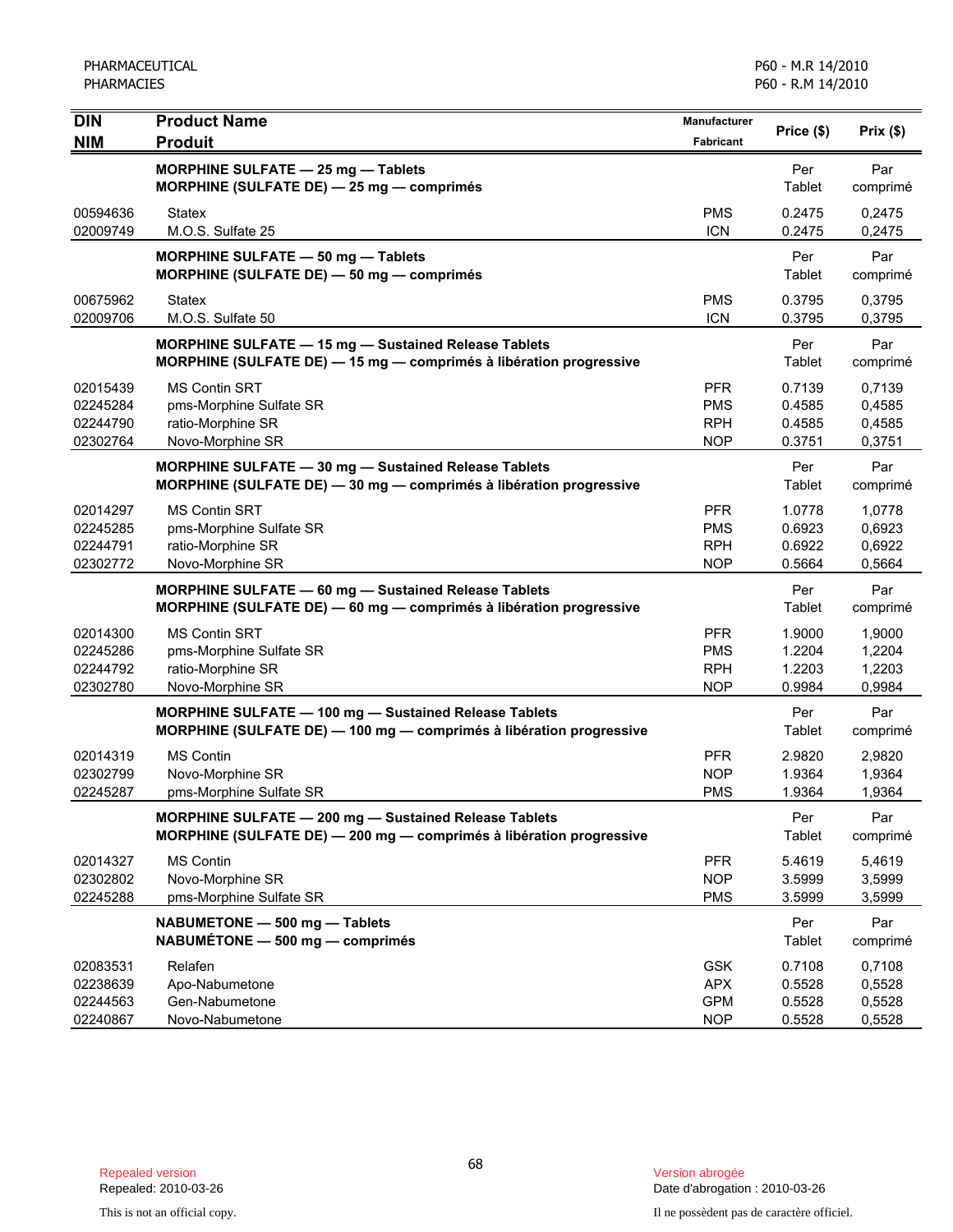| <b>DIN</b>                                               | <b>Product Name</b>                                                                                          | Manufacturer                                                 | Price (\$)                                     | Prix(\$)                                       |
|----------------------------------------------------------|--------------------------------------------------------------------------------------------------------------|--------------------------------------------------------------|------------------------------------------------|------------------------------------------------|
| <b>NIM</b>                                               | <b>Produit</b>                                                                                               | <b>Fabricant</b>                                             |                                                |                                                |
|                                                          | NADOLOL - 40 mg - Tablets<br>NADOLOL - 40 mg - comprimés                                                     |                                                              | Per<br>Tablet                                  | Par<br>comprimé                                |
| 00782505<br>00607126<br>02126753                         | Apo-Nadol<br>Corgard<br>Novo-Nadolol                                                                         | <b>APX</b><br>SQU<br><b>NOP</b>                              | 0.2712<br>0.2712<br>0.2712                     | 0,2712<br>0,2712<br>0,2712                     |
|                                                          | NADOLOL - 80 mg - Tablets<br>NADOLOL - 80 mg - comprimés                                                     |                                                              | Per<br>Tablet                                  | Par<br>comprimé                                |
| 00782467<br>02126761                                     | Apo-Nadolol<br>Novo-Nadolol                                                                                  | <b>APX</b><br><b>NOP</b>                                     | 0.3867<br>0.3867                               | 0,3867<br>0,3867                               |
|                                                          | NAPHAZOLINE HCI - 0.1% - Ophthalmic Solution<br>NAPHAZOLINE (CHLORHYDRATE DE) - 0,1 % - solution ophtalmique |                                                              | Per mL                                         | Par ml                                         |
| 00001147<br>00390283                                     | Albalon<br>Naphcon Forte                                                                                     | <b>ALL</b><br><b>ALC</b>                                     | 0.4430<br>0.4232                               | 0,4430<br>0,4232                               |
|                                                          | NAPROXEN - 250 mg - Enteric Coated Tablets<br>NAPROXEN - 250 mg - comprimés à enrobage entérosoluble         |                                                              | Per<br>Tablet                                  | Par<br>comprimé                                |
| 02162792<br>02246699<br>02243312                         | Naprosyn E<br>Apo-Naproxen EC<br>Novo-Naprox EC                                                              | HLR.<br><b>APX</b><br><b>NOP</b>                             | 0.4420<br>0.3119<br>0.3119                     | 0,4420<br>0,3119<br>0,3119                     |
|                                                          | NAPROXEN - 375 mg - Enteric Coated Tablets<br>NAPROXEN - 375 mg - comprimés à enrobage entérosoluble         |                                                              | Per<br>Tablet                                  | Par<br>comprimé                                |
| 02162415<br>02243313<br>02246700<br>02243432<br>02294702 | Naprosyn E<br>Novo-Naprox EC<br>Apo-Naproxen EC<br>Gen-Naproxen EC<br>pms-Naproxen EC                        | <b>HLR</b><br><b>NOP</b><br>APX.<br><b>GPM</b><br><b>PMS</b> | 0.5794<br>0.4055<br>0.4043<br>0.4043<br>0.3675 | 0,5794<br>0,4055<br>0,4043<br>0,4043<br>0,3675 |
|                                                          | NAPROXEN - 500 mg - Enteric Coated Tablets<br>NAPROXEN - 500 mg - comprimés à enrobage entérosoluble         |                                                              | Per<br>Tablet                                  | Par<br>comprimé                                |
| 02162423<br>02241024<br>02246701<br>02243314<br>02294710 | Naprosyn E<br>Gen-Naproxen EC<br>Apo-Naproxen EC<br>Novo-Naprox EC<br>pms-Naproxen EC                        | HLR<br><b>GPM</b><br><b>APX</b><br><b>NOP</b><br><b>PMS</b>  | 1.0465<br>0.7584<br>0.7583<br>0.7583<br>0.6894 | 1,0465<br>0,7584<br>0,7583<br>0,7583<br>0,6894 |
|                                                          | NAPROXEN - 250 mg - Tablets<br>NAPROXEN - 250 mg - comprimés                                                 |                                                              | Per<br>Tablet                                  | Par<br>comprimé                                |
| 02162474<br>00522651<br>00565350<br>00865648             | Naprosyn<br>Apo-Naproxen<br>Novo-Naprox<br>Nu-Naprox                                                         | <b>HLR</b><br><b>APX</b><br><b>NOP</b><br><b>NXP</b>         | 0.4315<br>0.1175<br>0.1175<br>0.1175           | 0,4315<br>0,1175<br>0,1175<br>0,1175           |
|                                                          | NAPROXEN - 375 mg - Tablets<br>NAPROXEN - 375 mg - comprimés                                                 |                                                              | Per<br>Tablet                                  | Par<br>comprimé                                |
| 02162482<br>00600806<br>00627097<br>00865656             | Naprosyn<br>Apo-Naproxen<br>Novo-Naprox<br>Nu-Naprox                                                         | <b>HLR</b><br><b>APX</b><br><b>NOP</b><br><b>NXP</b>         | 0.5627<br>0.1604<br>0.1604<br>0.1604           | 0,5627<br>0,1604<br>0,1604<br>0,1604           |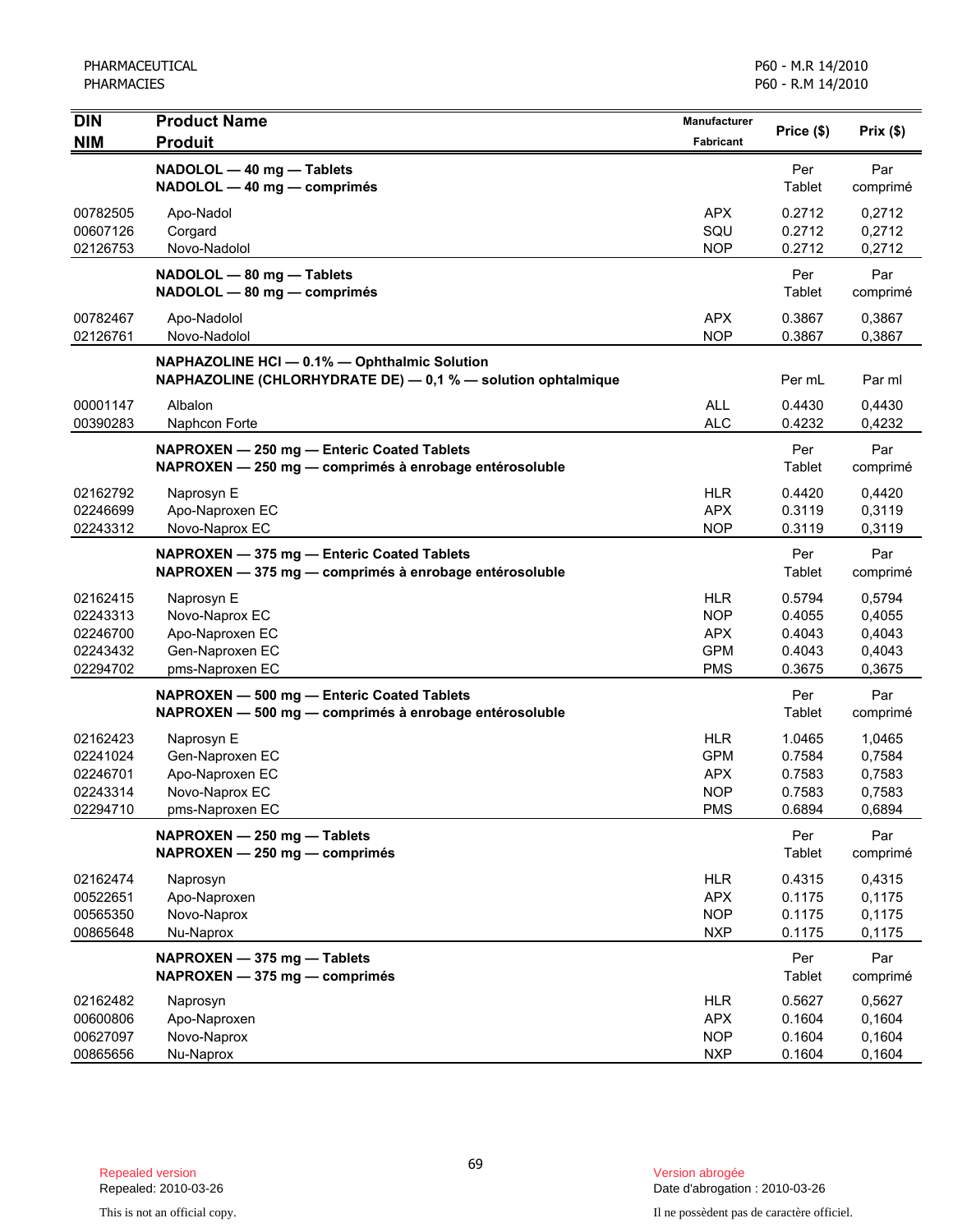| <b>DIN</b><br><b>NIM</b>                                 | <b>Product Name</b><br><b>Produit</b>                                                                                                                                                                           | Manufacturer<br>Fabricant                                          | Price (\$)                                     | Prix(\$)                                       |
|----------------------------------------------------------|-----------------------------------------------------------------------------------------------------------------------------------------------------------------------------------------------------------------|--------------------------------------------------------------------|------------------------------------------------|------------------------------------------------|
|                                                          | NAPROXEN - 500 mg - Tablets<br>NAPROXEN - 500 mg - comprimés                                                                                                                                                    |                                                                    | Per<br>Tablet                                  | Par<br>comprimé                                |
| 02162490<br>00592277<br>00615331<br>00589861<br>00865664 | Naprosyn<br>Apo-Naproxen<br>Naxen<br>Novo-Naprox<br>Nu-Naprox                                                                                                                                                   | <b>HLR</b><br><b>APX</b><br><b>SYP</b><br><b>NOP</b><br><b>NXP</b> | 1.0206<br>0.2321<br>0.2321<br>0.2321<br>0.2321 | 1,0206<br>0,2321<br>0,2321<br>0,2321<br>0,2321 |
|                                                          | NAPROXEN - 750 mg - Sustained Release Tablets<br>NAPROXEN - 750 mg - comprimés à libération progressive                                                                                                         |                                                                    | Per<br>Tablet                                  | Par<br>comprimé                                |
| 02162466<br>02177072                                     | Naprosyn SR<br>Apo-Naproxen SR                                                                                                                                                                                  | <b>HLR</b><br><b>APX</b>                                           | 1.3968<br>1.0048                               | 1,3968<br>1,0048                               |
|                                                          | NAPROXEN SODIUM - 275 mg - Tablets<br>NAPROXEN SODIQUE - 275 mg - comprimés                                                                                                                                     |                                                                    | Per<br>Tablet                                  | Par<br>comprimé                                |
| 02162725<br>00784354<br>00778389                         | Anaprox<br>Apo-Napro-Na<br>Novo-Naprox Sodium                                                                                                                                                                   | <b>HLR</b><br><b>APX</b><br><b>NOP</b>                             | 0.6597<br>0.3764<br>0.3764                     | 0,6597<br>0,3764<br>0,3764                     |
|                                                          | NAPROXEN SODIUM - 550 mg - Tablets<br>NAPROXEN SODIQUE - 550 mg - comprimés                                                                                                                                     |                                                                    | Per<br>Tablet                                  | Par<br>comprimé                                |
| 02162717<br>01940309<br>02026600                         | Anaprox DS<br>Apo-Napro-Na DS<br>Novo-Naprox Sodium DS                                                                                                                                                          | <b>HLR</b><br><b>APX</b><br><b>NOP</b>                             | 1.2700<br>0.7334<br>0.7334                     | 1,2700<br>0,7334<br>0,7334                     |
|                                                          | NEOMYCIN/GRAMICIDIN/NYSTATIN/TRIAMCINOLONE - 2.5 mg/0.25 mg/<br>100,000 U/1 mg per g - Topical Cream<br>NÉOMYCINE/GRAMICIDINE/NYSTATINE/TRIAMCINOLONE - 2,5 mg/<br>0,25 mg/100 000 U/1 mg par g — crème topique |                                                                    | Per<br>Gram                                    | Par<br>gramme                                  |
| 01999850<br>00717002<br>00550507                         | Kenacomb<br>Viaderm KC<br>ratio-Triacomb                                                                                                                                                                        | <b>WSQ</b><br><b>TAR</b><br><b>RPH</b>                             | 0.8052<br>0.4327<br>0.4301                     | 0,8052<br>0,4327<br>0,4301                     |
|                                                          | NIFEDIPINE - 10 mg - Capsules<br>$NIFÉDIPINE - 10 mg - capsules$                                                                                                                                                |                                                                    | Per<br>Capsule                                 | Par<br>capsule                                 |
| 00755907<br>00865591                                     | Apo-Nifed<br>Nu-Nifed                                                                                                                                                                                           | <b>APX</b><br>NXP                                                  | 0.4877<br>0.4877                               | 0,4877<br>0,4877                               |
|                                                          | NIFEDIPINE - 60 mg - Extended Release Tablets<br>NIFÉDIPINE - 60 mg - comprimés à libération prolongée                                                                                                          |                                                                    | Per<br>Tablet                                  | Par<br>comprimé                                |
| 02155990<br>02321149                                     | <b>Adalat XL</b><br>Gen-Nifedipine Extended Release                                                                                                                                                             | BAY<br><b>GPM</b>                                                  | 1.0312<br>1.0312                               | 1,0312<br>1,0312                               |
|                                                          | NITRAZEPAM - 5 mg - Tablets<br>$NITRAZÉPAM - 5 mg - comprimés$                                                                                                                                                  |                                                                    | Per<br>Tablet                                  | Par<br>comprimé                                |
| 00511528<br>02245230<br>02234003<br>02229654             | Mogadon<br>Apo-Nitrazepam<br>Sandoz Nitrazepam<br>Nitrazadon                                                                                                                                                    | <b>ICN</b><br><b>APX</b><br>SDZ<br><b>ICN</b>                      | 0.1571<br>0.0943<br>0.0943<br>0.0748           | 0,1571<br>0,0943<br>0,0943<br>0,0748           |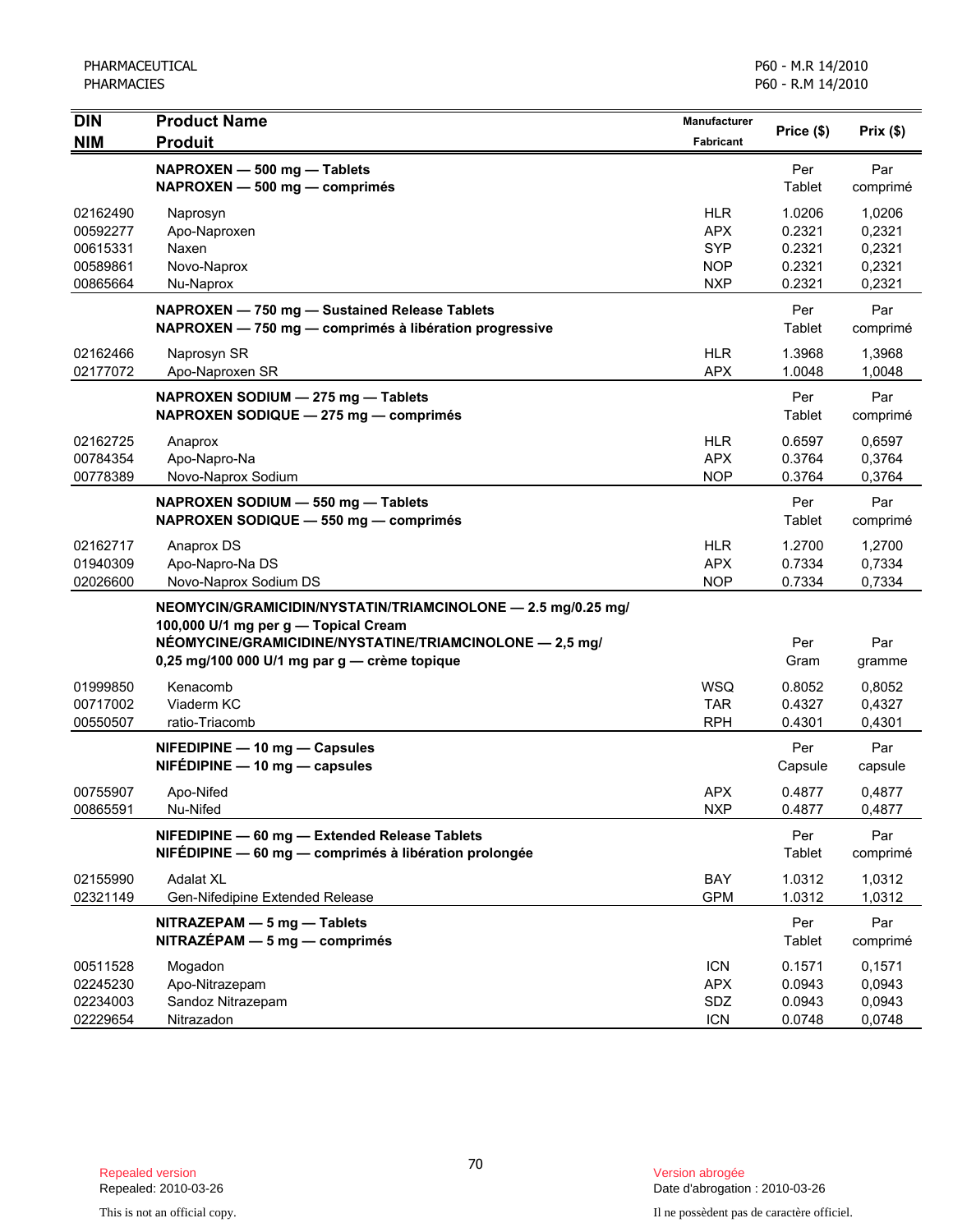| <b>DIN</b>                                                                       | <b>Product Name</b>                                                                                                             | <b>Manufacturer</b>                                                                            |                                                                    |                                                                    |
|----------------------------------------------------------------------------------|---------------------------------------------------------------------------------------------------------------------------------|------------------------------------------------------------------------------------------------|--------------------------------------------------------------------|--------------------------------------------------------------------|
| <b>NIM</b>                                                                       | <b>Produit</b>                                                                                                                  | Fabricant                                                                                      | Price (\$)                                                         | Prix(\$)                                                           |
|                                                                                  | NITRAZEPAM - 10 mg - Tablets<br>NITRAZÉPAM - 10 mg - comprimés                                                                  |                                                                                                | Per<br>Tablet                                                      | Par<br>comprimé                                                    |
| 00511536<br>02245231<br>02234007<br>02229655                                     | Mogadon<br>Apo-Nitrazepam<br>Sandoz Nitrazepam<br>Nitrazadon                                                                    | <b>ICN</b><br><b>APX</b><br>SDZ<br><b>ICN</b>                                                  | 0.2351<br>0.1410<br>0.1410<br>0.1119                               | 0,2351<br>0,1410<br>0,1410<br>0,1119                               |
|                                                                                  | NITROGLYCERIN - 200 Dose - 0.4 mg/Dose - Sublingual Spray<br>NITROGLYCÉRINE - 200 doses - 0,4 mg/dose - pompe sublinguale       |                                                                                                | Per<br>Dose                                                        | Par<br>dose                                                        |
| 02231441<br>02238998                                                             | Nitrolingual Pumpspray/Nitrolingual, pompe<br>Rho-Nitro Pumpspray/Rho-Nitro, pompe                                              | AVE<br><b>ROP</b>                                                                              | 0.0770<br>0.0465                                                   | 0,0770<br>0,0465                                                   |
|                                                                                  | NIZATIDINE - 150 mg - Capsules<br>NIZATIDINE - 150 mg - capsules                                                                |                                                                                                | Per<br>Capsule                                                     | Par<br>capsule                                                     |
| 00778338<br>02220156<br>02246046<br>02240457<br>02177714                         | Axid<br>Apo-Nizatidine<br>Gen-Nizatidine<br>Novo-Nizatidine<br>pms-Nizatidine                                                   | <b>PML</b><br><b>APX</b><br><b>GPM</b><br><b>NOP</b><br><b>PMS</b>                             | 0.9232<br>0.5816<br>0.5816<br>0.5816<br>0.5816                     | 0,9232<br>0,5816<br>0,5816<br>0,5816<br>0,5816                     |
|                                                                                  | NIZATIDINE - 300 mg - Capsules<br>NIZATIDINE - 300 mg - capsules                                                                |                                                                                                | Per<br>Capsule                                                     | Par<br>capsule                                                     |
| 00778346<br>02220164<br>02246047<br>02240458<br>02177722                         | Axid<br>Apo-Nizatidine<br>Gen-Nizatidine<br>Novo-Nizatidine<br>pms-Nizatidine                                                   | <b>PML</b><br><b>APX</b><br><b>GPM</b><br><b>NOP</b><br><b>PMS</b>                             | 1.6727<br>1.0538<br>1.0538<br>1.0538<br>1.0538                     | 1,6727<br>1,0538<br>1,0538<br>1,0538<br>1,0538                     |
|                                                                                  | NORFLOXACIN - 400 mg - Tablets<br>NORFLOXACINE - 400 mg - comprimés                                                             |                                                                                                | Per<br>Tablet                                                      | Par<br>comprimé                                                    |
| 02237682<br>02246596<br>02229524<br>02269627                                     | Novo-Norfloxacin<br>pms-Norfloxacin<br>Apo-Norflox<br>Co Norfloxacin                                                            | <b>NOP</b><br><b>PMS</b><br><b>APX</b><br>COB                                                  | 1.6783<br>1.6783<br>1.5088<br>1.5088                               | 1,6783<br>1,6783<br>1,5088<br>1,5088                               |
|                                                                                  | NORTRIPTYLINE - 10 mg - Capsules<br>NORTRIPTYLINE - 10 mg - capsules                                                            |                                                                                                | Per<br>Capsule                                                     | Par<br>capsule                                                     |
| 00015229<br>02177692<br>02230361<br>02231781<br>02240789<br>02223511<br>02223139 | Aventyl<br>pms-Nortriptyline<br>Norventyl<br>Novo-Nortriptyline<br>ratio-Nortriptyline<br>Apo-Nortriptyline<br>Nu-Nortriptyline | <b>PML</b><br><b>PMS</b><br><b>ICN</b><br><b>NOP</b><br><b>RPH</b><br><b>APX</b><br><b>NXP</b> | 0.2426<br>0.1650<br>0.1386<br>0.1386<br>0.1386<br>0.1385<br>0.1385 | 0,2426<br>0,1650<br>0,1386<br>0,1386<br>0,1386<br>0,1385<br>0,1385 |
|                                                                                  | NORTRIPTYLINE - 25 mg - Capsules<br>NORTRIPTYLINE - 25 mg - capsules                                                            |                                                                                                | Per<br>Capsule                                                     | Par<br>capsule                                                     |
| 00015237<br>02177706<br>02231782<br>02240790<br>02223538<br>02223147             | Aventyl<br>pms-Nortriptyline<br>Novo-Nortriptyline<br>ratio-Nortriptyline<br>Apo-Nortriptyline<br>Nu-Nortriptyline              | <b>PML</b><br><b>PMS</b><br><b>NOP</b><br><b>RPH</b><br><b>APX</b><br><b>NXP</b>               | 0.4903<br>0.3330<br>0.2801<br>0.2801<br>0.2800<br>0.2800           | 0,4903<br>0,3330<br>0,2801<br>0,2801<br>0,2800<br>0,2800           |

Date d'abrogation : 2010-03-26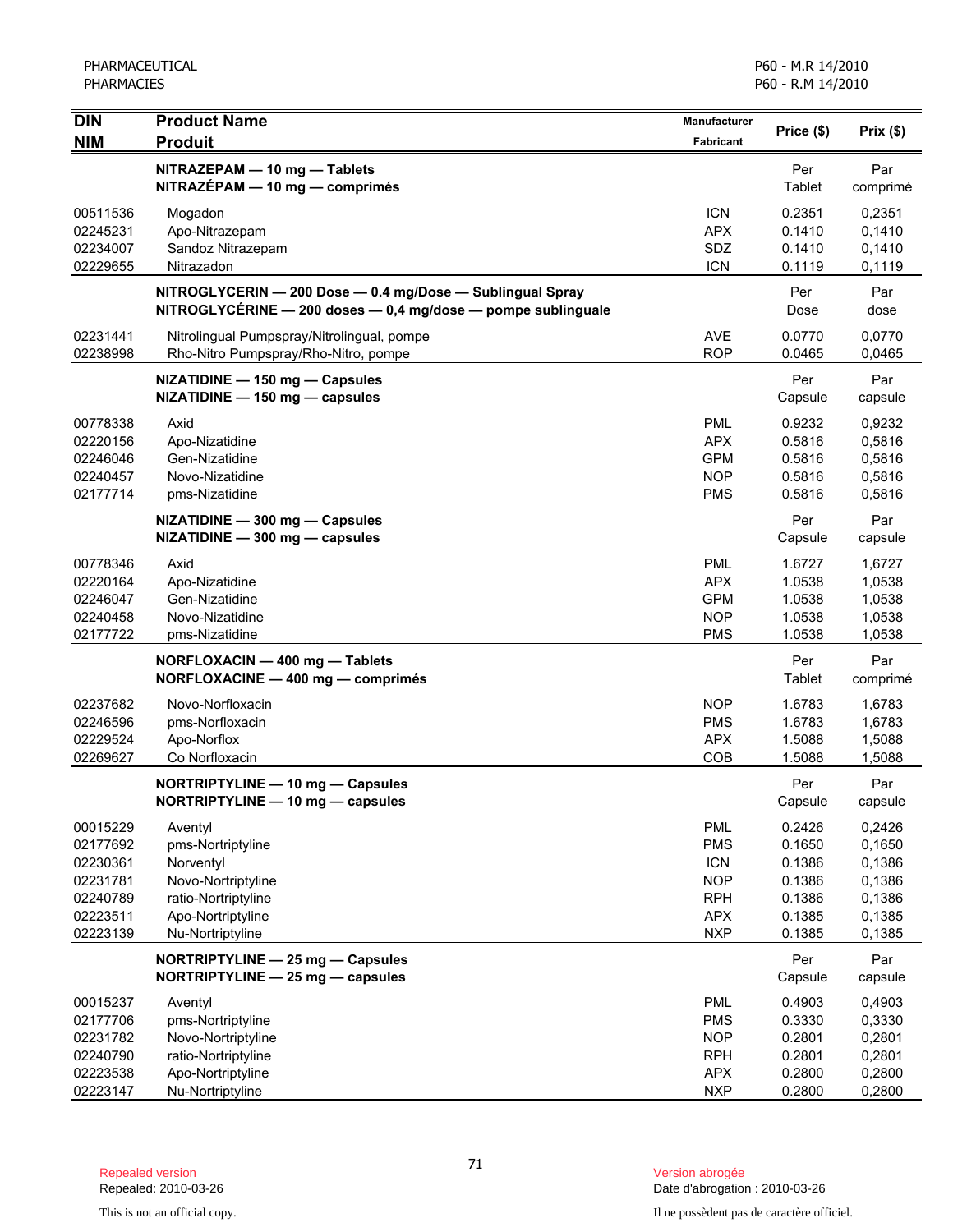| <b>DIN</b><br><b>NIM</b>         | <b>Product Name</b><br><b>Produit</b>                                                                           | <b>Manufacturer</b><br><b>Fabricant</b> | Price (\$)                 | Prix(\$)                   |
|----------------------------------|-----------------------------------------------------------------------------------------------------------------|-----------------------------------------|----------------------------|----------------------------|
|                                  | NYSTATIN - 100,000 U/mL - Oral Liquid<br>NYSTATINE - 100 000 U/ml - liquide oral                                |                                         |                            |                            |
| 00792667                         | pms-Nystatin                                                                                                    | <b>PMS</b>                              | Per mL<br>0.0647           | Par ml<br>0,0647           |
| 02194201                         | ratio-Nystatin                                                                                                  | <b>RPH</b>                              | 0.0647                     | 0,0647                     |
|                                  | NYSTATIN - 100,000 U/g - Topical Cream<br>NYSTATINE - 100 000 U/g - crème topique                               |                                         | Per<br>Gram                | Par<br>gramme              |
| 00029092<br>00716871             | Mycostatin<br>Nyaderm                                                                                           | SQU<br><b>TAR</b><br><b>RPH</b>         | 0.3164<br>0.1577           | 0,3164<br>0,1577           |
| 02194236                         | ratio-Nystatin<br>OCTREOTIDE ACETATE - 50 mcg/mL - Injection<br>OCTRÉOTIDE (ACÉTATE D') - 50 mcg/ml - injection |                                         | 0.0770<br>Per mL           | 0,0770<br>Par ml           |
| 02248639<br>00839191             | Octreotide Acetate Omega<br>Sandostatin                                                                         | <b>OMA</b><br><b>NVT</b>                | 5.7310<br>5.4890           | 5,7310<br>5,4890           |
|                                  | <b>OCTREOTIDE ACETATE - 100 mcg/mL - Injection</b><br>OCTRÉOTIDE (ACÉTATE D') - 100 mcg/ml - injection          |                                         | Per mL                     | Par ml                     |
| 02248640<br>00839205             | Octreotide Acetate Omega<br>Sandostatin                                                                         | <b>OMA</b><br><b>NVT</b>                | 10.8350<br>10.3620         | 10,8350<br>10,3620         |
|                                  | OCTREOTIDE ACETATE - 200 mcg/mL - Injection<br>OCTRÉOTIDE (ACÉTATE D') - 200 mcg/ml - injection                 |                                         | Per mL                     | Par ml                     |
| 02248642<br>02049392             | Octreotide Acetate Omega<br>Sandostatin                                                                         | <b>OMA</b><br><b>NVT</b>                | 20.8230<br>19.9320         | 20,8230<br>19,9320         |
|                                  | <b>OCTREOTIDE ACETATE - 500 mcg/mL - Injection</b><br>OCTRÉOTIDE (ACÉTATE D') - 500 mcg/ml - injection          |                                         | Per mL                     | Par ml                     |
| 02248641<br>00839213             | Octreotide Acetate Omega<br>Sandostatin                                                                         | <b>OMA</b><br><b>NVT</b>                | 50.8860<br>48.6970         | 50,8860<br>48,6970         |
|                                  | OFLOXACIN - 0.3% - Ophthalmic Solution<br>OFLOXACINE - 0,3 % - solution ophtalmique                             |                                         | Per mL                     | Par ml                     |
| 02143291<br>02248398<br>02252570 | Ocuflox<br>Apo-Ofloxacin<br>pms-Ofloxacin                                                                       | <b>ALL</b><br><b>APX</b><br><b>PMS</b>  | 2.7104<br>1.0913<br>1.0913 | 2,7104<br>1,0913<br>1,0913 |
|                                  | OFLOXACIN - 200 mg - Tablets<br>OFLOXACINE - 200 mg - comprimés                                                 |                                         | Per<br>Tablet              | Par<br>comprimé            |
| 02243474<br>02231529             | Novo-Ofloxacin<br>Apo-Oflox                                                                                     | <b>NOP</b><br><b>APX</b>                | 1.5939<br>1.4345           | 1,5939<br>1,4345           |
|                                  | OFLOXACIN - 300 mg - Tablets<br>OFLOXACINE - 300 mg - comprimés                                                 |                                         | Per<br>Tablet              | Par<br>comprimé            |
| 02243475<br>02231531             | Novo-Ofloxacin<br>Apo-Oflox                                                                                     | <b>NOP</b><br><b>APX</b>                | 1.8727<br>1.6855           | 1,8727<br>1,6855           |
|                                  | OLANZAPINE - 2.5 mg - Tablets<br>OLANZAPINE - 2.5 mg - comprimés                                                |                                         | Per<br>Tablet              | Par<br>comprimé            |
| 02229250<br>02303116<br>02281791 | Zyprexa<br>pms-Olanzapine<br>Apo-Olanzapine                                                                     | LIL<br><b>PMS</b><br><b>APX</b>         | 1.9491<br>1.1813<br>0.8986 | 1,9491<br>1,1813<br>0,8986 |

Version abrogée<br>Date d'abrogation : 2010-03-26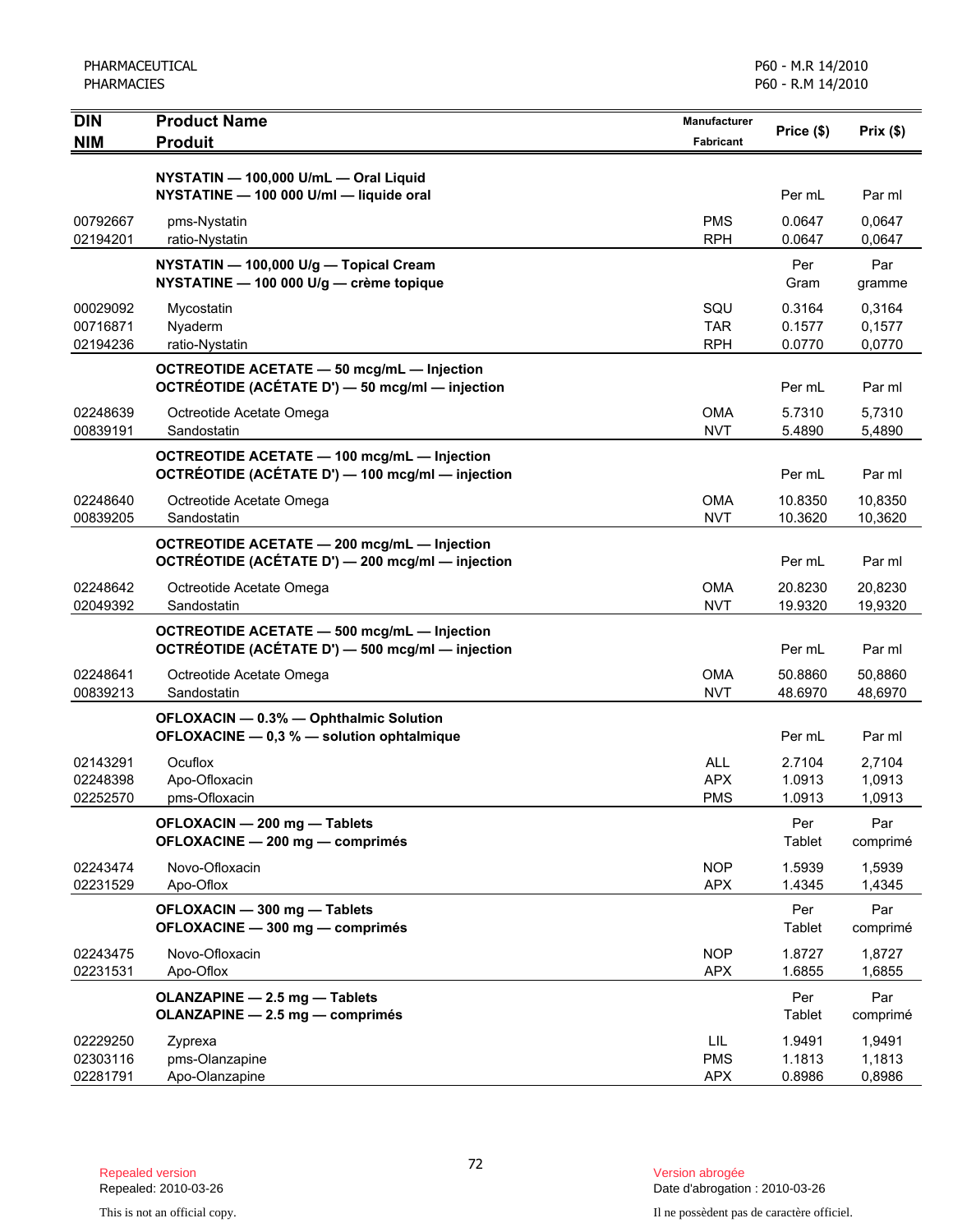| <b>DIN</b>                                               | <b>Product Name</b>                                                                                               | <b>Manufacturer</b>                                                | Price (\$)                                     | Prix(\$)                                       |
|----------------------------------------------------------|-------------------------------------------------------------------------------------------------------------------|--------------------------------------------------------------------|------------------------------------------------|------------------------------------------------|
| <b>NIM</b>                                               | <b>Produit</b>                                                                                                    | <b>Fabricant</b>                                                   |                                                |                                                |
|                                                          | OLANZAPINE - 5 mg - Tablets<br><b>OLANZAPINE - 5 mg - comprimés</b>                                               |                                                                    | Per<br>Tablet                                  | Par<br>comprimé                                |
| 02229269<br>02303159<br>02281805                         | Zyprexa<br>pms-Olanzapine<br>Apo-Olanzapine                                                                       | LIL<br><b>PMS</b><br><b>APX</b>                                    | 3.8981<br>2.3625<br>1.7972                     | 3,8981<br>2,3625<br>1,7972                     |
|                                                          | OLANZAPINE - 7.5 mg - Tablets<br>OLANZAPINE - 7.5 mg - comprimés                                                  |                                                                    | Per<br>Tablet                                  | Par<br>comprimé                                |
| 02229277<br>02303167<br>02281813                         | Zyprexa<br>pms-Olanzapine<br>Apo-Olanzapine                                                                       | LIL<br><b>PMS</b><br><b>APX</b>                                    | 5.8473<br>3.5438<br>2.6958                     | 5,8473<br>3,5438<br>2,6958                     |
|                                                          | <b>OLANZAPINE - 10 mg - Tablets</b><br><b>OLANZAPINE - 10 mg - comprimés</b>                                      |                                                                    | Per<br>Tablet                                  | Par<br>comprimé                                |
| 02229285<br>02303175<br>02281821                         | Zyprexa<br>pms-Olanzapine<br>Apo-Olanzapine                                                                       | LIL<br><b>PMS</b><br><b>APX</b>                                    | 7.7963<br>4.7250<br>3.5944                     | 7,7963<br>4,7250<br>3,5944                     |
|                                                          | OLANZAPINE - 15 mg - Tablets<br><b>OLANZAPINE - 15 mg - comprimés</b>                                             |                                                                    | Per<br>Tablet                                  | Par<br>comprimé                                |
| 02238850<br>02303183<br>02281848                         | Zyprexa<br>pms-Olanzapine<br>Apo-Olanzapine                                                                       | <b>LIL</b><br><b>PMS</b><br><b>APX</b>                             | 11.6944<br>7.0875<br>5.3915                    | 11,6944<br>7,0875<br>5,3915                    |
|                                                          | <b>OLANZAPINE - 5 mg - Orally Disentigrating Tablets</b><br>OLANZAPINE - 5 mg - comprimés à dissolution orale     |                                                                    | Per<br>Tablet                                  | Par<br>comprimé                                |
| 02243086<br>02303191<br>02327775<br>02327562             | Zyprexa Zydis<br>pms-Olanzapine ODT<br>Sandoz Olanzapine ODT<br>Co Olanzapine ODT                                 | LIL<br><b>PMS</b><br>SDZ<br>COB                                    | 3.9322<br>1.7873<br>1.7873<br>1.7870           | 3,9322<br>1,7873<br>1,7873<br>1,7870           |
|                                                          | <b>OLANZAPINE - 10 mg - Orally Disentigrating Tablets</b><br>OLANZAPINE - 10 mg - comprimés à dissolution orale   |                                                                    | Per<br>Tablet                                  | Par<br>comprimé                                |
| 02243087<br>02303205<br>02327570<br>02327783             | Zyprexa Zydis<br>pms-Olanzapine ODT<br>Co Olanzapine ODT<br>Sandoz Olanzapine ODT                                 | LIL<br><b>PMS</b><br><b>COB</b><br>SDZ                             | 7.8572<br>3.5715<br>3.5714<br>3.5714           | 7,8572<br>3,5715<br>3,5714<br>3,5714           |
|                                                          | <b>OLANZAPINE - 15 mg - Orally Disentigrating Tablets</b><br>OLANZAPINE - 15 mg - comprimés à dissolution orale   |                                                                    | Per<br>Tablet                                  | Par<br>comprimé                                |
| 02243088<br>02303213<br>02327791<br>02327589             | Zyprexa Zydis<br>pms-Olanzapine ODT<br>Sandoz Olanzapine ODT<br>Co Olanzapine ODT                                 | LIL.<br><b>PMS</b><br>SDZ<br>COB                                   | 11.7822<br>5.3555<br>5.3555<br>5.3553          | 11,7822<br>5,3555,<br>5,3555<br>5,3553         |
|                                                          | OMEPRAZOLE - 20 mg - Capsules<br>OMÉPRAZOLE - 20 mg - capsules                                                    |                                                                    | Per<br>Capsule                                 | Par<br>capsule                                 |
| 02190915<br>00846503<br>02245058<br>02329433<br>02260867 | Losec - Tablets/comprimés<br>Losec<br>Apo-Omeprazole<br>Mylan-Omeprazole<br>ratio-Omeprazole - Tablets/comprimé s | <b>AZC</b><br><b>AZC</b><br><b>APX</b><br><b>MYL</b><br><b>RPH</b> | 2.4200<br>1.2100<br>1.1000<br>1.1000<br>1.1000 | 2,4200<br>1,2100<br>1,1000<br>1,1000<br>1,1000 |
| 02296446                                                 | Sandoz Omeprazole                                                                                                 | SDZ                                                                | 1.1000                                         | 1,1000                                         |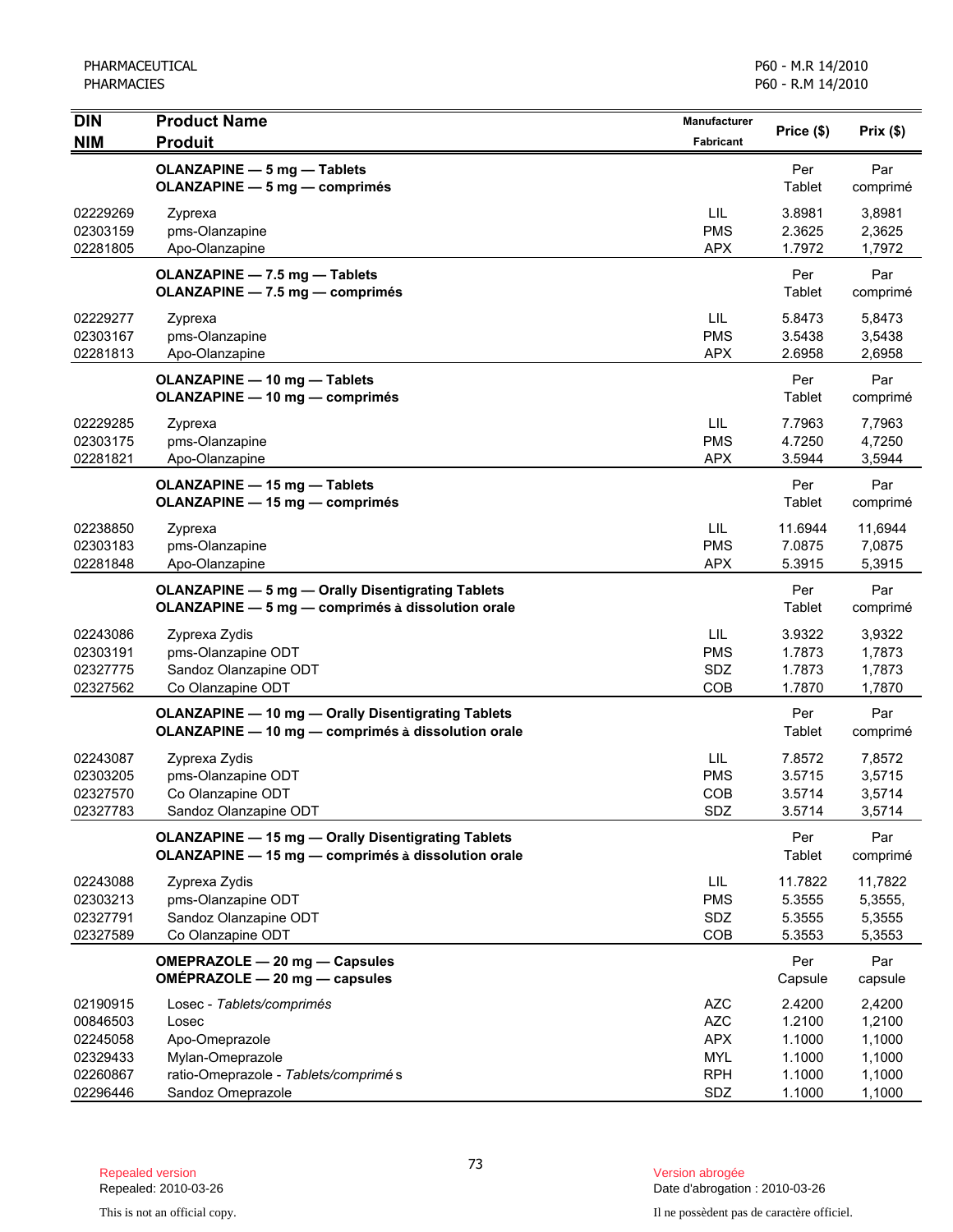| <b>DIN</b><br><b>NIM</b> | <b>Product Name</b><br><b>Produit</b>                                                          | <b>Manufacturer</b><br>Fabricant | Price (\$)       | Prix(\$)         |
|--------------------------|------------------------------------------------------------------------------------------------|----------------------------------|------------------|------------------|
|                          |                                                                                                |                                  |                  |                  |
|                          | ONDANSETRON - 4 mg - Tablets<br><b>ONDANSETRON - 4 mg - comprimés</b>                          |                                  | Per<br>Tablet    | Par<br>comprimé  |
| 02213567                 | Zofran                                                                                         | <b>GSK</b>                       | 14.7378          | 14,7378          |
| 02278529                 | ratio-Ondansetron                                                                              | <b>RPH</b>                       | 8.2999           | 8,2999           |
| 02258188                 | pms-Ondansetron                                                                                | <b>PMS</b>                       | 8.2995           | 8,2995           |
| 02305259                 | Mint-Ondansetron                                                                               | <b>MPH</b>                       | 7.5450           | 7,5450           |
| 02306212                 | Ondansetron-Odan                                                                               | <b>ODN</b>                       | 7.5450           | 7,5450           |
| 02274310                 | Sandoz Ondansetron                                                                             | SDZ                              | 7.5450           | 7,5450           |
| 02297868                 | Gen-Ondansetron                                                                                | <b>GPM</b>                       | 7.5450           | 7,5450           |
| 02288184                 | Apo-Ondansetron                                                                                | <b>APX</b>                       | 7.3000           | 7,3000           |
| 02313685                 | Jamp-Ondansetron                                                                               | <b>JPC</b>                       | 7.3000           | 7,3000           |
| 02264056                 | Novo-Ondansetron                                                                               | <b>NOP</b>                       | 7.3000           | 7,3000           |
|                          | ONDANSETRON - 8 mg - Tablets                                                                   |                                  | Per              | Par              |
|                          | ONDANSETRON - 8 mg - comprimés                                                                 |                                  | Tablet           | comprimé         |
| 02213575                 | Zofran                                                                                         | <b>GSK</b>                       | 22.4884          | 22,4884          |
| 02258196                 | pms-Ondansetron                                                                                | <b>PMS</b>                       | 12.6687          | 12,6687          |
| 02278537                 | ratio-Ondansetron                                                                              | <b>RPH</b>                       | 12.6682          | 12,6682          |
| 02305267                 | Mint-Ondansetron                                                                               | <b>MPH</b>                       | 11.5166          | 11,5166          |
| 02306220                 | Ondansetron-Odan                                                                               | ODN                              | 11.5166          | 11,5166          |
| 02274329                 | Sandoz Ondansetron                                                                             | SDZ                              | 11.5166          | 11,5166          |
| 02297876                 | Gen-Ondansetron                                                                                | <b>GPM</b>                       | 11.5166          | 11,5166          |
| 02288192                 | Apo-Ondansetron                                                                                | <b>APX</b>                       | 11.0000          | 11,0000          |
| 02313693                 | Jamp-Ondansetron                                                                               | <b>JPC</b>                       | 11.0000          | 11,0000          |
| 02264064                 | Novo-Ondansetron                                                                               | <b>NOP</b>                       | 11.0000          | 11,0000          |
|                          | ONDANSETRON - 4 mg/5 mL - Oral Solution                                                        |                                  |                  |                  |
|                          | ONDANSETRON - 4 mg/5 mL - solution orale                                                       |                                  | Per mL           | Par ml           |
| 02229639                 | Zofran                                                                                         | <b>GSK</b>                       | 2.2487           | 2,2487           |
| 02291967                 | Apo-Ondansetron                                                                                | <b>APX</b>                       | 1.4614           | 1,4614           |
|                          | <b>ORCIPRENALINE SULFATE - 2 mg/mL - Syrup</b><br>ORCIPRÉNALINE (SULFATE D') — 2 mg/ml — sirop |                                  | Per mL           | Par ml           |
|                          |                                                                                                |                                  | 0.0664           |                  |
| 00249920<br>02152568     | Alupent                                                                                        | <b>BOE</b><br><b>RPH</b>         | 0.0498           | 0,0664           |
| 02236783                 | ratio-Orciprenaline<br>Apo-Orciprenaline                                                       | <b>APX</b>                       | 0.0419           | 0,0498<br>0,0419 |
|                          |                                                                                                |                                  |                  |                  |
|                          | OXAPROZIN - 600 mg - Tablets<br>OXAPROZINE - 600 mg - comprimés                                |                                  | Per<br>Tablet    | Par<br>comprimé  |
| 02027860                 | Daypro                                                                                         | PFI                              | 0.7674           | 0.7674           |
| 02243661                 | Apo-Oxaprozin                                                                                  | <b>APX</b>                       | 0.5520           | 0,5520           |
|                          | OXCARBAZEPINE - 150 mg - Tablets<br>OXCARBAZEPINE - 150 mg - comprimés                         |                                  | Per<br>Tablet    | Par<br>comprimé  |
| 02242067                 |                                                                                                | <b>NVT</b>                       | 0.9106           | 0,9106           |
| 02284294                 | Trileptal<br>Apo-Oxcarbazepine                                                                 | <b>APX</b>                       | 0.6188           | 0,6188           |
|                          | OXCARBAZEPINE - 300 mg - Tablets<br>OXCARBAZEPINE - 300 mg - comprimés                         |                                  | Per<br>Tablet    | Par<br>comprimé  |
| 02242068<br>02284308     | Trileptal<br>Apo-Oxcarbazepine                                                                 | <b>NVT</b><br><b>APX</b>         | 1.8205<br>1.2375 | 1,8205<br>1,2375 |

Date d'abrogation : 2010-03-26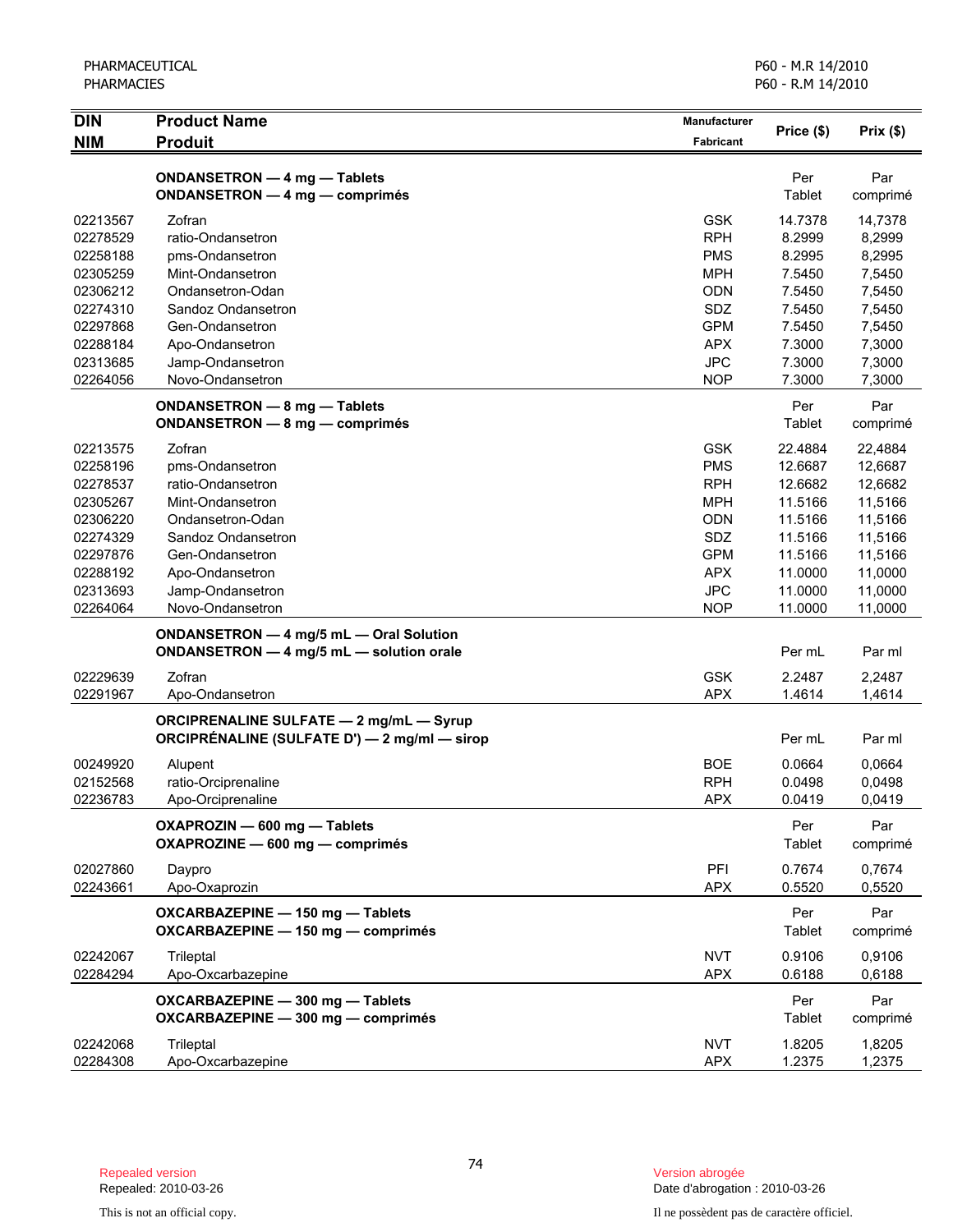| <b>DIN</b>           | <b>Product Name</b>                                                                                                            | <b>Manufacturer</b>      | Price (\$)       | Prix(\$)         |
|----------------------|--------------------------------------------------------------------------------------------------------------------------------|--------------------------|------------------|------------------|
| <b>NIM</b>           | <b>Produit</b>                                                                                                                 | Fabricant                |                  |                  |
|                      | OXCARBAZEPINE - 600 mg - Tablets<br>OXCARBAZEPINE - 600 mg - comprimés                                                         |                          | Per<br>Tablet    | Par<br>comprimé  |
| 02242069<br>02284316 | Trileptal<br>Apo-Oxcarbazepine                                                                                                 | <b>NVT</b><br><b>APX</b> | 3.6410<br>2.4750 | 3,6410<br>2,4750 |
|                      | OXYBUTYNIN CHLORIDE - 5 mg - Tablets<br>OXYBUTYNINE (CHLORURE D') - 5 mg - comprimés                                           |                          | Per<br>Tablet    | Par<br>comprimé  |
| 02220067             | Oxybutynin                                                                                                                     | <b>ABT</b>               | 0.2915           | 0,2915           |
| 02163543             | Apo-Oxybutynin                                                                                                                 | <b>APX</b>               | 0.2735           | 0,2735           |
| 02158590             | Nu-Oxybutynin                                                                                                                  | <b>NXP</b>               | 0.2735           | 0,2735           |
| 02230800             | Gen-Oxybutynin                                                                                                                 | <b>GPM</b>               | 0.2734           | 0,2734           |
| 02230394<br>02220059 | Novo-Oxybutynin<br>Oxybutyn                                                                                                    | <b>NOP</b><br><b>ICN</b> | 0.2734<br>0.2734 | 0,2734<br>0,2734 |
| 02240550             | pms-Oxybutynin                                                                                                                 | <b>PMS</b>               | 0.2734           | 0,2734           |
|                      | OXYCODONE HCI - 5 mg - Tablets<br>OXYCODONE (CHLORHYDRATE D') - 5 mg - comprimés                                               |                          | Per<br>Tablet    | Par<br>comprimé  |
| 02231934             | Oxy-IR                                                                                                                         | <b>PFR</b>               | 0.2832           | 0,2832           |
| 02319977             | pms-Oxycodone                                                                                                                  | <b>PMS</b>               | 0.1776           | 0,1776           |
|                      | OXYCODONE HCI - 10 mg - Tablets<br>OXYCODONE (CHLORHYDRATE D') - 10 mg - comprimés                                             |                          | Per<br>Tablet    | Par<br>comprimé  |
| 02240131             | Oxy-IR                                                                                                                         | <b>PFR</b>               | 0.4172           | 0,4172           |
| 02319985             | pms-Oxycodone                                                                                                                  | <b>PMS</b>               | 0.2760           | 0,2760           |
|                      | OXYCODONE HCI - 20 mg - Tablets<br>OXYCODONE (CHLORHYDRATE D') - 20 mg - comprimés                                             |                          | Per<br>Tablet    | Par<br>comprimé  |
| 02240132             | Oxy-IR                                                                                                                         | <b>PFR</b>               | 0.7245           | 0,7245           |
| 02319993             | pms-Oxycodone                                                                                                                  | <b>PMS</b>               | 0.4358           | 0,4358           |
| 02262983             | Supeudol                                                                                                                       | SDZ                      | 0.4358           | 0,4358           |
|                      | OXYCODONE HCI/ACETAMINOPHEN - 5 mg/325 mg - Tablets<br>OXYCODONE (CHLORHYDRATE D')/ACÉTAMINOPHÈNE — 5 mg/325 mg —<br>comprimés |                          | Per<br>Tablet    | Par<br>comprimé  |
| 01916475             | Percocet                                                                                                                       | SQU                      | 0.8069           | 0,8069           |
| 02245758             | pms-Oxycodone/Acetaminophen                                                                                                    | <b>PMS</b>               | 0.3135           | 0,3135           |
| 01916548             | Endocet                                                                                                                        | <b>END</b>               | 0.1414           | 0,1414           |
| 02324628<br>02307898 | Apo-Oxycodone/Acet<br>Novo-Oxycodone/Acetaminophen                                                                             | <b>APX</b><br><b>NOP</b> | 0.1285           | 0,1285           |
| 00608165             | ratio-Oxycocet                                                                                                                 | <b>RPH</b>               | 0.1285<br>0.1285 | 0,1285<br>0,1285 |
|                      | OXYCODONE HCI/ASA - 5 mg/325 mg - Tablets<br>OXYCODONE (CHLORHYDRATE D')/AAS - 5 mg/325 mg - comprimés                         |                          | Per<br>Tablet    | Par<br>comprimé  |
| 01916572             | Percodan                                                                                                                       | SQU                      | 0.9721           | 0,9721           |
| 00608157             | ratio-Oxycodan                                                                                                                 | <b>RPH</b>               | 0.3542           | 0,3542           |
|                      | PAMIDRONATE DISODIUM - 3 mg/mL - Injection<br>PAMIDRONATE DISODIQUE - 3 mg/ml - injection                                      |                          | Per mL           | Par ml           |
| 02059762             | Aredia                                                                                                                         | <b>NVT</b>               | 17.8453          | 17,8453          |
| 02244550             | Pamidronate Disodium/Pamidronate disodique                                                                                     | HOI                      | 11.0000          | 11,0000          |
| 02264951             | Pamidronate Disodium                                                                                                           | SDZ                      | 9.7185           | 9,7185           |
| 02249669             | Pamidronate Disodium Omega                                                                                                     | <b>OMA</b>               | 8.8350           | 8,8350           |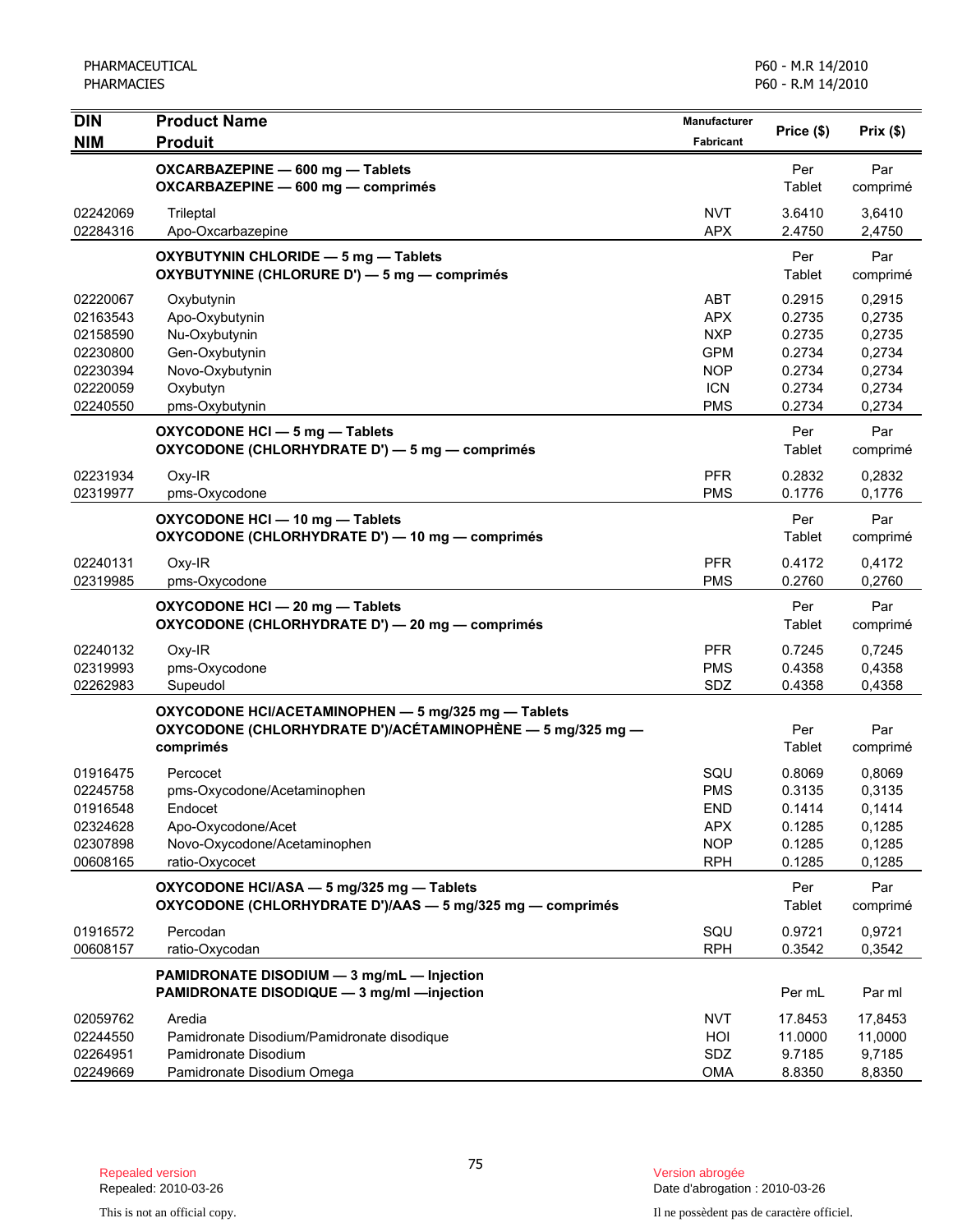| <b>DIN</b>           | <b>Product Name</b>                              | Manufacturer     |            |          |
|----------------------|--------------------------------------------------|------------------|------------|----------|
| <b>NIM</b>           | <b>Produit</b>                                   | <b>Fabricant</b> | Price (\$) | Prix(\$) |
|                      |                                                  |                  |            |          |
|                      | PAMIDRONATE DISODIUM - 9 mg/mL - Injection       |                  |            |          |
|                      | PAMIDRONATE DISODIQUE - 9 mg/ml - injection      |                  | Per mL     | Par ml   |
| 02059789             | Aredia                                           | <b>NVT</b>       | 53.5348    | 53,5348  |
| 02244552             | Pamidronate Disodium/Pamidronate disodique       | HOI              | 33.0000    | 33,0000  |
| 02264986             | Pamidronate Disodium                             | SDZ              | 29.1555    | 29,1555  |
| 02249685             | Pamidronate Disodium Omega                       | <b>OMA</b>       | 26.5050    | 26,5050  |
|                      | PANTOPRAZOLE - 20 mg - Tablets                   |                  | Per        | Par      |
|                      | PANTOPRAZOLE - 20 mg - comprimés                 |                  | Tablet     | comprimé |
|                      |                                                  |                  |            |          |
| 02241804             | Pantoloc                                         | <b>NYC</b>       | 1.9839     | 1,9839   |
| 02292912             | Apo-Pantoprazole                                 | <b>APX</b>       | 1.2750     | 1,2750   |
| 02285479             | Novo-Pantoprazole                                | <b>NOP</b>       | 1.2750     | 1,2750   |
| 02307863             | pms-Pantoprazole                                 | <b>PMS</b>       | 1.2750     | 1,2750   |
| 02305038             | Ran-Pantoprazole                                 | <b>RAN</b>       | 1.2750     | 1,2750   |
| 02308681             | ratio-Pantoprazole                               | <b>RPH</b>       | 1.2750     | 1,2750   |
| 02301075             | Sandoz Pantoprazole                              | SDZ              | 1.2750     | 1,2750   |
|                      | PANTOPRAZOLE - 40 mg - Tablets                   |                  | Per        | Par      |
|                      | PANTOPRAZOLE - 40 mg - comprimés                 |                  | Tablet     | comprimé |
| 02229453             | Pantoloc                                         | <b>NYC</b>       | 2.2173     | 2.2173   |
| 02292920             | Apo-Pantoprazole                                 | <b>APX</b>       | 1.3699     | 1,3699   |
| 02300486             | Co Pantoprazole                                  | <b>COB</b>       | 1.3699     | 1,3699   |
| 02299585             | Gen-Pantoprazole                                 | <b>GPM</b>       | 1.3699     | 1,3699   |
| 02285487             | Novo-Pantoprazole                                | <b>NOP</b>       | 1.3699     | 1,3699   |
| 02307871             | pms-Pantoprazole                                 | <b>PMS</b>       | 1.3699     | 1,3699   |
| 02305046             | Ran-Pantoprazole                                 | <b>RAN</b>       | 1.3699     | 1,3699   |
| 02308703             | ratio-Pantoprazole                               | <b>RPH</b>       | 1.3699     | 1,3699   |
| 02301083             | Sandoz Pantoprazole                              | SDZ              | 1.3699     | 1,3699   |
|                      | PAROXETINE HCI - 10 mg - Tablets                 |                  | Per        | Par      |
|                      | PAROXÉTINE (CHLORHYDRATE DE) — 10 mg — comprimés |                  | Tablet     | comprimé |
|                      |                                                  |                  |            |          |
| 02027887             | Paxil                                            | <b>GSK</b>       | 1.8612     | 1,8612   |
| 02240907             | Apo-Paroxetine                                   | <b>APX</b>       | 1.1475     | 1,1475   |
| 02262746             | Co Paroxetine                                    | COB              | 1.1473     | 1,1473   |
| 02248556             | Novo-Paroxetine                                  | <b>NOP</b>       | 1.1473     | 1,1473   |
| 02247750             | pms-Paroxetine                                   | <b>PMS</b>       | 1.1473     | 1,1473   |
| 02247810             | ratio-Paroxetine                                 | <b>RPH</b>       | 1.1473     | 1,1473   |
| 02248012<br>02269422 | Gen-Paroxetine                                   | <b>GPM</b>       | 1.1440     | 1,1440   |
|                      | Sandoz Paroxetine                                | SDZ              | 1.0430     | 1,0430   |
|                      | PAROXETINE HCI-20 mg-Tablets                     |                  | Per        | Par      |
|                      | PAROXÉTINE (CHLORHYDRATE DE) - 20 mg - comprimés |                  | Tablet     | comprimé |
| 01940481             | Paxil                                            | <b>GSK</b>       | 1.9862     | 1,9862   |
| 02247751             | pms-Paroxetine                                   | <b>PMS</b>       | 1.2243     | 1,2243   |
| 02248013             | Gen-Paroxetine                                   | <b>GPM</b>       | 1.2210     | 1,2210   |
| 02240908             | Apo-Paroxetine                                   | <b>APX</b>       | 1.1019     | 1,1019   |
| 02262754             | Co Paroxetine                                    | COB              | 1.1019     | 1,1019   |
| 02248557             | Novo-Paroxetine                                  | <b>NOP</b>       | 1.1019     | 1,1019   |
| 02247811             | ratio-Paroxetine                                 | <b>RPH</b>       | 1.1019     | 1,1019   |
| 02254751             | Sandoz Paroxetine                                | SDZ              | 1.0017     | 1,0017   |
| 02269430             | Sandoz Paroxetine                                | SDZ              | 1.0017     | 1,0017   |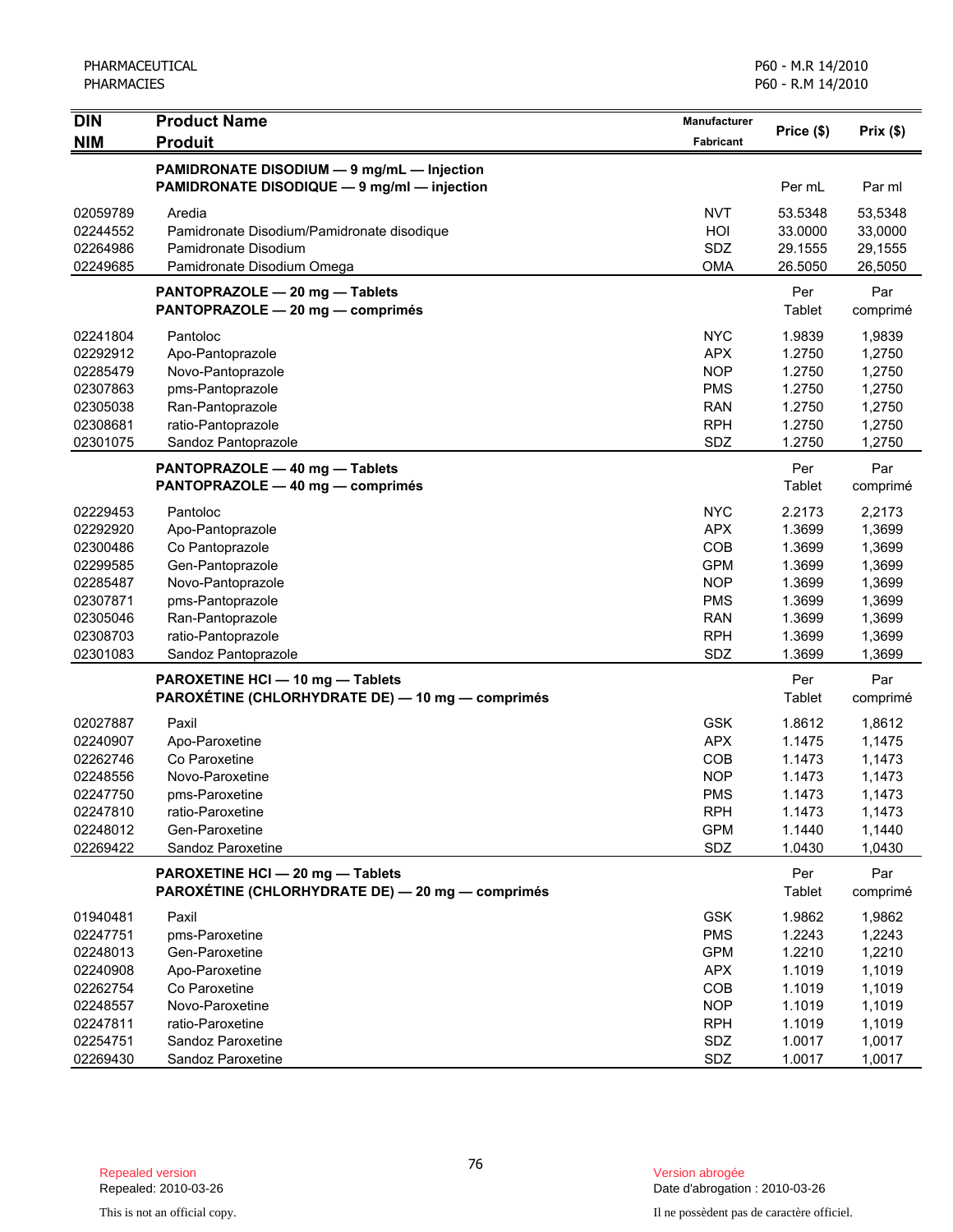| <b>DIN</b> | <b>Product Name</b>                                                 | <b>Manufacturer</b> |               |          |
|------------|---------------------------------------------------------------------|---------------------|---------------|----------|
| <b>NIM</b> | <b>Produit</b>                                                      | Fabricant           | Price (\$)    | Prix(\$) |
|            | PAROXETINE HCI - 30 mg - Tablets                                    |                     | Per           | Par      |
|            | PAROXÉTINE (CHLORHYDRATE DE) - 30 mg - comprimés                    |                     | Tablet        | comprimé |
| 01940473   | Paxil                                                               | <b>GSK</b>          | 2.1102        | 2,1102   |
| 02247752   | pms-Paroxetine                                                      | <b>PMS</b>          | 1.3013        | 1,3013   |
| 02248014   | Gen-Paroxetine                                                      | <b>GPM</b>          | 1.2980        | 1,2980   |
| 02240909   | Apo-Paroxetine                                                      | <b>APX</b>          | 1.1712        | 1,1712   |
| 02262762   | Co Paroxetine                                                       | COB                 | 1.1712        | 1,1712   |
| 02248558   | Novo-Paroxetine                                                     | <b>NOP</b>          | 1.1712        | 1,1712   |
| 02247812   | ratio-Paroxetine                                                    | <b>RPH</b>          | 1.1712        | 1,1712   |
| 02254778   | Sandoz Paroxetine                                                   | SDZ                 | 1.0647        | 1,0647   |
| 02269449   | Sandoz Paroxetine                                                   | SDZ                 | 1.0647        | 1,0647   |
|            | PENICILLIN V (Potassium) - 500,000 IU (300 mg)/5 mL - Oral Liquid   |                     |               |          |
|            | PÉNICILLINE V (potassium) - 500 000 UI (300 mg)/5 ml - liquide oral |                     | Per mL        | Par ml   |
| 00642231   | Apo-Pen VK                                                          | <b>APX</b>          | 0.0618        | 0,0618   |
| 00391603   | Novo-Pen-VK                                                         | <b>NOP</b>          | 0.0618        | 0,0618   |
|            | PENICILLIN V (Potassium) - 500,000 IU (300 mg) - Tablets            |                     | Per           | Par      |
|            | PÉNICILLINE V (potassique) - 500 000 UI (300 mg) - comprimés        |                     | Tablet        | comprimé |
| 00717568   | Nu-Pen-VK                                                           | <b>NXP</b>          | 0.0781        | 0,0781   |
| 00021202   | Novo-Pen-VK 500                                                     | <b>NOP</b>          | 0.0713        | 0,0713   |
| 00642215   | Apo-Pen VK                                                          | <b>APX</b>          | 0.0710        | 0,0710   |
|            | PENTOXIFYLLINE - 400 mg - Sustained Release Tablets                 |                     | Per           | Par      |
|            | PENTOXIFYLLINE - 400 mg - comprimés à libération progressive        |                     | Tablet        | comprimé |
| 02221977   | Trental                                                             | <b>AVE</b>          | 0.8575        | 0,8575   |
| 02230090   | Apo-Pentoxifylline SR                                               | <b>APX</b>          | 0.4220        | 0,4220   |
| 02230401   | Nu-Pentoxifylline SR                                                | <b>NXP</b>          | 0.4220        | 0,4220   |
| 01968432   | ratio-Pentoxifylline                                                | <b>RPH</b>          | 0.4220        | 0,4220   |
|            | PHENYTOIN - 25 mg/mL - Oral Liquid                                  |                     |               |          |
|            | PHENYTOIN - 25 mg/mL - liquide oral                                 |                     | Per mL        | Par ml   |
| 00023450   | Dilantin                                                            | <b>PDA</b>          | 0.0508        | 0,0508   |
| 02250896   | Taro-Phenytoin                                                      | <b>TAR</b>          | 0.0343        | 0,0343   |
|            | PIMOZIDE - 2 mg - Tablets                                           |                     | Per           | Par      |
|            | PIMOZIDE - 2 mg - comprimés                                         |                     | <b>Tablet</b> | comprimé |
| 02245432   | Apo-Pimozide                                                        | <b>APX</b>          | 0.2507        | 0,2507   |
| 00313815   | Orap                                                                | <b>PML</b>          | 0.2507        | 0,2507   |
|            | PIMOZIDE - 4 mg - Tablets                                           |                     | Per           | Par      |
|            | PIMOZIDE - 4 mg - comprimés                                         |                     | Tablet        | comprimé |
| 02245433   | Apo-Pimozide                                                        | <b>APX</b>          | 0.4550        | 0,4550   |
| 00313823   | Orap                                                                | <b>PML</b>          | 0.4550        | 0,4550   |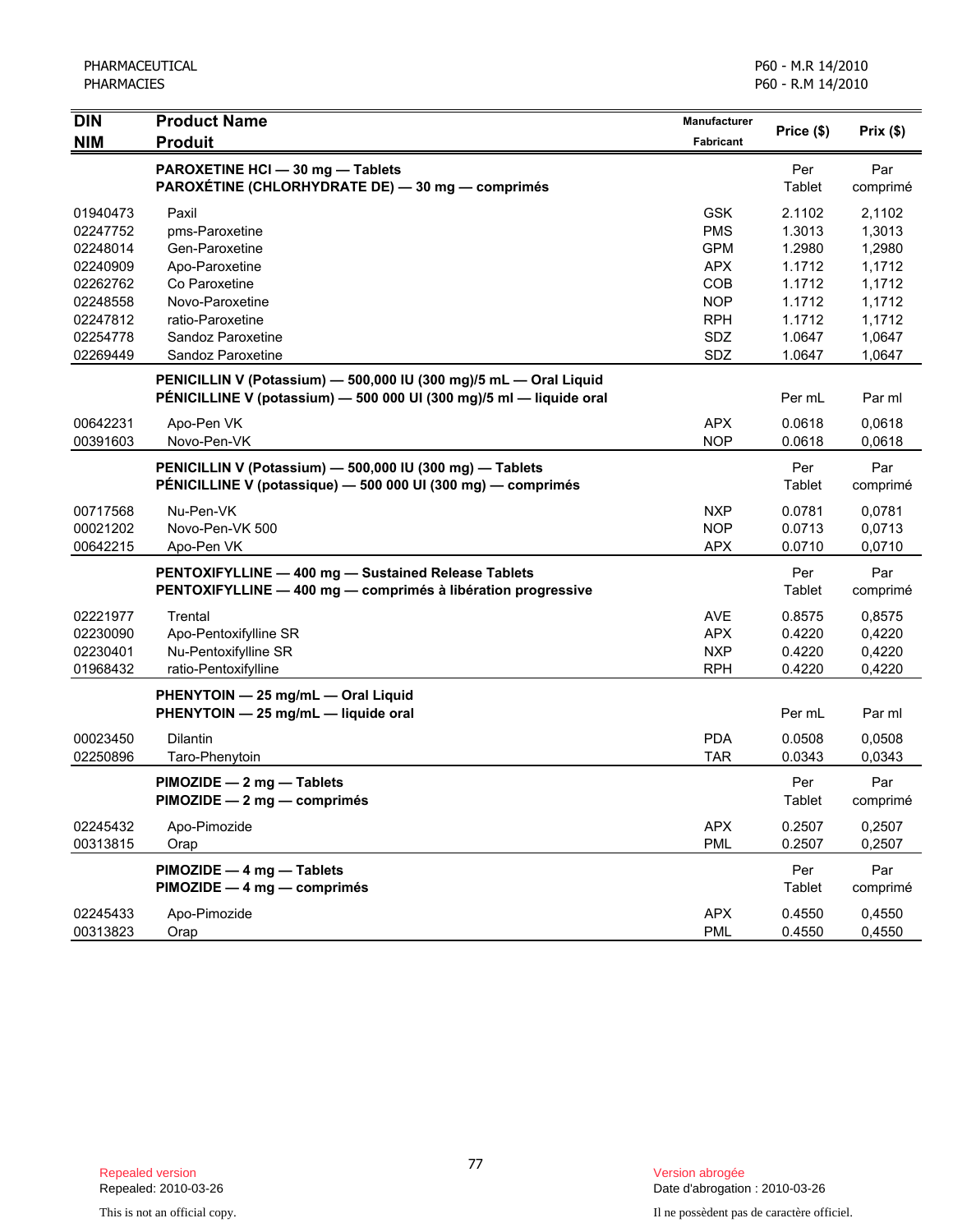| <b>DIN</b>           | <b>Product Name</b>              | Manufacturer      |                  |                  |
|----------------------|----------------------------------|-------------------|------------------|------------------|
| <b>NIM</b>           | <b>Produit</b>                   | <b>Fabricant</b>  | Price (\$)       | Prix(\$)         |
|                      | PINDOLOL - 5 mg - Tablets        |                   | Per              | Par              |
|                      | PINDOLOL - 5 mg - comprimés      |                   | Tablet           | comprimé         |
|                      |                                  |                   |                  |                  |
| 00417270             | Visken                           | <b>NVT</b>        | 0.5998           | 0,5998           |
| 02231650             | Dom-Pindolol                     | <b>DOM</b>        | 0.2512           | 0,2512           |
| 02057808             | Gen-Pindolol                     | <b>GPM</b>        | 0.2512           | 0,2512           |
| 02231536             | pms-Pindolol                     | <b>PMS</b>        | 0.2512           | 0,2512           |
| 00755877             | Apo-Pindol                       | <b>APX</b>        | 0.2511           | 0,2511           |
| 00869007             | Novo-Pindol                      | <b>NOP</b>        | 0.2511           | 0,2511           |
| 00886149<br>02261782 | Nu-Pindol<br>Sandoz Pindolol     | <b>NXP</b><br>SDZ | 0.2511<br>0.2511 | 0,2511<br>0,2511 |
|                      |                                  |                   |                  |                  |
|                      | PINDOLOL - 10 mg - Tablets       |                   | Per              | Par              |
|                      | PINDOLOL - 10 mg - comprimés     |                   | Tablet           | comprimé         |
| 00443174             | Visken                           | <b>NVT</b>        | 1.0223           | 1,0223           |
| 00755885             | Apo-Pindol                       | APX               | 0.4362           | 0,4362           |
| 02238046             | Dom-Pindolol                     | <b>DOM</b>        | 0.4362           | 0,4362           |
| 02057816             | Gen-Pindolol                     | <b>GPM</b>        | 0.4362           | 0,4362           |
| 00869015             | Novo-Pindol                      | <b>NOP</b>        | 0.4362           | 0,4362           |
| 00886009             | Nu-Pindol                        | <b>NXP</b>        | 0.4362           | 0,4362           |
| 02231537             | pms-Pindolol                     | <b>PMS</b>        | 0.4362           | 0,4362           |
| 02261790             | Sandoz Pindolol                  | SDZ               | 0.4362           | 0,4362           |
|                      | PINDOLOL - 15 mg - Tablets       |                   | Per              | Par              |
|                      | PINDOLOL - 15 mg - comprimés     |                   | Tablet           | comprimé         |
|                      |                                  |                   |                  |                  |
| 00417289             | Visken                           | <b>NVT</b>        | 1.4830           | 1,4830           |
| 00755893             | Apo-Pindol                       | <b>APX</b>        | 0.6408           | 0,6408           |
| 02057824             | Gen-Pindolol                     | <b>GPM</b>        | 0.6408           | 0,6408           |
| 00869023             | Novo-Pindol                      | <b>NOP</b>        | 0.6408           | 0,6408           |
| 00886130             | Nu-Pindol                        | <b>NXP</b>        | 0.6408           | 0,6408           |
| 02231539             | pms-Pindolol                     | <b>PMS</b>        | 0.6408           | 0,6408           |
| 02261804             | Sandoz Pindolol                  | SDZ               | 0.6408           | 0,6408           |
|                      | PIOGLITAZONE - 15 mg - Tablets   |                   | Per              | Par              |
|                      | PIOGLITAZONE - 15 mg - comprimés |                   | Tablet           | comprimé         |
| 02242572             | Actos                            | LIL               | 2.5561           | 2,5661           |
| 02302942             | Apo-Pioglitazone                 | <b>APX</b>        | 1.5716           | 1,5716           |
| 02302861             | Co Pioglitazone                  | COB               | 1.5716           | 1,5716           |
| 02298279             | Gen-Pioglitazone                 | <b>GPM</b>        | 1.5716           | 1,5716           |
| 02274914             | Novo-Pioglitazone                | <b>NOP</b>        | 1.5716           | 1,5716           |
| 02303124             | pms-Pioglitazone                 | <b>PMS</b>        | 1.5716           | 1,5716           |
| 02301423             | ratio-Pioglitazone               | <b>RPH</b>        | 1.5716           | 1,5716           |
| 02297906             | Sandoz Pioglitazone              | SDZ               | 1.5716           | 1,5716           |
|                      | PIOGLITAZONE - 30 mg - Tablets   |                   | Per              | Par              |
|                      | PIOGLITAZONE - 30 mg - comprimés |                   | Tablet           | comprimé         |
|                      |                                  |                   |                  |                  |
| 02242573             | Actos                            | LIL               | 3.5810           | 3,5810           |
| 02302950             | Apo-Pioglitazone                 | <b>APX</b>        | 2.2017           | 2,2017           |
| 02302888             | Co Pioglitazone                  | COB               | 2.2017           | 2,2017           |
| 02298287             | Gen-Pioglitazone                 | <b>GPM</b>        | 2.2017           | 2,2017           |
| 02274922             | Novo-Pioglitazone                | <b>NOP</b>        | 2.2017           | 2,2017           |
| 02303132             | pms-Pioglitazone                 | <b>PMS</b>        | 2.2017           | 2,2017           |
| 02301431             | ratio-Pioglitazone               | <b>RPH</b>        | 2.2017           | 2,2017           |
| 02297914             | Sandoz Pioglitazone              | SDZ               | 2.2017           | 2,2017           |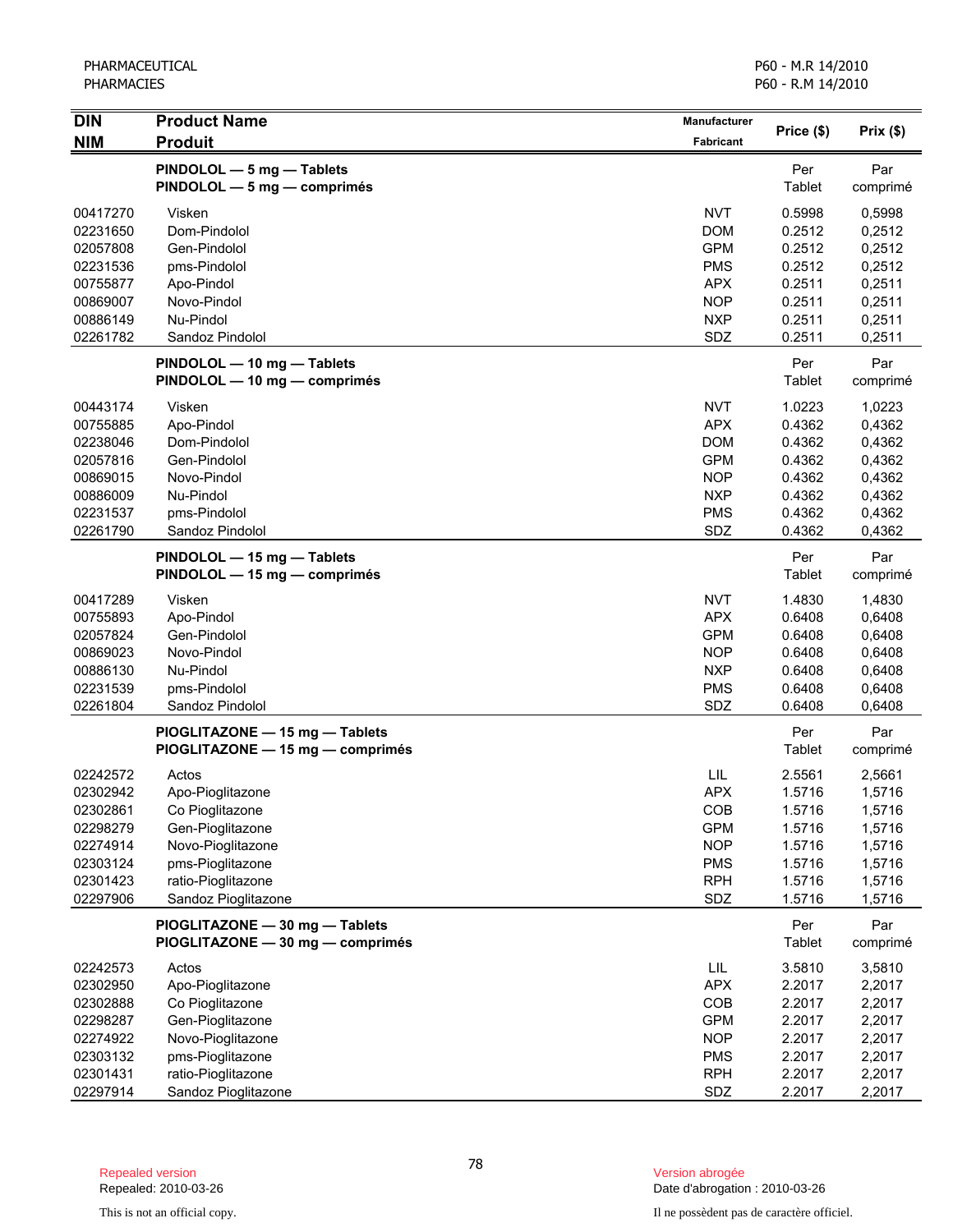| <b>DIN</b>           | <b>Product Name</b>                                                                                    | <b>Manufacturer</b>      | Price (\$)       | Prix(\$)         |
|----------------------|--------------------------------------------------------------------------------------------------------|--------------------------|------------------|------------------|
| <b>NIM</b>           | <b>Produit</b>                                                                                         | <b>Fabricant</b>         |                  |                  |
|                      | PIOGLITAZONE - 45 mg - Tablets                                                                         |                          | Per              | Par              |
|                      | PIOGLITAZONE - 45 mg - comprimés                                                                       |                          | Tablet           | comprimé         |
| 02242574             | Actos                                                                                                  | LIL                      | 5.3844           | 5,3844           |
| 02302977             | Apo-Pioglitazone                                                                                       | <b>APX</b>               | 3.3105           | 3,3105           |
| 02302896             | Co Pioglitazone                                                                                        | COB                      | 3.3105           | 3,3105           |
| 02298295             | Gen-Pioglitazone                                                                                       | <b>GPM</b>               | 3.3105           | 3,3105           |
| 02274930             | Novo-Pioglitazone                                                                                      | <b>NOP</b>               | 3.3105           | 3,3105           |
| 02303140             | pms-Pioglitazone                                                                                       | <b>PMS</b>               | 3.3105           | 3,3105           |
| 02301458             | ratio-Pioglitazone                                                                                     | <b>RPH</b>               | 3.3105           | 3,3105           |
| 02297922             | Sandoz Pioglitazone                                                                                    | SDZ                      | 3.3105           | 3,3105           |
|                      | PIROXICAM - 10 mg - Capsules                                                                           |                          | Per              | Par              |
|                      | PIROXICAM - 10 mg - capsules                                                                           |                          | Capsule          | capsule          |
| 00642886             | Apo-Piroxicam                                                                                          | <b>APX</b>               | 0.4562           | 0,4562           |
| 02171813             | Gen-Piroxicam                                                                                          | <b>GPM</b>               | 0.4562           | 0,4562           |
| 00695718             | Novo-Pirocam                                                                                           | <b>NOP</b>               | 0.4562           | 0,4562           |
| 00865761             | Nu-Pirox                                                                                               | <b>NXP</b>               | 0.4562           | 0,4562           |
|                      | PIROXICAM - 20 mg - Capsules                                                                           |                          | Per              | Par              |
|                      | PIROXICAM - 20 mg - capsules                                                                           |                          | Capsule          | capsule          |
| 00695696             | Novo-Pirocam                                                                                           | <b>NOP</b>               | 0.7875           | 0,7875           |
| 00642894             | Apo-Piroxicam                                                                                          | <b>APX</b>               | 0.7874           | 0,7874           |
| 02239536             | Dom-Piroxicam                                                                                          | <b>DOM</b>               | 0.7874           | 0,7874           |
| 02171821             | Gen-Piroxicam                                                                                          | <b>GPM</b>               | 0.7874           | 0,7874           |
| 00836230             | pms-Piroxicam                                                                                          | <b>PMS</b>               | 0.7874           | 0,7874           |
| 00865788             | Nu-Pirox                                                                                               | <b>NXP</b>               | 0.7874           | 0,7874           |
|                      | POLYMYXIN/NEOMYCIN/HYDROCORTISONE - 10,000 U/3.5 mg/10 mg per                                          |                          |                  |                  |
|                      | mL - Otic Solution<br>POLYMYXINE/NÉOMYCINE/HYDROCORTISONE - 10 000 U/3,5 mg/10 mg                      |                          |                  |                  |
|                      | par ml - solution otique                                                                               |                          | Per mL           | Par ml           |
|                      |                                                                                                        |                          |                  |                  |
| 01912828<br>02230386 | Cortisporin<br>Sandoz Cortimyxin                                                                       | <b>GSK</b><br>SDZ        | 1.4091<br>1.0250 | 1,4091<br>1,0250 |
|                      |                                                                                                        |                          |                  |                  |
|                      | POTASSIUM CHLORIDE - 1.33 mEq/mL - Oral Liquid<br>POTASSIUM (CHLORURE DE) - 1,33 mEq/ml - liquide oral |                          | Per mL           | Par ml           |
|                      |                                                                                                        |                          |                  |                  |
| 01918303<br>02238604 | $K-10$<br>pms-Potassium Chloride                                                                       | <b>GSK</b><br><b>PMS</b> | 0.0170<br>0.0144 | 0,0170<br>0,0144 |
|                      |                                                                                                        |                          |                  |                  |
|                      | PRAMIPEXOLE - 0.25 mg - Tablets<br>PRAMIPEXOLE - 0.25 mg - comprimés                                   |                          | Per<br>Tablet    | Par<br>comprimé  |
| 02237145             | Mirapex                                                                                                | <b>BOE</b>               | 1.2144           | 1,2144           |
| 02290111             | pms-Pramipexole                                                                                        | <b>PMS</b>               | 0.7623           | 0,7623           |
| 02292378             | Apo-Pramipexole                                                                                        | <b>APX</b>               | 0.6930           | 0,6930           |
| 02297302             | Co Pramipexole                                                                                         | COB                      | 0.6930           | 0,6930           |
| 02269309             | Novo-Pramipexole                                                                                       | <b>NOP</b>               | 0.6930           | 0,6930           |
| 02315262             | Sandoz Pramipexole                                                                                     | SDZ                      | 0.6930           | 0,6930           |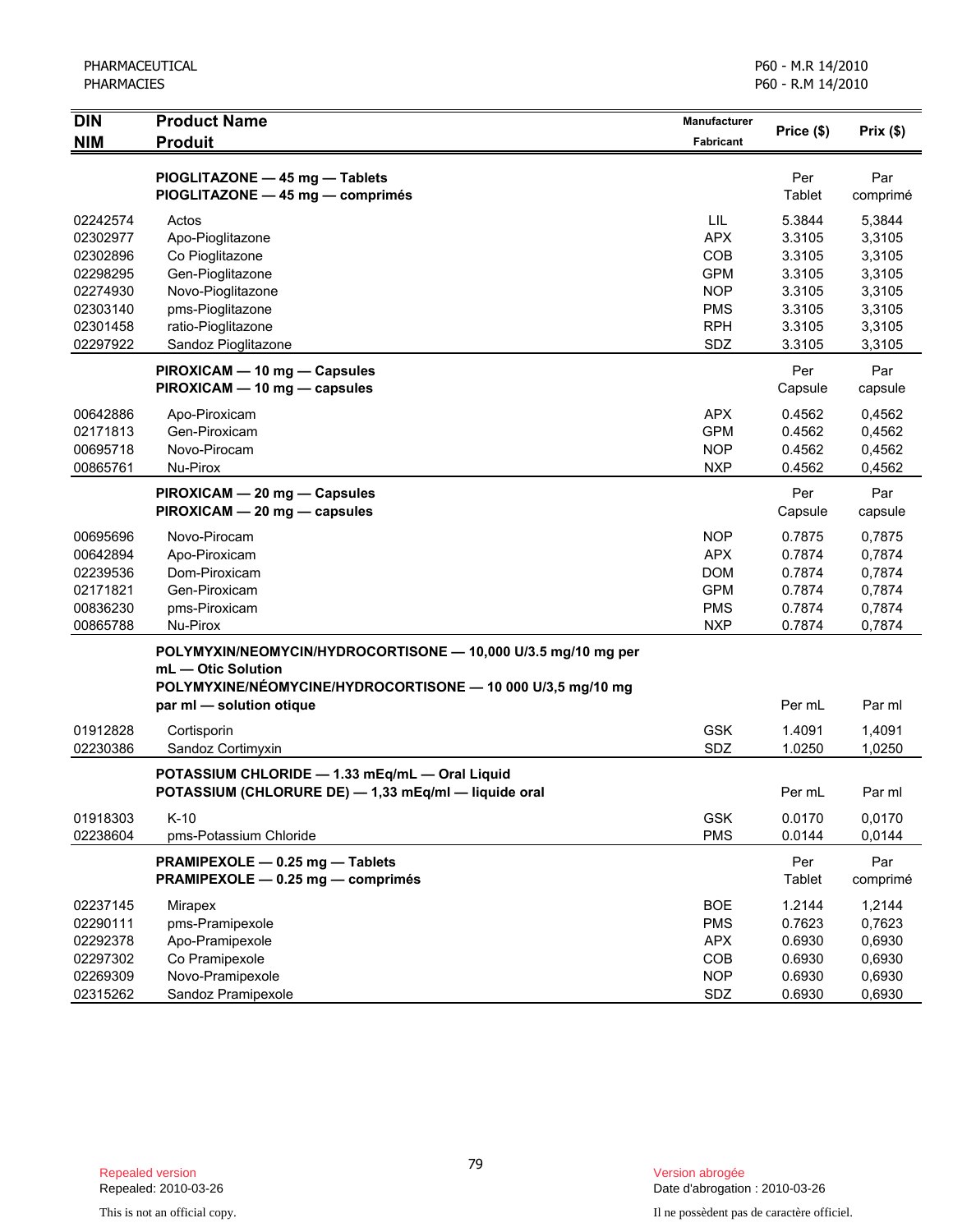| <b>NIM</b><br><b>Produit</b><br><b>Fabricant</b><br>Per<br>PRAMIPEXOLE - 0.5 mg - Tablets<br>Par<br>PRAMIPEXOLE - 0.5 mg - comprimés<br>Tablet<br>comprimé<br><b>BOE</b><br>2.4288<br>02241594<br>2,4288<br>Mirapex<br>pms-Pramipexole<br><b>PMS</b><br>1,5246<br>02290138<br>1.5246<br><b>APX</b><br>1.3860<br>1,3860<br>02292386<br>Apo-Pramipexole<br>02297310<br>Co Pramipexole<br><b>COB</b><br>1.3860<br>1,3860<br>Novo-Pramipexole<br>02269317<br><b>NOP</b><br>1.3860<br>1,3860<br>SDZ<br>1.3860<br>02315270<br>Sandoz Pramipexole<br>1,3860<br>Per<br>Par<br>PRAMIPEXOLE - 1 mg - Tablets<br>PRAMIPEXOLE - 1 mg - comprimés<br>Tablet<br>comprimé<br>02237146<br><b>BOE</b><br>2.4288<br>2,4288<br><b>Mirapex</b><br>02290146<br>pms-Pramipexole<br><b>PMS</b><br>1.5246<br>1,5246<br><b>APX</b><br>1.3860<br>1,3860<br>02292394<br>Apo-Pramipexole<br>02297329<br>Co Pramipexole<br><b>COB</b><br>1.3860<br>1,3860<br>Novo-Pramipexole<br><b>NOP</b><br>1.3860<br>1,3860<br>02269325<br>02315289<br>Sandoz Pramipexole<br>SDZ<br>1.3860<br>1,3860<br>Per<br>Par<br>PRAMIPEXOLE - 1.5 mg - Tablets<br>PRAMIPEXOLE - 1.5 mg - comprimés<br>Tablet<br>comprimé<br>02237147<br><b>BOE</b><br>2.4288<br>2,4288<br>Mirapex<br>02290154<br><b>PMS</b><br>1.5246<br>1,5246<br>pms-Pramipexole<br>02292408<br><b>APX</b><br>1.3860<br>1,3860<br>Apo-Pramipexole<br>02297337<br>Co Pramipexole<br><b>COB</b><br>1.3860<br>1,3860<br>02269333<br>Novo-Pramipexole<br><b>NOP</b><br>1.3860<br>1,3860 | <b>DIN</b> | <b>Product Name</b> | <b>Manufacturer</b> |            |          |
|----------------------------------------------------------------------------------------------------------------------------------------------------------------------------------------------------------------------------------------------------------------------------------------------------------------------------------------------------------------------------------------------------------------------------------------------------------------------------------------------------------------------------------------------------------------------------------------------------------------------------------------------------------------------------------------------------------------------------------------------------------------------------------------------------------------------------------------------------------------------------------------------------------------------------------------------------------------------------------------------------------------------------------------------------------------------------------------------------------------------------------------------------------------------------------------------------------------------------------------------------------------------------------------------------------------------------------------------------------------------------------------------------------------------------------------------------------------------------------------------------|------------|---------------------|---------------------|------------|----------|
|                                                                                                                                                                                                                                                                                                                                                                                                                                                                                                                                                                                                                                                                                                                                                                                                                                                                                                                                                                                                                                                                                                                                                                                                                                                                                                                                                                                                                                                                                                    |            |                     |                     | Price (\$) | Prix(\$) |
|                                                                                                                                                                                                                                                                                                                                                                                                                                                                                                                                                                                                                                                                                                                                                                                                                                                                                                                                                                                                                                                                                                                                                                                                                                                                                                                                                                                                                                                                                                    |            |                     |                     |            |          |
|                                                                                                                                                                                                                                                                                                                                                                                                                                                                                                                                                                                                                                                                                                                                                                                                                                                                                                                                                                                                                                                                                                                                                                                                                                                                                                                                                                                                                                                                                                    |            |                     |                     |            |          |
|                                                                                                                                                                                                                                                                                                                                                                                                                                                                                                                                                                                                                                                                                                                                                                                                                                                                                                                                                                                                                                                                                                                                                                                                                                                                                                                                                                                                                                                                                                    |            |                     |                     |            |          |
|                                                                                                                                                                                                                                                                                                                                                                                                                                                                                                                                                                                                                                                                                                                                                                                                                                                                                                                                                                                                                                                                                                                                                                                                                                                                                                                                                                                                                                                                                                    |            |                     |                     |            |          |
|                                                                                                                                                                                                                                                                                                                                                                                                                                                                                                                                                                                                                                                                                                                                                                                                                                                                                                                                                                                                                                                                                                                                                                                                                                                                                                                                                                                                                                                                                                    |            |                     |                     |            |          |
|                                                                                                                                                                                                                                                                                                                                                                                                                                                                                                                                                                                                                                                                                                                                                                                                                                                                                                                                                                                                                                                                                                                                                                                                                                                                                                                                                                                                                                                                                                    |            |                     |                     |            |          |
|                                                                                                                                                                                                                                                                                                                                                                                                                                                                                                                                                                                                                                                                                                                                                                                                                                                                                                                                                                                                                                                                                                                                                                                                                                                                                                                                                                                                                                                                                                    |            |                     |                     |            |          |
|                                                                                                                                                                                                                                                                                                                                                                                                                                                                                                                                                                                                                                                                                                                                                                                                                                                                                                                                                                                                                                                                                                                                                                                                                                                                                                                                                                                                                                                                                                    |            |                     |                     |            |          |
|                                                                                                                                                                                                                                                                                                                                                                                                                                                                                                                                                                                                                                                                                                                                                                                                                                                                                                                                                                                                                                                                                                                                                                                                                                                                                                                                                                                                                                                                                                    |            |                     |                     |            |          |
|                                                                                                                                                                                                                                                                                                                                                                                                                                                                                                                                                                                                                                                                                                                                                                                                                                                                                                                                                                                                                                                                                                                                                                                                                                                                                                                                                                                                                                                                                                    |            |                     |                     |            |          |
|                                                                                                                                                                                                                                                                                                                                                                                                                                                                                                                                                                                                                                                                                                                                                                                                                                                                                                                                                                                                                                                                                                                                                                                                                                                                                                                                                                                                                                                                                                    |            |                     |                     |            |          |
|                                                                                                                                                                                                                                                                                                                                                                                                                                                                                                                                                                                                                                                                                                                                                                                                                                                                                                                                                                                                                                                                                                                                                                                                                                                                                                                                                                                                                                                                                                    |            |                     |                     |            |          |
|                                                                                                                                                                                                                                                                                                                                                                                                                                                                                                                                                                                                                                                                                                                                                                                                                                                                                                                                                                                                                                                                                                                                                                                                                                                                                                                                                                                                                                                                                                    |            |                     |                     |            |          |
|                                                                                                                                                                                                                                                                                                                                                                                                                                                                                                                                                                                                                                                                                                                                                                                                                                                                                                                                                                                                                                                                                                                                                                                                                                                                                                                                                                                                                                                                                                    |            |                     |                     |            |          |
|                                                                                                                                                                                                                                                                                                                                                                                                                                                                                                                                                                                                                                                                                                                                                                                                                                                                                                                                                                                                                                                                                                                                                                                                                                                                                                                                                                                                                                                                                                    |            |                     |                     |            |          |
|                                                                                                                                                                                                                                                                                                                                                                                                                                                                                                                                                                                                                                                                                                                                                                                                                                                                                                                                                                                                                                                                                                                                                                                                                                                                                                                                                                                                                                                                                                    |            |                     |                     |            |          |
|                                                                                                                                                                                                                                                                                                                                                                                                                                                                                                                                                                                                                                                                                                                                                                                                                                                                                                                                                                                                                                                                                                                                                                                                                                                                                                                                                                                                                                                                                                    |            |                     |                     |            |          |
|                                                                                                                                                                                                                                                                                                                                                                                                                                                                                                                                                                                                                                                                                                                                                                                                                                                                                                                                                                                                                                                                                                                                                                                                                                                                                                                                                                                                                                                                                                    |            |                     |                     |            |          |
|                                                                                                                                                                                                                                                                                                                                                                                                                                                                                                                                                                                                                                                                                                                                                                                                                                                                                                                                                                                                                                                                                                                                                                                                                                                                                                                                                                                                                                                                                                    |            |                     |                     |            |          |
|                                                                                                                                                                                                                                                                                                                                                                                                                                                                                                                                                                                                                                                                                                                                                                                                                                                                                                                                                                                                                                                                                                                                                                                                                                                                                                                                                                                                                                                                                                    |            |                     |                     |            |          |
|                                                                                                                                                                                                                                                                                                                                                                                                                                                                                                                                                                                                                                                                                                                                                                                                                                                                                                                                                                                                                                                                                                                                                                                                                                                                                                                                                                                                                                                                                                    |            |                     |                     |            |          |
|                                                                                                                                                                                                                                                                                                                                                                                                                                                                                                                                                                                                                                                                                                                                                                                                                                                                                                                                                                                                                                                                                                                                                                                                                                                                                                                                                                                                                                                                                                    |            |                     |                     |            |          |
|                                                                                                                                                                                                                                                                                                                                                                                                                                                                                                                                                                                                                                                                                                                                                                                                                                                                                                                                                                                                                                                                                                                                                                                                                                                                                                                                                                                                                                                                                                    |            |                     |                     |            |          |
|                                                                                                                                                                                                                                                                                                                                                                                                                                                                                                                                                                                                                                                                                                                                                                                                                                                                                                                                                                                                                                                                                                                                                                                                                                                                                                                                                                                                                                                                                                    |            |                     |                     |            |          |
|                                                                                                                                                                                                                                                                                                                                                                                                                                                                                                                                                                                                                                                                                                                                                                                                                                                                                                                                                                                                                                                                                                                                                                                                                                                                                                                                                                                                                                                                                                    | 02315297   | Sandoz Pramipexole  | SDZ                 | 1.3860     | 1,3860   |
| <b>PRAMOXINE HCI/HYDROCORTISONE ACETATE/ZINC SULFATE —</b>                                                                                                                                                                                                                                                                                                                                                                                                                                                                                                                                                                                                                                                                                                                                                                                                                                                                                                                                                                                                                                                                                                                                                                                                                                                                                                                                                                                                                                         |            |                     |                     |            |          |
| 10 mg/5 mg/5 mg per g - Ointment                                                                                                                                                                                                                                                                                                                                                                                                                                                                                                                                                                                                                                                                                                                                                                                                                                                                                                                                                                                                                                                                                                                                                                                                                                                                                                                                                                                                                                                                   |            |                     |                     |            |          |
| Per<br><b>PRAMOXINE HCI/HYDROCORTISONE (ACETATE D')/ZINC (SULFATE DE) —</b><br>Par                                                                                                                                                                                                                                                                                                                                                                                                                                                                                                                                                                                                                                                                                                                                                                                                                                                                                                                                                                                                                                                                                                                                                                                                                                                                                                                                                                                                                 |            |                     |                     |            |          |
| Gram<br>10 mg/5 mg/5 mg per g — pommade<br>gramme                                                                                                                                                                                                                                                                                                                                                                                                                                                                                                                                                                                                                                                                                                                                                                                                                                                                                                                                                                                                                                                                                                                                                                                                                                                                                                                                                                                                                                                  |            |                     |                     |            |          |
| PFI<br>00505781<br>Anugesic HC<br>1.1440<br>1,1440                                                                                                                                                                                                                                                                                                                                                                                                                                                                                                                                                                                                                                                                                                                                                                                                                                                                                                                                                                                                                                                                                                                                                                                                                                                                                                                                                                                                                                                 |            |                     |                     |            |          |
| 02234466<br>Proctodan-HC<br><b>ODN</b><br>0.8834<br>0,8834                                                                                                                                                                                                                                                                                                                                                                                                                                                                                                                                                                                                                                                                                                                                                                                                                                                                                                                                                                                                                                                                                                                                                                                                                                                                                                                                                                                                                                         |            |                     |                     |            |          |
| 02247692<br><b>SDZ</b><br>0.8833<br>0,8833<br>Sandoz Anuzinc HC Plus                                                                                                                                                                                                                                                                                                                                                                                                                                                                                                                                                                                                                                                                                                                                                                                                                                                                                                                                                                                                                                                                                                                                                                                                                                                                                                                                                                                                                               |            |                     |                     |            |          |
| <b>PRAMOXINE HCI/ZINC SULFATE MONOHYDRATE/</b>                                                                                                                                                                                                                                                                                                                                                                                                                                                                                                                                                                                                                                                                                                                                                                                                                                                                                                                                                                                                                                                                                                                                                                                                                                                                                                                                                                                                                                                     |            |                     |                     |            |          |
| HYDROCORTISONE ACETATE - 20 mg/10 mg/10 mg - Suppositories                                                                                                                                                                                                                                                                                                                                                                                                                                                                                                                                                                                                                                                                                                                                                                                                                                                                                                                                                                                                                                                                                                                                                                                                                                                                                                                                                                                                                                         |            |                     |                     |            |          |
| PRAMOXINE (CHLORHYDRATE DE)/ZINC (SULFATE MONOHYDRATÉ DE)/<br>Per<br>Par                                                                                                                                                                                                                                                                                                                                                                                                                                                                                                                                                                                                                                                                                                                                                                                                                                                                                                                                                                                                                                                                                                                                                                                                                                                                                                                                                                                                                           |            |                     |                     |            |          |
| HYDROCORTISONE (ACÉTATE D') - 20 mg/10 mg/10 mg - suppositoires<br>Suppository suppositoire                                                                                                                                                                                                                                                                                                                                                                                                                                                                                                                                                                                                                                                                                                                                                                                                                                                                                                                                                                                                                                                                                                                                                                                                                                                                                                                                                                                                        |            |                     |                     |            |          |
| 00476242<br>Anugesic HC<br><b>PDA</b><br>1.4300<br>1,4300                                                                                                                                                                                                                                                                                                                                                                                                                                                                                                                                                                                                                                                                                                                                                                                                                                                                                                                                                                                                                                                                                                                                                                                                                                                                                                                                                                                                                                          |            |                     |                     |            |          |
| Proctodan-HC<br><b>ODN</b><br>02240851<br>1.1042<br>1,1042                                                                                                                                                                                                                                                                                                                                                                                                                                                                                                                                                                                                                                                                                                                                                                                                                                                                                                                                                                                                                                                                                                                                                                                                                                                                                                                                                                                                                                         |            |                     |                     |            |          |
| <b>SDZ</b><br>1,1042<br>02242797<br>Sandoz Anuzinc HC Plus<br>1.1042                                                                                                                                                                                                                                                                                                                                                                                                                                                                                                                                                                                                                                                                                                                                                                                                                                                                                                                                                                                                                                                                                                                                                                                                                                                                                                                                                                                                                               |            |                     |                     |            |          |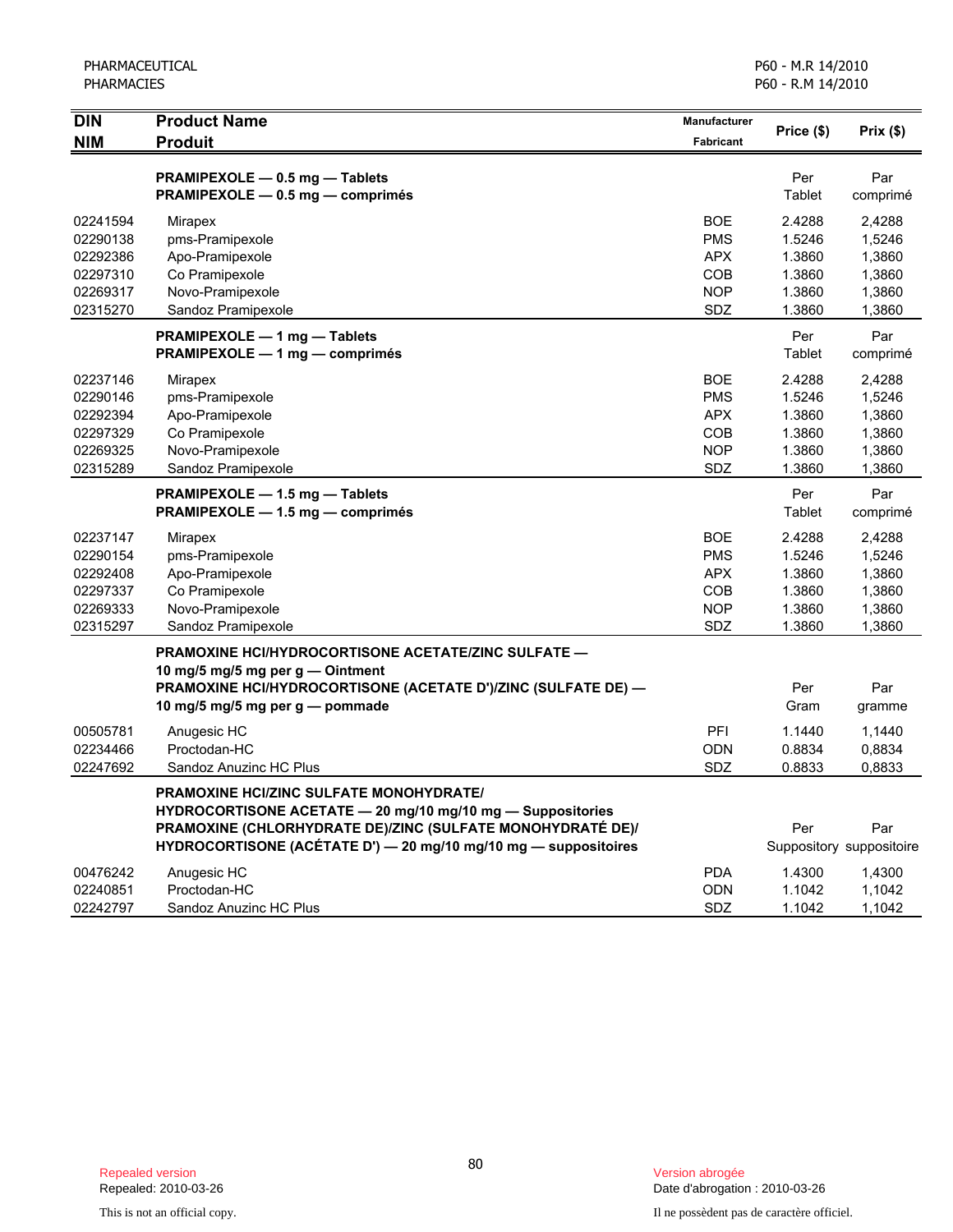| <b>DIN</b>           | <b>Product Name</b>                                                                     | Manufacturer             |                  |                  |
|----------------------|-----------------------------------------------------------------------------------------|--------------------------|------------------|------------------|
| <b>NIM</b>           | <b>Produit</b>                                                                          | Fabricant                | Price (\$)       | Prix (\$)        |
|                      | PRAVASTATIN SODIUM - 10 mg - Tablets<br><b>PRAVASTATINE SODIQUE - 10 mg - comprimés</b> |                          | Per<br>Tablet    | Par<br>comprimé  |
|                      |                                                                                         |                          |                  |                  |
| 02243506             | Apo-Pravastatin                                                                         | <b>APX</b>               | 1.0483           | 1,0483           |
| 02248182             | Co Pravastatin<br>Gen-Pravastatin                                                       | COB                      | 1.0483           | 1,0483           |
| 02257092<br>02247008 | Novo-Pravastatin                                                                        | <b>GPM</b><br><b>NOP</b> | 1.0483<br>1.0483 | 1,0483<br>1,0483 |
| 02244350             | Nu-Pravastatin                                                                          | <b>NXP</b>               | 1.0483           | 1,0483           |
| 02247655             | pms-Pravastatin                                                                         | <b>PMS</b>               | 1.0483           | 1,0483           |
| 00893749             | Pravachol                                                                               | SQU                      | 1.0483           | 1,0483           |
| 02246930             | ratio-Pravastatin                                                                       | <b>RPH</b>               | 1.0483           | 1,0483           |
| 02284421             | Ran-Pravastatin                                                                         | <b>RAN</b>               | 0.9530           | 0,9530           |
| 02247856             | Sandoz Pravastatin                                                                      | SDZ                      | 0.9530           | 0,9530           |
|                      |                                                                                         |                          |                  |                  |
|                      | PRAVASTATIN SODIUM - 20 mg - Tablets                                                    |                          | Per              | Par              |
|                      | <b>PRAVASTATINE SODIQUE - 20 mg - comprimés</b>                                         |                          | Tablet           | comprimé         |
| 02248183             | Co Pravastatin                                                                          | COB                      | 1.2368           | 1,2368           |
| 02257106             | Gen-Pravastatin                                                                         | <b>GPM</b>               | 1.2368           | 1,2368           |
| 00893757             | Pravachol                                                                               | SQU                      | 1.2368           | 1,2368           |
| 02246931             | ratio-Pravastatin                                                                       | <b>RPH</b>               | 1.2368           | 1,2368           |
| 02243507             | Apo-Pravastatin                                                                         | <b>APX</b>               | 1.2367           | 1,2367           |
| 02247009             | Novo-Pravastatin                                                                        | <b>NOP</b>               | 1.2367           | 1,2367           |
| 02244351             | Nu-Pravastatin                                                                          | <b>NXP</b>               | 1.2367           | 1,2367           |
| 02247656             | pms-Pravastatin                                                                         | <b>PMS</b>               | 1.2367           | 1,2367           |
| 02284448             | Ran-Pravastatin                                                                         | <b>RAN</b>               | 1.1243           | 1,1243           |
| 02247857             | Sandoz Pravastatin                                                                      | SDZ                      | 1.1243           | 1,1243           |
|                      | PRAVASTATIN SODIUM - 40 mg - Tablets                                                    |                          | Per              | Par              |
|                      | <b>PRAVASTATINE SODIQUE - 40 mg - comprimés</b>                                         |                          | Tablet           | comprimé         |
| 02248184             | Co Pravastatin                                                                          | <b>COB</b>               | 1.4898           | 1,4898           |
| 02257114             | Gen-Pravastatin                                                                         | <b>GPM</b>               | 1.4898           | 1,4898           |
| 02222051             | Pravachol                                                                               | SQU                      | 1.4898           | 1,4898           |
| 02246932             | ratio-Pravastatin                                                                       | <b>RPH</b>               | 1.4898           | 1,4898           |
| 02243508             | Apo-Pravastatin                                                                         | <b>APX</b>               | 1.4897           | 1,4897           |
| 02247010             | Novo-Pravastatin                                                                        | <b>NOP</b>               | 1.4897           | 1,4897           |
| 02244352             | Nu-Pravastatin                                                                          | <b>NXP</b>               | 1.4897           | 1,4897           |
| 02247657             | pms-Pravastatin                                                                         | <b>PMS</b>               | 1.4897           | 1,4897           |
| 02284456             | Ran-Pravastatin                                                                         | <b>RAN</b>               | 1.3543           | 1,3543           |
| 02247858             | Sandoz Pravastatin                                                                      | SDZ                      | 1.3543           | 1,3543           |
|                      | PRAZOSIN - 1 mg - Tablets<br>PRAZOSINE - 1 mg - comprimés                               |                          | Per<br>Tablet    | Par<br>comprimé  |
|                      |                                                                                         |                          |                  |                  |
| 00560952             | <b>Minipress</b>                                                                        | PFI                      | 0.3252           | 0,3252           |
| 00882801             | Apo-Prazo                                                                               | <b>APX</b>               | 0.2261           | 0,2261           |
| 01913794             | Nu-Prazo                                                                                | <b>NXP</b>               | 0.2261           | 0,2261           |
| 01934198             | Novo-Prazin                                                                             | <b>NOP</b>               | 0.2055           | 0,2055           |
|                      | PRAZOSIN - 2 mg - Tablets                                                               |                          | Per              | Par              |
|                      | PRAZOSINE - 2 mg - comprimés                                                            |                          | Tablet           | comprimé         |
| 00560960             | <b>Minipress</b>                                                                        | <b>PFI</b>               | 0.4415           | 0,4415           |
| 00882828             | Apo-Prazo                                                                               | <b>APX</b>               | 0.3070           | 0,3070           |
| 01913808             | Nu-Prazo                                                                                | <b>NXP</b>               | 0.3070           | 0,3070           |
| 01934201             | Novo-Prazin                                                                             | <b>NOP</b>               | 0.2791           | 0,2791           |

Date d'abrogation : 2010-03-26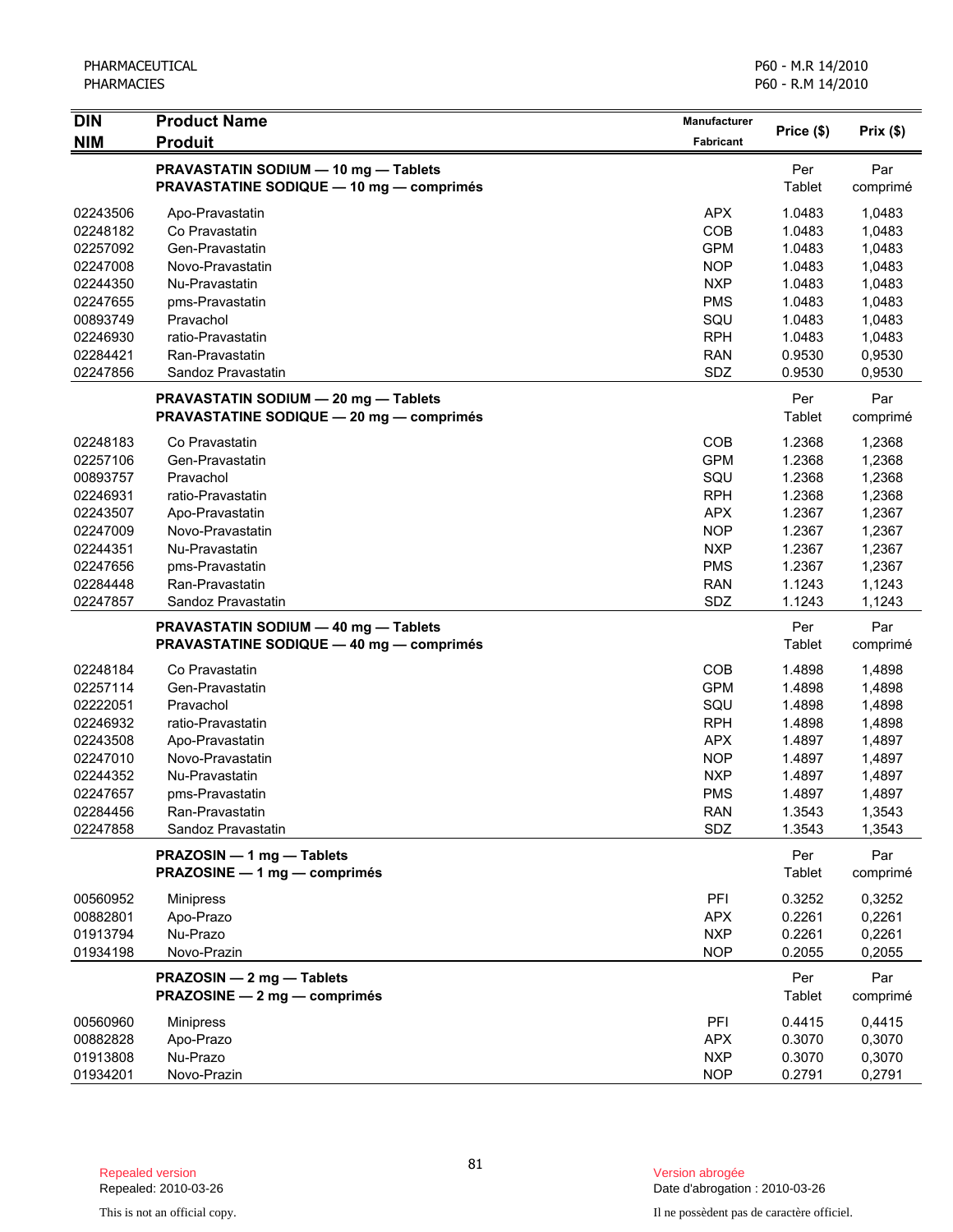| <b>DIN</b>                                   | <b>Product Name</b>                                                                                                     | Manufacturer                                  | Price (\$)                           | Prix(\$)                             |
|----------------------------------------------|-------------------------------------------------------------------------------------------------------------------------|-----------------------------------------------|--------------------------------------|--------------------------------------|
| <b>NIM</b>                                   | <b>Produit</b>                                                                                                          | Fabricant                                     |                                      |                                      |
|                                              | PRAZOSIN - 5 mg - Tablets<br>PRAZOSINE - 5 mg - comprimés                                                               |                                               | Per<br>Tablet                        | Par<br>comprimé                      |
| 00560979<br>00882836<br>01913816<br>01934228 | <b>Minipress</b><br>Apo-Prazo<br>Nu-Prazo<br>Novo-Prazin                                                                | PFI<br><b>APX</b><br>NXP<br><b>NOP</b>        | 0.6070<br>0.4187<br>0.4187<br>0.3806 | 0,6070<br>0,4187<br>0,4187<br>0,3806 |
|                                              | PREDNISOLONE ACETATE - 1% - Ophthalmic Suspension<br>PREDNISOLONE (ACÉTATE DE) - 1 % - suspension ophtalmique           |                                               | Per mL                               | Par ml                               |
| 00301175<br>01916203<br>00700401             | Pred-Forte<br>Sandoz Prednisolone<br>ratio-Prednisolone                                                                 | <b>ALL</b><br>SDZ<br><b>RPH</b>               | 4.8466<br>2.1450<br>1.9400           | 4,8466<br>2,1450<br>1,9400           |
|                                              | PREDNISOLONE SODIUM PHOSPHATE - 5 mg/5 mL - Oral Solution<br>PREDNISOLONE SODIUM PHOSPHATE - 5 mg/5 ml - solution orale |                                               | Per mL                               | Par ml                               |
| 02230619<br>02245532                         | Pediapred<br>pms-Prednisolone                                                                                           | AVE<br><b>PMS</b>                             | 0.1346<br>0.0768                     | 0,1346<br>0,0768                     |
|                                              | PREDNISONE - 1 mg - Tablets<br>PREDNISONE - 1 mg - comprimés                                                            |                                               | Per<br>Tablet                        | Par<br>comprimé                      |
| 00271373<br>00598194                         | Winpred<br>Apo-Prednisone                                                                                               | <b>ICN</b><br><b>APX</b>                      | 0.1139<br>0.1072                     | 0,1139<br>0,1072                     |
|                                              | PREDNISONE - 5 mg - Tablets<br>PREDNISONE - 5 mg - comprimés                                                            |                                               | Per<br>Tablet                        | Par<br>comprimé                      |
| 00312770<br>00021695                         | Apo-Prednisone<br>Novo-Prednisone                                                                                       | <b>APX</b><br><b>NOP</b>                      | 0.0286<br>0.0286                     | 0,0286<br>0,0286                     |
|                                              | PREDNISONE - 50 mg - Tablets<br>PREDNISONE - 50 mg - comprimés                                                          |                                               | Per<br>Tablet                        | Par<br>comprimé                      |
| 00550957<br>00232378                         | Apo-Prednisone<br>Novo-Prednisone                                                                                       | <b>APX</b><br><b>NOP</b>                      | 0.1205<br>0.1205                     | 0,1205<br>0,1205                     |
|                                              | PRIMIDONE - 125 mg - Tablets<br>PRIMIDONE - 125 mg - comprimés                                                          |                                               | Per<br>Tablet                        | Par<br>comprimé                      |
| 02042363<br>00399310                         | Mysoline<br>Apo-Primidone                                                                                               | <b>DRX</b><br>APX                             | 0.0641<br>0.0553                     | 0,0641<br>0,0553                     |
|                                              | PRIMIDONE - 250 mg - Tablets<br>PRIMIDONE - 250 mg - comprimés                                                          |                                               | Per<br>Tablet                        | Par<br>comprimé                      |
| 02042355<br>00396761                         | Mysoline<br>Apo-Primidone                                                                                               | <b>DRX</b><br><b>APX</b>                      | 0.1239<br>0.0870                     | 0,1239<br>0,0870                     |
|                                              | PROPAFENONE HCI-150 mg-Tablets<br>PROPAFÉNONE (CHLORHYDRATE DE) - 150 mg - comprimés                                    |                                               | Per<br>Tablet                        | Par<br>comprimé                      |
| 00603708<br>02245372<br>02243727<br>02243324 | Rythmol<br>Gen-Propafenone<br>pms-Propafenone<br>Apo-Propafenone                                                        | ABB<br><b>GPM</b><br><b>PMS</b><br><b>APX</b> | 1.2427<br>0.7497<br>0.7497<br>0.4703 | 1,2427<br>0,7497<br>0,7497<br>0,4703 |
| 02294559                                     | pms-Propafenone                                                                                                         | <b>PMS</b>                                    | 0.4275                               | 0,4275                               |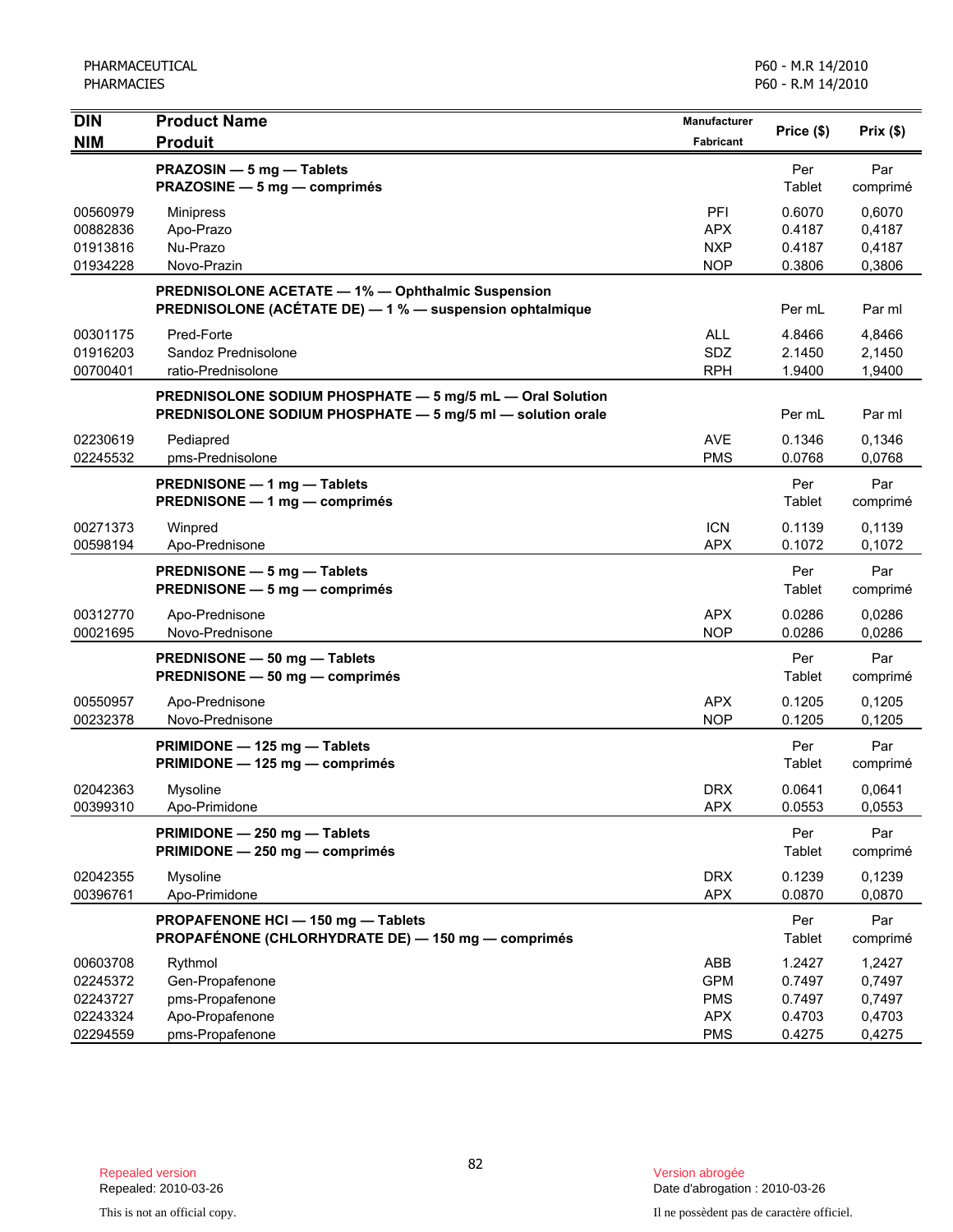| <b>DIN</b><br><b>NIM</b>                                 | <b>Product Name</b><br><b>Produit</b>                                                  | Manufacturer<br>Fabricant                                          | Price (\$)                                     | Prix(\$)                                       |
|----------------------------------------------------------|----------------------------------------------------------------------------------------|--------------------------------------------------------------------|------------------------------------------------|------------------------------------------------|
|                                                          | PROPAFENONE HCI-300 mg-Tablets<br>PROPAFÉNONE (CHLORHYDRATE DE) - 300 mg - comprimés   |                                                                    | Per<br>Tablet                                  | Par<br>comprimé                                |
| 00603716<br>02245373<br>02243728<br>02243325<br>02294575 | Rythmol<br>Gen-Propafenone<br>pms-Propafenone<br>Apo-Propafenone<br>pms-Propafenone    | ABB<br><b>GPM</b><br><b>PMS</b><br><b>APX</b><br><b>PMS</b>        | 2.1905<br>1.3217<br>1.3217<br>0.8291<br>0.7537 | 2,1905<br>1,3217<br>1,3217<br>0,8291<br>0,7537 |
|                                                          | PROPRANOLOL HCI - 10 mg - Tablets<br>PROPRANOLOL (CHLORHYDRATE DE) - 10 mg - comprimés |                                                                    | Per<br>Tablet                                  | Par<br>comprimé                                |
| 02042177<br>00496480<br>02137313<br>00582255<br>00402788 | Inderal<br>Novo-Pranol<br>Dom-Propranolol<br>pms-Propranolol<br>Apo-Propranolol        | <b>WAY</b><br><b>NOP</b><br><b>DOM</b><br><b>PMS</b><br><b>APX</b> | 0.0895<br>0.0264<br>0.0212<br>0.0212<br>0.0211 | 0.0895<br>0,0264<br>0,0212<br>0,0212<br>0,0211 |
|                                                          | PROPRANOLOL HCI - 20 mg - Tablets<br>PROPRANOLOL (CHLORHYDRATE DE) - 20 mg - comprimés |                                                                    | Per<br>Tablet                                  | Par<br>comprimé                                |
| 00663719<br>00740675                                     | Apo-Propranolol<br>Novo-Pranol                                                         | <b>APX</b><br><b>NOP</b>                                           | 0.0381<br>0.0381                               | 0,0381<br>0,0381                               |
|                                                          | PROPRANOLOL HCI - 40 mg - Tablets<br>PROPRANOLOL (CHLORHYDRATE DE) - 40 mg - comprimés |                                                                    | Per<br>Tablet                                  | Par<br>comprimé                                |
| 00402753<br>02137321<br>00496499<br>00582263             | Apo-Propranolol<br>Dom-Propranolol<br>Novo-Pranol<br>pms-Propranolol                   | <b>APX</b><br><b>DOM</b><br><b>NOP</b><br><b>PMS</b>               | 0.0383<br>0.0383<br>0.0383<br>0.0383           | 0.0383<br>0,0383<br>0,0383<br>0,0383           |
|                                                          | PROPRANOLOL HCI - 80 mg - Tablets<br>PROPRANOLOL (CHLORHYDRATE DE) - 80 mg - comprimés |                                                                    | Per<br>Tablet                                  | Par<br>comprimé                                |
| 02042215<br>00582271<br>00402761<br>00496502             | Inderal<br>pms-Propranolol<br>Apo-Propranolol<br>Novo-Pranol                           | <b>WAY</b><br><b>PMS</b><br><b>APX</b><br><b>NOP</b>               | 0.2238<br>0.0776<br>0.0644<br>0.0644           | 0,2238<br>0,0776<br>0,0644<br>0,0644           |
|                                                          | <b>PSYLLIUM MUCILLOID - Powder</b><br>PSYLLIUM (MUCILLOÏDE HYDROPHILE DE) — poudre     |                                                                    | Per<br>Dose                                    | Par<br>dose                                    |
| 02174812<br>00599875                                     | Metamucil<br>Mucillium                                                                 | <b>PGP</b><br><b>PMS</b>                                           | 0.1852<br>0.1466                               | 0,1852<br>0,1466                               |
|                                                          | PYRIDOXINE HCI - 25 mg - Tablets<br>PYRIDOXINE (CHLORHYDRATE DE) - 25 mg - comprimés   |                                                                    | Per<br>Tablet                                  | Par<br>comprimé                                |
| 01943200<br>00232475                                     | Vitamin $B_6$ /Vitamine $B_6$<br>Vitamin B <sub>6</sub> /Vitamine B <sub>6</sub>       | ODN<br><b>PMS</b>                                                  | 0.0295<br>0.0270                               | 0,0295<br>0,0270                               |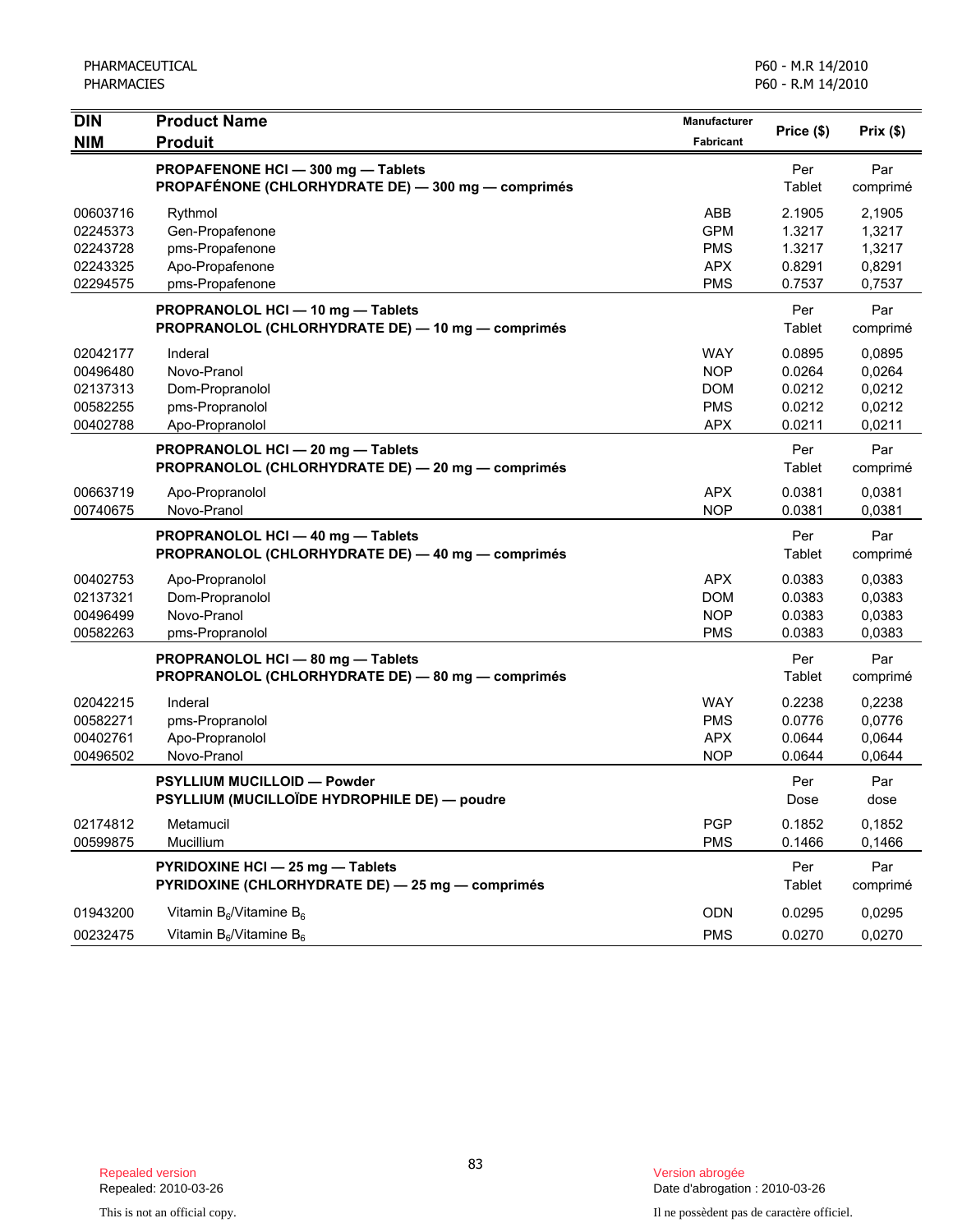| <b>DIN</b>                                                                                   | <b>Product Name</b>                                                                                                                         | Manufacturer                                                                                          | Price (\$)                                                                   | Prix(\$)                                                                     |
|----------------------------------------------------------------------------------------------|---------------------------------------------------------------------------------------------------------------------------------------------|-------------------------------------------------------------------------------------------------------|------------------------------------------------------------------------------|------------------------------------------------------------------------------|
| <b>NIM</b>                                                                                   | <b>Produit</b>                                                                                                                              | Fabricant                                                                                             |                                                                              |                                                                              |
|                                                                                              | QUETIAPINE - 25 mg - Tablets<br>QUETIAPINE - 25 mg - comprimés                                                                              |                                                                                                       | Per<br>Tablet                                                                | Par<br>comprimé                                                              |
| 02236951<br>02313901<br>02316080<br>02307804<br>02284235<br>02311704                         | Seroquel<br>Apo-Quetiapine<br>Co Quetiapine<br>Gen-Quetiapine<br>Novo-Quetiapine<br>ratio-Quetiapine                                        | <b>AZC</b><br><b>APX</b><br>COB<br><b>GPM</b><br><b>NOP</b><br><b>RPH</b>                             | 0.5436<br>0.3458<br>0.3458<br>0.3458<br>0.3458<br>0.3458                     | 0,5436<br>0,3458<br>0,3458<br>0,3458<br>0,3458<br>0,3458                     |
| 02313995<br>02296551                                                                         | Sandoz Quetiapine<br>pms-Quetiapine                                                                                                         | SDZ<br><b>PMS</b>                                                                                     | 0.3458<br>0.3458                                                             | 0,3458<br>0,3458                                                             |
|                                                                                              | QUETIAPINE - 100 mg - Tablets<br>QUETIAPINE - 100 mg - comprimés                                                                            |                                                                                                       | Per<br>Tablet                                                                | Par<br>comprimé                                                              |
| 02236952<br>02313928<br>02316099<br>02307812<br>02284243<br>02311712<br>02314002<br>02296578 | Seroquel<br>Apo-Quetiapine<br>Co Quetiapine<br>Gen-Quetiapine<br>Novo-Quetiapine<br>ratio-Quetiapine<br>Sandoz Quetiapine<br>pms-Quetiapine | <b>AZC</b><br><b>APX</b><br>COB<br><b>GPM</b><br><b>NOP</b><br><b>RPH</b><br>SDZ<br><b>PMS</b>        | 1.4502<br>0.9226<br>0.9226<br>0.9226<br>0.9226<br>0.9226<br>0.9226<br>0.9226 | 1,4502<br>0,9226<br>0,9226<br>0,9226<br>0,9226<br>0,9226<br>0,9226<br>0,9226 |
|                                                                                              | QUETIAPINE - 150 mg - Tablets<br>QUETIAPINE - 150 mg - comprimés                                                                            |                                                                                                       | Per<br>Tablet                                                                | Par<br>comprimé                                                              |
| 02240862<br>02284251                                                                         | Seroquel<br>Novo-Quetiapine                                                                                                                 | <b>AZC</b><br><b>NOP</b>                                                                              | 2.3550<br>1.3518                                                             | 2,3550<br>1,3518                                                             |
|                                                                                              | QUETIAPINE - 200 mg - Tablets<br>QUETIAPINE - 200 mg - comprimés                                                                            |                                                                                                       | Per<br>Tablet                                                                | Par<br>comprimé                                                              |
| 02236953<br>02307839<br>02313936<br>02316110<br>02284278<br>02311747<br>02314010<br>02296594 | Seroquel<br>Gen-Quetiapine<br>Apo-Quetiapine<br>Co Quetiapine<br>Novo-Quetiapine<br>ratio-Quetiapine<br>Sandoz Quetiapine<br>pms-Quetiapine | <b>AZC</b><br><b>GPM</b><br><b>APX</b><br><b>COB</b><br><b>NOP</b><br><b>RPH</b><br>SDZ<br><b>PMS</b> | 2.9114<br>2.9062<br>1.8527<br>1.8527<br>1.8527<br>1.8527<br>1.8527<br>1.8527 | 2,9114<br>2,9062<br>1,8527<br>1,8527<br>1,8527<br>1,8527<br>1,8527<br>1,8527 |
|                                                                                              | QUETIAPINE - 300 mg - Tablets<br>QUETIAPINE - 300 mg - comprimés                                                                            |                                                                                                       | Per<br>Tablet                                                                | Par<br>comprimé                                                              |
| 02244107<br>02313944<br>02316129<br>02307847<br>02284286<br>02311755<br>02314029<br>02296608 | Seroquel<br>Apo-Quetiapine<br>Co Quetiapine<br>Gen-Quetiapine<br>Novo-Quetiapine<br>ratio-Quetiapine<br>Sandoz Quetiapine<br>pms-Quetiapine | <b>AZC</b><br><b>APX</b><br>COB<br><b>GPM</b><br><b>NOP</b><br><b>RPH</b><br>SDZ<br><b>PMS</b>        | 4.2488<br>2.7038<br>2.7038<br>2.7038<br>2.7038<br>2.7038<br>2.7038<br>2.7038 | 4,2488<br>2,7038<br>2,7038<br>2,7038<br>2,7038<br>2,7038<br>2,7038<br>2,7038 |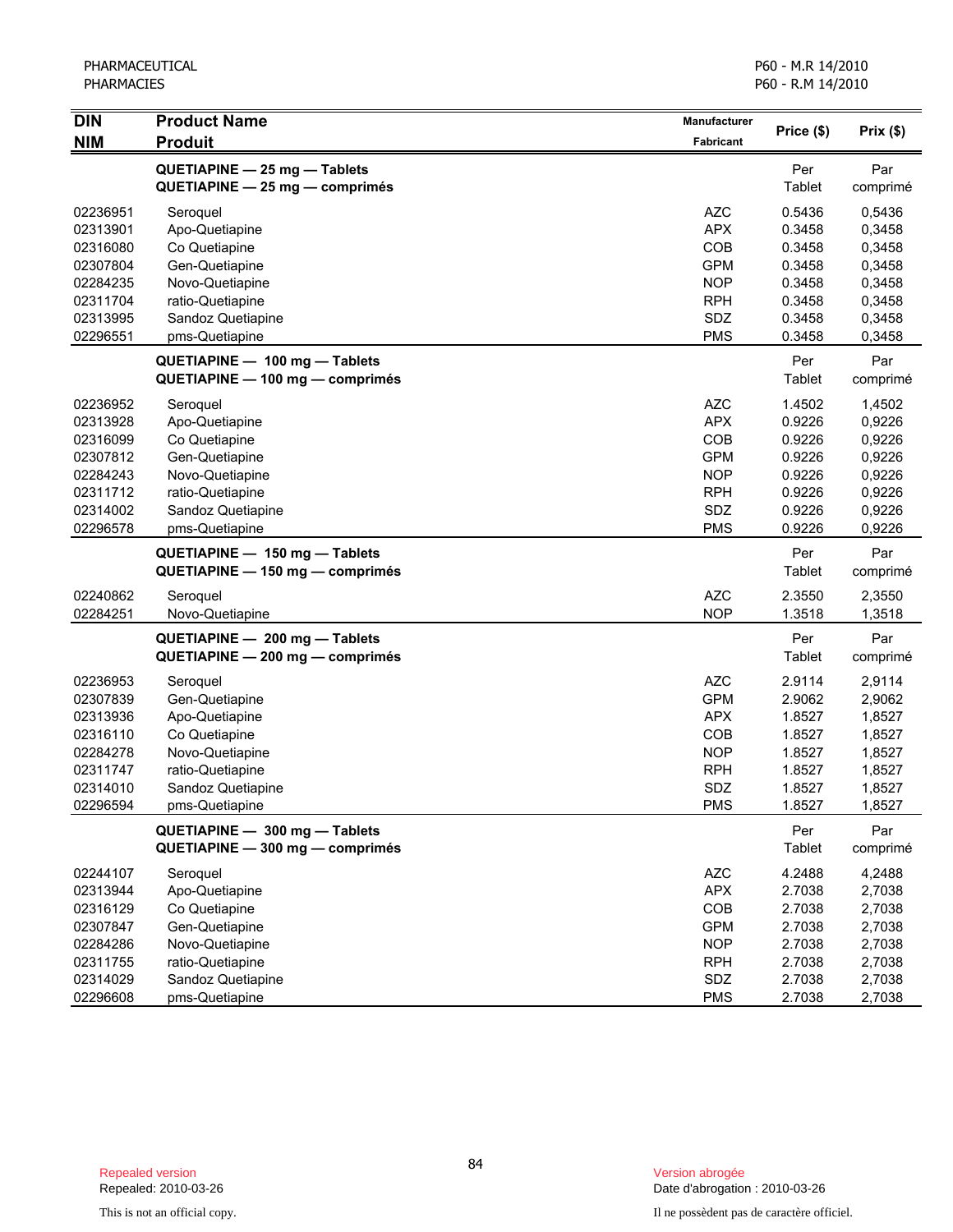| <b>DIN</b> | <b>Product Name</b>                      | Manufacturer     | Price (\$) | Prix(\$) |
|------------|------------------------------------------|------------------|------------|----------|
| <b>NIM</b> | <b>Produit</b>                           | <b>Fabricant</b> |            |          |
|            | QUININE SULFATE - 200 mg - Capsules      |                  | Per        | Par      |
|            | QUININE (SULFATE DE) - 200 mg - capsules |                  | Capsule    | capsule  |
| 00022837   | Quinine Sulfate/Sulfate de quinine       | <b>PDA</b>       | 0.3590     | 0,3590   |
| 00021008   | Novo-Quinine                             | <b>NOP</b>       | 0.2800     | 0,2800   |
| 02254514   | Apo-Quinine                              | <b>APX</b>       | 0.2629     | 0,2629   |
| 00695440   | Quinine-Odan                             | ODN              | 0.2390     | 0,2390   |
|            | QUININE SULFATE - 300 mg - Capsules      |                  | Per        | Par      |
|            | QUININE (SULFATE DE) - 300 mg - capsules |                  | Capsule    | capsule  |
| 00022845   | Quinine Sulfate/Sulfate de quinine       | <b>PDA</b>       | 0.5104     | 0,5104   |
| 00021016   | Novo-Quinine                             | <b>NOP</b>       | 0.4364     | 0,4364   |
| 02254522   | Apo-Quinine                              | <b>APX</b>       | 0.4125     | 0,4125   |
| 00695459   | Quinine-Odan                             | ODN              | 0.3750     | 0,3750   |
|            | RABEPRAZOLE - 10 mg - Tablets            |                  | Per        | Par      |
|            | RABEPRAZOLE - 10 mg - comprimés          |                  | Tablet     | comprimé |
| 02243796   | Pariet                                   | JAN              | 0.7357     | 0,7357   |
| 02296632   | Novo-Rabeprazole EC                      | <b>NOP</b>       | 0.4550     | 0,4550   |
| 02310805   | pms-Rabeprazole EC                       | <b>PMS</b>       | 0.4550     | 0,4550   |
| 02298074   | Ran-Rabeprazole                          | RAN              | 0.4550     | 0,4550   |
| 02314177   | Sandoz Rabeprazole                       | SDZ              | 0.4550     | 0,4550   |
|            | RABEPRAZOLE - 20 mg - Tablets            |                  | Per        | Par      |
|            | RABEPRAZOLE - 20 mg - comprimés          |                  | Tablet     | comprimé |
| 02243797   | Pariet                                   | <b>JAN</b>       | 1.4715     | 1,4715   |
| 02296640   | Novo-Rabeprazole EC                      | <b>NOP</b>       | 0.9100     | 0,9100   |
| 02310813   | pms-Rabeprazole EC                       | <b>PMS</b>       | 0.9100     | 0,9100   |
| 02298082   | Ran-Rabeprazole                          | <b>RAN</b>       | 0.9100     | 0,9100   |
| 02314185   | Sandoz Rabeprazole                       | SDZ              | 0.9100     | 0,9100   |
|            | RALOXIFENE - 60 mg - Tablets             |                  | Per        | Par      |
|            | RALOXIFENE - 60 mg - comprimés           |                  | Tablet     | comprimé |
| 02239028   | Evista                                   | LIL              | 2.0170     | 2,0170   |
| 02279215   | Apo-Raloxifene                           | <b>APX</b>       | 1.3752     | 1,3752   |
| 02312298   | Novo-Raloxifene                          | <b>NOP</b>       | 1.3752     | 1,3752   |
|            | RAMIPRIL - 1.25 mg - Capsules            |                  | Per        | Par      |
|            | RAMIPRIL - 1.25 mg - capsules            |                  | Capsule    | capsule  |
| 02221829   | Altace                                   | <b>SAA</b>       | 0.7627     | 0,7627   |
| 02295482   | Co Ramipril                              | COB              | 0.4550     | 0,4550   |
| 02287692   | ratio-Ramipril                           | <b>RPH</b>       | 0.4550     | 0,4550   |
| 02291398   | Sandoz Ramipril Tablets/comprimé s       | SDZ              | 0.4550     | 0,4550   |
| 02301148   | Gen-Ramipril                             | <b>GPM</b>       | 0.4550     | 0,4550   |
| 02251515   | Apo-Ramipril                             | <b>APX</b>       | 0.4200     | 0,4200   |
| 02310503   | Ran-Ramipril                             | <b>RAN</b>       | 0.4200     | 0,4200   |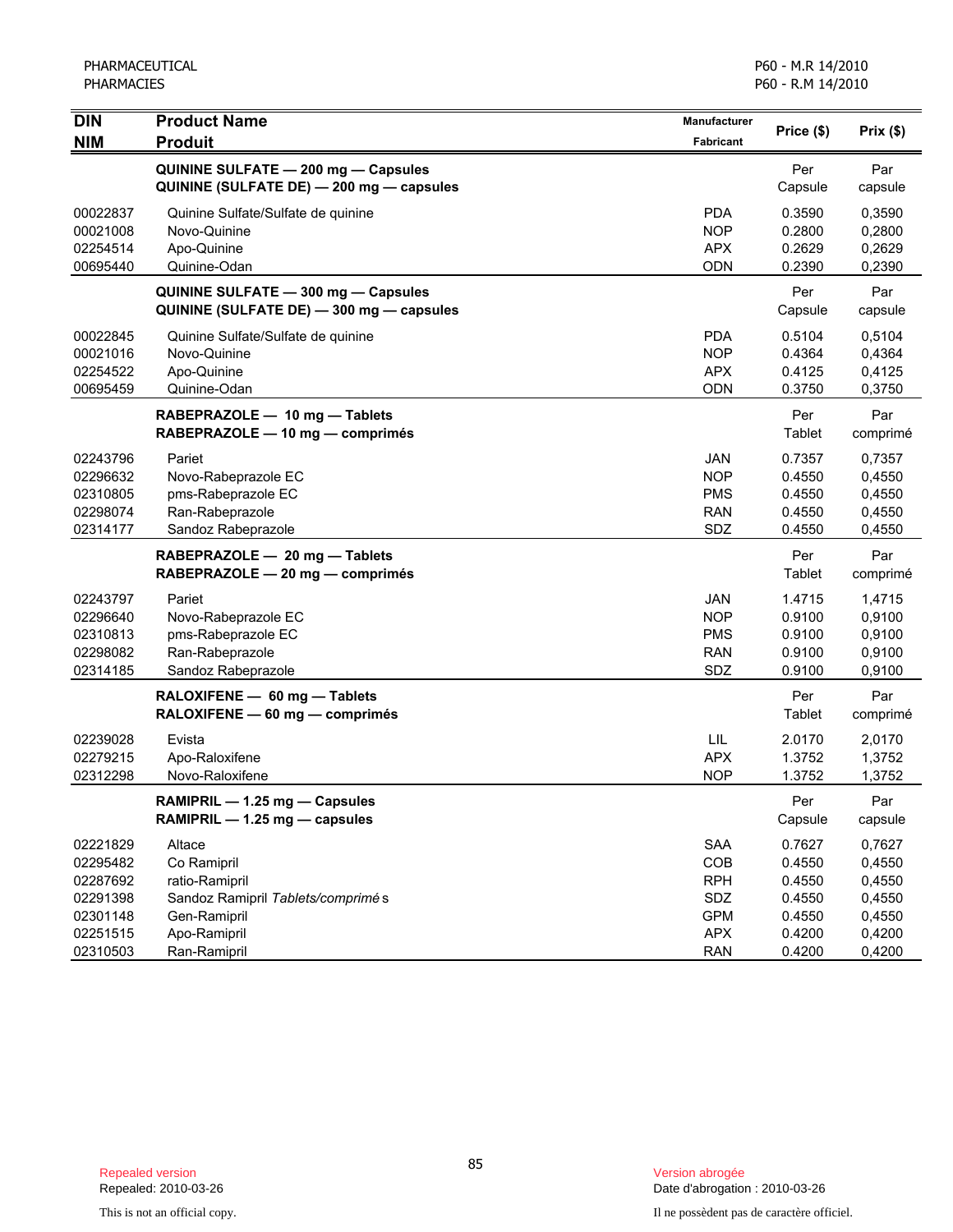| <b>DIN</b> | <b>Product Name</b>                                      | Manufacturer |            |              |
|------------|----------------------------------------------------------|--------------|------------|--------------|
| <b>NIM</b> | <b>Produit</b>                                           | Fabricant    | Price (\$) | Prix $($ \$) |
|            | RAMIPRIL - 2.5 mg - Capsules                             |              | Per        | Par          |
|            | RAMIPRIL - 2.5 mg - capsules                             |              | Capsule    | capsule      |
| 02221837   | Altace                                                   | <b>SAA</b>   | 0.8799     | 0,8799       |
| 02295490   | Co Ramipril                                              | COB          | 0.5250     | 0,5250       |
| 02287706   | ratio-Ramipril                                           | <b>RPH</b>   | 0.5250     | 0,5250       |
| 02291401   | Sandoz Ramipril Tablets/comprimé s                       | SDZ          | 0.5250     | 0,5250       |
| 02301156   | Gen-Ramipril                                             | <b>GPM</b>   | 0.5250     | 0,5250       |
| 02251531   | Apo-Ramipril                                             | <b>APX</b>   | 0.5000     | 0,5000       |
| 02247945   | Novo-Ramipril                                            | <b>NOP</b>   | 0.5000     | 0,5000       |
| 02310511   | Ran-Ramipril                                             | <b>RAN</b>   | 0.5000     | 0,5000       |
|            | RAMIPRIL - 5 mg - Capsules                               |              | Per        | Par          |
|            | RAMIPRIL $-5$ mg $-$ capsules                            |              | Capsule    | capsule      |
| 02221845   | Altace                                                   | <b>SAA</b>   | 0.8799     | 0,8799       |
| 02295504   | Co Ramipril                                              | COB          | 0.5250     | 0,5250       |
| 02287714   | ratio-Ramipril                                           | <b>RPH</b>   | 0.5250     | 0,5250       |
| 02291428   | Sandoz Ramipril Tablets/comprimés                        | SDZ          | 0.5250     | 0,5250       |
| 02301164   | Gen-Ramipril                                             | <b>GPM</b>   | 0.5250     | 0,5250       |
| 02251574   | Apo-Ramipril                                             | <b>APX</b>   | 0.5000     | 0,5000       |
| 02247946   | Novo-Ramipril                                            | <b>NOP</b>   | 0.5000     | 0,5000       |
| 02310538   | Ran-Ramipril                                             | <b>RAN</b>   | 0.5000     | 0,5000       |
|            | RAMIPRIL - 10 mg - Capsules                              |              | Per        | Par          |
|            | RAMIPRIL - 10 mg - capsules                              |              | Capsule    | capsule      |
| 02221853   | Altace                                                   | <b>SAA</b>   | 1.1146     | 1,1146       |
| 02295512   | Co Ramipril                                              | COB          | 0.6650     | 0,6650       |
| 02287722   | ratio-Ramipril                                           | <b>RPH</b>   | 0.6650     | 0,6650       |
| 02291436   | Sandoz Ramipril Tablets/comprimé s                       | SDZ          | 0.6650     | 0,6650       |
| 02301172   | Gen-Ramipril                                             | <b>GPM</b>   | 0.6650     | 0,6650       |
| 02251582   | Apo-Ramipril                                             | <b>APX</b>   | 0.6300     | 0,6300       |
| 02247947   | Novo-Ramipril                                            | <b>NOP</b>   | 0.6300     | 0,6300       |
| 02310546   | Ran-Ramipril                                             | <b>RAN</b>   | 0.6300     | 0,6300       |
|            | RAMIPRIL - 15 mg - Capsules                              |              | Per        | Par          |
|            | RAMIPRIL - 15 mg - capsules                              |              | Capsule    | capsule      |
| 02281112   | Altace                                                   | <b>SAA</b>   | 1.2080     | 1,2080       |
| 02325381   | Apo-Ramipril                                             | <b>APX</b>   | 0.8132     | 0,8132       |
| 02311194   | ratio-Ramipril                                           | <b>APX</b>   | 0.8132     | 0,8132       |
|            | RANITIDINE HCI - 15 mg/mL - Oral Solution                |              | Per        | Par          |
|            | RANITIDINE (CHLORHYDRATE DE) - 15 mg/ml - solution orale |              | mL         | ml           |
| 02212374   | Zantac                                                   | <b>GSK</b>   | 0.2294     | 0,2294       |
| 02280833   | Apo-Ranitidine                                           | <b>APX</b>   | 0.1292     | 0,1292       |
| 02242940   | Novo-Ranidine                                            | <b>NOP</b>   | 0.1175     | 0,1175       |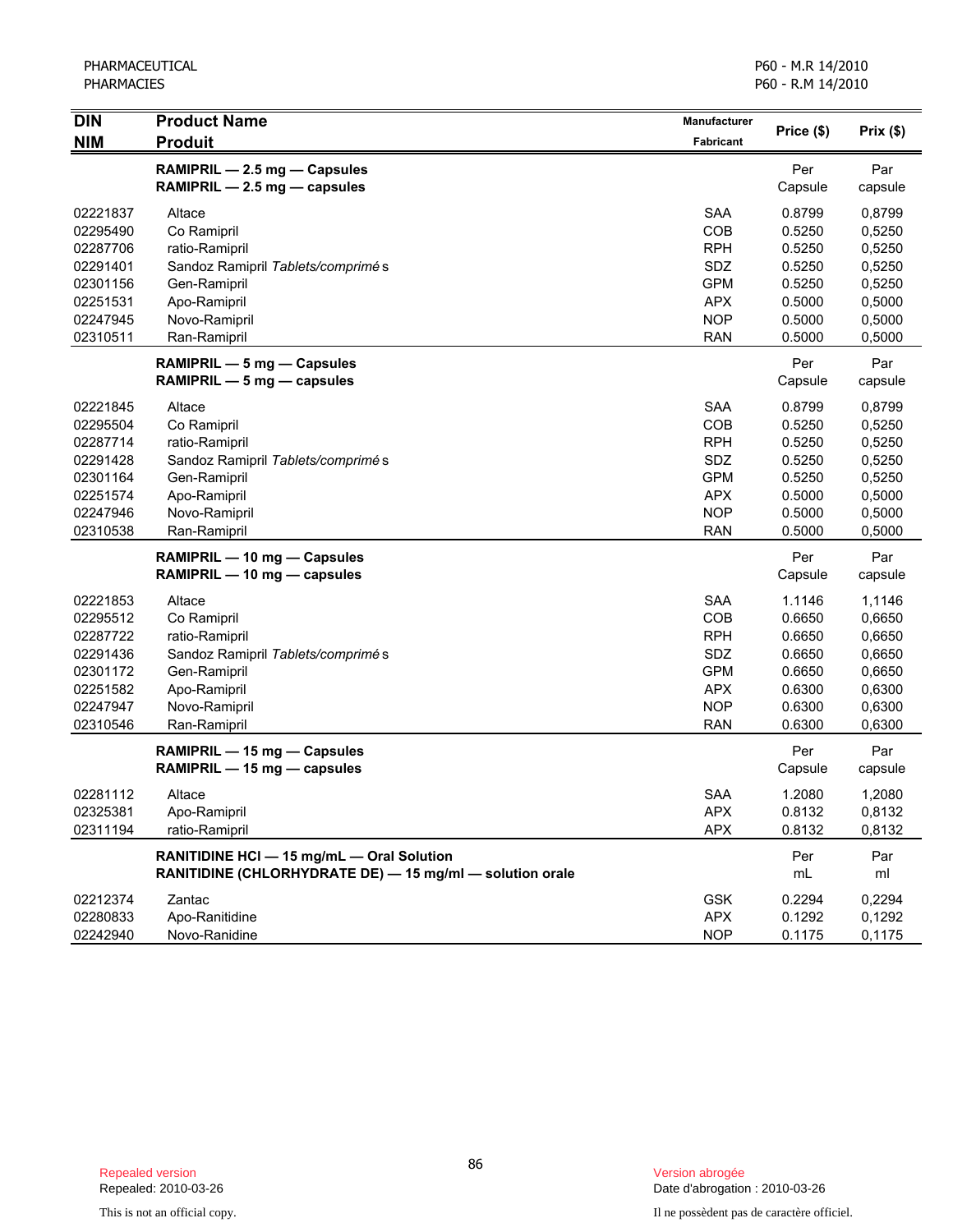| <b>DIN</b> | <b>Product Name</b>                                                                    | Manufacturer     |                      |                 |
|------------|----------------------------------------------------------------------------------------|------------------|----------------------|-----------------|
| <b>NIM</b> | <b>Produit</b>                                                                         | <b>Fabricant</b> | Price (\$)           | Prix(\$)        |
|            | RANITIDINE HCI - 150 mg - Tablets<br>RANITIDINE (CHLORHYDRATE DE) - 150 mg - comprimés |                  | Per<br>Tablet        | Par<br>comprimé |
| 02242453   | pms-Ranitidine                                                                         | <b>PMS</b>       | 0.4447               | 0,4447          |
| 00733059   | Apo-Ranitidine                                                                         | <b>APX</b>       | 0.4446               | 0,4446          |
| 02248570   | Co Ranitidine                                                                          | COB              | 0.4446               | 0,4446          |
| 02207761   | Gen-Ranitidine                                                                         | <b>GPM</b>       | 0.4446               | 0,4446          |
| 00828564   | Novo-Ranidine                                                                          | <b>NOP</b>       | 0.4446               | 0,4446          |
| 00865737   | Nu-Ranit                                                                               | <b>NXP</b>       | 0.4446               | 0,4446          |
| 00828823   | ratio-Ranitidine                                                                       | <b>RPH</b>       | 0.4446               | 0,4446          |
| 02243229   | Sandoz Ranitidine                                                                      | SDZ              | 0.4446               | 0,4446          |
| 02212331   | Zantac                                                                                 | <b>GSK</b>       | 0.1980               | 0,1980          |
|            | RANITIDINE HCI - 300 mg - Tablets<br>RANITIDINE (CHLORHYDRATE DE) - 300 mg - comprimés |                  | Per<br>Tablet        | Par<br>comprimé |
| 02248571   | Co Ranitidine                                                                          | COB              | 0.8566               | 0,8566          |
| 02207788   | Gen-Ranitidine                                                                         | <b>GPM</b>       | 0.8566               | 0,8566          |
| 00828556   | Novo-Ranidine                                                                          | <b>NOP</b>       | 0.8566               | 0,8566          |
| 00865745   | Nu-Ranit                                                                               | <b>NXP</b>       | 0.8566               | 0,8566          |
| 02242454   | pms-Ranitidine                                                                         | <b>PMS</b>       | 0.8566               | 0,8566          |
| 00828688   | ratio-Ranitidine                                                                       | <b>RPH</b>       | 0.8566               | 0,8566          |
| 00733067   | Apo-Ranitidine                                                                         | <b>APX</b>       | 0.8565               | 0,8565          |
| 02243230   | Sandoz Ranitidine                                                                      | SDZ              | 0.8565               | 0,8565          |
| 02212358   | Zantac                                                                                 | <b>GSK</b>       | 0.3960               | 0,3960          |
|            |                                                                                        |                  | Per                  | Par             |
|            | RIFAMPIN - 150 mg - Capsules<br>RIFAMPINE - 150 mg - capsules                          |                  | Capsule              | capsule         |
| 02091887   | Rifadin                                                                                | <b>AVE</b>       | 0.8478               | 0,8478          |
| 00393444   | Rofact                                                                                 | <b>ICN</b>       | 0.6642               | 0,6642          |
|            | RIFAMPIN - 300 mg - Capsules<br>RIFAMPINE - 300 mg - capsules                          |                  | Per<br>Capsule       | Par<br>capsule  |
| 02092808   | Rifadin                                                                                | <b>AVE</b>       | 1.3342               | 1,3342          |
| 00343617   | Rofact                                                                                 | <b>ICN</b>       | 1.0454               | 1,0454          |
|            | RISPERIDONE - 1 mg/mL - Oral Solution<br>RISPERIDONE - 1 mg/ml - solution orale        |                  | Per mL               | Par ml          |
| 02236950   | Risperdal                                                                              | JAN              | 1.5092               | 1,5092          |
| 02279266   | pms-Risperidone                                                                        | <b>PMS</b>       | 0.8501               | 0,8501          |
| 02280396   | Apo-Risperidone                                                                        | <b>APX</b>       | 0.8500               | 0,8500          |
|            | RISPERIDONE - 0.25 mg - Tablet<br>RISPERIDONE - 0.25 mg - comprimés                    |                  | Per<br><b>Tablet</b> | Par<br>comprimé |
| 02240551   | Risperdal                                                                              | <b>JAN</b>       | 0.5783               | 0,5783          |
| 02280906   | Ran-Risperidone                                                                        | <b>RAN</b>       | 0.3516               | 0,3516          |
| 02282119   | Apo-Risperidone                                                                        | <b>APX</b>       | 0.2877               | 0,2877          |
| 02282585   | Co Risperidone                                                                         | COB              | 0.2877               | 0,2877          |
| 02282240   | Gen-Risperidone                                                                        | <b>GPM</b>       | 0.2877               | 0,2877          |
| 02252007   | pms-Risperidone                                                                        | <b>PMS</b>       | 0.2877               | 0,2877          |
| 02264757   | ratio-Risperidone                                                                      | <b>RPH</b>       | 0.2877               | 0,2877          |
| 02282690   | Novo-Risperidone                                                                       | <b>NOP</b>       | 0.2615               | 0,2615          |
| 02303655   | Sandoz Risperidone                                                                     | SDZ              | 0.2615               | 0,2615          |
| 02292807   | Sandoz Risperidone                                                                     | SDZ              | 0.2615               | 0,2615          |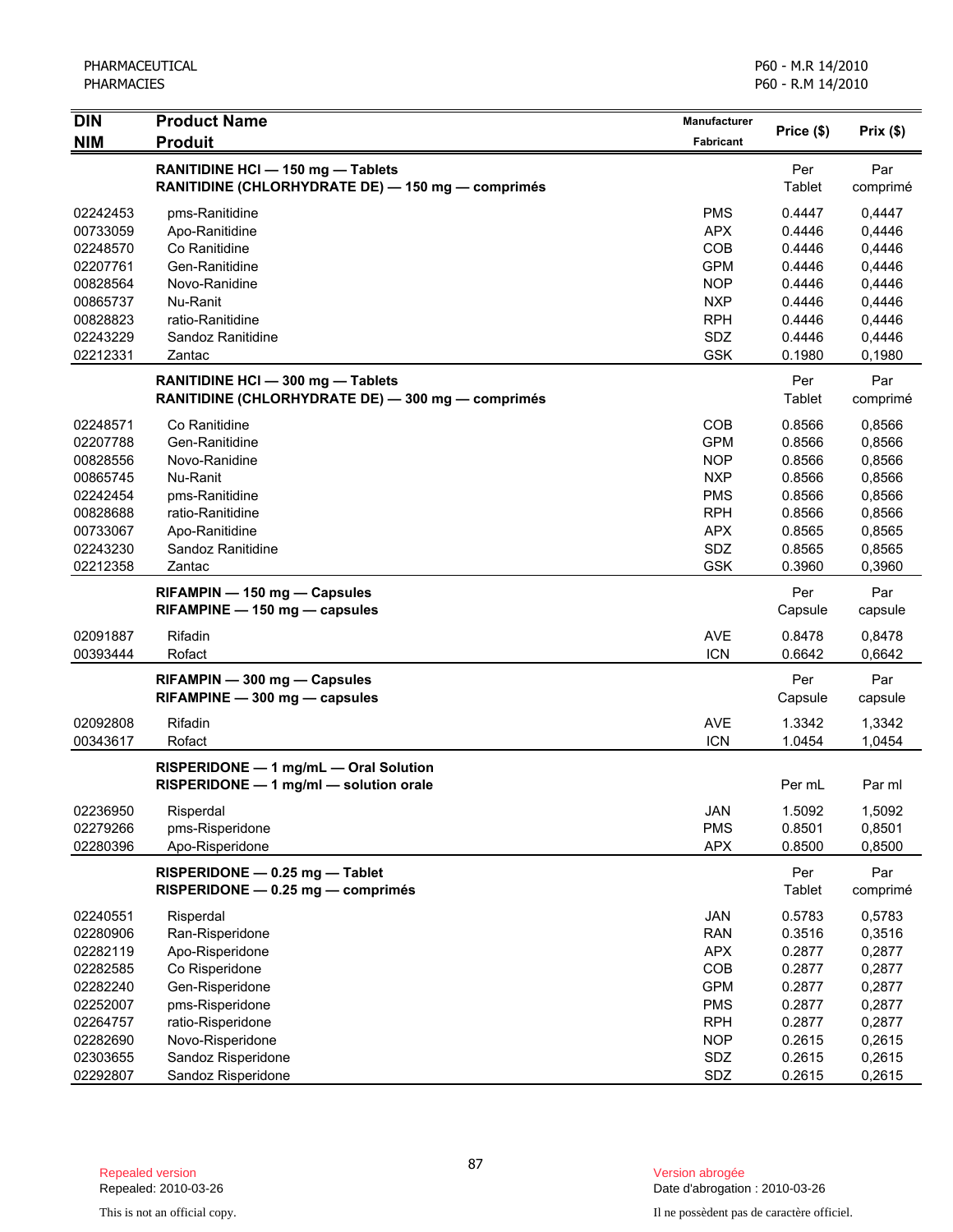| <b>DIN</b><br><b>NIM</b> | <b>Product Name</b><br><b>Produit</b>                             | Manufacturer<br>Fabricant | Price (\$)    | Prix(\$)        |
|--------------------------|-------------------------------------------------------------------|---------------------------|---------------|-----------------|
|                          |                                                                   |                           |               |                 |
|                          | RISPERIDONE - 0.5 mg - Tablet<br>RISPERIDONE - 0.5 mg - comprimés |                           | Per<br>Tablet | Par<br>comprimé |
| 02240552                 | Risperdal                                                         | JAN                       | 0.9687        | 0,9687          |
| 02280914                 | Ran-Risperidone                                                   | <b>RAN</b>                | 0.5888        | 0,5888          |
| 02282127                 | Apo-Risperidone                                                   | <b>APX</b>                | 0.4817        | 0,4817          |
| 02282593                 | Co Risperidone                                                    | COB                       | 0.4817        | 0,4817          |
| 02282259                 | Gen-Risperidone                                                   | <b>GPM</b>                | 0.4817        | 0,4817          |
| 02252015                 | pms-Risperidone                                                   | <b>PMS</b>                | 0.4817        | 0,4817          |
| 02264765                 | ratio-Risperidone                                                 | <b>RPH</b>                | 0.4817        | 0,4817          |
| 02264188                 | Novo-Risperidone                                                  | <b>NOP</b>                | 0.4379        | 0,4379          |
| 02303663                 | Sandoz Risperidone                                                | SDZ                       | 0.4379        | 0,4379          |
|                          | RISPERIDONE - 1 mg - Tablet                                       |                           | Per           | Par             |
|                          | RISPERIDONE - 1 mg - comprimés                                    |                           | Tablet        | comprimé        |
| 02025280                 | Risperdal                                                         | JAN                       | 1.3382        | 1,3382          |
| 02280922                 | Ran-Risperidone                                                   | <b>RAN</b>                | 0.8132        | 0,8132          |
| 02282267                 | Gen-Risperidone                                                   | <b>GPM</b>                | 0.6654        | 0,6654          |
| 02252023                 | pms-Risperidone                                                   | <b>PMS</b>                | 0.6654        | 0,6654          |
| 02282135                 | Apo-Risperidone                                                   | <b>APX</b>                | 0.6653        | 0,6653          |
| 02282607                 | Co Risperidone                                                    | COB                       | 0.6653        | 0,6653          |
| 02264773                 | ratio-Risperidone                                                 | <b>RPH</b>                | 0.6653        | 0,6653          |
| 02264196                 | Novo-Risperidone                                                  | <b>NOP</b>                | 0.6048        | 0,6048          |
| 02279800                 | Sandoz Risperidone                                                | SDZ                       | 0.6048        | 0,6048          |
|                          | RISPERIDONE - 2 mg - Tablet                                       |                           | Per           | Par             |
|                          | $RISPERIDONE - 2 mg - comprimés$                                  |                           | <b>Tablet</b> | comprimé        |
| 02025299                 | Risperdal                                                         | JAN                       | 2.6714        | 2,6714          |
| 02280930                 | Ran-Risperidone                                                   | <b>RAN</b>                | 1.6234        | 1,6234          |
| 02282143                 | Apo-Risperidone                                                   | <b>APX</b>                | 1.3283        | 1,3283          |
| 02282615                 | Co Risperidone                                                    | COB                       | 1.3283        | 1,3283          |
| 02282275                 | Gen-Risperidone                                                   | <b>GPM</b>                | 1.3283        | 1,3283          |
| 02252031                 | pms-Risperidone                                                   | <b>PMS</b>                | 1.3283        | 1,3283          |
| 02264781                 | ratio-Risperidone                                                 | <b>RPH</b>                | 1.3283        | 1,3283          |
| 02264218                 | Novo-Risperidone                                                  | <b>NOP</b>                | 1.2075        | 1,2075          |
| 02279819                 | Sandoz Risperidone                                                | SDZ                       | 1.2075        | 1,2075          |
|                          | RISPERIDONE - 3 mg - Tablet                                       |                           | Per           | Par             |
|                          | $RISPERIDONE - 3 mg - comprimés$                                  |                           | Tablet        | comprimé        |
| 02025302                 | Risperdal                                                         | JAN                       | 4.0073        | 4,0073          |
| 02280949                 | Ran-Risperidone                                                   | <b>RAN</b>                | 2.4352        | 2,4352          |
| 02282623                 | Co Risperidone                                                    | COB                       | 1.9925        | 1,9925          |
| 02282283                 | Gen-Risperidone                                                   | <b>GPM</b>                | 1.9925        | 1,9925          |
| 02252058                 | pms-Risperidone                                                   | <b>PMS</b>                | 1.9925        | 1,9925          |
| 02282151                 | Apo-Risperidone                                                   | <b>APX</b>                | 1.9924        | 1,9924          |
| 02264803                 | ratio-Risperidone                                                 | <b>RPH</b>                | 1.9924        | 1,9924          |
| 02264226                 | Novo-Risperidone                                                  | <b>NOP</b>                | 1.8114        | 1,8114          |
| 02279827                 | Sandoz Risperidone                                                | SDZ                       | 1.8114        | 1,8114          |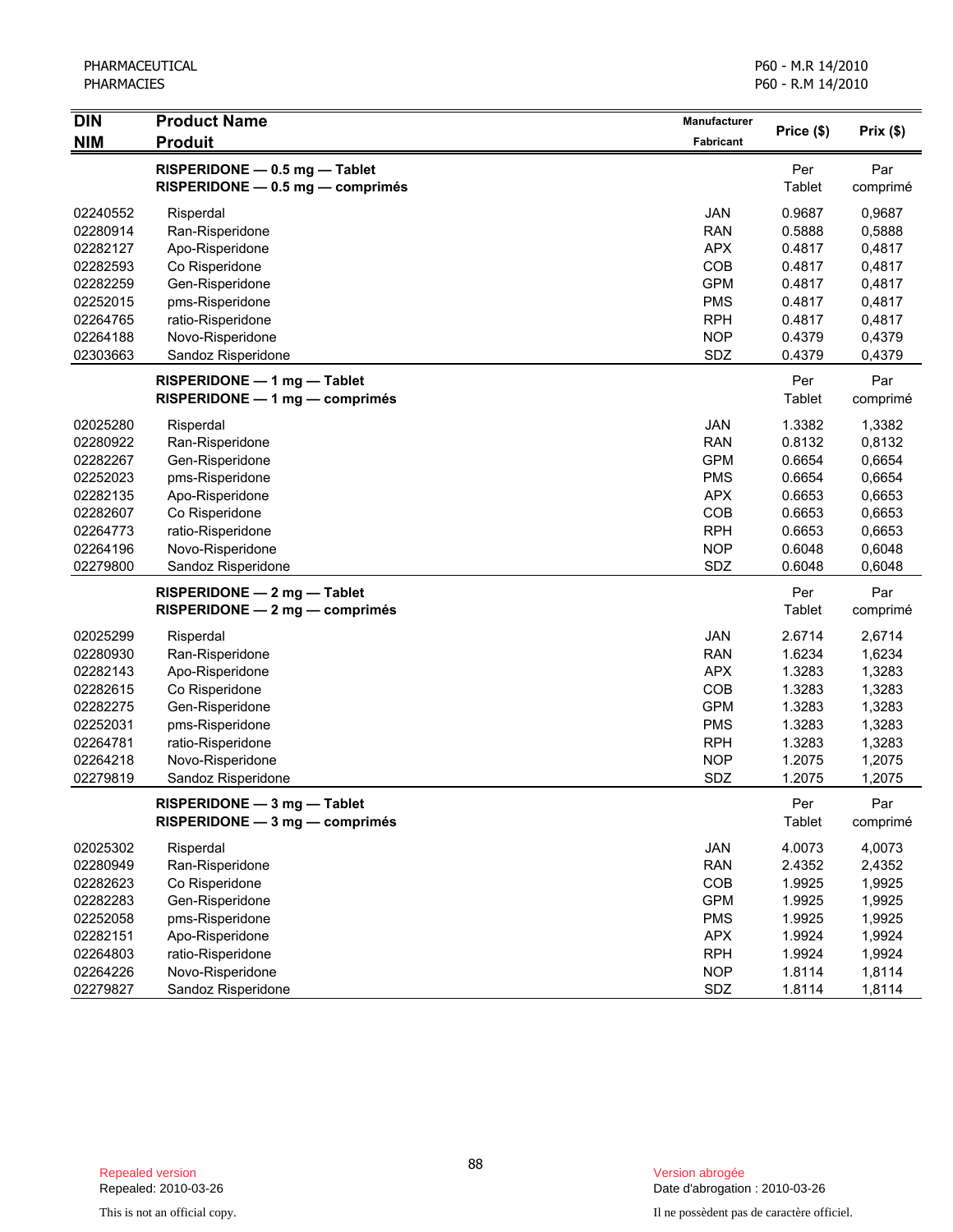| <b>DIN</b> | <b>Product Name</b>                                                  | Manufacturer |                | Prix(\$)        |
|------------|----------------------------------------------------------------------|--------------|----------------|-----------------|
| <b>NIM</b> | <b>Produit</b>                                                       | Fabricant    | Price (\$)     |                 |
|            | RISPERIDONE - 4 mg - Tablet<br>RISPERIDONE - 4 mg - comprimés        |              | Per<br>Tablet  | Par<br>comprimé |
| 02025310   | Risperdal                                                            | <b>JAN</b>   | 5.3433         | 5,3433          |
| 02280957   | Ran-Risperidone                                                      | <b>RAN</b>   | 3.2468         | 3,2468          |
| 02282178   | Apo-Risperidone                                                      | <b>APX</b>   | 2.6565         | 2,6565          |
| 02282631   | Co Risperidone                                                       | COB          | 2.6565         | 2,6565          |
| 02282291   | Gen-Risperidone                                                      | <b>GPM</b>   | 2.6565         | 2,6565          |
| 02252066   | pms-Risperidone                                                      | <b>PMS</b>   | 2.6565         | 2,6565          |
| 02264811   | ratio-Risperidone                                                    | <b>RPH</b>   | 2.6565         | 2,6565          |
| 02264234   | Novo-Risperidone                                                     | <b>NOP</b>   | 2.4150         | 2,4150          |
| 02279835   | Sandoz Risperidone                                                   | SDZ          | 2.4150         | 2,4150          |
|            | RIVASTIGMINE - 1.5 mg - Capsules<br>RIVASTIGMINE - 1.5 mg - capsules |              | Per<br>Capsule | Par<br>capsule  |
| 02242115   | Exelon                                                               | <b>NVT</b>   | 2.8665         | 2,8665          |
| 02336715   | Apo-Rivastigmine                                                     | <b>APX</b>   | 1.3029         | 1,3029          |
| 02332809   | Mylan-Rivastigmine                                                   | <b>MYL</b>   | 1.3029         | 1,3029          |
| 02305984   | Novo-Rivastigmine                                                    | <b>NOP</b>   | 1.3029         | 1,3029          |
| 02306034   | pms-Rivastigmine                                                     | <b>PMS</b>   | 1.3029         | 1,3029          |
| 02311283   | ratio-Rivastigmine                                                   | <b>RPH</b>   | 1.3029         | 1,3029          |
| 02324563   | Sandoz Rivastigmine                                                  | SDZ          | 1.3029         | 1,3029          |
|            | RIVASTIGMINE - 3 mg - Capsules<br>RIVASTIGMINE - 3 mg - capsules     |              | Per<br>Capsule | Par<br>capsule  |
|            |                                                                      |              |                |                 |
| 02242116   | Exelon                                                               | <b>NVT</b>   | 2.8665         | 2,8665          |
| 02336723   | Apo-Rivastigmine                                                     | <b>APX</b>   | 1.3029         | 1,3029          |
| 02332817   | Mylan-Rivastigmine                                                   | <b>MYL</b>   | 1.3029         | 1,3029          |
| 02305992   | Novo-Rivastigmine                                                    | <b>NOP</b>   | 1.3029         | 1,3029          |
| 02306042   | pms-Rivastigmine                                                     | <b>PMS</b>   | 1.3029         | 1,3029          |
| 02311291   | ratio-Rivastigmine                                                   | <b>RPH</b>   | 1.3029         | 1,3029          |
| 02324571   | Sandoz Rivastigmine                                                  | SDZ          | 1.3029         | 1,3029          |
|            | RIVASTIGMINE - 4.5 mg - Capsules<br>RIVASTIGMINE - 4.5 mg - capsules |              | Per<br>Capsule | Par<br>capsule  |
| 02242117   | Exelon                                                               | <b>NVT</b>   | 2.8665         | 2,8665          |
| 02336731   | Apo-Rivastigmine                                                     | <b>APX</b>   | 1.3029         | 1,3029          |
| 02332825   | Mylan-Rivastigmine                                                   | MYL          | 1.3029         | 1,3029          |
| 02306018   | Novo-Rivastigmine                                                    | <b>NOP</b>   | 1.3029         | 1,3029          |
| 02306050   | pms-Rivastigmine                                                     | <b>PMS</b>   | 1.3029         | 1,3029          |
| 02311305   | ratio-Rivastigmine                                                   | <b>RPH</b>   | 1.3029         | 1,3029          |
| 02324598   | Sandoz Rivastigmine                                                  | SDZ          | 1.3029         | 1,3029          |
|            | RIVASTIGMINE - 6 mg - Capsules<br>RIVASTIGMINE - 6 mg - capsules     |              | Per<br>Capsule | Par<br>capsule  |
| 02242118   | Exelon                                                               | <b>NVT</b>   | 2.8665         | 2,8665          |
| 02336758   | Apo-Rivastigmine                                                     | <b>APX</b>   | 1.3029         | 1,3029          |
| 02332833   | Mylan-Rivastigmine                                                   | <b>MYL</b>   | 1.3029         | 1,3029          |
| 02306026   | Novo-Rivastigmine                                                    | <b>NOP</b>   | 1.3029         | 1,3029          |
| 02306069   | pms-Rivastigmine                                                     | <b>PMS</b>   | 1.3029         | 1,3029          |
| 02311313   | ratio-Rivastigmine                                                   | <b>RPH</b>   | 1.3029         | 1,3029          |
| 02324601   | Sandoz Rivastigmine                                                  | SDZ          | 1.3029         | 1,3029          |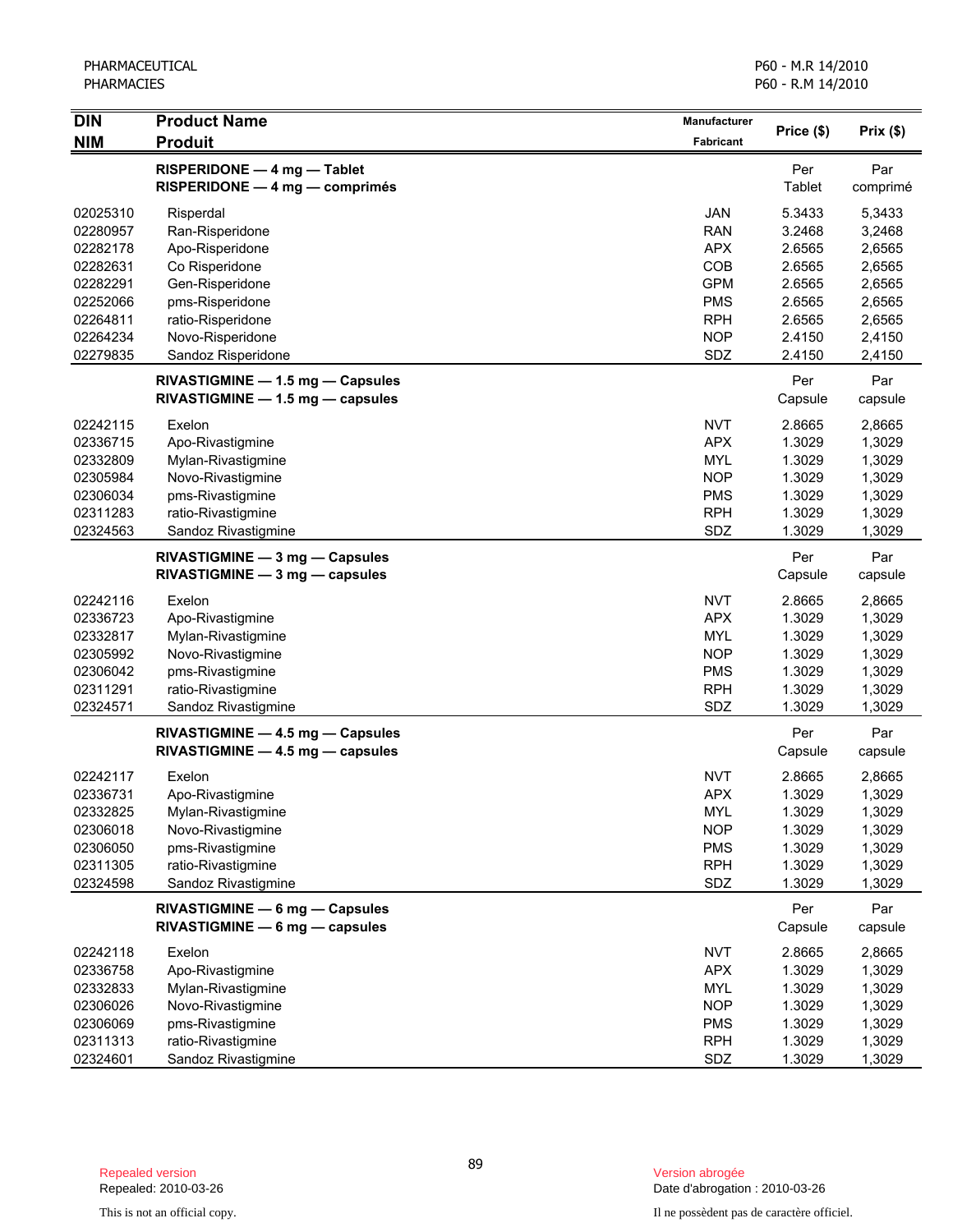| <b>DIN</b>                                               | <b>Product Name</b>                                                                                                                              | <b>Manufacturer</b>                                         | Price (\$)                                     | Prix(\$)                                       |
|----------------------------------------------------------|--------------------------------------------------------------------------------------------------------------------------------------------------|-------------------------------------------------------------|------------------------------------------------|------------------------------------------------|
| <b>NIM</b>                                               | <b>Produit</b>                                                                                                                                   | Fabricant                                                   |                                                |                                                |
|                                                          | ROPINIROLE - 0.25 mg - Tablet<br>ROPINIROLE - 0.25 mg - comprimés                                                                                |                                                             | Per<br>Tablet                                  | Par<br>comprimé                                |
| 02232565<br>02316846<br>02326590<br>02314037             | Requip<br>Co Ropinirole<br>pms-Ropinirole<br>Ran-Ropinirole                                                                                      | <b>GSK</b><br>COB<br><b>PMS</b><br><b>RAN</b>               | 0.3122<br>0.1419<br>0.1419<br>0.1419           | 0,3122<br>0,1419<br>0,1419<br>0,1419           |
|                                                          | ROPINIROLE - 1 mg - Tablet<br>ROPINIROLE - 1 mg - comprimés                                                                                      |                                                             | Per<br>Tablet                                  | Par<br>comprimé                                |
| 02232567<br>02316854<br>02326612<br>02314053             | Requip<br>Co Ropinirole<br>pms-Ropinirole<br>Ran-Ropinirole                                                                                      | <b>GSK</b><br>COB<br><b>PMS</b><br><b>RAN</b>               | 1.2489<br>0.5676<br>0.5676<br>0.5676           | 1,2489<br>0,5676<br>0,5676<br>0,5676           |
|                                                          | ROPINIROLE - 2 mg - Tablet<br>ROPINIROLE - 2 mg - comprimés                                                                                      |                                                             | Per<br>Tablet                                  | Par<br>comprimé                                |
| 02232568<br>02316862<br>02326620<br>02314061             | Requip<br>Co Ropinirole<br>pms-Ropinirole<br>Ran-Ropinirole                                                                                      | <b>GSK</b><br>COB<br><b>PMS</b><br><b>RAN</b>               | 1.3738<br>0.6244<br>0.6244<br>0.6244           | 1,3738<br>0,6244<br>0,6244<br>0,6244           |
|                                                          | ROPINIROLE - 5 mg - Tablet<br>$ROPINIROLE - 5 mg - comprimés$                                                                                    |                                                             | Per<br>Tablet                                  | Par<br>comprimé                                |
| 02232569<br>02316870<br>02326639<br>02314088             | Requip<br>Co Ropinirole<br>pms-Ropinirole<br>Ran-Ropinirole                                                                                      | <b>GSK</b><br>COB<br><b>PMS</b><br><b>RAN</b>               | 3.7823<br>1.7192<br>1.7192<br>1.7192           | 3,7823<br>1,7192<br>1,7192<br>1,7192           |
|                                                          | SALBUTAMOL - 5 mg/mL - Respirator Solution<br>SALBUTAMOL - 5 mg/ml - solution pour respirateur                                                   |                                                             | Per mL                                         | Par ml                                         |
| 02213486<br>02069571<br>02232987<br>00860808<br>02154412 | Ventolin<br>pms-Salbutamol<br>Gen-Salbutamol<br>ratio-Salbutamol<br>Sandoz Salbutamol                                                            | <b>GSK</b><br><b>PMS</b><br><b>GPM</b><br><b>RPH</b><br>SDZ | 1.1033<br>0.6952<br>0.6490<br>0.6490<br>0.6490 | 1.1033<br>0,6952<br>0,6490<br>0,6490<br>0,6490 |
|                                                          | SALBUTAMOL SULFATE - 200 Dose - 100 mcg/Dose<br>- Metered Dose Inhaler<br>SALBUTAMOL (SULFATE DE) - 200 doses - 100 mcg/dose -<br>aérosol doseur |                                                             | Per<br>Dose                                    | Par<br>dose                                    |
| 02232570<br>02245669<br>02244914<br>02241497             | Airomir<br>Apo-Salvent CFC Free/Apo-Salvent sans CFC<br>ratio-Salbutamol<br>Ventolin HFA                                                         | <b>RIK</b><br><b>APX</b><br><b>RPH</b><br><b>GSK</b>        | 0.0426<br>0.0325<br>0.0325<br>0.0325           | 0.0426<br>0,0325<br>0,0325<br>0,0325           |
|                                                          | SALBUTAMOL SULFATE - 0.4 mg/mL - Oral Liquid<br>SALBUTAMOL (SULFATE DE) - 0,4 mg/ml - liquide oral                                               |                                                             | Per mL                                         | Par ml                                         |
| 02212390<br>02091186                                     | Ventolin<br>pms-Salbutamol                                                                                                                       | <b>GSK</b><br><b>PMS</b>                                    | 0.0782<br>0.0486                               | 0,0782<br>0,0486                               |

Date d'abrogation : 2010-03-26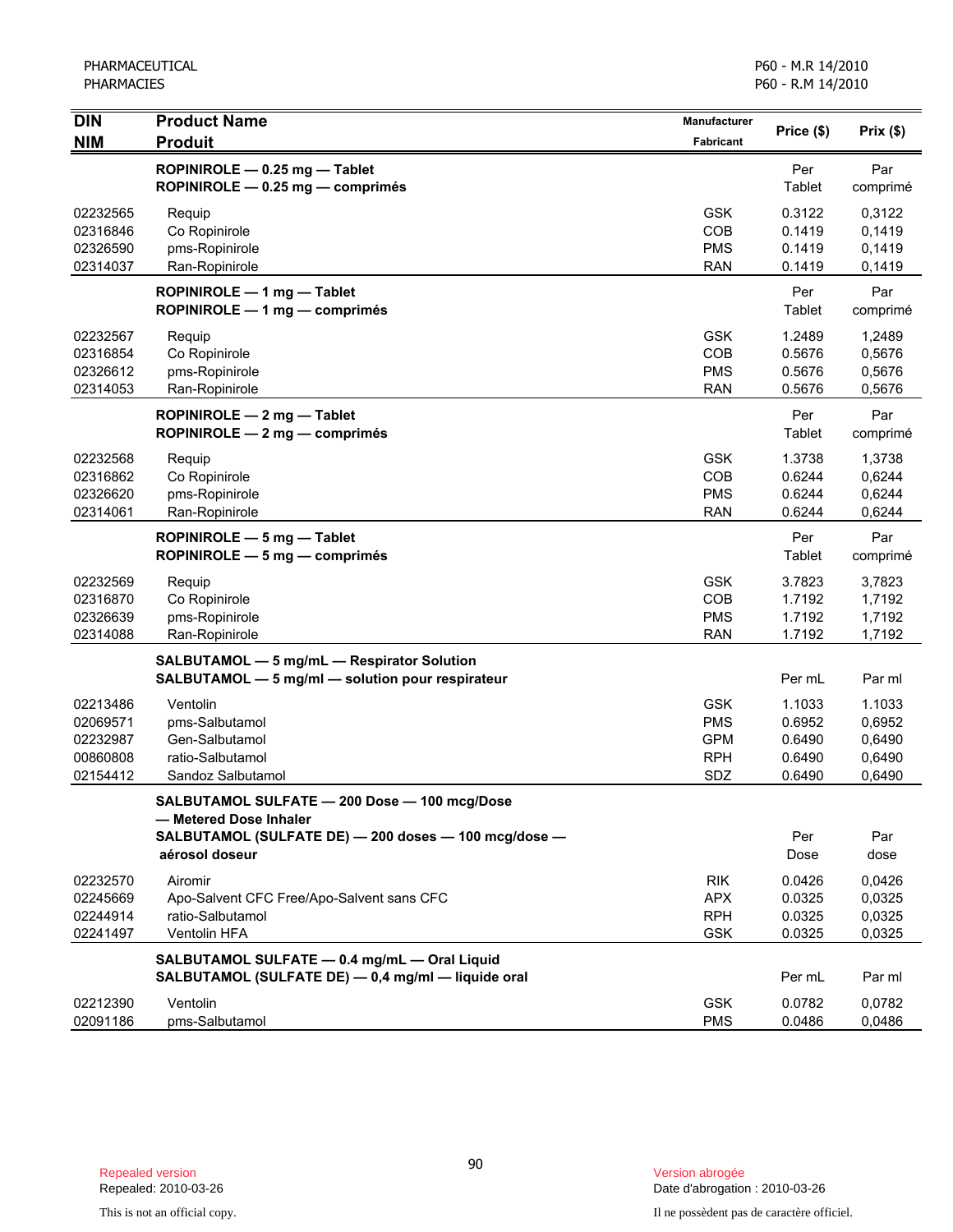| <b>Product Name</b><br><b>Manufacturer</b><br>Price (\$)<br>Prix(\$)<br><b>Produit</b><br><b>Fabricant</b><br>SALBUTAMOL SULFATE - 1.25 mg/2.5 mL - Unit Dose Solution Nebules<br>SALBUTAMOL (SULFATE DE) - 1,25 mg/2,5 ml - préparation monodose<br>de solution pour nébuliseur<br>Per mL<br>Par ml<br>Ventolin<br><b>GSK</b><br>0.1990<br>0,1990<br><b>PMS</b><br>pms-Salbutamol<br>0.1642<br>0,1642<br>ratio-Salbutamol<br><b>RPH</b><br>0.1641<br>0,1641<br>0,1640<br>Apo-Salvent<br><b>APX</b><br>0.1640<br>SALBUTAMOL SULFATE - 2.5 mg/2.5 mL - Unit Dose Solution Nebules<br>SALBUTAMOL (SULFATE DE) - 2,5 mg/2,5 ml - préparation monodose<br>de solution pour nébuliseur<br>Per mL<br>Par ml<br>Ventolin PF<br><b>GSK</b><br>0.4548<br>0,4548<br><b>PMS</b><br>pms-Salbutamol<br>0.2867<br>0,2867<br>Apo-Salvent<br><b>APX</b><br>0.2680<br>0,2680<br><b>Gen-Salbutamol Sterinebs</b><br><b>GPM</b><br>0.2678<br>01926934<br>0,2678<br>01986864<br><b>RPH</b><br>0.2678<br>0,2678<br>ratio-Salbutamol<br>SALBUTAMOL SULFATE - 5 mg/2.5 mL - Unit Dose Solution Nebules<br>SALBUTAMOL (SULFATE DE) - 5 mg/2,5 ml - préparation monodose<br>de solution pour nébuliseur<br>Per mL<br>Par ml<br>Ventolin<br><b>GSK</b><br>0.8638<br>0,8638<br><b>PMS</b><br>0.6053<br>0,6053<br>pms-Salbutamol<br>Gen-Salbutamol Sterinebs<br><b>GPM</b><br>0.5085<br>0,5085<br><b>APX</b><br>0.5084<br>Apo-Salvent<br>0,5084<br>02239366<br>ratio-Salbutamol<br><b>RPH</b><br>0.5084<br>0,5084<br>Per<br>Par<br>SELEGILINE HCI - 5 mg - Tablets<br>Tablet<br>SÉLÉGILINE (CHLORHYDRATE DE) — 5 mg — comprimés<br>comprimé<br><b>BJH</b><br>2.2094<br>2,2094<br>Eldepryl<br><b>APX</b><br>Apo-Selegiline<br>1.3915<br>1,3915<br><b>GPM</b><br>1.3915<br>Gen-Selegiline<br>1,3915<br>Novo-Selegiline<br><b>NOP</b><br>1.3915<br>1,3915<br><b>NXP</b><br>02230717<br>Nu-Selegiline<br>1.3915<br>1,3915<br>02238102<br>pms-Selegiline<br><b>PMS</b><br>1.3915<br>1,3915<br>Per<br>Par<br>SENNOSIDES A AND B - 8.6 mg - Tablets<br>Tablet<br>SENNOSIDES A ET B - 8,6 mg - comprimés<br>comprimé<br><b>PFR</b><br>0.0880<br>00026158<br>Senokot<br>0,0880<br><b>PMS</b><br>Sennatab<br>0.0644<br>0,0644<br>Par<br><b>SERTRALINE HCI - 25 mg - Capsules</b><br>Per<br>SERTRALINE (CHLORHYDRATE DE) - 25 mg - capsules<br>Capsule<br>capsule<br>Zoloft<br>PFI<br>0.8818<br>0,8818<br><b>APX</b><br>Apo-Sertraline<br>0.5544<br>0,5544<br><b>GPM</b><br>0.5544<br>0,5544<br>Gen-Sertraline<br>02240485<br><b>NOP</b><br>0,5544<br>Novo-Sertraline<br>0.5544<br><b>PMS</b><br>0.5544<br>0,5544<br>02244838<br>pms-Sertraline<br><b>RPH</b><br>0.5542<br>02245787<br>ratio-Sertraline<br>0,5542<br>COB<br>0.5040<br>0,5040<br>02287390<br>Co Sertraline<br>02245159<br>SDZ<br>0.5040<br>0,5040<br>Sandoz Sertraline | PHARMACEUTICAL<br><b>PHARMACIES</b> |  | P60 - M.R 14/2010<br>P60 - R.M 14/2010 |  |  |
|------------------------------------------------------------------------------------------------------------------------------------------------------------------------------------------------------------------------------------------------------------------------------------------------------------------------------------------------------------------------------------------------------------------------------------------------------------------------------------------------------------------------------------------------------------------------------------------------------------------------------------------------------------------------------------------------------------------------------------------------------------------------------------------------------------------------------------------------------------------------------------------------------------------------------------------------------------------------------------------------------------------------------------------------------------------------------------------------------------------------------------------------------------------------------------------------------------------------------------------------------------------------------------------------------------------------------------------------------------------------------------------------------------------------------------------------------------------------------------------------------------------------------------------------------------------------------------------------------------------------------------------------------------------------------------------------------------------------------------------------------------------------------------------------------------------------------------------------------------------------------------------------------------------------------------------------------------------------------------------------------------------------------------------------------------------------------------------------------------------------------------------------------------------------------------------------------------------------------------------------------------------------------------------------------------------------------------------------------------------------------------------------------------------------------------------------------------------------------------------------------------------------------------------------------------------------------------------------------------------------------------------------------------------------------------------------------------------------------------------------------------------------------------------------|-------------------------------------|--|----------------------------------------|--|--|
|                                                                                                                                                                                                                                                                                                                                                                                                                                                                                                                                                                                                                                                                                                                                                                                                                                                                                                                                                                                                                                                                                                                                                                                                                                                                                                                                                                                                                                                                                                                                                                                                                                                                                                                                                                                                                                                                                                                                                                                                                                                                                                                                                                                                                                                                                                                                                                                                                                                                                                                                                                                                                                                                                                                                                                                                | <b>DIN</b><br><b>NIM</b>            |  |                                        |  |  |
|                                                                                                                                                                                                                                                                                                                                                                                                                                                                                                                                                                                                                                                                                                                                                                                                                                                                                                                                                                                                                                                                                                                                                                                                                                                                                                                                                                                                                                                                                                                                                                                                                                                                                                                                                                                                                                                                                                                                                                                                                                                                                                                                                                                                                                                                                                                                                                                                                                                                                                                                                                                                                                                                                                                                                                                                |                                     |  |                                        |  |  |
|                                                                                                                                                                                                                                                                                                                                                                                                                                                                                                                                                                                                                                                                                                                                                                                                                                                                                                                                                                                                                                                                                                                                                                                                                                                                                                                                                                                                                                                                                                                                                                                                                                                                                                                                                                                                                                                                                                                                                                                                                                                                                                                                                                                                                                                                                                                                                                                                                                                                                                                                                                                                                                                                                                                                                                                                |                                     |  |                                        |  |  |
|                                                                                                                                                                                                                                                                                                                                                                                                                                                                                                                                                                                                                                                                                                                                                                                                                                                                                                                                                                                                                                                                                                                                                                                                                                                                                                                                                                                                                                                                                                                                                                                                                                                                                                                                                                                                                                                                                                                                                                                                                                                                                                                                                                                                                                                                                                                                                                                                                                                                                                                                                                                                                                                                                                                                                                                                | 02213400                            |  |                                        |  |  |
|                                                                                                                                                                                                                                                                                                                                                                                                                                                                                                                                                                                                                                                                                                                                                                                                                                                                                                                                                                                                                                                                                                                                                                                                                                                                                                                                                                                                                                                                                                                                                                                                                                                                                                                                                                                                                                                                                                                                                                                                                                                                                                                                                                                                                                                                                                                                                                                                                                                                                                                                                                                                                                                                                                                                                                                                | 02208245                            |  |                                        |  |  |
|                                                                                                                                                                                                                                                                                                                                                                                                                                                                                                                                                                                                                                                                                                                                                                                                                                                                                                                                                                                                                                                                                                                                                                                                                                                                                                                                                                                                                                                                                                                                                                                                                                                                                                                                                                                                                                                                                                                                                                                                                                                                                                                                                                                                                                                                                                                                                                                                                                                                                                                                                                                                                                                                                                                                                                                                | 02239365                            |  |                                        |  |  |
|                                                                                                                                                                                                                                                                                                                                                                                                                                                                                                                                                                                                                                                                                                                                                                                                                                                                                                                                                                                                                                                                                                                                                                                                                                                                                                                                                                                                                                                                                                                                                                                                                                                                                                                                                                                                                                                                                                                                                                                                                                                                                                                                                                                                                                                                                                                                                                                                                                                                                                                                                                                                                                                                                                                                                                                                | 02243828                            |  |                                        |  |  |
|                                                                                                                                                                                                                                                                                                                                                                                                                                                                                                                                                                                                                                                                                                                                                                                                                                                                                                                                                                                                                                                                                                                                                                                                                                                                                                                                                                                                                                                                                                                                                                                                                                                                                                                                                                                                                                                                                                                                                                                                                                                                                                                                                                                                                                                                                                                                                                                                                                                                                                                                                                                                                                                                                                                                                                                                |                                     |  |                                        |  |  |
|                                                                                                                                                                                                                                                                                                                                                                                                                                                                                                                                                                                                                                                                                                                                                                                                                                                                                                                                                                                                                                                                                                                                                                                                                                                                                                                                                                                                                                                                                                                                                                                                                                                                                                                                                                                                                                                                                                                                                                                                                                                                                                                                                                                                                                                                                                                                                                                                                                                                                                                                                                                                                                                                                                                                                                                                |                                     |  |                                        |  |  |
|                                                                                                                                                                                                                                                                                                                                                                                                                                                                                                                                                                                                                                                                                                                                                                                                                                                                                                                                                                                                                                                                                                                                                                                                                                                                                                                                                                                                                                                                                                                                                                                                                                                                                                                                                                                                                                                                                                                                                                                                                                                                                                                                                                                                                                                                                                                                                                                                                                                                                                                                                                                                                                                                                                                                                                                                | 02213419                            |  |                                        |  |  |
|                                                                                                                                                                                                                                                                                                                                                                                                                                                                                                                                                                                                                                                                                                                                                                                                                                                                                                                                                                                                                                                                                                                                                                                                                                                                                                                                                                                                                                                                                                                                                                                                                                                                                                                                                                                                                                                                                                                                                                                                                                                                                                                                                                                                                                                                                                                                                                                                                                                                                                                                                                                                                                                                                                                                                                                                | 02208229                            |  |                                        |  |  |
|                                                                                                                                                                                                                                                                                                                                                                                                                                                                                                                                                                                                                                                                                                                                                                                                                                                                                                                                                                                                                                                                                                                                                                                                                                                                                                                                                                                                                                                                                                                                                                                                                                                                                                                                                                                                                                                                                                                                                                                                                                                                                                                                                                                                                                                                                                                                                                                                                                                                                                                                                                                                                                                                                                                                                                                                | 02231488                            |  |                                        |  |  |
|                                                                                                                                                                                                                                                                                                                                                                                                                                                                                                                                                                                                                                                                                                                                                                                                                                                                                                                                                                                                                                                                                                                                                                                                                                                                                                                                                                                                                                                                                                                                                                                                                                                                                                                                                                                                                                                                                                                                                                                                                                                                                                                                                                                                                                                                                                                                                                                                                                                                                                                                                                                                                                                                                                                                                                                                |                                     |  |                                        |  |  |
|                                                                                                                                                                                                                                                                                                                                                                                                                                                                                                                                                                                                                                                                                                                                                                                                                                                                                                                                                                                                                                                                                                                                                                                                                                                                                                                                                                                                                                                                                                                                                                                                                                                                                                                                                                                                                                                                                                                                                                                                                                                                                                                                                                                                                                                                                                                                                                                                                                                                                                                                                                                                                                                                                                                                                                                                |                                     |  |                                        |  |  |
|                                                                                                                                                                                                                                                                                                                                                                                                                                                                                                                                                                                                                                                                                                                                                                                                                                                                                                                                                                                                                                                                                                                                                                                                                                                                                                                                                                                                                                                                                                                                                                                                                                                                                                                                                                                                                                                                                                                                                                                                                                                                                                                                                                                                                                                                                                                                                                                                                                                                                                                                                                                                                                                                                                                                                                                                |                                     |  |                                        |  |  |
|                                                                                                                                                                                                                                                                                                                                                                                                                                                                                                                                                                                                                                                                                                                                                                                                                                                                                                                                                                                                                                                                                                                                                                                                                                                                                                                                                                                                                                                                                                                                                                                                                                                                                                                                                                                                                                                                                                                                                                                                                                                                                                                                                                                                                                                                                                                                                                                                                                                                                                                                                                                                                                                                                                                                                                                                |                                     |  |                                        |  |  |
|                                                                                                                                                                                                                                                                                                                                                                                                                                                                                                                                                                                                                                                                                                                                                                                                                                                                                                                                                                                                                                                                                                                                                                                                                                                                                                                                                                                                                                                                                                                                                                                                                                                                                                                                                                                                                                                                                                                                                                                                                                                                                                                                                                                                                                                                                                                                                                                                                                                                                                                                                                                                                                                                                                                                                                                                | 02213427                            |  |                                        |  |  |
|                                                                                                                                                                                                                                                                                                                                                                                                                                                                                                                                                                                                                                                                                                                                                                                                                                                                                                                                                                                                                                                                                                                                                                                                                                                                                                                                                                                                                                                                                                                                                                                                                                                                                                                                                                                                                                                                                                                                                                                                                                                                                                                                                                                                                                                                                                                                                                                                                                                                                                                                                                                                                                                                                                                                                                                                | 02208237                            |  |                                        |  |  |
|                                                                                                                                                                                                                                                                                                                                                                                                                                                                                                                                                                                                                                                                                                                                                                                                                                                                                                                                                                                                                                                                                                                                                                                                                                                                                                                                                                                                                                                                                                                                                                                                                                                                                                                                                                                                                                                                                                                                                                                                                                                                                                                                                                                                                                                                                                                                                                                                                                                                                                                                                                                                                                                                                                                                                                                                | 02173360                            |  |                                        |  |  |
|                                                                                                                                                                                                                                                                                                                                                                                                                                                                                                                                                                                                                                                                                                                                                                                                                                                                                                                                                                                                                                                                                                                                                                                                                                                                                                                                                                                                                                                                                                                                                                                                                                                                                                                                                                                                                                                                                                                                                                                                                                                                                                                                                                                                                                                                                                                                                                                                                                                                                                                                                                                                                                                                                                                                                                                                | 02231678                            |  |                                        |  |  |
|                                                                                                                                                                                                                                                                                                                                                                                                                                                                                                                                                                                                                                                                                                                                                                                                                                                                                                                                                                                                                                                                                                                                                                                                                                                                                                                                                                                                                                                                                                                                                                                                                                                                                                                                                                                                                                                                                                                                                                                                                                                                                                                                                                                                                                                                                                                                                                                                                                                                                                                                                                                                                                                                                                                                                                                                |                                     |  |                                        |  |  |
|                                                                                                                                                                                                                                                                                                                                                                                                                                                                                                                                                                                                                                                                                                                                                                                                                                                                                                                                                                                                                                                                                                                                                                                                                                                                                                                                                                                                                                                                                                                                                                                                                                                                                                                                                                                                                                                                                                                                                                                                                                                                                                                                                                                                                                                                                                                                                                                                                                                                                                                                                                                                                                                                                                                                                                                                |                                     |  |                                        |  |  |
|                                                                                                                                                                                                                                                                                                                                                                                                                                                                                                                                                                                                                                                                                                                                                                                                                                                                                                                                                                                                                                                                                                                                                                                                                                                                                                                                                                                                                                                                                                                                                                                                                                                                                                                                                                                                                                                                                                                                                                                                                                                                                                                                                                                                                                                                                                                                                                                                                                                                                                                                                                                                                                                                                                                                                                                                |                                     |  |                                        |  |  |
|                                                                                                                                                                                                                                                                                                                                                                                                                                                                                                                                                                                                                                                                                                                                                                                                                                                                                                                                                                                                                                                                                                                                                                                                                                                                                                                                                                                                                                                                                                                                                                                                                                                                                                                                                                                                                                                                                                                                                                                                                                                                                                                                                                                                                                                                                                                                                                                                                                                                                                                                                                                                                                                                                                                                                                                                | 02123312                            |  |                                        |  |  |
|                                                                                                                                                                                                                                                                                                                                                                                                                                                                                                                                                                                                                                                                                                                                                                                                                                                                                                                                                                                                                                                                                                                                                                                                                                                                                                                                                                                                                                                                                                                                                                                                                                                                                                                                                                                                                                                                                                                                                                                                                                                                                                                                                                                                                                                                                                                                                                                                                                                                                                                                                                                                                                                                                                                                                                                                | 02230641                            |  |                                        |  |  |
|                                                                                                                                                                                                                                                                                                                                                                                                                                                                                                                                                                                                                                                                                                                                                                                                                                                                                                                                                                                                                                                                                                                                                                                                                                                                                                                                                                                                                                                                                                                                                                                                                                                                                                                                                                                                                                                                                                                                                                                                                                                                                                                                                                                                                                                                                                                                                                                                                                                                                                                                                                                                                                                                                                                                                                                                | 02231036                            |  |                                        |  |  |
|                                                                                                                                                                                                                                                                                                                                                                                                                                                                                                                                                                                                                                                                                                                                                                                                                                                                                                                                                                                                                                                                                                                                                                                                                                                                                                                                                                                                                                                                                                                                                                                                                                                                                                                                                                                                                                                                                                                                                                                                                                                                                                                                                                                                                                                                                                                                                                                                                                                                                                                                                                                                                                                                                                                                                                                                | 02068087                            |  |                                        |  |  |
|                                                                                                                                                                                                                                                                                                                                                                                                                                                                                                                                                                                                                                                                                                                                                                                                                                                                                                                                                                                                                                                                                                                                                                                                                                                                                                                                                                                                                                                                                                                                                                                                                                                                                                                                                                                                                                                                                                                                                                                                                                                                                                                                                                                                                                                                                                                                                                                                                                                                                                                                                                                                                                                                                                                                                                                                |                                     |  |                                        |  |  |
|                                                                                                                                                                                                                                                                                                                                                                                                                                                                                                                                                                                                                                                                                                                                                                                                                                                                                                                                                                                                                                                                                                                                                                                                                                                                                                                                                                                                                                                                                                                                                                                                                                                                                                                                                                                                                                                                                                                                                                                                                                                                                                                                                                                                                                                                                                                                                                                                                                                                                                                                                                                                                                                                                                                                                                                                |                                     |  |                                        |  |  |
|                                                                                                                                                                                                                                                                                                                                                                                                                                                                                                                                                                                                                                                                                                                                                                                                                                                                                                                                                                                                                                                                                                                                                                                                                                                                                                                                                                                                                                                                                                                                                                                                                                                                                                                                                                                                                                                                                                                                                                                                                                                                                                                                                                                                                                                                                                                                                                                                                                                                                                                                                                                                                                                                                                                                                                                                |                                     |  |                                        |  |  |
|                                                                                                                                                                                                                                                                                                                                                                                                                                                                                                                                                                                                                                                                                                                                                                                                                                                                                                                                                                                                                                                                                                                                                                                                                                                                                                                                                                                                                                                                                                                                                                                                                                                                                                                                                                                                                                                                                                                                                                                                                                                                                                                                                                                                                                                                                                                                                                                                                                                                                                                                                                                                                                                                                                                                                                                                |                                     |  |                                        |  |  |
|                                                                                                                                                                                                                                                                                                                                                                                                                                                                                                                                                                                                                                                                                                                                                                                                                                                                                                                                                                                                                                                                                                                                                                                                                                                                                                                                                                                                                                                                                                                                                                                                                                                                                                                                                                                                                                                                                                                                                                                                                                                                                                                                                                                                                                                                                                                                                                                                                                                                                                                                                                                                                                                                                                                                                                                                | 02068109                            |  |                                        |  |  |
|                                                                                                                                                                                                                                                                                                                                                                                                                                                                                                                                                                                                                                                                                                                                                                                                                                                                                                                                                                                                                                                                                                                                                                                                                                                                                                                                                                                                                                                                                                                                                                                                                                                                                                                                                                                                                                                                                                                                                                                                                                                                                                                                                                                                                                                                                                                                                                                                                                                                                                                                                                                                                                                                                                                                                                                                |                                     |  |                                        |  |  |
|                                                                                                                                                                                                                                                                                                                                                                                                                                                                                                                                                                                                                                                                                                                                                                                                                                                                                                                                                                                                                                                                                                                                                                                                                                                                                                                                                                                                                                                                                                                                                                                                                                                                                                                                                                                                                                                                                                                                                                                                                                                                                                                                                                                                                                                                                                                                                                                                                                                                                                                                                                                                                                                                                                                                                                                                |                                     |  |                                        |  |  |
|                                                                                                                                                                                                                                                                                                                                                                                                                                                                                                                                                                                                                                                                                                                                                                                                                                                                                                                                                                                                                                                                                                                                                                                                                                                                                                                                                                                                                                                                                                                                                                                                                                                                                                                                                                                                                                                                                                                                                                                                                                                                                                                                                                                                                                                                                                                                                                                                                                                                                                                                                                                                                                                                                                                                                                                                | 02132702                            |  |                                        |  |  |
|                                                                                                                                                                                                                                                                                                                                                                                                                                                                                                                                                                                                                                                                                                                                                                                                                                                                                                                                                                                                                                                                                                                                                                                                                                                                                                                                                                                                                                                                                                                                                                                                                                                                                                                                                                                                                                                                                                                                                                                                                                                                                                                                                                                                                                                                                                                                                                                                                                                                                                                                                                                                                                                                                                                                                                                                | 02238280                            |  |                                        |  |  |
|                                                                                                                                                                                                                                                                                                                                                                                                                                                                                                                                                                                                                                                                                                                                                                                                                                                                                                                                                                                                                                                                                                                                                                                                                                                                                                                                                                                                                                                                                                                                                                                                                                                                                                                                                                                                                                                                                                                                                                                                                                                                                                                                                                                                                                                                                                                                                                                                                                                                                                                                                                                                                                                                                                                                                                                                | 02242519                            |  |                                        |  |  |
|                                                                                                                                                                                                                                                                                                                                                                                                                                                                                                                                                                                                                                                                                                                                                                                                                                                                                                                                                                                                                                                                                                                                                                                                                                                                                                                                                                                                                                                                                                                                                                                                                                                                                                                                                                                                                                                                                                                                                                                                                                                                                                                                                                                                                                                                                                                                                                                                                                                                                                                                                                                                                                                                                                                                                                                                |                                     |  |                                        |  |  |
|                                                                                                                                                                                                                                                                                                                                                                                                                                                                                                                                                                                                                                                                                                                                                                                                                                                                                                                                                                                                                                                                                                                                                                                                                                                                                                                                                                                                                                                                                                                                                                                                                                                                                                                                                                                                                                                                                                                                                                                                                                                                                                                                                                                                                                                                                                                                                                                                                                                                                                                                                                                                                                                                                                                                                                                                |                                     |  |                                        |  |  |
|                                                                                                                                                                                                                                                                                                                                                                                                                                                                                                                                                                                                                                                                                                                                                                                                                                                                                                                                                                                                                                                                                                                                                                                                                                                                                                                                                                                                                                                                                                                                                                                                                                                                                                                                                                                                                                                                                                                                                                                                                                                                                                                                                                                                                                                                                                                                                                                                                                                                                                                                                                                                                                                                                                                                                                                                |                                     |  |                                        |  |  |
|                                                                                                                                                                                                                                                                                                                                                                                                                                                                                                                                                                                                                                                                                                                                                                                                                                                                                                                                                                                                                                                                                                                                                                                                                                                                                                                                                                                                                                                                                                                                                                                                                                                                                                                                                                                                                                                                                                                                                                                                                                                                                                                                                                                                                                                                                                                                                                                                                                                                                                                                                                                                                                                                                                                                                                                                |                                     |  |                                        |  |  |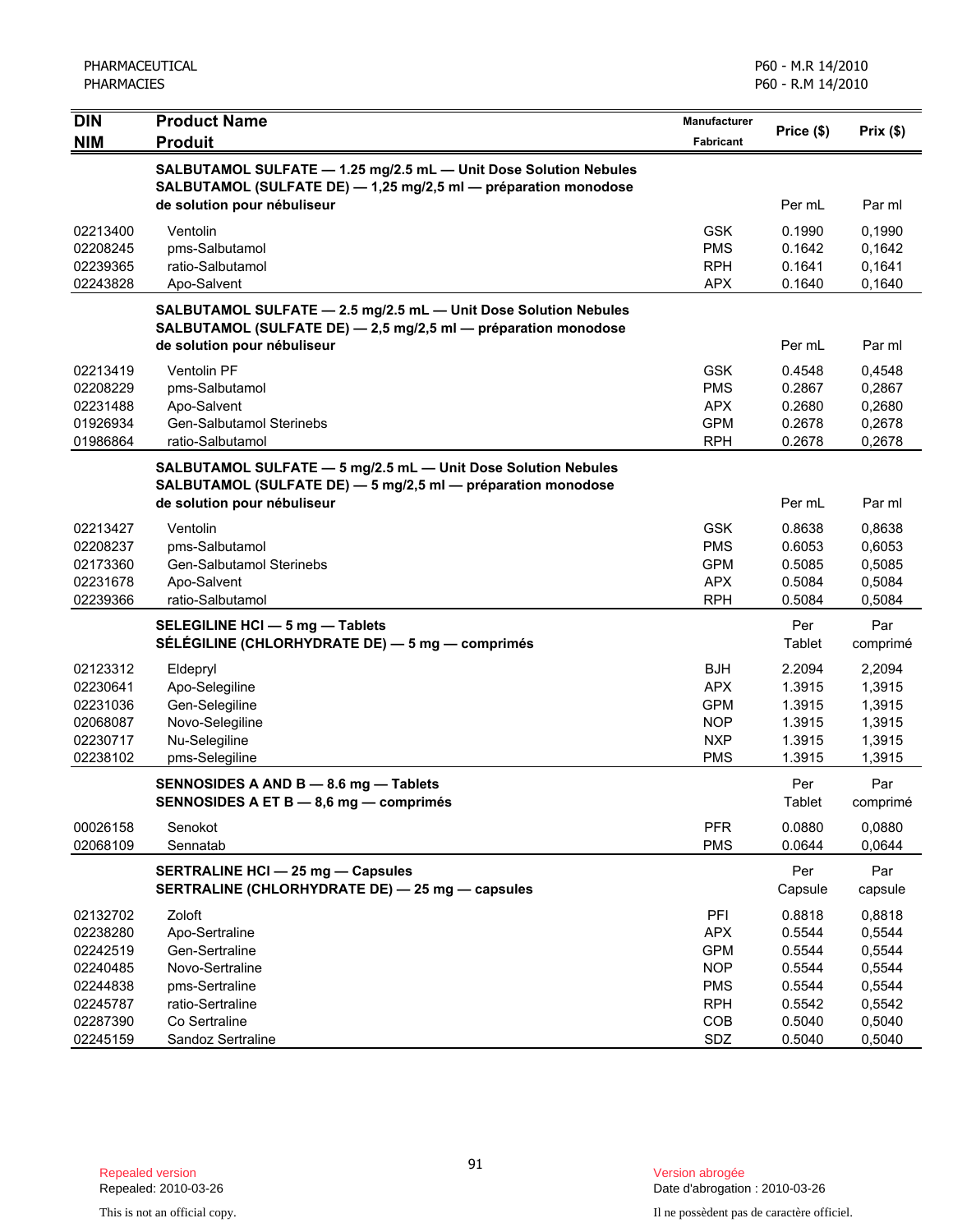| <b>DIN</b>           | <b>Product Name</b>                                                                           | <b>Manufacturer</b>      | Price (\$)       | Prix(\$)         |
|----------------------|-----------------------------------------------------------------------------------------------|--------------------------|------------------|------------------|
| <b>NIM</b>           | <b>Produit</b>                                                                                | <b>Fabricant</b>         |                  |                  |
|                      | <b>SERTRALINE HCI - 50 mg - Capsules</b>                                                      |                          | Per              | Par              |
|                      | SERTRALINE (CHLORHYDRATE DE) - 50 mg - capsules                                               |                          | Capsule          | capsule          |
| 01962817             | Zoloft                                                                                        | PFI                      | 1.7636           | 1,7636           |
| 02238281             | Apo-Sertraline                                                                                | <b>APX</b>               | 1.1088           | 1,1088           |
| 02242520             | Gen-Sertraline                                                                                | <b>GPM</b>               | 1.1088           | 1,1088           |
| 02240484             | Novo-Sertraline                                                                               | <b>NOP</b>               | 1.1088           | 1,1088           |
| 02244839             | pms-Sertraline                                                                                | <b>PMS</b>               | 1.1088           | 1,1088           |
| 02245788             | ratio-Sertraline                                                                              | <b>RPH</b>               | 1.1086           | 1,1086           |
| 02287404             | Co Sertraline                                                                                 | <b>COB</b>               | 1.0080           | 1,0080           |
| 02245160             | Sandoz Sertraline                                                                             | SDZ                      | 1.0080           | 1,0080           |
|                      |                                                                                               |                          | Per              | Par              |
|                      | <b>SERTRALINE HCI - 100 mg - Capsules</b><br>SERTRALINE (CHLORHYDRATE DE) - 100 mg - capsules |                          | Capsule          | capsule          |
|                      |                                                                                               |                          |                  |                  |
| 01962779             | Zoloft                                                                                        | PFI                      | 1.8480           | 1,8480           |
| 02238282             | Apo-Sertraline                                                                                | <b>APX</b>               | 1.2128           | 1,2128           |
| 02242521             | Gen-Sertraline                                                                                | <b>GPM</b>               | 1.2128           | 1,2128           |
| 02240481             | Novo-Sertraline                                                                               | <b>NOP</b>               | 1.2128           | 1,2128           |
| 02244840<br>02245789 | pms-Sertraline<br>ratio-Sertraline                                                            | <b>PMS</b><br><b>RPH</b> | 1.2128<br>1.2126 | 1,2128           |
| 02287412             | Co Sertraline                                                                                 | COB                      | 1.1025           | 1,2126<br>1,1025 |
| 02245161             | Sandoz Sertraline                                                                             | SDZ                      | 1.1025           | 1,1025           |
|                      |                                                                                               |                          | Per              | Par              |
|                      | SIMVASTATIN - 5 mg - Tablets<br>SIMVASTATINE - 5 mg - comprimés                               |                          | Tablet           | comprimé         |
|                      |                                                                                               |                          |                  |                  |
| 00884324<br>02247011 | Zocor                                                                                         | <b>MFX</b><br><b>APX</b> | 1.1248<br>0.6237 | 1,1248           |
| 02248103             | Apo-Simvastatin<br>Co Simvastatin                                                             | COB                      | 0.6237           | 0,6237<br>0,6237 |
| 02246582             | Gen-Simvastatin                                                                               | <b>GPM</b>               | 0.6237           | 0,6237           |
| 02250144             | Novo-Simvastatin                                                                              | <b>NOP</b>               | 0.6237           | 0,6237           |
| 02269252             | pms-Simvastatin                                                                               | <b>PMS</b>               | 0.6237           | 0,6237           |
| 02252619             | pms-Simvastatin                                                                               | <b>PMS</b>               | 0.6237           | 0,6237           |
| 02329131             | Ran-Simvastatin                                                                               | <b>RAN</b>               | 0.5670           | 0,5670           |
|                      | SIMVASTATIN - 10 mg - Tablets                                                                 |                          | Per              | Par              |
|                      | SIMVASTATINE - 10 mg - comprimés                                                              |                          | Tablet           | comprimé         |
| 00884332             | Zocor                                                                                         | <b>MFX</b>               | 2.2256           | 2,2256           |
| 02269260             | pms-Simvastatin                                                                               | <b>PMS</b>               | 1.2336           | 1,2336           |
| 02247012             | Apo-Simvastatin                                                                               | <b>APX</b>               | 1.2335           | 1,2335           |
| 02248104             | Co Simvastatin                                                                                | COB                      | 1.2335           | 1,2335           |
| 02246583             | Gen-Simvastatin                                                                               | <b>GPM</b>               | 1.2335           | 1,2335           |
| 02250152             | Novo-Simvastatin                                                                              | <b>NOP</b>               | 1.2335           | 1,2335           |
| 02252635             | pms-Simvastatin                                                                               | <b>PMS</b>               | 1.2335           | 1,2335           |
| 02247068             | ratio-Simvastatin                                                                             | <b>RPH</b>               | 1.2335           | 1,2335           |
| 02247828             | Sandoz Simvastatin                                                                            | SDZ                      | 1.2335           | 1,2335           |
| 02265885             | Taro-Simvastatin                                                                              | <b>TAR</b>               | 1.2335           | 1,2335           |
| 02329158             | Ran-Simvastatin                                                                               | <b>RAN</b>               | 1.1214           | 1,1214           |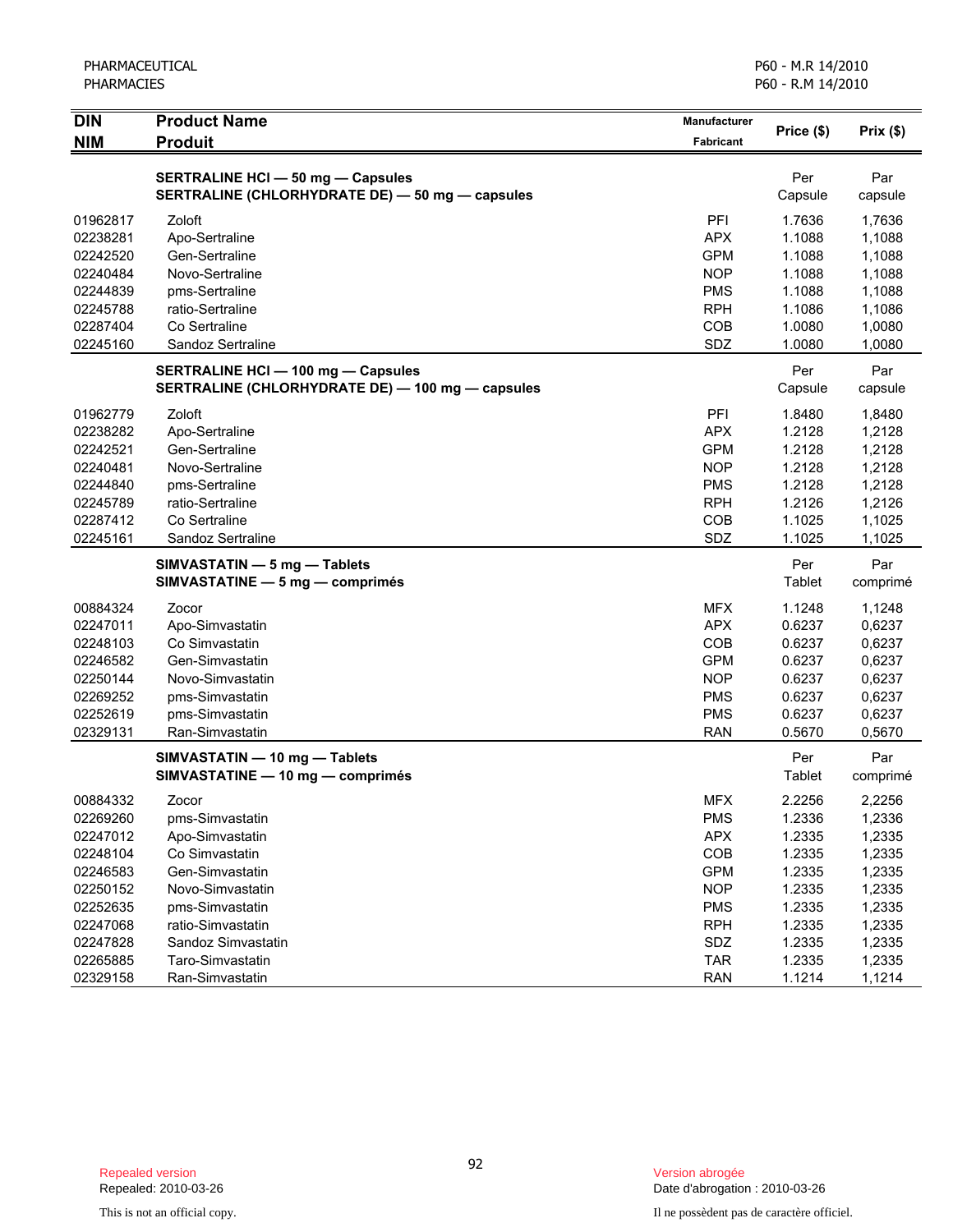| <b>DIN</b> | <b>Product Name</b>                                               | Manufacturer |               |                 |
|------------|-------------------------------------------------------------------|--------------|---------------|-----------------|
| <b>NIM</b> | <b>Produit</b>                                                    | Fabricant    | Price (\$)    | Prix(\$)        |
|            |                                                                   |              |               |                 |
|            | SIMVASTATIN - 20 mg - Tablets<br>SIMVASTATINE - 20 mg - comprimés |              | Per<br>Tablet | Par<br>comprimé |
|            |                                                                   |              |               |                 |
| 00884340   | Zocor                                                             | <b>MFX</b>   | 2.7504        | 2,7504          |
| 02247013   | Apo-Simvastatin                                                   | <b>APX</b>   | 1.5246        | 1,5246          |
| 02248105   | Co Simvastatin                                                    | COB          | 1.5246        | 1,5246          |
| 02246737   | Gen-Simvastatin                                                   | <b>GPM</b>   | 1.5246        | 1,5246          |
| 02250160   | Novo-Simvastatin                                                  | <b>NOP</b>   | 1.5246        | 1,5246          |
| 02269279   | pms-Simvastatin                                                   | <b>PMS</b>   | 1.5246        | 1,5246          |
| 02252643   | pms-Simvastatin                                                   | <b>PMS</b>   | 1.5246        | 1,5246          |
| 02247069   | ratio-Simvastatin                                                 | <b>RPH</b>   | 1.5246        | 1,5246          |
| 02247830   | Sandoz Simvastatin                                                | SDZ          | 1.5246        | 1,5246          |
| 02265893   | Taro-Simvastatin                                                  | <b>TAR</b>   | 1.5246        | 1,5246          |
| 02329166   | Ran-Simvastatin                                                   | <b>RAN</b>   | 1.3860        | 1,3860          |
|            | SIMVASTATIN - 40 mg - Tablets                                     |              | Per           | Par             |
|            | SIMVASTATINE - 40 mg - comprimés                                  |              | Tablet        | comprimé        |
| 00884359   | Zocor                                                             | <b>MFX</b>   | 2.7504        | 2,7504          |
| 02247014   | Apo-Simvastatin                                                   | <b>APX</b>   | 1.5246        | 1,5246          |
| 02248106   | Co Simvastatin                                                    | COB          | 1.5246        | 1,5246          |
| 02246584   | Gen-Simvastatin                                                   | <b>GPM</b>   | 1.5246        | 1,5246          |
| 02250179   | Novo-Simvastatin                                                  | <b>NOP</b>   | 1.5246        | 1,5246          |
| 02269287   | pms-Simvastatin                                                   | <b>PMS</b>   | 1.5246        | 1,5246          |
| 02252651   | pms-Simvastatin                                                   | <b>PMS</b>   | 1.5246        | 1,5246          |
| 02247070   | ratio-Simvastatin                                                 | <b>RPH</b>   | 1.5246        | 1,5246          |
| 02247831   | Sandoz Simvastatin                                                | SDZ          | 1.5246        | 1,5246          |
| 02265907   | Taro-Simvastatin                                                  | <b>TAR</b>   | 1.5246        | 1,5246          |
| 02329174   | Ran-Simvastatin                                                   | <b>RAN</b>   | 1.3860        | 1,3860          |
|            | SIMVASTATIN - 80 mg - Tablets                                     |              | Per           | Par             |
|            | SIMVASTATINE - 80 mg - comprimés                                  |              | Tablet        | comprimé        |
| 02240332   | Zocor                                                             | <b>MFX</b>   | 2.7504        | 2,7504          |
| 02247015   | Apo-Simvastatin                                                   | <b>APX</b>   | 1.5246        | 1,5246          |
| 02248107   | Co Simvastatin                                                    | COB          | 1.5246        | 1,5246          |
| 02246585   | Gen-Simvastatin                                                   | <b>GPM</b>   | 1.5246        | 1,5246          |
| 02250187   | Novo-Simvastatin                                                  | <b>NOP</b>   | 1.5246        | 1,5246          |
| 02269295   | pms-Simvastatin                                                   | <b>PMS</b>   | 1.5246        | 1,5246          |
| 02252678   | pms-Simvastatin                                                   | <b>PMS</b>   | 1.5246        | 1,5246          |
| 02247071   | ratio-Simvastatin                                                 | <b>RPH</b>   | 1.5246        | 1,5246          |
| 02247833   | Sandoz Simvastatin                                                | SDZ          | 1.5246        | 1,5246          |
| 02329182   | Ran-Simvastatin                                                   | <b>RAN</b>   | 1.3860        | 1,3860          |
|            | SODIUM AUROTHIOMALATE - 10 mg/mL - Injection                      |              |               |                 |
|            | SODIUM (AUROTHIOMALATE DE) - 10 mg/ml - injection                 |              | Per mL        | Par ml          |
| 01927620   | Myochrysine                                                       | <b>AVT</b>   | 12.6613       | 12,6613         |
| 02245456   | Sodium Aurothiomalate BP                                          | SIL          | 9.7240        | 9,7240          |
|            | SODIUM AUROTHIOMALATE - 50 mg/mL - Injection                      |              |               |                 |
|            | SODIUM (AUROTHIOMALATE DE) - 50 mg/ml - injection                 |              | Per mL        | Par ml          |
| 01927604   | Myochrysine                                                       | <b>AVT</b>   | 23.8485       | 23,8485         |
| 02245458   | Sodium Aurothiomalate BP                                          | SDZ          | 18.3150       | 18,3150         |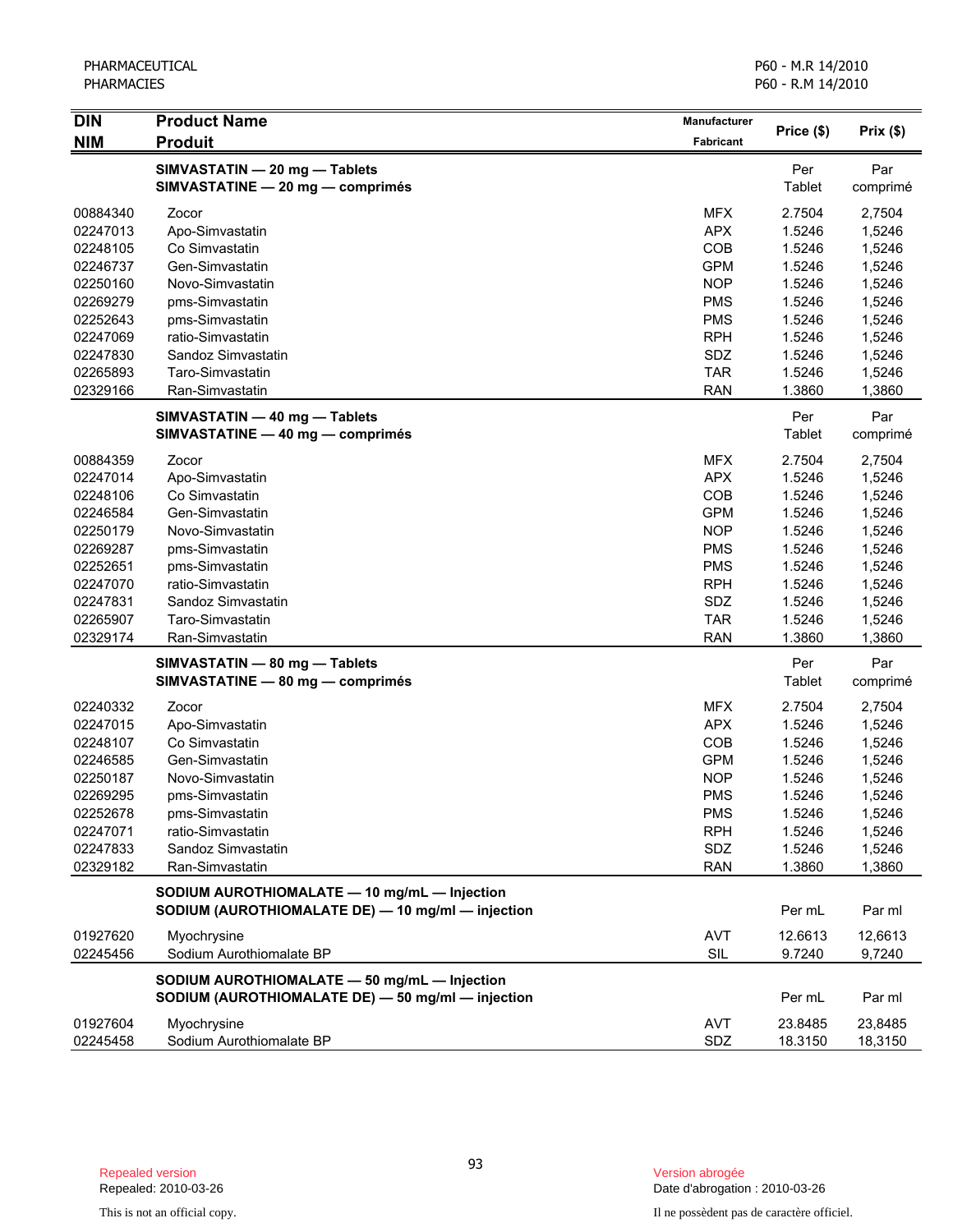| <b>DIN</b>           | <b>Product Name</b>                                                                                                                     | Manufacturer             |                      |                  |
|----------------------|-----------------------------------------------------------------------------------------------------------------------------------------|--------------------------|----------------------|------------------|
| <b>NIM</b>           | <b>Produit</b>                                                                                                                          | Fabricant                | Price (\$)           | Prix(\$)         |
|                      | SODIUM CROMOGLYCATE - 2% - Ophthalmic Solution<br>CROMOGLYCATE SODIQUE - 2 % - solution ophtalmique                                     |                          | Per mL               | Par ml           |
| 02009277<br>02230621 | Cromolyn<br>Opticrom                                                                                                                    | <b>PMS</b><br><b>ALL</b> | 1.0450<br>1.0450     | 1,0450<br>1,0450 |
|                      | SODIUM POLYSTYRENE SULFONATE - 1 mEq/g - Oral Powder<br>-454 g Package<br>POLYSTYRÈNE SODIQUE (SULFONATE DE) — 1 mEq/g — poudre orale — |                          | Per                  | Par              |
|                      | paquet de 454 g                                                                                                                         |                          | Gram                 | gramme           |
| 02026961<br>00755338 | Kayexalate<br>pms-Sodium Polystyrene Sulfonate/pms-Polystyrène, sulfonate sodique de                                                    | SAW<br><b>PMS</b>        | 0.1933<br>0.1460     | 0,1933<br>0,1460 |
|                      | SOTALOL HCI - 80 mg - Tablets<br>SOTALOL (CHLORHYDRATE DE) - 80 mg - comprimés                                                          |                          | Per<br>Tablet        | Per<br>comprimé  |
| 02200996             | Nu-Sotalol                                                                                                                              | <b>NXP</b>               | 0.7250               | 0.7250           |
| 02270625             | Co Sotalol                                                                                                                              | COB                      | 0.6526               | 0,6526           |
| 02229778             | Gen-Sotalol                                                                                                                             | <b>GPM</b>               | 0.6526               | 0,6526           |
| 02238326             | pms-Sotalol                                                                                                                             | <b>PMS</b>               | 0.6526               | 0,6526           |
| 00897272             | Sotacor                                                                                                                                 | SQU                      | 0.6526               | 0,6526           |
| 02084228             | ratio-Sotalol                                                                                                                           | <b>RPH</b>               | 0.6526               | 0,6526           |
| 02210428             | Apo-Sotalol                                                                                                                             | <b>APX</b>               | 0.6525               | 0,6525           |
| 02231181             | Novo-Sotalol                                                                                                                            | <b>NOP</b>               | 0.6525               | 0,6525           |
| 02257831             | Sandoz Sotalol                                                                                                                          | SDZ                      | 0.6525               | 0,6525           |
|                      | SOTALOL HCI - 160 mg - Tablets<br>SOTALOL (CHLORHYDRATE DE) - 160 mg - comprimés                                                        |                          | Per<br>Tablet        | Per<br>comprimé  |
| 02270633             | Co Sotalol                                                                                                                              | COB                      | 0.7142               | 0,7142           |
| 02238635             | Dom-Sotalol                                                                                                                             | <b>DOM</b>               | 0.7142               | 0,7142           |
| 02229779             | Gen-Sotalol                                                                                                                             | <b>GPM</b>               | 0.7142               | 0,7142           |
| 02238327             | pms-Sotalol                                                                                                                             | <b>PMS</b>               | 0.7142               | 0,7142           |
| 00483923             | Sotacor                                                                                                                                 | SQU                      | 0.7142               | 0,7142           |
| 02231182             | Sotacor                                                                                                                                 | <b>NOP</b>               | 0.7141               | 0,7141           |
| 02084236             | ratio-Sotalol                                                                                                                           | <b>RPH</b>               | 0.7141               | 0,7141           |
| 02257858             | Rhoxal-sotalol                                                                                                                          | <b>RXP</b>               | 0.7141               | 0,7141           |
| 02167794             | Apo-Sotalol                                                                                                                             | <b>APX</b>               | 0.7140               | 0,7140           |
| 02163772             | Nu-Sotalol                                                                                                                              | <b>NXP</b>               | 0.7140               | 0,7140           |
| 02234013             | Sandoz Sotalol                                                                                                                          | <b>SDZ</b>               | 0.6492               | 0,6492           |
|                      | SPIRONOLACTONE - 25 mg - Tablets<br>SPIRONOLACTONE - 25 mg - comprimés                                                                  |                          | Per<br><b>Tablet</b> | Per<br>comprimé  |
| 00028606<br>00613215 | Aldactone<br>Novo-Spiroton                                                                                                              | PFI<br><b>NOP</b>        | 0.1408<br>0.1038     | 0.1408<br>0,1038 |
|                      | SPIRONOLACTONE - 100 mg - Tablets<br>SPIRONOLACTONE - 100 mg - comprimés                                                                |                          | Per<br>Tablet        | Per<br>comprimé  |
| 00285455             | Aldactone                                                                                                                               | PFI                      | 0.3319               | 0,3319           |
| 00613223             | Novo-Spiroton                                                                                                                           | <b>NOP</b>               | 0.2417               | 0,2417           |
|                      | SPIRONOLACTONE/HYDROCHLOROTHIAZIDE - 25 mg/25 mg - Tablets<br>SPIRONOLACTONE/HYDROCHLOROTHIAZIDE - 25 mg/25 mg - comprimés              |                          | Per<br><b>Tablet</b> | Per<br>comprimé  |
| 00180408<br>00613231 | Aldactazide 25<br>Novo-Spirozine 25                                                                                                     | PFI<br><b>NOP</b>        | 0.1408<br>0.1057     | 0,1408<br>0,1057 |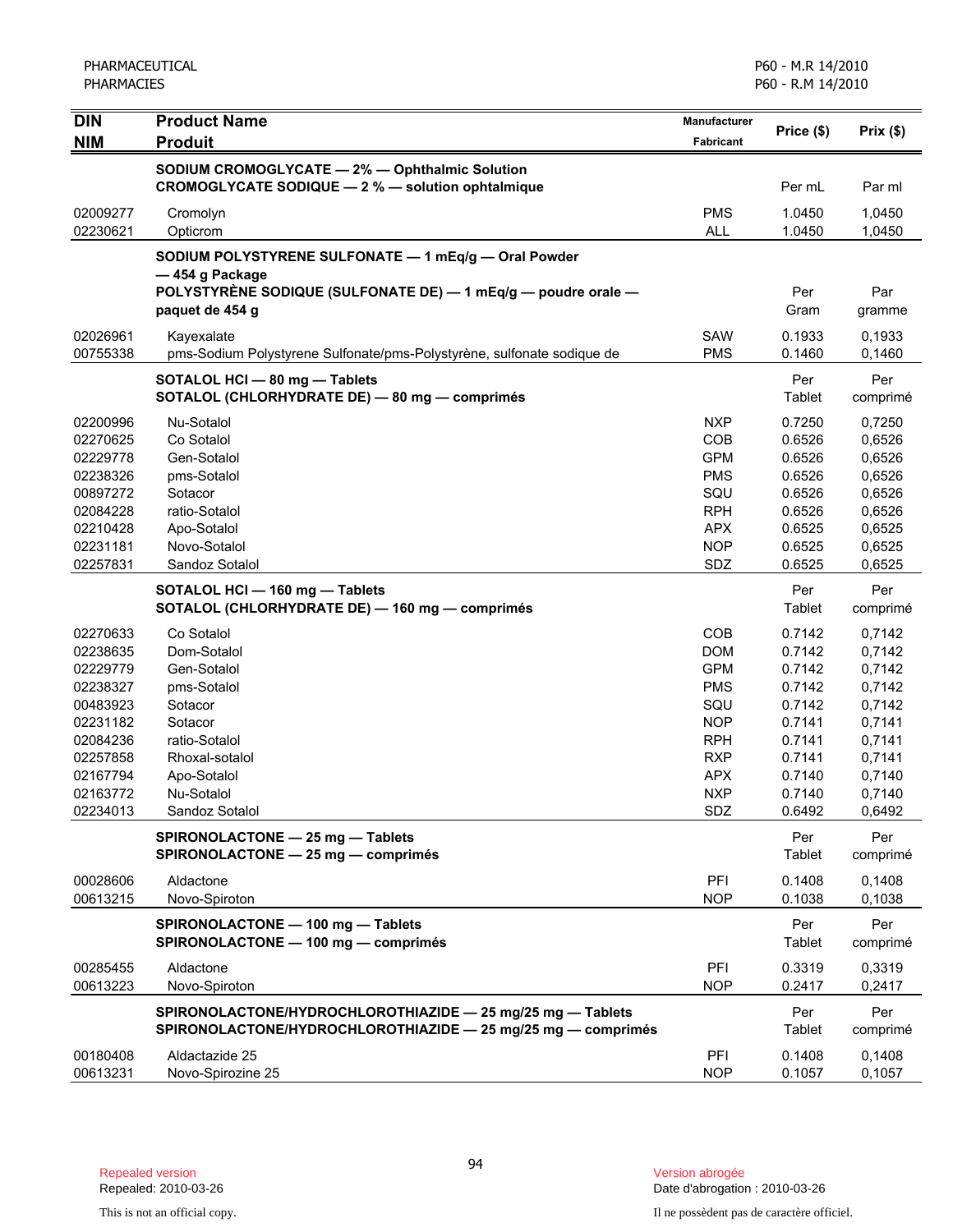| <b>DIN</b><br><b>NIM</b>                                                         | <b>Product Name</b><br><b>Produit</b>                                                                                            | Manufacturer<br>Fabricant                                                        | Price (\$)                                                          | Prix(\$)                                                            |
|----------------------------------------------------------------------------------|----------------------------------------------------------------------------------------------------------------------------------|----------------------------------------------------------------------------------|---------------------------------------------------------------------|---------------------------------------------------------------------|
|                                                                                  | SPIRONOLACTONE/HYDROCHLOROTHIAZIDE - 50 mg/50 mg - Tablets<br>SPIRONOLACTONE/HYDROCHLOROTHIAZIDE - 50 mg/50 mg - comprimés       |                                                                                  | Per<br>Tablet                                                       | Per<br>comprimé                                                     |
| 00594377<br>00657182                                                             | Aldactazide 50<br>Novo-Spirozine 50                                                                                              | PFI<br><b>NOP</b>                                                                | 0.2986<br>0.2460                                                    | 0.2986<br>0,2460                                                    |
|                                                                                  | SUCRALFATE - 1 g - Tablets<br>SUCRALFATE $-1$ g $-$ comprimés                                                                    |                                                                                  | Per<br>Tablet                                                       | Per<br>comprimé                                                     |
| 02100622<br>02134829<br>02238209<br>02125250<br>02045702                         | Sulcrate<br>Nu-Sucralfate<br>pms-Sucralfate<br>Apo-Sucralfate<br>pms-Sucralfate                                                  | <b>AXC</b><br><b>NXP</b><br><b>PMS</b><br><b>APX</b><br><b>NOP</b>               | 0.5759<br>0.4110<br>0.3468<br>0.3236<br>0.3236                      | 0,5759<br>0,4110<br>0,3468<br>0,3236<br>0,3236                      |
|                                                                                  | SULFASALAZINE - 500 mg - Tablets<br>SULFASALAZINE - 500 mg - comprimés                                                           |                                                                                  | Per<br>Tablet                                                       | Per<br>comprimé                                                     |
| 02064480<br>00598461                                                             | Salazopyrin<br>pms-Sulfasalazine                                                                                                 | PFI<br><b>PMS</b>                                                                | 0.2755<br>0.2122                                                    | 0,2755<br>0,2122                                                    |
|                                                                                  | SULFINPYRAZONE - 200 mg - Tablets<br>SULFINPYRAZONE - 200 mg - comprimés                                                         |                                                                                  | Per<br>Tablet                                                       | Per<br>comprimé                                                     |
| 00441767<br>02045699                                                             | Apo-Sulfinpyrazone<br>Nu-Sulfinpyrazone                                                                                          | <b>APX</b><br><b>NXP</b>                                                         | 0.2997<br>0.2997                                                    | 0,2997<br>0,2997                                                    |
|                                                                                  | SULINDAC - 150 mg - Tablets<br>SULINDAC - 150 mg - comprimés                                                                     |                                                                                  | Per<br>Tablet                                                       | Per<br>comprimé                                                     |
| 02042576<br>00778354<br>00745588                                                 | Nu-Sulindac<br>Apo-Sulin<br>Novo-Sundac                                                                                          | <b>NXP</b><br><b>APX</b><br><b>NOP</b>                                           | 0.4752<br>0.4206<br>0.4206                                          | 0,4752<br>0,4206<br>0,4206                                          |
|                                                                                  | SULINDAC - 200 mg - Tablets<br>SULINDAC - 200 mg - comprimés                                                                     |                                                                                  | Per<br>Tablet                                                       | Per<br>comprimé                                                     |
| 00432369<br>02042584<br>00778362<br>00745596                                     | Clinoril<br>Nu-Sulindac<br>Apo-Sulin<br>Novo-Sundac                                                                              | <b>MFX</b><br><b>NXP</b><br><b>APX</b><br><b>NOP</b>                             | 0.7203<br>0.5962<br>0.5324<br>0.5324                                | 0,7203<br>0,5962<br>0,5324<br>0,5324                                |
|                                                                                  | <b>SUMATRIPTAN - 50 mg - Tablets</b><br>SUMATRIPTAN - 50 mg - comprimés                                                          |                                                                                  | Per<br>Tablet                                                       | Per<br>comprimé                                                     |
| 02212153<br>02268388<br>02257890<br>02268914<br>02256436<br>02271583<br>02263025 | Imitrex DF<br>Apo-Sumatriptan<br>Co Sumatriptan<br>Gen-Sumatriptan<br>pms-Sumatriptan<br>ratio-Sumatriptan<br>Sandoz Sumatriptan | <b>GSK</b><br><b>APX</b><br>COB<br><b>GPM</b><br><b>PMS</b><br><b>RPH</b><br>SDZ | 16.3291<br>9.9715<br>9.9715<br>9.9715<br>9.9715<br>9.9715<br>9.9715 | 16,3291<br>9,9715<br>9,9715<br>9,9715<br>9,9715<br>9,9715<br>9,9715 |
| 02286823                                                                         | Novo-Sumatriptan DF                                                                                                              | <b>NOP</b>                                                                       | 9.0650                                                              | 9,0650                                                              |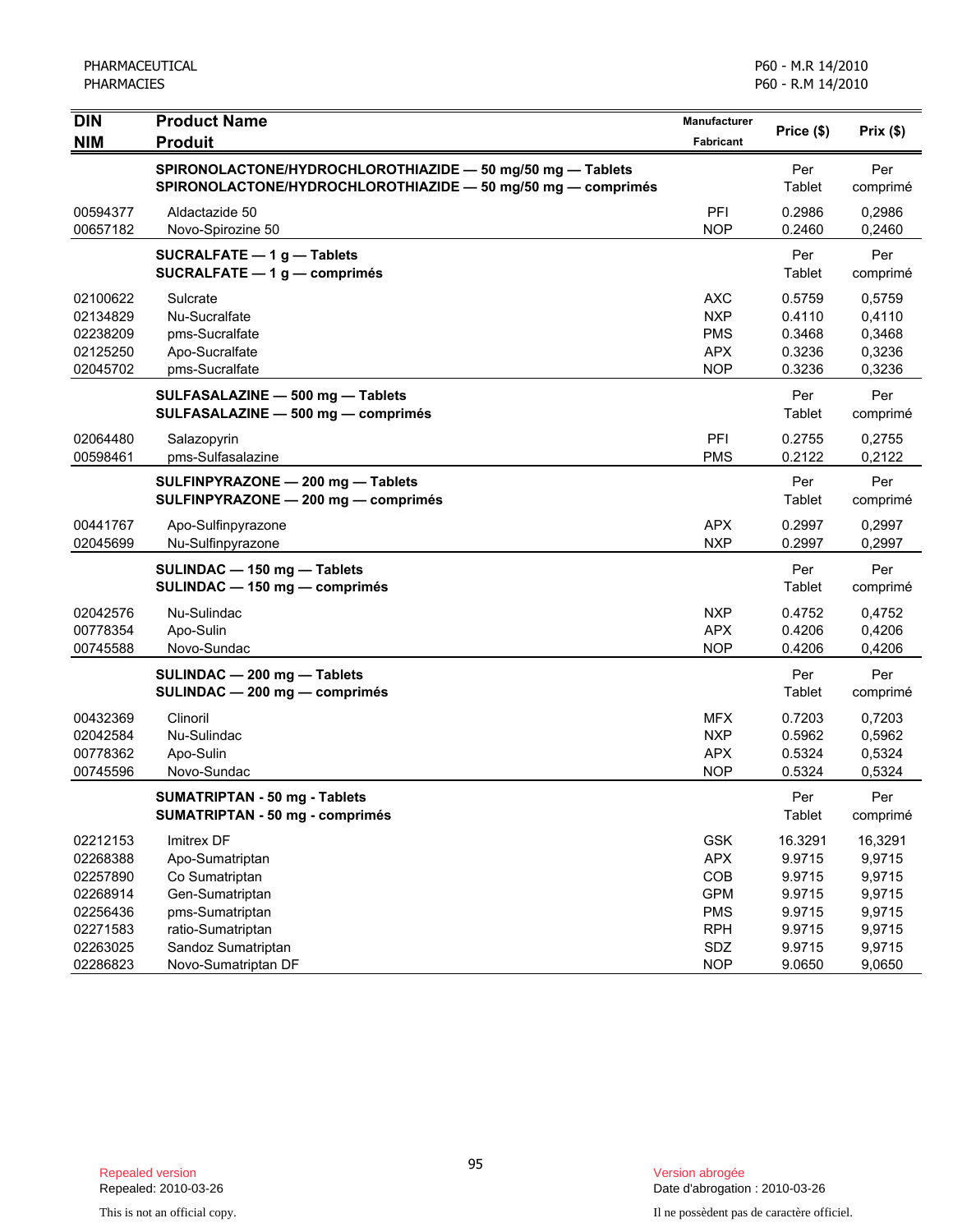| <b>DIN</b>           | <b>Product Name</b>                                                                | Manufacturer             |                    |                    |
|----------------------|------------------------------------------------------------------------------------|--------------------------|--------------------|--------------------|
| <b>NIM</b>           | <b>Produit</b>                                                                     | Fabricant                | Price (\$)         | Prix(\$)           |
|                      | SUMATRIPTAN - 100 mg - Tablets<br>SUMATRIPTAN - 100 mg - comprimés                 |                          | Per<br>Tablet      | Per<br>comprimé    |
| 02212161<br>02268396 | Imitrex DF<br>Apo-Sumatriptan                                                      | <b>GSK</b><br><b>APX</b> | 17.9878<br>10.9854 | 17,9878<br>10,9854 |
| 02257904             | Co Sumatriptan                                                                     | COB                      | 10.9854            | 10,9854            |
| 02268922             | Gen-Sumatriptan                                                                    | <b>GPM</b>               | 10.9854            | 10,9854            |
| 02239367             | Novo-Sumatriptan                                                                   | <b>NOP</b>               | 10.9854            | 10,9854            |
| 02256444             | pms-Sumatriptan                                                                    | <b>PMS</b>               | 10.9854            | 10,9854            |
| 02271591             | ratio-Sumatriptan                                                                  | <b>RPH</b>               | 10.9854            | 10,9854            |
| 02263033<br>02286831 | Sandoz Sumatriptan<br>Novo-Sumatriptan DF                                          | SDZ<br><b>NOP</b>        | 10.9854<br>9.9867  | 10,9854            |
|                      |                                                                                    |                          |                    | 9,9867             |
|                      | TAMOXIFEN CITRATE - 10 mg - Tablets<br>TAMOXIFÈNE (CITRATE DE) — 10 mg — comprimés |                          | Per<br>Tablet      | Per<br>comprimé    |
| 01926624             | Tamofen                                                                            | <b>AVE</b>               | 0.2123             | 0,2123             |
| 00812404             | Apo-Tamox                                                                          | <b>APX</b>               | 0.1925             | 0,1925             |
| 02088428             | Gen-Tamoxifen                                                                      | <b>GPM</b>               | 0.1925             | 0,1925             |
| 00851965             | Novo-Tamoxifen                                                                     | <b>NOP</b>               | 0.1925             | 0,1925             |
|                      | TAMOXIFEN CITRATE - 20 mg - Tablets<br>TAMOXIFÈNE (CITRATE DE) — 20 mg — comprimés |                          | Per<br>Tablet      | Per<br>comprimé    |
| 01926632             | Tamofen                                                                            | <b>AVE</b>               | 0.4245             | 0,4245             |
| 02048485             | Nolvadex-D                                                                         | <b>AZC</b>               | 0.3960             | 0,3960             |
| 00812390             | Apo-Tamox                                                                          | <b>APX</b>               | 0.3850             | 0,3850             |
| 02089858             | Gen-Tamoxifen                                                                      | <b>GPM</b>               | 0.3850             | 0,3850             |
| 00851973             | Novo-Tamoxifen                                                                     | <b>NOP</b>               | 0.3850             | 0,3850             |
| 02237460             | pms-Tamoxifen                                                                      | <b>PMS</b>               | 0.3850             | 0,3850             |
|                      | TEMAZEPAM - 15 mg - Capsules<br>TÉMAZÉPAM - 15 mg - capsules                       |                          | Per<br>Capsule     | Par<br>capsule     |
| 00604453             | Restoril                                                                           | <b>ORX</b>               | 0.1925             | 0,1925             |
| 02229756             | Dom-Temazepam                                                                      | <b>DOM</b>               | 0.1213             | 0,1213             |
| 02229455             | pms-Temazepam                                                                      | <b>PMS</b>               | 0.1213             | 0,1213             |
| 02273039             | pms-Temazepam                                                                      | <b>PMS</b>               | 0.1213             | 0,1213             |
| 02244814             | Co Temazepam                                                                       | COB                      | 0.1212             | 0,1212             |
| 02230095             | Novo-Temazepam                                                                     | <b>NOP</b>               | 0.1212             | 0,1212             |
| 02243023             | ratio-Temazepam                                                                    | <b>RPH</b>               | 0.1212             | 0,1212             |
| 02225964             | Apo-Temazepam                                                                      | <b>APX</b>               | 0.1210             | 0,1210             |
|                      | TEMAZEPAM - 30 mg - Capsules<br>TÉMAZÉPAM - 30 mg - capsules                       |                          | Per<br>Capsule     | Par<br>capsule     |
| 00604461             | Restoril                                                                           | <b>ORX</b>               | 0.2316             | 0,2316             |
| 02225972             | Apo-Temazepam                                                                      | <b>APX</b>               | 0.1460             | 0,1460             |
| 02244815             | Co Temazepam                                                                       | COB                      | 0.1459             | 0,1459             |
| 02229758             | Dom-Temazepam                                                                      | <b>DOM</b>               | 0.1459             | 0,1459             |
| 02230102             | Novo-Temazepam                                                                     | <b>NOP</b>               | 0.1459             | 0,1459             |
| 02229456             | pms-Temazepam                                                                      | <b>PMS</b>               | 0.1459             | 0,1459             |
| 02273047             | pms-Temazepam                                                                      | <b>PMS</b>               | 0.1459             | 0,1459             |
| 02243024             | ratio-Temazepam                                                                    | <b>RPH</b>               | 0.1459             | 0,1459             |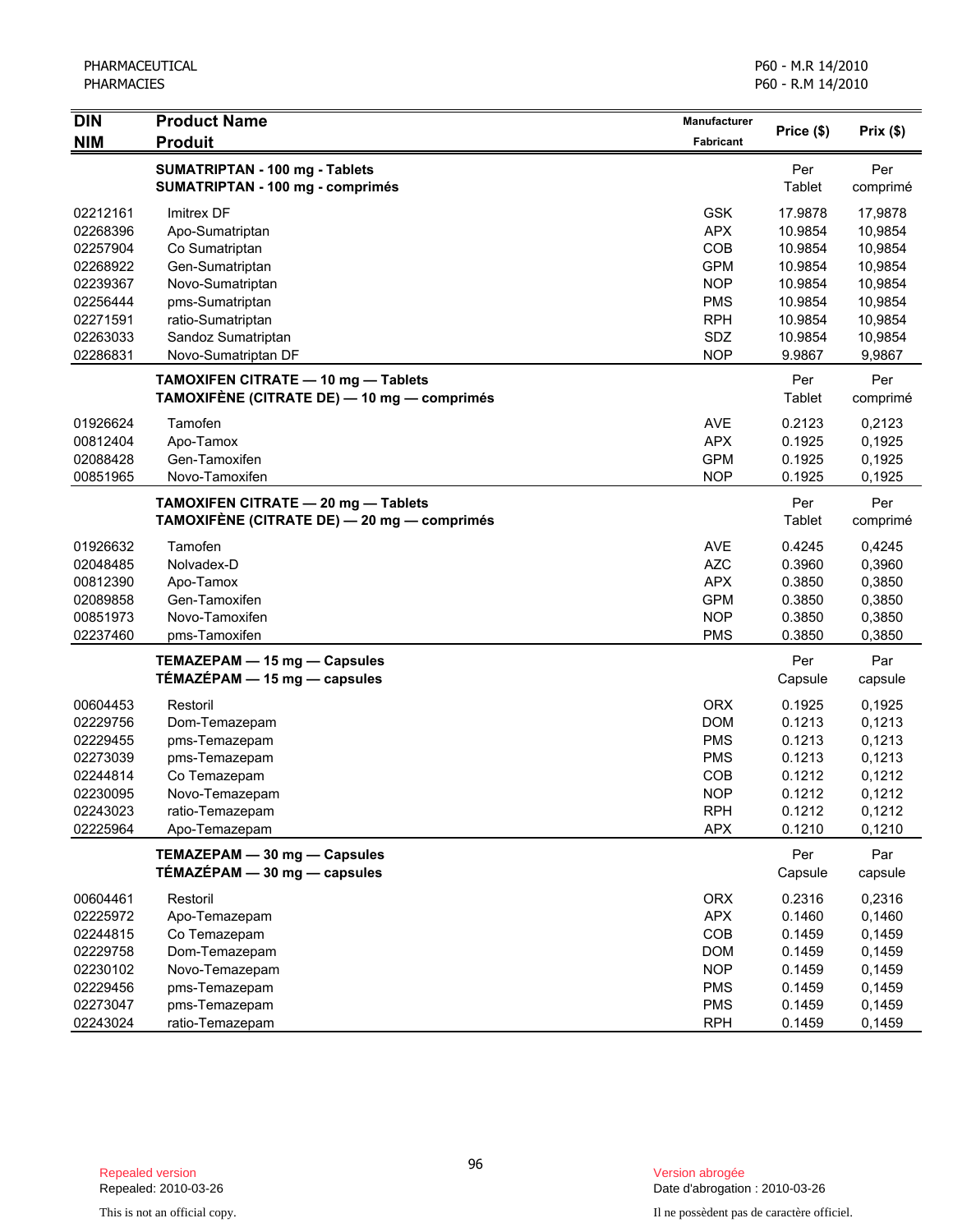| <b>DIN</b><br><b>NIM</b>                                             | <b>Product Name</b><br><b>Produit</b>                                                                | Manufacturer<br><b>Fabricant</b>                                          | Price (\$)                                               | Prix(\$)                                                 |
|----------------------------------------------------------------------|------------------------------------------------------------------------------------------------------|---------------------------------------------------------------------------|----------------------------------------------------------|----------------------------------------------------------|
|                                                                      | TAMSULOSIN - 0.4 mg - Sustained Release Capsules<br>TAMSULOSIN - 0.4 mg - capsules à libération      |                                                                           | Per<br>Capsule                                           | Par<br>capsule                                           |
| 02298570<br>02281392<br>02294885<br>02294265<br>02295121             | Mylan-Tamsulosin<br>Novo-Tamsulosin<br>Ran-Tamsulosin<br>ratio-Tamsulosin<br>Sandoz Tamsulosin       | <b>MYL</b><br><b>NOP</b><br><b>RAN</b><br><b>RPH</b><br>SDZ               | 0.6000<br>0.6000<br>0.6000<br>0.6000<br>0.6000           | 0,6000<br>0,6000<br>0,6000<br>0,6000<br>0,6000           |
|                                                                      | TENOXICAM - 20 mg - Tablets<br>TÉNOXICAM - 20 mg - comprimés                                         |                                                                           | Per<br>Tablet                                            | Par<br>comprimé                                          |
| 00884367<br>02230661                                                 | Mobiflex<br>Apo-Tenoxicam                                                                            | <b>HLR</b><br><b>APX</b>                                                  | 1.3376<br>1.1552                                         | 1,3376<br>1,1552                                         |
|                                                                      | TERAZOSIN HCI - 1 mg - Tablets<br>TÉRAZOSINE (CHLORHYDRATE DE) — 1 mg — comprimés                    |                                                                           | Per<br>Tablet                                            | Par<br>comprimé                                          |
| 00818658<br>02234502<br>02233047<br>02230805<br>02243518<br>02218941 | <b>Hytrin</b><br>Apo-Terazosin<br>Nu-Terazosin<br>Novo-Terazosin<br>pms-Terazosin<br>ratio-Terazosin | ABB<br><b>APX</b><br><b>NXP</b><br><b>NOP</b><br><b>PMS</b><br><b>RPH</b> | 0.7691<br>0.3840<br>0.3840<br>0.3839<br>0.3839<br>0.3839 | 0,7691<br>0,3840<br>0,3840<br>0,3839<br>0,3839<br>0,3839 |
|                                                                      | TERAZOSIN HCI - 2 mg - Tablets<br>TÉRAZOSINE (CHLORHYDRATE DE) — 2 mg — comprimés                    |                                                                           | Per<br>Tablet                                            | Par<br>comprimé                                          |
| 00818682<br>02234503<br>02230806<br>02233048<br>02243519<br>02218968 | <b>Hytrin</b><br>Apo-Terazosin<br>Novo-Terazosin<br>Nu-Terazosin<br>pms-Terazosin<br>ratio-Terazosin | ABB<br><b>APX</b><br><b>NOP</b><br><b>NXP</b><br><b>PMS</b><br><b>RPH</b> | 0.9776<br>0.4880<br>0.4880<br>0.4880<br>0.4880<br>0.4880 | 0,9776<br>0,4880<br>0,4880<br>0,4880<br>0,4880<br>0,4880 |
|                                                                      | TERAZOSIN HCI - 5 mg - Tablets<br>TÉRAZOSINE (CHLORHYDRATE DE) — 5 mg — comprimés                    |                                                                           | Per<br>Tablet                                            | Par<br>comprimé                                          |
| 00818666<br>02233049<br>02234504<br>02230807<br>02243520<br>02218976 | Hytrin<br>Nu-Terazosin<br>Apo-Terazosin<br>Novo-Terazosin<br>pms-Terazosin<br>ratio-Terazosin        | ABB<br><b>NXP</b><br><b>APX</b><br><b>NOP</b><br><b>PMS</b><br><b>RPH</b> | 1.3276<br>0.6630<br>0.6628<br>0.6628<br>0.6628<br>0.6628 | 1,3276<br>0,6630<br>0,6628<br>0,6628<br>0,6628<br>0,6628 |
|                                                                      | TERAZOSIN HCI - 10 mg - Tablets<br>TÉRAZOSINE (CHLORHYDRATE DE) — 10 mg — comprimés                  |                                                                           | Per<br>Tablet                                            | Par<br>comprimé                                          |
| 00818674<br>02230808<br>02243521<br>02218984<br>02234505<br>02233050 | Hytrin<br>Novo-Terazosin<br>pms-Terazosin<br>ratio-Terazosin<br>Apo-Terazosin<br>Nu-Terazosin        | ABB<br><b>NOP</b><br><b>PMS</b><br><b>RPH</b><br><b>APX</b><br><b>NXP</b> | 1.9433<br>0.9702<br>0.9702<br>0.9702<br>0.9700<br>0.9700 | 1,9433<br>0,9702<br>0,9702<br>0,9702<br>0,9700<br>0,9700 |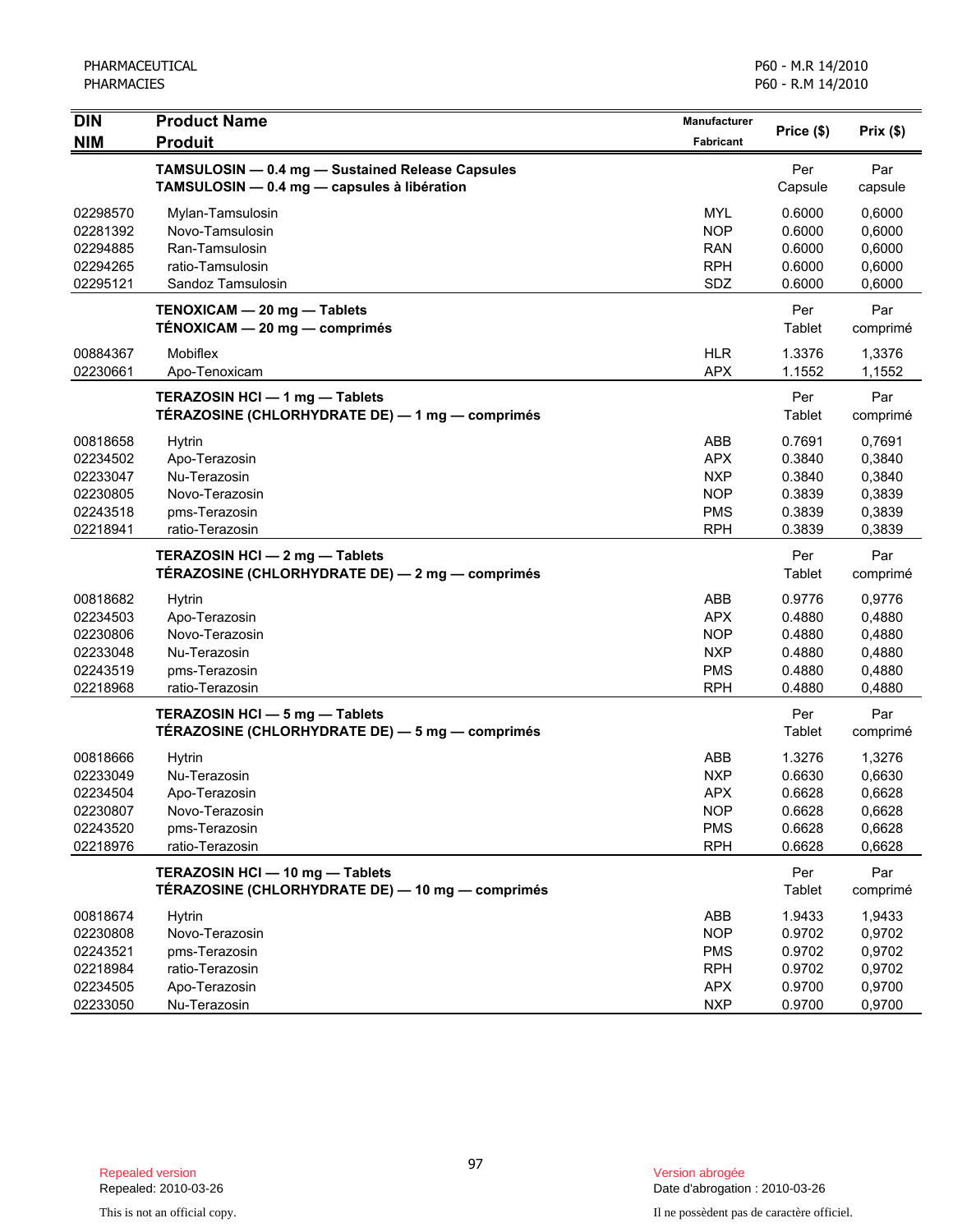|                                                                                                       |                                                                    |                                                | POU - K.M 14/2010                                        |
|-------------------------------------------------------------------------------------------------------|--------------------------------------------------------------------|------------------------------------------------|----------------------------------------------------------|
| <b>Product Name</b><br><b>Produit</b>                                                                 | Manufacturer<br><b>Fabricant</b>                                   | Price (\$)                                     | Prix $(\$)$                                              |
| TERBINAFINE HCI - 250 mg - Tablets                                                                    |                                                                    | Per                                            | Par                                                      |
| TERBINAFINE (CHLORHYDRATE DE) - 250 mg - comprimés                                                    |                                                                    | Tablet                                         | comprimé                                                 |
| Lamisil                                                                                               | <b>NVT</b>                                                         | 4.6798                                         | 4,6798                                                   |
| pms-Terbinafine                                                                                       | <b>PMS</b>                                                         | 2.7771                                         | 2,7771                                                   |
| Gen-Terbinafine                                                                                       | <b>GPM</b>                                                         | 2.7770                                         | 2,7770                                                   |
| Apo-Terbinafine                                                                                       | <b>APX</b>                                                         | 2.7767                                         | 2,7767                                                   |
| Co Terbinafine                                                                                        | COB                                                                | 2.7767                                         | 2,7767                                                   |
| Novo-Terbinafine                                                                                      | <b>NOP</b>                                                         | 2.7767                                         | 2,7767                                                   |
| TESTOSTERONE CYPIONATE - 100 mg/mL - Injection<br>TESTOSTÉRONE (CYPIONATE DE) - 100 mg/ml - injection |                                                                    | Per<br>mL                                      | 2,7767<br>Par<br>ml                                      |
| Depo-Testosterone                                                                                     | PFI                                                                | 2.9062                                         | 2,9062                                                   |
| Testosterone Cypionate/Testostérone (cypionate de)                                                    | SDZ                                                                | 2.2460                                         | 2,2460                                                   |
| TETRACYCLINE HCI - 250 mg - Capsules                                                                  |                                                                    | Per                                            | Par                                                      |
| TÉTRACYCLINE (CHLORHYDRATE DE) - 250 mg - capsules                                                    |                                                                    | Capsule                                        | capsule                                                  |
| Apo-Tetra                                                                                             | <b>APX</b>                                                         | 0.0657                                         | 0,0657                                                   |
| Nu-Tetra                                                                                              | <b>NXP</b>                                                         | 0.0657                                         | 0,0657                                                   |
| TIAPROFENIC ACID - 200 mg - Tablets                                                                   |                                                                    | Per                                            | Par                                                      |
| TIAPROFÉNIQUE (ACIDE) — 200 mg — comprimés                                                            |                                                                    | Tablet                                         | comprimé                                                 |
| Albert Tiafen<br>pms-Tiaprofenic<br>Novo-Tiaprofenic<br>Apo-Tiaprofenic                               | ABT<br><b>PMS</b><br><b>NOP</b><br><b>APX</b>                      | 0.4048<br>0.4048<br>0.3781<br>0.3780           | 0,4048<br>0,4048<br>0,3781<br>0,3780<br>0,3780           |
| TIAPROFENIC ACID - 300 mg - Tablets                                                                   |                                                                    | Per                                            | Par                                                      |
| TIAPROFÉNIQUE (ACIDE) - 300 mg - comprimés                                                            |                                                                    | Tablet                                         | comprimé                                                 |
| Albert Tiafen                                                                                         | <b>ABT</b>                                                         | 0.4835                                         | 0,4835                                                   |
| Apo-Tiaprofenic                                                                                       | <b>APX</b>                                                         | 0.4515                                         | 0,4515                                                   |
| Nu-Tiaprofenic                                                                                        | <b>NXP</b>                                                         | 0.4515                                         | 0,4515                                                   |
| pms-Tiaprofenic                                                                                       | <b>PMS</b>                                                         | 0.4515                                         | 0,4515                                                   |
| Novo-Tiaprofenic                                                                                      | <b>NOP</b>                                                         | 0.4514                                         | 0,4514                                                   |
| TICLOPIDINE HCI - 250 mg - Tablets                                                                    |                                                                    | Per                                            | Par                                                      |
| TICLOPIDINE (CHLORHYDRATE DE) - 250 mg - comprimés                                                    |                                                                    | Tablet                                         | comprimé                                                 |
| <b>Ticlid</b><br>Apo-Ticlopidine<br>Gen-Ticlopidine<br>Novo-Ticlopidine<br>pms-Ticlopidine            | <b>HLR</b><br><b>APX</b><br><b>GPM</b><br><b>NOP</b><br><b>PMS</b> | 1.3821<br>0.7574<br>0.7574<br>0.7574<br>0.7574 | 1,3821<br>0,7574<br>0,7574<br>0,7574<br>0,7574<br>0,7574 |
|                                                                                                       | Sandoz Terbinafine                                                 | SDZ                                            | 2.7767                                                   |
|                                                                                                       | Nu-Tiaprofenic                                                     | <b>NXP</b>                                     | 0.3780                                                   |
|                                                                                                       | Sandoz Ticlopidine                                                 | SDZ                                            | 0.7574                                                   |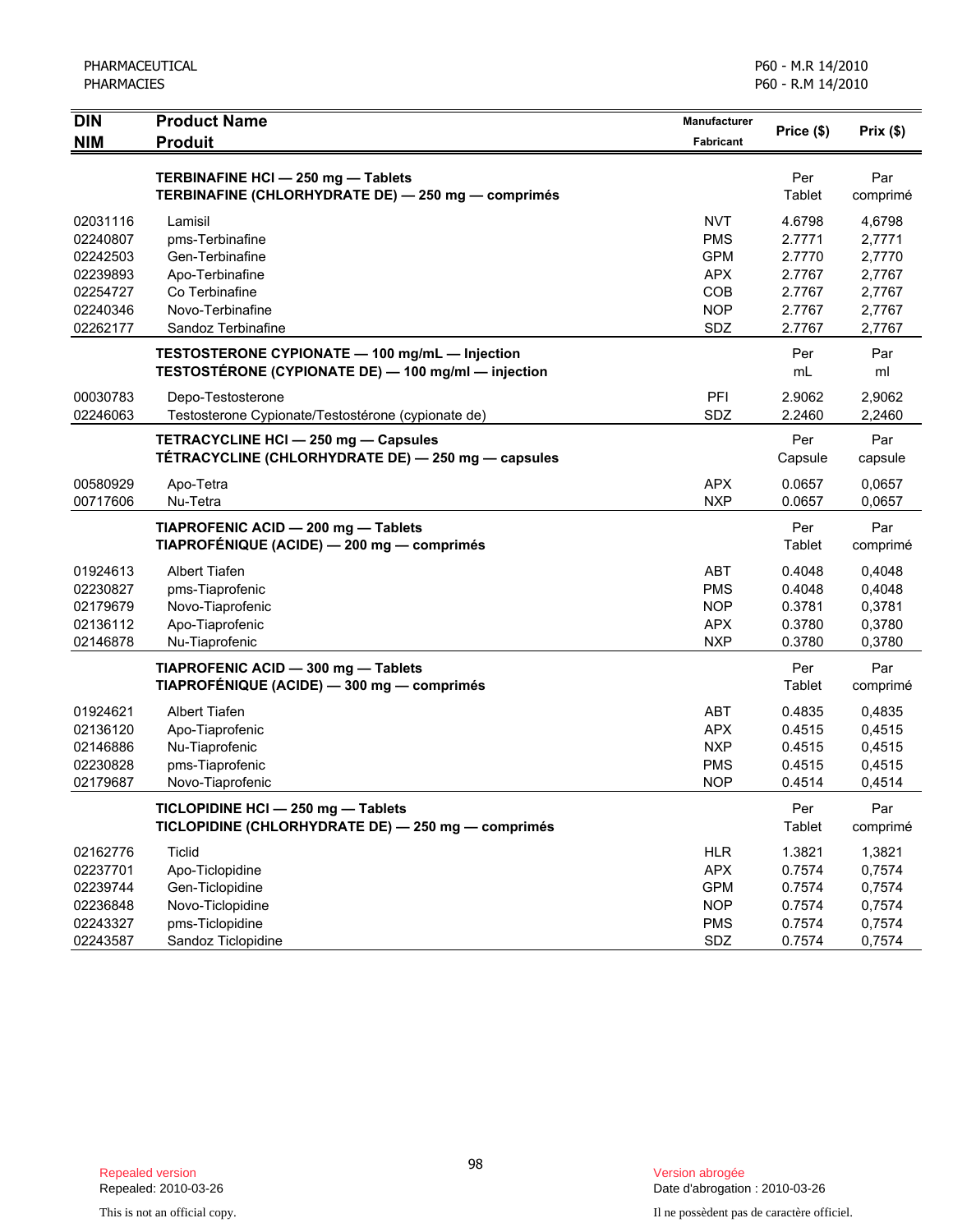| PHARMACEUTICAL<br><b>PHARMACIES</b> |                                                                                                         | P60 - M.R 14/2010<br>P60 - R.M 14/2010 |                  |                  |
|-------------------------------------|---------------------------------------------------------------------------------------------------------|----------------------------------------|------------------|------------------|
| <b>DIN</b><br><b>NIM</b>            | <b>Product Name</b><br><b>Produit</b>                                                                   | <b>Manufacturer</b><br>Fabricant       | Price (\$)       | Prix(\$)         |
|                                     | TIMOLOL MALEATE - 0.25% - Ophthalmic Solution                                                           |                                        |                  |                  |
|                                     | TIMOLOL (MALÉATE DE) - 0,25 % - solution ophtalmique                                                    |                                        | Per mL           | Par ml           |
| 00451193                            | Timoptic                                                                                                | <b>MFX</b>                             | 2.7650           | 2,7650           |
| 00755826                            | Apo-Timop<br>Gen-Timolol                                                                                | <b>APX</b>                             | 1.7050           | 1,7050           |
| 00893773<br>02083353                | pms-Timolol                                                                                             | <b>GPM</b><br><b>PMS</b>               | 1.7050<br>1.7050 | 1,7050<br>1,7050 |
| 02240248                            | ratio-Timolol Maleate                                                                                   | <b>RPH</b>                             | 1.5500           | 1,5500           |
| 02166712                            | Sandoz Timolol                                                                                          | SDZ                                    | 1.5500           | 1,5500           |
|                                     | TIMOLOL MALEATE - 0.5% - Ophthalmic Solution                                                            |                                        |                  |                  |
|                                     | TIMOLOL (MALÉATE DE) - 0,5 % - solution ophtalmique                                                     |                                        | Per mL           | par ml           |
| 00451207                            | Timoptic                                                                                                | <b>MFX</b>                             | 3.8170           | 3,8170           |
| 00755834                            | Apo-Timop                                                                                               | <b>APX</b>                             | 2.0460           | 2,0460           |
| 00893781<br>02083345                | Gen-Timolol<br>pms-Timolol                                                                              | <b>GPM</b><br><b>PMS</b>               | 2.0460<br>2.0460 | 2,0460<br>2,0460 |
| 02166720                            | Sandoz Timolol                                                                                          | SDZ                                    | 2.0460           | 2,0460           |
|                                     | TIMOLOL MALEATE - 0.25% - Ophthalmic Solution                                                           |                                        |                  |                  |
|                                     | TIMOLOL (MALÉATE DE) - 0,25 % - solution ophtalmique                                                    |                                        | Per mL           | Par ml           |
| 02171880                            | Timoptic-XE                                                                                             | <b>MFX</b>                             | 4.0744           | 4,0744           |
| 02242275                            | <b>Timolol Maleate-EX</b>                                                                               | <b>ALC</b>                             | 2.2820           | 2,2820           |
|                                     | TIMOLOL MALEATE - 0.5% - Ophthalmic Solution<br>TIMOLOL (MALEATE DE) $-$ 0,5 % $-$ solution ophtalmique |                                        | Per mL           | Par ml           |
| 02171899                            | Timoptic-XE                                                                                             | <b>MFX</b>                             | 4.8752           | 4,8752           |
| 02242276                            | <b>Timolol Maleate-EX</b>                                                                               | <b>ALC</b>                             | 2.7300           | 2,7300           |
| 02290812                            | Apo-Timop Gel                                                                                           | <b>APX</b>                             | 2.7300           | 2,7300           |
|                                     | TIMOLOL MALEATE - 5 mg - Tablets<br>TIMOLOL (MALÉATE DE) - 5 mg - comprimés                             |                                        | Per<br>Tablet    | Par<br>comprimé  |
| 00755842                            | Apo-Timol                                                                                               | <b>APX</b>                             | 0.1999           | 0,1999           |
| 02044609                            | Nu-Timol                                                                                                | <b>NXP</b>                             | 0.1999           | 0,1999           |
| 01947796                            | Novo-Timol                                                                                              | <b>NOP</b>                             | 0.1817           | 0,1817           |
|                                     | TIMOLOL MALEATE - 10 mg - Tablets<br>TIMOLOL (MALÉATE DE) - 10 mg - comprimés                           |                                        | Per<br>Tablet    | Par<br>comprimé  |
| 00755850                            | Apo-Timol                                                                                               | <b>APX</b>                             | 0.3119           | 0,3119           |
| 02044617                            | Nu-Timol                                                                                                | <b>NXP</b>                             | 0.3119           | 0,3119           |
| 01947818                            | Novo-Timol                                                                                              | <b>NOP</b>                             | 0.2835           | 0,2835           |
|                                     | TIMOLOL MALEATE - 20 mg - Tablets<br>TIMOLOL (MALÉATE DE) - 20 mg - comprimés                           |                                        | Per<br>Tablet    | Par<br>comprimé  |
| 00755869                            | Apo-Timol                                                                                               | <b>APX</b>                             | 0.6237           | 0,6237           |
| 02044625                            | Nu-Timol                                                                                                | <b>NXP</b>                             | 0.6237           | 0,6237           |
|                                     | TIZANIDINE HCI - 4 mg - Tablets<br>TIZANIDINE (CHLORHYDRATE DE) — 4 mg — comprimés                      |                                        | Per<br>Tablet    | Par<br>comprimé  |
| 02239170                            | Zanaflex                                                                                                | PAL                                    | 0.8110           | 0,8110           |
| 02259893                            | Apo-Tizanidine                                                                                          | <b>APX</b>                             | 0.5617           | 0,5617           |
| 02272059                            | Gen-Tizanidine                                                                                          | <b>GPM</b>                             | 0.5617           | 0,5617           |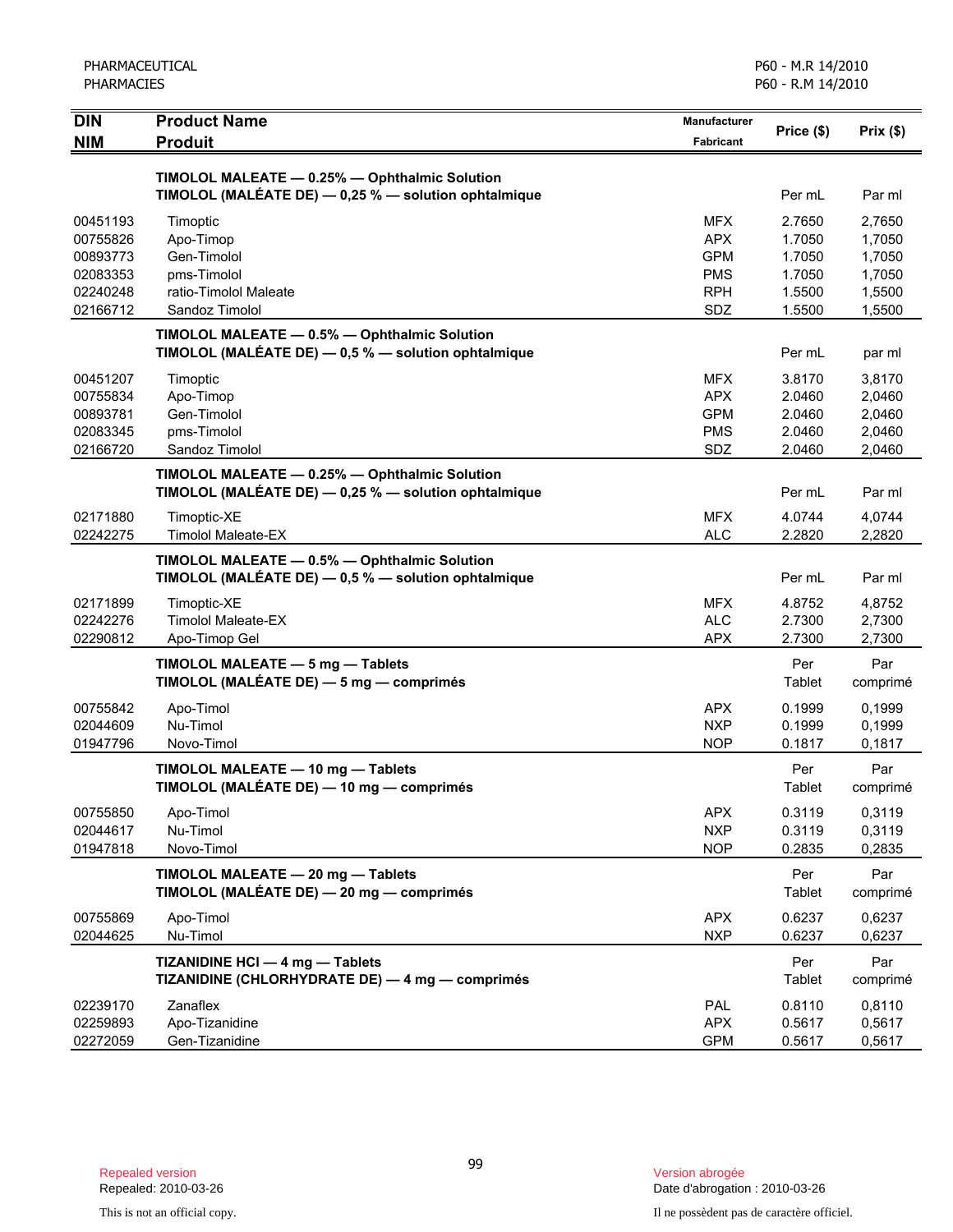PHARMACEUTICAL PHARMACIES

| <b>DIN</b>                       | <b>Product Name</b>                                                                   | Manufacturer                    | Price (\$)                 | Prix(\$)                   |
|----------------------------------|---------------------------------------------------------------------------------------|---------------------------------|----------------------------|----------------------------|
| <b>NIM</b>                       | <b>Produit</b>                                                                        | Fabricant                       |                            |                            |
|                                  | TOBRAMYCIN - 0.3% - Ophthalmic Solution<br>TOBRAMYCINE - 0,3 % - solution ophtalmique |                                 | Per mL                     | Par ml                     |
| 00513962<br>02239577<br>02241755 | <b>Tobrex</b><br>pms-Tobramycin<br>Sandoz Tobramycin                                  | <b>ALC</b><br><b>PMS</b><br>SDZ | 1.8326<br>1.2826<br>1.1528 | 1,8326<br>1,2826<br>1,1528 |
|                                  | TOLBUTAMIDE - 500 mg - Tablets<br>TOLBUTAMIDE - 500 mg - comprimés                    |                                 | Per<br>Tablet              | Par<br>comprimé            |
| 01987542<br>00312762             | Orinase<br>Apo-Tolbutamide                                                            | <b>MRR</b><br><b>APX</b>        | 0.1261<br>0.1089           | 0,1261<br>0,1089           |
|                                  | TOPIRAMATE - 25 mg - Tablets<br>TOPIRAMATE - 25 mg - comprimés                        |                                 | Per<br>Tablet              | Par<br>comprimé            |
| 02230893                         | Topamax                                                                               | <b>JAN</b>                      | 1.3764                     | 1,3764                     |
| 02279614                         | Apo-Topiramate                                                                        | <b>APX</b>                      | 0.7277                     | 0,7277                     |
| 02263351                         | Gen-Topiramate                                                                        | <b>GPM</b>                      | 0.7277                     | 0,7277                     |
| 02262991                         | pms-Topiramate                                                                        | <b>PMS</b>                      | 0.7277                     | 0,7277                     |
| 02256827                         | ratio-Topiramate                                                                      | <b>RPH</b>                      | 0.7277                     | 0,7277                     |
| 02287765                         | Co Topiramate                                                                         | COB                             | 0.6615                     | 0,6615                     |
| 02315645                         | Mint-Topiramate                                                                       | <b>MPH</b>                      | 0.6615                     | 0,6615                     |
| 02248860                         | Novo-Topiramate                                                                       | <b>NOP</b>                      | 0.6615                     | 0,6615                     |
| 02260050                         | Sandoz Topiramate                                                                     | SDZ                             | 0.6615                     | 0,6615                     |
|                                  | TOPIRAMATE - 100 mg - Tablets                                                         |                                 | Per                        | Par                        |
|                                  | TOPIRAMATE - 100 mg - comprimés                                                       |                                 | Tablet                     | comprimé                   |
| 02230894                         | Topamax                                                                               | <b>JAN</b>                      | 2.6087                     | 2,6087                     |
| 02279630                         | Apo-Topiramate                                                                        | <b>APX</b>                      | 1.3791                     | 1,3791                     |
| 02263378                         | Gen-Topiramate                                                                        | <b>GPM</b>                      | 1.3791                     | 1,3791                     |
| 02263009                         | pms-Topiramate                                                                        | <b>PMS</b>                      | 1.3791                     | 1,3791                     |
| 02256835                         | ratio-Topiramate                                                                      | <b>RPH</b>                      | 1.3791                     | 1.3791                     |
| 02287773                         | Co Topiramate                                                                         | COB                             | 1.2537                     | 1,2537                     |
| 02248861                         | Novo-Topiramate                                                                       | <b>NOP</b>                      | 1.2537                     | 1,2537                     |
| 02315653                         | Mint-Topiramate                                                                       | <b>MPH</b>                      | 1.2537                     | 1,2537                     |
| 02260069                         | Sandoz Topiramate                                                                     | SDZ                             | 1.2537                     | 1,2537                     |
|                                  | TOPIRAMATE - 200 mg - Tablets<br>TOPIRAMATE - 200 mg - comprimés                      |                                 | Per<br>Tablet              | Par<br>comprimé            |
| 02230896                         | Topamax                                                                               | <b>JAN</b>                      | 3.8957                     | 3,8957                     |
| 02279649                         | Apo-Topiramate                                                                        | <b>APX</b>                      | 2.1830                     | 2,1830                     |
| 02263386                         | Gen-Topiramate                                                                        | <b>GPM</b>                      | 2.1830                     | 2,1830                     |
| 02263017                         | pms-Topiramate                                                                        | <b>PMS</b>                      | 2.1830                     | 2,1830                     |
| 02256843                         | ratio-Topiramate                                                                      | <b>RPH</b>                      | 2.1830                     | 2,1830                     |
| 02287781                         | Co Topiramate                                                                         | COB                             | 1.9845                     | 1,9845                     |
| 02248862                         | Novo-Topiramate                                                                       | <b>NOP</b>                      | 1.9845                     | 1,9845                     |
| 02315661                         | Mint-Topiramate                                                                       | <b>MPH</b>                      | 1.9845                     | 1,9845                     |
| 02267837                         | Sandoz Topiramate                                                                     | SDZ                             | 1.9845                     | 1,9845                     |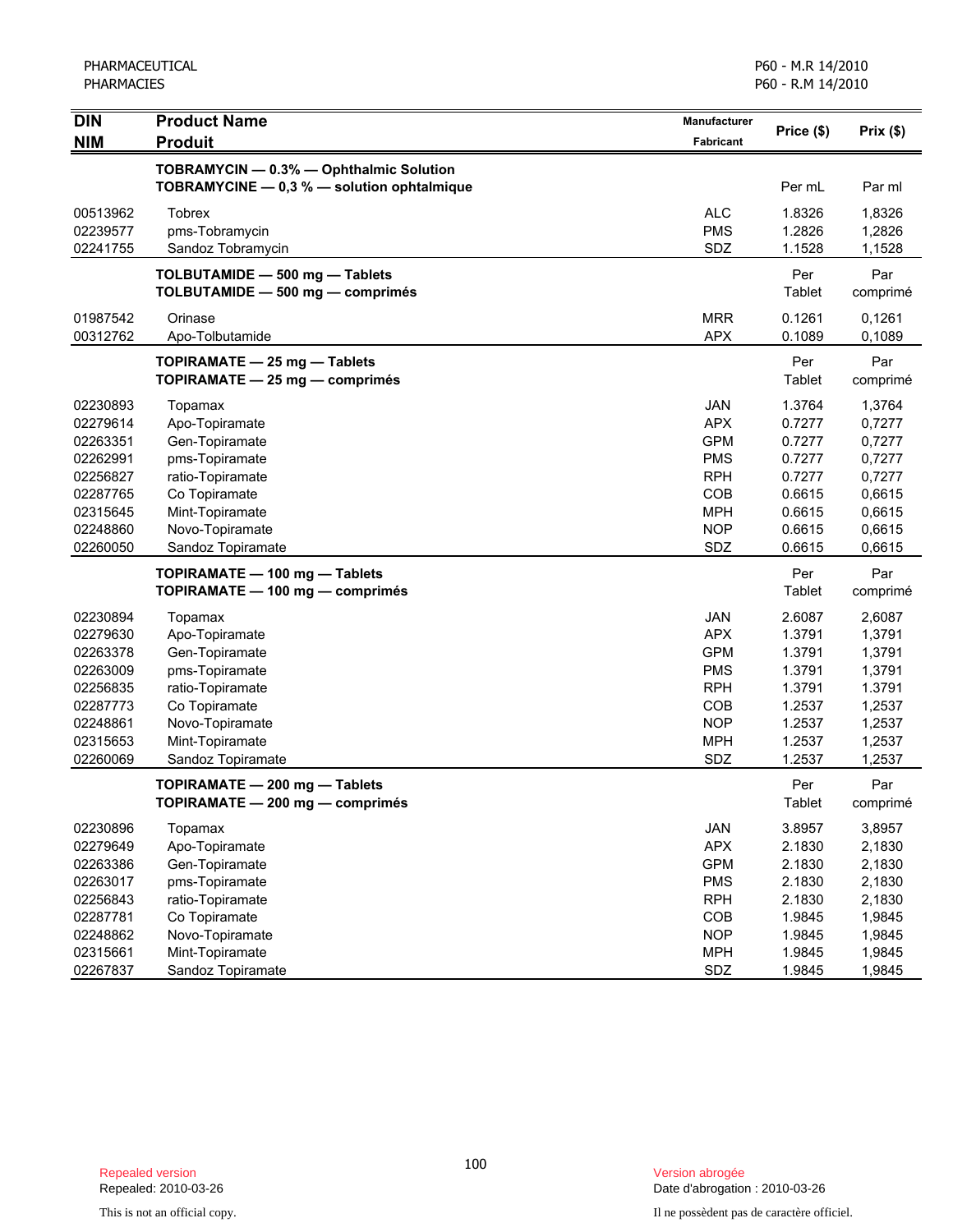| <b>DIN</b>           | <b>Product Name</b>                                                                | Manufacturer             |                  |                  |
|----------------------|------------------------------------------------------------------------------------|--------------------------|------------------|------------------|
| <b>NIM</b>           | <b>Produit</b>                                                                     | Fabricant                | Price (\$)       | Prix(\$)         |
|                      | TRAZODONE HCI - 50 mg - Tablets<br>TRAZODONE (CHLORHYDRATE DE) - 50 mg - comprimés |                          | Per<br>Tablet    | Par<br>comprimé  |
|                      |                                                                                    |                          |                  |                  |
| 02128950             | Dom-Trazodone                                                                      | <b>DOM</b>               | 0.2436           | 0,2436           |
| 00579351             | Desyrel                                                                            | SQU                      | 0.2436           | 0,2436           |
| 02231683             | Gen-Trazodone                                                                      | <b>GPM</b>               | 0.2436           | 0,2436           |
| 01937227<br>02230284 | pms-Trazodone<br>Trazorel                                                          | <b>PMS</b><br><b>ICN</b> | 0.2436<br>0.2436 | 0,2436           |
| 02147637             | Apo-Trazodone                                                                      | <b>APX</b>               | 0.2435           | 0,2436<br>0,2435 |
| 02144263             | Novo-Trazodone                                                                     | <b>NOP</b>               | 0.2435           | 0,2435           |
| 02165384             | Nu-Trazodone                                                                       | <b>NXP</b>               | 0.2435           | 0,2435           |
| 02053187             | ratio-Trazodone                                                                    | <b>RPH</b>               | 0.2435           | 0,2435           |
| 02277344             | ratio-Trazodone                                                                    | <b>RPH</b>               | 0.2435           | 0.2435           |
|                      | TRAZODONE HCI - 100 mg - Tablets                                                   |                          | Per              | Par              |
|                      | TRAZODONE (CHLORHYDRATE DE) - 100 mg - comprimés                                   |                          | Tablet           | comprimé         |
| 02147645             | Apo-Trazodone                                                                      | <b>APX</b>               | 0.4352           | 0,4352           |
| 00579378             | Desyrel                                                                            | SQU                      | 0.4352           | 0,4352           |
| 02128969             | Dom-Trazodone                                                                      | <b>DOM</b>               | 0.4352           | 0,4352           |
| 02231684             | Gen-Trazodone                                                                      | <b>GPM</b>               | 0.4352           | 0,4352           |
| 02144271             | Novo-Trazodone                                                                     | <b>NOP</b>               | 0.4352           | 0,4352           |
| 02165392             | Nu-Trazodone                                                                       | <b>NXP</b>               | 0.4352           | 0,4352           |
| 01937235             | pms-Trazodone                                                                      | <b>PMS</b>               | 0.4352           | 0,4352           |
| 02053195             | ratio-Trazodone                                                                    | <b>RPH</b>               | 0.4352           | 0,4352           |
| 02277352             | ratio-Trazodone                                                                    | <b>RPH</b>               | 0.4352           | 0,4352           |
| 02230285             | Trazorel                                                                           | <b>ICN</b>               | 0.4352           | 0,4352           |
|                      | TRAZODONE HCI - 150 mg - Tablets                                                   |                          | Per              | Par              |
|                      | TRAZODONE (CHLORHYDRATE DE) - 150 mg - comprimés                                   |                          | Tablet           | comprimé         |
| 02165406             | Nu-Trazodone-D                                                                     | <b>NXP</b>               | 0.6395           | 0,6395           |
| 00702277             | Desyrel                                                                            | SQU                      | 0.6394           | 0,6394           |
| 02147653             | Apo-Trazodone-D                                                                    | <b>APX</b>               | 0.6393           | 0,6393           |
| 02144298             | Novo-Trazodone-D                                                                   | <b>NOP</b>               | 0.6393           | 0,6393           |
| 02053209             | ratio-Trazodone                                                                    | <b>RPH</b>               | 0.6393           | 0,6393           |
| 02277360             | ratio-Trazodone                                                                    | <b>RPH</b>               | 0.6393           | 0,6393           |
|                      | TRETINOIN - 0.01% - Topical Cream                                                  |                          | Per              | Par              |
|                      | TRÉTINOÏNE - 0,01 % - crème topique                                                |                          | Gram             | gramme           |
| 00897329             | Retin A                                                                            | JOI                      | 0.3916           | 0,3916           |
| 00657204             | Stieva-A                                                                           | STI                      | 0.3124           | 0,3124           |
|                      | TRETINOIN - 0.025% - Topical Cream<br>TRÉTINOÏNE $-$ 0,025 % $-$ crème topique     |                          | Per<br>Gram      | Par<br>gramme    |
| 00897310             | Retin A                                                                            | JOI                      | 0.3916           | 0,3916           |
| 00578576             | Stieva-A                                                                           | STI                      | 0.3217           | 0,3217           |
|                      | TRETINOIN - 0.05% - Topical Cream<br>TRÉTINOÏNE $-$ 0,05 % $-$ crème topique       |                          | Per<br>Gram      | Par<br>gramme    |
| 00443794<br>00518182 | Retin A<br>Stieva-A                                                                | JOI<br>STI               | 0.3800<br>0.3217 | 0,3800<br>0,3217 |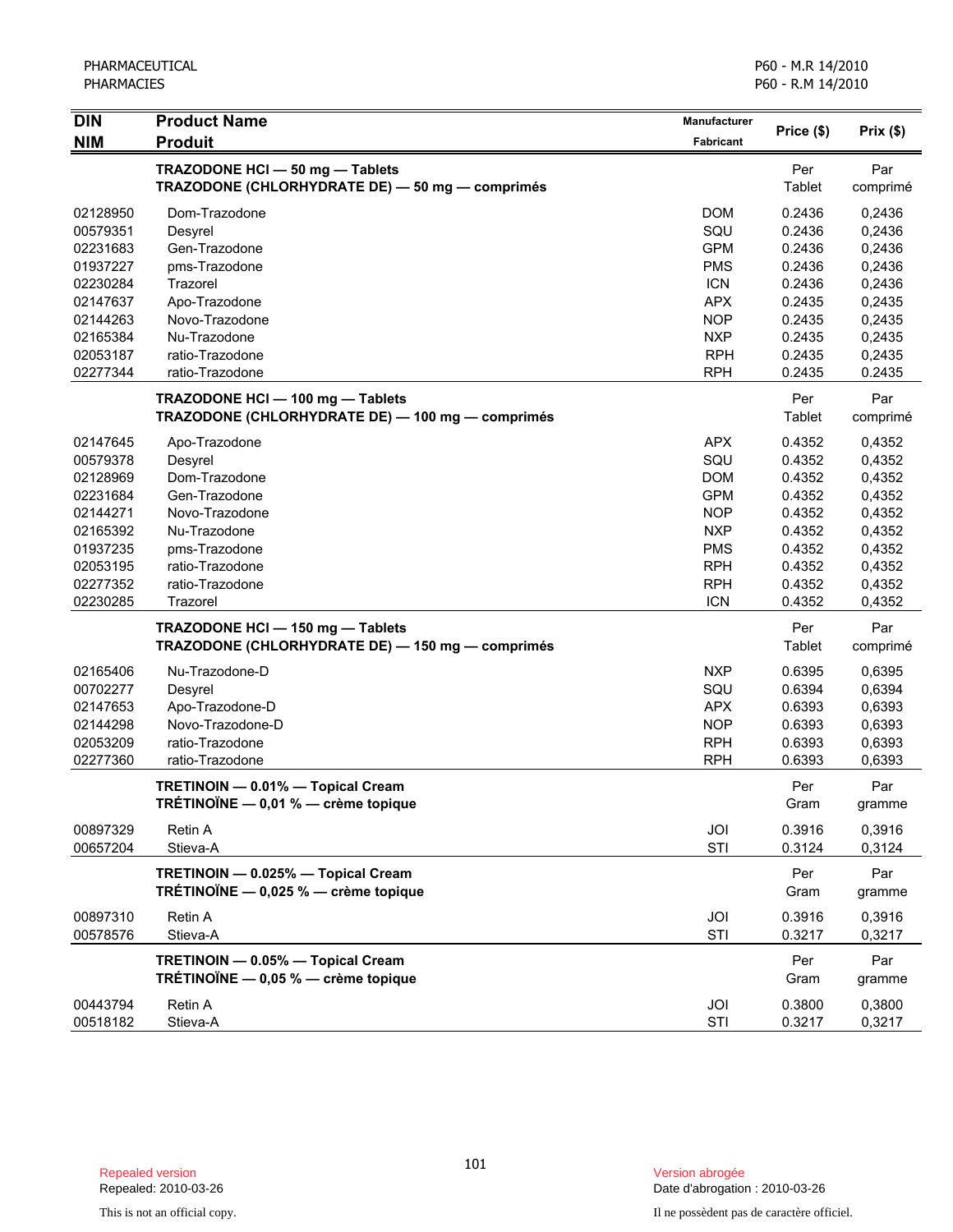| <b>DIN</b>                       | <b>Product Name</b>                                                                                                  | Manufacturer                           | Price (\$)                 | Prix(\$)                   |
|----------------------------------|----------------------------------------------------------------------------------------------------------------------|----------------------------------------|----------------------------|----------------------------|
| <b>NIM</b>                       | <b>Produit</b>                                                                                                       | <b>Fabricant</b>                       |                            |                            |
|                                  | TRETINOIN - 0.1% - Topical Cream<br>TRÉTINOÏNE - 0,1 % - crème topique                                               |                                        | Per<br>Gram                | Par<br>gramme              |
| 00870021<br>00662348             | Retin A<br>Stieva-A Forte                                                                                            | JOI<br>STI                             | 0.3916<br>0.3217           | 0,3916<br>0,3217           |
|                                  | TRETINOIN - 0.01% - Topical Gel<br>TRÉTINOÏNE $-$ 0,01 % $-$ gel topique                                             |                                        | Per<br>Gram                | Par<br>gramme              |
| 00870013<br>01926462             | <b>Retin A</b><br>Vitamin A Acid                                                                                     | JOI<br><b>AVE</b>                      | 0.3800<br>0.3124           | 0,3800<br>0,3124           |
|                                  | TRETINOIN - 0.025% - Topical Gel<br>TRÉTINOÏNE - 0,025 % - gel topique                                               |                                        | Per<br>Gram                | Par<br>gramme              |
| 00443816<br>00587966<br>01926470 | Retin A<br>Stieva-A<br>Vitamin A Acid                                                                                | JOI<br>STI<br><b>AVE</b>               | 0.3800<br>0.3217<br>0.3124 | 0,3800<br>0,3217<br>0,3124 |
|                                  | TRETINOIN - 0.05% - Topical Gel<br>TRÉTINOÏNE $-$ 0,05 % $-$ gel topique                                             |                                        | Per<br>Gram                | Par<br>gramme              |
| 00641863<br>01926489             | Stieva-A<br>Vitamin A Acid                                                                                           | STI<br><b>AVE</b>                      | 0.3217<br>0.3124           | 0,3217<br>0,3124           |
|                                  | TRIAMCINOLONE ACETONIDE - 10 mg/mL - Injection<br>TRIAMCINOLONE (ACÉTONIDE DE) - 10 mg/ml - injection                |                                        | Per mL                     | Par ml                     |
| 01999761<br>02229540             | Kenalog-10<br>Triamcinolone                                                                                          | <b>WSQ</b><br>SDZ                      | 3.3946<br>2.8446           | 3,3946<br>2,8446           |
|                                  | TRIAMCINOLONE ACETONIDE - 40 mg/mL - Injection<br>TRIAMCINOLONE (ACÉTONIDE DE) - 40 mg/ml - injection                |                                        | Per mL                     | Par ml                     |
| 01999869<br>02229550             | Kenalog-40<br>Triamcinolone                                                                                          | <b>WSQ</b><br>SDZ                      | 7.8870<br>6.3800           | 7,8870<br>6,3800           |
|                                  | TRIAMTERENE/HYDROCHLOROTHIAZIDE - 50 mg/25 mg - Tablets<br>TRIAMTÉRÈNE/HYDROCHLOROTHIAZIDE - 50 mg/25 mg - comprimés |                                        | Per<br>Tablet              | Par<br>comprimé            |
| 00441775<br>00865532<br>00532657 | Apo-Triazide<br>Nu-Triazide<br>Novo-Triamzide                                                                        | <b>APX</b><br><b>NXP</b><br><b>NOP</b> | 0.0669<br>0.0669<br>0.0608 | 0.0669<br>0,0669<br>0,0608 |
|                                  | TRIAZOLAM - 0.125 mg - Tablets<br>TRIAZOLAM - 0,125 mg - comprimés                                                   |                                        | Per<br>Tablet              | Par<br>comprimé            |
| 00808563<br>01995227             | Apo-Triazo<br>Gen-Triazolam                                                                                          | <b>APX</b><br><b>GPM</b>               | 0.1300<br>0.1300           | 0.1300<br>0,1300           |
|                                  | TRIAZOLAM - 0.25 mg - Tablets<br>TRIAZOLAM - 0,25 mg - comprimés                                                     |                                        | Per<br>Tablet              | Par<br>comprimé            |
| 00808571<br>01913506<br>00443158 | Apo-Triazo<br>Gen-Triazolam<br>Halcion                                                                               | <b>APX</b><br><b>GPM</b><br>PFI        | 0.2300<br>0.2295<br>0.2274 | 0,2300<br>0,2295<br>0,2274 |
|                                  | TRIFLURIDINE - 1% - Ophthalmic Solution<br>TRIFLURIDINE - 1 % - solution ophtalmique                                 |                                        | Per mL                     | Par ml                     |
| 00687456<br>02248529             | Viroptic<br>Sandoz Trifluridine                                                                                      | <b>BWE</b><br>SDZ                      | 3.3426<br>3.2667           | 3,3426<br>3,2667           |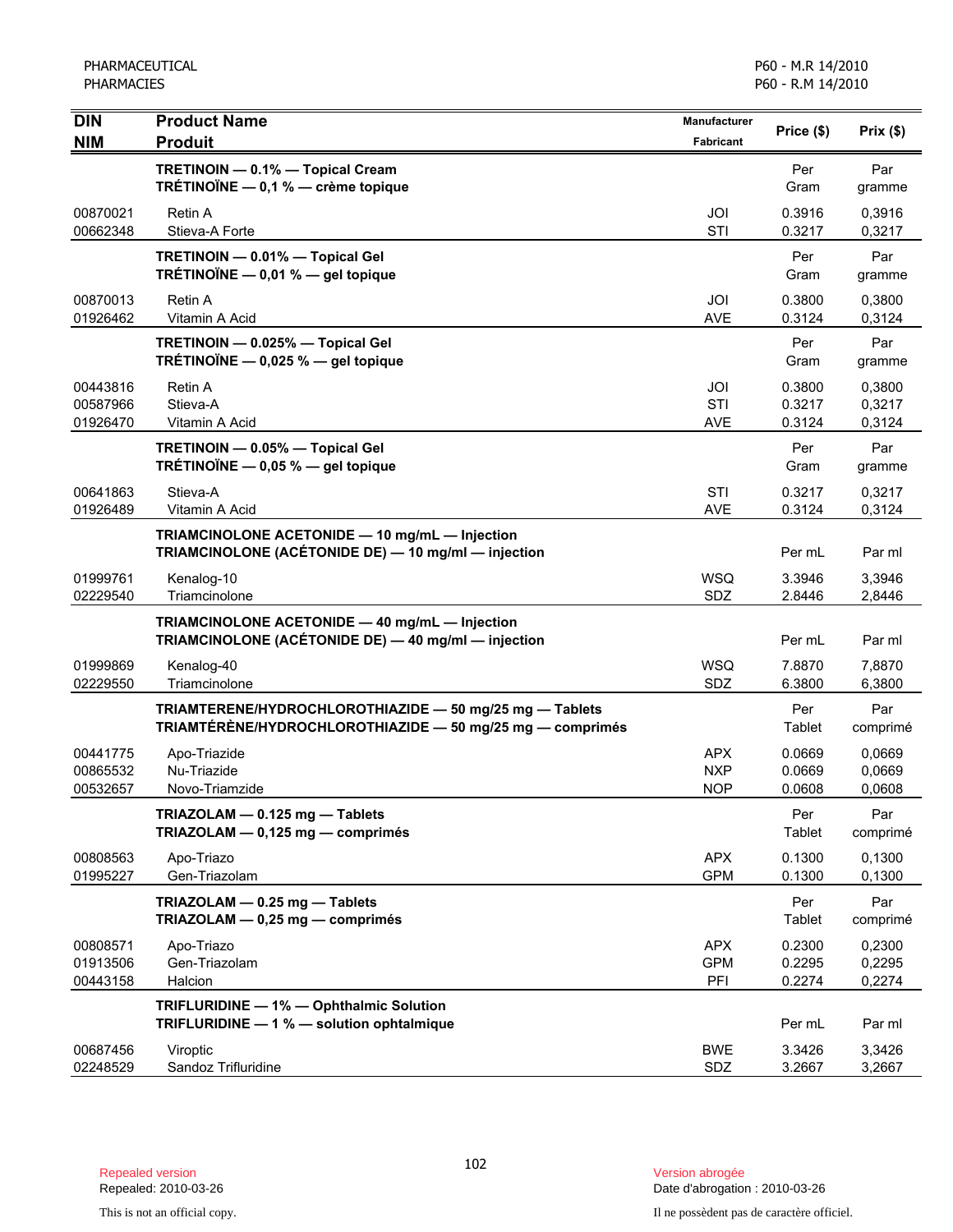| <b>DIN</b><br><b>NIM</b>                     | <b>Product Name</b><br><b>Produit</b>                                                                                                                                                            | <b>Manufacturer</b><br>Fabricant              | Price (\$)                           | Prix(\$)                             |
|----------------------------------------------|--------------------------------------------------------------------------------------------------------------------------------------------------------------------------------------------------|-----------------------------------------------|--------------------------------------|--------------------------------------|
|                                              | TRIMEBUTINE - 200 mg - Tablets<br>TRIMÉBUTINE - 200 mg - comprimés                                                                                                                               |                                               | Per<br>Tablet                        | Par<br>comprimé                      |
| 00803499<br>02245664                         | Modulon<br>Apo-Trimebutine                                                                                                                                                                       | <b>AXC</b><br><b>APX</b>                      | 0.7079<br>0.5235                     | 0.7079<br>0,5235                     |
|                                              | TRIMETHOPRIM/SULFAMETHOXAZOLE - 80 mg/400 mg - Tablets<br>TRIMÉTHOPRIME/SULFAMÉTHOXAZOLE - 80 mg/400 mg - comprimés                                                                              |                                               | Per<br>Tablet                        | Par<br>comprimé                      |
| 00272469<br>00865710<br>00445274<br>00510637 | <b>Bactrim</b><br>Nu-Cotrimox<br>Apo-Sulfatrim<br>Novo-Trimel                                                                                                                                    | HLR<br><b>NXP</b><br><b>APX</b><br><b>NOP</b> | 0.1601<br>0.0531<br>0.0530<br>0.0530 | 0,1601<br>0,0531<br>0,0530<br>0,0530 |
|                                              | TRIMETHOPRIM/SULFAMETHOXAZOLE - 160 mg/800 mg - Tablets<br>TRIMÉTHOPRIME/SULFAMÉTHOXAZOLE - 160 mg/800 mg - comprimés                                                                            |                                               | Per<br>Tablet                        | Par<br>comprimé                      |
| 00371823<br>00865729<br>00445282<br>00510645 | <b>Bactrim DS</b><br>Nu-Cotrimox DS<br>Apo-Sulfatrim DS<br>Novo-Trimel DS                                                                                                                        | HLR<br><b>NXP</b><br><b>APX</b><br><b>NOP</b> | 0.2867<br>0.1344<br>0.1343<br>0.1343 | 0,2867<br>0,1344<br>0,1343<br>0,1343 |
|                                              | TRIMETHOPRIM SULFATE/POLYMYXIN B SULFATE - 1 mg/10,000 U/mL<br><b>- Ophthalmic Solution</b><br>TRIMÉTHOPRIME (SULFATE DE)/POLYMYXINE B (SULFATE DE) -<br>1 mg/10 000 U/ml - solution ophtalmique |                                               | Per mL                               | Par ml                               |
| 02011956<br>02240363                         | Polytrim<br>pms-Polytrimethoprim                                                                                                                                                                 | <b>ALL</b><br><b>PMS</b>                      | 3.3473<br>0.8040                     | 3.3473<br>0,8040                     |
|                                              | TRIMIPRAMINE - 25 mg - Tablets<br>TRIMIPRAMINE - 25 mg - comprimés                                                                                                                               |                                               | Per<br>Tablet                        | Par<br>comprimé                      |
| 00740802<br>02020602                         | Apo-Trimip<br>Nu-Trimipramine                                                                                                                                                                    | <b>APX</b><br><b>NXP</b>                      | 0.2776<br>0.2776                     | 0,2776<br>0,2776                     |
|                                              | TRIMIPRAMINE - 50 mg - Tablets<br>TRIMIPRAMINE - 50 mg - comprimés                                                                                                                               |                                               | Per<br>Tablet                        | Par<br>comprimé                      |
| 00740810<br>02020610                         | Apo-Trimip<br>Nu-Trimipramine                                                                                                                                                                    | <b>APX</b><br><b>NXP</b>                      | 0.5434<br>0.5434                     | 0,5434<br>0,5434                     |
|                                              | TRIMIPRAMINE - 100 mg - Tablets<br>TRIMIPRAMINE - 100 mg - comprimés                                                                                                                             |                                               | Per<br>Tablet                        | Par<br>comprimé                      |
| 00740829<br>02020629                         | Apo-Trimip<br>Nu-Trimipramine                                                                                                                                                                    | <b>APX</b><br><b>NXP</b>                      | 0.9273<br>0.9273                     | 0,9273<br>0,9273                     |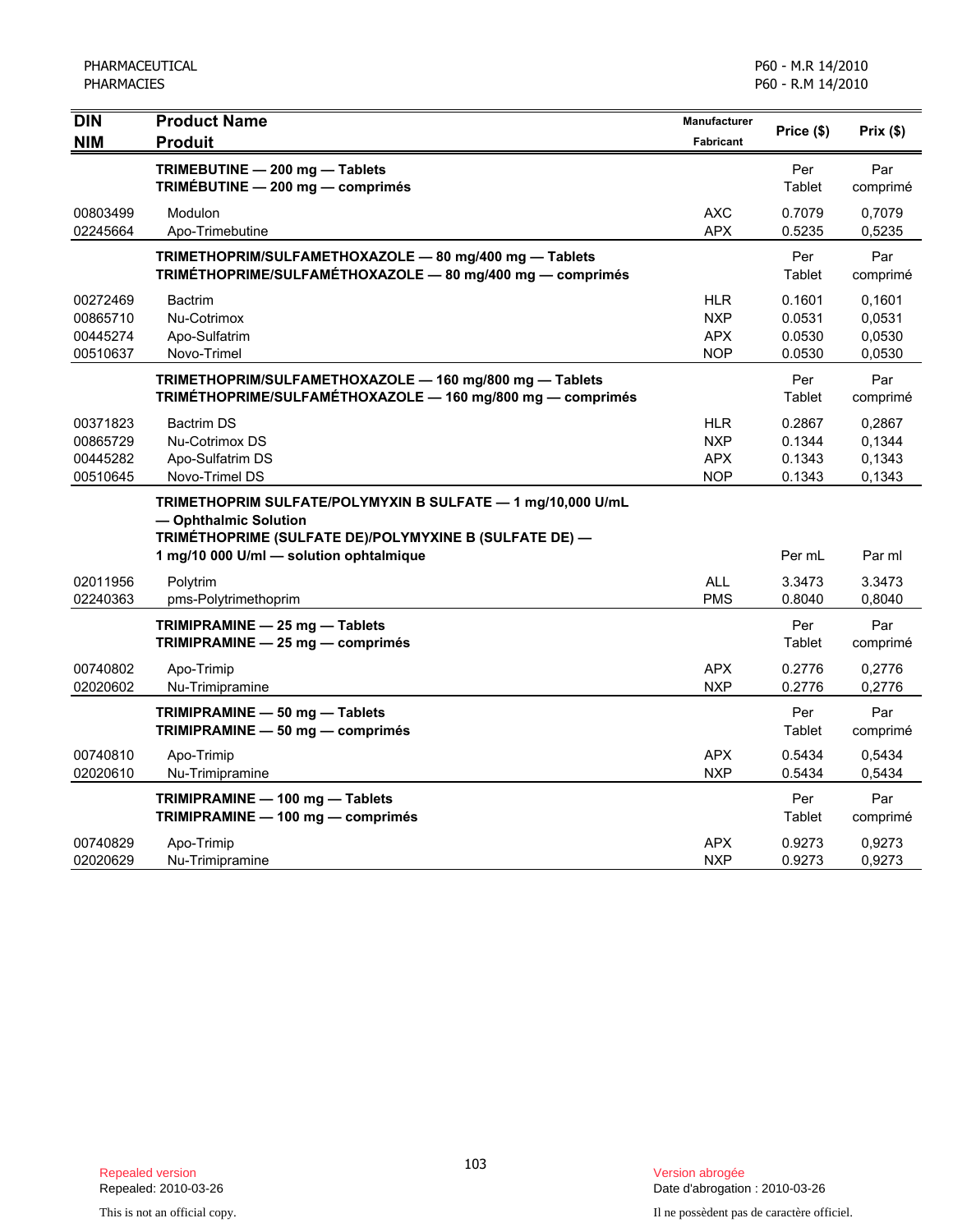| <b>DIN</b>                                   | <b>Product Name</b>                                                                                                                                                                                                                                                                    | Manufacturer                                         | Price (\$)                           | Prix(\$)                             |
|----------------------------------------------|----------------------------------------------------------------------------------------------------------------------------------------------------------------------------------------------------------------------------------------------------------------------------------------|------------------------------------------------------|--------------------------------------|--------------------------------------|
| <b>NIM</b>                                   | <b>Produit</b>                                                                                                                                                                                                                                                                         | <b>Fabricant</b>                                     |                                      |                                      |
|                                              | TRIPROLIDINE HCI/PSEUDOEPHEDRINE HCI/CODEINE PHOSPHATE<br>- 2 mg/30 mg/10 mg per 5 mL - Syrup<br>TRIPROLIDINE (CHLORHYDRATE DE)/PSEUDOÉPHÉDRINE<br>(CHLORHYDRATE DE)/CODÉINE (PHOSPHATE DE) — 2 mg/30 mg/10 mg<br>par 5 ml - sirop                                                     |                                                      | Per mL                               | Par ml                               |
| 00068594<br>02169126                         | CoActifed<br>ratio-Cotridin                                                                                                                                                                                                                                                            | <b>GSK</b><br><b>RPH</b>                             | 0.1744<br>0.0574                     | 0,1744<br>0,0574                     |
|                                              | TRIPROLIDINE HCI/PSEUDOEPHEDRINE HCI/GUAIFENESIN/CODEINE<br>PHOSPHATE - 2 mg/30 mg/100 mg/10 mg per 5 mL - Expectorant<br>TRIPROLIDINE (CHLORHYDRATE DE)/PSEUDOÉPHÉDRINE<br>(CHLORHYDRATE DE)/GUAIFÉNÉSINE/CODÉINE (PHOSPHATE DE) — 2 mg/<br>30 mg/100 mg/10 mg par 5 ml - expectorant |                                                      | Per mL                               | Par ml                               |
| 00068756<br>02053403                         | CoActifed<br>ratio-Cotridin                                                                                                                                                                                                                                                            | <b>GSK</b><br><b>RPH</b>                             | 0.1911<br>0.0640                     | 0,1911<br>0,0640                     |
|                                              | L-TRYPTOPHAN - 500 mg - Capsules<br>L-TRYPTOPHANE - 500 mg - capsules                                                                                                                                                                                                                  |                                                      | Per<br>Capsule                       | Par<br>capsule                       |
| 00718149<br>02248540<br>02241023<br>02240334 | Tryptan<br>Apo-Tryptophan<br>pms-Tryptophan<br>ratio-Tryptophan                                                                                                                                                                                                                        | <b>ICN</b><br><b>APX</b><br><b>PMS</b><br><b>RPH</b> | 0.7838<br>0.5486<br>0.5486<br>0.5486 | 0,7838<br>0,5486<br>0,5486<br>0,5486 |
|                                              | L-TRYPTOPHAN - 500 mg - Tablets<br>L-TRYPTOPHANE - 500 mg - comprimés                                                                                                                                                                                                                  |                                                      | Per<br>Tablet                        | Par<br>comprimé                      |
| 02029456<br>02248538<br>02240445<br>02240333 | Tryptan<br>Apo-Tryptophan<br>pms-Tryptophan<br>ratio-Tryptophan                                                                                                                                                                                                                        | <b>ICN</b><br><b>APX</b><br><b>PMS</b><br><b>RPH</b> | 0.7838<br>0.5486<br>0.5486<br>0.5486 | 0,7838<br>0,5486<br>0,5486<br>0,5486 |
|                                              | L-TRYPTOPHAN $-1$ g - Tablets<br>L-TRYPTOPHANE $- 1 g$ - comprimés                                                                                                                                                                                                                     |                                                      | Per<br>Tablet                        | Par<br>comprimé                      |
| 00654531<br>02248539<br>02230202<br>02237250 | Tryptan<br>Apo-Tryptophan<br>pms-Tryptophan<br>ratio-Tryptophan                                                                                                                                                                                                                        | <b>ICN</b><br><b>APX</b><br><b>PMS</b><br><b>RPH</b> | 1.5677<br>0.9876<br>0.9876<br>0.9876 | 1,5677<br>0,9876<br>0,9876<br>0,9876 |
|                                              | URSODIOL - 250 mg - Tablets<br>URSODIOL - 250 mg - comprimés                                                                                                                                                                                                                           |                                                      | Per<br>Tablet                        | Par<br>comprimé                      |
| 02238984<br>02273497                         | Urso<br>pms-Ursodiol C                                                                                                                                                                                                                                                                 | <b>AXC</b><br><b>PMS</b>                             | 1.4378<br>0.9882                     | 1,4378<br>0,9882                     |
|                                              | URSODIOL - 500 mg - Tablets<br>URSODIOL - 500 mg - comprimés                                                                                                                                                                                                                           |                                                      | Per<br>Tablet                        | Par<br>comprimé                      |
| 02245894<br>02273500                         | Urso<br>pms-Ursodiol C                                                                                                                                                                                                                                                                 | <b>AXC</b><br><b>PMS</b>                             | 2.7027<br>1.8746                     | 2,7027<br>1,8746                     |
|                                              | VALACYCLOVIR - 500 mg - Tablets<br>VALACYCLOVIR - 500 mg - comprimés                                                                                                                                                                                                                   |                                                      | Per<br>Tablet                        | Par<br>comprimé                      |
| 02219492<br>02295822<br>02298457             | Valtrex<br>Apo-Valacyclovir<br>pms-Valacyclovir                                                                                                                                                                                                                                        | <b>GSK</b><br><b>APX</b><br><b>PMS</b>               | 3.7317<br>2.5443<br>2.5443           | 3,7317<br>2,5443<br>2,5443           |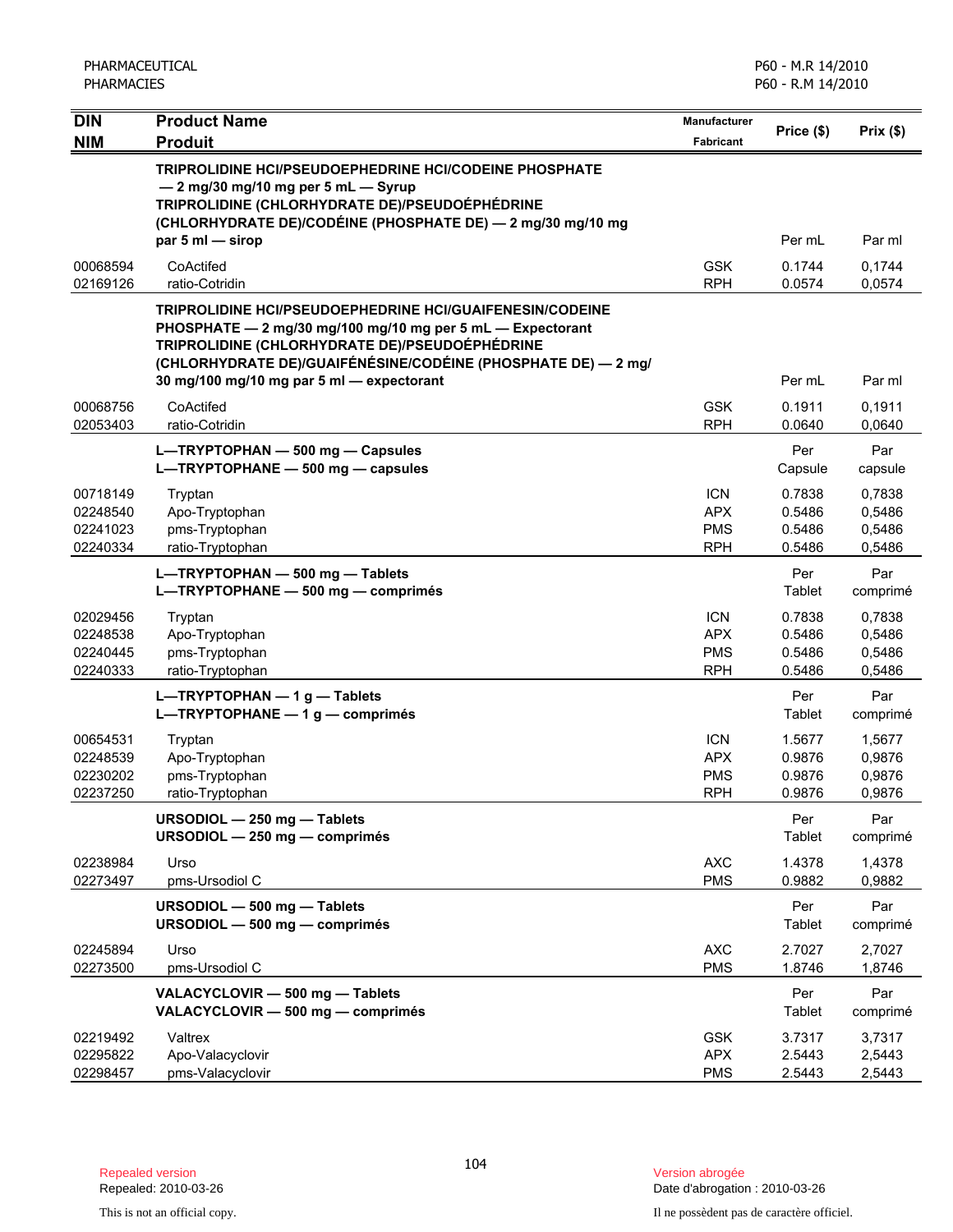| <b>DIN</b> | <b>Product Name</b>                                             | <b>Manufacturer</b> |            |          |
|------------|-----------------------------------------------------------------|---------------------|------------|----------|
| <b>NIM</b> | <b>Produit</b>                                                  | Fabricant           | Price (\$) | Prix(\$) |
|            | VALPROIC ACID - 250 mg - Capsules                               |                     | Per        | Par      |
|            | VALPROÏQUE (ACIDE) - 250 mg - capsules                          |                     | Capsule    | capsule  |
| 00443840   | Depakene                                                        | ABB                 | 0.5725     | 0,5725   |
| 02231030   | Dom-Valproic Acid                                               | <b>DOM</b>          | 0.2843     | 0,2843   |
| 02184648   | Gen-Valproic                                                    | <b>GPM</b>          | 0.2843     | 0,2843   |
| 02230768   | pms-Valproic Acid                                               | <b>PMS</b>          | 0.2843     | 0,2843   |
| 02238048   | Apo-Valproic                                                    | <b>APX</b>          | 0.2842     | 0,2842   |
| 02100630   | Novo-Valproic                                                   | <b>NOP</b>          | 0.2842     | 0,2842   |
| 02237830   | Nu-Valproic                                                     | <b>NXP</b>          | 0.2842     | 0,2842   |
| 02140047   | ratio-Valproic                                                  | <b>RPH</b>          | 0.2842     | 0,2842   |
| 02239714   | Sandoz Valproic                                                 | SDZ                 | 0.2842     | 0,2842   |
|            | VALPROIC ACID - 500 mg - Enteric Coated Capsules                |                     | Per        | Par      |
|            | VALPROÏQUE (ACIDE) — 500 mg — capsules à enrobage entérosoluble |                     | Capsule    | capsule  |
| 00507989   | Depakene                                                        | ABB                 | 0.9709     | 0,9709   |
| 02231031   | Dom-Valproic Acid E.C.                                          | <b>DOM</b>          | 0.5717     | 0,5717   |
| 02218321   | Novo-Valproic                                                   | <b>NOP</b>          | 0.5717     | 0,5717   |
| 02229628   | pms-Valproic Acid E.C.                                          | <b>PMS</b>          | 0.5717     | 0,5717   |
| 02140055   | ratio-Valproic                                                  | <b>RPH</b>          | 0.5717     | 0,5717   |
| 02239713   | Sandoz Valproic                                                 | SDZ                 | 0.5717     | 0,5717   |
|            | VALPROIC ACID - 250 mg/5 mL - Syrup                             |                     |            |          |
|            | VALPROÏQUE (ACIDE) - 250 mg/5 ml - sirop                        |                     | Per mL     | Par ml   |
| 00443832   | Depakene                                                        | ABB                 | 0.1193     | 0,1193   |
| 02236807   | pms-Valproic Acid                                               | <b>PMS</b>          | 0.0757     | 0,0757   |
| 02238370   | Apo-Valproic                                                    | <b>APX</b>          | 0.0635     | 0,0635   |
| 02140063   | ratio-Valproic                                                  | <b>RPH</b>          | 0.0635     | 0,0635   |
|            | VENLAFAXINE - 37.5 mg - Capsules                                |                     | Per        | Par      |
|            | VENLAFAXINE - 37,5 mg - capsules                                |                     | Capsule    | capsule  |
| 02237279   | <b>Effexor XR</b>                                               | <b>WAY</b>          | 0.9988     | 0,9988   |
| 02275023   | Novo-Venlafaxine XR                                             | <b>NOP</b>          | 0.6467     | 0,6467   |
| 02331683   | Apo-Venlafaxine XR                                              | <b>APX</b>          | 0.5879     | 0,5879   |
| 02304317   | Co Venlafaxine XR                                               | COB                 | 0.5879     | 0,5879   |
| 02278545   | pms-Venlafaxine XR                                              | <b>PMS</b>          | 0.5879     | 0,5879   |
| 02273969   | ratio-Venlafaxine XR                                            | <b>RPH</b>          | 0.5879     | 0,5879   |
| 02310317   | Sandoz Venlafaxine XR                                           | SDZ                 | 0.5879     | 0,5879   |
| 02310279   | Gen-Venlafaxine XR                                              | <b>GPM</b>          | 0.5879     | 0,5879   |
|            | VENLAFAXINE - 75 mg - Capsules                                  |                     | Per        | Par      |
|            | VENLAFAXINE - 75 mg - capsules                                  |                     | Capsule    | capsule  |
| 02237280   | <b>Effexor XR</b>                                               | <b>WAY</b>          | 1.9978     | 1,9978   |
| 02275031   | Novo-Venlafaxine XR                                             | <b>NOP</b>          | 1.2934     | 1,2934   |
| 02331691   | Apo-Venlafaxine XR                                              | <b>APX</b>          | 1.1758     | 1,1758   |
| 02304325   | Co Venlafaxine XR                                               | COB                 | 1.1758     | 1,1758   |
| 02278553   | pms-Venlafaxine XR                                              | <b>PMS</b>          | 1.1758     | 1,1758   |
| 02273977   | ratio-Venlafaxine XR                                            | <b>RPH</b>          | 1.1758     | 1,1758   |
| 02310325   | Sandoz Venlafaxine XR                                           | SDZ                 | 1.1758     | 1,1758   |
| 02310287   | Gen-Venlafaxine XR                                              | <b>GPM</b>          | 1.1758     | 1,1758   |

Date d'abrogation : 2010-03-26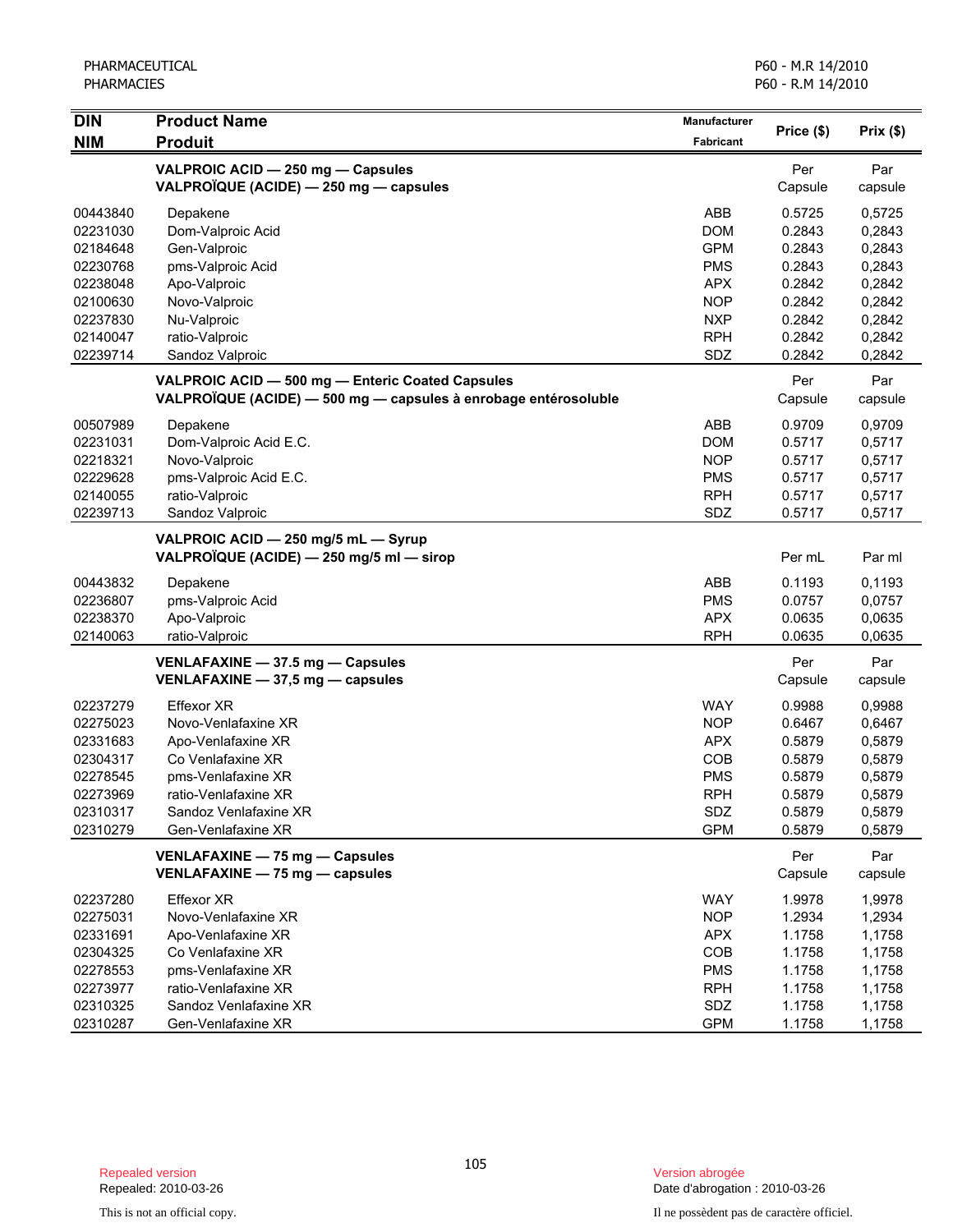| <b>DIN</b>                                                                                   | <b>Product Name</b>                                                                                                                                                              | <b>Manufacturer</b>                                                                            | Price (\$)                                                                   | Prix(\$)                                                                     |
|----------------------------------------------------------------------------------------------|----------------------------------------------------------------------------------------------------------------------------------------------------------------------------------|------------------------------------------------------------------------------------------------|------------------------------------------------------------------------------|------------------------------------------------------------------------------|
| <b>NIM</b>                                                                                   | <b>Produit</b>                                                                                                                                                                   | <b>Fabricant</b>                                                                               |                                                                              |                                                                              |
|                                                                                              | VENLAFAXINE - 150 mg - Capsules<br>VENLAFAXINE - 150 mg - capsules                                                                                                               |                                                                                                | Per<br>Capsule                                                               | Par<br>capsule                                                               |
| 02237282<br>02275058<br>02331705<br>02304333<br>02278561<br>02283985<br>02310333<br>02310295 | <b>Effexor XR</b><br>Novo-Venlafaxine XR<br>Apo-Venlafaxine XR<br>Co Venlafaxine XR<br>pms-Venlafaxine XR<br>ratio-Venlafaxine XR<br>Sandoz Venlafaxine XR<br>Gen-Venlafaxine XR | <b>WAY</b><br><b>NOP</b><br><b>APX</b><br>COB<br><b>PMS</b><br><b>RPH</b><br>SDZ<br><b>GPM</b> | 2.1090<br>1.3656<br>1.2414<br>1.2414<br>1.2414<br>1.2414<br>1.2414<br>1.2414 | 2,1090<br>1,3656<br>1,2414<br>1,2414<br>1,2414<br>1,2414<br>1,2414<br>1,2414 |
|                                                                                              | VERAPAMIL HCI - 120 mg - Sustained Release Tablets<br>VÉRAPAMIL (CHLORHYDRATE DE) - 120 mg - comprimés à libération<br>progressive                                               |                                                                                                | Per<br>Tablet                                                                | Par<br>comprimé                                                              |
| 01907123<br>02246893<br>02210347                                                             | Isoptin SR<br>Apo-Verap SR<br>Gen-Verapamil                                                                                                                                      | ABB<br><b>APX</b><br><b>GPM</b>                                                                | 1.4122<br>0.7590<br>0.7590                                                   | 1,4122<br>0,7590<br>0,7590                                                   |
|                                                                                              | VERAPAMIL HCI - 180 mg - Sustained Release Tablets<br>VÉRAPAMIL (CHLORHYDRATE DE) — 180 mg — comprimés à libération<br>progressive                                               |                                                                                                | Per<br>Tablet                                                                | Par<br>comprimé                                                              |
| 01934317<br>02246894<br>02210355                                                             | <b>Isoptin SR</b><br>Apo-Verap SR<br>Gen-Verapamil                                                                                                                               | ABB<br><b>APX</b><br><b>GPM</b>                                                                | 1.5947<br>0.7214<br>0.7214                                                   | 1,5947<br>0,7214<br>0,7214                                                   |
|                                                                                              | VERAPAMIL HCI - 240 mg - Sustained Release Tablets<br>VÉRAPAMIL (CHLORHYDRATE DE) - 240 mg - comprimés à libération<br>progressive                                               |                                                                                                | Per<br>Tablet                                                                | Par<br>comprimé                                                              |
| 00742554<br>02246895<br>02210363<br>02211920<br>02237791                                     | <b>Isoptin SR</b><br>Apo-Verap SR<br>Gen-Verapamil<br>Novo-Veramil SR<br>pms-Verapamil SR                                                                                        | ABB<br><b>APX</b><br><b>GPM</b><br><b>NOP</b><br><b>PMS</b>                                    | 2.1267<br>0.9592<br>0.9592<br>0.9592<br>0.9592                               | 2,1267<br>0,9592<br>0,9592<br>0,9592<br>0,9592                               |
|                                                                                              | VERAPAMIL HCI - 80 mg - Tablets<br>VÉRAPAMIL (CHLORHYDRATE DE) - 80 mg - comprimés                                                                                               |                                                                                                | Per<br>Tablet                                                                | Par<br>comprimé                                                              |
| 00782483<br>00554316<br>02237921<br>00886033                                                 | Apo-Verap<br>Isoptin<br>Gen-Verapamil<br>Nu-Verap                                                                                                                                | <b>APX</b><br>ABB<br><b>GPM</b><br><b>NXP</b>                                                  | 0.3009<br>0.3009<br>0.3009<br>0.3009                                         | 0,3009<br>0,3009<br>0,3009<br>0,3009                                         |
|                                                                                              | VERAPAMIL HCI - 120 mg - Tablets<br>VÉRAPAMIL (CHLORHYDRATE DE) - 120 mg - comprimés                                                                                             |                                                                                                | Per<br>Tablet                                                                | Par<br>comprimé                                                              |
| 00782491<br>00554324<br>02237922<br>00886041                                                 | Apo-Verap<br>Isoptin<br>Gen-Verapamil<br>Nu-Verap                                                                                                                                | <b>APX</b><br>ABB<br><b>GPM</b><br><b>NXP</b>                                                  | 0.4675<br>0.4675<br>0.4675<br>0.4675                                         | 0,4675<br>0,4675<br>0,4675<br>0,4675                                         |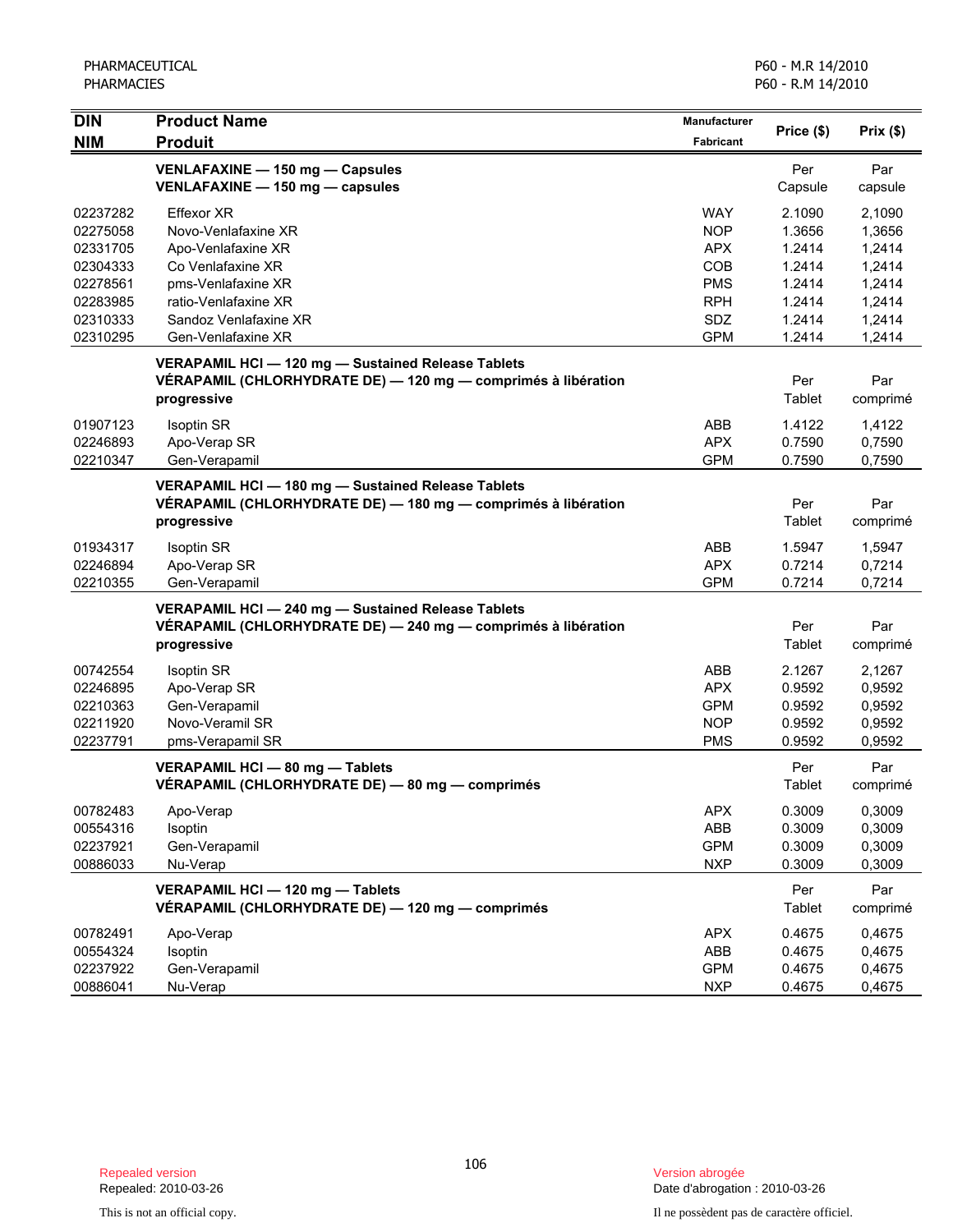| <b>DIN</b> | <b>Product Name</b>                                                             | Manufacturer     |               |                 |
|------------|---------------------------------------------------------------------------------|------------------|---------------|-----------------|
| <b>NIM</b> | <b>Produit</b>                                                                  | <b>Fabricant</b> | Price (\$)    | Prix(\$)        |
|            | WARFARIN SODIUM - 1 mg - Tablets                                                |                  | Per           | Par             |
|            | WARFARINE SODIQUE - 1 mg - comprimés                                            |                  | Tablet        | comprimé        |
| 01918311   | Coumadin                                                                        | SQU              | 0.3432        | 0,3432          |
| 02242680   | Taro-Warfarin                                                                   | <b>TAR</b>       | 0.2178        | 0,2178          |
| 02242924   | Apo-Warfarin                                                                    | <b>APX</b>       | 0.1960        | 0,1960          |
| 02244462   | Gen-Warfarin                                                                    | <b>GPM</b>       | 0.1960        | 0,1960          |
| 02265273   | Novo-Warfarin                                                                   | <b>NOP</b>       | 0.1960        | 0,1960          |
|            | WARFARIN SODIUM - 2 mg - Tablets<br>WARFARINE SODIQUE - 2 mg - comprimés        |                  | Per<br>Tablet | Par<br>comprimé |
| 01918338   | Coumadin                                                                        | SQU              | 0.3629        | 0,3629          |
| 02242681   | Taro-Warfarin                                                                   | <b>TAR</b>       | 0.2304        | 0,2304          |
| 02242925   | Apo-Warfarin                                                                    | <b>APX</b>       | 0.2074        | 0,2074          |
| 02244463   | Gen-Warfarin                                                                    | <b>GPM</b>       | 0.2074        | 0,2074          |
| 02265281   | Novo-Warfarin                                                                   | <b>NOP</b>       | 0.2074        | 0,2074          |
|            | WARFARIN SODIUM - 2.5 mg - Tablets<br>WARFARINE SODIQUE $-2.5$ mg $-$ comprimés |                  | Per<br>Tablet | Par<br>comprimé |
| 01918346   | Coumadin                                                                        | SQU              | 0.2906        | 0,2906          |
| 02242682   | Taro-Warfarin                                                                   | <b>TAR</b>       | 0.1845        | 0,1845          |
| 02242926   | Apo-Warfarin                                                                    | <b>APX</b>       | 0.1660        | 0,1660          |
| 02244464   | Gen-Warfarin                                                                    | <b>GPM</b>       | 0.1660        | 0,1660          |
| 02265303   | Novo-Warfarin                                                                   | <b>NOP</b>       | 0.1660        | 0,1660          |
|            | WARFARIN SODIUM - 3 mg - Tablets                                                |                  | Per           | Par             |
|            | WARFARINE SODIQUE - 3 mg - comprimés                                            |                  | Tablet        | comprimé        |
| 02240205   | Coumadin                                                                        | SQU              | 0.4499        | 0,4499          |
| 02242683   | Taro-Warfarin                                                                   | <b>TAR</b>       | 0.2827        | 0,2827          |
| 02265311   | Novo-Warfarin                                                                   | <b>NOP</b>       | 0.2571        | 0,2571          |
| 02245618   | Apo-Warfarin                                                                    | <b>APX</b>       | 0.2570        | 0,2570          |
| 02287498   | Gen-Warfarin                                                                    | <b>GPM</b>       | 0.2337        | 0,2337          |
|            | WARFARIN SODIUM - 4 mg - Tablets                                                |                  | Per           | Par             |
|            | WARFARINE SODIQUE - 4 mg - comprimés                                            |                  | Tablet        | comprimé        |
| 02007959   | Coumadin                                                                        | SQU              | 0.4499        | 0,4499          |
| 02242684   | Taro-Warfarin                                                                   | <b>TAR</b>       | 0.2856        | 0,2856          |
| 02242927   | Apo-Warfarin                                                                    | <b>APX</b>       | 0.2571        | 0,2571          |
| 02244465   | Gen-Warfarin                                                                    | <b>GPM</b>       | 0.2571        | 0,2571          |
| 02265338   | Novo-Warfarin                                                                   | <b>NOP</b>       | 0.2571        | 0,2571          |
|            | WARFARIN SODIUM - 5 mg - Tablets<br><b>WARFARINE SODIQUE - 5 mg - comprimés</b> |                  | Per<br>Tablet | Par<br>comprimé |
| 01918354   | Coumadin                                                                        | SQU              | 0.2911        | 0,2911          |
| 02242685   | Taro-Warfarin                                                                   | TAR              | 0.1848        | 0,1848          |
| 02242928   | Apo-Warfarin                                                                    | <b>APX</b>       | 0.1663        | 0,1663          |
| 02244466   | Gen-Warfarin                                                                    | <b>GPM</b>       | 0.1663        | 0,1663          |
| 02265346   | Novo-Warfarin                                                                   | <b>NOP</b>       | 0.1663        | 0,1663          |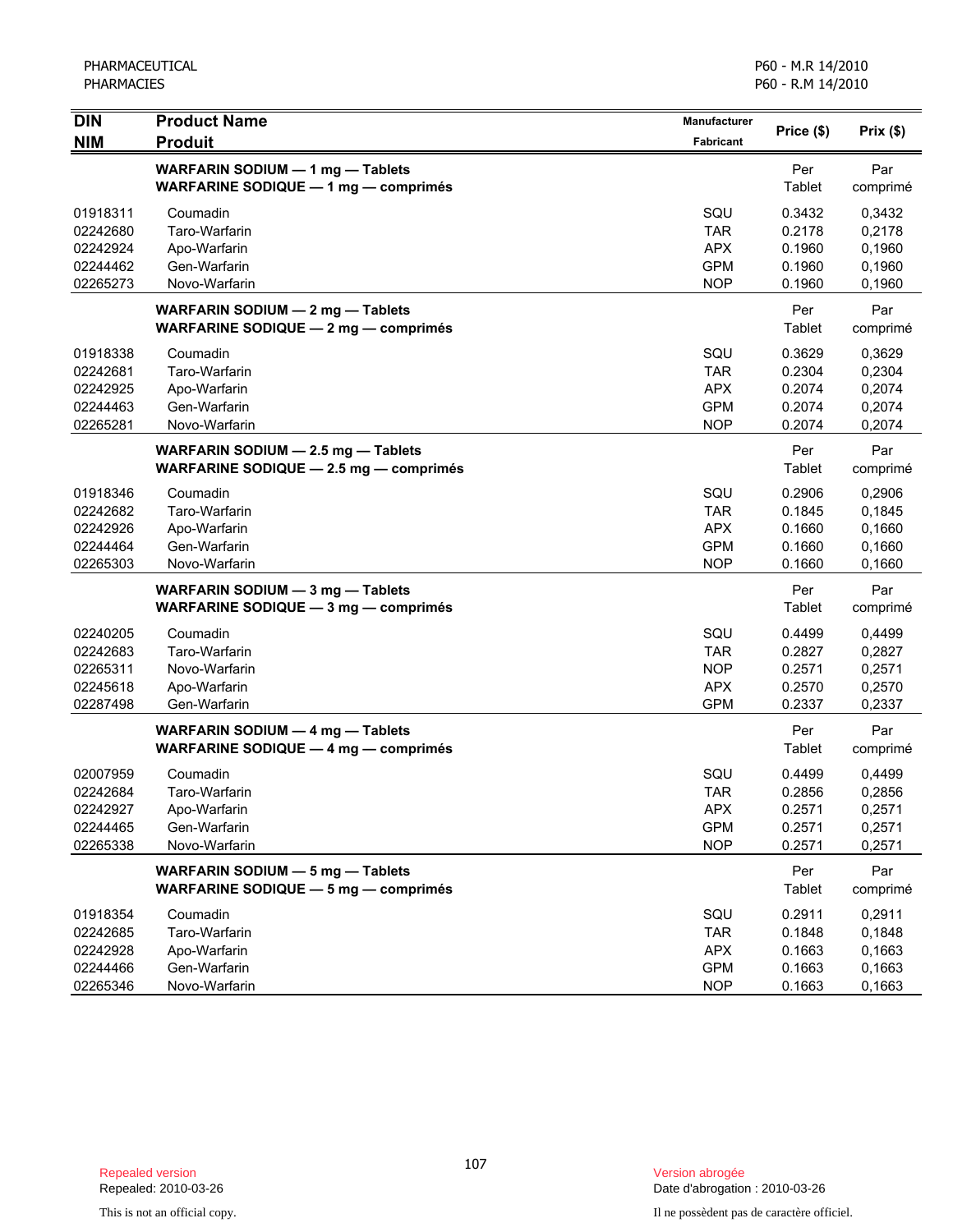| DIN<br><b>NIM</b> | <b>Product Name</b><br><b>Produit</b>                                                                                                                                           | Manufacturer<br><b>Fabricant</b> | Price (\$)           | Prix(\$)                        |
|-------------------|---------------------------------------------------------------------------------------------------------------------------------------------------------------------------------|----------------------------------|----------------------|---------------------------------|
|                   |                                                                                                                                                                                 |                                  |                      |                                 |
|                   | WARFARIN SODIUM - 10 mg - Tablets<br>WARFARINE SODIQUE - 10 mg - comprimés                                                                                                      |                                  | Per<br>Tablet        | Par<br>comprimé                 |
| 01918362          | Coumadin                                                                                                                                                                        | SQU                              | 0.5223               | 0,5223                          |
| 02242687          | Taro-Warfarin                                                                                                                                                                   | <b>TAR</b>                       | 0.3316               | 0,3316                          |
| 02242929          | Apo-Warfarin                                                                                                                                                                    | <b>APX</b>                       | 0.2984               | 0,2984                          |
| 02244467          | Gen-Warfarin                                                                                                                                                                    | <b>GPM</b>                       | 0.2984               | 0,2984                          |
|                   | ZIDOVUDINE - 100 mg - Capsules<br>ZIDOVUDINE - 100 mg - capsules                                                                                                                |                                  | Per<br>Capsule       | Par<br>capsule                  |
| 01902660          | Retrovir                                                                                                                                                                        | <b>NVT</b>                       | 2.0079               | 2,0079                          |
| 01946323          | Apo-Zidovudine                                                                                                                                                                  | <b>APX</b>                       | 1.2750               | 1,2750                          |
|                   | ZINC SULFATE - 10 mg - Suppositories<br>ZINC (SULFATE DE) - 10 mg - suppositoires                                                                                               |                                  | Per                  | Par<br>Suppository suppositoire |
| 00621439          | Sandoz Anuzinc                                                                                                                                                                  | SDZ                              | 0.4281               | 0,4281                          |
| 01945920          | Anusol                                                                                                                                                                          | PFI                              | 0.4116               | 0,4116                          |
|                   | ZINC SULFATE MONOHYDRATE - 0.5% - Topical Ointment<br>ZINC (SULFATE MONOHYDRATÉ DE) - 0,5 % - pommade topique                                                                   |                                  | Per<br>Gram          | Par<br>gramme                   |
| 01945939          | Anusol                                                                                                                                                                          | <b>PDA</b>                       | 0.1331               | 0,1331                          |
| 00621447          | Sandoz Anuzinc                                                                                                                                                                  | SDZ                              | 0.1309               | 0,1309                          |
|                   | ZINC SULFATE MONOHYDRATE/HYDROCORTISONE ACETATE - 5 mg/5 mg<br>- Topical Ointment<br>ZINC (SULFATE MONOHYDRATÉ DE)/HYDROCORTISONE (ACÉTATE D') —<br>5 mg/5 mg - pommade topique |                                  | Per<br>Gram          | Par<br>gramme                   |
| 00505773          | Anusol-HC                                                                                                                                                                       | <b>PDA</b>                       | 0.9152               | 0,9152                          |
| 00607789          | ratio-Hemcort HC                                                                                                                                                                | <b>RPH</b>                       | 0.4576               | 0,4576                          |
| 02128446          | Anodan-HC                                                                                                                                                                       | <b>ODN</b>                       | 0.4160               | 0,4160                          |
| 02247691          | Sandoz Anuzinc HC                                                                                                                                                               | SDZ                              | 0.4160               | 0,4160                          |
|                   | ZINC SULFATE MONOHYDRATE/HYDROCORTISONE ACETATE - 10 mg/10 mg<br>- Suppositories<br>ZINC (SULFATE MONOHYDRATÉ DE)/HYDROCORTISONE (ACÉTATE D') —<br>10 mg/10 mg - suppositoires  |                                  | Per                  | Par<br>Suppository suppositoire |
| 00476285          | Anusol-HC                                                                                                                                                                       | <b>PDA</b>                       | 1.1440               | 1,1440                          |
| 00607797          | ratio-Hemcort HC                                                                                                                                                                | <b>RPH</b>                       | 0.6683               | 0,6683                          |
| 02236399          | Andodan-HC                                                                                                                                                                      | <b>ODN</b>                       | 0.6683               | 0,6683                          |
| 02242798          | Sandoz Anuzinc HC                                                                                                                                                               | SDZ                              | 0.6683               | 0,6683                          |
|                   | ZOPICLONE - 5 mg - Tablets<br>ZOPICLONE - 5 mg - comprimés                                                                                                                      |                                  | Per<br><b>Tablet</b> | Par<br>comprimé                 |
| 02216167          | Imovane                                                                                                                                                                         | AVE                              | 0.9350               | 0,9350                          |
| 02267918          | Ran-Zopiclone                                                                                                                                                                   | <b>RAN</b>                       | 0.2700               | 0,2700                          |
| 02245077          | Apo-Zopiclone                                                                                                                                                                   | <b>APX</b>                       | 0.2455               | 0,2455                          |
| 02271931          | Co Zopiclone                                                                                                                                                                    | COB                              | 0.2455               | 0,2455                          |
| 02243426          | pms-Zopiclone                                                                                                                                                                   | <b>PMS</b>                       | 0.2455               | 0,2455                          |
| 02251450          | Novo-Zopiclone                                                                                                                                                                  | <b>NOP</b>                       | 0.2454               | 0,2454                          |
| 02246534          | ratio-Zopiclone                                                                                                                                                                 | <b>RPH</b>                       | 0.2454               | 0,2454                          |
| 02296616          | Gen-Zopiclone                                                                                                                                                                   | <b>GPM</b>                       | 0.2231               | 0,2231                          |
| 02257572          | Sandoz Zopiclone                                                                                                                                                                | SDZ                              | 0.2231               | 0,2231                          |